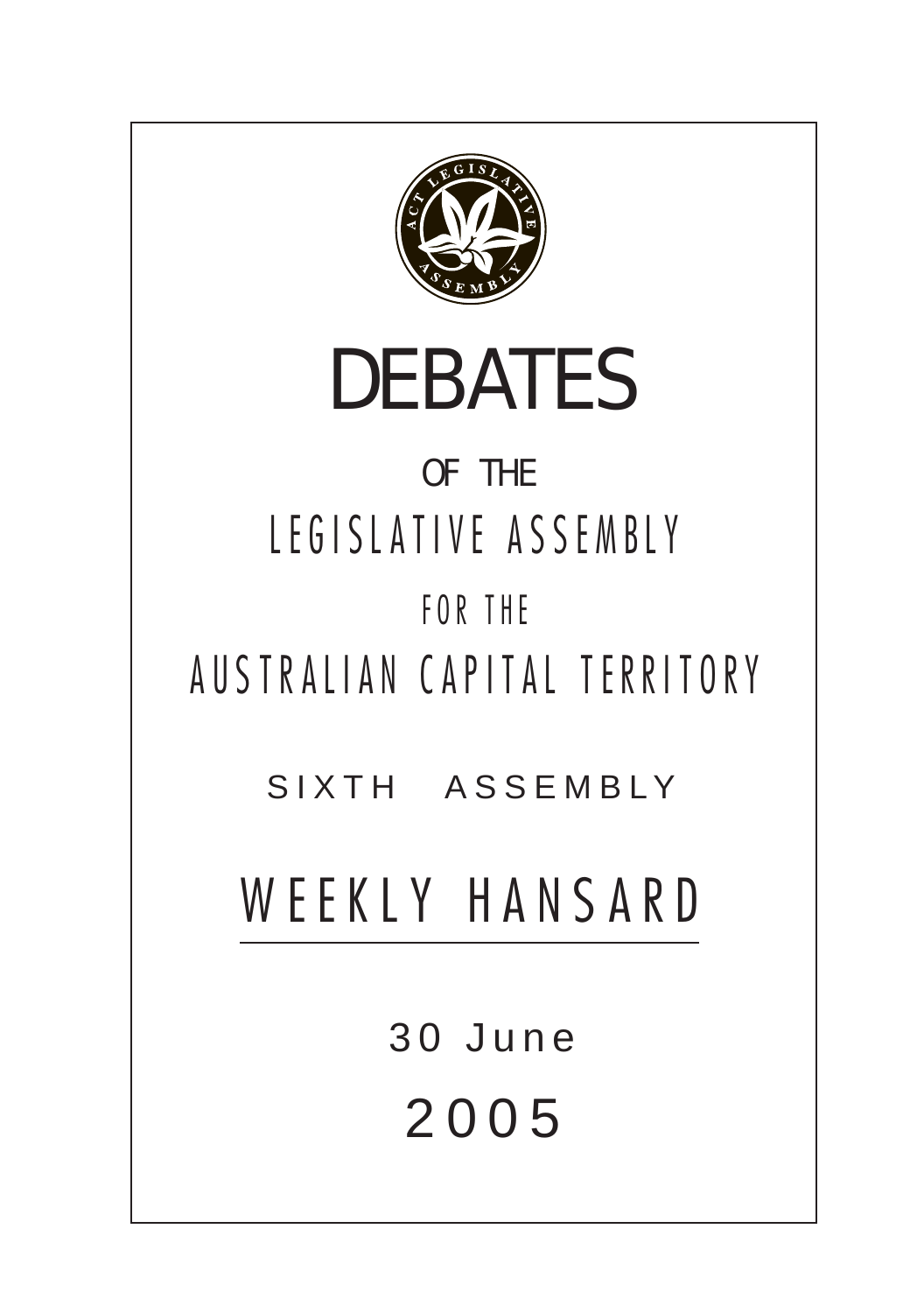# Thursday, 30 June 2005

| Justice and Community Safety Legislation Amendment Bill 2005 (No 2)2503     |  |
|-----------------------------------------------------------------------------|--|
|                                                                             |  |
| Human Rights Commission (Children and Young People Commissioner) Amendment  |  |
|                                                                             |  |
|                                                                             |  |
|                                                                             |  |
|                                                                             |  |
|                                                                             |  |
|                                                                             |  |
|                                                                             |  |
|                                                                             |  |
| Questions without notice:                                                   |  |
|                                                                             |  |
|                                                                             |  |
|                                                                             |  |
|                                                                             |  |
|                                                                             |  |
| Department of Employment and Workplace Relations—relocation2542             |  |
|                                                                             |  |
|                                                                             |  |
|                                                                             |  |
|                                                                             |  |
|                                                                             |  |
|                                                                             |  |
|                                                                             |  |
|                                                                             |  |
|                                                                             |  |
|                                                                             |  |
|                                                                             |  |
|                                                                             |  |
|                                                                             |  |
|                                                                             |  |
|                                                                             |  |
|                                                                             |  |
|                                                                             |  |
|                                                                             |  |
|                                                                             |  |
|                                                                             |  |
| Incorporated documents:                                                     |  |
|                                                                             |  |
| Attachment 2: Document incorporated by the Minister for Urban Services 2646 |  |
| Schedule of amendments:                                                     |  |
|                                                                             |  |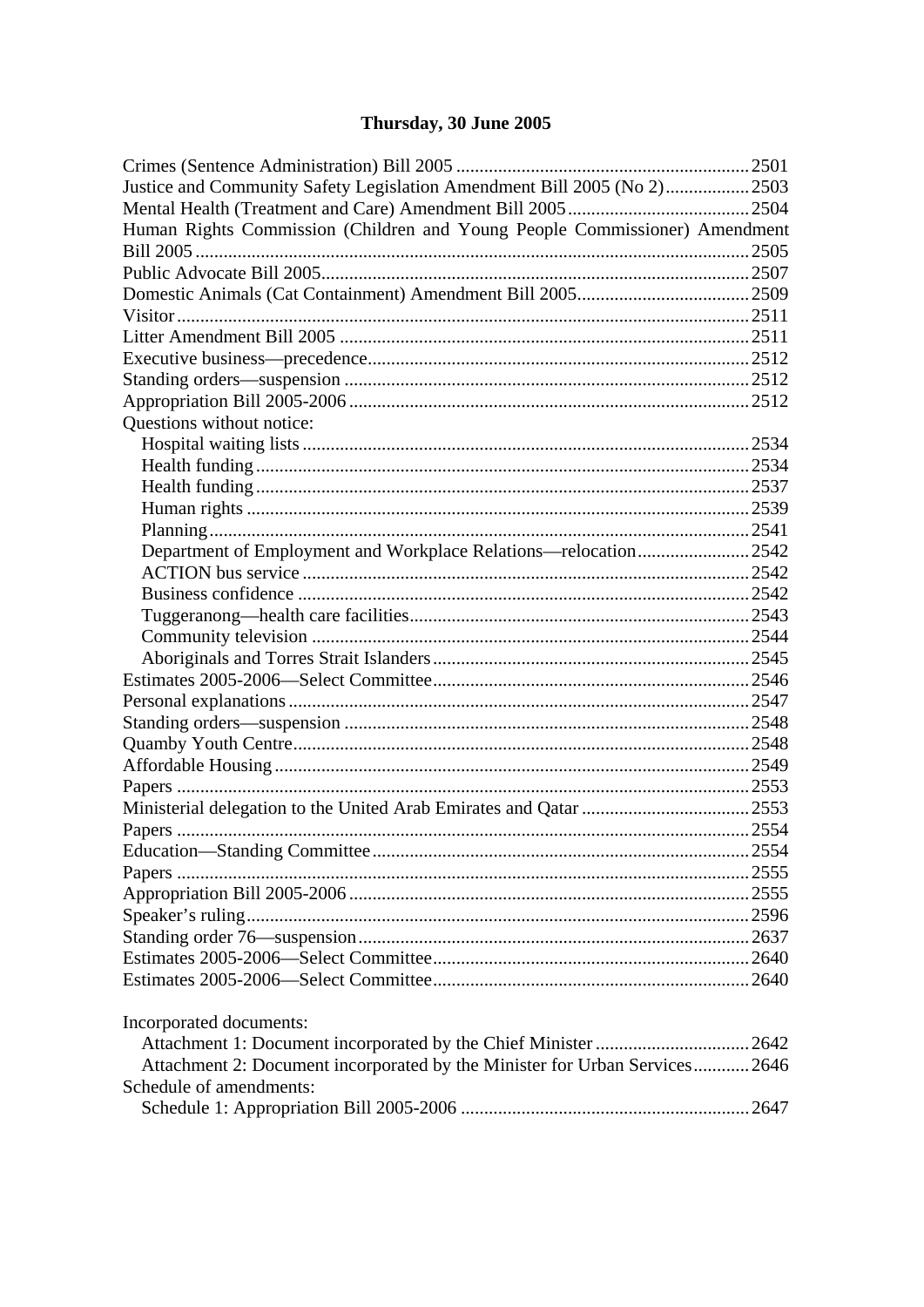# <span id="page-2-0"></span>**Thursday, 30 June 2005**

**MR SPEAKER** (Mr Berry) took the chair at 10.30 am and asked members to stand in silence and pray or reflect on their responsibilities to the people of the Australian Capital Territory.

# **Crimes (Sentence Administration) Bill 2005**

**Mr Stanhope**, pursuant to notice, presented the bill, its explanatory statement and a Human Rights Act compatibility statement.

Title read by Clerk.

**MR STANHOPE** (Ginninderra—Chief Minister, Attorney-General, Minister for the Environment and Minister for Arts, Heritage and Indigenous Affairs) (10.32): I move:

That this bill be agreed to in principle.

On 7 April this year I introduced the Crimes (Sentencing) Bill 2005, a bill that would create an enormous improvement to our sentencing law. Today, I introduce the counterpart to that bill, the Crimes (Sentence Administration) Bill 2005. The purpose of this bill is to set out the law that requires offenders to complete their sentences and enables ACT Corrective Services to supervise sentences imposed by the courts. The bill sets out the framework for the lawful management of sentences. The bill modernises a range of existing sentencing law and provides for the management of new sentencing options created by the Crimes (Sentencing) Bill 2005.

In a democratic society every person and every institution is obliged to abide by the rule of law. This bill aims to strengthen community confidence in the criminal justice system by ensuring that there are clear obligations upon everyone who must serve a sentence, and that these obligations will be enforced. In this spirit, the bill also articulates the powers and functions of any agency managing sentences. The government and its departments are obliged to ensure that people found guilty of breaking the law are themselves treated lawfully. This is an example of human rights in practice.

The bill will protect offenders against arbitrary acts because it openly expresses the law that would apply to those serving sentences. The bill upholds the authority of corrections officers to manage and enforce sentences by clearly expressing their powers and responsibilities. The rights of offenders and the powers of public authorities are best protected if these rights and powers are laid down in law that is publicly known, equally applied and effectively enforced. To this end, the bill creates a standard model for administering and enforcing each sentencing option. The bill sets out the obligations upon offenders for each type of sentence, full-time detention, periodic detention and good behaviour orders. The bill openly sets out the consequences for any offenders failing to meet their obligations.

One of the most useful sentencing options in the territory is periodic detention. Periodic detention is part-time imprisonment. An offender is in full-time custody for a period, usually over a weekend. This arrangement allows both the imposition of a custodial sentence and the maintenance of an offender's positive contribution to the community,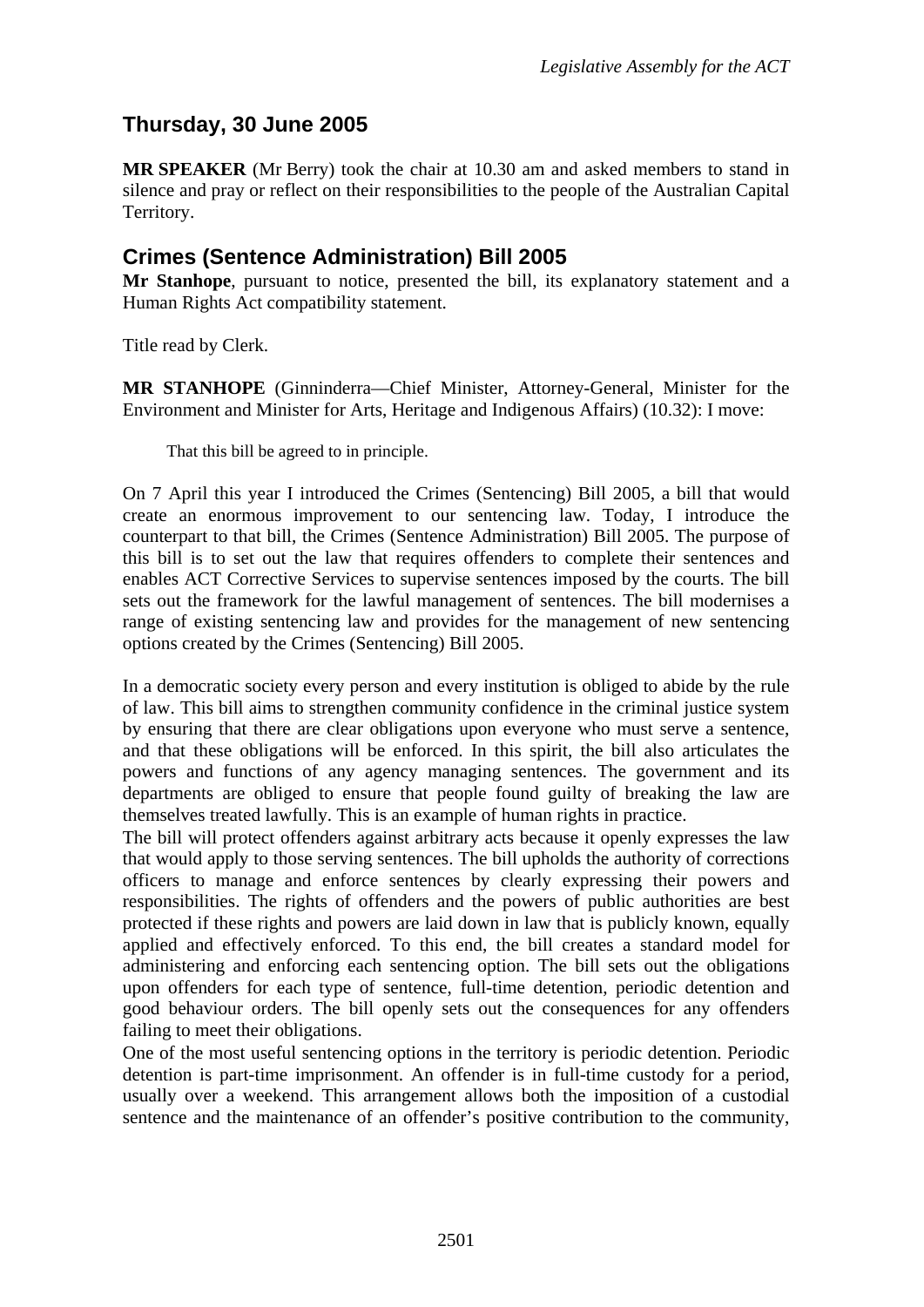such as family life, work or study. As I explained when I introduced the Crimes (Sentencing) Bill in 2005, the government has opted for a form of periodic detention linked to a sentence of imprisonment. A court may set a period of periodic detention if a sentence of imprisonment is imposed.

The bill I present today simplifies the procedures for managing periodic detention and addresses breaches of periodic detention. ACT Corrective Services has the responsibility of implementing the periodic detention; the Sentence Administration Board has the responsibility of addressing any breaches of periodic detention and, if necessary, recommitting the offender to full-time imprisonment.

As I said, the bill requires the Sentence Administration Board to supervise critical aspects of periodic detention, parole and release on licence, such as breaches and amendment of conditions. Consistent with these changes, the bill introduces modern provisions for the board's proceedings and inquiries. The aim of the new provisions is to enable the board to increase its workload through a more flexible division of labour and clearer decision-making obligations. The supervision of probation, community service and rehabilitation is all under the auspices of good behaviour orders, consistent with the structure of these orders in the Crimes (Sentencing) Bill. The bill introduces consistent procedures for dealing with breaches of good behaviour.

I note that Mr Stefaniak introduced some bills relevant to sentencing last week. I believe the government's bill stands in complete contrast to his bills. The government's bill is the result of three years of hard work, three years of consultation, three years of working out the best approach for the Australian Capital Territory, not what is best for New South Wales or any other jurisdiction. Perhaps the easiest characterisation of the opposition's bills is "the fish John West rejected". Hollow assertions of being tough on crime do not solve problems and do not reduce crime itself. In contrast, the government's bill is aimed at reducing crime and providing a rigorous framework to implement management and enforce sentences. The laws, the penalties and the obligations of a sentence mean nothing if we cannot enforce sentences consistently and lawfully. I look forward to debating Mr Stefaniak on these and other issues in the Assembly.

I would like to take the opportunity to commend the officers of ACT Corrective Services as being an essential part of reducing crime in the ACT. Corrections officers have a deep understanding of criminal behaviour, how to manage criminal behaviour and of offenders themselves. I believe ACT Corrective Services will benefit greatly from this bill. Officers managing community-based sentences, for example, will be able to use one piece of law instead of several. Transport officers will have a single source of authority to take custody of and transport offenders.

Part three of the bill provides the crucial link for the ACT between the court's jurisdiction to determine and impose sentences of imprisonment and the executive government's role to carry out and supervise the sentence. Officers in charge of the remand centre and the prison will have a clear authority to allocate remandees or offenders to an appropriate facility, whether it is in the ACT or New South Wales. To achieve this, the bill creates a clear distinction between the role of the courts to remand and sentence people and the role of executive government to take these people into custody and determine where they should be detained.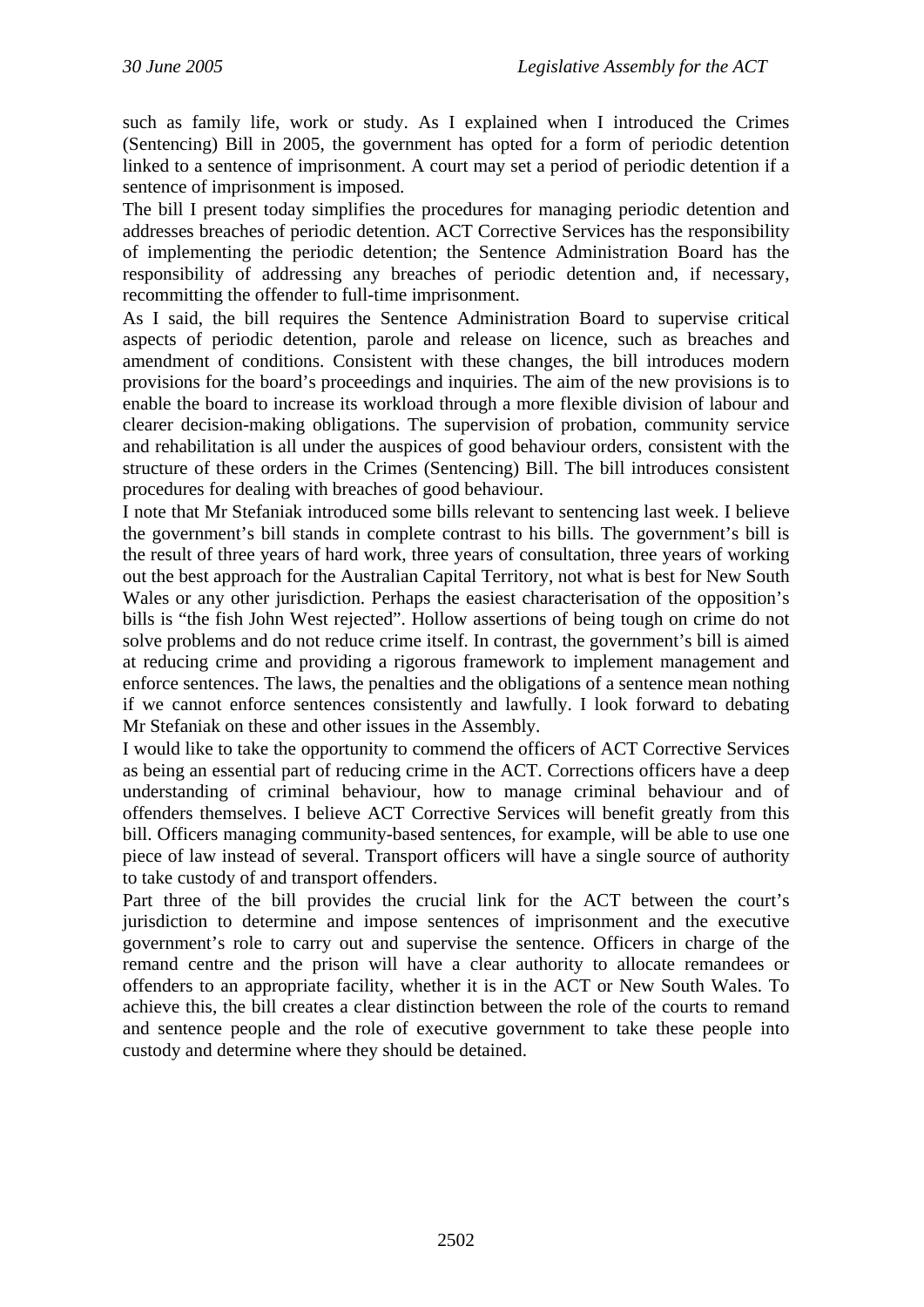<span id="page-4-0"></span>The bill consolidates and simplifies ACT Corrective Services' powers to manage the logistics of a corrections system. It is the government's intention that this bill will provide corrections officers with greater certainty about their powers. The bill will also reduce the amount of time corrections officers currently waste checking or reconciling various laws. More time will be available to assist in the rehabilitation of offenders and the prevention of further crime. The bill restates existing provisions dealing with the interstate transfer of prisoners, the international transfer of prisoners and the interstate transfer of community-based sentences. The language is modernised, but the substance remains the same as the existing national schemes.

The bill's preamble is an expression of the fact that the executive arm of government does not have unlimited power in managing the sentence of convicted offenders or the remand of alleged offenders. In order to maintain the community's confidence in the criminal justice system, the government is bound to ensure that people found guilty of breaking the law are themselves treated lawfully. The rule of law and the protection of human rights are inseparably linked.

As with the limitation on government power, the rights of an individual are also limited within the context of a community. The rights of an individual and the interests of the community are sometimes in harmony and sometimes in conflict. Few rights are absolute and, within defined boundaries, certain limits placed on rights are necessary as part of balancing competing needs. The ACT's Human Rights Act protects fundamental rights. Limits on these rights are permissible only if the limit is authorised by a territory law, is reasonable and demonstrably justifiable in a democratic society.

The preamble also refers to key principles that may assist in determining the boundaries between lawful administration of sentences and unlawful treatment of offenders and alleged offenders. Conversely, the government considers the bill's provisions that are directive to offenders' obligations to be consistent with the principles expressed in the preamble. The limitation that would be imposed upon offenders as a consequence of their sentence is, in the government's view, reasonable and justifiable in our democratic society.

Finally I would like to note for members' information that I intend to introduce a third bill this year to provide for imprisonment and remand. This third bill will set out the powers and functions of the prison, the remand centres and the periodic detention centre. Once introduced, and if enacted by the Assembly, the three bills will be the body of ACT law that covers sentencing, from conviction to the fulfilment of a sentence. This is the second bill in a trilogy of sentencing bills and culminates three years of consultation, research and innovation, for which I thank the department of justice. I commend this bill to the Assembly.

Debate (on motion by **Mr Stefaniak**) adjourned to the next sitting.

#### **Justice and Community Safety Legislation Amendment Bill 2005 (No 2)**

**Mr Stanhope**, pursuant to notice, presented the bill, its explanatory statement and a Human Rights Act compatibility statement.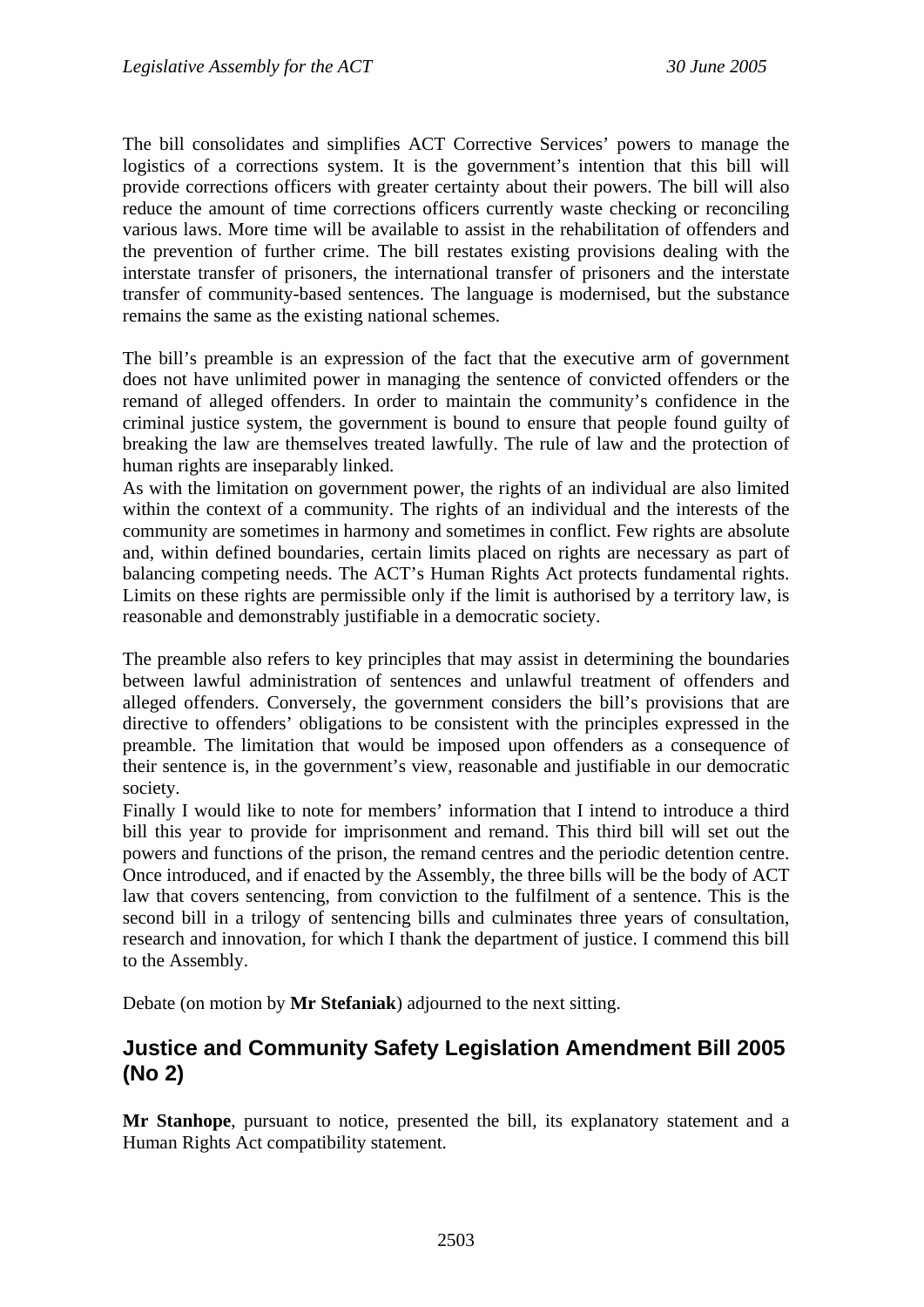<span id="page-5-0"></span>Title read by Clerk.

**MR STANHOPE** (Ginninderra—Chief Minister, Attorney-General, Minister for the Environment and Minister for Arts, Heritage and Indigenous Affairs) (10.40): I move:

That this bill be agreed to in principle.

I seek leave to have my in-principle speech incorporated in *Hansard*.

Leave granted.

*The incorporated document appears at attachment 1 on page 2642.* 

Debate (on motion by **Mr Stefaniak**) adjourned to the next sitting.

### **Mental Health (Treatment and Care) Amendment Bill 2005**

**Mr Corbell**, pursuant to notice, presented the bill, its explanatory statement and a Human Rights Act compatibility statement.

Title read by Clerk.

**MR CORBELL** (Molonglo—Minister for Health and Minister for Planning) (10.41): I move:

That this bill be agreed to in principle.

I have today presented the Mental Health (Treatment and Care) Amendment Bill 2005. Over the last three years it has become apparent that the Mental Health (Treatment and Care) Act 1994 is not able to respond quickly enough for a very small number of people who have a serious mental illness, are incapable of consenting to appropriate treatment and require electroconvulsive therapy in order to save their lives. The limitation is that the act requires that three days must elapse before the Mental Health Tribunal can hold an inquiry.

This notification is important so the person, their agent or legal representative, the Community Advocate and others can be notified of tribunal proceedings. However, advice from the chief psychiatrist over the last three years has indicated that the delay associated with this notification period has put the lives of a small number of patients at risk. While in cases of extreme depression medical literature indicates that administration of ECT is the most effective treatment, electroconvulsive therapy is a controversial topic in the community; so the amendment contains strong safeguards for the human rights of the person. This bill has been presented after a comprehensive public consultation process. During this process a wide variety of opinions were expressed, from strong support to strong condemnation of the proposed amendments.

I have presented a bill today that provides an allowance for involuntary and emergency electroconvulsive therapy only to save a person's life. The full bench of the Mental Health Tribunal will hear the matter, giving the president of the tribunal the expertise and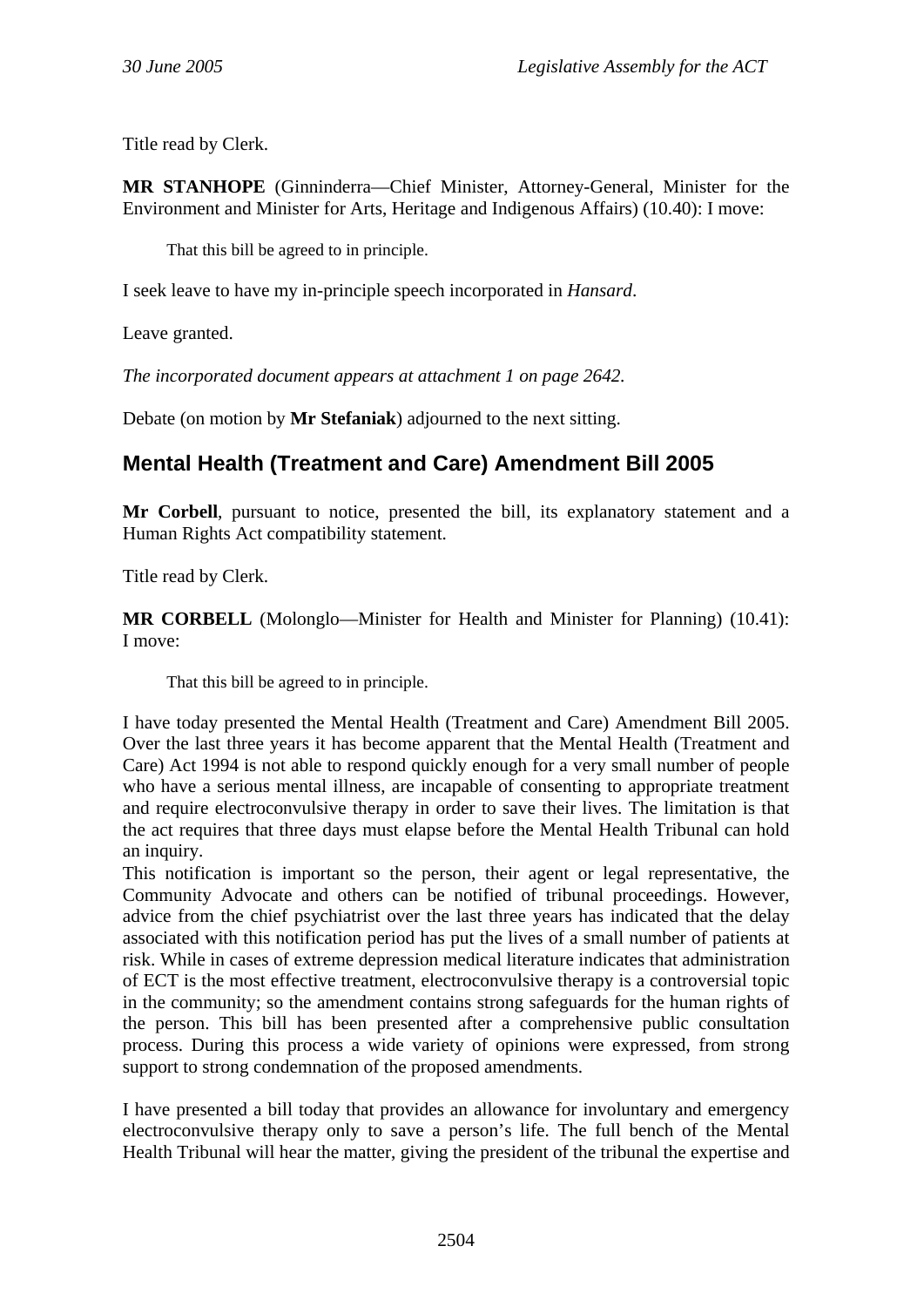<span id="page-6-0"></span>advice of a tribunal psychiatrist and community member. The Community Advocate, discrimination commissioner and the person's agent or legal representative all have the right to attend and give evidence at the hearing. It is worth noting also that the bill does not propose to make provision for emergency ECT treatment for minors under the age of 16 years.

It is predicted that this order will be used only in exceptional circumstances, for around two people per year. I will be monitoring closely the circumstances and the number of times this amendment is invoked. In the longer term Mr Stanhope, as the Attorney-General, and I have committed the government to a full review of the Mental Health (Treatment and Care) Act 1994, starting during this calendar year. This amendment will be part of that review. It is five years since the recommendations of the last review were implemented in the 1999 amendments. Mental health acts require frequent review to be kept current with mental health and human rights best practice. I commend the bill to the Assembly.

Debate (on motion by **Mr Smyth**) adjourned to the next sitting.

### **Human Rights Commission (Children and Young People Commissioner) Amendment Bill 2005**

**Ms Gallagher**, pursuant to notice, presented the bill, its explanatory statement and a Human Rights Act compatibility statement.

Title read by Clerk.

**MS GALLAGHER** (Molonglo—Minister for Education and Training, Minister for Children, Youth and Family Support, Minister for Women and Minister for Industrial Relations) (10.45): I move:

That this bill be agreed to in principle.

The Human Rights Commission (Children and Young People Commissioner) Amendment Bill 2005 is a further step in the government's delivery of its vision for children and young people in the ACT. Complementing its introduction is the Public Advocate Bill 2005. The Public Advocate Bill 2005 contains rewritten provisions from the Community Advocate Act 1991 and changes the name of this position from Community Advocate to Public Advocate. All the provisions that were in the Community Advocate Act have been transferred to the Public Advocate Bill. In addition, statutory provision has been made for the delegation of functions relating to the appointment, as a guardian or manager under the Guardianship and Management of Property Act 1991, of senior officers within the Office of the Public Advocate.

The government is committed to establishing an independent Children and Young People Commissioner to promote and protect the interests of children and young people in the ACT. The Human Rights Commission (Children and Young People Commissioner) Amendment Bill 2005 amends the Human Rights Commission Bill 2005 to establish the role of the Children and Young People Commissioner within the Human Rights Commission.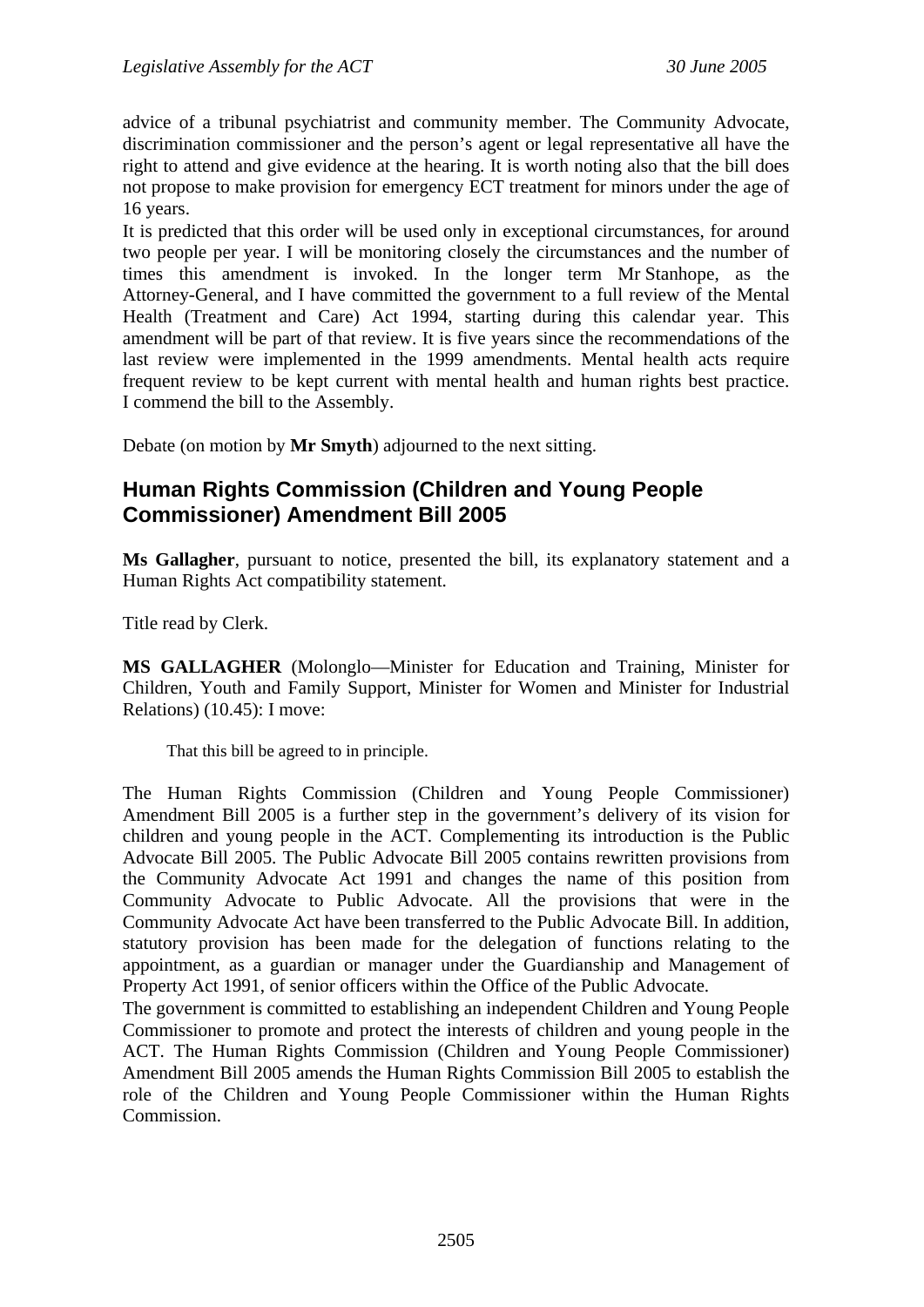The commissioner's functions relate to the oversight of services for children and young people in the ACT. This bill puts into action the vision and words of the children and young people who participated in consultations over the role of the commissioner. Children and young people had strong views on this. Some saw the commissioner as a person who "can change the lives of children in the ACT" and a person "who needs to look at current services to see if they are doing the right thing by young people".

Children and young people represent around a quarter of the ACT population. The establishment of a commissioner acknowledges the importance of supporting and respecting these members of the community, and working to address their unique needs. That is why they must be given special representation. Children and young people have limited economic or social power, no right to vote and limited influence over the choice or composition of bodies responsible for decision making. Children's and young people's dependence and developmental state make them particularly vulnerable, as they are more affected than adults by the conditions in which they live, such as poverty and poor housing.

This bill builds upon section 11 of the Human Rights Act 2004, which expresses the paramount importance of protecting the family and children, and seeks to put into practice article 12 of the United Nations Convention on the Rights of the Child. As a member of the Human Rights Commission, the functions of the commissioner are to consult with children and young people to promote their participation in decision making; investigate complaints about services for children, young people or their carers and establish processes for the resolution of these complaints and contribute to the review and improvement of these services; ensure that the Human Rights Commission is accessible to children and young people and sensitive to the linguistically and culturally diverse backgrounds of children and young people; work with other commissioners to ensure that the rights and interests of young people are taken into account in the matters before them; and request that the Public Advocate individually advocate for children or young people in care.

The commissioner, as a member of the Human Rights Commission, will have particular responsibility for statutory oversight of matters to do with services for children and young people. As the Public Advocate has had functions relating to the protection of the rights of children and young people in the care of the chief executive, it is clear that there will be some areas where the functions of the commission in relation to children and young people and the functions of the Public Advocate will intersect.

When a child or young person is not legally capable of taking action on his or her own behalf, the parent or guardian can represent the child or young person. A child's or young person's parent or guardian may make a complaint if they believe the child or young person is aggrieved by the way in which a provider or other person has acted and, as a result, the parent or guardian thinks there are grounds for making a complaint. Children and young people also will be able to make a complaint to the commission through the provisions if they wish.

The Human Rights Commission has discretion to handle matters differently on occasions, if it considers it is appropriate to do so. For example, the bill allows the Human Rights Commission to consider important matters regarding services without the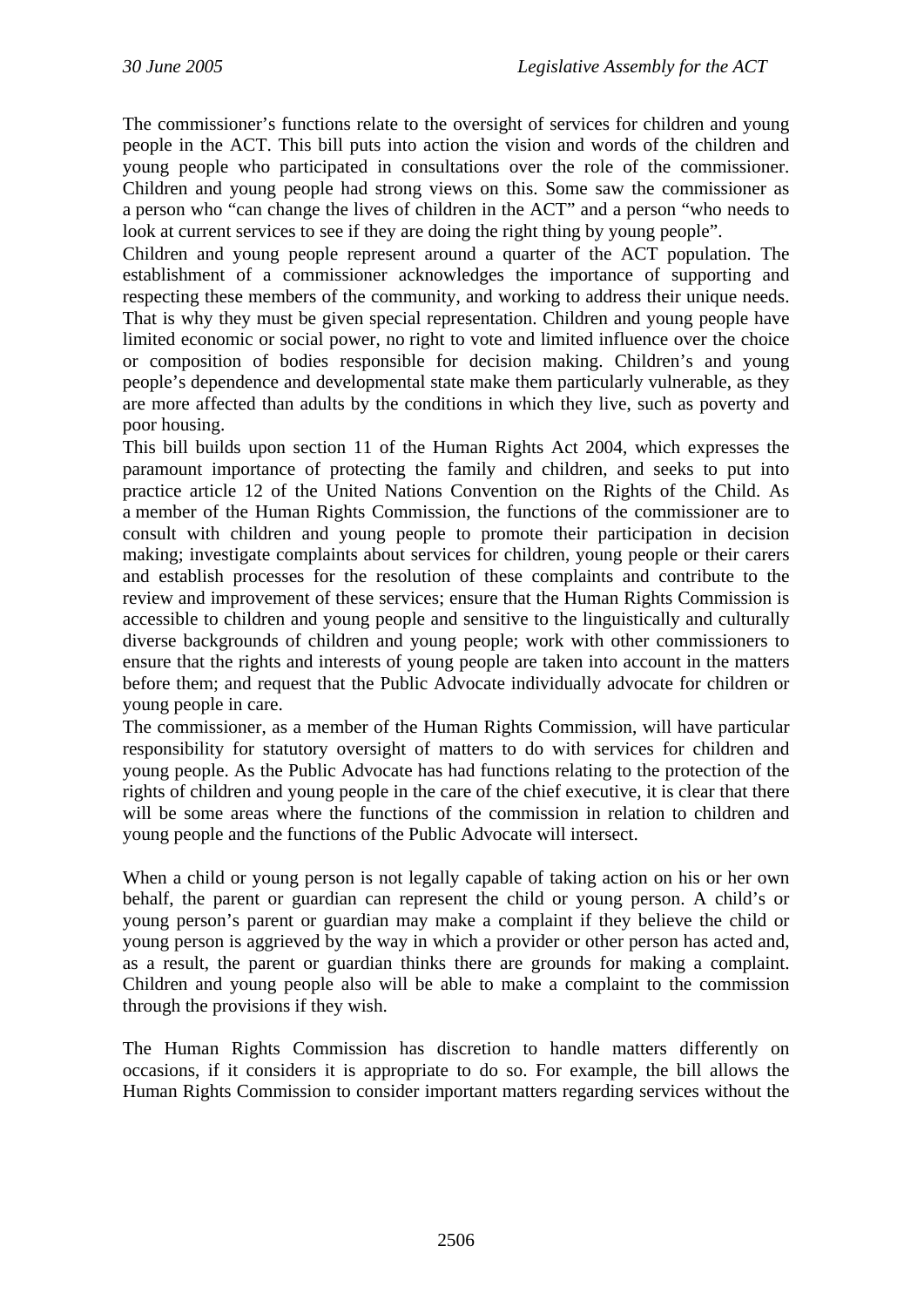<span id="page-8-0"></span>need to receive an individual complaint. It may also receive a ministerial direction to inquire into a matter.

The commissioner is empowered to set up advisory committees to help the Human Rights Commission make good decisions in relation to services for children and young people. Children and young people with relevant experience or expertise can be appointed to an advisory committee. The executive will appoint the commissioner for a period of up to five years. Conditions of appointment are agreed between the commissioner and the executive, but are subject to determinations made by the Remuneration Tribunal. The bill does not include provisions for child death review, employment screening or an expanded role for the Official Visitor, which were identified as possible functions for the proposed Children and Young People Commissioner.

Further policy development and consultation is required to put in place an effective structure. In addition, some further policy development in relation to the Official Visitor and Children's Services Council will be addressed in amendments to the Children and Young People Act 1999. By strengthening the ability of children and young people to participate in the issues that affect them by giving them a voice through the commissioner, we are all contributing to making our community a stronger and safer place for children and young people. I commend the bill to the Assembly.

Debate (on motion by **Ms Dunne**) adjourned to the next sitting.

#### **Public Advocate Bill 2005**

**Ms Gallagher**, pursuant to notice, presented the bill, its explanatory statement and a Human Rights Act compatibility statement.

Title read by Clerk.

**MS GALLAGHER** (Molonglo—Minister for Education and Training, Minister for Children, Youth and Family Support, Minister for Women and Minister for Industrial Relations) (10.51): I move:

That this bill be agreed to in principle.

The Public Advocate Bill 2005 is designed to change the name of the Community Advocate. It carries out the commitment this government made last year in the position paper *The right system for rights protection* which was released in response to the report of the review of statutory oversight and community advocacy agencies conducted by the Foundation for Effective Markets and Governance, or FEMAG. The review looked at a broad range of statutory oversight and community advocacy bodies, taking a holistic view of the system.

One of the recommendations was that the name of the Office of the Community Advocate should be changed. The government agreed to make a change, choosing the name preferred by the Office of the Community Advocate itself, which was "ACT Public Advocate". This bill achieves that change and, at the same time, puts the provisions around the Public Advocate into more modern language. This bill makes little change to the current legislative framework that provides for the Community Advocate. All the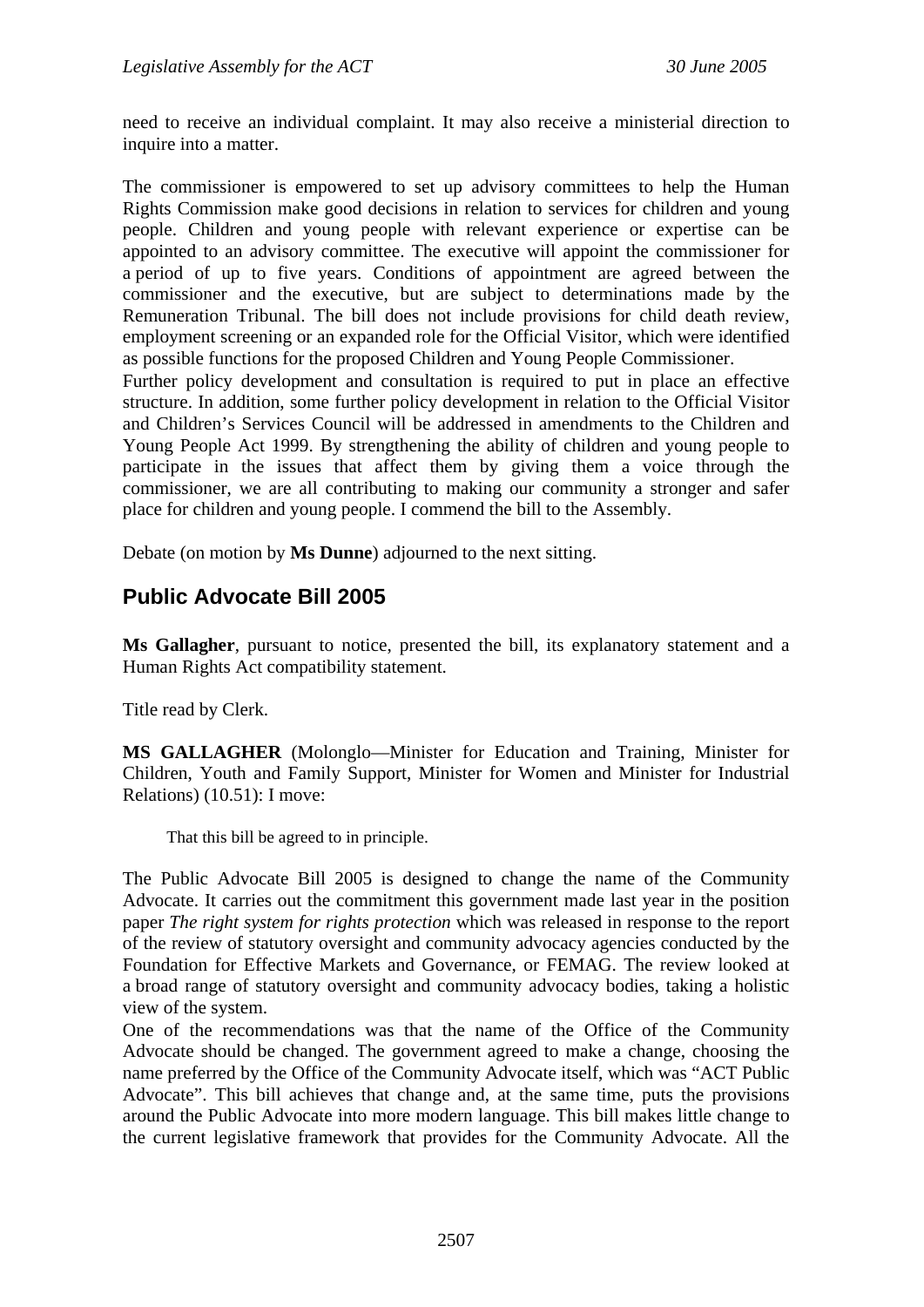provisions that were in the Community Advocate Act 1991 have been transferred to this bill, with a more modern drafting style. This will ensure that the Public Advocate continues to do the same excellent job, supporting vulnerable members of our community, as the Community Advocate has done to date.

FEMAG recommended that the name "Community Advocate" be changed to better reflect the role of that office in the community. The name "Public Advocate" is intended to reflect the wide range of advocacy roles that the office carries out. It is important that we, as a community, provide for more vulnerable members to have someone who can advocate on their behalf when they need to deal with service providers or bureaucratic processes. The Public Advocate Bill provides for the Public Advocate to be there to advocate on behalf of individuals.

At the same time as it is introducing this bill, the government is introducing the Human Rights Commission (Children and Young People Commissioner) Amendment Bill 2005, which will create a new commissioner within the Human Rights Commission to have particular responsibility for statutory oversight of matters to do with services for children and young people. As the Community Advocate has had functions relating to protection of the rights of children, it is clear that there will be some areas where the functions of the Human Rights Commission in relation to children and young people and the functions of the Public Advocate will connect. There will be a similar connection in relation to people with a disability.

The Public Advocate Bill makes clear that the main focus of the Public Advocate is to promote the interests of individuals. This is individual advocacy that ensures that the Public Advocate will work to achieve the best outcomes for individual clients in their unique circumstances. Experience tells us, however, that the cumulative experience of a number of individuals may point to systemic concerns. Those systemic issues are the things the Human Rights Commission will focus on dealing with, so a new requirement has been included in this bill for the Public Advocate to refer those issues to the commission for consideration. Complaints about services for children and young people will become the responsibility of the Human Rights Commission but the Public Advocate will continue to be able to investigate concerns, complaints and allegations about matters relating to the functions contained in this bill.

Another minor but important change has been to provide for the Public Advocate to listen to the concerns of children and young people. This is because, although there was a provision allowing people to make complaints or allegations, research indicates that children and young people are reluctant to make complaints. Instead, they are more likely to want to talk about concerns. The new provision allows the Public Advocate to hear those concerns and deal specifically with services for children and young people.

The Public Advocate Bill now contains a provision that was previously located in the Children and Young People Act 1999 which protects people who, for genuine reasons, give information to the Public Advocate. This ensures that people who believe that they have information the Public Advocate ought to have in order to properly carry out the task of protecting the rights of children and young people and people with a disability will not be committing a breach of confidence, professional conduct rules or ethics. The aim is to ensure that the Public Advocate has access to all available information to work in the best interests of its vulnerable clients.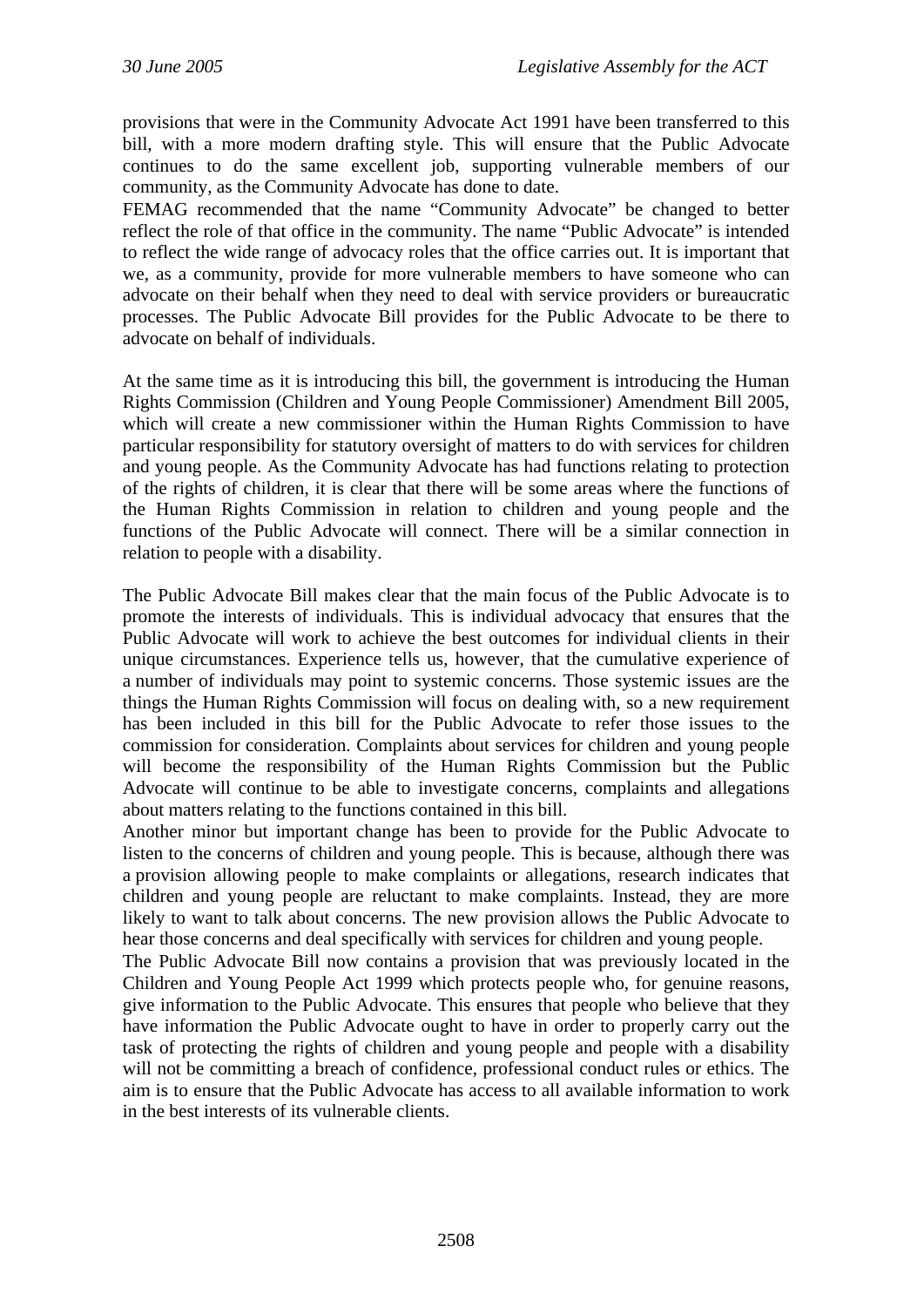<span id="page-10-0"></span>Three other changes are worth noting in the bill. The Public Advocate's functions relating to children and young people and people with a disability have been clarified by including definitions of "child" and "young person" and using the term "people with a disability" to refer to people who are forensic patients or who have a physical, mental, psychological or intellectual condition that makes them vulnerable to abuse, exploitation or neglect.

The definition of "forensic patient" has been altered to include a reference to mental illness as well as mental dysfunction, in order to bring it in line with the definitions used in the Mental Health (Treatment and Care) Act 1994. This makes it clear that all forensic patients are entitled to help from the Public Advocate without there having to be a determination about whether their behaviour is caused by mental illness or mental dysfunction.

A provision has been included to allow the Public Advocate to delegate guardianship and management functions to senior officers within the office. This allows emergency decisions about people for whom the Public Advocate is the guardian or manager to be made, even when the Public Advocate is on leave, ill or for some reason cannot be contacted immediately. Previously this was achieved through a special acting appointment made by the executive, but the new provision will make the process less cumbersome. I have made clear in the past how much I and the government value the work done by the Office of the Community Advocate. That excellent work will continue under the new name of Office of the Public Advocate. I commend the bill to the Assembly.

Debate (on motion by **Mrs Dunne**) adjourned to the next sitting.

### **Domestic Animals (Cat Containment) Amendment Bill 2005**

**Mr Hargreaves**, pursuant to notice, presented the bill, its explanatory statement and a Human Rights Act compatibility statement.

Title read by Clerk.

**MR HARGREAVES** (Brindabella—Minister for Disability, Housing and Community Services, Minister for Urban Services and Minister for Police and Emergency Services) (10.58): I move:

That this bill be agreed to in principle.

The Domestic Animals Act 2000 came into effect on 20 December 2000 and the Domestic Animals Regulation 2001 commenced on 12 June 2001. This bill amends both the act and the regulation, introducing new provisions for domestic cat management in the territory.

The need to amend the act arose from the Assembly's decision of March 2004 to ensure that domestic cats would be permanently confined to premises at all times, either indoors or outdoors in cat enclosures, in the new suburbs of Forde and Bonner in Gungahlin. The purpose of this initiative is to protect the diversity of native wildlife in the nearby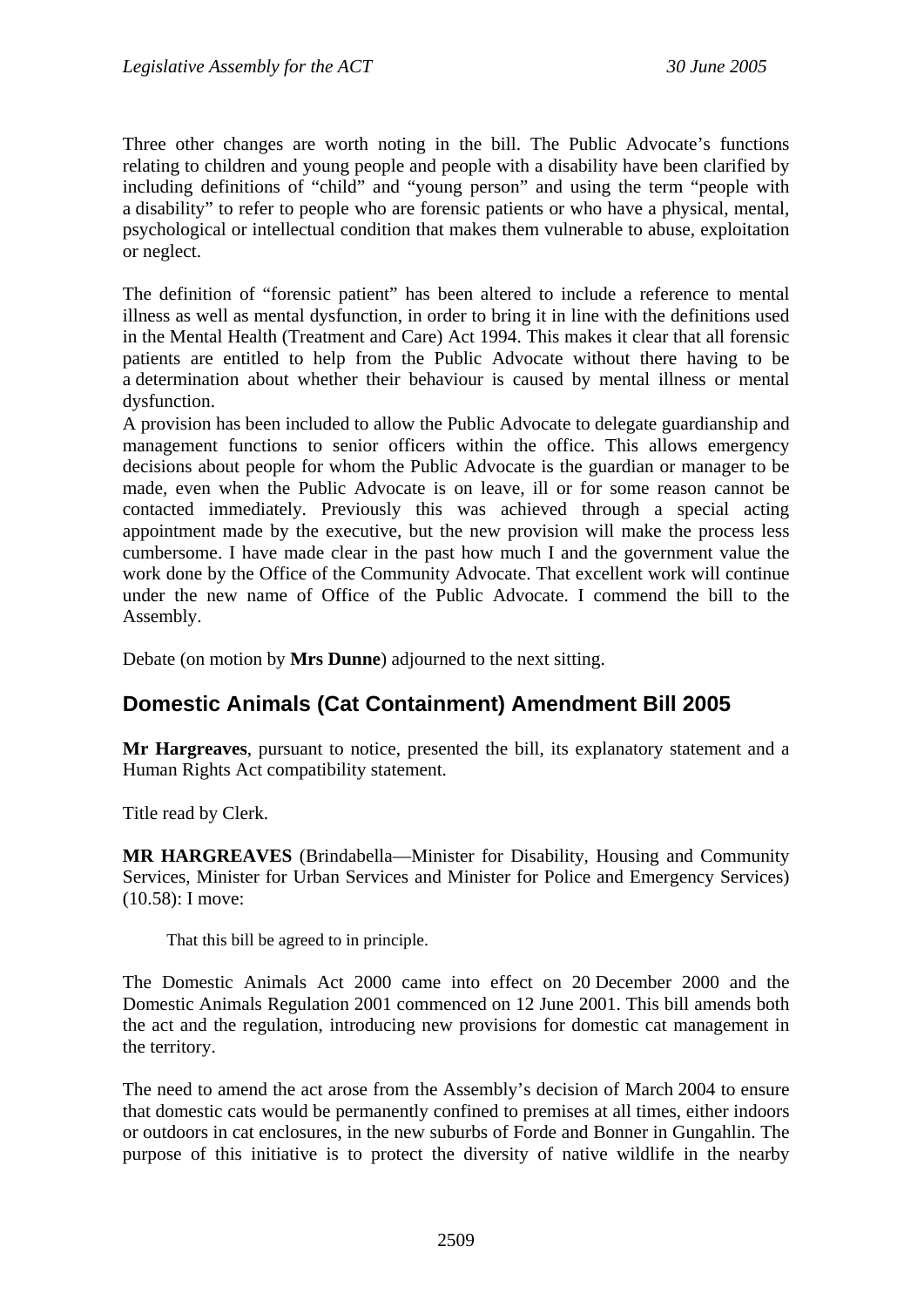Mulligan's Flat and Goorooyarroo nature reserves, and to protect four native bird species listed as vulnerable under the ACT's threatened species legislation from cat predation. The existing act provides for declaration of a cat curfew area to achieve its objective, and the Chief Minister announced the government's intention to do so to the Assembly on 14 May 2004. Bill Wood notified the Domestic Animals (Cat Curfew Area) Declaration 2004 No 1, which includes Forde, Bonner, Mulligan's Flat and the Goorooyarroo nature reserves in the cat curfew area, in September 2004. This disallowable instrument took effect on 18 February 2005. No other cat curfew area has been declared in the territory.

These amendments signal the government's commitment to promoting responsible cat ownership and usher in a new era of cat management policy and practice throughout the territory. Effective identification of domestic cats is the key to effective cat management. Cat registration is not being proposed.

The bill amends the act and the regulation in five main ways. I refer firstly to cat containment in the curfew area. For keepers of cats living in the cat curfew area it will be compulsory for cats to be identified by microchip. This will take effect as soon as the bill becomes law, well in advance of the planned residential development in Forde and Bonner. Cats in the cat curfew area must be confined to a keeper's premises at all times. "Premises" means within a building, a purpose-built cat cage or a vehicle. The keeper or carers will be committing an offence if they allow their cats to roam free in the cat curfew area without reasonable excuse. On-the-spot fines will allow rangers to quickly deal with stray cats seized in the cat curfew area whose owners can be identified.

Secondly, for cat identification outside the cat curfew area, these amendments will introduce compulsory microchipping for all cats over a three-year period. Currently, outside the cat curfew area all cats must be identified by either collar and tag or microchip. From commencement of the act it will be compulsory for all cats over 12 weeks of age to be implanted with a microchip at point of sale. Therefore, except for cats that are microchipped or cats sold after the act commences, identification must be by collar and tag until 30 June 2008, after which it will be compulsory for all cats in the ACT to be identified by microchip. This will bring the ACT's cat identification laws into line with those of New South Wales. Microchipping is permanent, avoids cats becoming accidentally hanged or trapped by their collars in trees or vegetation, and allows lost cats to be quickly reunited with their owners. The unique number recorded on an embedded microchip can be easily read by a trained operator using a hand-held microchip reader.

A person will be committing an offence if they keep or sell a cat that is not properly identified as required by the regulation. Cats are identified by storing their ownership details against the unique number on Australia-wide computer databases accessible by the retail cat industry, vets, authorised officers and rangers. These details include the keeper's name, address and telephone number. Amendments to the regulation specify that microchips are to be implanted only by authorised people and the procedures to be followed and they provide for approval or withdrawal of authorisation and review of decisions by the Administrative Appeals Tribunal.

Thirdly, rangers will need the power to seize cats found roaming free in the cat curfew area or if they have reason to believe cats are being kept without proper identification. These cat seizure provisions are similar to those already in place for dogs under the act.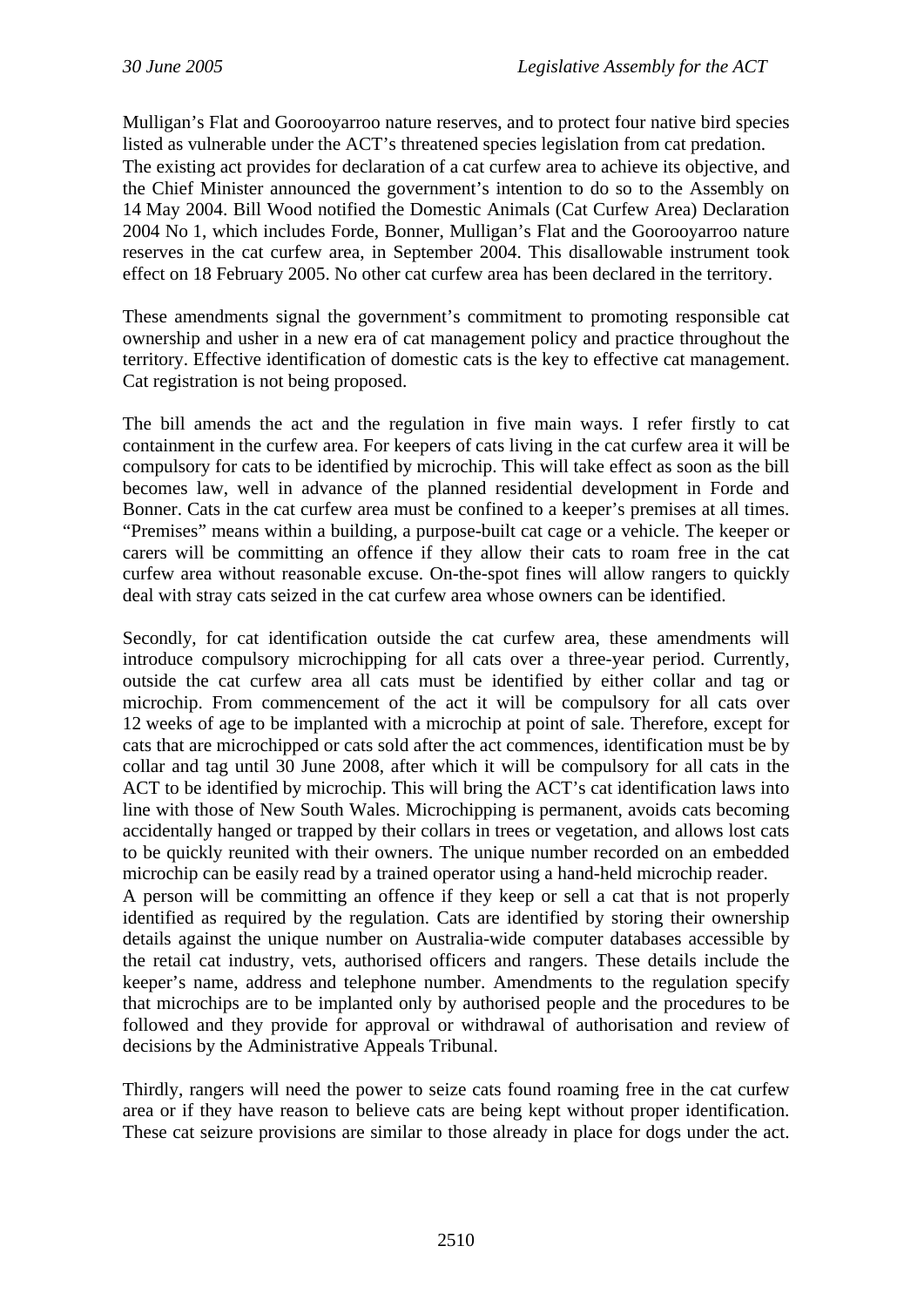<span id="page-12-0"></span>Fourthly, given that the ACT has no cat pound, cats will need to be housed while their ownership status is determined. Temporary housing will be provided by the RSPCA, or by commercial catteries, on a fee-for-service basis. For seized cats whose owners can be identified and notified, cat owners will be charged the temporary housing and other costs on a full cost-recovery basis, using the existing act's powers to set fees. For seized cats with no owners that are either sold or destroyed, the government will meet housing, feeding and any veterinary costs.

The fifth way concerns the release and disposal of seized cats. The amendments for the release of seized cats to their owners are similar to those already in place for dogs. In cases of hardship, there is provision for waiving all or part of the fees payable by owners of seized cats and, as minister, I may develop guidelines for this purpose. Owners may give up ownership of a seized cat if they wish. These cats may be either sold to new owners or destroyed. There is a seven-day holding period for cats while ownership is determined, the same as for dogs.

My department will fund the costs of implementing these amendments within the priorities established for 2005-06 in the budget development process. Media, education and signage costs are estimated at \$30,000 over two years. The estimated cost of training for rangers, vehicle outfitting and one additional half-time ranger is \$75,000 in 2005-06 and \$50,000 per annum thereafter. Veterinary and database services are estimated at \$20,000 per annum. The cost of introducing compulsory microchipping in the cat curfew area and at point of sale, progressively over a three-year period, will be met by the local pet industry and cat owners, not by government.

My department has developed a two-stage media and education strategy to coincide with the introduction of the bill. The first stage media strategy explains the government's objectives in declaring a cat curfew area in Gungahlin and the second stage will explain to the public the detailed legislation changes. I commend the bill to the Assembly.

Debate (on motion by **Mr Pratt**) adjourned to the next sitting.

### **Visitor**

**MR SPEAKER**: I acknowledge the presence in the gallery of a former MLA, Michael Moore. Welcome, Michael.

### **Litter Amendment Bill 2005**

**Mr Hargreaves**, pursuant to notice, presented the bill, its explanatory statement and a Human Rights Act compatibility statement.

Title read by Clerk.

**MR HARGREAVES** (Brindabella—Minister for Disability, Housing and Community Services, Minister for Urban Services and Minister for Police and Emergency Services) (11.07): I move:

That this bill be agreed to in principle.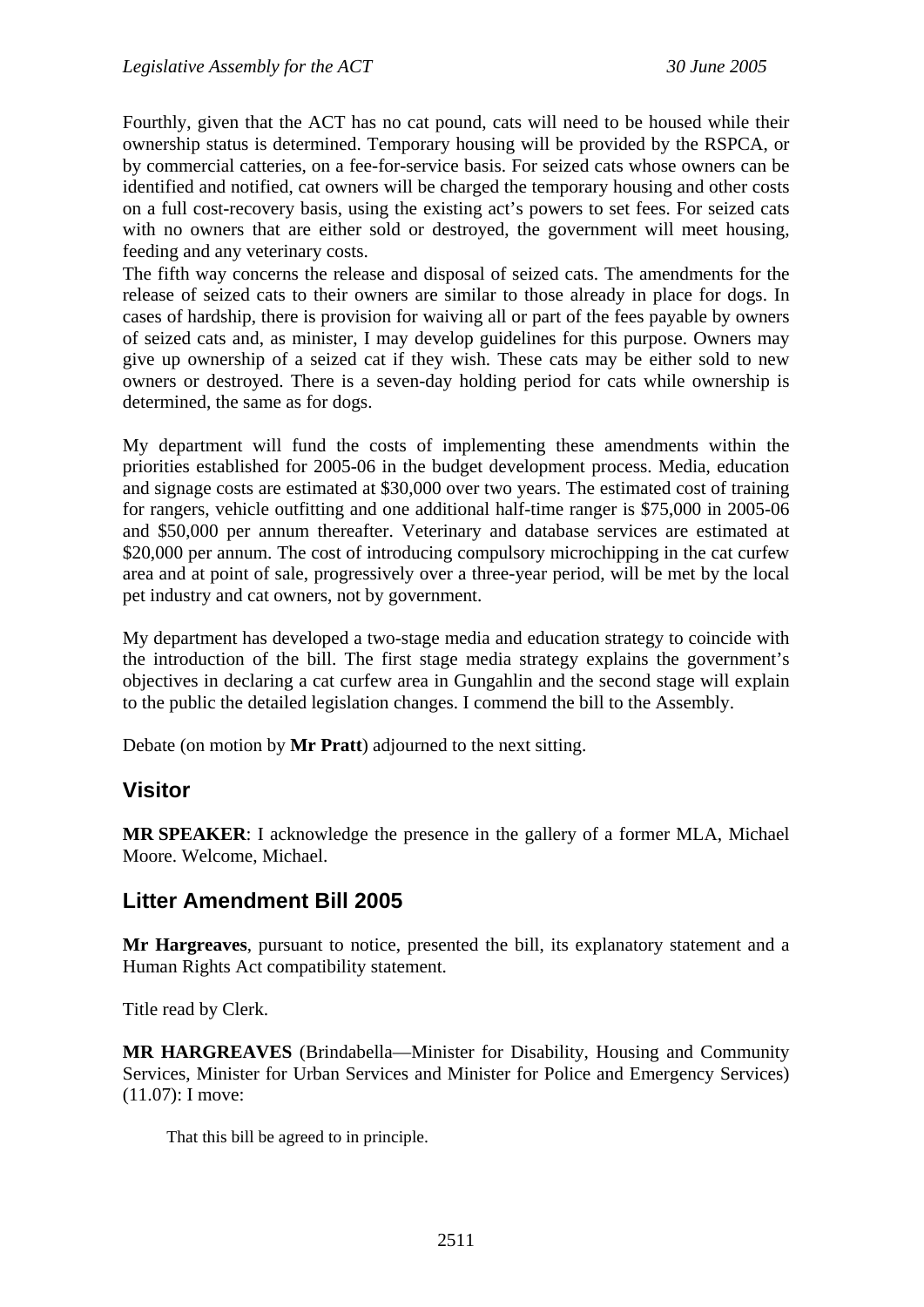<span id="page-13-0"></span>I seek leave to have my in-principle speech incorporated in *Hansard*.

Leave granted.

*The incorporated document appears at attachment 2 on page 2646.* 

Debate (on motion by **Mr Pratt**) adjourned to the next sitting.

#### **Executive business—precedence**

*Ordered that executive business be called on forthwith.*

### **Standing orders—suspension**

Motion (by **Mr Corbell**) agreed to, with the concurrence of an absolute majority:

That so much of the standing orders be suspended as would prevent orders of the day Nos 1 and 2, Assembly business relating to the Report of the Select Committee on Estimates 2005-2006 and the Government response, to be called on and debated cognately with order of the day No 1, Executive business—Appropriation Bill 2005-2006 and be called on in sequence immediately after the resolution of any question relating to the conclusion of consideration of order of the day No 1, Executive business, relating to the Appropriation Bill 2005-2006.

### **Appropriation Bill 2005-2006**

[Cognate papers: Estimates 2005-2006—Select Committee—report Estimates 2005-2006—Select Committee—report—government response]

#### **Detail stage**

Schedule 1—Appropriations.

Proposed expenditure—Part 1.11 ACT Health, \$530,072,000 (net cost of outputs), \$19,964,000 (capital injection) and \$18,631,000 (payments on behalf of the territory), totalling \$568,667,000.

Debate resumed from 28 June 2005.

**MR SPEAKER**: I remind members that this is a cognate debate and, in debating order of the day No 1, executive business, they may also address their remarks to the relevant parts of orders of the day Nos 1 and 2, Assembly business, relating to the report of the Select Committee on Estimates 2005-2006 and the government's response to the report.

**DR FOSKEY** (Molonglo) (11.10): Members will remember that I was speaking when the debate was adjourned. I have very little left to say, but I just want to recap on what I think is a major point which I made on Tuesday—because it is major, I do not want it to get lost—that is, my concern about the failure of the government to invest in mental health. We have had publications, the ACT mental health strategy and action plan, the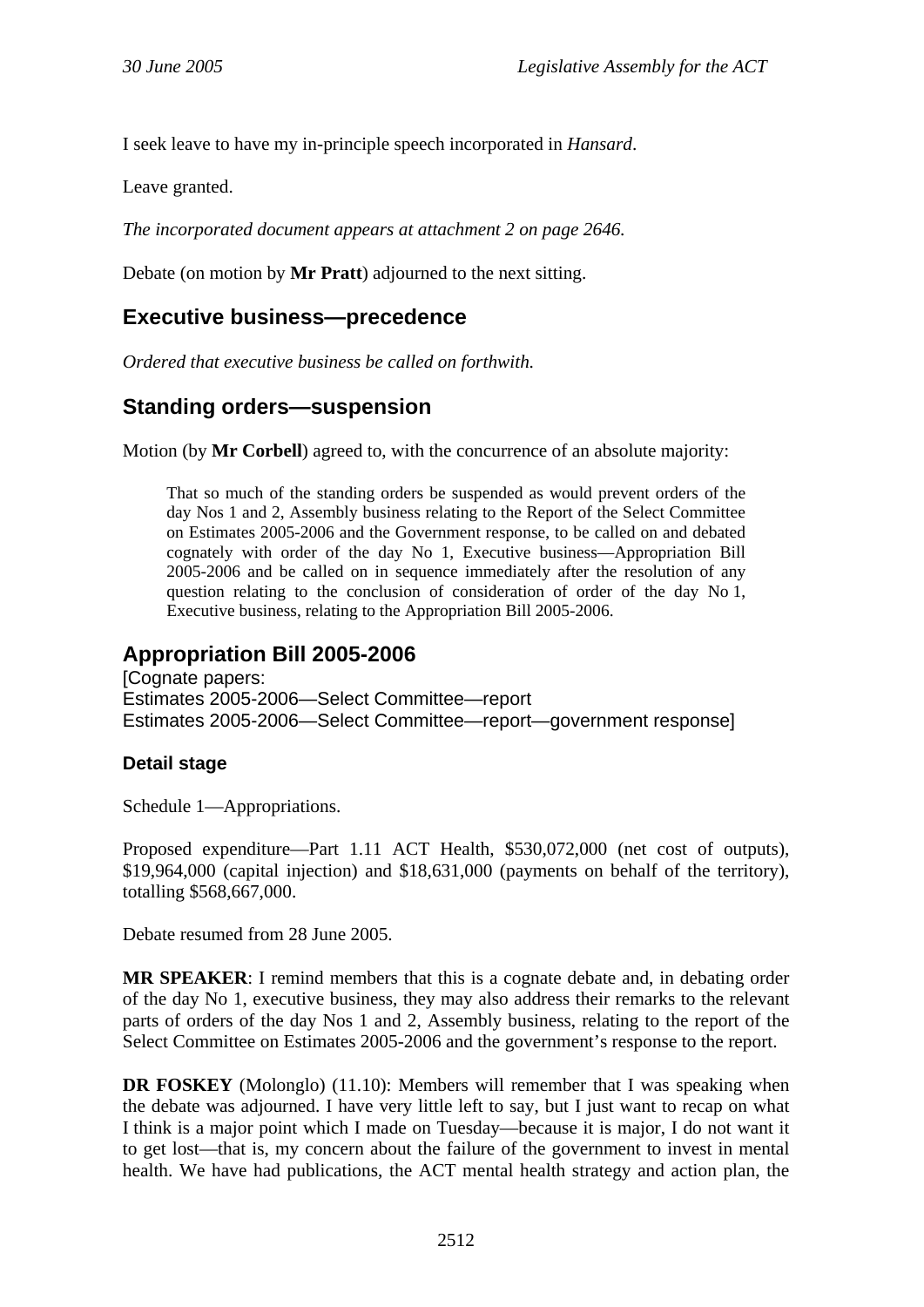ACT mental health promotion prevention and the early intervention plan 2004-08, and yet there was nothing in the budget to expand mental health. I want to reiterate that point; it is a very important one.

To conclude: I understand that the Health Protection Service is currently finalising guidelines for approval of waterless composting toilets. I did ask in the estimates hearings about that and I was informed that there was a very low level of applications to date. This is an important area of innovation, with the potential to improve water conservation. I think it is an area that we could find more applications on if people knew that it was an option available to them. If we are going to encourage individuals to take steps to conserve the use of water, it is important that processes for installing technology such as composting toilets are straightforward and accessible.

Furthermore, I believe there is a lot of confusion about safe systems for installing grey water recycling technologies. I have had visits from constituencies about this issue and visits from people who are champing at the bit to do the work to install grey water recycling but are limited by the regulations or, should I say, lack of regulations at the moment about what is permissible.

It is really important that ACT Health pull out the stopper and do the work so that people can be provided with guidelines, not just on composting toilets but also on grey water recycling, so that the ones who want to—and I feel quite sure that there are a growing number of people who do want to—can reduce their use of potable water and can recycle as much of the water as they can so that they can continue to garden and do so without danger to their and their community's health.

**MR MULCAHY** (Molonglo) (11.13): I have a few observations to offer in relation to ACT Health. I am sorry that the health minister is not in the chamber, notwithstanding the fact that a former health minister is in the gallery.

Health is a legacy of the failure of successive governments to control costs and focus on the efficient delivery of services. As I have said before, although occasionally there have been attempts to misconstrue it, the fact of the matter is that Canberra's hospitals are costing at least \$104 million per annum more than they really should. I am basing that on the Australian Institute of Health and Welfare's data, which has been accepted by the minister as sound. It does reflect adversely on the efficient administration of health care in the territory.

What those figures basically show is that, if Canberra hospitals did the same medical job on a casemix adjusted separation basis as they are doing now, but at the same cost as the average of other similar hospitals in Australia, it would be costing us a considerably lower amount than we are presently outlaying. This, in fact, is reflective of an enormous waste by government—

**Mr Corbell**: As has always been the case.

**MR MULCAHY**: The minister, who has arrived back, has interjected that that is the way it has always been. If the measure of success in life is never to improve the state of affairs, then it is a sad and sorry day for the people of Canberra if that is the maximum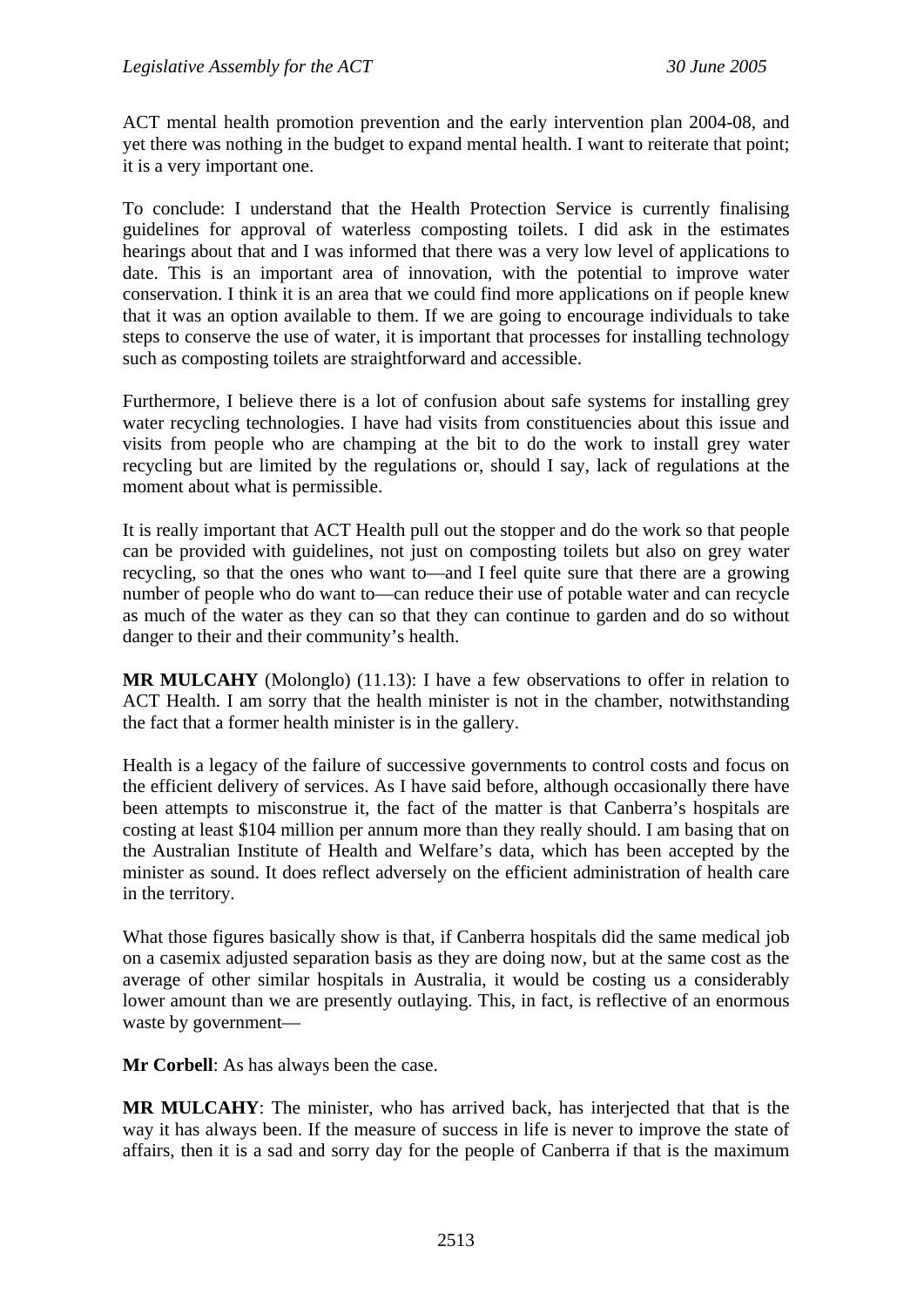level of ministerial competence. I am sure that, notwithstanding the difficulties that the previous minister encountered, at least he had a go at trying to improve the situation.

We also see, of course, that the problem is that the administration costs \$14 million more than that of the average for comparable hospitals, but we do not see any evidence that the problem is able to be fixed. The minister said in estimates that he was working on the cost problem but, in fact, he could offer no plan for how he was going to tackle the causes of the inefficiency and offered no hope of securing better value for the taxpayers' dollar. Indeed, in those discussions, I recall the minister expressed the opinion that they are in discussions with Treasury. If one could take a message from it, one sensed an apparent lack of enthusiasm for that whole process.

Curiously, the government says—and these are not the opposition's words; they are those of the Treasurer—that the health costs always rise by around seven to eight per cent each year nationally; yet the budget only allows for an average growth of four per cent. There is no doubt that the 2005-06 budget allocation, averaging a four per cent increase per year over the next four years for expenditure growth, represents a marked shift from the pattern of recent years, when expenditure has increased at a rate somewhere in the order of triple the level that is now contemplated.

Even after allowing for plans to increase the efficiency of service delivery, clearly the government is budgeting for decidedly slower growth in public health care than has been the case. It does not really sit very sensibly with a lot of the explanations we have had for growth in waiting lists and the like, much of which has been attributed to an ageing population and the numbers of people racing over the border here for health care.

It seems clear to all but the government that the budget provisions for the health portfolio will be exceeded, perhaps by a substantial amount. Indeed, we suspect that the health minister has little intention of meeting his budget target. I look forward, down the track, to hearing an appropriation bill coming in which will give credence to the predictions that we are continuing to make in relation to the health budget. Indeed, I would say, with a fair degree of confidence, that in the next financial year the government will come back to the Assembly for additional appropriations of at least \$30 million for health.

In the course of the estimates hearing, we also had another alarming revelation. It concerned the matter of fringe benefits tax. We managed to flush out a tax arrangement by which all but 87 of the health department's employees are to be given an FBT exemption for being classified as utilising some of the provisions of the FBT laws under the deductible gift status. Under this deal, the ruse is to classify bureaucrats in head office in this category.

You know when there is a scheme that is a contrivance, and this must surely be it. I pointed out in estimates that subsection (57) (a) (ii) of the Australian Taxation Office ruling—and this was the one that was cited in a memo to employees—says, in part, that the duties of employment of the employee must be exclusively performed. That is my emphasis, "exclusively", but it is in the decision. It is not associated with or an extrapolation of what happens in New South Wales, which is what Dr Sherbon clutched at during his defence of his actions.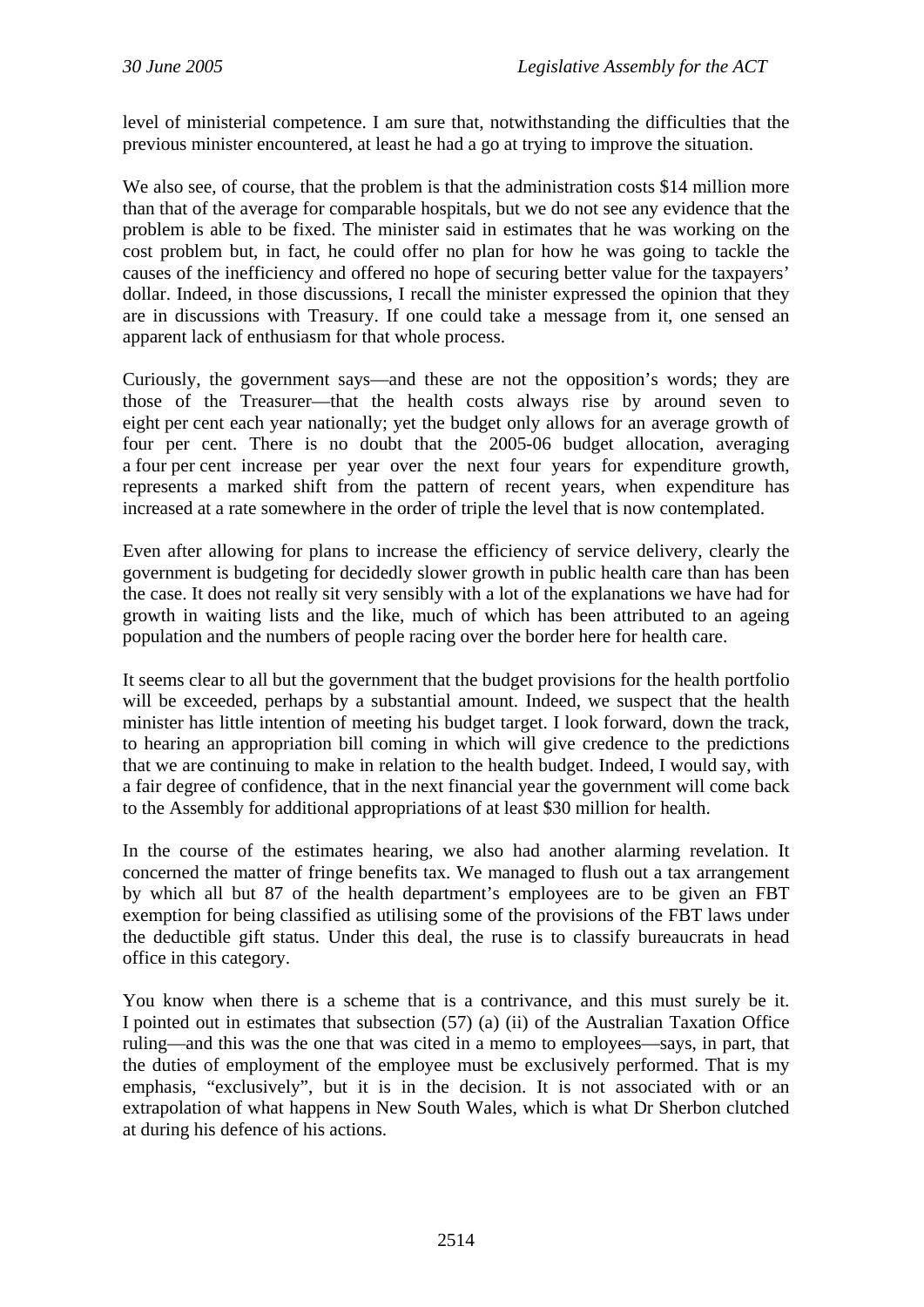I went on to express the view that the health department, obviously and dramatically, has strayed from the relevant tax office ruling. The overall impression that I gained from the hearing was that ACT—

**Mr Corbell**: You are such an expert on tax law, aren't you? You are a real expert on tax law.

**MR MULCAHY**: The health minister questions my knowledge on tax law. I am glad that he would say that because I have been very closely involved with fringe benefits tax law for a long time and worked very closely with the Australian government on those changes which, in fact, came in 20 years ago, minister. So I do profess some knowledge of FBT law and would be more than happy to have that debate on any occasion he would like to initiate it.

Certainly, the overall impression gained from the hearing was that ACT Health had employed tax consultants to work out a way for DGR status to be applied to ACT Health by comparing it to the New South Wales Area Health Service. As well as being an apples versus oranges comparison, the benchmarking was ill advised since specific advice from the ATO on the status of what they are now doing was not sought. And this has been admitted and confirmed.

To add to the absurdity, estimates was told that staff in the nursing and midwifery office, the genuine people involved in health care, did not qualify under ACT Health's interpretation of the ruling, but the finance unit did. Isn't that surprising? Where do you think the advice on payroll comes from? This was despite Dr Sherbon indicating that service delivery staff qualified for the exemption but those performing policy roles did not.

On the face of it, the decision to extend the FBT exemption appears to be wrong and may be based on erroneous advice from the consultants and a profound misreading of the ruling. This practice puts those employees claiming it at risk of understating their tax obligations and receiving an adverse tax assessment. They are the people we ought to be concerned about.

We have heard so much about the rights of workers in recent days and the terrible things that the commonwealth government is doing in trying to get rid of some anachronistic provisions in industrial relations but here we are, in our own backyard, putting at risk 4,000 or so of our own employees. It was disturbing to hear one of the people—I think one of the senior spokeswomen for the Australian Taxation Office—say that they were going to be looking at health service professionals as part of the crackdown this year on different occupations.

What troubles me is that there are assurances now going to be needed, I think, for people working in ACT Health that, if there is an adverse ruling received in relation to their position, then they should feel some measure of comfort that the government will address that themselves. Why should they be penalised for a scheme that was designed to shift the cost of employment to the commonwealth, which is effectively what has been accomplished by this device? It is one thing to seek to increase employees' take-home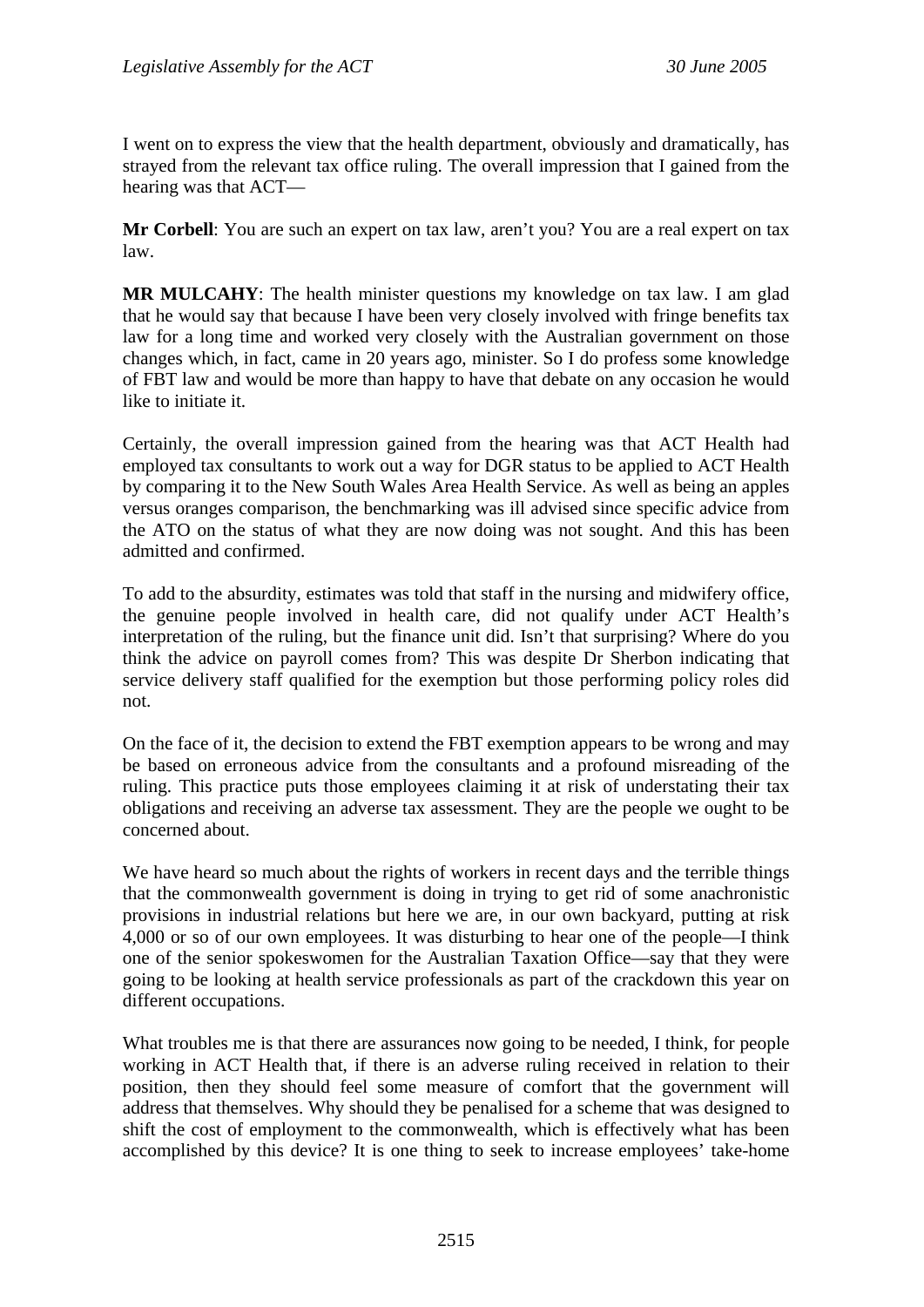pay; it is quite another to engage in these tax schemes, which ought rightly to be challenged and questioned. The question I also ask is where the minister—

**Mr Quinlan**: A lot of people are going to thank you for this, Richard.

**MR MULCAHY**: I think the people will thank me, because they rely upon employers. If you are a public sector employee, you have absolute reliance on your employer to do the right thing. I know some of the larger companies may have schemes that bring them into trouble, but you do not expect it if you are a public sector employee.

In the limited time I have available, let me say that I am pleased that, after our encouragement and strong pressure, the government has now decided to go to the Australian Taxation Office for advice, as was confirmed recently. That, I guess, is fair evidence of the fact that they do not feel they are on safe ground.

If it is confirmed that everything was in order, that would be terrific. But I think they have been cavalier in their approach. I use that term sensibly but appropriately. They have been cavalier in their approach in embarking on this scheme without, in fact, going ahead and getting a clear sign-off from the Australian Taxation Office.

There are procedures in place. They should have been employed and, if they had absolute confidence in the veracity of the advice they had and the correctness of their conduct, they would not have engaged in this risky undertaking and put employees at risk. People cannot afford to be facing the prospects of tax penalties. The government will need to consider what to do if this situation arises. It will lead to a significant increase in employee costs, and it is one about which they ought to be concerned and should never have taken the risk in the first place, without getting appropriate advice.

There are many areas in this area of administration that warrant attention. I have only touched on some; my colleagues will cover others, I am sure. But clearly this is one of the most poorly managed areas of ACT administration. It is regrettable and I hope the Assembly will scrutinise this part of the bill.

**MR CORBELL** (Molonglo—Minister for Health and Minister for Planning) (11.23): Mr Speaker, what we have from the Liberal Party on this particular line is a maze of contradictions when it comes to what they would do to address the pressures that are occurring in our health system, as they are indeed occurring in health systems right around the country. I would like to characterise it as the spend less but spend more approach, because on the one side we have Mr Smyth and Mr Mulcahy, both in public commentary and also in the dissenting report on estimates, saying the health system costs too much.

What do they recommend, if their concern is that the health system costs too much? They recommend that we spend more. That is the Liberal Party's muddle-headed approach to this issue. They say it costs too much; it is inefficient; we spend too much money—according to Mr Mulcahy and Mr Smyth, probably over \$100 million too much in any one year. So what do they recommend? What does the shadow Treasurer recommend that we do to address this issue that they assert is of concern?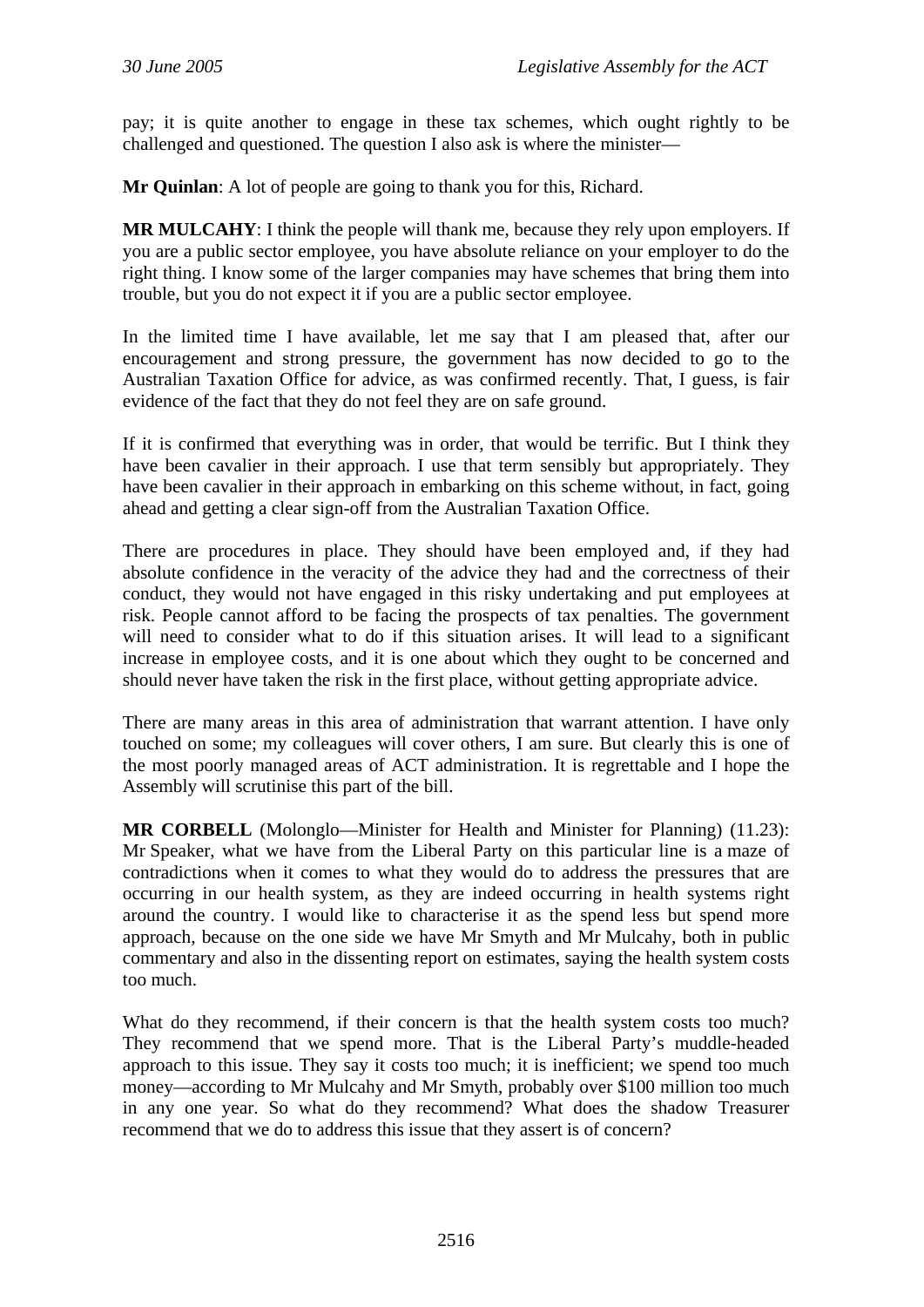They assert in their recommendation—and I will just turn to it here—in their dissenting report: reallocate the balance of about \$15 million to health. They recommend that we spend more. What sort of muddle-headed, absurd approach is that from the Liberal Party? On the one hand, they want to criticise what they believe is inefficiency; but then they want to increase the total of the budget. I would accept that, if they asserted there were inefficiencies, they would identify areas within the health portfolio where funding should be reallocated within the portfolio—working within the same total but redirecting the money within the portfolio into areas of focus that they believed were appropriate in the portfolio.

But that is not what they have done. Instead, they have dragged more money into the portfolio. They have not bothered to look at what the opportunities are for efficiency within the portfolio. Instead, they criticise the amount of what they believe is excessive expenditure in health, excessive costs of the system, and say, "We will fix this by putting more money into it." That is the assertion from the Liberal Party, and it is an absurd one.

Mr Mulcahy also raised the issue around fringe benefits tax treatment and, in particular, issues around salary packaging. Mr Mulcahy walks in here and decides that he is some sort of self-confessed expert on salary packaging arrangements. I am sure that Mr Mulcahy has looked very closely at salary packaging in his previous lives. But that is not the point. The point is that Mr Mulcahy could not demonstrate that the department of health had acted in any other way, except an appropriate way, in making an assessment about salary packaging benefits and opportunities for ACT Health staff.

In fact, Mr Mulcahy and Mr Smyth went as far as to call it a rort, without any substantiation, without any way of proving what was wrong with the arrangement. In fact, the arrangement, from the advice I have received from the department, is an entirely appropriate arrangement. It recognises that our department, ACT Health, has a very large percentage of its work force engaged in work which supports the activities of public hospitals and that they are entitled, under tax law, to certain benefits because they support the activities of public hospitals.

**Mr Mulcahy**: Why have you gone to the ATO for a ruling?

**MR CORBELL**: I will come to that, Mr Mulcahy. If Mr Mulcahy wants to dispute the fact that people in ACT Health do not support the work of our public hospitals, I would be interested to know what he thinks they do, because that is indeed one of the primary functions of ACT Health.

Mr Mulcahy asks in his interjection, "Why didn't you go to the ATO?" I do not know about you, Mr Mulcahy, but my understanding of the way this works is that the ATO does not provide rulings to organisations; it provides rulings to individuals who are seeking to clarify their personal tax arrangements.

The ATO does not say, "This is a blanket ruling covering every possible employment arrangement for people who work—all 4,500, nearly 5,000, of them—in ACT Health." They do not do that, Mr Mulcahy. I would have thought someone with your extensive experience would have been aware of that fact. They give private rulings to individuals.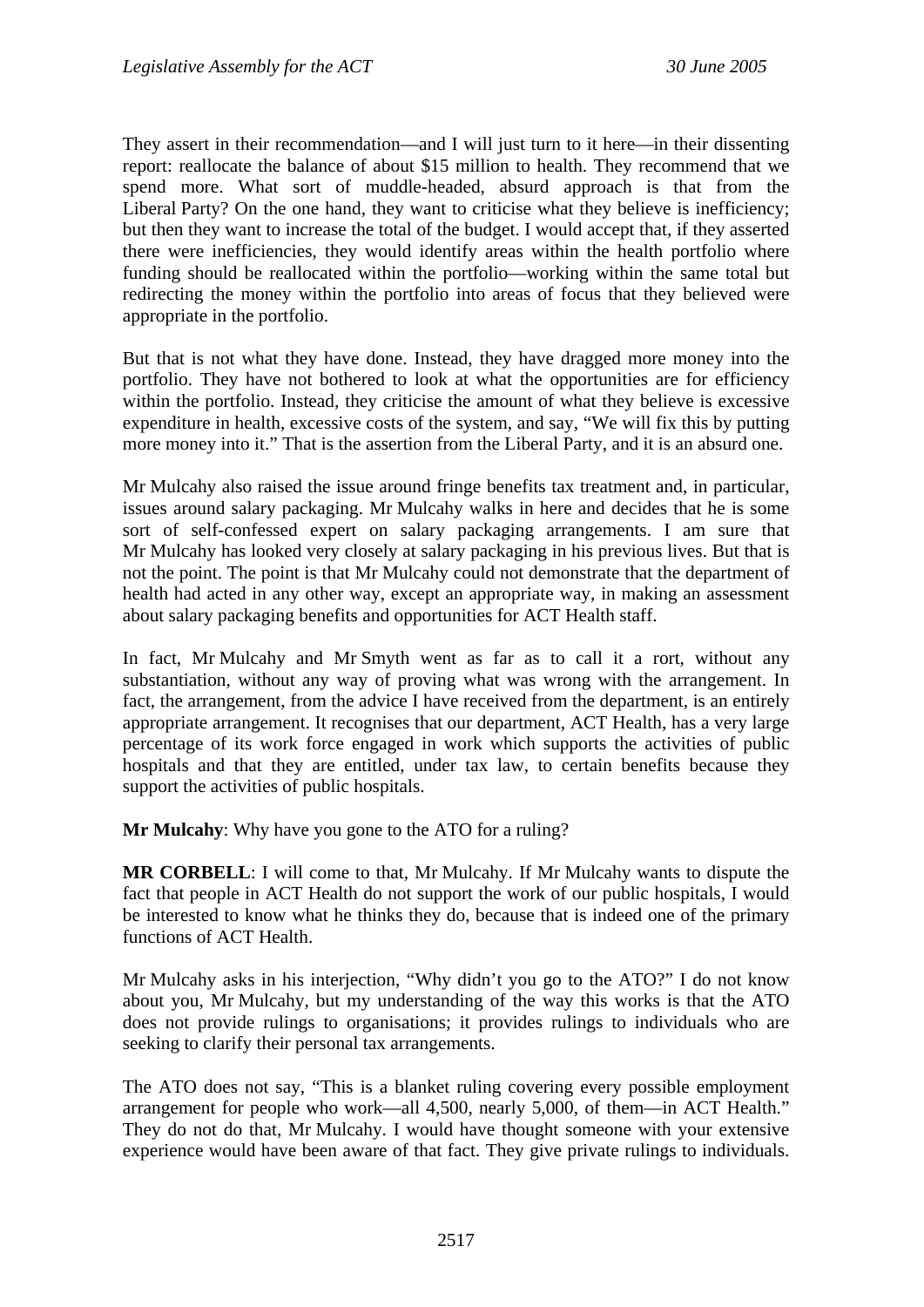It is entirely appropriate that individuals in ACT Health, if they have any concerns about their tax arrangements, seek to clarify them with the ATO.

Indeed, ACT Health always reminds people, as indeed does the rest of the ACT public service, that, when it comes to salary packaging, they should always seek their own advice. That is just common sense. There has been no evidence presented that the arrangements that have been put in place are inappropriate for ACT Health employees.

To satisfy the obsession of Mr Mulcahy and the Liberal Party on this issue, the government, in its response, has indicated that it will go the ATO and see if they will give it a ruling. I can say now that I doubt they will, because they will say, "It is up to individuals to seek the ruling." We are going to try to prove the point that your obsession with this has been a misplaced one from the beginning. I am very, very comfortable with the arrangements; I am very confident in the approach adopted by my department—one which has been prudent, one which has been informed by expert tax advice and one which I believe is entirely legitimate and appropriate to support employees in ACT Health.

The other issues I would like to turn to are around the substance of this budget bill and what provision it makes for providing better health care for Canberrans. The government is focused on improving the care to Canberrans. The reforms that are outlined and the initiatives that are outlined are testimony to that. Focusing on improving access to elective surgery remains a key priority of the government. An additional \$2 million is allocated particularly to focus on those people who have long waits in certain categories. We need to continue to improve our performance in that area, and additional funding is being made available to achieve that.

There are further improvements in dental services. I note Dr Foskey was somewhat critical of issues around indigenous health care. It is worth noting that this budget reaffirms the government's commitment to improving indigenous health care in the area of dental care, where indigenous people have less optimal outcomes than non-indigenous people in our community. Funding to the Winnunga Nimmityjah health service to provide a dedicated health clinic, including a dentist and dental assistant, to provide services to indigenous people is an important part of this budget bill.

Of course, we continue to invest in the operations of our public hospitals. There is additional money for hospital equipment—indeed, a dedicated program for the first time to increase the medical equipment replacement program in our public hospitals something neglected for many years. Key election commitments are also being met through this program. Indeed, the key commitment that is being met is for additional hospital beds—\$2.3 million for an additional 20 public hospital medical beds. Those are anticipated to be on line extremely soon.

I am conscious that other members may wish to contribute further to this debate; so I will end my comments at this point and perhaps rejoin the debate a little later.

**MR SMYTH** (Brindabella—Leader of the Opposition) (11.33): Mr Speaker, there was much that came out in the estimates process about the way this minister is running the health portfolio. Indeed, over the last couple of weeks there is much more that has come out, including yesterday's report on the state of public hospitals.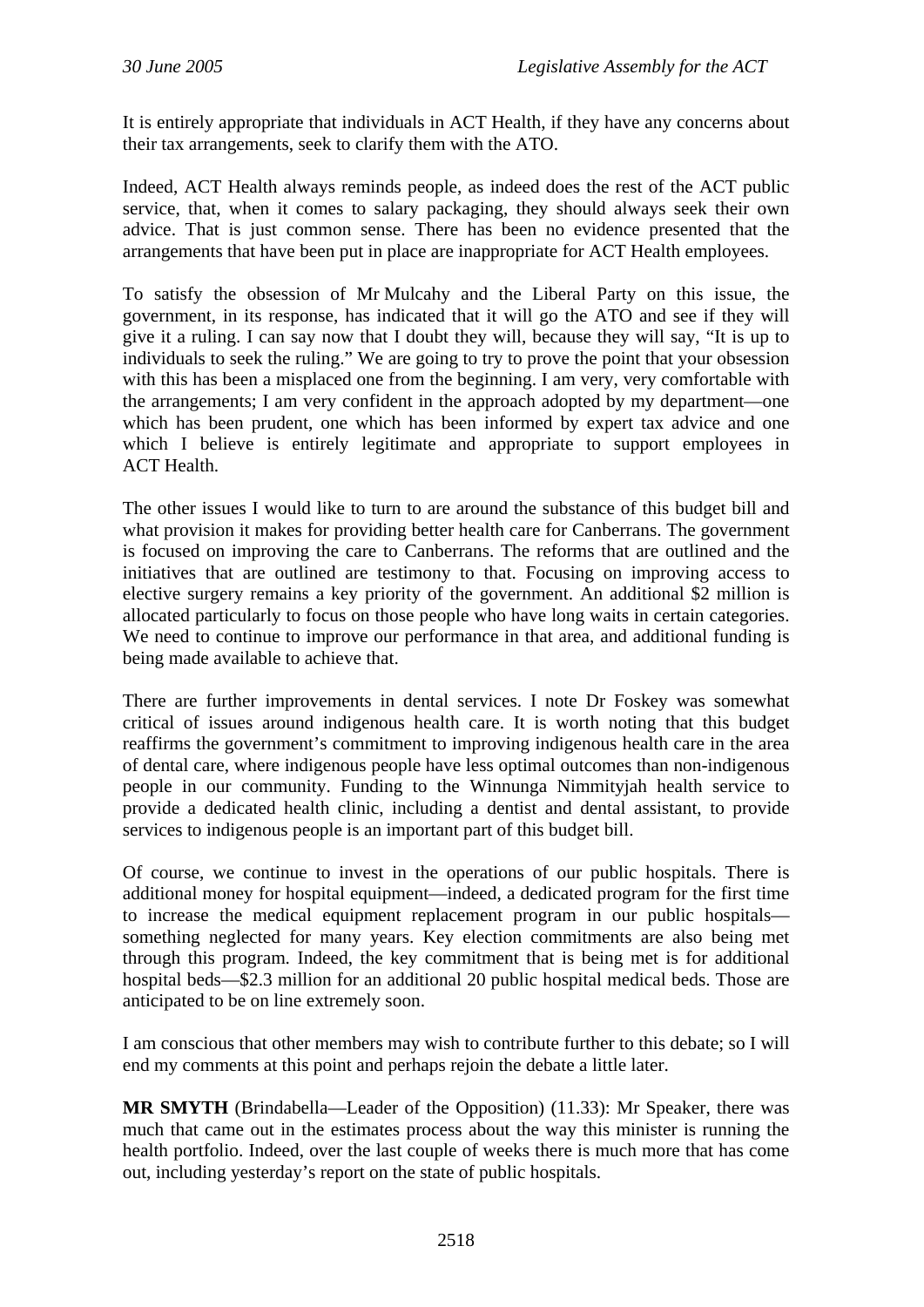In estimates the minister, I think, conceded that the department could not live within its budget. We all know that. This government has budgeted at half the rate of what it needs just to keep afloat, let alone try to get ahead, for the delivery of health services in the ACT. I think that that puts serious doubt on the government's ability to deliver a \$1 million surplus in 2006-07; the health overrun will wipe that out on its own, let alone other things like corrections services.

What we see in the estimates is just a fantasy; it is just this fantasy that we will somehow live within our means when we know that in health, if you fund an increase at only four per cent, you are already four per cent behind the mark, let alone any additional pressure. First and foremost, the whole of the government's budget strategy is blown by Mr Corbell's inappropriate handling of the health portfolio.

Secondly, the dissenting report shows how the ACT health system is the most expensive in the country. And it is the most expensive in the country; we gave now eclipsed the Northern Territory, which has enormous problems with distance and with the health of its large indigenous population. We now know, through the Australian Institute of Health and Welfare, that we overspend, in effect, by 30 per cent. There is 30 per cent more service we could get out of our health service if it was managed properly.

It is interesting that yesterday's state of our public hospitals report ranks us third on public hospital spending. Most expensive is the Northern Territory, then comes Western Australia and then comes the ACT. Here is confirmation of what the Australian Institute of Health and Welfare says. In the ACT it is 35 per cent more expensive to run the hospital system than the national average. There is no clear reason for that; there is no excuse that the minister can make that I think will cover that.

We had, in the estimates report and in the dissenting report, very serious concerns that the department, through the decision that it has put in place, is rorting the fringe benefits tax. Mr Corbell, in his faint-hearted attack on Mr Mulcahy, said, "You should know that you only go there for an individual to get a ruling." That is interesting because, when they went to try to get a ruling last time, they got a negative ruling; they got knocked back, saying, "You can't do it." Rather than doing the right thing by their employees, instead of exposing employees, they did not ask the tax office the next time they did it. "Let's do it and nobody will notice." People do notice.

Now Mr Corbell says, "We'll go back and try to get a ruling from the tax office. We did and we lost; we did not because we knew we would lose; now, because we are exposed, we will." The attempted ridicule of Mr Mulcahy falls very flat from a minister whose performance in this portfolio can only be described as very flat.

There were other things that were brought to light in the estimates process—women having to wait for up to six months for breast screenings, the department falling 800 short of its target for this year; 13 per cent of the psychiatric services unit having been shut since January, and the outrageous, I think, pay parking being introduced at the hospital. All this is is a slug on patients. There was no evidence presented that suggested that people are parking there to avoid paying their parking fees at Woden; it was absolutely all anecdotal. So we have now got budget policy run on anecdotes.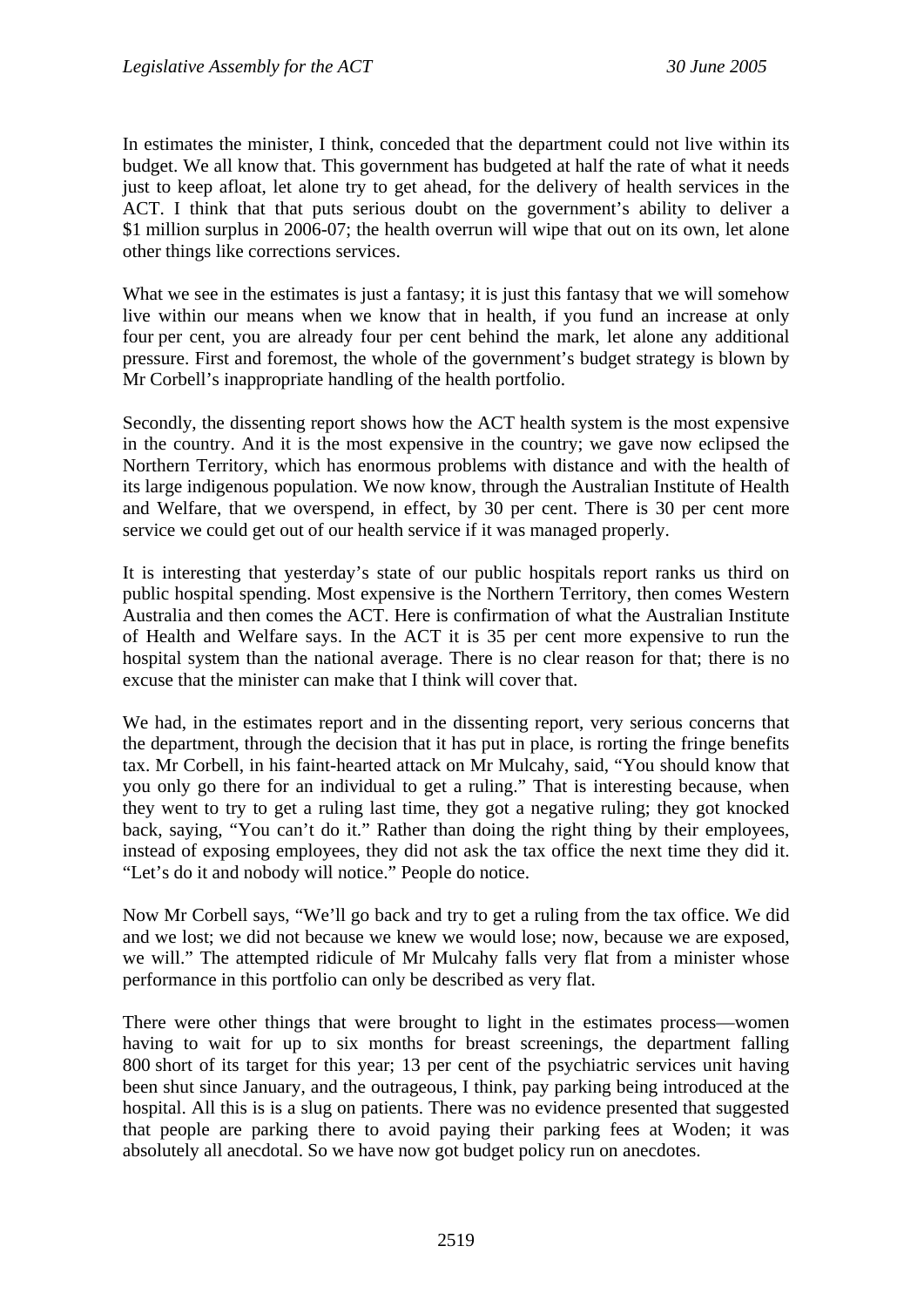There will be reductions in HealthPact sponsorship, which I think is really serious because it shows that there is no commitment by this government to preventive health medicine. If we are ever going to take the pressure off the hospital system, the best way of doing that is by ensuring that the health of Canberrans is the best that we can make it for as long as possible. But no, we do not see that; we do not get that out of this government.

On top of these failings, the committee was then informed that the community care arm of the ACT had failed to obtain full four-year accreditation from the Australian Council of Healthcare Standards. We got partial, two-year, accreditation with a warning to do better. We have also found out that ACT Mental Health is now going through the process. The minister, if he takes his second 10 minutes, might like to update us well and truly on where ACT Mental Health stands.

The waiting lists were an issue again. It is interesting that the May data should have been available 21 days ago. Mr Speaker, earlier this week you referred to a motion of the Assembly in regard to amendments to appropriation bills. I would like to remind the minister that there was a motion on 27 August 2003 about the importance of openness and accountability and the government's election commitment in making the hospital data available. The motion that was passed is worth reading. It says:

That the government acknowledges the importance of openness and accountability and their election commitment to this end and that this Assembly calls on the government to:

(1) make available to Members, and table in the Assembly as soon as practicable after they are prepared, the "Information Bulletin—Patient Activity Data" and the waiting list figures for the previous month for elective surgery in Canberra's public hospitals.

It has been somewhat the tradition that they are available around the 21st of the following month. They have been tabled many times on the soonest day after that. It is important that these numbers are available. If the minister has not attended to his duties and if the minister has not been able to do his homework and read his briefs, perhaps we should have a different health minister. But on our about the 21st of the month these numbers have been available for years. Yet again here we are, on 30 June, and we still have not got the May figures. I am sure that if they were a good news story the minister would have them out.

**Mr Corbell**: That is what you said last time and you were wrong.

**MR SMYTH**: They were not a good -news story last time; there is a little bit of jiggery-pokery and a little bit of a fiddle there in the middle. The number of 38 that has been taken off the list is the number that the list magically goes down by.

**MR SPEAKER**: Direct your comments through the chair, Mr Smyth.

**MR SMYTH**: We will see when the May lists come out. The important issue, I think for most Canberrans is the public hospital. If you look at the state of our public hospitals report of June 2005, you will see 12 charts that show movement. Eight of the charts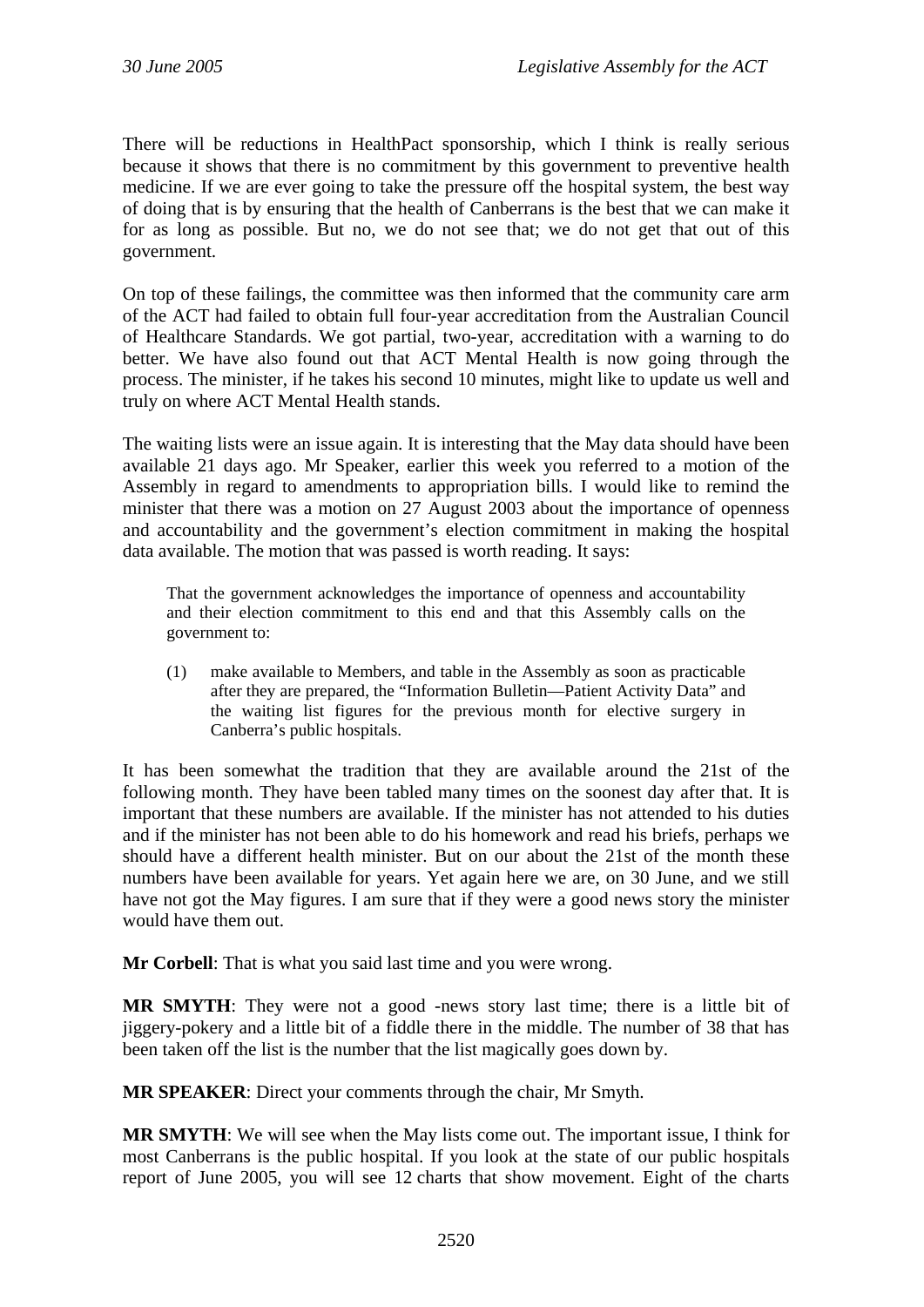grade their position against the last time this was done, which was five years ago. Of those, in one category we did better. Well done, minister; you went up in one category. In three categories we remain the same. For all the additional spending, 35 per cent above national average on hospital spending, three of the categories remain the same. Four very important categories got worse.

The minister for many years now—he has been Minister for Health for two and a bit years—has hidden behind the line, "Yes, we have got problems but we are so much better than all the other jurisdictions." This report kills that excuse because, if you look at this report, you will see that on the important issues we are not better off than the other jurisdictions; we are way behind.

The minister was on the radio this morning, saying, "Look, you have to remember that Canberra Hospital is the 15th biggest hospital in the country," as if it was some sort of excuse. If you take that into account—and it is the 15th; page 10 of the report says that Canberra Hospital is the 15th busiest public hospital in the country—you would think, "Maybe that is an excuse."

No 1 is the Royal Melbourne Hospital in Victoria; it is the busiest hospital in this country. Based on Mr Corbell's assertion that we fall down the list because we are busy, you would think that Royal Melbourne and the Victorian hospital system would be at the absolute bottom of the pile on key indicators.

**Mrs Dunne**: And where is it, Mr Smyth?

**MR SMYTH**: A good question, Mrs Dunne. In the critical issue of the percentage of people seen within the recommended time in the emergency departments, the Victorian system is No 1; 80 per cent of Victorians who present are seen on time; 80 per cent within the recommended time frame. Where is the ACT? No 4; 65 per cent of those that present get seen on time. In regard to the emergency department and the median waiting time, the Victorians falter. That is where they fall down. They see some people and they see them really fast, but on the median time they fall down because they are the busiest system in the country. And where are they? No 1. The median waiting time is 15 minutes in Victoria.

In regard to the ACT, you would think, "Because we are busy too, if Victoria can do it, we can do it; so we must be No 2." But we are not. That went to Western Australia. We are not three, four, five, six or seven, which of course leaves the final post, No 8. There is the ACT with the worst time, at a median waiting time for emergency departments for all patients of 35 minutes. The excuse that we are better than all of the other jurisdictions goes out the window. The excuse that we are really busy goes out the window because the median waiting time is 35 minutes. I will take my second 10 minutes, if I may, Mr Speaker. The Australian average is 25 minutes and we are 10 minutes outside that. So let us not be fooled by the excuses that the minister puts up.

He also said that we have beds coming. The number of beds is an interesting argument. There are 20 beds coming, apparently, and they are funded in this budget. If you look at the bed numbers, we rank seventh in the number of available beds—seventh behind such luminaries as the Northern Territory and South Australia, which got one and two. The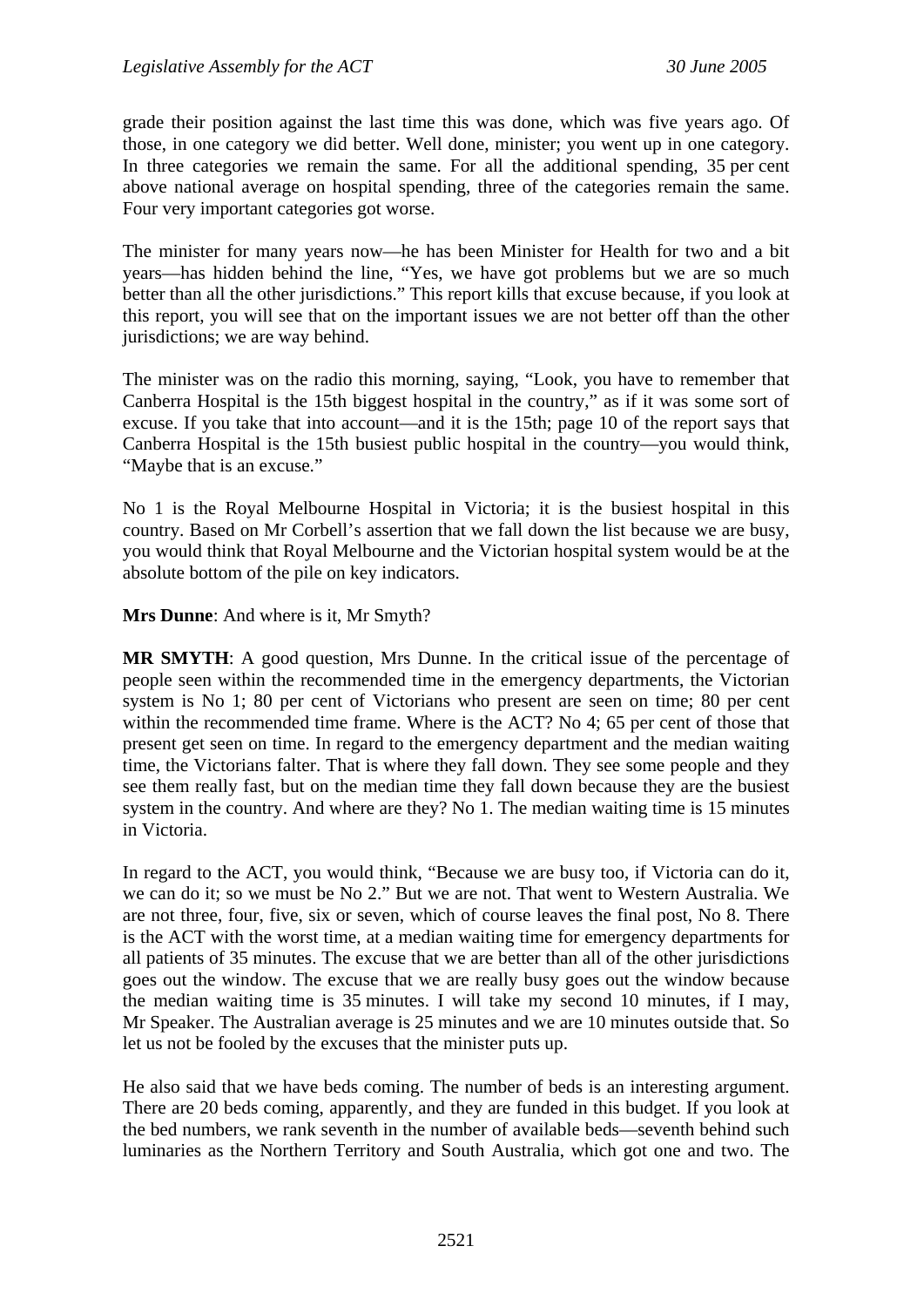national average of beds per thousand is 2.47—2.47 beds per thousand of the population. The ACT falls well below that at 2.27.

**Mr Quinlan**: Given the cross-border business that we do, that is just a nonsense number.

**MR SMYTH**: It is compensated for in this. The 2.27 means we are 66 beds short of the national average. The minister is saying, "We will get you 20." The experts are all saying, Dr Peter Collignon and all the acute medicine experts are saying, the minimum we need is 100. But we are 66 beds short of what we need. And we do not have an answer.

The minister was on the radio, saying, "We have got 20 beds coming and there are 60 beds coming at Calvary." The beds at Calvary have been coming since March 2001. It was an initiative of the previous government. The former health minister, Michael Moore, was here earlier and you acknowledged him, Mr Speaker—and rightly so. All the trends were for better service. The median times in the list were all going down under Michael Moore, unlike this minister, where they are all angling up. We now know that the step-down facility will be available some time in 2006. The last estimate I heard was December 2006.

The shame of this is that we pay so much more than others. The chart quite rightly points out that, for the state and territory government public hospital recurrent expenditure per person in the 2003-04 year, the Northern Territory spent \$12,023, with the tyranny of distance and degree of acuity and complications with the population mix there. Western Australia is a pretty big state with a pretty small population. Its average spend was \$769, which was only \$24 more than what we spent, at \$745, on a concentrated, young, fairly healthy population.

We do not have the dilemmas that Western Australia or the Northern Territory have, but we still had a spend of \$745. You would think that we would top out on all of the other measures, but we do not. The national average was \$552. Our spend per population on recurrent expenditure on the public hospital is 35 per cent higher.

The minister cannot give us a reason why we spend 35 per cent more and get less than the other jurisdictions. It comes down to the model that they have adopted, the health reforms put into place by the former failed health minister, the Chief Minister, Mr Stanhope, who said, "All you have to do is put \$6 million into the health price and it will all go away." Then, to crack a joke, but there is no humour on the government benches, he flicked a hospital pass to Mr Corbell. The expenditure keeps going up, but the level of service that we provide and the time limits of the service that we provide continue to go down.

The report is a revelation, as you read through it. It is impossible to go through it entirely but it is worth noting that the report says that we have three public hospitals, Canberra, Calvary and, I assume, the Royal Military College hospital, which is publicly funded. We have four day centres. As I have said, we have the 15th busiest hospital in the system.

It is interesting that in regard to state and territory government public hospital recurrent expenditure per person we have come down in terms of where we rank. We used to be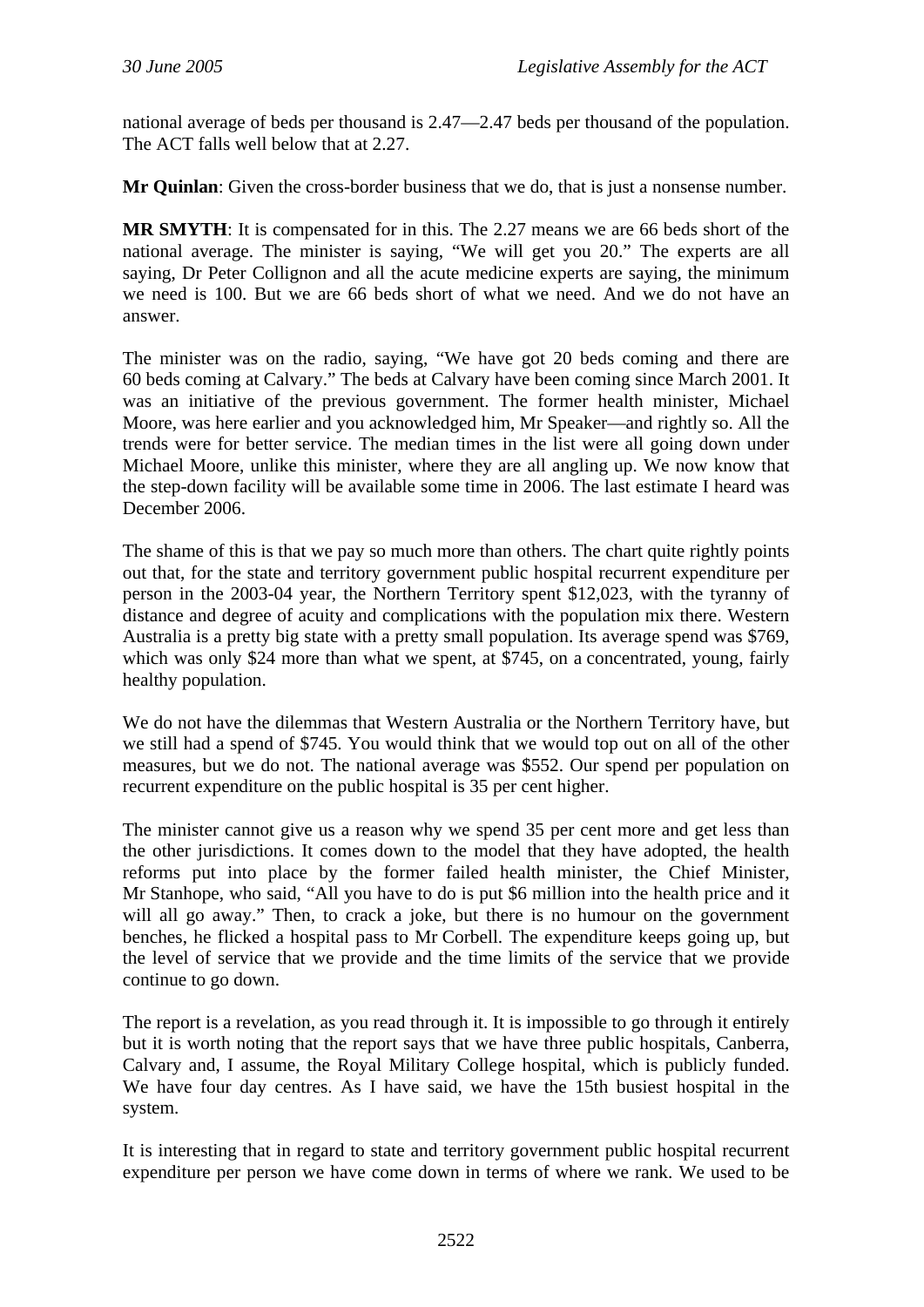No 2; now we are No 3. We have been overtaken by the Northern Territory and WA. But when you get to important measures like the percentages, for instance—and, again, this is a dilemma for all the systems—the minister cannot answer as to why something is working or not working here. In regard to private patient admission as a percentage of public hospital patients, we were No 5 in the survey five years ago. We are now No 6 on the list. That is a question that all jurisdictions will have to answer. But I think, for us, the drop from 6.9 per cent to 5.2 per cent represents a real quandary and something that we are all going to have to answer.

In terms of private hospital admissions, number of patients, both public and private per thousand weighted population, we are now seventh. The national average is 132. We are only performing at 97 per thousand. We are well off the mark in that one. And so they go on. In public hospital admissions, the number of patients, both private and public per thousand weighted population, we were at seven. We are still at seven; the numbers have not changed a great deal. All Mr Corbell talked about was having more throughput. That was the answer. "The lists are getting longer but we have got more throughput." Not according to this. We remain ranked seventh. The number five years ago was 187 patients per thousand; it is up to 190. It is not a significant change; it has not lifted us in the rankings. But it does put the lie to the notion that somehow we are doing more and we are doing better.

In regard to the number of public patient admissions per thousand weighted population including public patients treated in private hospitals, we went up. This is the only one where we have gone up. We were ranked seventh; we are now ranked sixth. And we have gone up to 172, whereas it was 159 previously. Well done, minister on that one. I suspect it is probably an accident rather than any direct outcome of the government's health policy.

We have looked at the beds. The beds are an interesting question. We had in 1998-99, in fact, 2.59 beds per 1,000; we are down to 2.27 now. After the Labor Party's reforms, we have fewer beds. As I have said, we already need—

**Mr Mulcahy**: There mustn't be as many sick people.

**MR SMYTH**: Apparently there are more coming through the system; we are doing more, but they are not showing up here in the numbers anywhere. It is curious that, when you read this report, you see how much of what Mr Corbell has said over the last two years has been totally debunked.

In regard to elective surgery, the number of patients admitted per 1,000 weighted population, we have the corker. Mr Corbell said, "We have got more throughput." We used to be ranked No 2 on this; we are now ranked No 3. But the numbers are interesting. Five years ago there were 35 patients admitted per 1,000. Now, under a Labor government, after three years of reform, after two years of Mr Corbell in control, it is down to 28; it has dropped by 20 per cent. Elective surgery, number of patients admitted per 1,000 weighted population, is down by 20 per cent.

When I did maths back in high school more meant the number went up; it did not mean it went down. But, according to Corbell maths, it goes down. I am sure the minister can explain why this chart is wrong. I am sure somebody is reading it wrongly or it is just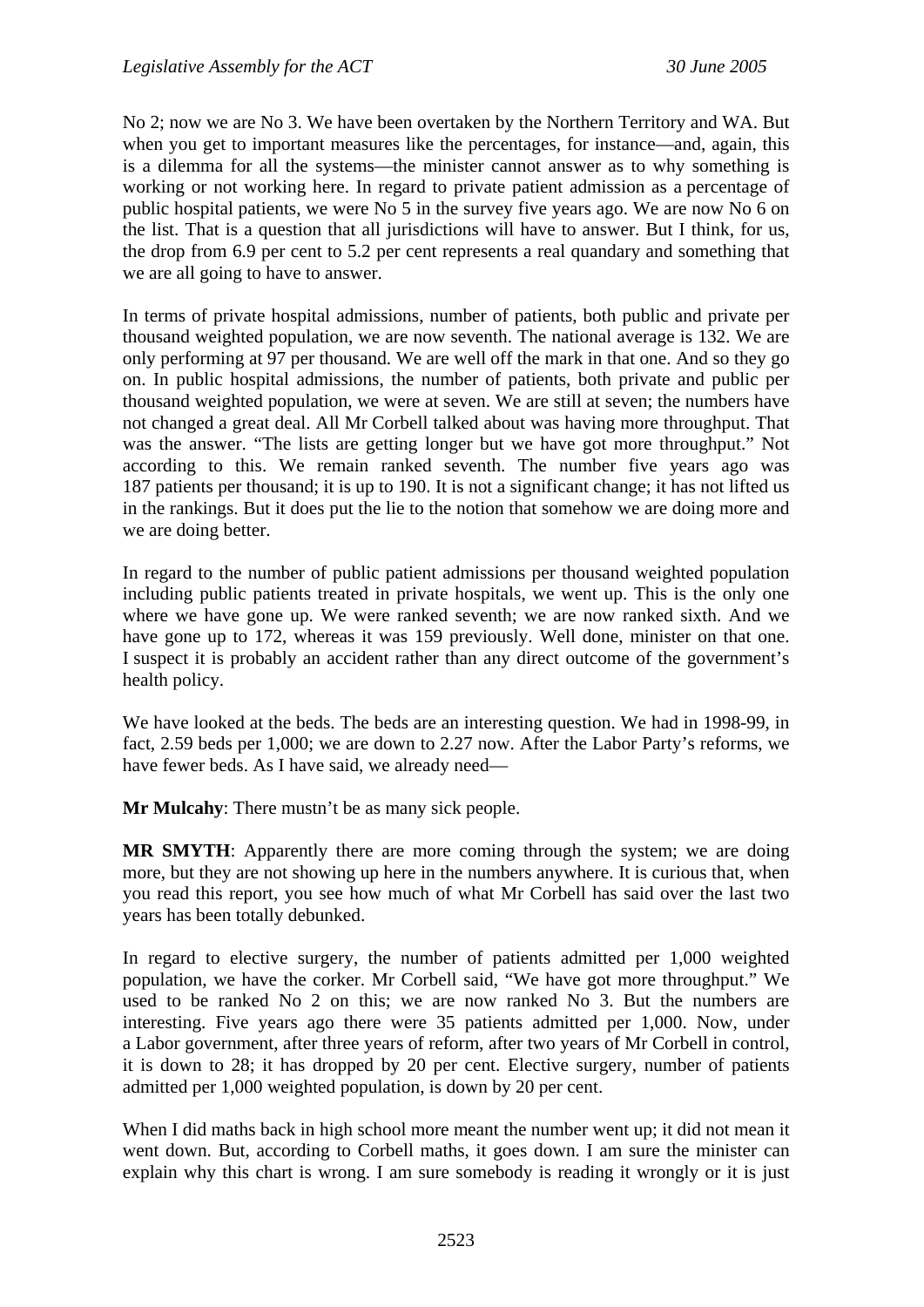a mistake, but we have dropped in the rankings and we are doing 20 per cent less— 28 patients admitted against 35 five years ago. Again, the minister has much to answer for.

In regard to the percentage of people seen within the recommended time for elective surgery, the position is steady. We were ranked seventh; we are still seventh. But the numbers inside that have declined. Five years ago, 75 per cent of people were seen on time: it is now only 72 per cent. Again, the minister was on the radio this morning, saying; "We are doing really well because when you go to the emergency department all the category 1s are seen on time, and that is really important." It is important because that is the life-threatening stuff; "See me in 10 minutes or I am dead."

The minister is right in that, but what he did not say was that every one of those lists for the last 2½ years—the category 1 patients on the elective surgery waiting list; that is, "See me in 30 days or I am in serious trouble"—has had overdue category 1 patients and that is just unacceptable in a hospital system when we spent 35 per cent above the national average.

Elective surgery median wait time in days for selected procedures is steady; you would almost pray that steady was a good thing. The problem for the minister is that we are standing at the bottom of the pile. We were No 8 five years ago; we are still No 8. All of his reforms of the last couple of years have totally failed the patient on the elective surgery waiting list.

What we have seen in this report is a total debunking of everything the minister has claimed. We are not doing better than the other jurisdictions; we are not seeing more patients; we are not having more throughput; we are not building a better hospital system. It is costing us more and we are getting less. At the same time, the health of ACT patients is being put at risk by this government and this government's reforms because this budget does not deliver on health outcomes for the people of the ACT.

**MR QUINLAN** (Molonglo—Treasurer, Minister for Economic Development and Business, Minister for Tourism, Minister for Sport and Recreation, and Minister for Racing and Gaming) (11.54): Mr Speaker, in response to the long dissertation on numbers by Mr Smyth, I am very pleased that he did some mathematics in high school. I just want to say that I recall, last Friday, at about 8.50 or 8.55 am, Mr Smyth being totally embarrassed on ABC radio by Mr Solly in his use of numbers, to the point where even I was embarrassed for him.

**MR MULCAHY** (Molonglo) (11.55): Mr Speaker, I have a few additional comments. The minister simply does not get the point about managing his budget. He seems to be suggesting—I know that it is a popular stunt to do so—that we want to slash the hospital budget. I am trying to get across to him that we are trying to suggest that he manage it more efficiently and, by any measure and by the measure he accepts, it is costing too much to run at present.

That does not mean, however, that the services that exist under his method of management are being adequately funded and it will take time to rectify the mismanagement that has continued under his administration. But if he is looking for areas to start with and look at, I suggest he look closely at the elective surgery waiting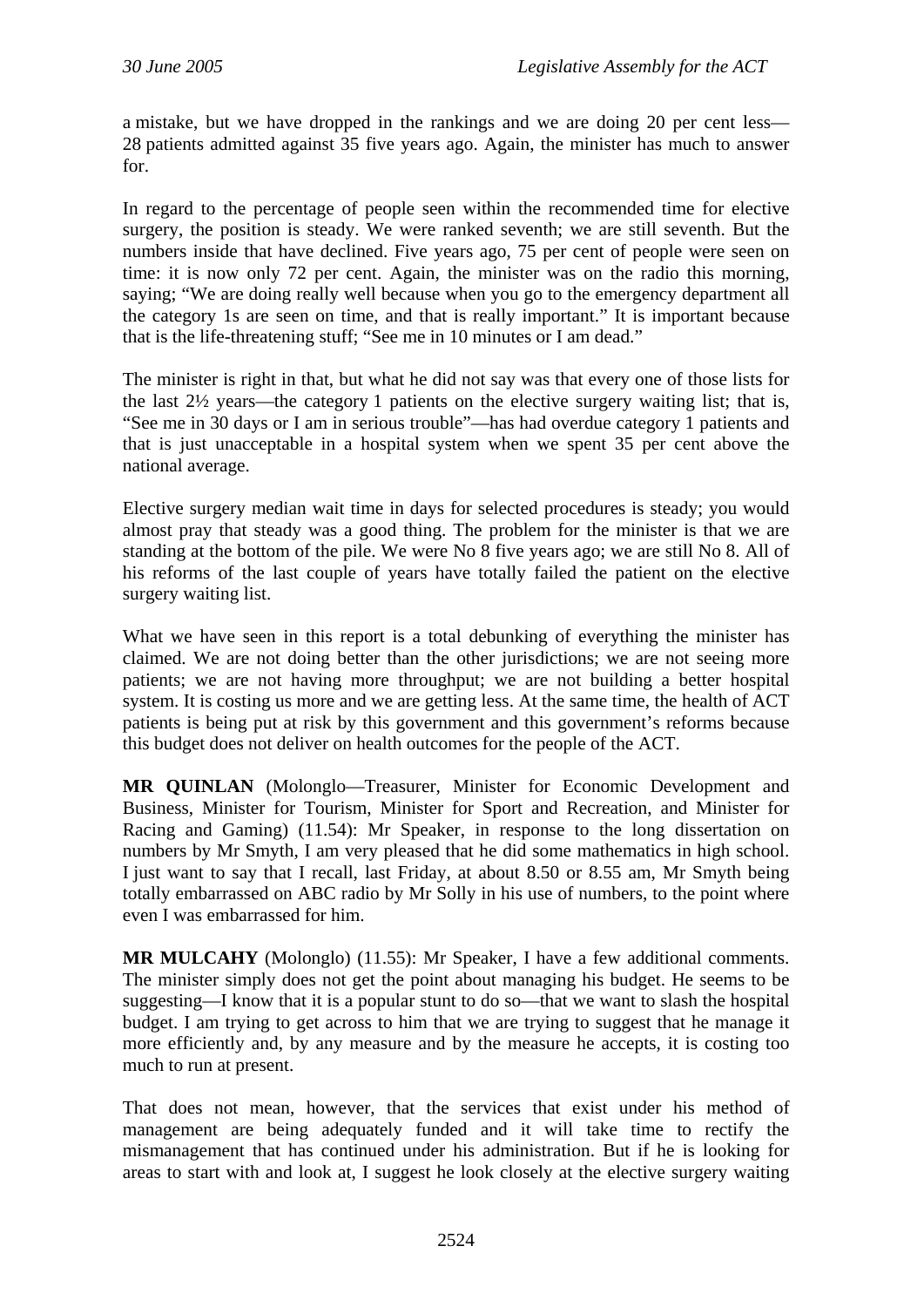list. We will talk about that in more detail on another occasion but, as I said on the very first day of this budget, we have 5,000-odd people on the list and he gives the cool response that they have been clinically assessed, so they can wait.

Go and talk to some of the folk who are on those waiting lists and have to wait and ask them how pleasant that whole experience is. These people are not going in for cosmetic surgery. They are going in for very serious matters. The extraordinary thing is that the solutions are right at his fingertips, but they involve some courage. The VMOs appeared the other day before a public hearing and I said to them, "What would you do? What is the first thing you would do?" They said, "For a start, they will not let us commence operations that will go beyond 4 o'clock." We are running these extremely expensive theatres and they said that they could handle more patients. They handle more at John James hospital; but under the archaic arrangements that apply at Canberra Hospital—no.

The first thing you could do is look at those sorts of areas, remove the misery that people are suffering while they wait for this inefficient arrangement to continue, try to apply some of those funds sensibly, and demonstrate some compassion for the people of Canberra, who have a not unreasonable expectation of high standards of service. These are areas in which he could apply his efforts.

**Mr Corbell**: Where is the money coming from?

**MR MULCAHY**: If you run the hospitals more efficiently, you might have some more money to play with. In relation to the ATO, I find his position completely inconsistent. They have gone there previously for rulings or for advice.

#### **Mr Corbell**: When?

**MR MULCAHY**: The documentation that has now got a seal on it does disclose that, as you know. Then they say they cannot get advice, and now they have gone back there again for advice. He does not want to inquire, but he has now gone off ostensibly to satisfy the opposition. I take it back again. They are saying to the employees, "Be it on your own heads if this scheme does not work." I have never heard of such a hands-free, carefree attitude in relation to an employer's obligation to an employee, saying, "This is how we are going to pay you." You are saying to me that every person who is in the public sector in this town should go off and commission tax rulings to get advice that the ACT government is paying them according to law. That is an untenable position and I hope that the CPSU and the other unions that are so enthusiastic at the moment about workers' rights will have something to say about it.

I do not want to use up time on this issue. The proof will be seen when the advice is forthcoming, but I believe that in fairness to the people who work for the public sector we need to settle that issue once and for all and see what is the correct state of play.

#### *Mr Quinlan interjecting—*

**MR MULCAHY**: As for expertise on payouts, Treasurer, by way of interjection, I would welcome that discussion, but I would suggest that some might rue the day if it is pursued.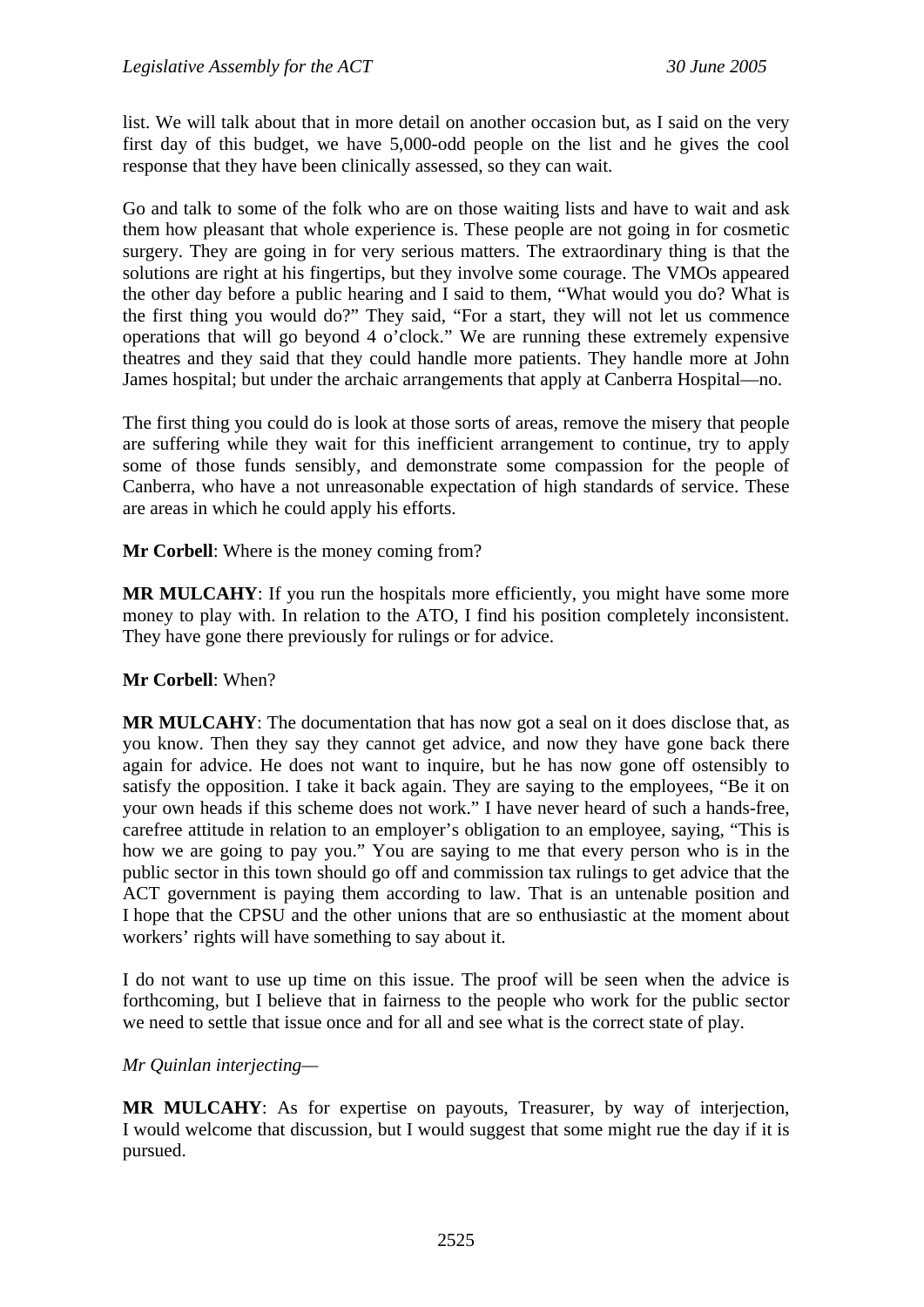**MRS DUNNE** (Ginninderra) (11.58): Mr Speaker, the Minister for Health is going on his merry way, which is the usual Goebbels approach to things: if you say something often enough, no matter how inaccurate it is, people might believe it. As Mr Mulcahy has pointed out, Mr Corbell keeps saying that the Liberal Party wants to cut money out of health. No-one wants to cut money out of health. This is Mr Corbell at his highest as a purveyor of deliberate inexactitude. He is there saying something which is patently not true, patently false. No-one is saying, "Slash the hospital budget." His deliberate inexactitude goes on and on. The Liberal Party has been saying consistently—

**Mr Corbell**: I take a point of order, Mr Speaker. "Deliberate inexactitude" is just a cute way of getting—

**MR SPEAKER**: That is a fair point, Mr Corbell. Withdraw that, Mrs Dunne.

**MRS DUNNE**: Sorry, Mr Speaker, but—

**MR SPEAKER**: Just withdraw it. It is an offensive use of the language and I will not tolerate it. Withdraw it.

**MRS DUNNE**: I withdraw it. Even though it was good enough for Winston Churchill, I withdraw it.

**MR SPEAKER**: For whom?

**MRS DUNNE**: Winston Churchill.

**MR SPEAKER**: That says it all.

**MRS DUNNE**: Mr Speaker, what we have here is a minister who has presided over a massive blow-out in the budget, has presided over massive blow-outs in expenditure.

**Mr Corbell**: Health is on budget. I do not know whether you have noticed, but health comes in on budget.

**MRS DUNNE**: I will go back and rephrase that because Mr Corbell's interjection is, in fact, correct. We have seen a massive blow-out in expenditure year-on-year. We have had more and more money being thrown at the health budget. The solution for the Labor Party if it has a problem is to throw money at it, whereas it should be looking at how the agencies are performing.

Mr Smyth spent some time talking about the report that came out today. Mr Speaker, sometimes some ministers wake up in the morning and think they should never get out of bed. I suspect that Mr Corbell felt like that today when he saw what Tony Abbott had dropped in his lap overnight. This report is a searing indictment of the years of mismanagement of Mr Corbell and his predecessor, Mr Stanhope, whose solution to the problems in the health system is to throw money at it willy-nilly. They will not look at what is causing the problem. They will not look at why we are spending 30 per cent or 35 per cent more, depending on which measure you use—whether you use money spent per head of population or average cost-weighted separations; it does not matter how you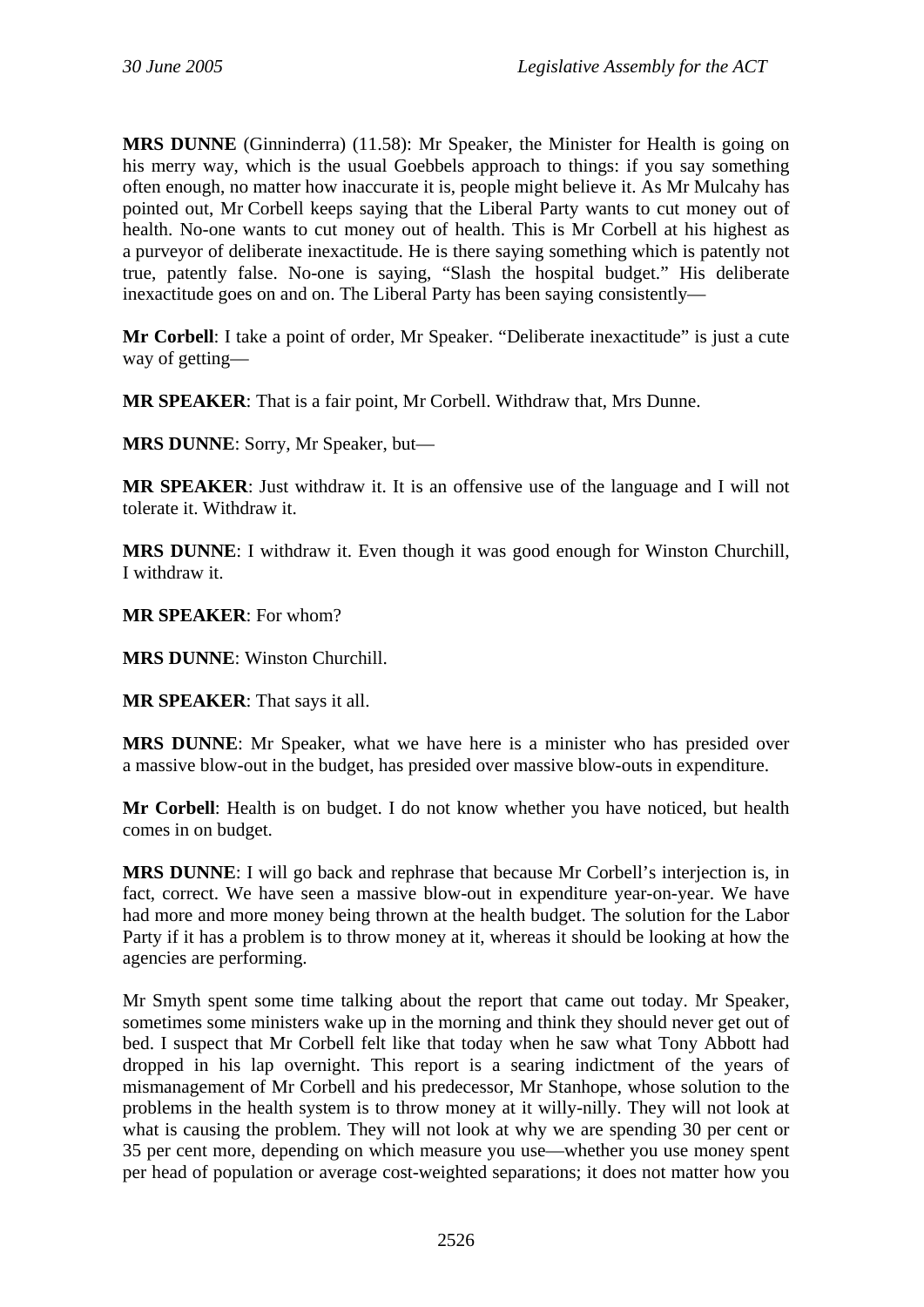do it—than the national average and much more money that almost every other jurisdiction except the Northern Territory.

The Northern Territory and Western Australia are spending much more money, but they have the tyranny of distance that we do not have. We have the most compact, healthy population, with high education standards and high levels of individual health and participation in sport, all of these sorts of things, and we have a much younger population, but the expenditure on health is blowing out. What do we have by way of comparison? The ACT spends \$745 per head of population on health. The national average is \$552. Victoria, which is actually topping the list all the way across the board and which does have some problems with tyranny of distance but only a small problem by comparison, spends \$518.

Perhaps during the last break, instead of swanning around the world looking at garden cities, the Minister for Health could have gone to Victoria to find out what it does to keep its budget down, what it is doing for the princely sum of \$518 to come up with much better health outcomes than we are having. All the way through Mr Mulcahy's speech, Mr Corbell interjected, "If you put more people through the operating theatres after 4 o'clock, it will cost money. Where are you going to get the money from?" From your overspending, Mr Corbell.

#### **Mr Corbell**: Where?

**MRS DUNNE**: From the \$200 above national average spending, that is where it would come from. If the minister cared about the system and were really committed to the people of the ACT, he would be doing everything he could, he would be busting a boiler, to get his spending down to the national average. Instead, what is he doing? We heard him on the radio this morning saying to Ross Solly, "What we are doing is we are trying to shift as many New South Wales people out of the system as we possibly can."

That contradicts what he has been saying. He is going to set up a gate at the border to make sure that no-one from New South Wales comes into the ACT; so we will cease to provide a service to the region. Everything that Simon Corbell, the Minister for Health, has been saying for two years has been debunked. He has said, "We have been pushing more people through." If he has, he has not reported it in a way that Tony Abbott can report on. There must be a parallel universe somewhere at the Canberra Hospital, where these people who are being pushed through at ever increasing rates are being treated, because it is not coming up in the health statistics.

We know that it cannot possibly come up in the health statistics and that we cannot possibly be pushing more people through because last financial year he closed Calvary's operating theatres for 13 weeks. For 13 weeks they were not operating. We have constant problems with Calvary's incapacity to provide services to people who need them and we have the orthopaedic surgeons saying that by the time they get to April of every year they have to stop operating. They lose their crack orthopaedic teams as they have to go somewhere else because they can no longer provide services as there is no money.

What does that mean for the people who are waiting for hip replacements? You are not going to die for want of a hip replacement, but I can tell you from the people I know who are waiting for hip replacements or who have needed hip replacements that the position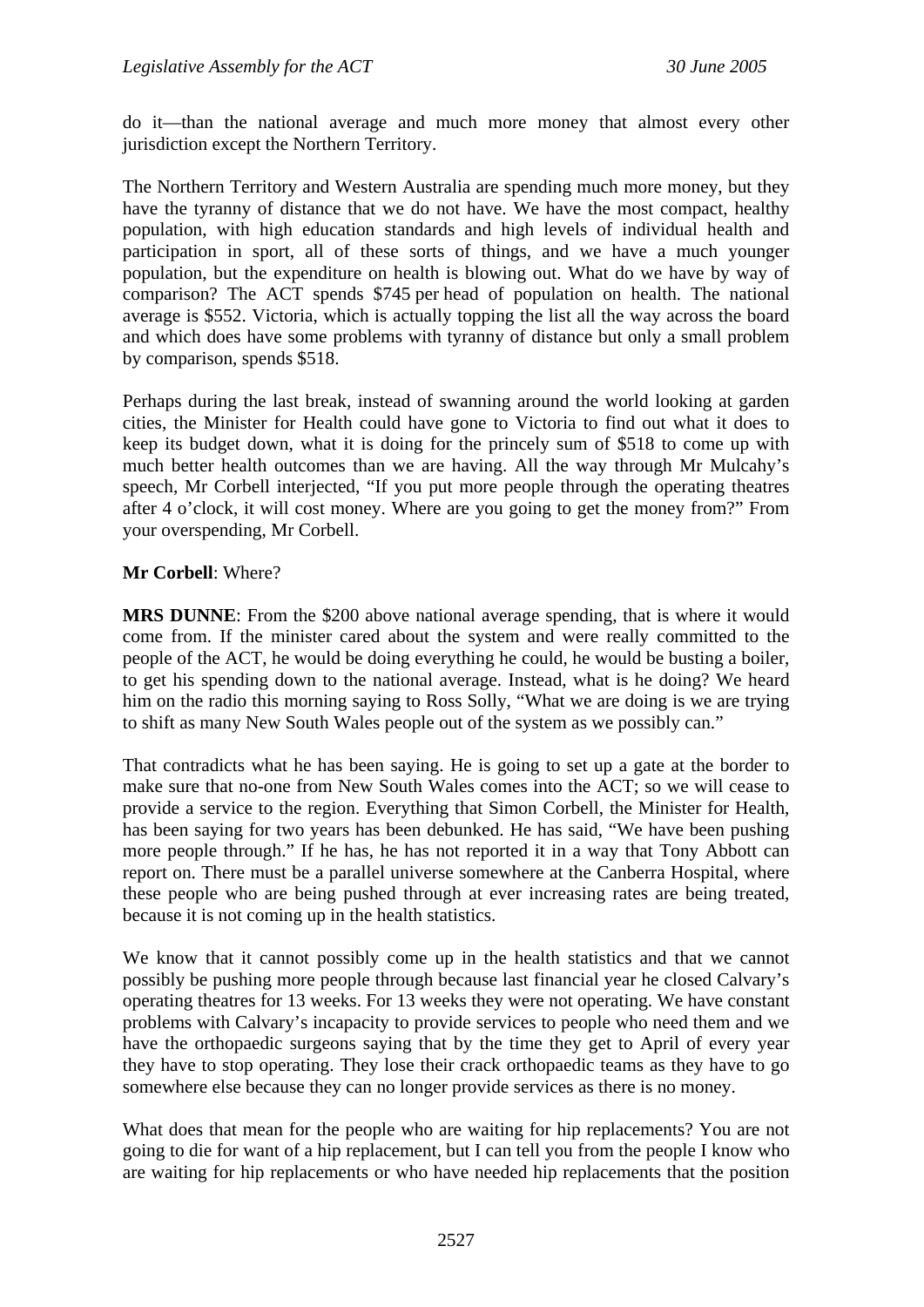beforehand is very painful and it really does make a big impact on your life. You suddenly stop taking exercise and then you have a whole lot of adverse health outcomes because you are not exercising, especially when it comes to people who are elderly.

I take as an example my father, who put off for years having a hip replacement because he did not want to have one, but then his hip really started to hurt. When it really starts to hurt, you stop walking, you stop playing golf, you stop taking exercise and other areas of your health suffer. Your heart is not as good and all of those sorts of things because your hip hurts so much that you cannot walk. Mr Corbell is saying that it is not clinically necessary. It is not clinically necessary, but the adverse outcomes that arise as a result of Mr Corbell's insensitivity, lack of care and profligacy are quite great.

If we are not spending money on somebody's hip replacement, it will probably mean that they will have a number of admissions for other health-related matters. This is what is happening because we are not actually on top of it and this minister is not on top of the health budget. We have now seen that the solution is not to throw more money at it; the solution is to have some people who serve people, who provide medical services, rather than the people in the bureaucracy who think about providing medical services.

We have to have more people at the front line, rather than having the mess that goes on in the hospital whereby people have to redo the pays over and over again because they get it wrong. How much money is being spent on overtime for the people in the department of the health who keep redoing pays and who have to adjust things? I hear about it; people tell me, "I am working overtime this week because all the pays we did last week were wrong." They are probably about to be wrong again.

Mr Speaker, the list of Mr Corbell's failings as health minister is legion. The excuses that he has stood in this place and given are legion. Everything that he has said to try to put a good face on what is going on in the health system has been entirely debunked by the statistics that Mr Smyth talked about today and brought to our attention. The minister has failed comprehensively. We only need to look at one figure. The ACT spends \$745 per head on health and Victoria, which has the best outcomes in the country, is spending \$518.

**MRS BURKE** (Molonglo) (12.07): Mr Speaker, I would like, at this interlude, to congratulate the government. I want to thank them very much for the funding provision for a dental health program at the Narrabundah health centre, Winnunga Nimmityjah. I recognise that and I was delighted to be able to visit the facility recently and see how money has been expended and the new person has been set up. That has been very positive.

I would like to move now to the *Yes, Minister* model of building a health centre but not staffing it so that we do not have to service people. People probably will be aware of that. I note that the minister talked about Winnunga Nimmityjah, but let's talk about it some more. Winnunga has waited and waited for more outreach support workers, and I believe it is still waiting. The number of people that they are seeing has increased to about 6,000 a year. I think that Julie Tongs and her team down there, and indeed the board, deserve huge encouragement and congratulations for bringing the service forward in the way that they have done.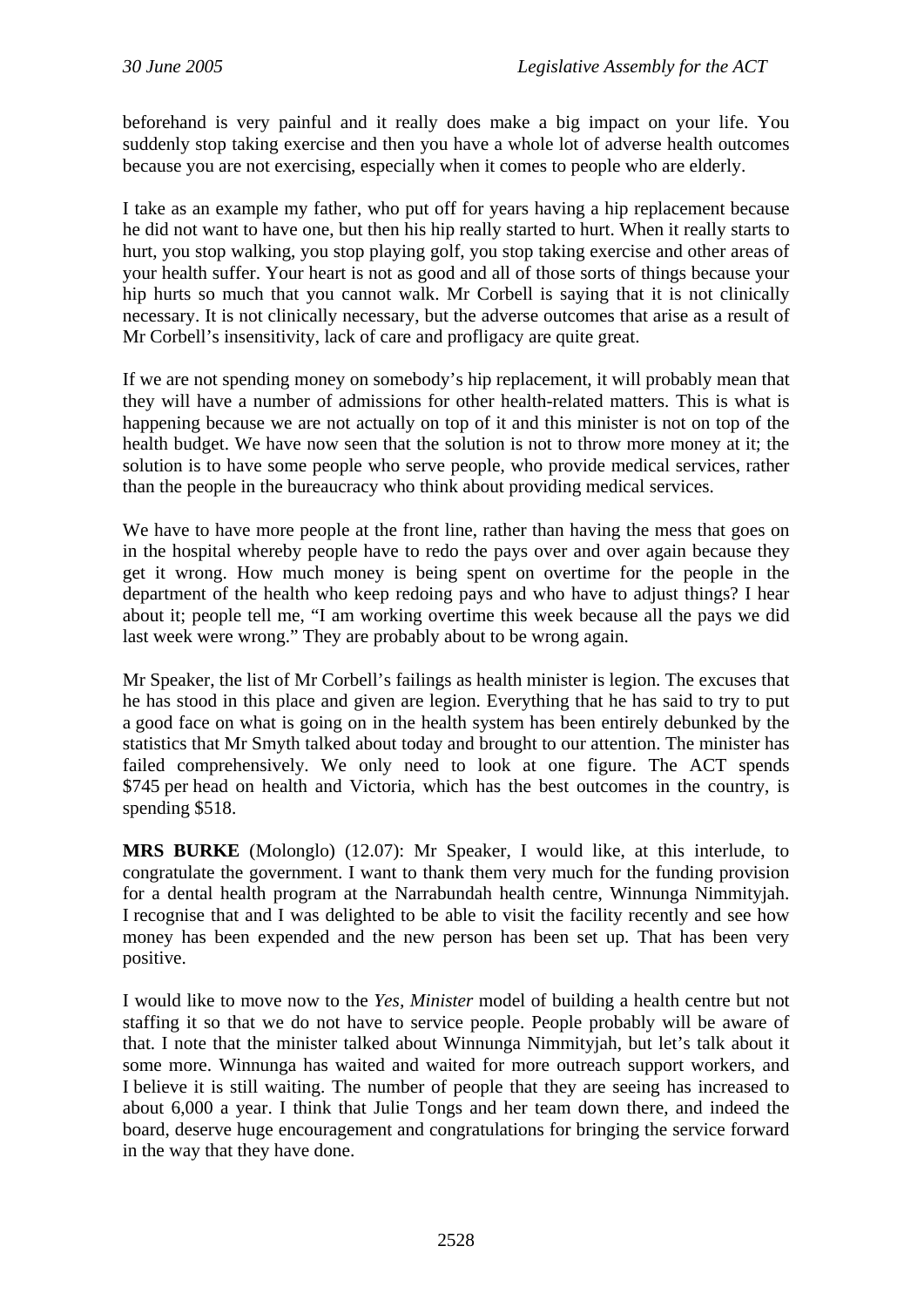I want to congratulate the government again. Whilst Winnunga had to wait an inordinate amount of time to be relocated from the awful premises up in Ainslie, the government did come up with a building, and an excellent one at that. However, I think that it really is a case of seeing to the supply of bricks and mortar but no funding for more support workers. As I have just said, the increase in the number of people coming through that centre is really going to demand that the government come forward with assistance in order that those people can be serviced and seen.

We have to give credit where credit is due. It was not mentioned, I do not believe, by the health minister, but the federal government funded the excellent fit out of the building. An incredible job has been done and it is really good to see service between the federal government and a territory government. That is a way that things can work well without stubbornness, unlike some other issues that I will talk about in the later debates.

I ask the health minister, Mr Corbell, to do all he can to ensure that recurrent funding will be forthcoming for Winnunga. It must surely be considered now as an integral part of our health system. We can no longer see it as some small place offering some small service. The people in this place who have been out there will know about the number of people and the health minister will be aware of the number of people who are now using the system.

I ask the health minister not only to ensure that funding at the ACT level can continue to meet the demand, but also to put Winnunga's case forward for any federal funding that they receive. Again, my congratulations go to the government, but I will be watching very closely to ensure that these people are not being built up to be knocked down and that, as well as providing bricks and mortar, we are providing support workers and outreach workers at that centre to deal with people at the volume coming through.

**MR CORBELL** (Molonglo—Minister for Health and Minister for Planning) (12.11): Mr Speaker, I would like to respond to a few issues that have come up in the debate this morning. The first issue that I would like to raise is one which I find deeply offensive, that is, Mrs Dunne's assertion that in some way, because people are assessed and prioritised according to their critical need, I do not care and that I am to blame if people wait too long, if they suffer pain, because their clinical priority is one which does not warrant a more urgent type of treatment.

I do not know whether Mrs Dunne has been around for a long time or whether she is simply malicious, but the point I would like to make is that all public hospital systems operate on priority assessment. They operate on a triage process. That is the way public hospitals work. That is the way health care services around the country and around the world work. If they did not work that way, on what basis would you determine who should get treatment first? That is what triage is about. Triage is about determining who has the most urgent need for treatment; who should be seen first.

There are people on elective surgery waiting lists, there are people on dental waiting lists and there are people on all sorts of other waiting lists. They are there because they have been assessed according to their clinical need. It is not according to some arbitrary figure that the government dreams up. It is not according to some set of criteria that I, as minister, or public servants working in the department of health think up. Guess who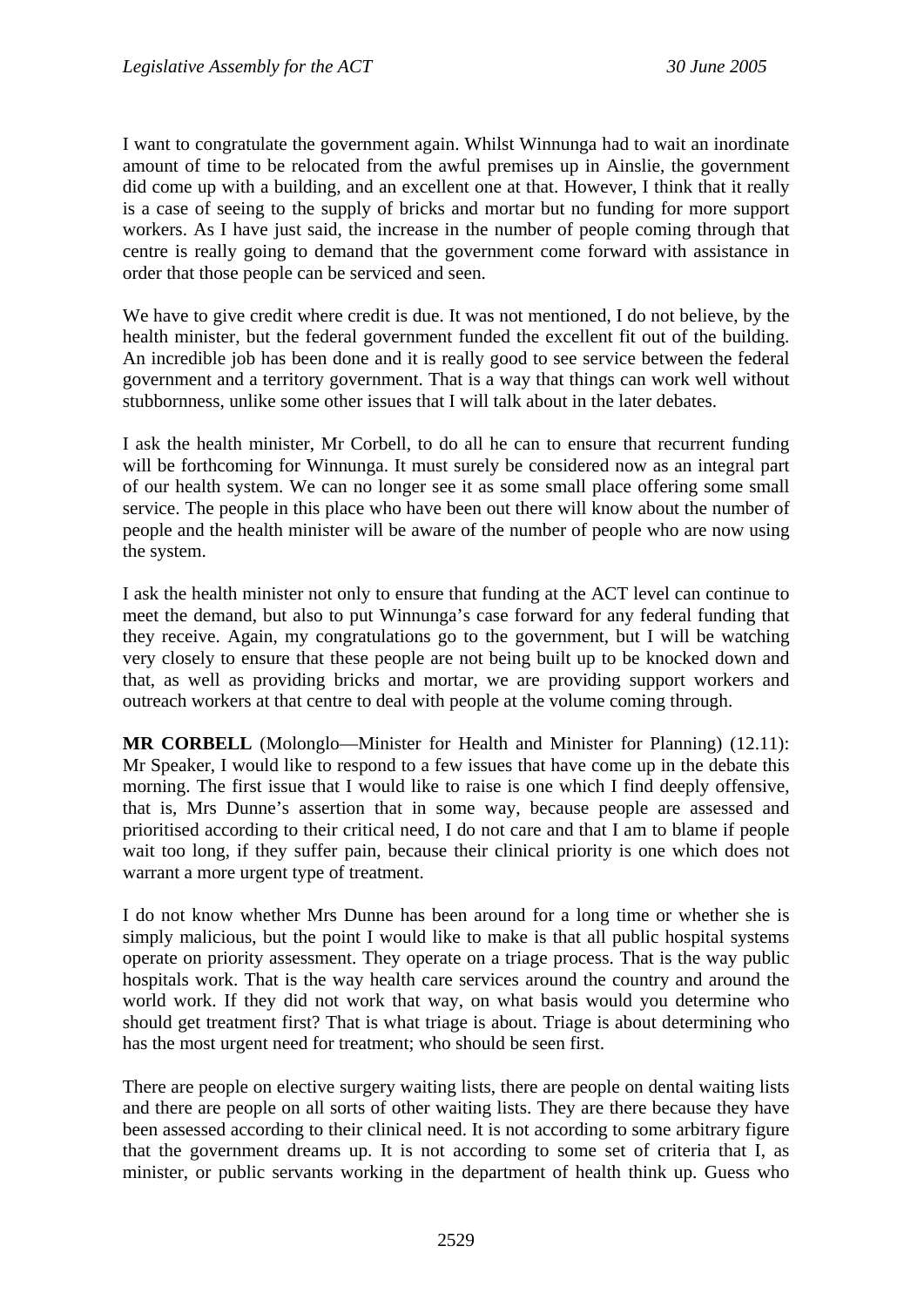thinks it up? Doctors think it up. Doctors make the assessment about who should be seen and when they should be seen. Doctors set the criteria.

Mr Speaker, through you, I say to the opposition: do not give me this nonsense that I am responsible for dreaming up criteria that prevent people from getting care. We have a system that is based on need and priority. That is the way a compassionate and sensibly run health system works and I will not accept the assertion that I develop criteria that prevent people from getting access to care. That is the sort of assertion that I find quite repugnant.

The issue at hand is about providing as many resources as possible to meet demand and to make sure that care is provided in as timely and as high-quality a way as possible to meet the requirements of people who need care. Again, it comes back to this fundamental point: the Liberals say that our health system costs too much and then they say that we should spend more money on it. They cannot have it both ways. If they were serious about saying that our health system costs too much they would identify where the opportunities were in the health system to reprioritise expenditure. They have not done that. All they have done is to find some money from some other portfolios and say it should be spent in there. So their arguments are without any substance. They do not have the credibility to say that the system costs too much and what should be done about it, because all they do about it is add more money to the system. That is their assertion. They do not focus on improving the way the system works.

This government is focusing on improving the way the system works. The most obvious example of that is actually outlined in the budget papers, if the opposition had bothered to read it. In the budget papers, in the appropriation, additional money for elective surgery is a specific initiative focused on system improvement of the way our theatres work. It is in the budget. We have funded the work so that we can improve the efficiency of our theatres and the efficiency of elective surgery procedures, because there are opportunities to do that. So the government is making the investment to address those issues. It is a pity that no-one on the other side of this place who has argued long and loud for the last three-quarters of an hour about the need to improve efficiency paid any acknowledgment to the fact that the government is doing just that and has funded the work to make it happen.

Mr Smyth talks about bed numbers. First of all, he does not believe that an extra 20 medical beds will be up and running. I will be very happy to prove him wrong. I will be very happy to prove him wrong very shortly. Of course, he fails to acknowledge that another 60 subacute beds have been funded in the budget provision for the development of a subacute facility at the Calvary Hospital. That project is moving apace. We expect that facility to be up and running next calendar year. That will bring to 80 the additional number of acute and subacute beds available in the ACT system.

Mr Smyth tries to draw a comparison with public hospital systems in other states and territories and the average number of beds. The point that is worth making there is that those other jurisdictions have many small rural and regional hospitals and those beds add to their calculation. We do not have small rural and regional hospitals. We do not have 20 beds here, 10 beds there and 15 beds over there, scattered across tens of country towns right round the state. We do not have that. We have two high-level tertiary care hospitals. We do not have lots of little hospitals. So, predictably, we do not have that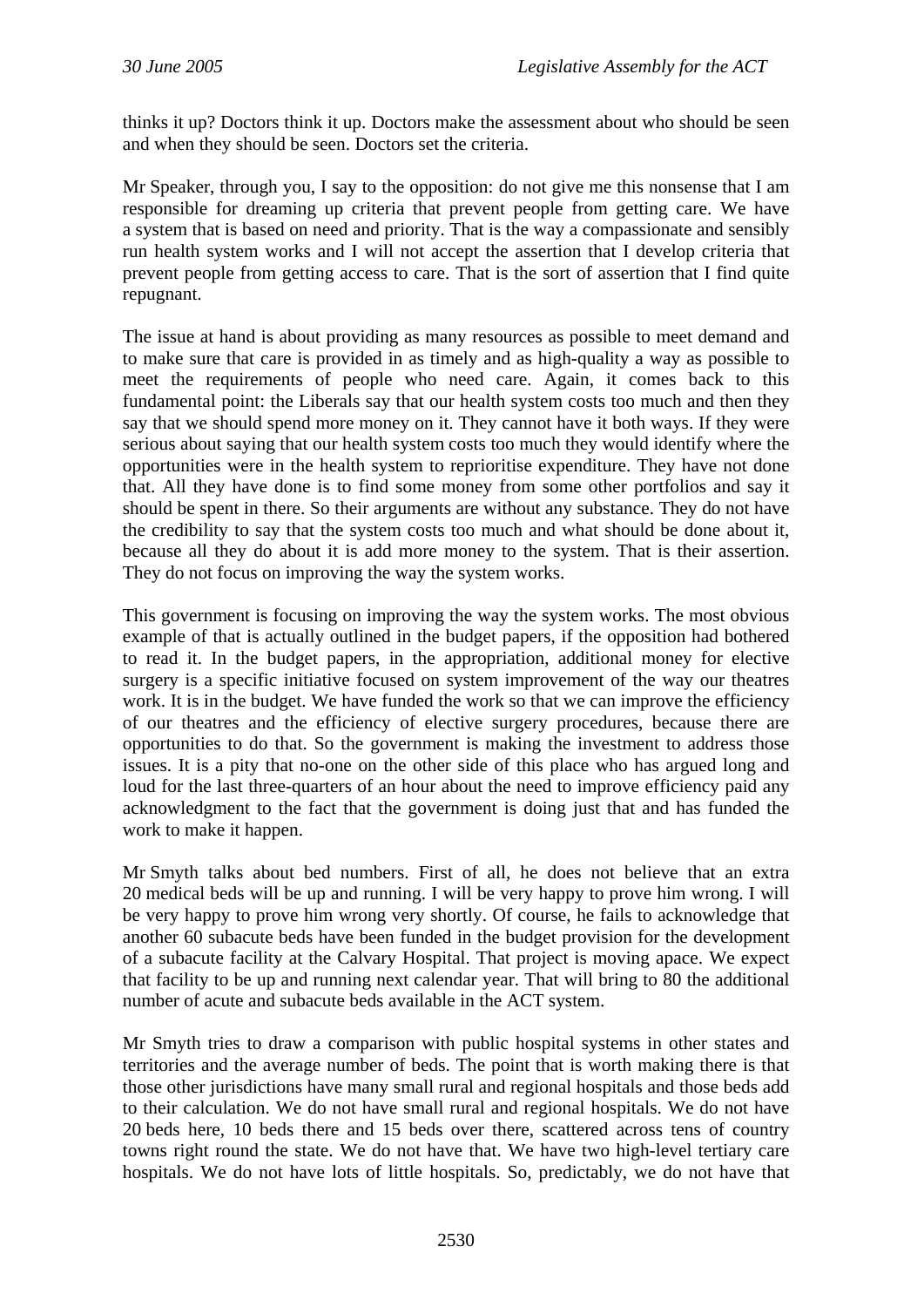component of care that exists in all those small rural and regional hospitals. It is worth taking that into account in looking at the bed number figures.

Another issue worth highlighting is Mr Smyth's claim in his political argument that the government's reforms and restructures of the health system are responsible for the ACT system being more expensive to run per head of population than the systems of other states and territories. I do not know whether Mr Smyth ever noticed it when previous Liberal governments or previous Labor governments were responsible for the health system, but unfortunately it has been a matter of historical legacy that our system has always, regrettably, cost more to run than those of other jurisdictions. It always has. That is not to say that that is acceptable. The point I am making is that the administrative arrangements do not link to the additional cost per head of population. Under the purchaser/provider system of the Liberal Party, it still cost more than the national average. So let us just debunk that argument for the nonsense that it is and focus on real ways of getting that cost down.

The final point I would like to make is about Mr Smyth's assertion concerning waiting list figures. He said that there is a date when waiting list figures should be available. Mr Smyth even went so far as to read out a resolution of the previous Assembly. It is not a resolution that has any effect in this Assembly.

**Mrs Dunne**: Oh, it does not have a continuing effect!

**MR CORBELL:** It does not have a continuing effect. It was a resolution of a previous Assembly. I did not hear anywhere in that resolution that there was a date. There was not even a day of the month. There was just an assertion that the information was made available to members. Guess what, Mr Speaker? The information is. Mr Smyth can propagate this sort of misleading assertion all he likes, but it is simply that, misleading, because there is no set date.

**Mr Seselja**: I take a point of order. Mr Corbell has just said that Mr Smyth has been misleading the Assembly. I would ask for him to withdraw that.

**MR SPEAKER**: No, he never said that. He just said that he made some misleading comments.

**Mrs Dunne**: Mr Speaker, can I have your ruling? Is it correct to say that "misleading assertion" is fine?

**MR SPEAKER**: I have just ruled. He said that he had has made some misleading comments. He has not said that he has misled the Assembly.

**Mrs Dunne**: Mr Speaker, on the point of order that Mr Seselja made: Mr Corbell said that Mr Smyth made a statement in this place, and then he went on to say that it was a misleading assertion.

**MR SPEAKER**: I will check *Hansard*. I have to say that I think that I am being verballed here, but I will check *Hansard* and report back. I will find out exactly what was said.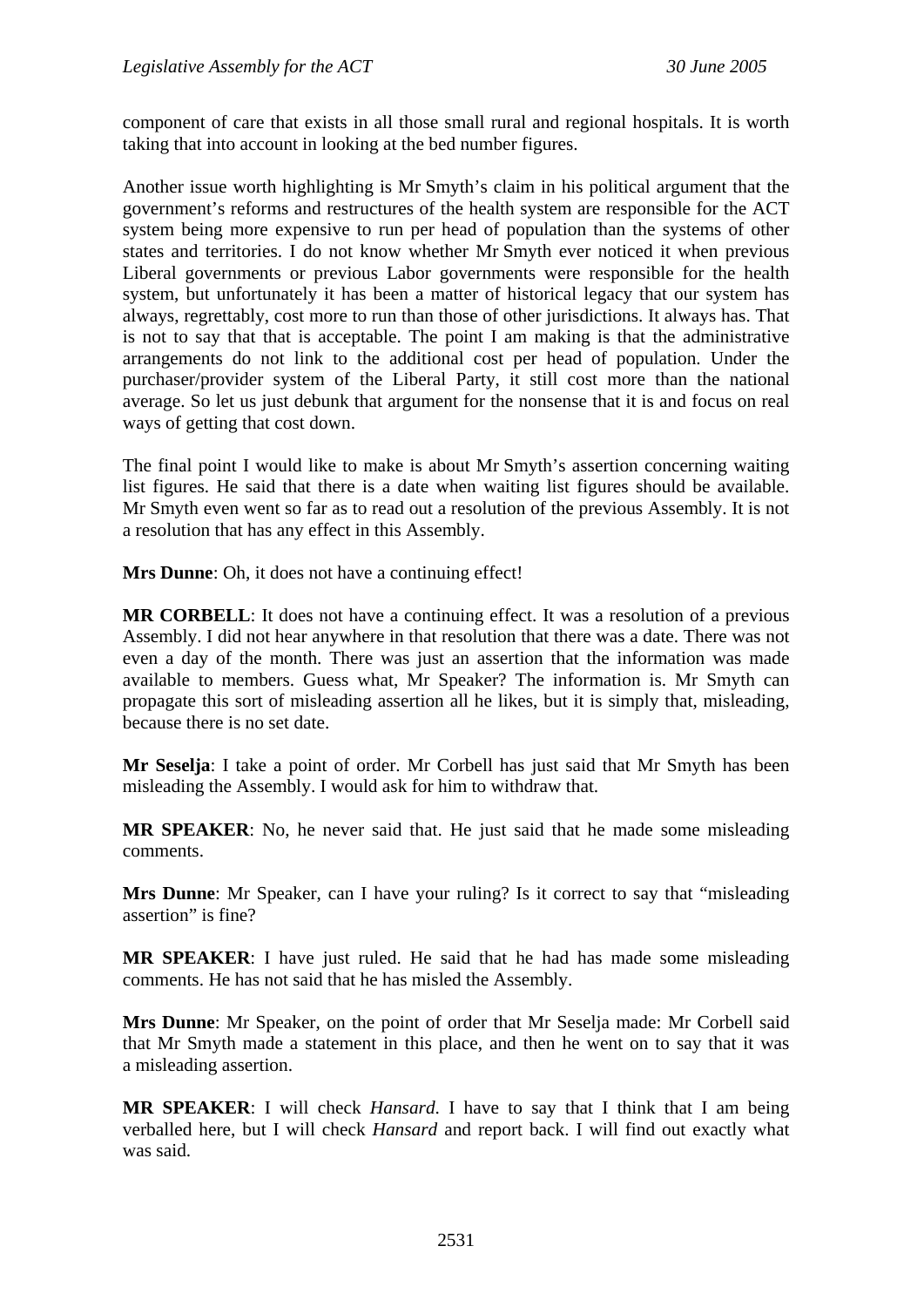**MR QUINLAN** (Molonglo—Treasurer, Minister for Economic Development and Business, Minister for Tourism, Minister for Sport and Recreation, and Minister for Racing and Gaming) (12.22): Mr Speaker, I wish to make, very briefly, a couple of comments. First of all, I found it quite interesting to observe that Mr Mulcahy is now leading the opposition in the debate on health and that Mr Smyth has been relegated to what I might call a falsetto flit through a selected use of numbers. I want to repeat Mr Corbell's observation of the contradictory statements that have come from the other side of the house—hurry up and stop or save and spend—at the same time.

I think it is worth responding to the typical acerbic snipe by Mrs Dunne in relation to travel. I have a distinct recollection of sitting in this place hearing Mrs Dunne report on a trip to Spain for a conference and then a short study of public transport as she went to northern France, I think, which I thought at the time was code for "the taxpayer paid my fare for my holidays" but I let it go because I thought at the time that we needed to be a little relaxed in this regard. I rather think that the comments that Mrs Dunne has made from time to time as asides in debates are just a little bit out of court.

Proposed expenditure agreed to.

Proposed expenditure—Part 1.12—Department of Urban Services, \$214,611,000 (net cost of outputs) and \$74,999,000 (capital injection), totalling \$289,610,000—agreed to.

**Mr Mulcahy**: Mr Speaker, I would like to move that we revisit urban services as I think that there was some measure of confusion. Mr Seselja wanted to speak on that matter. I move that we revisit that matter, Mr Speaker, in the interests of reasonable scrutiny, so that Mr Seselja can speak.

**MR SPEAKER**: Order! You will need leave to do it, on the one hand, or at the end of the consideration of the bill we can reconsider this aspect of it.

**Mr Mulcahy**: I seek leave to enable me to meet whatever requirements are needed in terms of the suspension of standing orders to revisit the line item for urban services.

Leave not granted.

**MR SPEAKER**: If you want to come back to it at the end of the bill, there is provision under the standing orders for you to do so.

Proposed expenditure—Part 1.13—Department of Economic Development, \$50,786,000 (net cost of outputs), \$30,450,000 (capital injection) and \$7,029,000 (payments on behalf of the territory), totalling \$88,265,000.

**MR MULCAHY** (Molonglo) (12.25): Mr Speaker there are several matters of interest in this area of the estimates that are worthy of mention. One of the areas in which we had a great level of scrutiny was in relation to the tourism industry, of which I have, as is well known, some degree of knowledge and experience. This industry accounts directly for around \$530 million of gross state product and contributes indirectly another \$227 million to the ACT economy. It is an industry that is a significant source of employment. It is believed to employ around 11,400 people both directly and indirectly.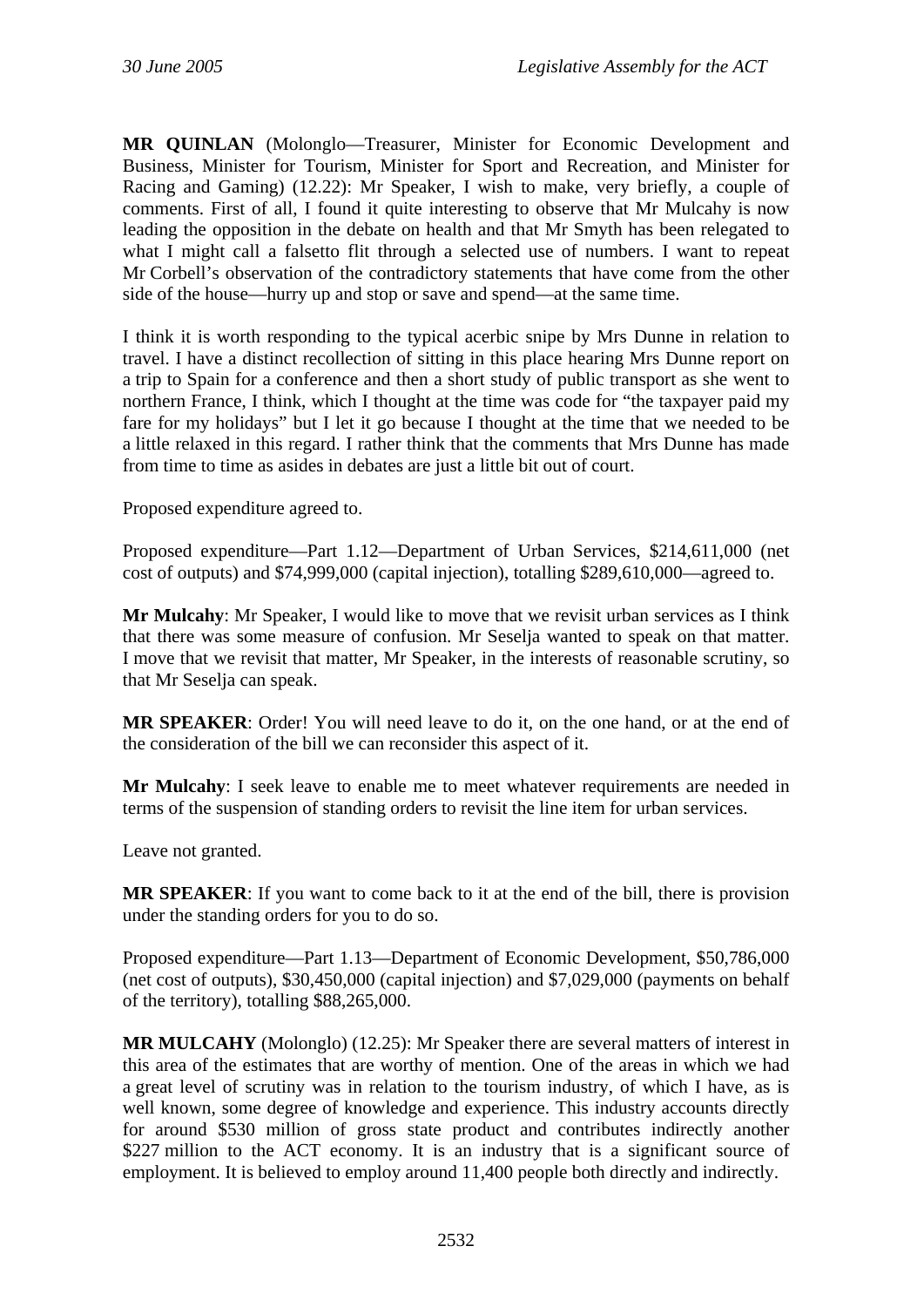A key component of the government's strategy for tourism in the ACT has reportedly been a focus on major events. To this end, the Australian Capital Tourism Corporation, ACTC, has formed an events unit, the intention of which is to establish a stronger capability in the planning and management of major events in the ACT and region. The thing I find a bit inconsistent is that, despite the pronouncements from the minister and also from the corporation—this is going to be a major area of activity in the ACT—it is not reflected in the staffing levels.

Whilst one might say that the staffing of this unit only fell by one, the fact that it fell at all and did not reflect an increase within the framework of the ACTC budget raises a number of doubts as to whether the corporation or the government is genuinely committed to attracting more events. Given the schedule under way at present and being addressed by this unit in terms of events management, how, if they are doing the job presently at hand with those staff, are they going to be able to attract and provide the necessary resources to ensure the successful conduct of other tourism events in the ACT?

As is well appreciated, events are an important factor in employment generation. They drive not only the obvious, such as hotel occupancy, but also the flow-on impact for a range of other industries. In particular, restaurants, the retail sector and ground transport providers, whether they be taxis, coaches or limousine services, are all beneficiaries of major events. Indeed, I have heard taxi drivers say that they earned a substantial part of their income from the Masters Games, which has been one of the more successful events we have undertaken. If you get the events right and you get high spending delegates, as with the convention market, you can deliver a lot of flow-on benefits to the people of Canberra.

I have always felt that the approach of the government to tourism in the ACT has been less than enthusiastic. There has been a deal of rhetoric, but the numbers certainly do not suggest that we are breaking any great records in this regard. I know that the minister will respond by arguing that on a per capita basis we spend more than everybody else except the Northern Territory and Tasmania but, at the end of the day, the success of our tourism exercise is measured by the number of people coming here, the amounts they spend and the quality and profile of the tourist. One very important factor as far as I am concerned is the percentage of the international visitation market that we are attracting.

I illustrated, I think fairly graphically, in the estimates hearing the need for a more effective program for capturing the international backpacker market, where we perform very poorly. I do not believe that the fact that Canberra is landlocked and is the political capital is necessarily a deterrent, as I am sure the Chief Minister can confirm. Washington DC does extraordinarily well in tourism as the political capital of the United States and there is no reason that Canberra cannot also benefit from those large numbers.

I believe that we need to get a lot more serious about tourism and we ought to exploit the opportunities that are there for us. I now that Mr MacDiarmid makes a fair effort in what he is doing—"fair" is probably understating it; he makes a very good effort—but I think the resources that he has at his disposal are such that they are limited in what they can do.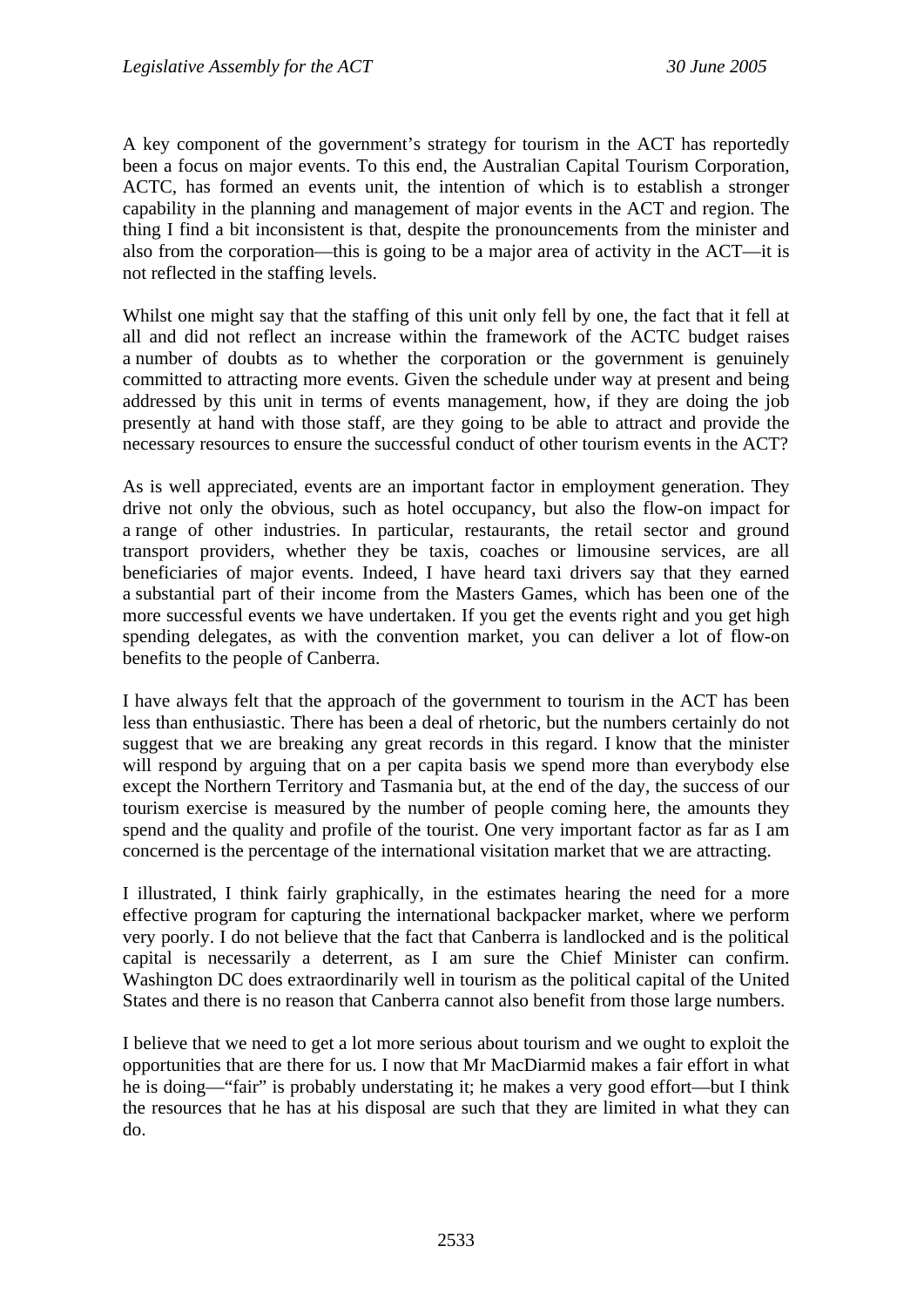<span id="page-35-0"></span>*Debate interrupted in accordance with standing order 74 and the resumption of the debate made an order of the day for a later hour.* 

#### **Sitting suspended from 12.30 to 2.30 pm.**

#### **Questions without notice Hospital waiting lists**

**MR SMYTH**: My question is directed to the Minister for Health. As the minister should be aware, a report entitled *The state of our public hospitals* has shown that the ACT has the highest median waiting time for both elective surgery and for emergency department treatment, despite the fact that our hospital system has the third highest public hospital recurrent costs under this government. I also note that the release of the May elective surgery waiting list has not occurred. How many people were on the elective surgery waiting list as at the end of May?

**MR CORBELL**: I do not have those figures to hand. I will take the question on notice and provide the answer to Mr Smyth as soon as possible.

**MR SMYTH**: Mr Speaker, I have a supplementary question. Seeing as you are taking things on notice, how many people were overdue for elective surgery as at the end of May?

**MR CORBELL**: I will take the question on notice.

#### **Health funding**

**MS MacDONALD**: My question is to the Minister for Health, Mr Corbell. It relates to *The state of our public hospitals* report. Minister, following the release of *The state of our public hospitals* report on Wednesday, would you please outline to the Assembly the government's priority in increased spending to address pressures in the health system and how this contrasts with other policy approaches?

**Mrs Dunne**: Point of order, Mr Speaker, on the question. Is Ms MacDonald asking the minister to announce anything new, because that would be out of order?

**MS MacDONALD**: Would you like me to read the question again, Mr Speaker?

**MR SPEAKER**: Yes. Please read the question again.

**MS MacDONALD:** The question is not asking the minister to announce something new.

**MR SPEAKER**: You can announce new things, but you cannot announce new policy.

**MS MacDONALD**: It reads: Would you please outline to the Assembly the government's priority in increased spending to address pressures in the health system and how this contrasts with other policy approaches?

**MR SPEAKER**: That seems reasonable.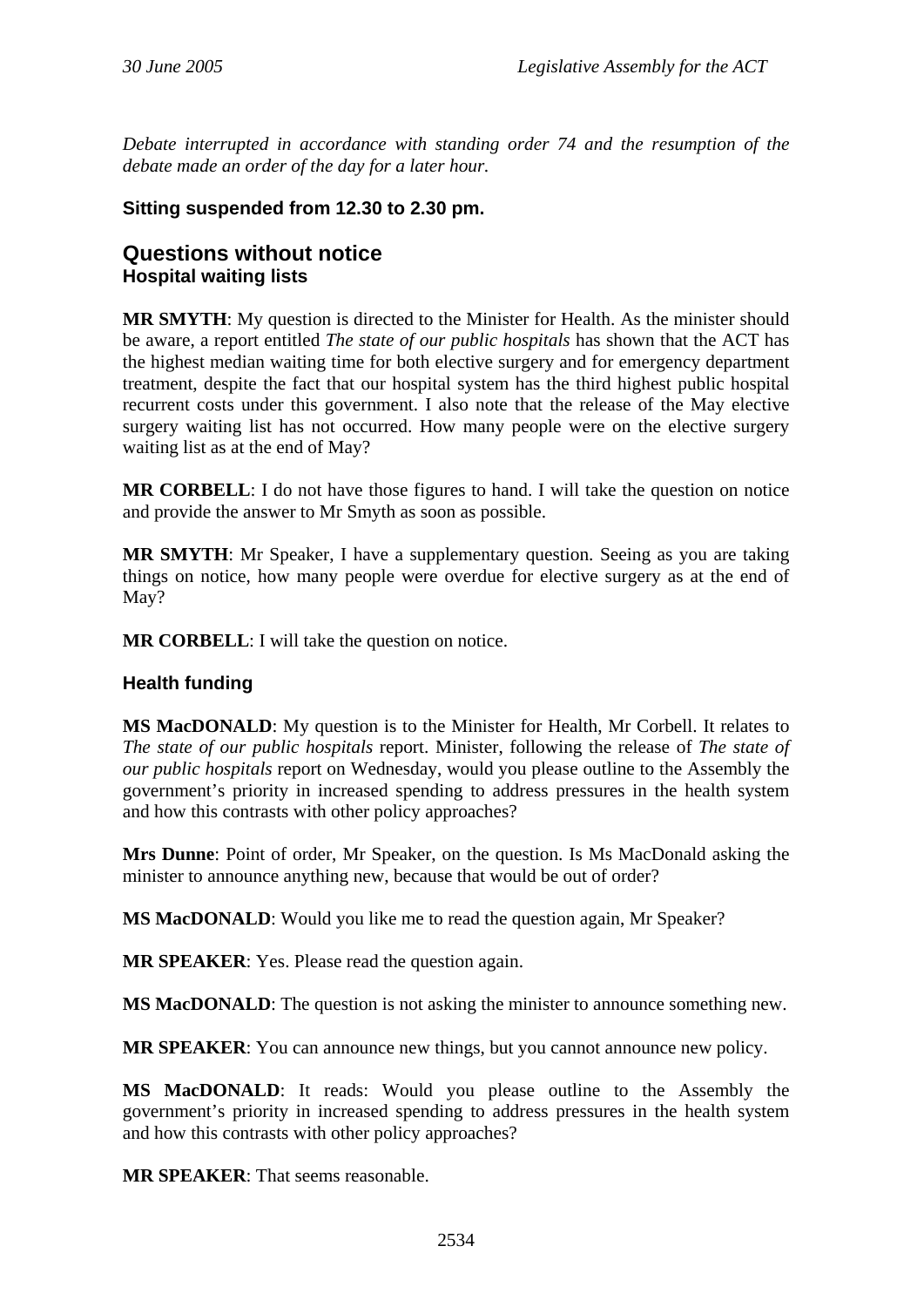**MR CORBELL**: Thank you, Mr Speaker. I thank Ms MacDonald for the question. The government is, as members are probably familiar with from some of the debate earlier today, very aware of the issues that have been raised in this report, *The state of our public hospitals*.

I am very pleased to say that the government has demonstrated, and is continuing to demonstrate, its commitment to tackling priority health objectives in our system, such as access to elective surgery, access block in our public hospitals and access to emergency departments. To achieve this the government has already in the past financial year taken a range of measures to improve access in these areas. I would like to outline to members the range of initiatives that have already been undertaken.

The first, and it is worth highlighting, is increasing the number of intensive care beds. Members would be aware that intensive care beds are an extremely expensive item in our public hospital system, in fact, probably one of the most expensive areas in the hospital system. I am pleased to advise members, in case members do not realise it, that there has been an increase in the number of intensive care beds in our public hospitals by three, with three new beds up and running at the Canberra Hospital.

We have also established observation units in our emergency departments. There are 15 new observation units, 15 beds, eight at Calvary and seven at the Canberra Hospital. So we have 15 new beds in our emergency departments for the purposes of observation. Of course, what this is about is, wherever possible, trying to avoid the need for admission into our hospital wards, thereby freeing up those beds for people who need them.

One of the real challenges, of course, in our emergency department is that people often present with some symptoms that may take some time to resolve, some time to be fully determined, and rather than going into a process where that person needs to be admitted, perhaps just a few more hours of observation will resolve whether or not they do need to be admitted. That has been a problem in the past. That is why these new observation beds are in place at Calvary and the Canberra Hospital.

We are also increasing the number of medical beds. In 2004-05 we increased the number of medical beds by four at Calvary Hospital. We also established a rapid assessment team in our emergency departments and increased funding for orthopaedic and ophthalmology elective surgery, with \$1 million to pay for 50 additional joint operations and 150 additional eye operations. We also, of course, established discharge lounges in our emergency departments to assist with access to acute hospital services.

How does this contrast with other policy approaches? It contrasts quite dramatically. The Liberal Party at the last election went in promising an additional \$110 million into our health system. This is the same party that says we are spending too much on our health system. Mr Mulcahy, in his dissenting report to the estimates committee, says we are spending too much; our system is too expensive.

What did Mr Smyth promise at the last election—\$110 million more! This only highlights, of course, the real conflict that exists between Mr Smyth and Mr Mulcahy at this stage. We know that we have Mr Mulcahy saying, "Don't spend so much money.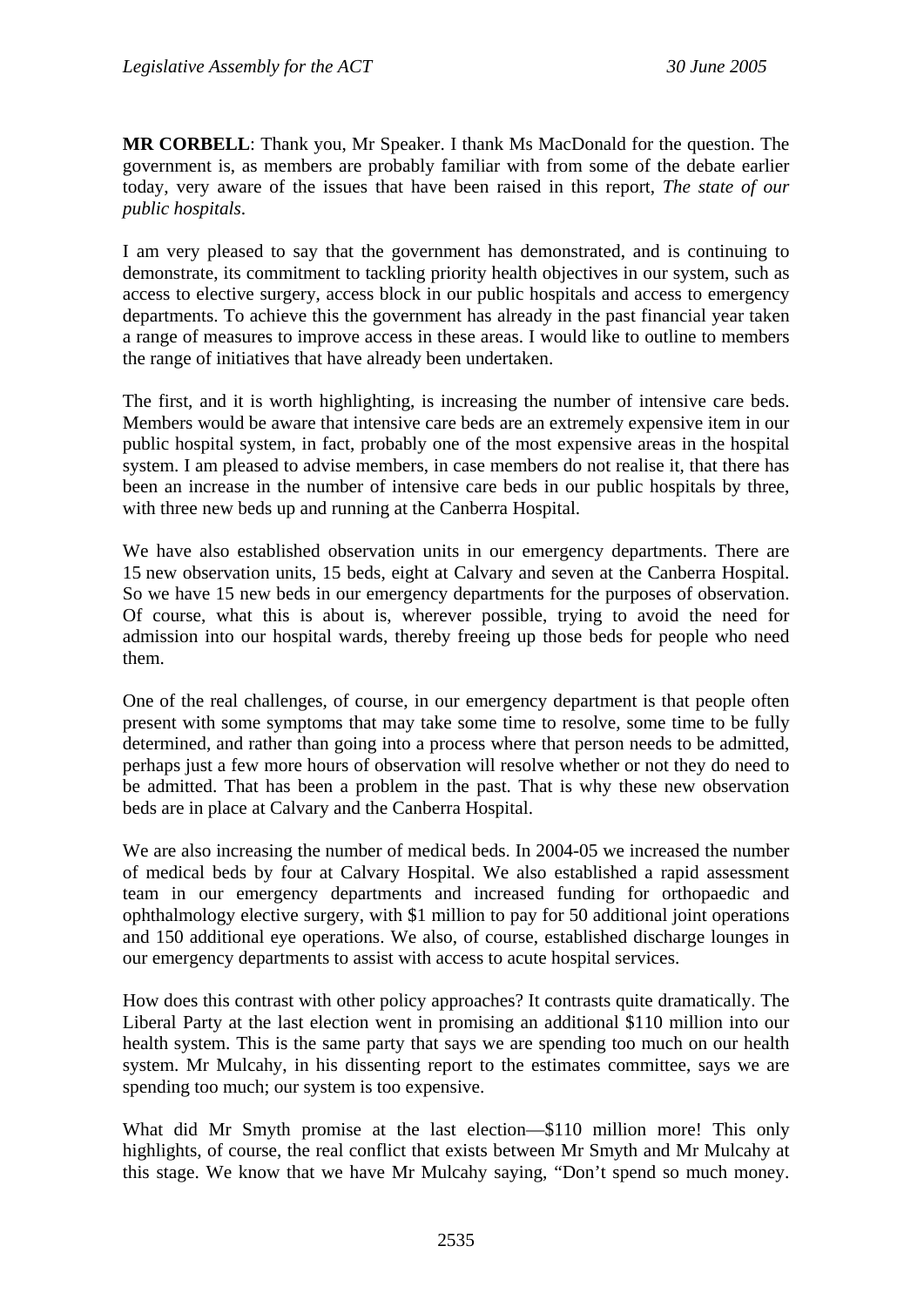It's too expensive." But Mr Smyth says, "I want to spent \$110 million more." This is ongoing. Only today on radio Mr Smyth said, "I want 100 beds straight away." Then the ABC presenter said, "That's a bit unrealistic, isn't it, Mr Smyth?" So he said, "I'll open 70 beds straight away." Immediately he changed his mind. First it was 100; then it was 70.

What Mr Smyth did not say is that 70 extra beds means an additional 100 trained clinicians and support staff. I would love to know where he going to find them— 100 trained clinicians and support staff, a 25 per cent increase in the capacity at TCH. Mr Mulcahy is saying, "We are spending too much." Mr Smyth wants to pay for a 25 per cent increase in capacity at Canberra Hospital and Mr Mulcahy says, "You're spending too much. Stop spending so much." This is the policy contradiction that we have from the Liberal Party.

**Mr Stanhope**: What did the electorate think of this?

**Mr Stefaniak**: You're not running the health system very well. It is fairly obvious, Jon, I would imagine.

**Mr Stanhope**: This was last October, was it, Bill? What did they say last October, Bill?

**Mr Quinlan**: Vote like your life depends on it.

**Mr Stanhope**: Vote like your life depends on it, and they did. And they will again.

**MR SPEAKER**: Order, Chief Minister!

**MS MacDONALD**: I ask a supplementary question. Minister, would you also please outline to the Assembly some of the other issues highlighted in *The state of our public hospitals* report to demonstrate the increased demand in the ACT health system?

**MR CORBELL**: Again, I thank Ms MacDonald for the question. It is useful, I think, to highlight the pressures that our system is facing. Of course, all systems are facing pressures, but it is well worth highlighting the particular elements that are of concern to the ACT.

The first is that it is worth noting that the Canberra Hospital is, according to this report, the 15th busiest hospital in Australia. So it is an extremely busy hospital and one that is coping with a range of demands. There are some particular demands that are quite significant. For example, we had 28 patients admitted to hospital for elective surgery per 1,000 weighted head of population, which is higher than the national average. Earlier this morning in debate the shadow minister said, "We are a healthy population. We have less need for people to go to our hospitals and we are not doing very well." Well, the figures do not back that up. You only have to look at this figure to see that. We have 28 patients per 1,000 head of population admitted for elective surgery, and that is higher than the national average. We have higher than national average demand for elective surgery.

We also have higher levels of demand in terms of emergency departments. For example, we have 309 presentations per 1,000 people to emergency departments. That is 50 per cent higher than the national average. The national average for presentations to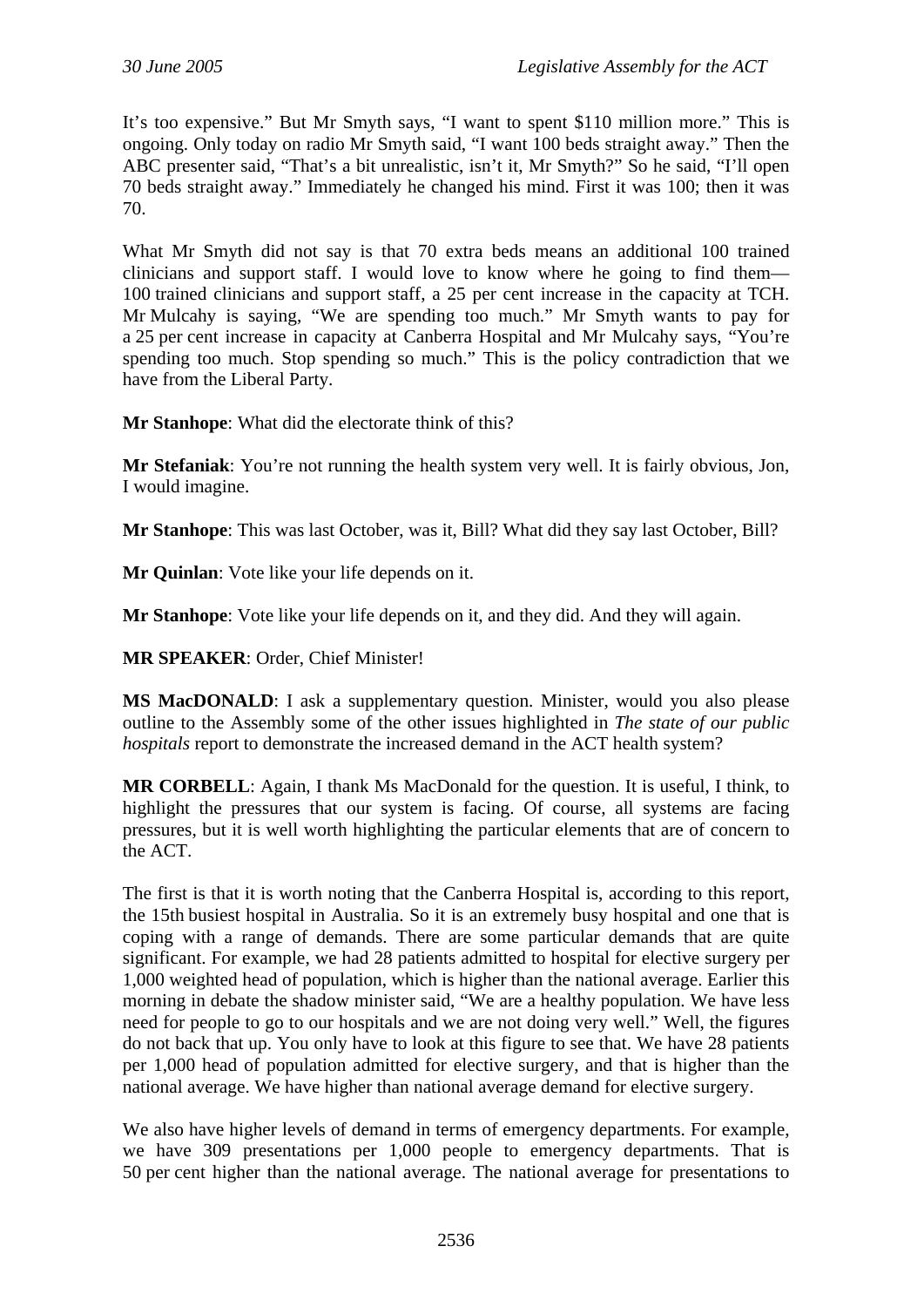emergency departments per head of population is 202. But Canberra has 309 per 1,000. Again, Mr Smyth's claim is incorrect. It is completely incorrect. Those two figures alone demonstrate that our community has a higher need for elective surgery and for emergency department services than the national average. Those are the facts.

How does our system perform? Yes, there are areas of significant pressure. But there are two areas that I know Mr Smyth will not mention, so I will instead. The first, of course, is presentation of category 1 patients to our emergency departments. One hundred per cent of emergency department triage category 1 patients are seen immediately in the ACT. The Australian average is 69 per cent. So when it comes to that life-threatening emergency, we are well above the national average. Of course, Mr Smyth does not like talking about those things.

Finally, of course, the other category worth mentioning is category 1 elective surgery patients, those requiring the most urgent treatment. Ninety-eight per cent of all category 1 elective surgery patients are seen on time. This is second only to Victoria and well above the national average of 80 per cent. I can say with confidence that those people requiring the most urgent treatment, the most critical treatment, get it, and they get it on time here in the ACT.

The issue for us is addressing the other pressures in our system. They are important, too. They deserve our attention. The government is delivering those services. But this is the contrast, I guess, between us and the Liberal Party. We have a clear strategy in place to address these pressures. We know where we are doing well. We know where we have pressures. But what do we have from the Liberal Party? We have this spend less, spend more philosophy.

We have Mr Mulcahy, the aspirant to Mr Smyth's job—he is there scheming and plotting and putting out the feelers to take over Mr Smyth's job—saying, "Spend less." He is saying, "Do not spend so much on a hospital system. We have this burden on the Canberra community." He estimates that it is \$100 million more than it should be per year. Mr Mulcahy's view is, "We spend \$100 million per year too much on our hospital system for the level of service we get." And what does Mr Smyth want to do? He wants to spend more. This is the confused policy approach of the Liberal Party. In contrast, we know where the pressures are. We are targeting the resources to address it and we are targeting reforms in our health system overall.

## **Health funding**

**MR MULCAHY**: My question is to the Minister for Health. In estimates you said:

The portfolio is no different from any other portfolio in the territory government insofar as it must work to meet, and not exceed, its budget.

You will no doubt recall that I pressed you on how you would stay within a budget increase of only four per cent in the outyears when health expenditure in the recent past has grown by around 11 per cent. You replied:

The savings measures … are clearly spelt out, and equally the target that we are expected to deliver has been clearly spelt out to me by my cabinet colleagues, and is spelt out in the budget paper ...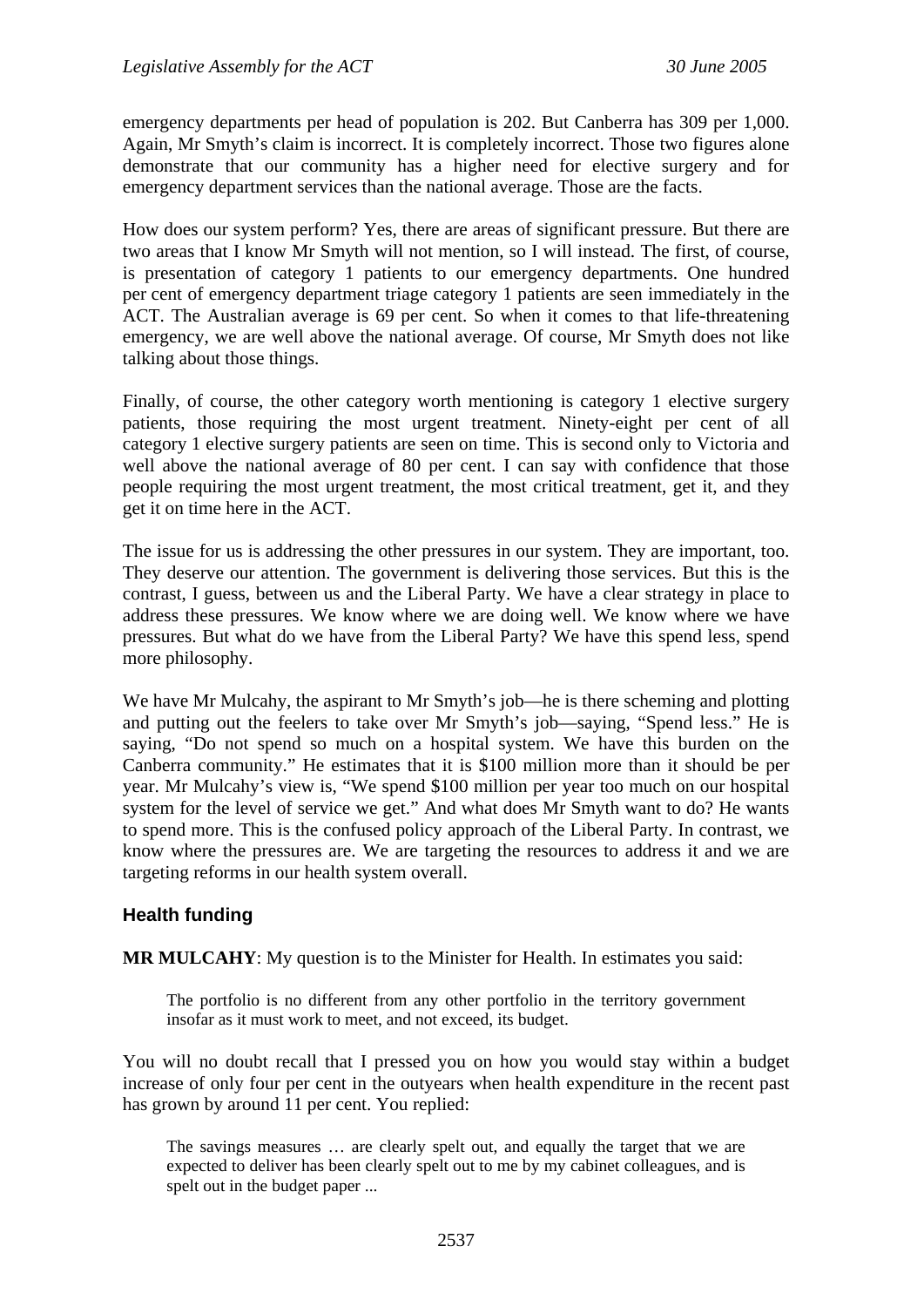Minister, the savings measures are not spelt out and the chair of estimates intervened to prevent that line of questioning in the committee. Can you please tell the Assembly: what are the three most important steps you will take to ensure that health meets its budget target that you say you will deliver?

**MR CORBELL**: There is a range of savings measures, and they are spelt out in the budget papers. You can see that for yourself. I am surprised that Mr Mulcahy has not paid that level of attention. For example, the savings measures and revenue measures encapsulated in the health budget include additional revenue through paid parking at our public hospital campuses—something that, again, Mr Smyth is opposing but Mr Mulcahy probably implicitly endorses because at least it helps with revenue issues. I would be interested to know the policy position between the two gentlemen on that issue.

Other savings measures include reductions in staffing in the central office area of ACT Health. That was an answer to a question on notice, in quite some detail, in the Estimates Committee. I am not quite sure which hearing Mr Mulcahy was attending at that time.

Of course, there is a range of other savings outlined in the budget papers. There is a range of measures in place. They will be addressed. As I indicated in the debate earlier today, ACT Health, and the health department, is on track to meet its budget this financial year. It met its budget in the previous year. We anticipate it meeting its budget in the coming financial year as well. We work to manage our system within the money allocated. It has been done this year and the previous year, and my expectation for next year is no different.

**MR MULCAHY**: My supplementary question to the Minister for Health is: do you expect that Canberra will continue to have one of the most expensive health systems in the country, at a cost of 35 per cent above the Australian average of \$552 per head, as was published yesterday?

**MR SPEAKER**: Mr Mulcahy, supplementary questions must have something to do with the original question. The original question related to savings measures.

**MR MULCAHY**: The original question related to his capacity to live within a radically reduced percentage growth in the budget. I am ascertaining whether, given that this is the third highest cost per head, the situation is likely to continue.

**MR CORBELL**: I thank Mr Mulcahy for the question. We certainly won't be in that situation if we have this continuing policy approach from the Liberal Party. Mr Mulcahy is saying, "You are going to have budget over-run; you are going to spend too much money. Stop spending the money." That is what Mr Mulcahy is saying. "You are spending too much; you are paying too much." That is what Mr Mulcahy is saying.

**Mr Smyth**: Persistent and wilful misleading.

**MR CORBELL**: Mr Speaker, on a point of order—

**MR SPEAKER**: Mr Smyth, withdraw that.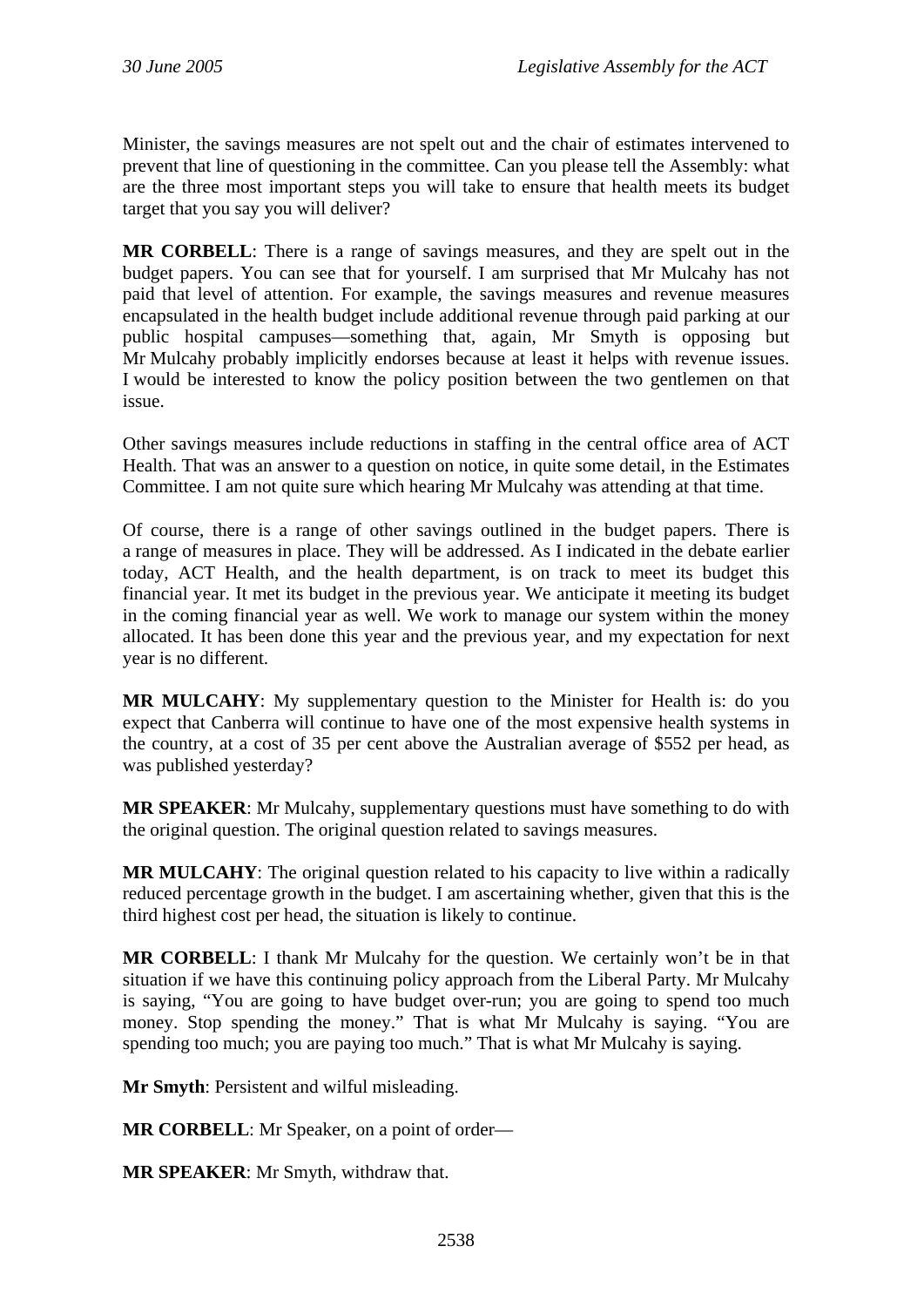**Mr Smyth**: I withdraw.

**MR CORBELL**: That is what Mr Mulcahy is saying. At the same time, Mr Smyth is saying, "Spend more." He is still persisting—

**Mr Smyth**: When? I did not say that.

**MR SPEAKER**: Mr Smyth, I warn you.

**MR CORBELL**: He is still persisting with his claim that he wants to put in place 100 extra beds in our hospital system—a flawed promise, rejected by the people of Canberra at the last election. As my colleague Mr Stanhope says, the Liberals said, "Vote like your life depended on it." They did; they didn't depend on you for their lives; they voted for a government that had a realistic and sensible plan to address issues in our public hospital system.

We had Mr Smyth again on the radio this morning saying, "I will put extra beds into the system. I will put 100 beds into the system." Mr Ross Solly of the ABC said, "Oh, that's a bit unrealistic, isn't it?" So Mr Smyth changed his mind. "I will put 70 beds into the system." What is next—50 beds, 30 beds? What is Mr Smyth going to do next?

This is the contradiction from the Liberal Party: they do not have a coherent policy around health expenditure. They criticise the government for spending too much and then they say, "Put more resources in." They cannot have it both ways.

#### **Human rights**

**DR FOSKEY**: Mr Speaker, I ask the Attorney-General a question. Given that at the forum "Assessing the First Year of the ACT Human Rights Act" yesterday concerns were raised that the process of determining the compatibility of bills before the Assembly with the Human Rights Act is not transparent and that only the results of such determinations are documented, will the Attorney-General review the process to increase transparency and put opinion regarding the compatibility on the public record.

**MR STANHOPE**: I thank Dr Foskey for the question. I must say, Dr Foskey, I was not aware that that particular issue had been raised at the forum yesterday. I know it is a matter of some concern and some discussion within the community and amongst those who are taking a very direct, though I must say, broad interest in the Human Rights Act and its operation. It is an issue that I am very aware of. In fact, it is an issue that I have discussed with my colleagues. The utility of the compatibility statement in the form that it currently exists has been a matter of some comment within the Labor Party and within the government.

One of the issues we face is, as always, an issue of resources and resourcing. I have been mindful to ensure that in regard to the reasonably limited resources that we have been able to apply to the implementation of the Human Rights Act, we focus on those areas of greatest priority. To date they have been around a range of educational programs, particularly for decision makers and public officers and officials—those who are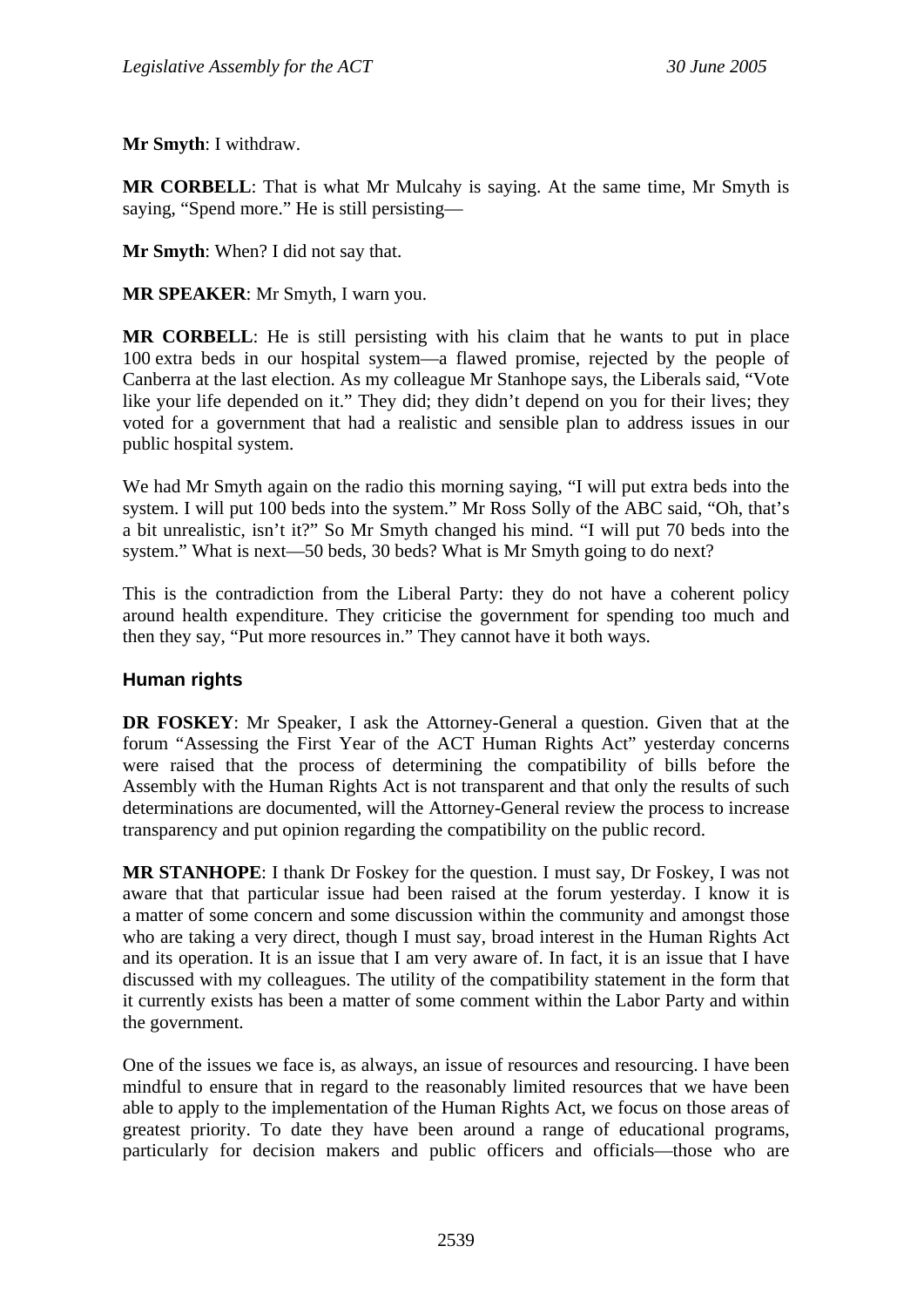required under the legislation to have regard to the Human Rights Act in the decisions that they make. It has been a very significant task.

We are also engaged in broad community education. These are reasonably resource-intensive activities, as is, of course, the review by officers of the Department of Justice and Community Safety of all legislation introduced into this place to ensure that the legislation is indeed compatible with the Human Rights Act. I am sympathetic to the position you put. I think there is a very good case to be made for ensuring that the bases on which a compatibility statement is issued by me as attorney are clear and obvious and that the government is accountable.

The primary accountability measure that we have introduced into the process is, of course, the statutory requirement for all legislation to be reviewed by the scrutiny of bills committee in terms of its compatibility with human rights. So, in the context of whether or not a particular piece of legislation is compatible, that is a task that is pursued with vigour by Mr Stefaniak and his committee.

I think we are all aware of the very detailed reports that we receive from the scrutiny of bills committee, each and every one signed and reported on in this place by Mr Stefaniak. These reports go to the extent to which the scrutiny of bills committee believes that every piece of legislation is compatible with the Human Rights Act.

So it is a bit of a long bow to suggest that the government is not accountable, that there is not some transparency in relation to the claims or statements that we make. To date it is fair to say that the scrutiny of bills committee has not in any single instance suggested that any piece of legislation that has been introduced since its introduction is not compatible with the Human Rights Act.

At one level the concern that was expressed has been proven, through the scrutiny of bills committee, not to be warranted. Having said that, in the interests of a broader discussion on human rights, I understand the interest in being able to view a statement of reasons prepared by the Department of Justice and Community Safety in relation to compatibility. Indeed, for the first time that process has been pursued in the compatibility statement that Mr Corbell tabled today in relation to the mental health treatment bill and the application of electroconvulsive therapy. A compatibility statement with an attached statement of reasons has today been tabled. It is the first time this has been done. However, it will not be done on every occasion. I simply do not have the resources to apply to that task. But because of the importance of that piece of legislation, in this particular instance we have indeed done as has just been suggested by Dr Foskey.

In the future, where there is a very significant piece of legislation that raises significant issues in relation to human rights implications, we will follow the precedent that has been established today.

**DR FOSKEY**: Mr Speaker, I ask a supplementary question. Given that there might be different ideas about which pieces of legislation are significant and given that human rights officers currently involved in the preparation of compatibility statements no doubt prepare something in writing, surely this could be presented with the bill or at least made available to the scrutiny of bills committee.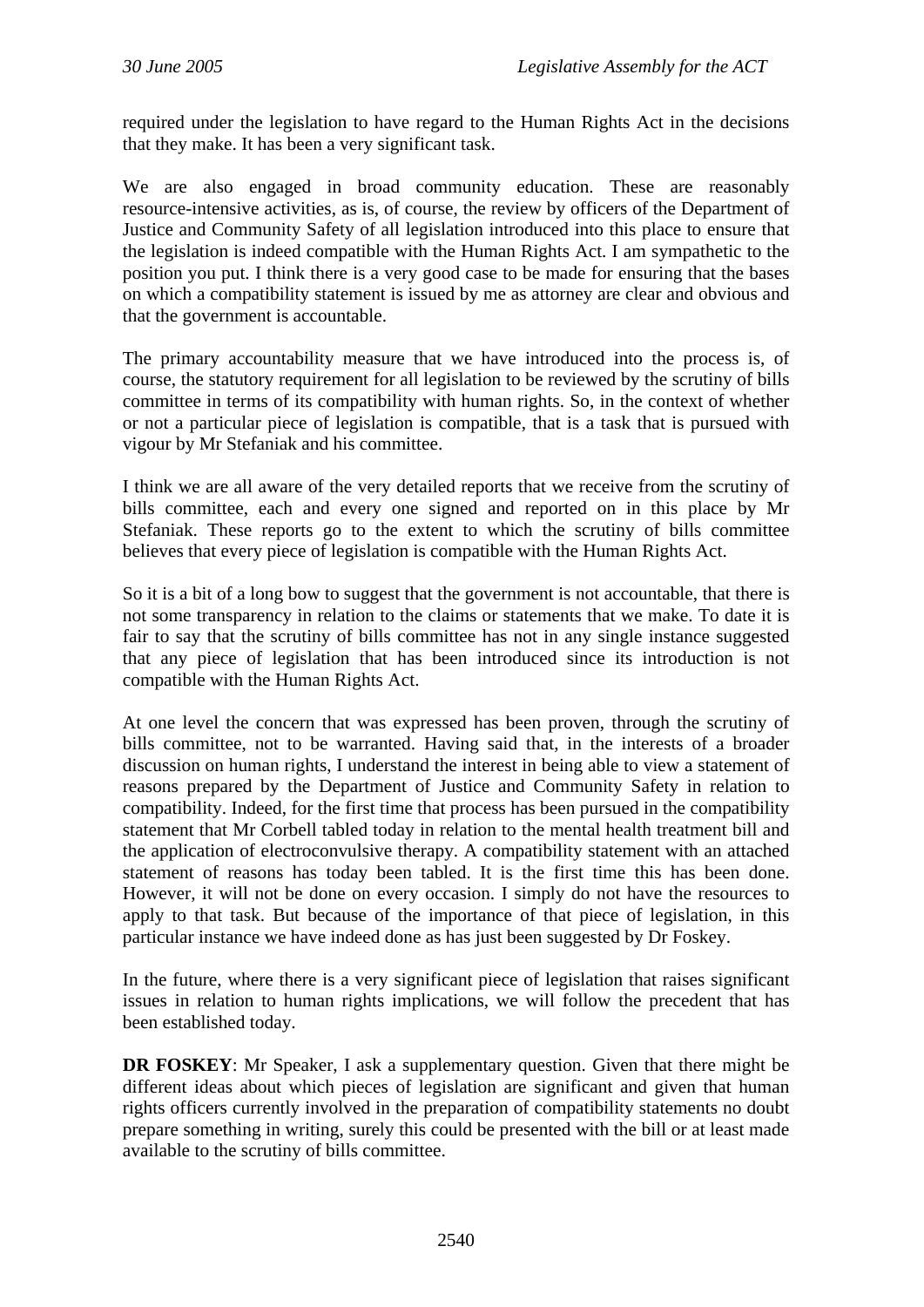**MR STANHOPE**: As I said, I am aware of the issue. I am also acutely aware of the resourcing implications of the Department of Justice and Community Safety being required to provide a statement of reasons in relation to every compatibility statement, acknowledging and noting that there is a compatibility statement required in relation to every single piece of legislation that is tabled in the Assembly.

At this stage, bearing in mind the environment we find ourselves in and the level of resourcing that I have applied to the human rights section in the Department of Justice and Community Safety, I am not prepared to request of them that they prepare a statement of reasons in relation to every compatibility statement. In the vast majority of cases they are unnecessary. The matter is self-evident.

As I said, we have today created a precedent in that the Minister for Health has today tabled for the first time with a compatibility statement a statement of reasons. This was done because of the significance of that particular piece of legislation and the extent to which it does raise significant issues for debate, discussion and consideration about the human rights issues or implications of the application of ECT in certain circumstances, which are outlined in the bill, namely circumstances where a person is unable to make a decision for themselves about whether or not ECT should be applied.

## **Planning**

**MR SESELJA**: Mr Speaker, my question is to the Minister for Planning. Minister, yesterday in question time you were asked about ACTPLA and its response to a freedom of information request in which Mr Savery has stated that "the authority made no comment on the direction therefore no documents exist". In reply, you stated that you had received comments during a verbal discussion with the chief planning executive in which you sought his view on your proposed direction. On what date did you hold the discussions with Mr Savery, who else was present and where was the meeting held? What records were kept of this meeting or discussion and why is it that Mr Savery, when responding to a freedom of information request in May, could not remember having this discussion?

**MR CORBELL**: Mr Speaker, I will take some of the elements of that question on notice. I will need to check my own records and those of my office. I can advise Mr Seselja now that the discussion with Mr Savery occurred in my office. I think a number of members of my staff were present but I will check the records and advise Mr Seselja accordingly.

**MR SPEAKER**: Supplementary question, Mr Seselja.

**MR SESELJA**: Thank you, Mr Speaker. Minister, given that Mr Savery says that no comments were made, whom are we to believe?

**MR CORBELL**: Well, Mr Speaker, the imputation is that he does not believe me, and that, I guess, is to be expected from Mr Seselja and the opposition. But I can only stand by what I have said in this place. I am extremely confident that my position is accurate. In relation to the comments from the ACT Planning and Land Authority, that question is best directed to them. However, I stress that I did seek the views of the chief planning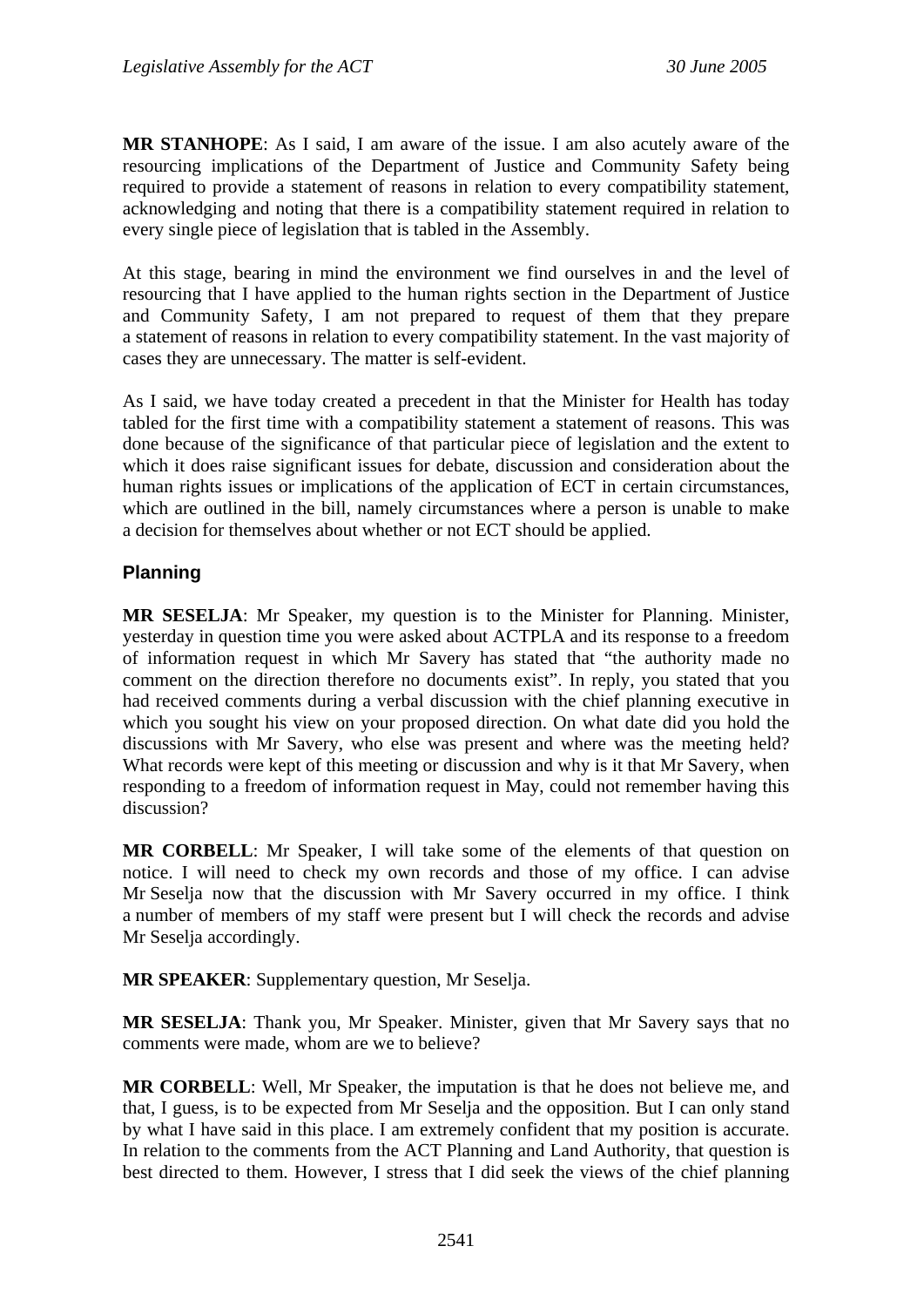executive in a discussion with him in my office, and I took those views into account in making the direction.

### **Department of Employment and Workplace Relations—relocation**

**MRS BURKE**: My question is to the Minister for Planning. Minister, on what grounds and on what information did you base your scare tactic comments in May on ABC radio that the Department of Employment and Workplace Relations, DEWR, were relocating in toto their staff from Civic to the airport, whereas the fact is that this is not the case?

**MR CORBELL**: The department is significantly relocating to the airport; there are no doubts about that. That is the point I was making.

**MRS BURKE**: Minister, how did you fail to thoroughly investigate the situation that was subsequently published highlighting that DEWR needed approximately 10,000 square metres of additional space as there were no other options in Civic and that there will not be one less DEWR employee working in Civic? Why do you continually and persistently wilfully mislead the Assembly on this issue?

**Mr CORBELL**: Mr Speaker, I ask that that be withdrawn. You can only suggest that I have misled the Assembly through a substantive motion and Mrs Burke should withdraw the statement.

**MR SPEAKER**: Withdraw that, Mrs Burke.

**Mrs Burke**: It was said. I withdraw, Mr Speaker.

**MR CORBELL**: Mr Speaker, I did not.

#### **ACTION bus service**

**MR PRATT**: Mr Speaker, my question is to the minister for transport. Minister, why won't you provide adequate, regular ACTION bus services to the Canberra airport? How is this failure to provide such a service going to encourage tourism and business relationships between air travellers, airport workers and the rest of the ACT?

**MR CORBELL:** It has been a longstanding policy of this and previous governments indeed when my predecessor, Mr Smyth, was minister he had a similar approach—that a bus service to the airport could not be justified based on patronage levels. Given that there has been an increase in employment activity at the airport, I have previously asked ACTION and the Department of Urban Services to assess whether a bus service is now justified to that area. Patronage levels would not, in our view, be significantly increased despite the increased level of employment in that location. In particular, there is an abundance of either free or low-cost car parking. Therefore, it is extremely difficult to justify, at this stage, an ACTION service to the airport.

#### **Business confidence**

**MS PORTER**: Can the Minister for Economic Development and business outline some of the key findings from the recently released Hudson employment expectations survey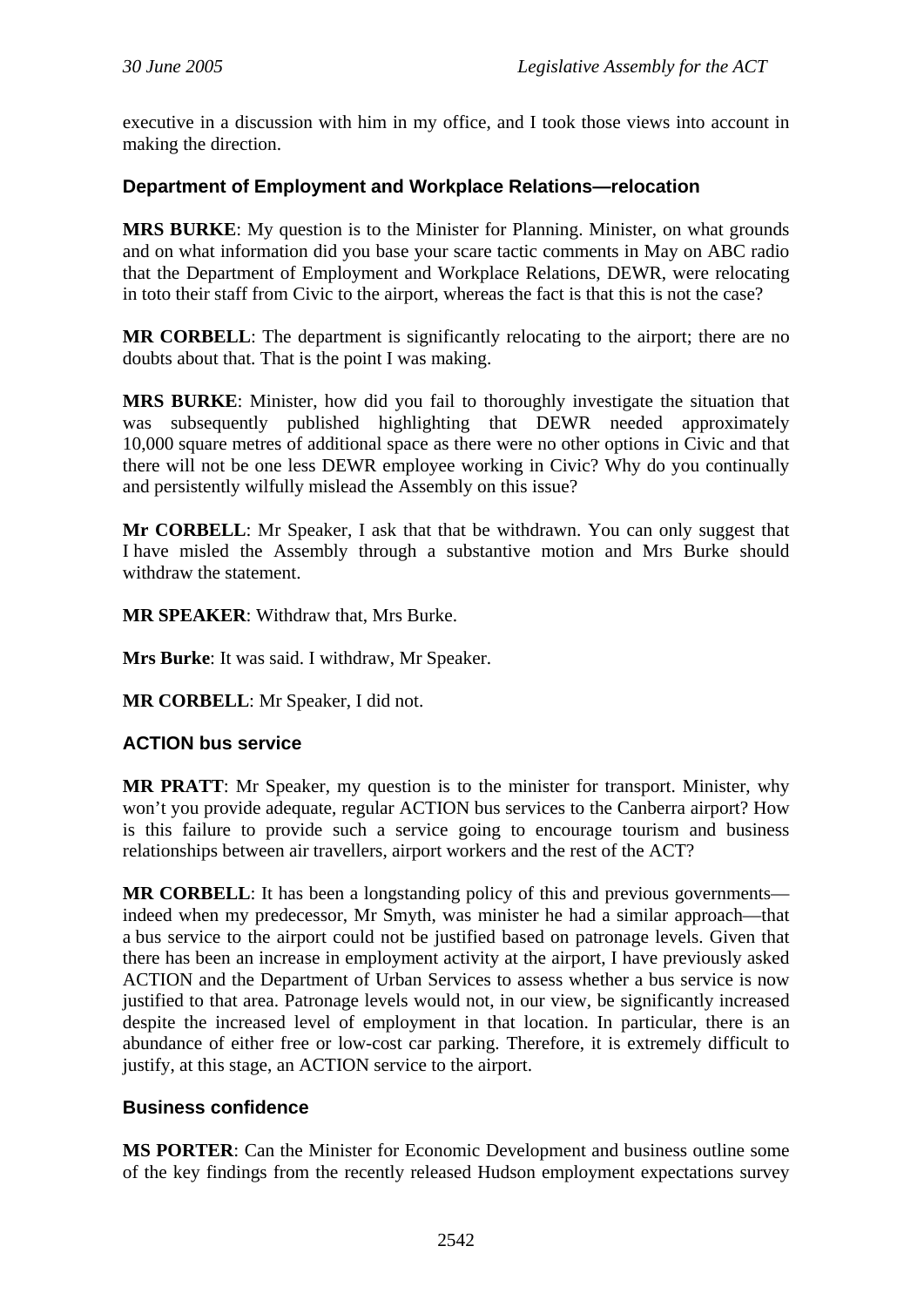for the ACT? How do these compare with the results for other states and territories?

**MR QUINLAN:** The Hudson employment expectation survey results released yesterday are reflective of the continually buoyant job market in the ACT. During the September 2005 quarter, 50.8 per cent of ACT employers expect to increase permanent employment levels. Only 4.1 per cent are expecting to decrease staffing levels. This means a net positive effect of 46.7 per cent, which just happens to be the highest in Australia. The nearest is 38.1 per cent and the national average is 33.3 per cent.

One of the industries surveyed that recorded the most optimistic hiring outlook is information technology. That supports the government in its backing of the innovative and enterprise economy. The results vary between different sized businesses, but small and medium businesses intend to increase. I am not one to skite. This sets a very high base—and what goes up must come down; so we have not reported every Hudson expectation survey. But they have continued to be strong. There will be some ups and downs, but at this point the employment and business future of the ACT is looking strong. That sentiment is shared by the business sector itself.

**MS PORTER**: Mr Speaker, I ask a supplementary question. Minister, how does this survey compare with other recent surveys of business in the territory?

**MR QUINLAN:** It is in sync; it compares favourably with other recent business surveys. The latest survey of my very good friends at the ACT Chamber of Commerce showed that 83 per cent of Canberra businesses expected stable or improved business conditions in the last quarter. Additionally, the latest Sensis business index shows that 70 per cent of small businesses are confident of their business prospects over the next 12 months again, well ahead of the national average.

This confirms the government's strategy in helping to grow local businesses, as compared to the previous Liberal government's habit of throwing money at multinationals, which had probably determined to come to or grow in Canberra anyway. This government intends to continue to work to develop the enterprise and innovation sector of the ACT economy to the benefit of all.

## **Tuggeranong—health care facilities**

**MR STEFANIAK**: Mr Speaker, my question is to the Minister for Urban Services. He has been given some notice of this. Minister, I am advised that, during the recent tender for the contract management of the Tuggeranong lakeside pool and leisure centre, the tenderers were not advised that the adjacent block was being considered for approval for the building of a major health club facility. Within days of the announcement of the successful tenderer for the Tuggeranong pool and leisure centre it was announced by the government that it had just given approval for a new health club facility next door. Why were the tenderers not advised of this?

**MR HARGREAVES**: I thank Mr Stefaniak for the question and the opportunity to clear up some misconceptions out there. Firstly, in respect of the tender for the operation of the leisure centre, there are specific processes to do with the letting and acceptance of tenders. Those processes were strictly adhered to. That was done by the Department of Urban Services through Procurement Solutions, as would normally be the case. The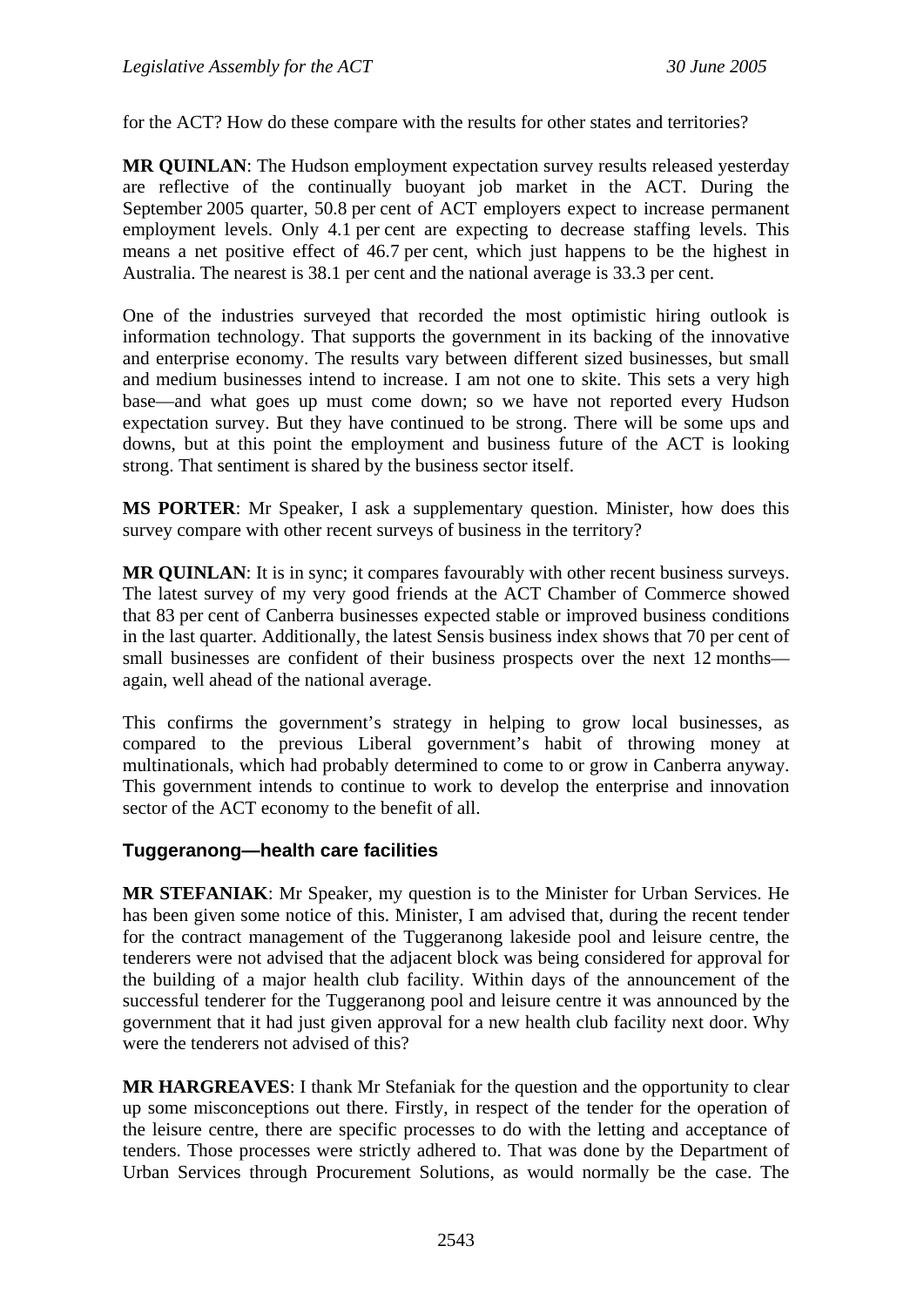block of land next door was issued for sale at auction by the LDA, which is a completely independent authority; in fact, it is independent of government. It does not take direction per se from anybody and there has never been, and never will be, any obligation on the part of the LDA to consult anybody about auctions of adjacent land.

When the time comes for the new owner of the block of land to submit plans for what they intend to do, there are statutory processes that need to be undergone as they develop an application stage—PAs and all those sorts of things. That is when the consultation process should go on. I do not see anything that needs to be the case.

Mr Stefaniak, without using direct words, seems to assume that there is an obligation on the part of government to inform everybody in the adjacent area of its plans. In this regard the tender processes to do with the management contract were done according to the rules. The auction process for the adjacent block of land was done according to the rules. The person who has bought the block of land next door to the leisure centre, for all we know, can put anything on it within the context of the land use policy of the territory plan. That is that.

**MR STEFANIAK**: Mr Speaker, I have a supplementary question. Given that one-third of the income of the Tuggeranong lakeside pool and leisure centre comes from their health club facility would it not have been commonsense, and indeed common decency, to tell the prospective tenderers that the government was going to allow a competing health centre to be built next door, or is this a case of the left hand not having a clue what the right hand is doing?

**MR HARGREAVES**: The Deputy Leader of the Opposition may very well say that. I could not possibly comment.

## **Community television**

**MRS DUNNE**: My question is to the minister for economic development, Mr Quinlan. Minister, is it the case that a group called Community Television Canberra approached BusinessACT in December of last year requesting funding of just under \$500,000 as start-up for community television? What was your department's response?

**MR QUINLAN**: I do not have the detail of that. I would have to take that on notice.

**MRS DUNNE**: Are you, the rest of your government and the bureaucracy favourably disposed to the implementation of community television in Canberra and would you consider funding it?

**MR QUINLAN**: I am sure that the government would. Whether it is appropriate that that funding be under the banner of BusinessACT or more a community grant, I would not know, because, as I do not have the details, I do not know exactly how the enterprise would operate, what its purpose would be and what its contribution to the economy would be as opposed to its contribution to the community. In examining any application we would, of course, view all of those things. As you are aware, this government and governments past have supported various developments within the community but have generally segmented them under community, under social and under economic.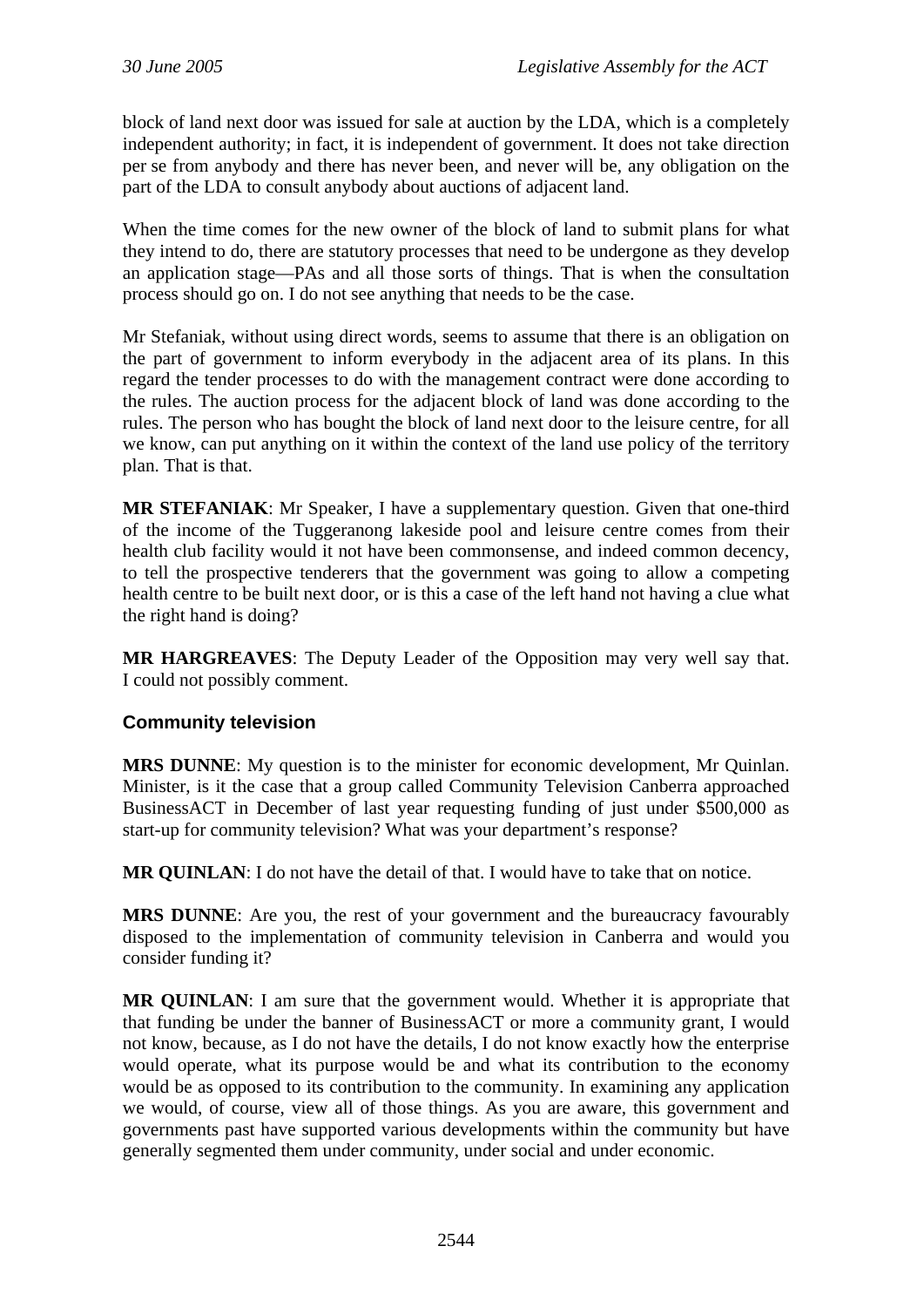The name itself indicates that it would probably be not a profit-making enterprise but an enterprise or organisation that would contribute to the community, maybe provide an additional avenue for communication to the community, and may well enrich the community, but whether it fits under business enterprise is a question that we would have to look at, and as to whether it should be referred to one or other of my confederates here, I can only look at that when I check the details of the application.

#### **Aboriginals and Torres Strait Islanders**

**MR GENTLEMAN**: Mr Speaker, members will be aware that today marks the last day of the Aboriginal and Torres Strait Islander Commission. Is the Chief Minister able to inform the Assembly of arrangements to ensure that Aboriginal and Torres Strait Islander people of the ACT have a continuing voice in determining their own affairs?

**MR STANHOPE**: I thank Mr Gentleman for the question. It is an extremely important one. I think that today marks a day of great shame in Australia's history. The abolition of ATSIC has sent an unmistakable message to this country's indigenous Australians a message written on paper signed by our Prime Minister, John Howard—that they cannot be trusted to make wise choices for themselves. It tells them that they lack the wisdom to cast a vote in their own best interests. It tells them they lack the capacity to nurture from within their own ranks the sorts of leaders acceptable to white Australia. This is not so much a message as a kick in the face. Not even in the darkest days of the infamous Queensland gerrymander did anyone think of blaming the voters for the failings of the system. Even the commonwealth government's own review of ATSIC in 2003 did not recommend abolition. It called for profound structural change and recommended the devolution of power to the regional level but it did not call for abolition.

Recently, I had the honour of speaking at the national reconciliation planning workshop hosted by Reconciliation Australia. In my speech, I lamented the fact that the abolition of ATSIC had been met with virtual silence from black and white leaders alike. This is to be regretted across the political spectrum. I am, for instance, personally deeply disappointed at the deep silence from my colleagues in the federal Labor ranks. I also wonder at the silence on the part of many of our Aboriginal and Torres Strait Islander leaders—though I greatly fear that their silence is not the result of apathy or lack of care but the consequence of a deep sense of despair at the future of reconciliation while the Howard government remains at the helm.

At the Reconciliation Australia forum, I was interested to note that Lowitja O'Donohue, the first chair of ATSIC, put it to Mr Peter Shergold, the chief executive of the Prime Minister's department, that ATSIC had been abolished after 15 years on the basis that it had not succeeded in achieving its goals. Ms O'Donohue pointed out to Mr Shergold that we white leaders had had more than 200 years to get it right but that we had failed on a far greater scale. Yet no-one is talking about abolishing white dominated federal, state or territory governments, no-one is suggesting dismantling the commonwealth departments that have equally failed in their endeavours to combat indigenous disadvantage. The department of health and the department of education seem immune from blame, while ATSIC loses its very right to existence.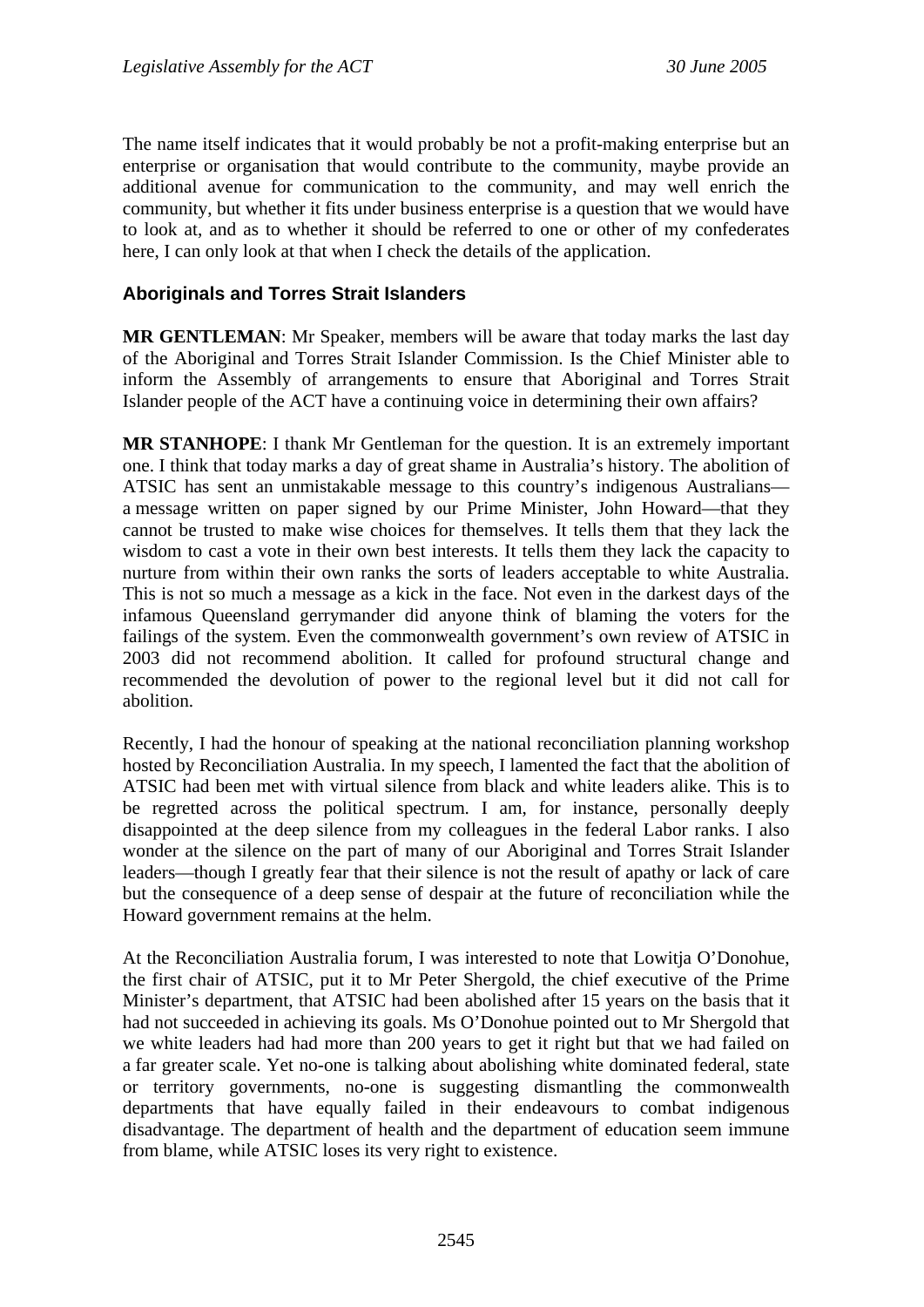The ACT is committed to a democratically elected body that represents the Aboriginal and Torres Strait Islander people in our community. We made that commitment in the election and we are moving forward with it, with consultations about to begin. The commonwealth has indicated to us that it will not assist us in meeting this commitment, despite earlier advising that it would provide financial support to states and territories as they develop appropriate consultative arrangements to replace ATSIC regional councils. Indeed, I discussed this matter with Senator Amanda Vanstone and she initially indicated that she would have no difficulty in supporting an elected body in the ACT but the commonwealth has now moved away from that position. The commonwealth government does not view the establishment of a democratically elected body as appropriate for Aboriginal and Torres Strait Islander people. You can establish any other sort of representative body you wish, and will be supported by the commonwealth, except a democratically elected one.

The federal minister for indigenous affairs, Senator Vanstone, has just announced details of regional representation arrangements that are emerging around Australia. She announced with some pride that arrangements had been finalised to replace 10 of the 35 regions covered by the ATSIC regional councils Australia wide. That is 10 out of 35. As of tomorrow, 25 regions, including the ACT and Queanbeyan region, will not be represented by indigenous people. Given that the commonwealth announced its intention to abolish ATSIC in April last year, some 14 months ago, you could hardly accuse it of proceeding with great haste to ensure that Aboriginal and Torres Strait Islander people are adequately represented.

These replacement arrangements are not elected bodies. Yes, there may be consultation and there may be input. But as we have seen with the establishment of the commonwealth shared responsibility agreements there is an inequality of power and resources in these so-called partnerships that must render this consultation less than ideal. These arrangements do not see black and white Australia coming together as equals, whatever the rhetoric. In the worst case, they seem little more than a return to the paternalism of the past. Certainly they fulfil few of the criteria of true reconciliation. Mr Speaker, today is a truly sad and regrettable day, not only for indigenous Australians but also for all Australians who seek a better and fairer future for indigenous Australians.

Mr Speaker, I ask that further questions be placed on the notice paper.

#### **Estimates 2005-2006—Select Committee Responses to questions on notice**

**MR SPEAKER** presented the following papers:

Estimates 2005-2006—Select Committee—Responses—

Questions on notice Nos 167 and 181. Questions taken on notice by the Minister for Urban Services and the Minister for Health from Dr Foskey.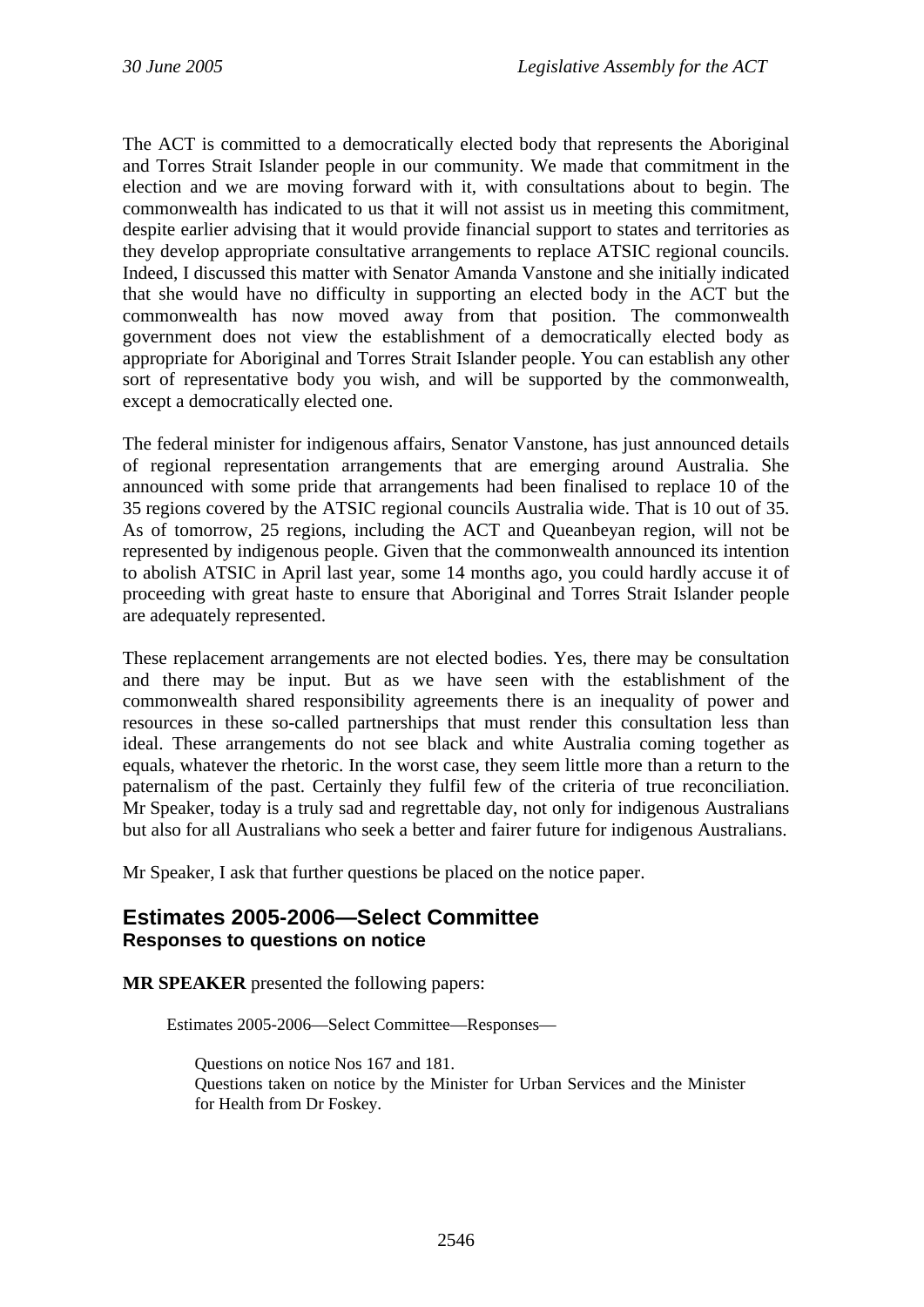**MR CORBELL** (Molonglo-Minister for Health and Minister for Planning) (3.18): I seek leave to move a motion to authorise publication of the responses to questions taken during the 2005-2006 estimates hearing.

Leave granted.

#### **MR CORBELL**: I move:

That the Assembly authorises publication of the papers.

Question resolved in the affirmative.

## **Personal explanations**

**MR SMYTH**: I seek leave under standing order 46 to make a personal explanation.

Leave granted.

**MR SMYTH**: Mr Speaker, during question time Mr Corbell said that on an ABC interview this morning I changed my mind as to the number of beds that should be required from 100 to 70. That is incorrect. If Mr Corbell wants to check the tape, or the transcript, the interviewer actually asked whether those beds could be accommodated and I said that there was room immediately for 70 beds between the Canberra and Calvary hospitals. On a different matter, Mr Corbell also said that I had not mentioned the success in category 1. Indeed I did, and I congratulated the minister. But the minister then went on to say that 100 per cent of people have been seen in category 1 time frames against the national average of 67 per cent. Mr Corbell, I assume, has inadvertently misled the Assembly. The actual national average—

**MR SPEAKER**: Withdraw that—just withdraw that.

**MR SMYTH**: I withdraw that. He has inadvertently not used factual content in a statement. The ministerial code of conduct says that ministers should take reasonable steps to ensure the factual content of statements they make in the Assembly—

**MR SPEAKER**: You are debating the issue now, Mr Smyth. You can make a personal statement about claims that have been made about you, but you are not going to debate the issue.

**MR SMYTH**: All right, Mr Speaker. The opportunity is there for the minister to correct the record.

**MR SPEAKER**: Mr Corbell.

**MR CORBELL**: I seek leave to make a personal explanation.

Leave granted.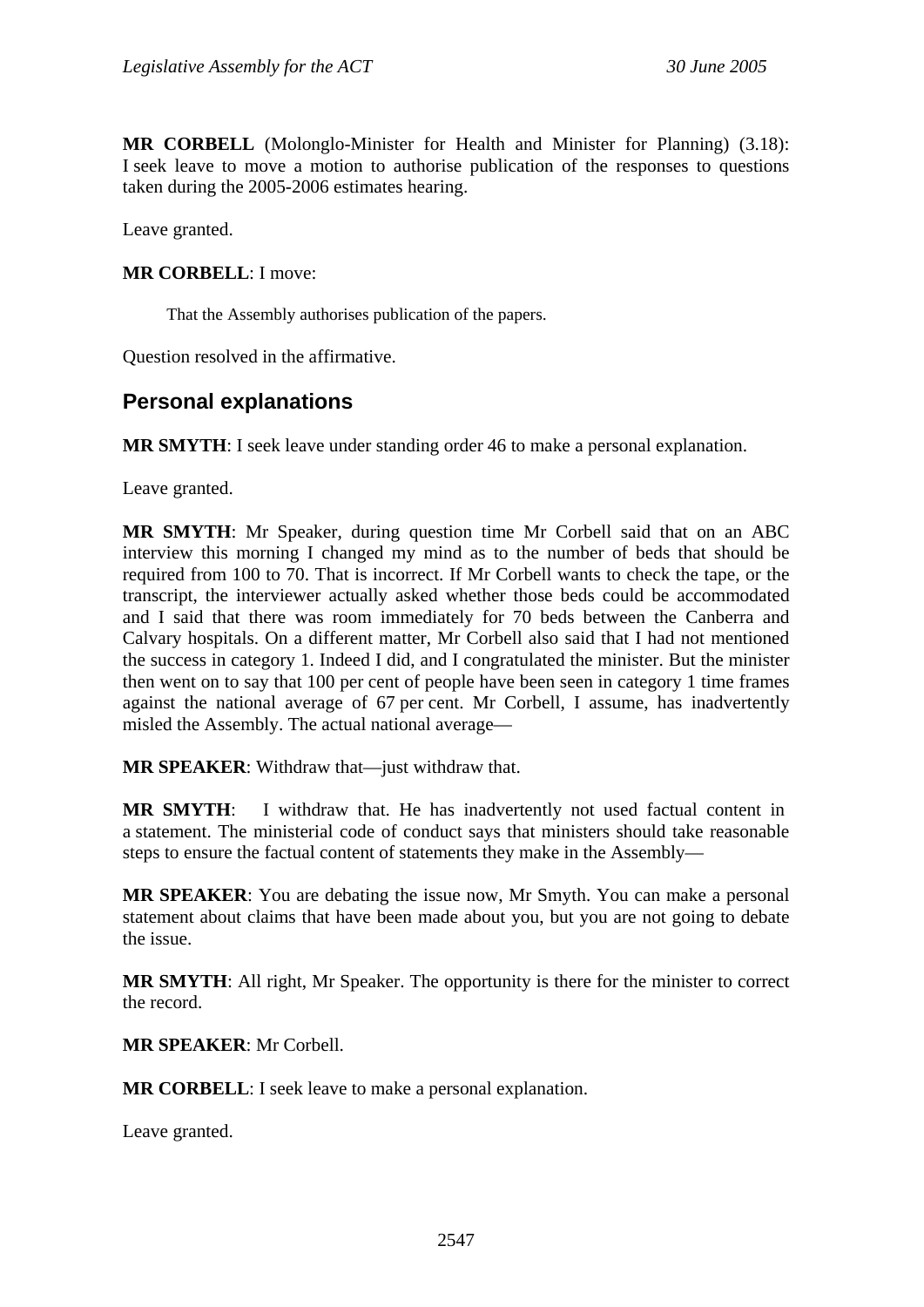**MR CORBELL**: Mr Speaker, I would like to clarify my statements because I believe they were correct. The transcript from the interview with Mr Smyth this morning on ABC radio reads:

MR SMYTH: Well, I'd be making sure that we've got less bureaucrats and more people online delivering services to the Canberrans when they need it. I'd make sure 100 beds are opened immediately.

MR SOLLY: That's not realistic is it though? Where are you going to fit—where are you going to find 100 beds?

MR SMYTH: There is room within the current hospital system for about 70 beds to open immediately.

My claim in question time was that Mr Smyth said he would open 100 beds immediately and then he said he would open 70 beds immediately, and I think the transcript bears that out.

**MRS DUNNE**: Mr Speaker, I seek leave to make a brief statement.

Leave not granted.

## **Standing orders—suspension**

**MRS DUNNE** (Ginninderra) (3.21): I move:

That so much of standing orders be suspended as would prevent me from making a statement.

Thank you, Mr Speaker. This morning I came and said to you that in a break in the traffic I would like to seek leave to make a statement and you said I should check this with the whip on the other side, which I did. I explained to Ms MacDonald what I would like to do, and I think it is pretty churlish of the government not to grant leave for me to make a simple statement. I simply wanted to come in and correct the record because yesterday in debate I made a mistake, which my staff pointed out to me yesterday afternoon. I think the normal processes of parliament demand that I come in here and correct the record when I make a mistake, and now I am being prohibited from correcting the record. Ms MacDonald knew what I was proposing to do, and it is very churlish of the government indeed to try and gag me by not giving leave to correct the record.

Question resolved in the affirmative, with the concurrence of an absolute majority.

## **Quamby Youth Centre Statement by Member**

**MRS DUNNE** (Ginninderra) (3.22): Thank you, Mr Speaker. Yesterday, in debate on Mr Seselja's motion in relation to Quamby, I said words to the effect that "even now the time-out room is not open." Before I went on leave there had been some controversy and some discussion about the time-out room and I was concerned about the matter. I did not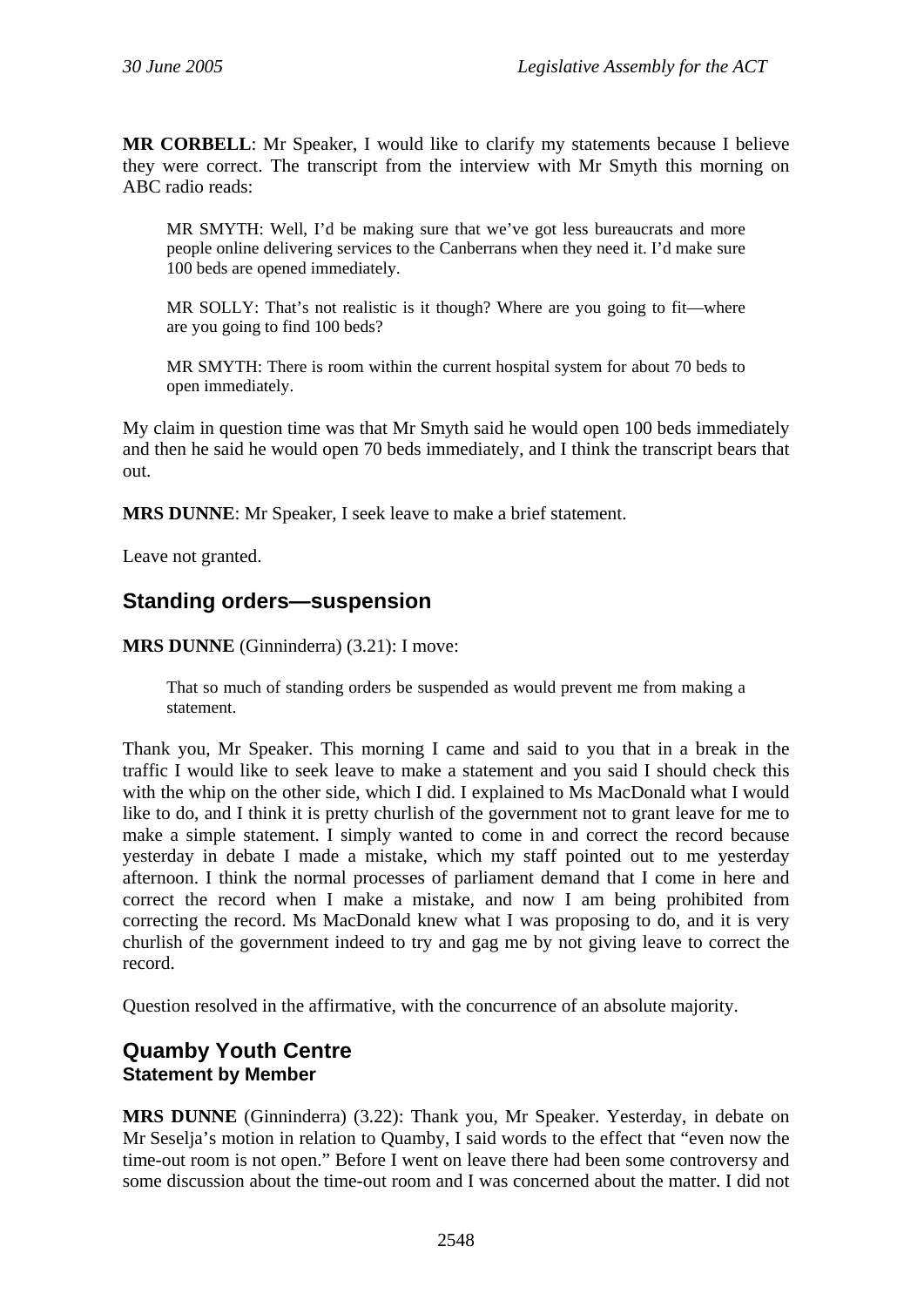check, as I should have, before I came into the chamber. When I went out one of my staff members said, "While you were away the time-out room has reopened." I want to put it on the record that I made the mistake of not checking, and I have come here to put that right. It is my understanding that the time-out room has been opened. There are still some concerns about it, and I wanted to demonstrate to members how you should behave when you make a mistake in the chamber.

**Mr Stanhope**: You lied to us yesterday and you will do again.

**MR SPEAKER**: Order!

**Mrs Dunne**: Mr Stanhope just said in interjection that I lied to you yesterday. I would like that withdrawn.

**MR SPEAKER**: Withdraw it, Chief Minister.

**Mr Stanhope**: I withdraw it.

## **Affordable Housing Paper and statement by minister**

**MR HARGREAVES** (Brindabella—Minister for Disability, Housing and Community Services, Minister for Urban Services and Minister for Police and Emergency Services) (3.24): For the information of members, I present a report on affordable housing in the ACT. I ask leave to make a statement in relation to the paper.

Leave granted.

**MR HARGREAVES**: Mr Speaker, today I am pleased to table the report *Progress on affordable housing in the ACT*. Over recent years, the ACT, along with other Australian states and territories, has experienced a dramatic decline in housing affordability. Last month I undertook to provide the Assembly with a comprehensive update of the actions being taken by this government to address this multifaceted issue. Members are quite rightly concerned at the impact housing affordability is having on moderate to low-income earners. Stable, secure and affordable housing is, after all, essential to our personal wellbeing and the health of our community. Housing is more than bricks and mortar. It enables our participation in employment, education, social and recreational activities—the very things that make our lives fulfilling and rewarding. Housing contributes to our natural nesting instincts and our sense of community.

We were one of the first jurisdictions to acknowledge housing affordability as a major social issue. That required a dedicated government response. In February 2002, we established the affordable housing task force to make recommendations on the measures that could sensibly be taken to help ameliorate the housing stress being experienced by an estimated 3,000 households. I have to say that prior to 2002 any sort of policy approach to affordable housing was a policy vacuum. It took the courage of the first Stanhope government to say, "We will expose what we need to do and we will tackle it." Prior to that, there was a policy vacuum.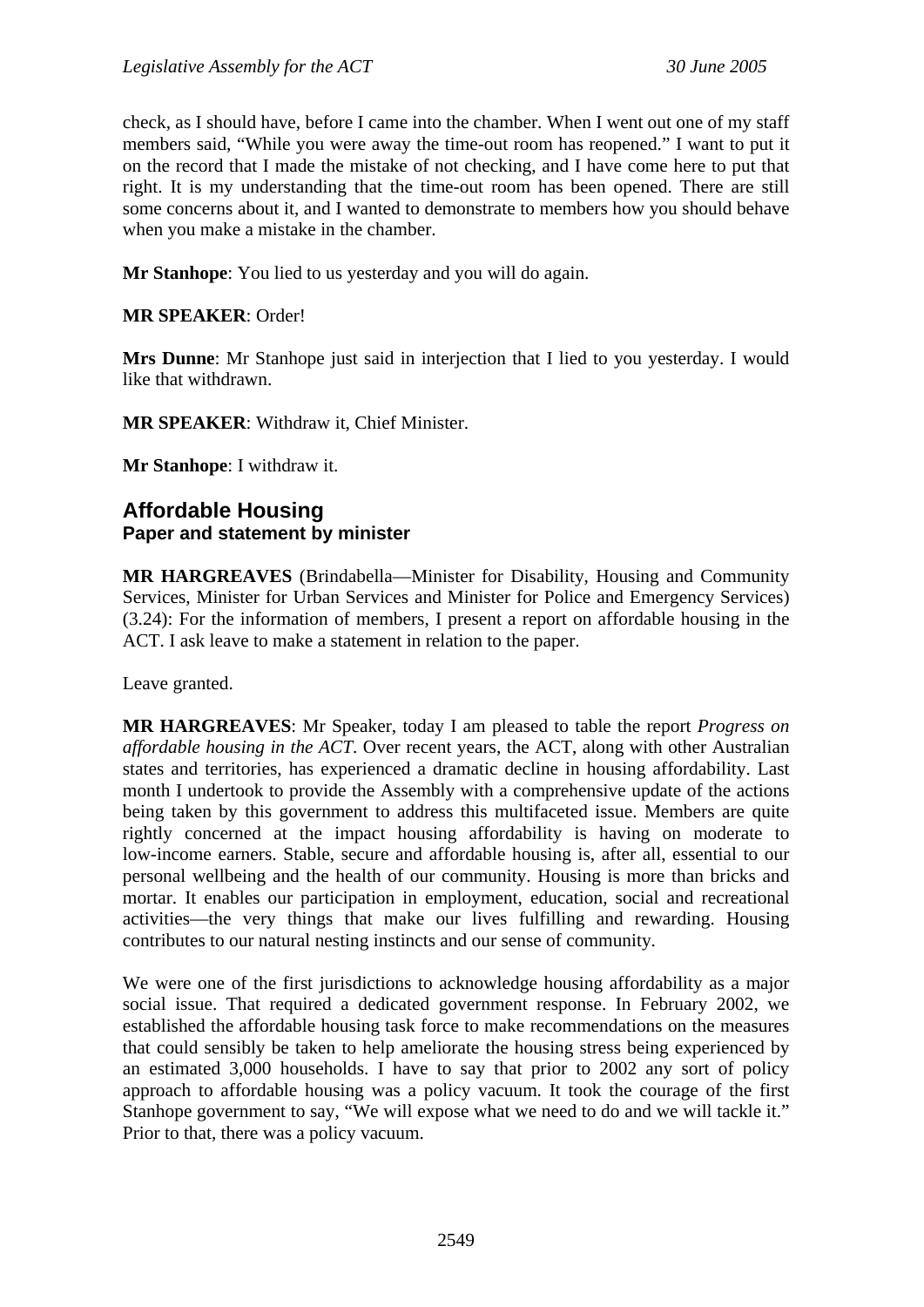Housing stress is a key measure. A household is deemed to be in housing stress if it is in the bottom 40 per cent of the distribution of household incomes with its occupants paying more than 30 per cent of household income on housing costs. The task force, comprising senior people from across government, industry and the community sector, submitted its final report in December 2002. The task force submitted a range of recommendations across six strategic areas. These included development and expansion of public housing, encouragement of partnerships between the public and private sectors, improvement of access to private rental housing, support for home ownership, amendments to the planning system to encourage affordable housing and increasing awareness of the importance of affordable housing.

The 2003 bushfires exacerbated the pressures on housing affordability. In our 2003-04 budget we announced a range of measure to relieve housing stress on low-income earners that covered the broad spectrum of issues including public and community housing, homelessness services, the private rental market and home ownership. These measures were aligned with the agreed recommendations of the task force and responded to the loss of housing in the bushfires. Members will recall that we appropriated \$33.2 million to boost social housing capital. This was the largest single injection of funding into public and community housing since self-government, and it took the Stanhope government to do it. It enabled the purchase of more than 80 public housing properties, including stock to be leased to the community housing sector.

In the following budget, this was augmented by a further \$20 million over four years to further increase the supply of social housing. This will assist in the acquisition of another 60 properties. At the same time, we have moved to improve access to public housing. We do not resile from our decision to restore security of tenure for public housing tenants. We will not tolerate a situation where tenants, who have a small and perhaps temporary change in their financial circumstances, live on a knife edge of eviction. This government will never, for example, countenance a situation where a longstanding elderly tenant in a modest bed-sitter is evicted merely because he or she is a market renter.

This government has also initiated a number of amendments to the public rental housing assistance program to assist those most in need to gain access to public housing, as well as sustain their tenancies. These changes were wide ranging and aimed predominantly at ensuring that people are not unnecessarily put at risk of homelessness. In both social and financial terms there is no mileage whatsoever in supporting a public housing system that promotes insecurity and evictions that may otherwise be preventable. This is why we are trialling a debt review committee where tenants, or prospective tenants, who are experiencing financial difficulties can receive help and support. Community housing is an important and growing source of affordable housing in the territory. Provided by not-for-profit community organisations, with the support of government, community housing very much complements public housing. It offers a high degree of tenant participation in tenancy management and seeks to accommodate people with diverse and complex needs in an extremely affordable context.

Since the task force tabled its report, the government has implemented a range of substantial measures to both ensure the viability of the community housing sector and support its expansion. In the 2003-04 budget, we provided \$6 million over two years for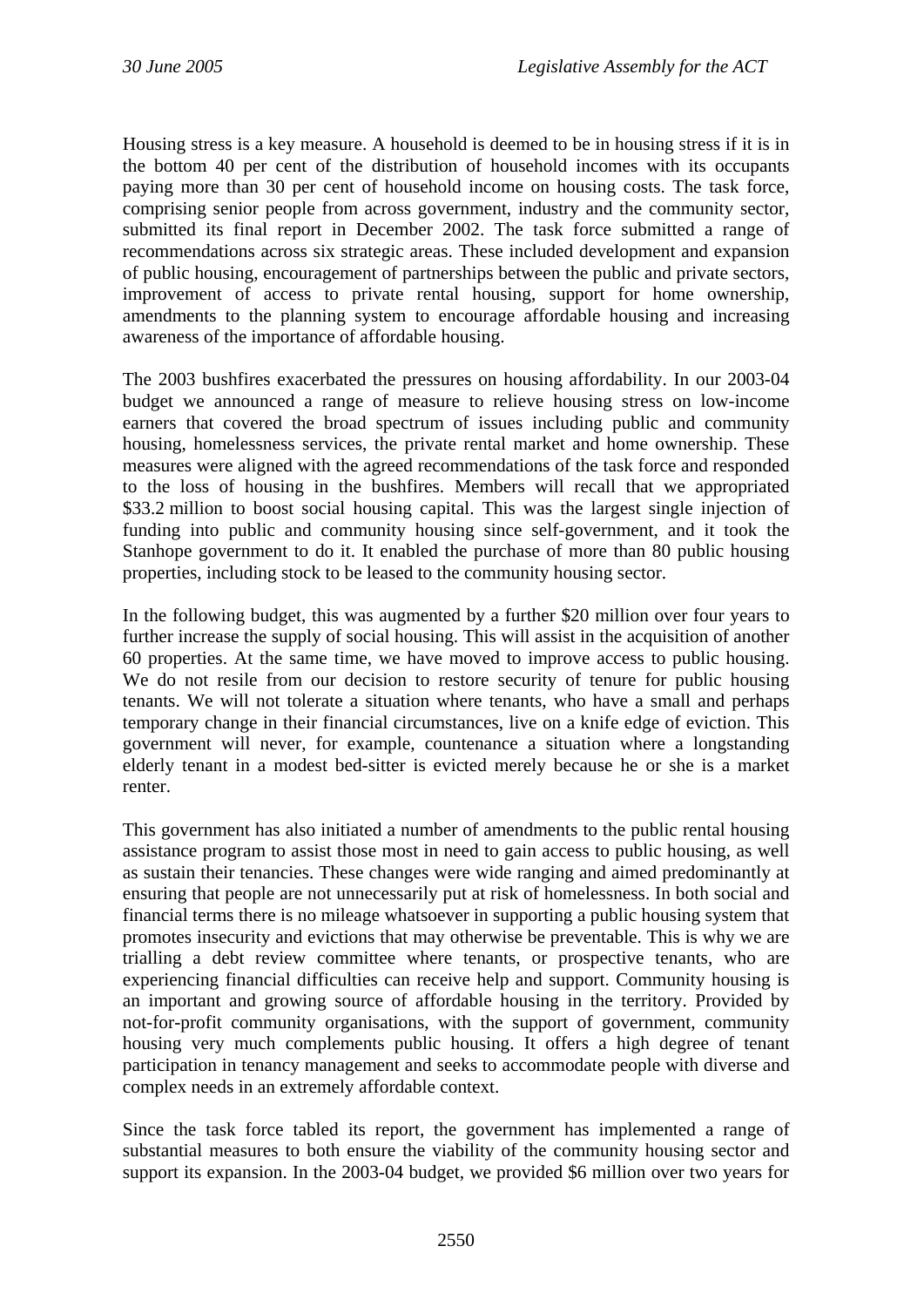two community housing properties. These have included older persons units, group houses and five houses in a community network for people with disabilities. Specialist non-government community housing organisations such as Billabong Aboriginal Corporation, Havelock Housing Corporation, the AIDS Action Council, Anglicare and Centacare manage these and other new properties. In addition, the ACT government has funded the construction of the Gungahlin singles accommodation, a facility that contains 20 self-contained units, which is due to be completed shortly, and an indigenous boarding house. Contrast that with the attitude of the federal government on indigenous affairs.

Any consideration of affordable housing needs to take into account the requirements of those most in crisis. I refer here to the homeless or those at risk of homelessness. Our primary service response to homelessness in the ACT is through the supported accommodation assistance program, or SAAP, as it is known. ACT SAAP agencies provide a broad range of accommodation and support to young people, single men and women, and sole parents and families, including women and children escaping domestic violence. These services extend beyond the provision of shelter and provide other basics such as showering and meals. Importantly, the services provide programs to assist people to achieve self-reliance and to live independently.

In the ACT, 29 SAAP agencies are currently funded to provide 51 services at a cost to the territory of more than \$4.6 million. In April 2004, we launched the ACT homelessness strategy, which sets down a community-based plan of action to address the causes and effects of homelessness. In the 2003-04 budget, we underpinned this initiative with a funding allocation of more than \$13 million over four years. This has delivered a raft of services identified as priorities in the homelessness strategy. We have, for example, enabled the establishment of crisis accommodation for six families in both Belconnen and Tuggeranong. Medium term accommodation is also in place across Canberra for six families headed by a single male. The report I table today contains a description of these and many other services established to date under the homelessness strategy.

The issue of housing affordability is beyond the financial capacity of the ACT government to deal with on its own. There are, we believe, considerable national challenges for the Australian government, particularly in the areas of taxation and income support reform. We have long argued that the Australian government has an important role to play in the development of a national housing policy, in an ongoing commonwealth-state housing agreement and in further assisting people in the private rental market through the commonwealth rental assistance, the CRA.

The CRA is the major national policy lever to influence affordability in the private rental market. As members know, it is a non-taxable supplementary payment, made by the Australian government, to help recipients of income support payments with the cost of private rental housing. Nationally, 35 per cent of CRA recipients continue to pay more than 30 per cent of their income on rents—figures that suggest the CRA could be better designed by the Australian government to reduce housing stress. In regard to public housing, the ACT, like other jurisdictions, is also faced with declining commonwealth funding in real terms under the commonwealth-state housing agreement. This has placed further pressure on the ability of states and territories to maintain and grow their public housing portfolios.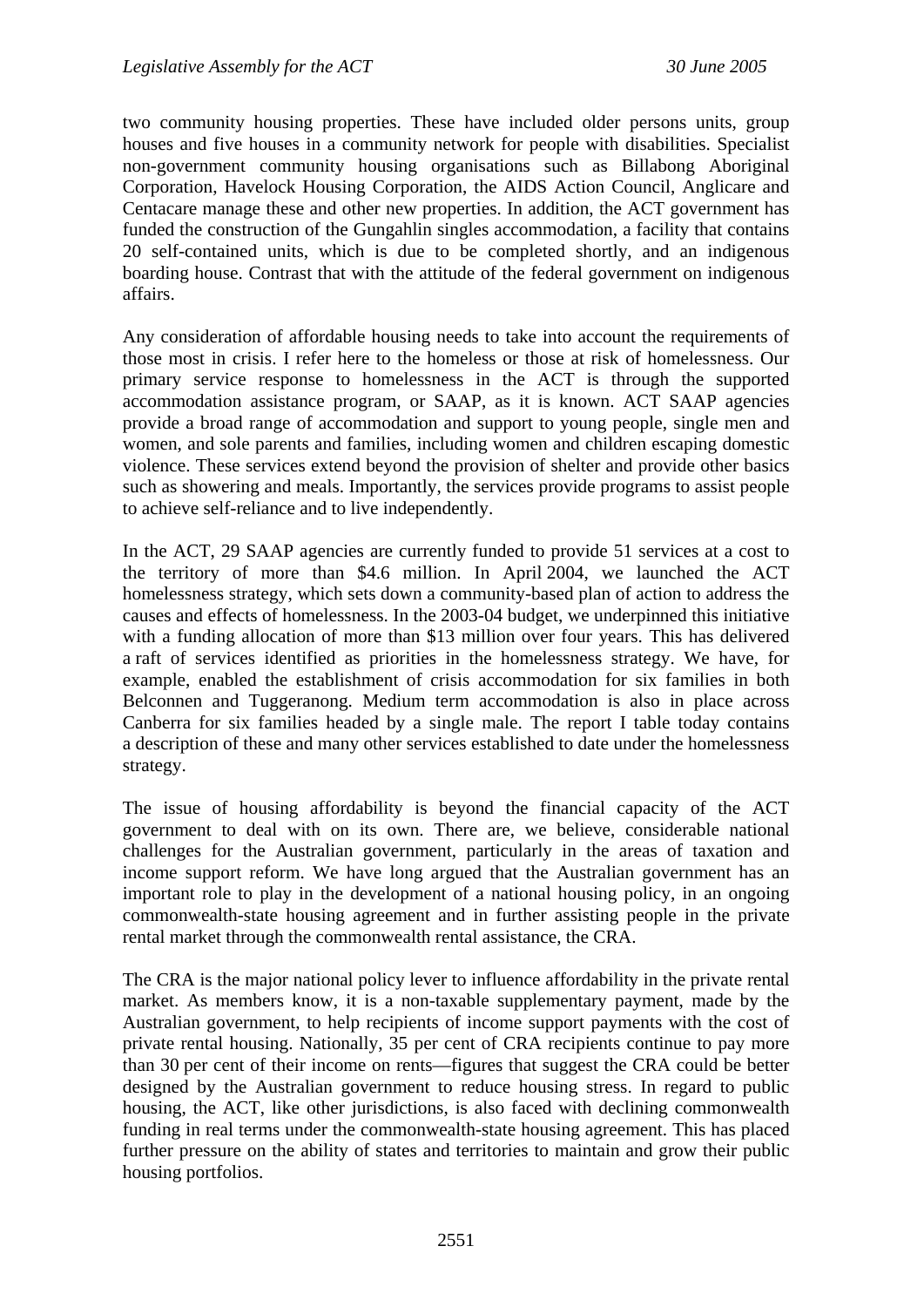The private sector cannot be absolved from its responsibilities. The pressures on public housing in particular reflect, in part, the failure of the private housing market to respond to the needs of people on low incomes. Home ownership is a primary form of tenure in the ACT. This government has moved to assist low to moderate income first home buyers through the provision of stamp duty concessions. After an initially slow take-up rate, eligibility was broadened and the scheme is now delivering considerable savings to home purchasers. In the year to April 2005, there have been 1,360 approved applications, representing a subsidy from the government of some \$8.3 million.

The price of land is of course another important factor in housing affordability. The ACT government's land sales program is designed to achieve, as closely as possible, equilibrium between land supply and demand. In 2003-04, the actual land releases totalled 2,961. This was in excess of the forecast by 566 sites, providing ongoing supply to meet very high demand and ensuring that land prices remain as stable and affordable as possible. Further, in the 2004-05 budget, we introduced an initiative to assist low to moderate income earners to purchase affordable housing blocks. We provided for the release of up to 100 blocks each year, for five years, to be sold through a restricted ballot process.

Since the report of the affordable housing task force, we have also considered a range of planning issues to contribute to affordable housing initiatives. The first such measure is the provision in the City West master plan which aims to ensure a minimum of five per cent of residential accommodation in this precinct is offered for low and medium income earners and, where possible, managed by affordable housing providers. I urge members and the public to carefully review the housing affordability report I have tabled today. In this way, they will be able to fully appreciate the many initiatives in progress across a very broad front.

How successful have we been in improving housing affordability? What we do know is that house prices have come off their record highs and that market forecasters such as BIS Shrapnel predict median house prices in the ACT will fall slightly over the next three years. Housing affordability is improving as a consequence. While ACT rents remain relatively high, there has been little to no growth in median local rents over the last four quarters. Across the board, I believe our housing and community assistance measures are delivering positive affordability outcomes. The effectiveness of our strategies is reflected in our performance in delivering the territory's principal source of affordable housing supply, public housing.

According to the key national performance indicators, we lead the way in allocating new public housing to those most in need. Our proportion of public housing to private housing is almost twice the national average and we also expend considerably more on public housing on a per capita basis than any other jurisdiction. After all, public housing remains the most affordable housing option for low income families. Here in the ACT, we are spending more and maintaining a greater proportion of public housing than any other state and territory. Moreover, available public housing is being provided to those in greatest need, at a rate that far exceeds the national average. That is important to note.

In conclusion, it is clear that the affordability picture that emerges from this report is one of ongoing challenges with a positive outlook. However, the single most important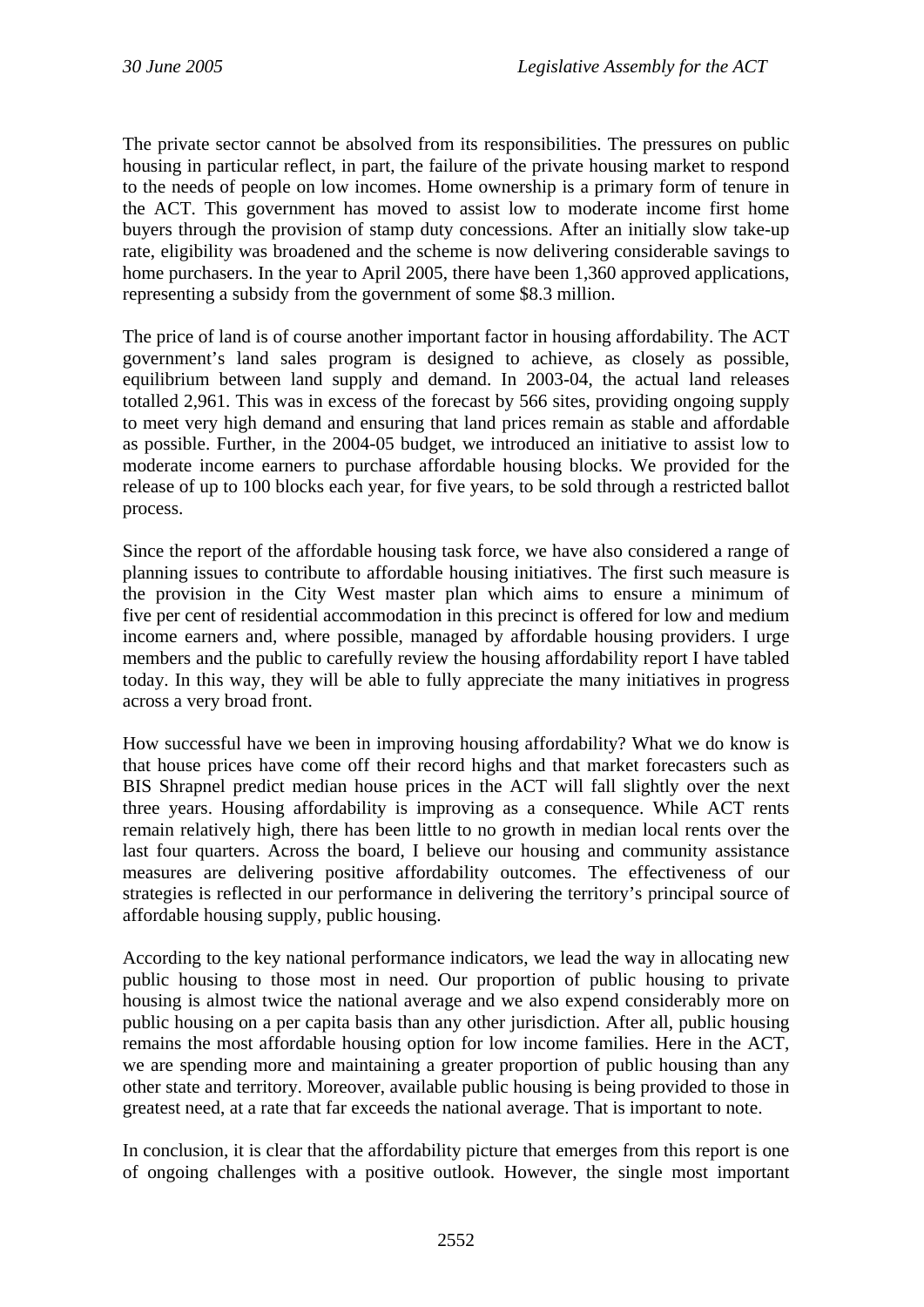impediment to understanding and dealing with issues of housing affordability is the absence of a national housing policy. As I have explained, the federal government has a lead role in shaping the economic and social factors that affect the availability of housing and this government strongly believes that a national housing policy remains an urgent national priority.

I commend the report to the Assembly. I move:

That the Assembly takes note of the paper.

Debate (on motion by **Mrs Burke**) adjourned to the next sitting.

## **Papers**

**Mr Stanhope** presented the following papers:

Annual Reports (Government Agencies) Act 2004, pursuant to subsection 9 (5)— Chief Minister's Annual Report Directions—2004-2005. *Cultural Facilities Corporation Act 1997*, Pursuant to subsection 29 (2)—Cultural Facilities Corporation—Quarterly Report—2004-2005—Third quarter (1 January to 31 March 2005).

**Mr Quinlan** presented the following papers:

Financial Management Act, pursuant to section 18A—

Authorisation of Expenditure from the Treasurer's Advance to ACT Emergency Services Authority, including a statement of reasons, dated 27 June 2005. Authorisation of Expenditure from the Treasurer's Advance to Chief Minister's Department, including a statement of reasons, dated 28 June 2005. Authorisation of Expenditure from the Treasurer's Advance to Department of Urban Services, including a statement of reasons, dated 28 June 2005. Summary of total expenditure from the Treasurer's Advance.

## **Ministerial delegation to the United Arab Emirates and Qatar Paper and statement by minister**

**MR QUINLAN** (Molonglo—Treasurer, Minister for Economic Development and Business, Minister for Tourism, Minister for Sport and Recreation, and Minister for Racing and Gaming): I present the report on the ACT government ministerial delegation to the United Arab Emirates and Qatar from 5 March to 12 March 2005 and seek leave to make a brief statement.

Leave granted.

**MR QUINLAN**: I will be very brief, given the business we have in front of us. This delegation was very successful. Seven ACT businesses went and most of them will come back with positive leads or contracts or at least a commission to produce some samples with the potential to do business. The Middle East, and Dubai particularly, was described by one of the participants on this trip as being like "Shanghai on steroids." Certainly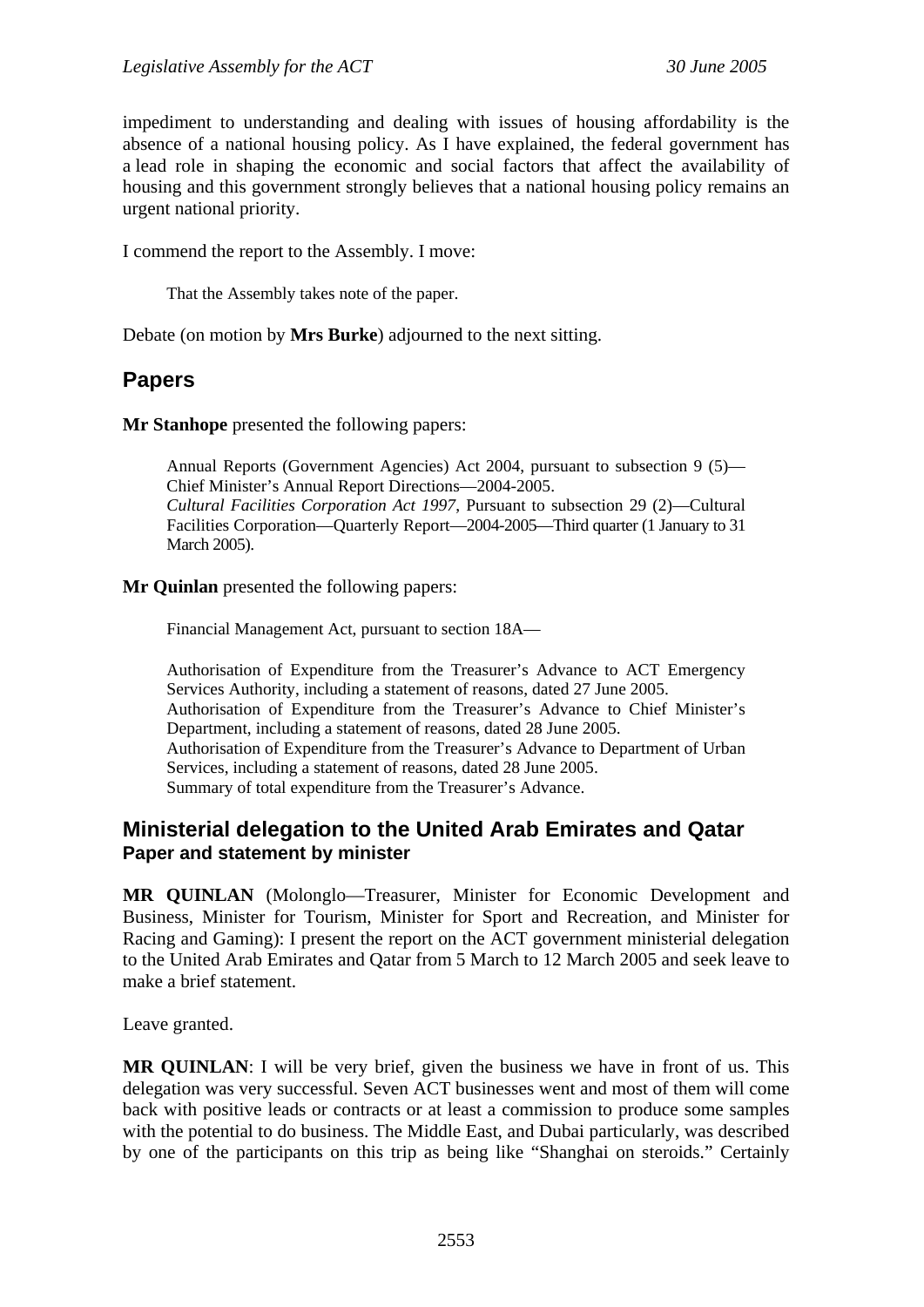there is a huge amount of growth happening in the United Arab Emirates, particularly in Dubai and Qatar.

The world is beating a path to their door, of course, but the prospects for good products there are outstanding. The area is modernising at a very great rate, with information cities, education cities and media cities being built. The expenditure on them is absolutely mind-boggling. I visited quite a number of places and I attended meetings with some of the businesses that went. I think they were very happy for that—in fact, the feedback has been very positive. So, if that was a junket, I think it was a worthwhile junket for the participants in that trip.

# **Papers**

**Mr Corbell** presented the following papers:

ACT Health Alcohol and Drug Program— Review, dated June 2005. Clinical Governance Review 2004—Recommendations, Response and Action Plan, dated June 2005.

## **Education—Standing Committee Report—government response**

**MS GALLAGHER** (Molonglo—Minister for Education and Training, Minister for Children, Youth and Family Support, Minister for Women and Minister for Industrial Relations): For the information of members, I present the government response to report 5 of the Standing Committee on Education (Fifth Assembly) titled *Teaching in the ACT: shaping the future* which was presented to the Assembly on 26 August 2004. I seek leave to make a statement in relation to the paper.

Leave granted.

**MS GALLAGHER**: Thank you, Mr Speaker. The report was tabled in the Assembly on 26 August 2004. I would like to thank the committee for the time and contribution it invested in compiling this comprehensive report. The government is committed to providing quality education for ACT school students. This is reflected in the recent investment of \$48 million in new policy initiatives that impact on areas noted in the committee's report. A number of the recommendations also address key elements of the *Teaching Staff Certified Agreement 2004-200*, including support for beginning teachers, professional development in disability and special education, valuing the professionalism of teachers through increases in pay and the provision of flexible working conditions.

The committee's recommendations included the establishment of a teacher registration board for the ACT as a matter of priority. The government acknowledges that the ACT is the only jurisdiction that does not have a teacher registration process and that a number of different models are in place in other states and territories. The government will examine these models and explore issues specific to the ACT associated with teacher registration and report back to the Assembly later this year. This will also include monitoring developments on the national agenda including the role of the National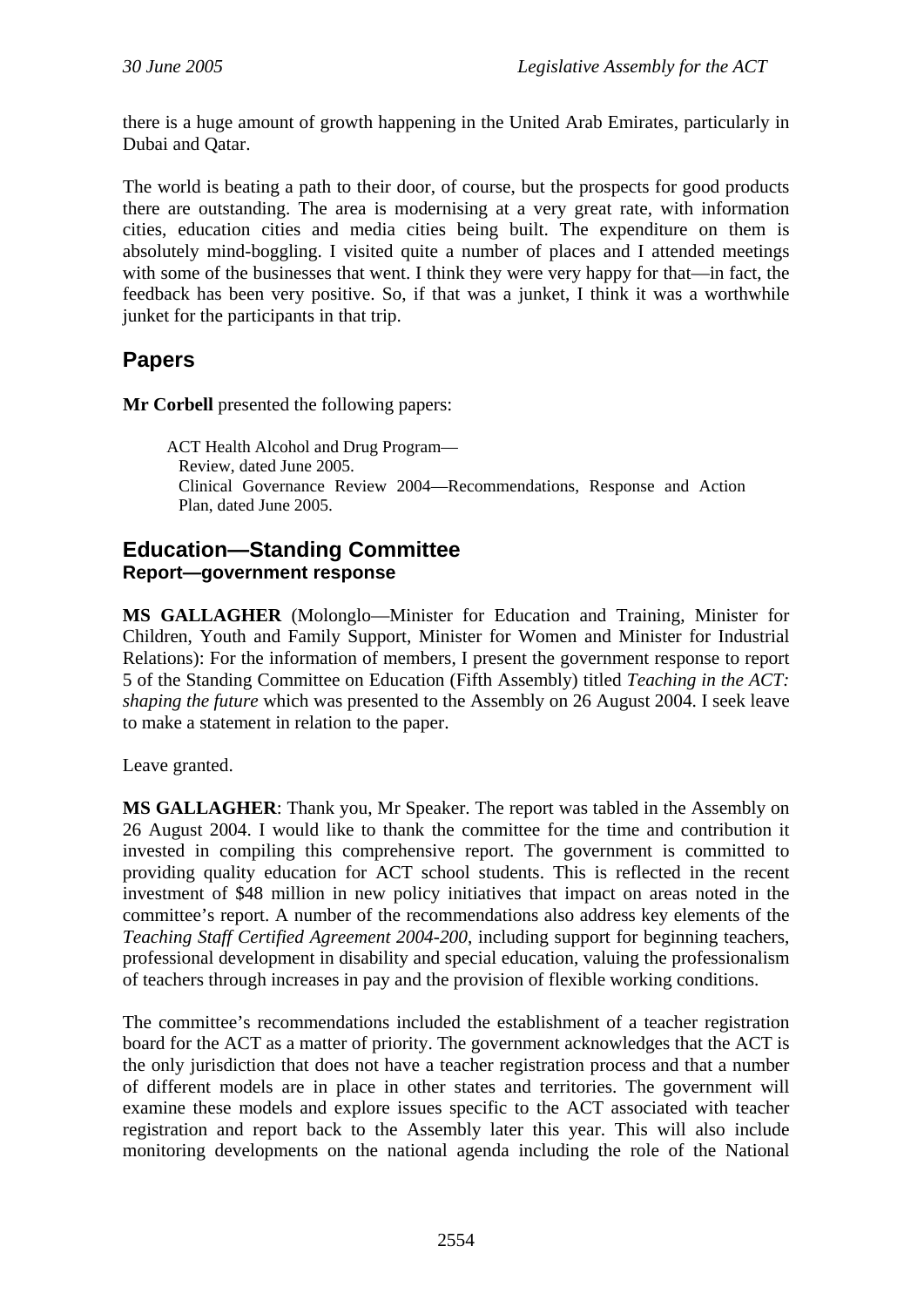Institute for Quality Teaching and School Leadership with respect to the professional aspects of teaching.

The government recognises the strength of close collaboration between the University of Canberra and Australian Catholic University Signadou in the areas of pre-service training and field experience, and already has strong links with the University of Canberra through a variety of forums including the joint University Of Canberra liaison committee. This collaboration will be further strengthened to take account of issues raised by the committee and through seeking to establish a joint liaison committee with the Australian Catholic University. Additionally, it will invite the Australian Catholic University to have a representative on the department's qualification committee. I commend the government's response to the Assembly.

## **Papers**

**Mr Corbell** presented the following papers:

#### **Subordinate legislation (including explanatory statements unless otherwise stated)**

Legislation Act, pursuant to section 64—

Cemeteries and Crematoria Act—Cemeteries and Crematoria (Fees) Determination 2005 (No 1)—Disallowable Instrument DI2005-105 (LR, 22 June 2005).

Insurance Authority Act—Insurance Management Guidelines—Disallowable Instrument DI2005-108 (LR, 23 June 2005).

Nature Conservation Act—Nature Conservation (Threatened Ecological Communities and Species) Action Plan 2005 (No 2)—Disallowable Instrument DI2005-87 (LR, 22 June 2005).

Public Place Names Act—Public Place Names (Greenway) Determination 2005 (No 1)—Disallowable Instrument DI2005-107 (LR, 23 June 2005).

Race and Sports Bookmaking Act—Race and Sports Bookmaking (Sports Bookmaking Venues) Determination 2005 (No 2)—Disallowable Instrument DI2005-94 (LR, 20 June 2005) *(Replacement copy—in substitution for copy tabled on 28 June 2005)*.

Road Transport (General) Act—

Road Transport (General) (Application of Road Transport Legislation) Declaration 2005 (No 8)—Disallowable Instrument DI2005-85 (LR, 16 June 2005).

Road Transport (General) (Application of Road Transport Legislation) Revocation 2005 (No. 1)—Disallowable Instrument DI2005-79 (LR, 23 June 2005).

# **Appropriation Bill 2005-2006**

[Cognate papers: Estimates 2005-2006—Select Committee report Estimates 2005-2006—Select Committee report—government response]

## **Detail stage**

Schedule 1—Appropriations.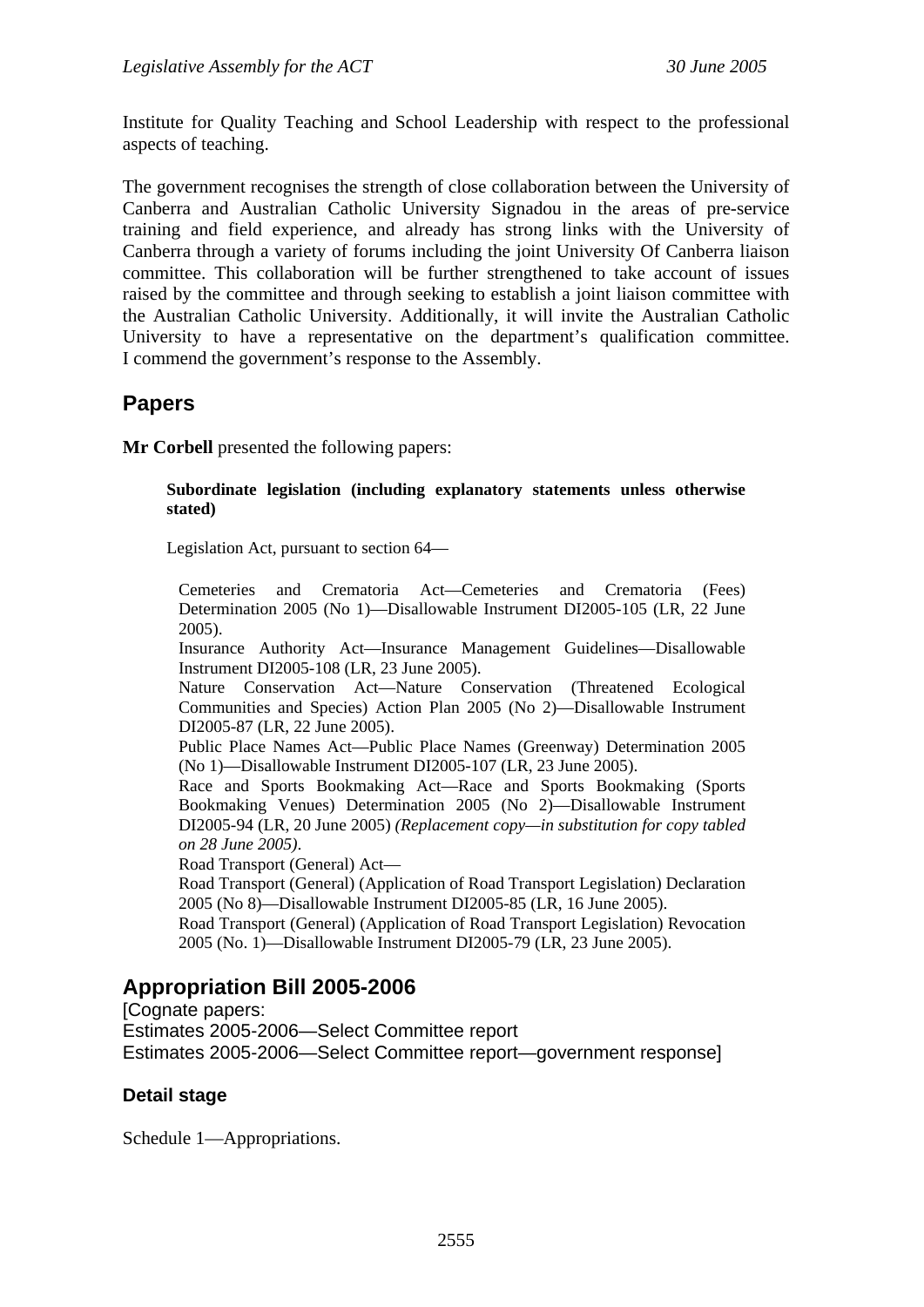Proposed expenditure—Part 1.13—Department of Economic Development, \$50,786,000 (net cost of outputs), \$30,450,000 (capital injection) and \$7,029,000 (payments on behalf of the territory) totalling \$88, 265,000.

Debate resumed.

**MR MULCAHY** (Molonglo) (3.48): I propose to make a few more comments on this area of expenditure that I commenced addressing prior to the lunch break. I am sure Australian Capital Tourism, under its current leadership and management, has the best intentions but I really have some grave doubts that the ambitions they have in relation to attracting more events are going to be fulfilled. Not only is the events unit not growing, it is in fact contracting, as emerged in the course of questioning. I mentioned earlier, and it is important to restate, that we are simply not getting a fair share of the tourist dollar in this city. We are most definitely performing poorly in relation to the international market. These are areas that I did not feel in the course of estimates were satisfactorily addressed. I think there is a part-time representative in Singapore but I am not quite sure what will be the end effect of all of that. The reality is that there are many international visitors coming into this country who are capable of making impulse travel decisions, particularly amongst the international backpacking market, which has been identified as a very valuable source of tourism dollars, which we ought to be aggressively pursuing.

On another front in relation to this, despite the fanfare that has emerged in the post-economic white paper euphoria, the government announced funding for a suite of programs directed principally at small and micro businesses in the ACT. One of these programs was the small business employment ready program. It was allocated \$0.258 million in 2004-05 and \$0.103 million in each of the outyears. This funding was provided after a pilot of this program had been run for a couple of years. Evidence of the use of this program and of the benefits that it provided to very small and emerging businesses is that, as business assistance programs go, it was successful. In particular, it assisted these types of business to overcome the critical hurdles involved in employing staff for the first time.

It was discovered rather belatedly that this program had its funding cut after only one year of operation. When I look at the web site for the Canberra Business Advisory Service it says, in large type across the top, that the ready to employ program will end on 30 June 2005. So it is not just the ATSIC funding that comes to an end today. In Mr Quinlan's area, his ready to employ program, which sounds like a commendable program in that it is all about ensuring "your business is ready to take on staff" and assisting you to "develop processes and procedures to confidently grow your successful team and meet your compliance requirements." It also states you will receive "ongoing support should you encounter any issues"—probably only up until midnight tonight and, "best of all", ready to employ is "funded by the ACT government." I think it is disappointing that something that sounds as important as that, and apparently it has had success, should meet the chop, and especially as a program it obviously has ongoing benefit for the Canberra community in assisting business and creating employment.

There was no suggestion in any comments that we have heard throughout all of estimates that there was anything amiss with the small business employment ready program indeed, to the contrary. The clear inference was that all of the suite of programs would be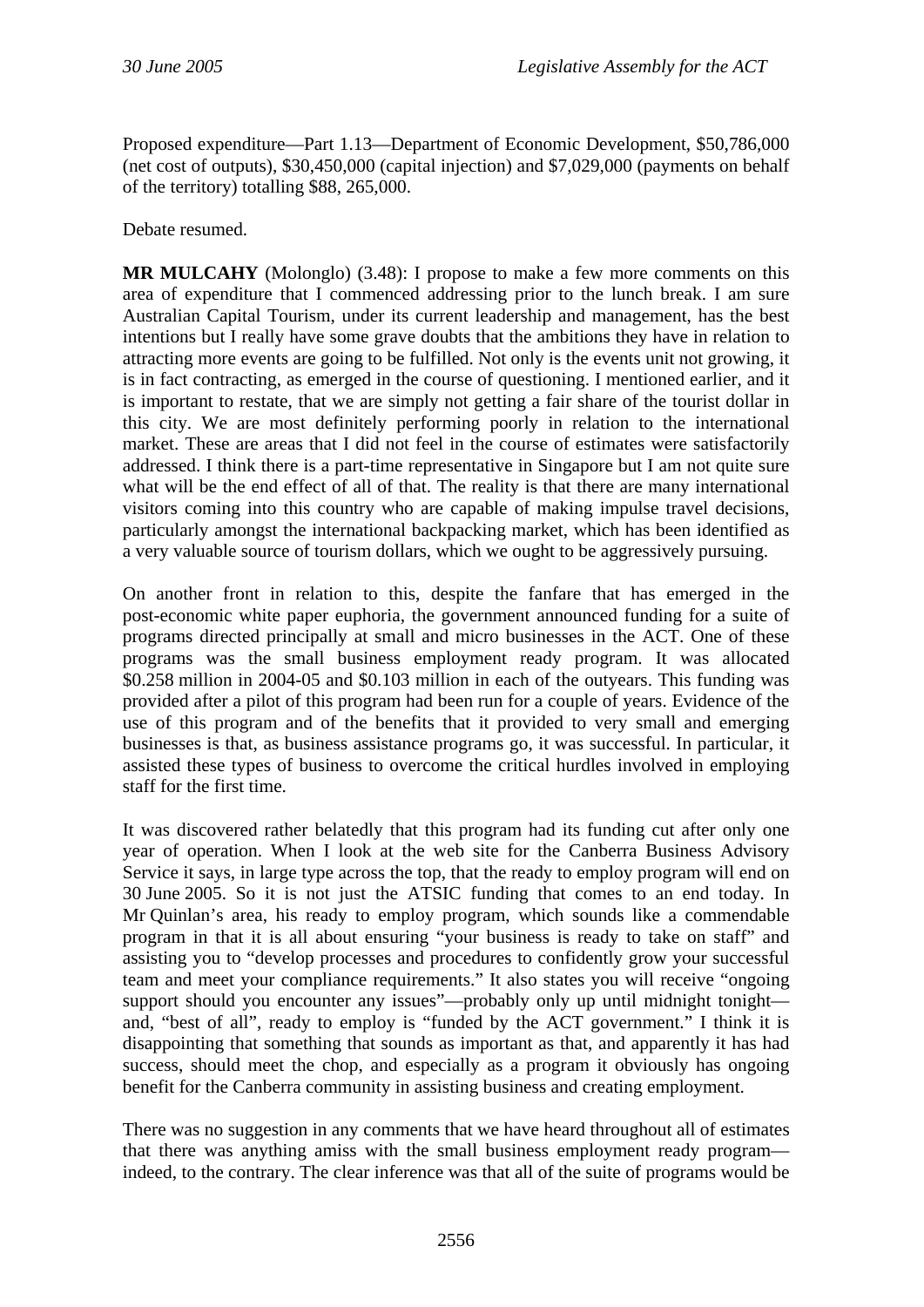continuing. The decision by the territory government to cut funding ignores a number of important factors. This program targets a significant sector of business in the ACT—that is, the many thousands of small and micro businesses that the Treasurer keeps telling us are in a growth phase. It certainly sits rather uncomfortably with the concept that this is a business friendly environment. If you can give advice, one of the things that small business people often struggle with is an understanding of their compliance obligations. Often those skills are not evident in a small business and also the demands on their time often preclude them from researching the issues that they have to attend to. Whilst associations like the chamber of commerce can help in this regard, I think it is a regrettable decision to axe this program.

In the time I have left, I would like to mention a couple of other areas that we touched on in economic development, and I am sure my colleague the Leader of the Opposition will expand on some of these. I am troubled that, after much hype and fanfare and endless procrastination and negotiation, a replacement convention centre will not happen. There will simply be an upgrade for the National Convention Centre. Notwithstanding that the minister is no longer in the chamber—in fact, there is not a single minister here at all— I think it is important that when, hopefully, they read some of the discussions today they will acknowledge that the National Convention Centre is a facility that deserves better than a makeover. It ought to be expanded. It is not large enough to handle many exhibitions and conferences.

Canberra is being bypassed to the advantage of other locations such as Adelaide, which cannot be said to have any major climatic or tourist advantage over this area, the Gold Coast, which does have a number of natural advantages and has built a rather spectacular convention centre, and Cairns. These are all examples of communities that are aggressively pursuing the convention market that we are struggling to attract in any significant quantities. There have been the occasional celebrated conferences, such as the Woolworths conference, which has been back on a number of occasions. We ought to be looking at having it as a year round fully operational facility on a larger basis.

This also raises the question of the remaining \$10 million, which seems to be going to be spread around the town on the Albert Hall and a few other bits and pieces. It did not seem to be subject to the same level of constraint that we have seen in other areas of government, and that was the subject of reference in the dissenting report. Also in the course of estimates I raised the issue of the impact on clubs of the looming tax regime. Notwithstanding my background as an opponent of that industry, in some respects, in relation to federal tax matters, I believe they present a rather strong case that they are being impacted adversely. I am not, and I put it on the record for the cynics, in any way suggesting that we rescind the smoking decision. I think that it is appropriate, and I supported it prior to the election. I am troubled, however, about the decision of the reforms in relation to note acceptors because, having worked on the federal ministerial advisory committee on gambling when it existed, I heard persuasive evidence from specialists in this area that that really is not the solution to dealing with people afflicted with problem gambling.

It is a bit like saying, "Let's make smaller bottles of Scotch and then we will cure alcoholism." It is a naïve, knee-jerk approach. It is hurting clubs in Canberra and I think we have to consider the impact. Certainly, in terms of the measures we adopted last week for the ongoing tax regime that will kick in in a couple of years, I felt that the Treasurer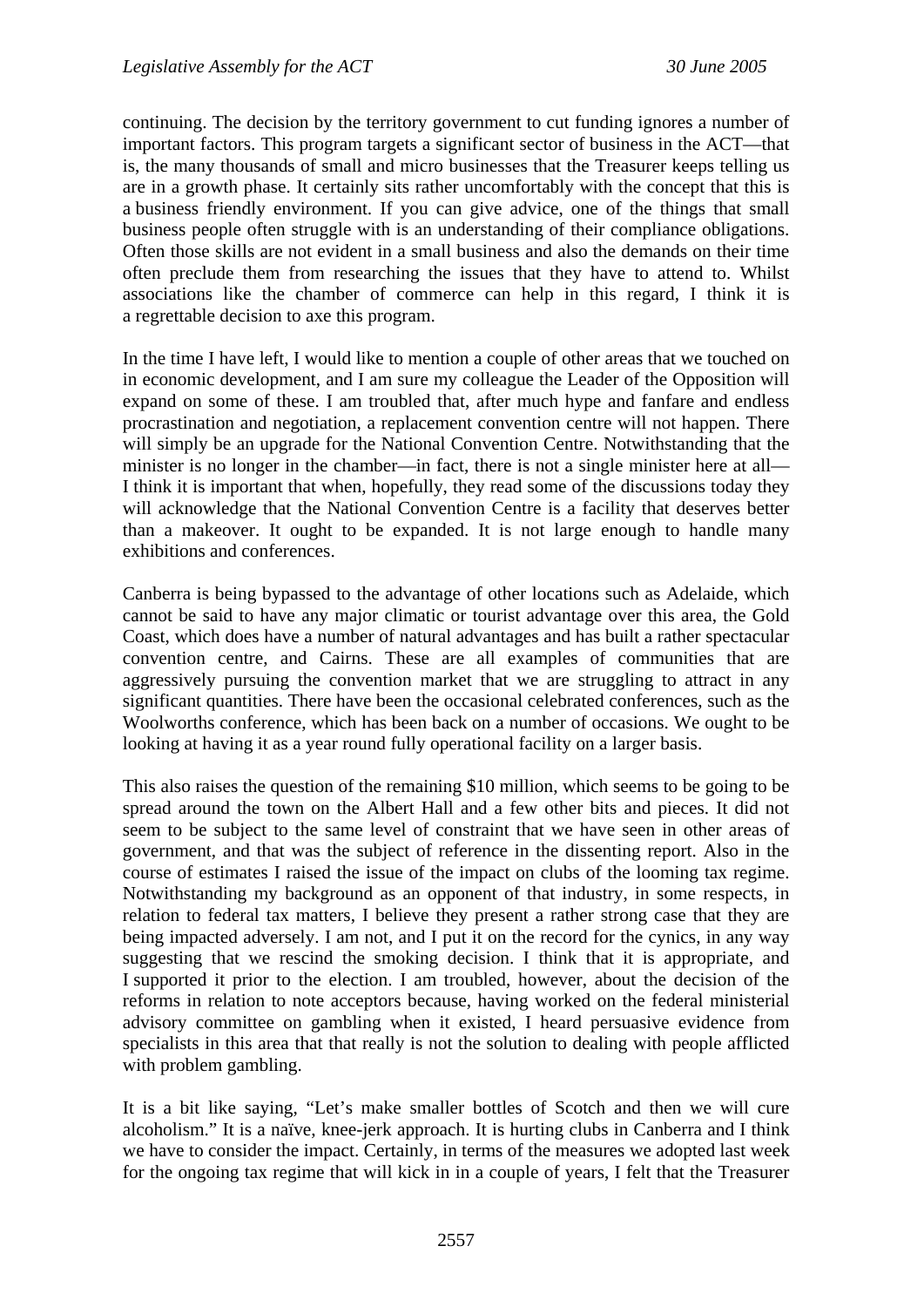came to estimates acknowledging that they would be reviewed if things became adverse—although, my colleagues on the committee were not willing or game to have that in the main report. I think it is disappointing. If the downturn continues to occur we know it will in relation to smoking and I accept that as a reality—with this change to note acceptors, we need to think about whether we are making clubs less viable. I am concerned that we are going to end up with a handful of clubs, concentrated ownership across the territory and maybe down to two or three.

Finally, on a positive note, I express the support of the opposition in relation to the improvements at Manuka Oval. Whilst it would be great to have more AFL games through the year, when they do occur, as I think the Treasurer may have acknowledged in one of his comments, it stimulates the local business community. It is a welcome addition to activity in the area. It is a marvellous district or village, the Manuka area, and if we can continue to maximise the use of that facility, it will be a good thing for Canberra and a good thing for the community. It is an area where government expenditures are certainly to be encouraged and supported.

**DR FOSKEY** (Molonglo) (3.58): I have a number of comments in relation to the estimates hearings and the budget line on economic development. Firstly, the budget initiative that extends the knowledge fund into 2008-09 caught my attention. It provides an interesting insight, perhaps, into how the budget reflects government priorities. The community inclusion fund, which is described as a fund to assist the most vulnerable members of our community by allocating funding to community and government agencies, receives just \$1 million this year, increasing to \$2 million in 2007-08, whereas the knowledge fund—described as the centrepiece of the ACT government's vision of a thriving and globally competitive knowledge-based economy—receives over double that amount at \$2 million per year, rising to \$3 million in 2008-09.

I think it has to be recognised that this knowledge fund is a kind of welfare program in itself; it is just that those welfare payments are directed at business. I wonder whether applications to the knowledge fund outnumber approvals eight to one, as do applications to the community inclusion fund. I would also be curious to see an evaluation of the relative cost and effectiveness of projects funded through each fund, to provide some comparison of how usefully the money is expended, and the benefits to the ACT community from that expenditure. By the way, it is not that I do not support government investment initiatives to support small or micro business; on the contrary, I think this is an important part of economic development in Canberra. I believe investment in social outcomes should be recognised as being just as important as investment in economic outcomes. Remember there are three prongs to sustainability—the economic, the ecological, and the social.

It was useful to have some discussion in the estimates committee hearings about the nature of the support provided to small and micro business and some of the grants available to assist this sector. For instance, I was pleased to hear that the government has an ongoing commitment to the Capital Region Enterprise and Employment Development Association, or CREEDA, and the three business incubators it operates. I also welcome the appointment of the small business commissioner and will reserve any judgments until I have seen the benefits of the work he is going to do over the next year or so.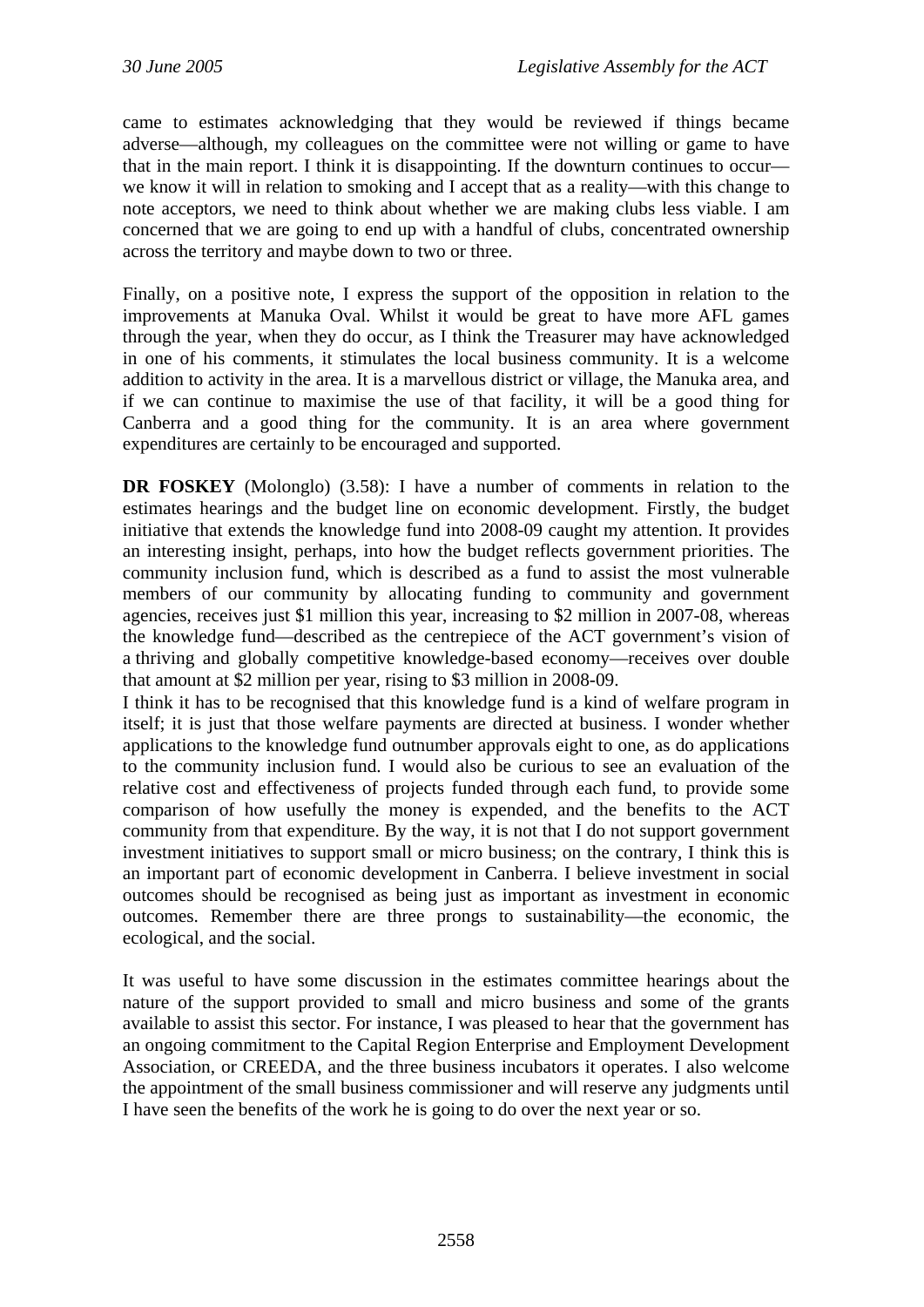I do, however, think there are some areas where we could do more to promote health and wellbeing through the business sector. For example, more could be done to assist businesses in the ACT to develop family-friendly work practices. It is flagged in the economic white paper that, outside the public sector, there does not seem to be a clear or planned approach. I think there is a role for Business ACT to assist private businesses, including small and medium sized businesses, with advice and coaching to develop and implement family-friendly workplaces without undermining their viability. There are strong links here with access to childcare and support for people with caring responsibilities, issues that require a whole-of-community approach across government and across the private and community sectors.

I refer to City West. As I have stated several times in the Assembly and in the estimates committees, I am greatly concerned about the City West development and the impacts it will have on community organisations. I am concerned that community organisations and interested arts groups are not being involved or informed of the City West planning and development process and are suffering anxiety about their future accommodation.

During the estimates hearings the minister suggested that community organisations might not be appropriately accommodated in areas that are considered highly valued real estate. I think this was a highly inappropriate comment, and against the government's community facility land use policy, which states that the government will ensure that community services are located in appropriate and accessible locations. As a result of the comments, the estimates committee has recommended that the government affirm a commitment to providing accommodation for community organisations within the City West precinct and other inner city areas. I note that the government's response to this is positive, but it is still a little too vague for my liking.

I would also like to highlight that, during the estimates hearings, the Treasurer committed to investigating if he could table the ANU deed of agreement, as this was seen by members of the committee to be an important public document. I acknowledge that the deed was tabled this week. That is a good outcome. In addition, I was very pleased to see the recent report of the Standing Committee on Planning and Environment into the City West development. I hope to see the government adopt all the recommendations relating to arts and community group accommodation.

On tourism, the committee was pleased to see the government's encouragement of adventure sports and nature-based tourism in the ACT through events such as the new Brindabella challenge. I think this is an area that has potential to develop, but I hope the emphasis on investment in tourism as an economic investment does not override other instances. For example, the number of dollars to be spent on the arboretum is justified ad infinitum and ad nauseam on the grounds that it might increase tourism. I think we should be developing Canberra primarily as a good place for Canberrans of all classes to live in and a model of sustainable development and design for the 21st century. I think that will bring tourists from all over the world to Canberra, because there are too few examples of cities like that. It will also create the industries we need and provide scope for innovative thinkers. No; blank that; it goes elsewhere.

On the ACT recreation study, I would like to very briefly reiterate my concerns that the Department of Economic Development is the lead agency for this study, therefore raising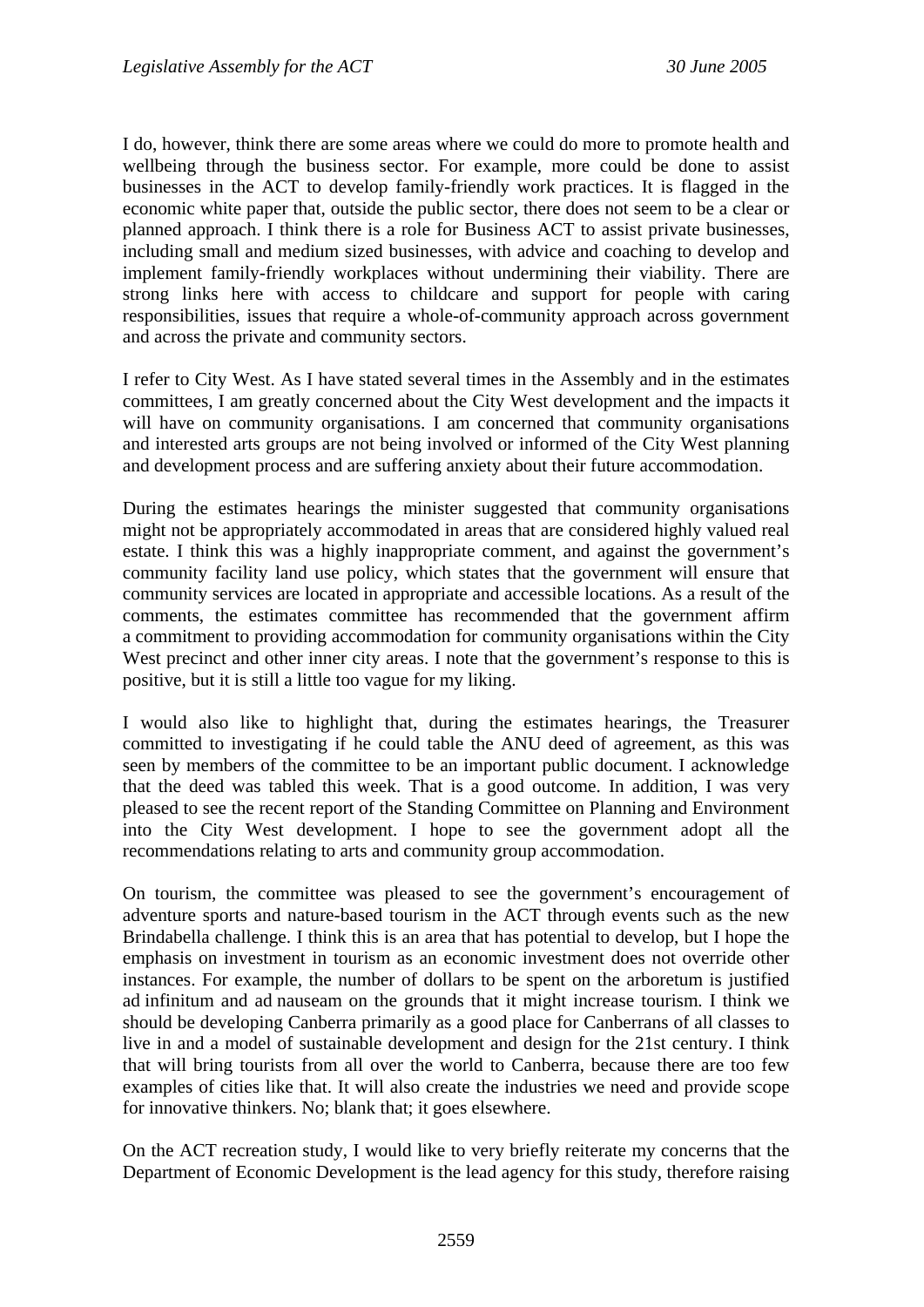the concern that the strategy will not fully take into account nature conservation values. The issues and debates around the impacts of certain recreational activities and their impacts on the ACT nature reserve system have been ongoing for a number of years. It remains vital that nature conservation values are not compromised. Just this week we saw ACT Forests very concerned about the impact of four-wheel drive vehicle recreation over the weekend on the roads and so on in an important catchment area.

With regard to sport I am pleased to see the government's support for programs such as kids-at-play and athletes in schools that encourage children and youth to maintain healthy diets and remain active. I hope to see the government continue to expand these programs in the future so they meet the community's level of demand.

Referring to gambling and racing, in considering the detail of the budget I have become conscious that the ACT government receives considerable revenue from the gaming industry. A rough estimate of income from gambling taxes, licensing fees for the casino and dividends from ACTTAB is in the order of \$37 million. The summary investment in the gaming sector, such as the operating costs of the Gaming and Racing Commission and racing development projects such as track and facilities upgrading, is to the tune of \$800,000 in 2004-05, but the level of investment in preventing and responding to problem gambling and social harm resulting from gambling is relatively low.

I acknowledge that the government has done important work in developing a code of practice for gambling providers, but I think there is much more that can be done. The government has commissioned a number of significant research projects into problem gambling through the ANU Centre for Gambling Research, including research into adolescent gambling in the ACT and help-seeking by problem gamblers, friends and families, with a focus on gender and cultural groups. Yet there seems to be a lack of follow up, with no additional resources directed to prevention or intervention in problem gambling.

Turning now to the Stadiums Authority, I am concerned that the officer representing Canberra Stadium during the estimates hearing had very little idea that Canberra Stadium is not expected to meet all safety standards until mid-2008. The stadium's safety standard was also an issue in the 2004-05 hearings. I hope to see the stadium meet all required safety standards at least by the proposed date of 2008. It is my understanding from what we have seen in the budget that the minister for economic development takes a somewhat narrow view of economic development—that is if we take this budget as an indicator. I will take my second ten minutes, if I may, Mr Speaker. We see a reliance on tourism, gambling, racing and big events, as well as landmark developments such as arboreta and drag racing, which I think at best are a bit of a gamble in themselves, because I do not think a failed arboretum is going to bring very many tourists.

We also know that there is a heavy dependence in the territory on land sales and development. I believe we have a lot of scope for a different kind of development. I have argued elsewhere—in this house and even with the minister—that a focus on developing sustainable buildings and design, grey water recycling and a whole lot of other things will create the industries we need, provide jobs for classes of people who I believe do not easily find work at the moment and provide scope for graduates from some of the courses in our universities and the innovative thinkers we have in this town. This is an area that I believe is ripe for development.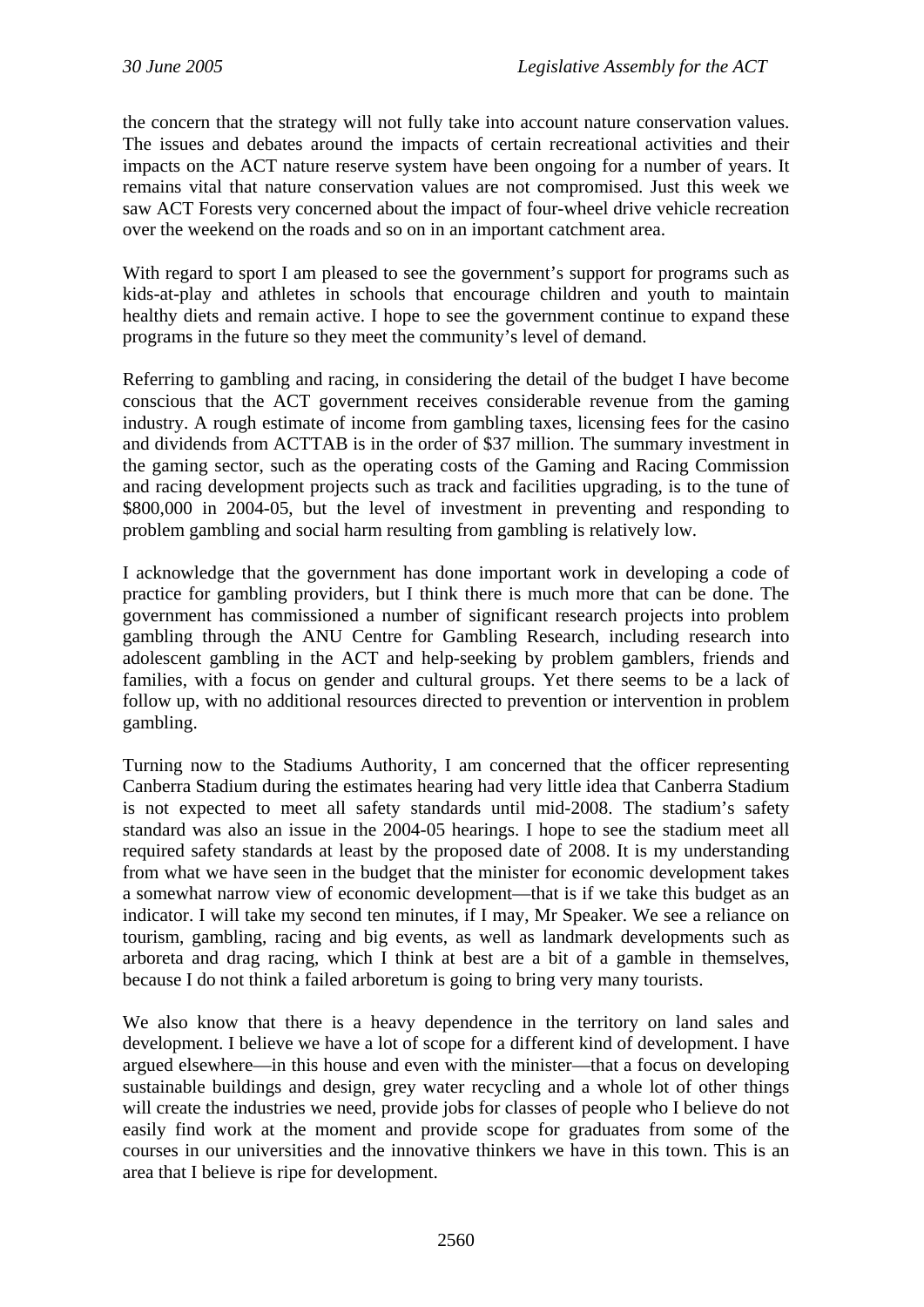**MR SMYTH** (Brindabella—Leader of the Opposition) (4.10): Economic development is a very important line in the budget because in the future it will, of course, help pay the bills that we as a territory accumulate. One of the areas we looked at was the tourism industry. It is a major industry for the ACT, a substantial generator of employment and generator of activity in associated and ancillary industries. I guess there was some concern, therefore, about reduction in visitor numbers over recent times and therefore about the development of the major events unit within the tourism organisation.

It was also interesting to learn during the estimates hearings of what appears to be a poor relationship between ACT Capital Tourism Corporation and Tourism Australia. I would have thought that, especially for a small jurisdiction, our relationship with the national organisation would be as strong as possible so we could leverage off our limited resources, particularly in the international market, but we find that apparently Tourism Australia left the ACT off its maps. How extraordinary that Tourism Australia ignored the nation's capital! That is just a nonsense. Moreover, Tourism Australia could only find a balloon fiesta to be an, or should I say the, attraction for the ACT. I would say it is paramount that tourism interests in the ACT have as a priority the establishment of a sound and continuing effective relationship with Tourism Australia so that we are not forgotten. I think that would overcome the problems summarised by Mr Ross MacDiarmid as Tourism Australia not talking to tourism people in the ACT. You must have that both ways.

I am also concerned about the priority accorded to major events by the Tourism Corporation. Of course this government made much of events and disbanding of previous events units, but now we see the re-establishment of the events unit. It is interesting that, when you add up the numbers, if you take the existing staff for Floriade and the existing staff for the Subaru rally, there would be 11 staff. There are apparently something like four new positions, which would take the number up to about 15. After initial questioning we were told that there is no reduction in the number of people in the events unit but, when we probed, the 15 seem to have dissolved down to 10.

We have a new event coming on line, which is the Brindabella challenge—well done to the Treasurer for getting that up and running—but it was surprising to find a reduction in the staffing of the major events unit. We have more work but fewer people. You would have to say that is a good outcome in theory—increased productivity and all that—but I think it is a strange way of resourcing priority activities, given that we have only had the one new event in the past 3½ years. The Brindabella challenge will fill a gap in the ACT's annual events calendar. If it is to succeed it will require a commitment of resources until it is safely established in our calendar. I am concerned not only at the lack of apparent staff to back to it up but also it was strange to see that the government will reduce funding for the challenge after the first year. Again this calls into question the resourcing of this event until it is established.

Tourism is a key industry for the ACT and it deserves better than the approach adopted by this government. An issue that for some years has been of particular concern, and still is of concern, to me is the National Convention Centre. The record of this minister and the Stanhope government on progressing the whole issue of the refurbishment and extension of the convention centre and then the possible establishment of a new and permanent National Convention Centre is extremely disappointing. You need only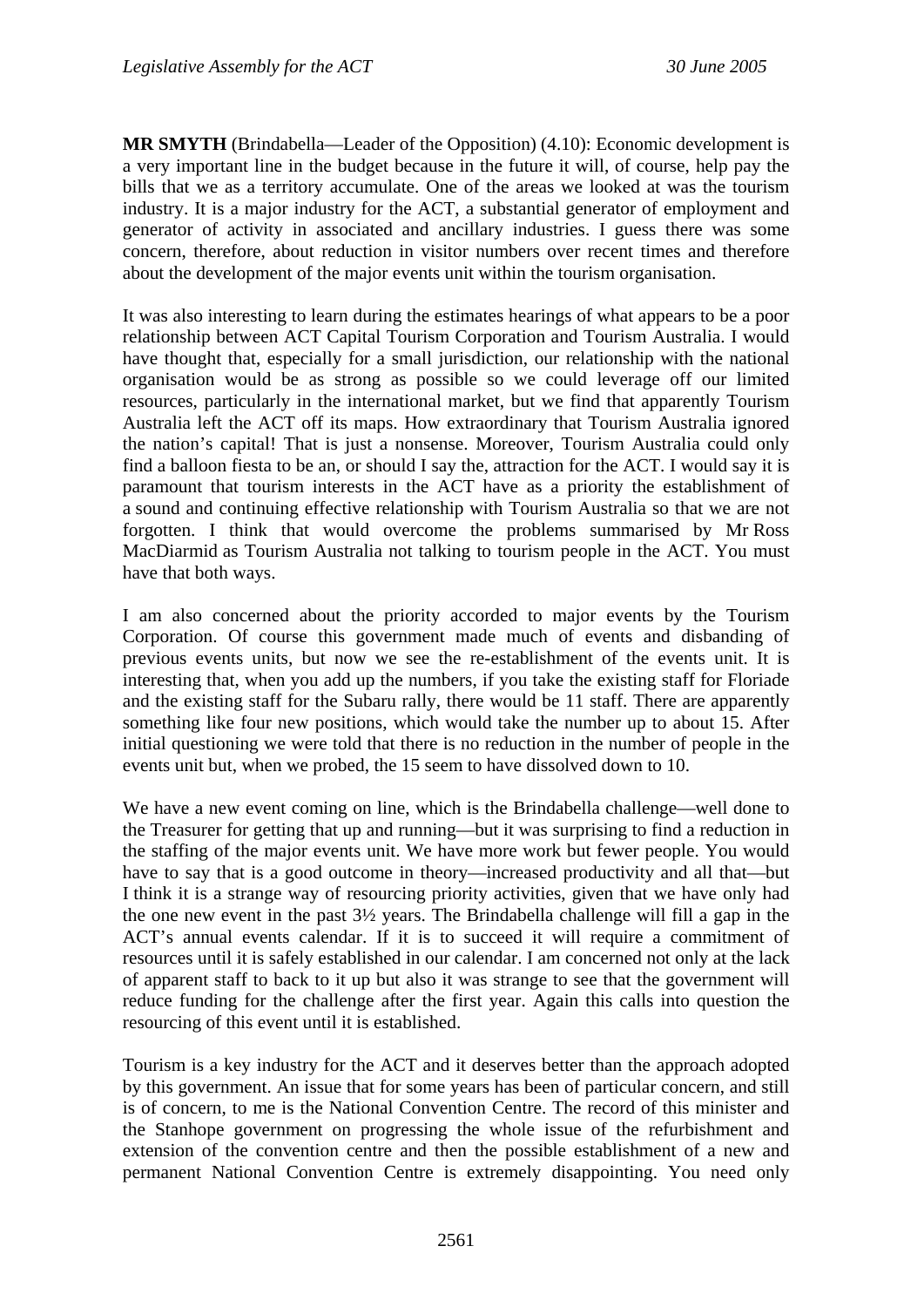contrast that with activity in other jurisdictions. Victoria, for example, not only announced but is already well into the process of the design and building of a new convention centre in Melbourne. That will build on the other convention centre they have, which is colloquially known as Jeff's shed, which must be about a decade old now. Again, there is a commitment to tourism in Victoria that sees real activity and real action being taken.

Alongside that, the Northern Territory has initiated a public/private partnership to design and build a new convention centre and exhibition centre as part of the Darwin city waterfront redevelopment project. There is a government that did not have any trouble in getting a partner to do it. Indeed the Queensland government has also just opened a new convention centre on the Gold Coast—they managed to get it done as well. It strikes me as odd that only the ACT has difficulty in getting new or upgraded facilities.

All our competitors for national and international conventions are moving ahead, and what are we doing in the ACT? We are mucking around spending months and months before any decisions are made to refurbish our existing convention centre. Then, when we talked about the detail of what might happen, some of the quantum was still unknown. The issue was raised that some structural flaws had been found in the roof and it was unknown how much that was going to cost. At a time when the Treasurer is taking money out of the convention centre and diverting it to other activities, we are not sure how much the planned refurbishment is going to cost. So again you have to look at the processes here and be seriously worried by what this government is doing.

Turning to the small business commissioner, the opposition remains ambivalent about the need for and the role of the small business commissioner. Evidence to date does not ameliorate this ambivalence. The estimates committee was told by the commissioner that there are two immediate projects—the development of public service charters and the development of a dispute mediation service. These may be important and valuable projects or activities, but you have to ask how much it would be possible to utilise any existing models or charters of mediation services, of which there are many; and there are some in place. Are we simply in danger of reinventing the wheel to justify the position that the government thought indicated to small business that it was somehow on its side? We will continue to observe the activities of the commissioner and we will continue to assess and evaluate the value of that position within the ACT bureaucracy.

Much was made in the government's white paper about its commitment to small business and how we were going to make the ACT the most business-friendly jurisdiction in the country. We all say words, but it is about living up to them and making sure we deliver on them. We are continually told by the Stanhope government that it is business-friendly. I think most were surprised to learn, almost by accident, that the government has ceased funding to what small business saw as an important small business program: the small business employment-ready program.

That program has demonstrated its benefits. It was valuable because it helped many people across the territory to find jobs. More importantly, it had a process in place that allowed small businesses that were not particularly good at employing people and getting a start from zero, or a small number of employees, up to one or more employees on the way. Was this highlighted in the budget? No, it was not. Was the estimates committee told that this funding would be cut? No, we certainly were not. On the contrary, I think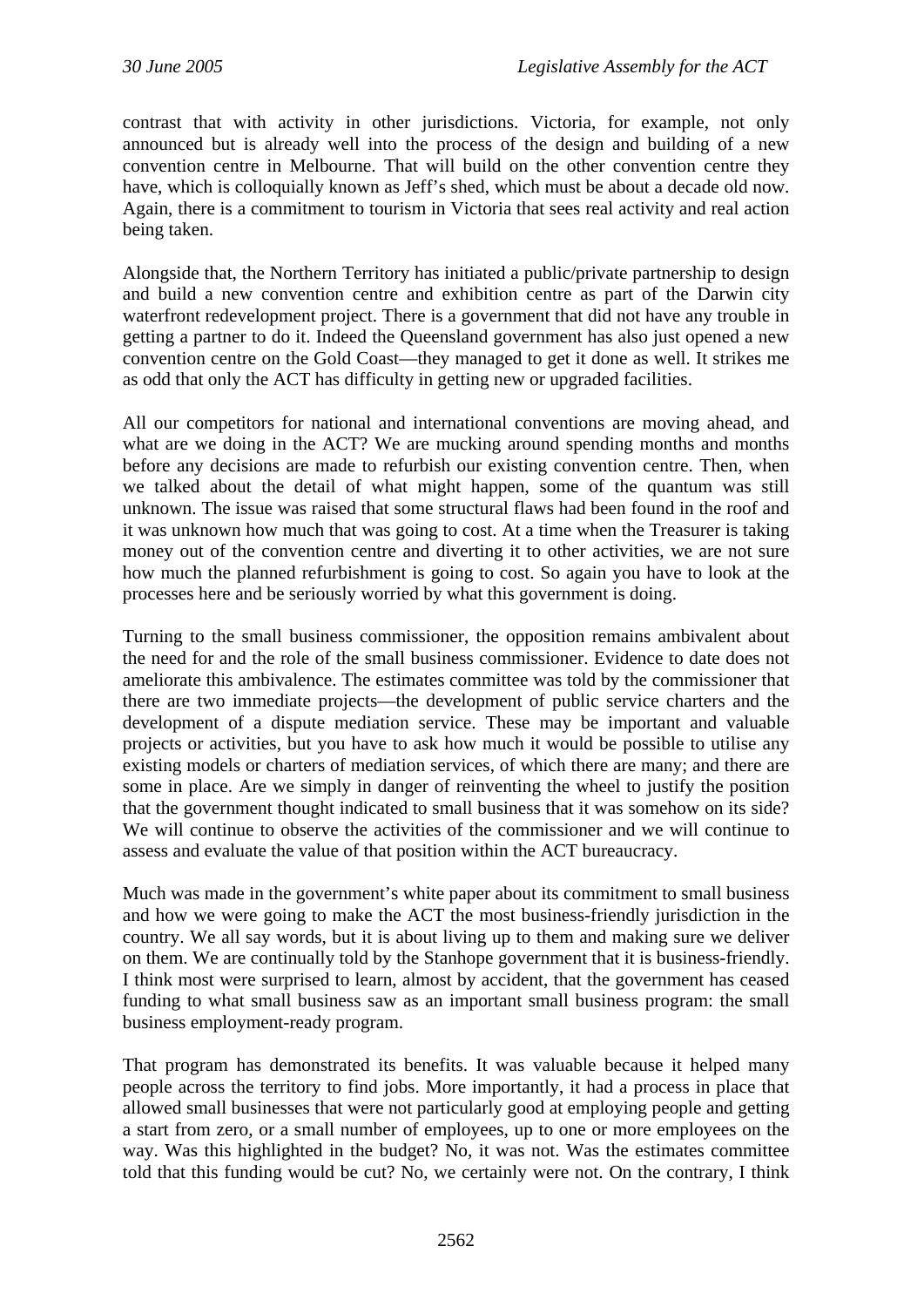there appeared to be a clear implication that funding for all these programs would be continued. That is a most disappointing decision by this government, which reflects a strange outcome to any evaluation of this program. It certainly repudiates the notion of the ACT being business friendly. I wonder if the small business commissioner made any representations on the demise of this program. Even if he did, it is quite clear that he was unsuccessful.

We continually hear from the minister for economic development that he knows everything about economics and about managing the affairs of the territory. On the issue of economic cycles, I think we have had a pathetic display of ignorance and arrogance by the minister. This is from a minister for business, as well as a Treasurer, who has presided over uncontrolled spending sprees by his Stanhope cabinet colleagues, who continues to budget for deficits in times of economic strength and booming revenue growth, who budgeted for a deficit of \$8 million in the 2003-04 financial year and, as if that decision was not silly enough, then recorded a surplus of \$29 million. The surplus would have been around \$150 million if he had not transferred \$117 million into superannuation provision accounts simply because he had the funds available at the time.

This is a Treasurer and minister who has massively underspent the capital works budget each year during the life of the Stanhope government—by \$55 million in 2001-02; by \$56 million in the 2002-03 financial year; by \$61 million in the 2003-04 financial year; and by \$79 million in the 2004-05 financial year. This is the Treasurer and minister who allocated \$10 million from the Treasurer's advance, in circumstances that were questioned by the Auditor-General, for urgent fire safety works in public housing, and then did not follow through to see how that decision was implemented. This is the Treasurer and minister who allocated a first home owners grant scheme grant to a six-year-old, and who has sought to introduce a number of new tax measures such as a bushfire tax, that was small and inefficient, and has failed with each proposal. I will take my second ten minutes, if I may.

This is the Treasurer and minister who also proposed the ill-fated parking space tax in 2003, and then we discovered that he had been so sloppy as not to have even researched the merits of this proposal, such that the proposal has now been abandoned and who has made the decision to fund from current revenue the substantial quanta of capital necessary to build major public assets such as the proposed prison; and who would not know an economic cycle if he fell off one. I would like to suggest that this minister has a lot more work to do, if he is to live up to his commitment in the economic white paper.

**MR QUINLAN** (Molonglo—Treasurer, Minister for Economic Development and Business, Minister for Tourism, Minister for Sport and Recreation, and Minister for Racing and Gaming) (4.20): To take the back end of Mr Smyth's speech, he does tend to verbal people a little. He says that I am always saying I know everything about economics. No, I am not; but I will say I know a whole lot more than he does. That leaves a lot of room to move. Can I make that point quite clear. In the overall context the town is going well. I ran into a fellow at the last Vikings game down at Tuggeranong an architect I used to play snooker with. "How's it going mate?" "The town is going really well; everybody's got full books." "Great." "We launched a cycle event today; and I have been talking to a lady who runs a large recruitment business. The town is going well." That should be the overall judgment, I think.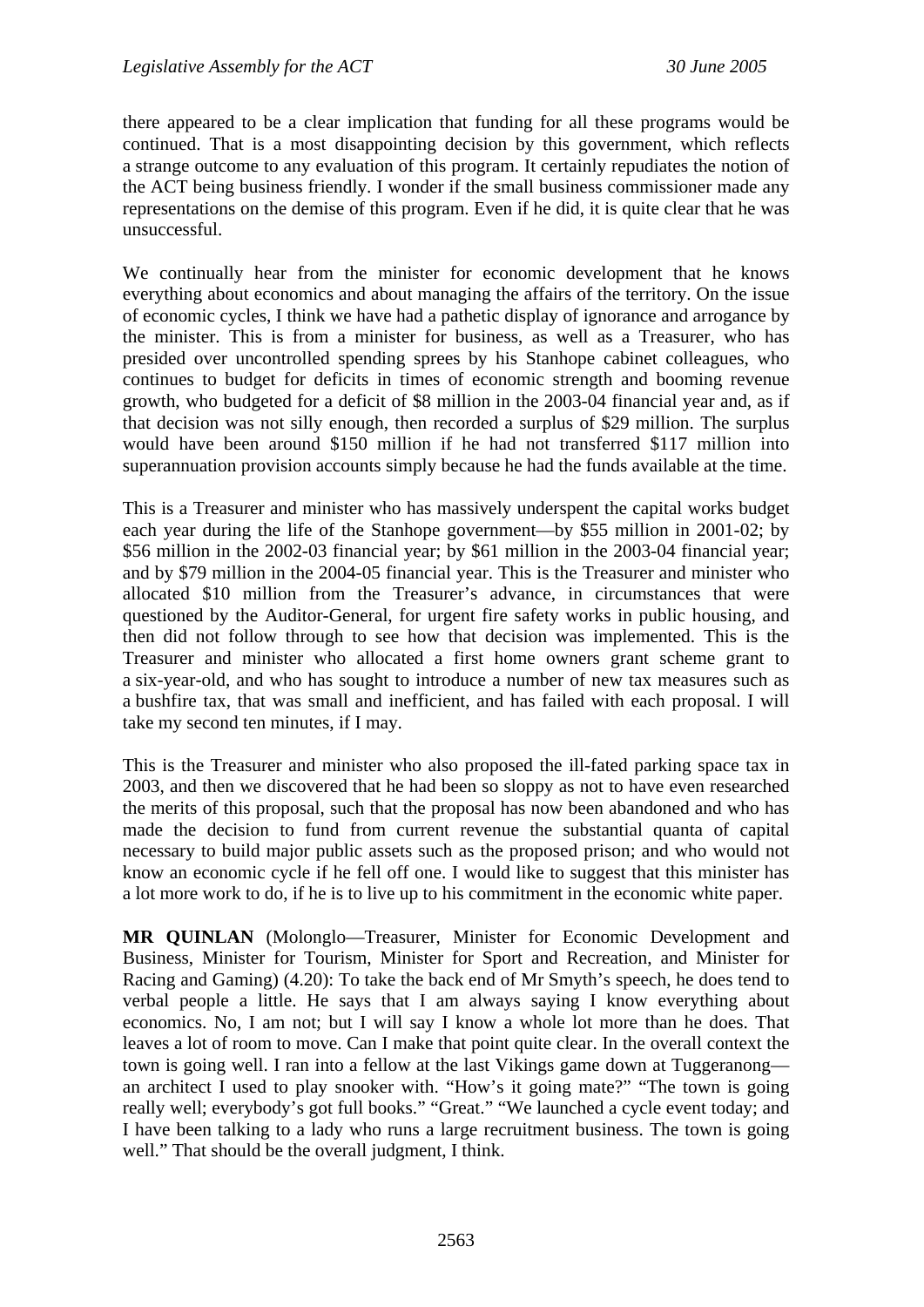I will refer back to a few things that have been said. We have had this discussion about the number of staff in events. Even Mr Smyth, towards the end of it—after he and Mr Mulcahy had been through it went, "Whoops! We have been saying they should do more with less." Here we are running events and doing more with less, but that is still wrong. That is the problem and has been the problem with the opposition's approach to the debate on the overall budget. It has been eternally inconsistent. You have been contradictory. Perhaps you could get your act together and stop saying, on the one hand, "More, more"—

**Mr Smyth**: The point is that you said there was no reduction.

**MR QUINLAN**: Protection please, Mr Deputy Speaker; warn him.

**MR DEPUTY SPEAKER**: Please carry on, Treasurer.

**MR QUINLAN**: That has been the problem. It has been a case of total inconsistency. You have to spend more and more but less. The less has not been identified. The more is easy to identify and the less is not. It is hypocritical, really. We are actually working.

**Mr Mulcahy**: Except for the arboretum.

**MR QUINLAN**: The arboretum is a capital investment; we are still talking operationally, and about what we might do. Because there is not much to criticise, we got down to the small business-ready program, which you probably only heard of a month or so ago. Let me say that, from October 2002 to December 2003 the small business-ready or employment-ready program had about 340 clients. So in a period of about 14 months it had about 44 clients per month. We were actually fulfilling a need. The demand for that course has fallen away.

**Mr Smyth**: So it has gone?

**MR QUINLAN**: It has not disappeared altogether but it has fallen away to the point where we have had, in some months, one, four or six businesses interested in it. The service and the information are still available. That is still provided through our business support and small business programs, but it has been amalgamated into the other mentoring and advice service we provide because we are over the hump. We have picked up those businesses that wanted this. From time to time there will still emerge businesses that want assistance, who will ask how they get through the mire they have to get through.

**Mr Mulcahy**: ACT regulations!

**MR QUINLAN**: Yes; it could well be a case of ACT regulations. We had former member Michael Moore in this place earlier today. He is now a small businessman. He was saying, "God, the paper you have to go through is a pain!" It is mainly federal. You have super, you have tax, you have BAS and you have GST. He said, "It is a mire." We have a small business commissioner who is charged with the job of trying to reduce that, but other sectors of the community that demand regulation impose the necessity for a lot of that. You can take all the red tape away but then, all of a sudden, "Hang on, no; we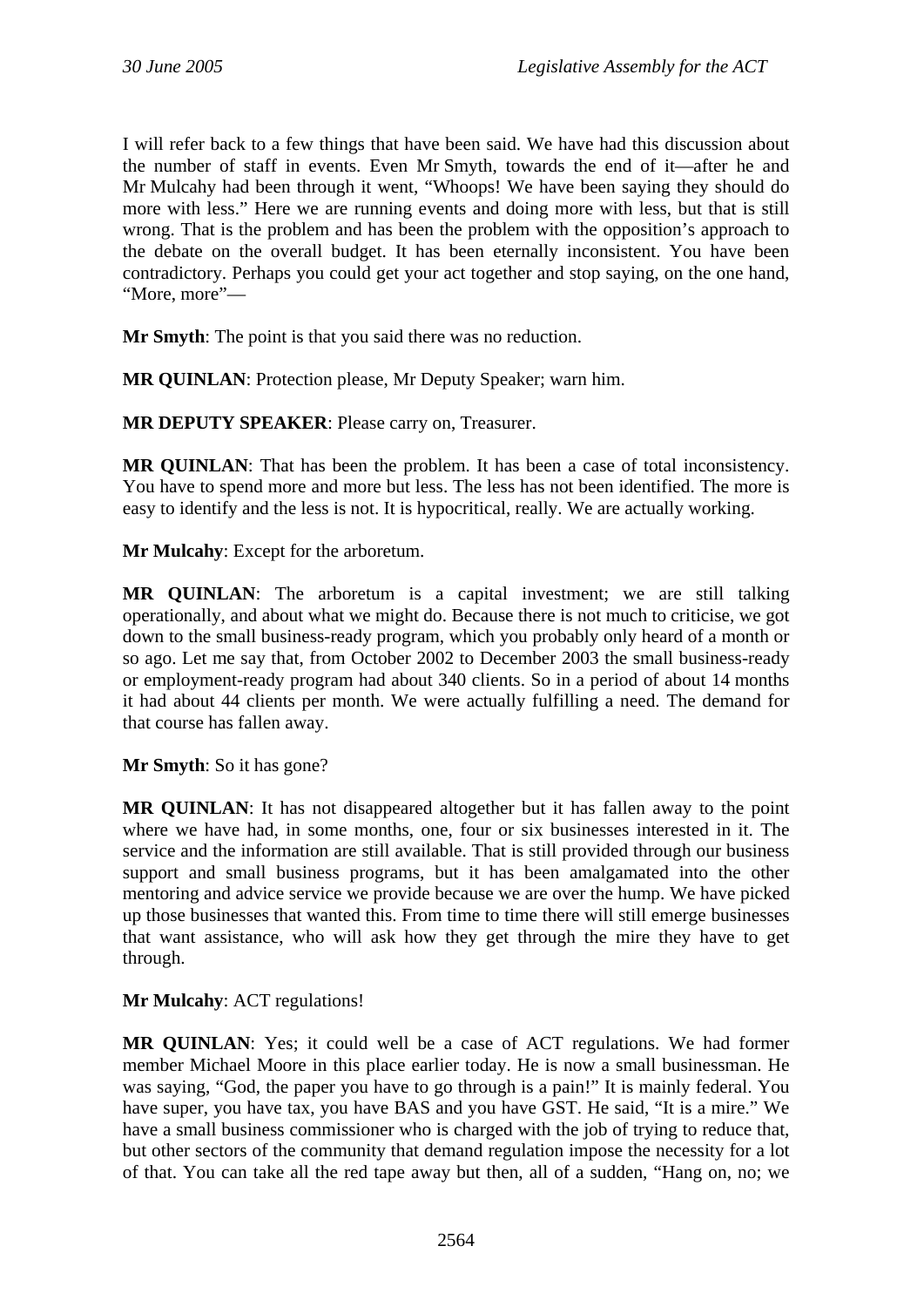need a certain amount of regulation for the protection of other businesses and for the protection of tenants." There are various levels of protection. I think the level of paperwork will always be a vexed question; we will never eliminate it to everybody's satisfaction. There will still be paper. I heard a saying once that the paperless office will occur at just about the time as the paperless loo!

In relation to the convention centre, the government does intend to do up that convention centre but you have to remember that it is not ours. It a cheap shot—and I suppose that is fair in politics—to say that the government has been procrastinating on trying to get that job underway because that is not the case. We have been dealing with a very large international hotel group who play hardball, who initially wanted far more than we were prepared to give. They upped the ante; they wanted something like \$50 million; they wanted to close the place down for 70 weeks. We needed to go through a whole cycle of negotiation. Had we said, "Okay, we will give them what they like in order to get the opposition, and a few of the other critics out there, off our backs," we would have been scum, and the taxpayer would have been scum. I think we are heading towards a reasonable deal. I do not think it is particularly fantastic, but we are getting to a deal on that convention centre.

In relation to clubs and club taxes, first of all let me say that Professor Jan McMillan, who holds the chair of gambling studies at the ANU, has concluded, from what I think is fairly rudimentary research at this point, that the level of note acceptors available has a high degree of correlation with problem gaming. That was her conclusion, delivered at the annual general meeting of Clubs ACT in November last year. Until that is proven to be otherwise—we have a responsibility, and we will study this of course—

**Mr Mulcahy**: Have a look at South Australia; they don't have notes.

**MR QUINLAN**: Yes.

**Mr Mulcahy**: So there are no problem gamblers?

**MR QUINLAN**: It is a matter of degree, I think. That was her conclusion. I refer to ATMs. It was also suggested in the review we are working from that we get rid of ATMs from clubs altogether. We did not do that. We said, "Do not put them in poker machine rooms; but do not penalise all the members." We did that as a matter of judgment. The same rudimentary studies that Professor McMillan has done to date also indicated that that was probably the right decision. We are trying to find the balance. I have said to the club industry—and I will say it again—that poker machines are dangerous weapons; the poker machine of today is a very dangerous weapon, with 15 combinations. You can whack \$50 through the modern poker machine in a very short time without really trying. People can blow quite an amount of money without really taking breath. So we have tried to strike that balance.

In relation to taxation, the taxation level that we have indicated we will apply was set at the equal lowest. The lowest taxation regime was in Victoria. We matched that and then took account of the community contributions we require of clubs and said, "Okay, our clubs will pay, including the community contribution, the lowest level of taxation in Australia but they will pay up to the next lowest." I think that is pretty fair in a regime where clubs in the ACT have a monopoly.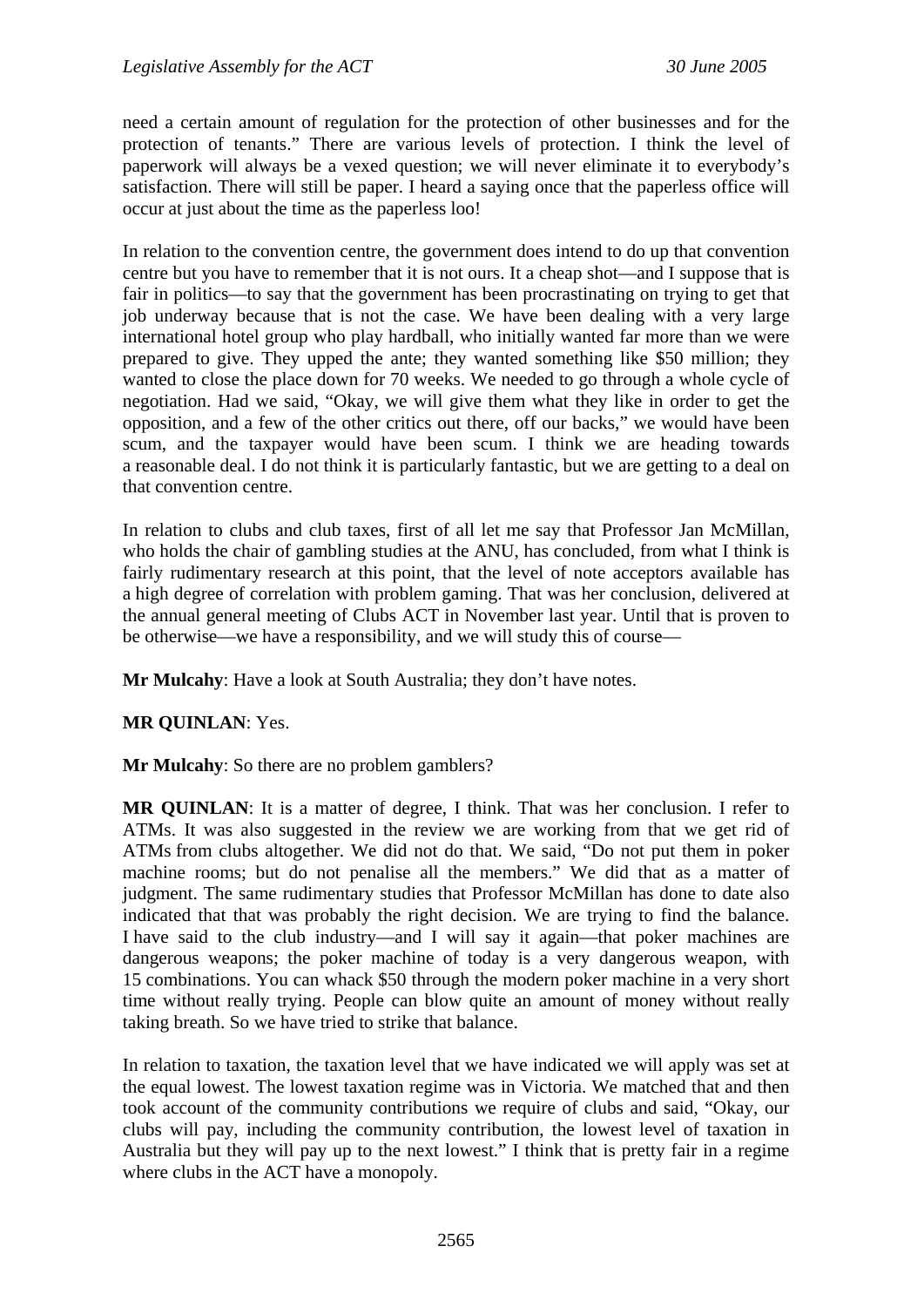We justify that monopoly on the contributions the clubs make to communities. We have heard of clubs in recent times saying, "We might have to modify our contributions to the community because the evil government is taxing us." If they reduce their contributions to the community, it has to be recognised that they are reducing the argument to maintain that monopoly. We have to recognise that, other than in a club, you are not going to buy a schooner of VB for \$2.80 anywhere else in town; you have to pay 60c to 70c more in a pub or tavern. I think the clubs have a bit of room to move and we want to work with them. We want the club industry to continue but, at the same time, I think it is fair and reasonable that they pay the lowest taxation regime since the time the Victorian government imposed a levy on ACTTAB and Tattersalls in relation to every machine. So it is likely that the net tax regime in Victoria is now higher than the one we have said we will do.

Overall, I think the criticisms of economic development in the ACT do not amount to much. Mr Smyth has criticised and said that it has all failed; it is all useless, but one program has been amalgamated into general advice. It is a pretty damned weak case, I have to say. I am very happy with the way economic development is going in the territory. It is something that this government and future governments are still going to have to work on. I think we are still a fair way from the point where growth in the ACT generates itself but we are pushing it closer by investing in local industry. Working with the ANU and with local entrepreneurs I think is proving to be a far more productive way of developing business in the territory than has been previously tried. I have to say I am very happy with the way economic development is going and I am particularly happy that, effectively, the criticism does not amount to a whole lot.

Proposed expenditure agreed to.

Proposed expenditure—Part 1.14—Planning and Land Authority, \$33,839,000 (net cost of outputs) and \$24,874,000 (capital injection) totalling \$58,713,000.

**MR SESELJA** (Molonglo) (4.34): In this area of the budget there were a number of concerns for the ACT opposition. I am going to raise just a few of them. No doubt my colleagues will raise some of the others. I note that Mr Corbell is not here at the moment. Hopefully he can make his way down at some stage to listen to part of the debate.

In relation to the sustainable transport plan, sustainable transport is a very good aim. I do not think there is any doubt that people want to see alternative modes of transport, other than private car travel. As Canberra grows—and we certainly hope it will start growing; it is not growing at the moment—that will become more necessary than it is now. Having some sort of plan in place is important, and we support that.

I have concern, though, about the allocation of resources for the sustainable transport plan. There seems to be a bit of an idea from Mr Corbell that it does not matter how much he spends on the sustainable transport plan because of his ideological commitment; that it is a good thing, regardless of what the relative merits of that spending might be. We have seen that in a couple of areas, particularly in the money for the busway, which I will come to shortly. Generally in relation to the sustainable transport plan, Mr Corbell keeps telling us that it will not be achieved through regressive steps against motorists. I do not buy that at this stage. I think we are going to see more—and we are starting to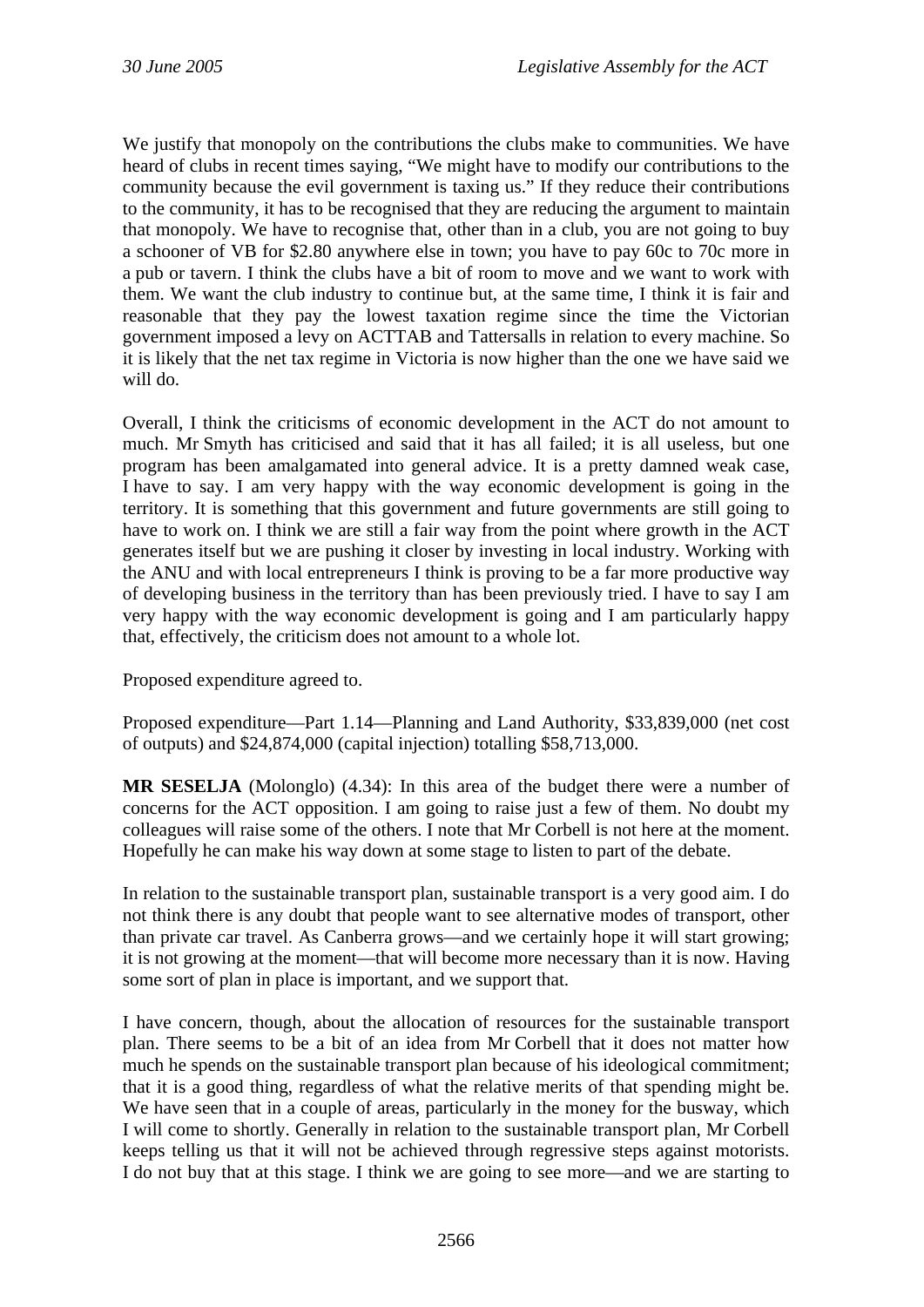see this even through the lack of parking in the city—that regressive steps are going to be part of the plan.

I will get onto tolls a little bit later, which was an interesting discussion. Firstly there is the \$150 million expenditure on the Belconnen to Civic busway to save a total of three minutes between the Belconnen and Civic interchanges. It seems like significant expenditure for such a small saving. That is why the dissenting report, which is an excellent report—and I refer Mr Quinlan to it—suggests that the Belconnen to Civic busway be deferred, especially given the \$91 million budget deficit facing the ACT in 2005-06.

Despite figures from Mr Corbell that show that 99.68 per cent of scheduled route services are running on time, \$6.76 million is to be spent on real-time displays at bus stops to improve the perception of reliability of buses running on time. That is the answer we have been given. This appears to be a bit of an extravagance at a time when the community is being asked to pay for this government's economic mismanagement. It is for this reason that the committee recommended that this be deferred and that the money be spent on more pressing community needs. Once again it is not because we think that, in and of itself, the real time display is a terrible idea; we just do not think it should be a priority at this time. Mr Corbell has also confirmed something that has been said in annual report hearings for the planning and environment committee and something he has previously denied. Asked during the estimates process about greater taxes and charges for road use, Mr Corbell confirmed that, "It is certainly not on the agenda at this time, although it is acknowledged that it is a potential policy tool down the track."

I have to speak a little bit about road pricing because we had an interesting discussion on it. During the annual reports hearing, I asked Mr Corbell what road pricing was. Page 6 of the sustainable transport plan says that one of the issues on the government's agenda down the track is road pricing. I asked him what that was. I asked, "Does it mean tolls?" He said, "No, it doesn't mean tolls. What it means is that people understand really what the cost of using roads is." I said that I thought that seemed odd; pricing normally means charging for something. Mr Corbell said, "No, it doesn't mean that; of course not."

Later on, when his officials were in front of the committee, I asked them what road pricing was and they said that it means charging people for the use of roads. They seemed to be contradicting what Mr Corbell said. Ahead of estimates, I went and looked it up; I looked at the academic literature. All the road pricing stuff seemed to back up what the officials were saying—that road pricing means the direct charging of users for roads. There seems to be a bit of confusion on Mr Corbell's part as to exactly what it is. When and how these tolls will be applied we will wait and see, but that is on the government's agenda at some stage down the track.

Mr Corbell also confirmed during the estimates process that the government had broken yet another promise, this time on the maintenance of cycle paths. One would think that Mr Corbell would be committed to cycle paths through his transport plan, as we hear a lot about cycling from this government. Prior to the election it was a \$2.2 million promise, but when he was questioned by Dr Foskey during estimates there was only \$1.2 million. When asked why the promise was broken Mr Corbell said, "The government made a commitment to seek to ensure that the money was provided." So it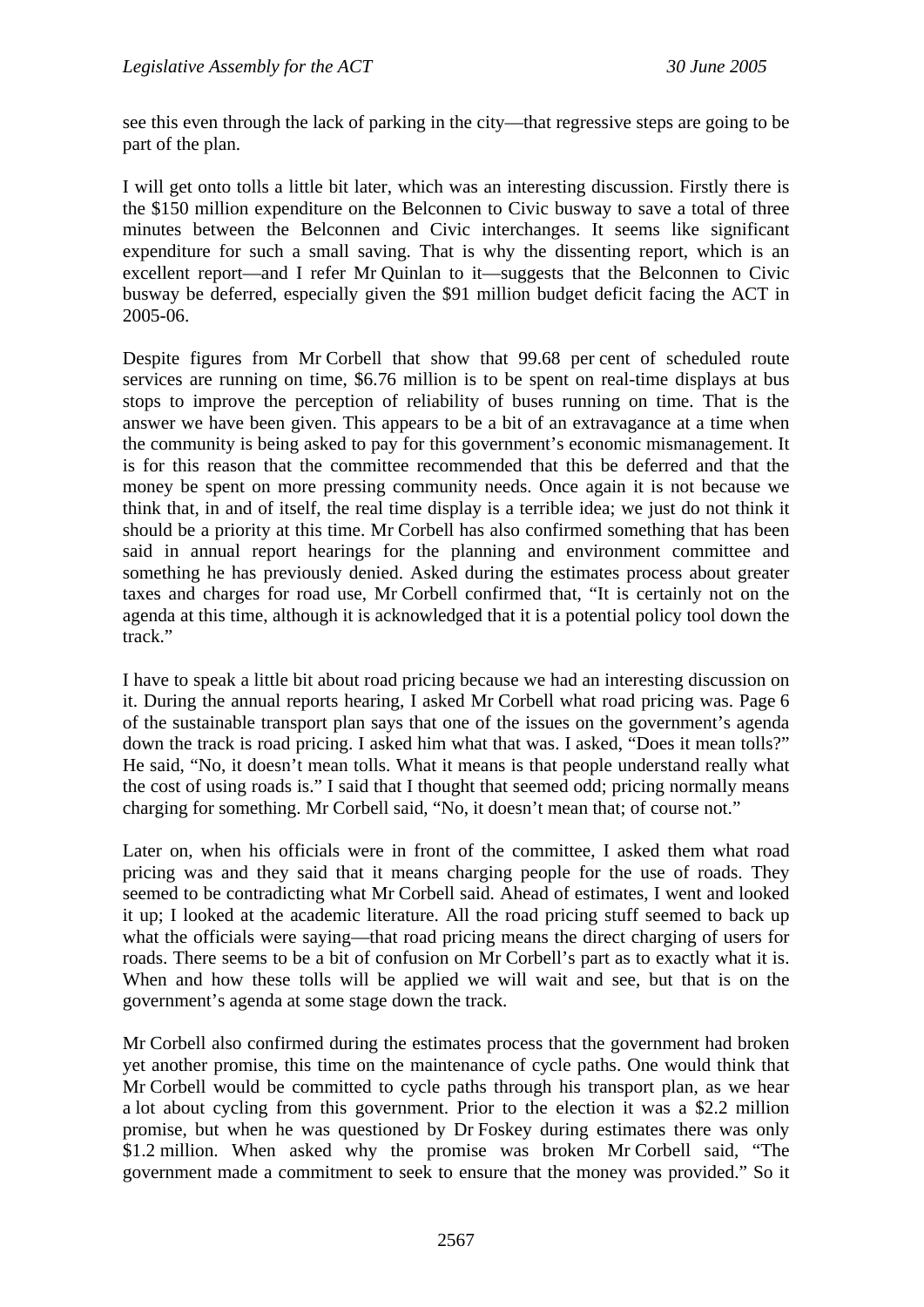did not promise to provide it, it promised to seek to ensure it was provided. I guess it is all in the fine print with Mr Corbell. We certainly saw that in question time today in answer to Mrs Burke.

One of the other major broken promises of the 2004 election was in relation to the development of core area development guidelines. Prior to the election in September 2004 Mr Corbell was championing himself as responsive, listening to the people and hearing their concerns. He stated in a press release that he was to amend the A10 core areas for the inner north and inner south garden city suburbs—and I note that he has been overseas looking at garden city suburbs—but in September 2004 he also said he had directed ACTPLA to prepare design guidelines to protect the suburbs and ensure that development was complementary and sympathetic to their character.

In November 2004 Mr Corbell responded to a constituent who had written to him to ask about the guidelines. The response was that he had directed that preparation of the guidelines be given priority. According to the *Oxford Australian Dictionary*, "priority" means "precedence in rank"; it suggests that it would be done soon or as a matter of importance. Now we discover how much priority Mr Corbell gives to promises he makes prior to elections. In answer to a question on notice he states that, "No money has been provided in previous budgets or in this budget for the preparation of the guidelines; no work has been done on them yet; none will be done until funding is provided." When asked in the chamber last week, the best he could come up with was, "Within the term of this government." I guess we could be waiting another three years for that promise to be fulfilled.

Perhaps Mr Corbell and his colleagues could publish a list before elections of which promises are priorities and will be funded, which ones are priorities but will not be given any funding, and which ones will not get done at all. We have seen Mr Hargreaves's answer to a question in relation to broken promises. He has promised that, next time, he will say, "All our promises are subject to us changing our mind at the next budget." I do not know if the other ministers took note of that. They might want to talk to Mr Hargreaves because it seems he has locked them into an interesting way of announcing election promises next time.

In relation to the City Hill feasibility study, we have seen a feasibility study on the Constitution Avenue extensions, which are part of the suggested changes to the City Hill area which Mr Corbell has assisted ACTPLA with developing. This was all fine for Mr Corbell when he released his plan and was so quick to dismiss views alternative to his own. We know that, in relation to City Hill, Mr Corbell did a rush job and we know that cabinet did not like the proposal; we know that he dismissed alternative plans but then he sort of had to back down. I have welcomed that. I note, though, that Mr Corbell said on *Stateline* that the only reason people seem to prefer other plans to his own is that one has pretty pictures. I would suggest to Mr Corbell that people like the alternative plans because they have been thought through and not just rushed out to avoid being shown up by someone else. There is \$500,000 that appears now to pre-empt some of the work of the central Canberra taskforce.

Referring to section 84, concerns have been raised during recent times about the growth in size and value of the section 84 development adjoining the Canberra Centre and originally proposed in 2001. This has also been highlighted in the dissenting report.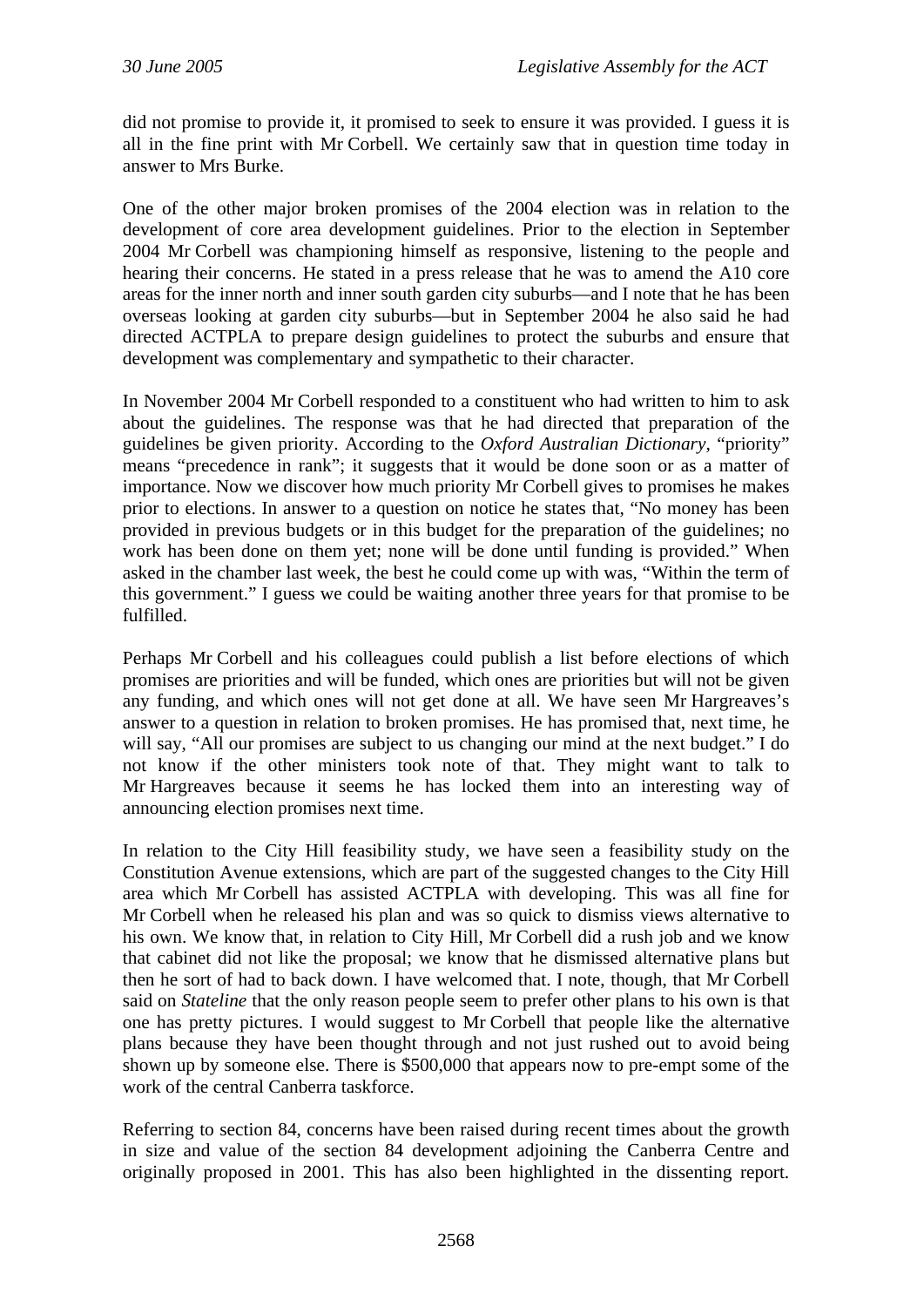When the site was sold the plan was for 100,000 square metres of development. Tenders were submitted on that basis and bids were being framed to reflect development potential of that size. Since then the approval has increased to 135,000 square metres and an application is currently being considered for up to 150,000 square metres. To put this in context, this is bigger than the entire Woden town centre. This is now becoming a massive development to the east of the city. We will have a massive development to the west and a massive development to the east. It will be very interesting to see how that all plays out, with a focus on City Hill, and whether that will undermine plans to make City Hill the heart of the city. There was some stuff on job losses but I will come back to that in my second 10 minutes, which I will take later.

**MRS DUNNE** (Ginninderra) (4.44): Mr Deputy Speaker, it is entertaining in a way to see again some of the preposterous claims that are contained in the ACT budget and the aspirational prose of the minister about all the great things that are going to happen in planning. Lots of pretty pictures come out of planning and land management so I am surprised that the minister would criticise his own document on the city heart for not having enough pretty pictures.

There are some real problems in what happens in planning and land management. I would like to touch first and foremost on what the government anticipates being its increased dividend from the Land Development Agency. The Land Development Agency has been pretty much of a cash cow for the government for the last two or three years. The Treasurer takes \$50 million here and various other millions of dollars there out of the Land Development Agency on a fairly regular basis.

However, I am concerned, given the general declining prospects for land sales in the ACT. If you go anywhere and talk to anyone in the private development industry in the ACT, they will tell you that things are on the downturn. If you talk to any real estate agent or just peruse the property pages of the *Canberra Times* any Saturday you can see that prices are going south—not radically—in Canberra. I am not here to talk down real estate but there has been an adjustment in the market and there is a bit of resistance to entering the market.

At the moment we are looking at a \$90 million deficit for the budget next year and if the government is not correct on the dividend that it expects to get from the LDA, that deficit could be bigger. Simply because of the downturn in the market, I am not sanguine about the fact that the government will be able to reap out of the LDA the money it expects.

Mr Seselja spoke about the transport plan. I think there is much to be said in favour of having improved public transport. Although Mr Corbell well knows that I have been an advocate of improved public transport, he sits here saying, "You've got no vision" and making other little snipes across the chamber. We have a vision, we have plans for public transport but at the same time this has to be done in a sensible way.

This minister has spent a bucket load of money getting KBR to do a public transport feasibility study. We have all seen it and it is a big fat one. I passed a copy over to you, Mr Deputy Speaker. I think you sort of groaned under the weight and said, "Do I really have to read this?" Yes you do—I hope you have, Mr Deputy Speaker, and I will ask you questions later—because it is a very important document which tells us a great deal about how you should do public transport in the ACT. After he had spent I think \$76,000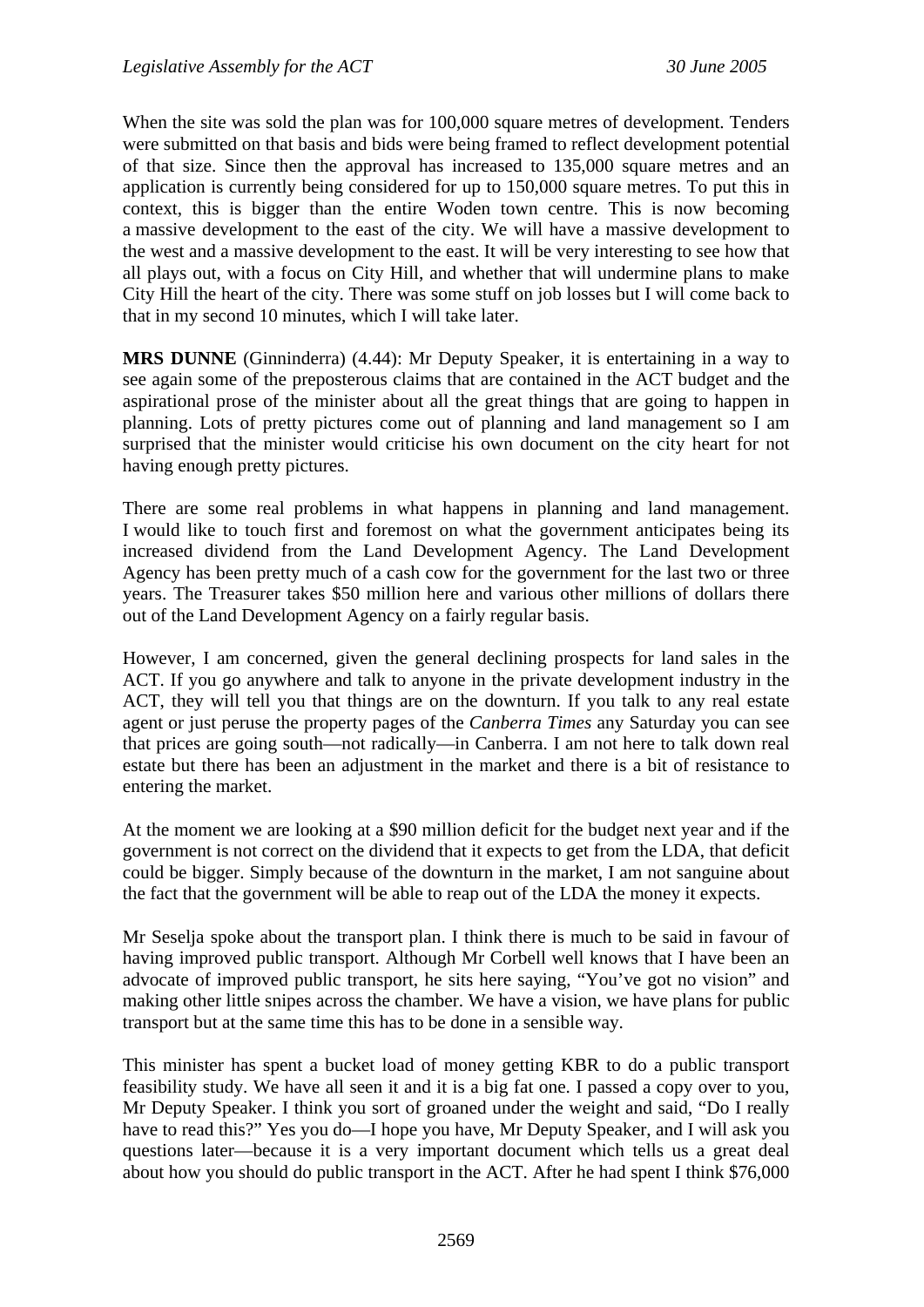on that public transport feasibility study—if that figure is wrong, I am sure Mr Corbell will correct me and I will stand corrected—he basically ignored it. Almost everything in it was ignored because the whole tenor and all the logical conclusions of that document were that he really needed to go with light rail.

The minister really needs to have some courage to do something about light rail. What we have seen here is a sort of halfway approach of "We will come up with a busway, which is very expensive and will not do anything particularly and which will not attract users. If people start to use it some time in the never-never, then we will spend a whole lot more money and convert it to light rail." This is what they will do instead of having the courage of their convictions and going out in the first instance and doing something about light rail. Otherwise, they are not bothering.

**Mr Corbell**: Where was your promise for light rail, Mrs Dunne?

**MRS DUNNE**: In the election, Mr Corbell. You were not game to do it.

**Mr Corbell**: No promise at all. Your promise was for a study.

**MR DEPUTY SPEAKER**: Order, Mr Corbell! And Mrs Dunne, don't bait him.

**MRS DUNNE**: I had not realised that our running on time statistics were so good. I had a wicked thought that this would make Mr Corbell the Mussolini of the ACT but then I realised that that was, even for me, too harsh a comment to make.

But the thing is that we are now having real time. We are going to spend \$3 million dollars this year and an ongoing amount in the outyears. Last year we spent some money on some feasibility for real-time bus information. If timeliness is running at 99.89 per cent, why do you need real-time bus information when you could be spending the money in better ways? The thing that will increase patronage more than anything is frequency, is headway, and this government will not do that.

There are many things that this government has failed to do. We are still seeing great community discontent over changes to core areas in the major suburbs, and especially in the inner north and inner south. I hope that Mr Corbell's trips overseas have convinced him of what most people in Canberra already know, that is, that what he proposes to do will seriously tamper with the garden city. When he was in opposition he was the great advocate of garden cities. He spent a lot of time talking about how garden cities in Canberra were under threat and were an endangered species. He referred to the concerns of the national trust and said that he was going out there to uphold the objectives of the national trust. He said that he was going to play hell with a stick and ensure that the garden city character of Canberra was maintained. Of course, he still likes to talk about it and look at what happens elsewhere but this is all undermined when it comes to actual policy.

The A10 guidelines have been roundly and consistently opposed by the Liberal opposition and the crossbenches in this place, along with the community. But Mr Corbell will persist with them. He is trying to keep a low profile by not publishing any guidelines that will show what a fraud the whole situation is. But at the same time he is getting himself into trouble because, as Mr Seselja has pointed out, he made a commitment and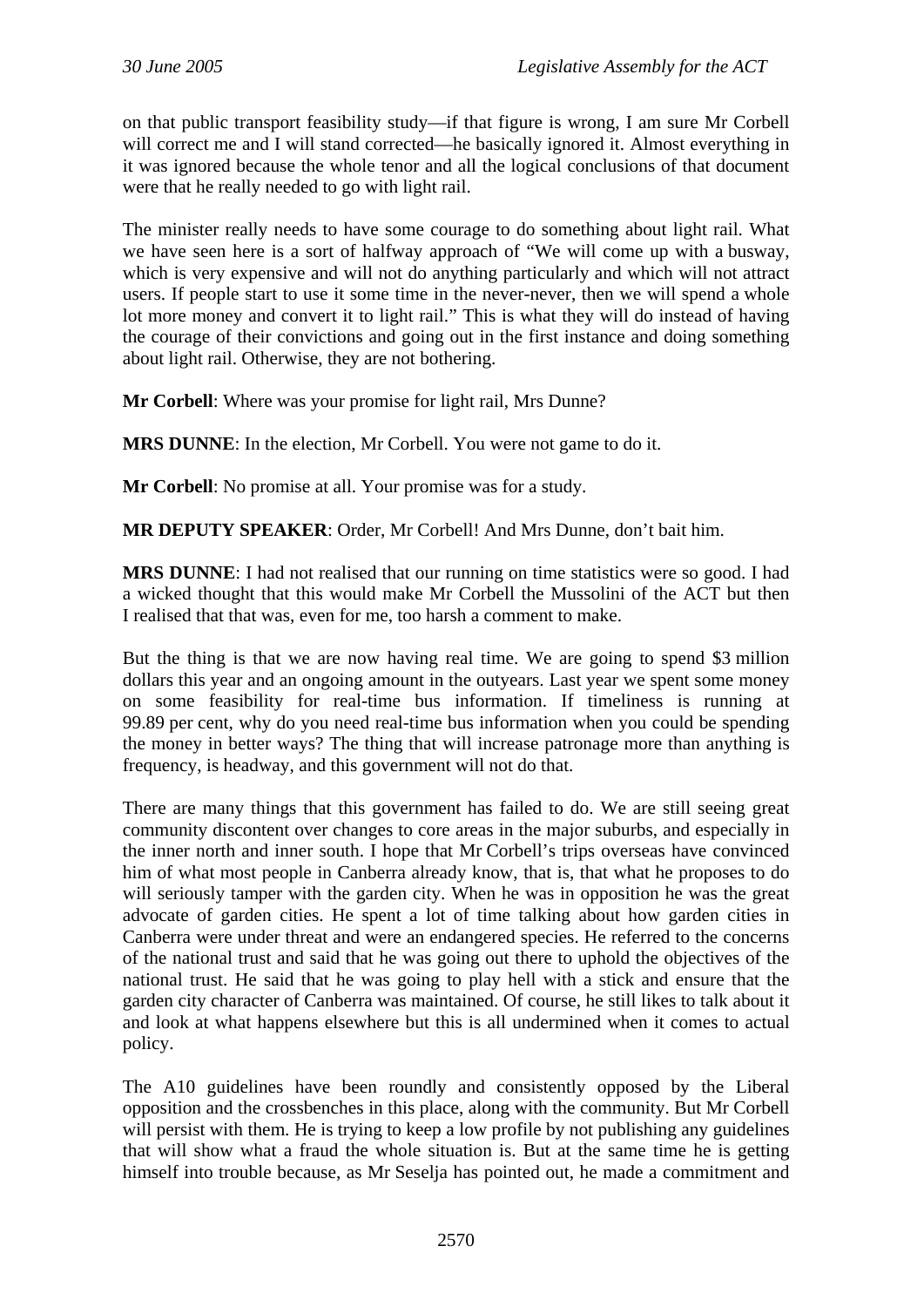he had a priority before the election. Mr Corbell often has commitments and priorities before an election that disappear into the ether once the votes have been cast.

Then we have the complete failure of this minister to get on with the job of coming up with a new land act. He has got his green paper and white paper and his consultation exposure draft process, which means that we will still be waiting upwards of 18 months—and possibly two years if anything goes wrong—before the people of the ACT see a proper revised land act. We still have no idea what the content of that legislation will be. We do not know whether his proposals for revision are acceptable to the community and whether a streamlined planning system will meet the needs of the community.

This has been an area of high priority for as long as I have worked in the Assembly. This minister spent three years ignoring the issue. He has put in train a process that is inordinately slow and inordinately cumbersome and will not deliver for the people of Canberra, will not improve their economy and will not improve their bottom line because he does not have the interest or the inclination to make things better for the people of Canberra.

**DR FOSKEY** (Molonglo) (4.55): I have a few comments to make on this line of the budget. First of all, I would like to say that I think the allocations for sustainable transport are a positive aspect of this year's budget. I was pleased to hear that the current studies into the Belconnen-Civic busway will include consideration of all options, including the use of existing transport routes. A recent conservation council and Pedal Power transport card states that "recent statistics indicate that measures that have been implemented to date are moving the city in the right direction—getting consumers into buses and on bikes". So it is very pleasing that this budget puts additional resources into sustainable transport, and the next transport report card hopefully will show even greater increases in public transport use.

It appears that a key next move will be the introduction of a form of smart ticketing for public transport. During estimates we were told that the ticketing system is ageing and that investigations were under way but that no funds were allocated in this budget. I hope that we see an allocation towards this in the next budget.

Of course, transport planning and the planning of our suburbs and our town go hand in hand and measures are needed in both these areas if we are to create the sustainable city that the government likes to talk about. It was pleasing to see that the government committed funds towards a feasibility study for the building sustainability index. This index, once introduced, will require all new residential developments to meet a certain level of sustainability in respect of energy efficiency, water use, building design, et cetera, before a building approval will be granted.

It concerns me that it is just a feasibility study and that we still await a formal government commitment to proceed, although it is good to see some activity towards this. But I have to say that it is incredibly frustrating to be in the year 2005—where all but the most intransigent experts, who are generally found to have links with the fossil fuel industry, are recognising climate change as a real and threatening, and potentially unknown factor—and yet there are still no mandatory energy efficiency standards for new commercial buildings. Rome burns. Therefore, in my additional comments to the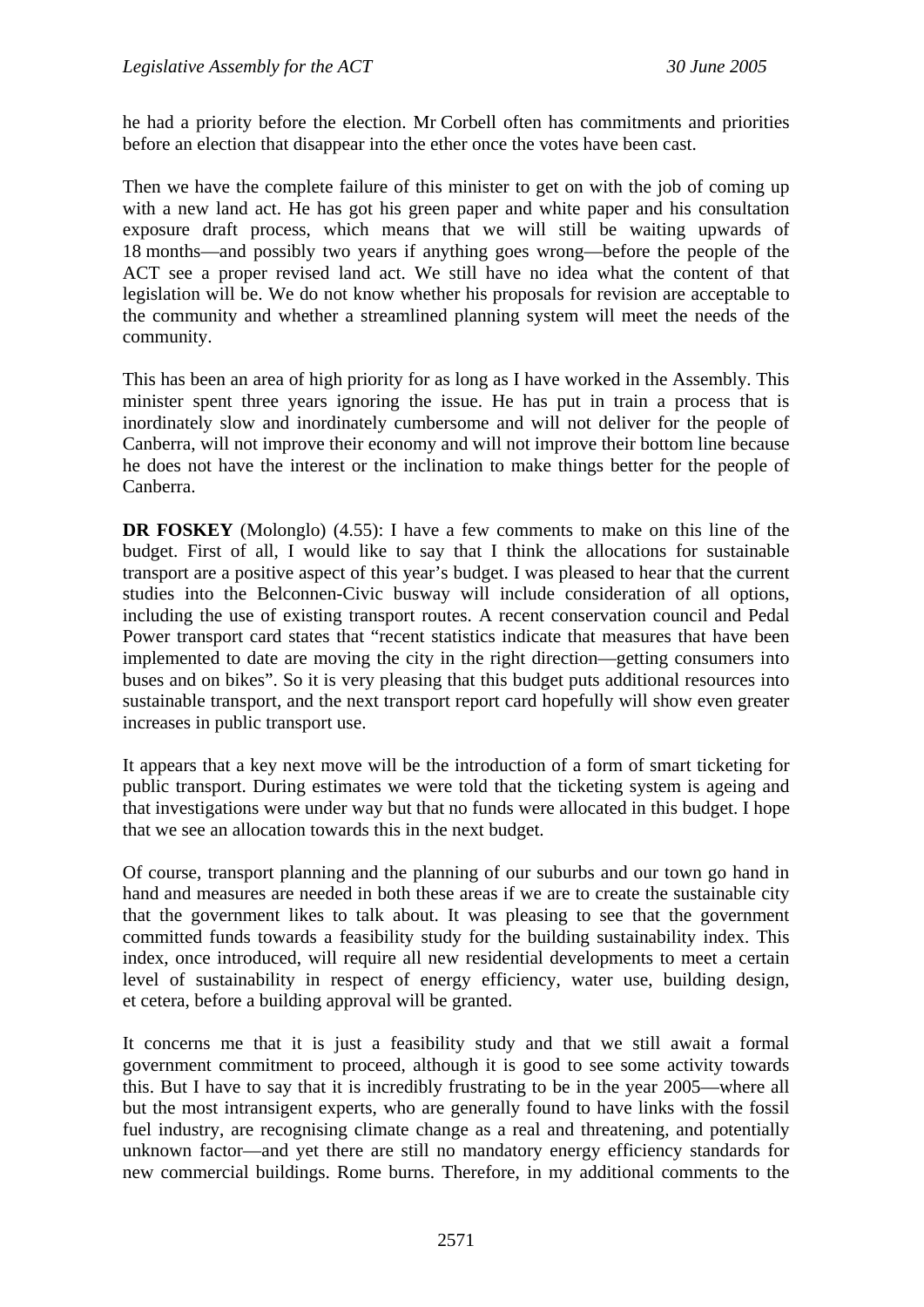budget estimates process I recommended that the government take all steps necessary to ensure that BASIX and the proposed new standards for commercial buildings are introduced as soon as possible.

I am also concerned that we are moving away from a city with multi-town centres, which provide amenity to more people. Civic business people appear to have more punching weight. I decry the lack of community representation on the Civic taskforce and fear that this bodes poorly for the liveability of our city, which needs diversity and amenity to attract people. No doubt the whole idea behind the refocus on Civic is to get more people shopping and spending money.

Another point that I would like to make concerns what the minister has had to say about questions I have asked about the role of planning in increasing the supply of affordable housing. It is clear to me that the departments of housing and planning need to work together to address this issue. On this point I am not satisfied that the Land Development Agency was walking the walk as well as talking the talk.

There is a lot that could be said about the ACT planning system, and I will leave most of that to other forums, but I express my hope that the money allocated towards the planning reform project, which is currently under way, does address some of the systemic problems inherent in our current planning process. In so doing, however, it is important that we build in standards for energy and water efficiency.

I am concerned that the changes proposed in the planning reform project may actually take us further away from protecting vulnerable parts of the environment. That is because the reforms look very much like those recently introduced in New South Wales, which are demonstrably bad for the environment and provide the minister with too much discretion, as I believe the ACT version does. The record shows that this generally means benefits to the developer rather than the community. At least in New South Wales we have seen good critiques of the reforms. I await a detailed and objective response to the ACT Planning and Land Authority reforms, and I will certainly be contributing to that.

**MR CORBELL** (Molonglo—Minister for Health and Minister for Planning) (4.59): I thank members for their contribution to this debate. There are a few issues worth responding to in the context of comments that have been raised and highlighted during the debate. I will deal with public transport first. It is interesting to note that—I may have missed it—I have not heard the shadow minister for transport talk about public transport yet but hopefully he will do so during the debate.

Mr Seselja made some comments worth responding to. He criticised the government's commitment to invest in real-time information. The opposition's argument is that it is not a good investment to investing six-odd million dollars in real-time information to simply, in their view, increase the perception of the reliability of public transport. Nothing could be further from the truth because what the opposition fails to understand is that increasing perceptions of reliability also increases patronage, and that is what the investment is about. If people feel more confident that the bus is going to show up on time, if people feel that they know how far away it is, whether it is late, whether it is on time, whether it is early, then it makes it much easier to plan your journey.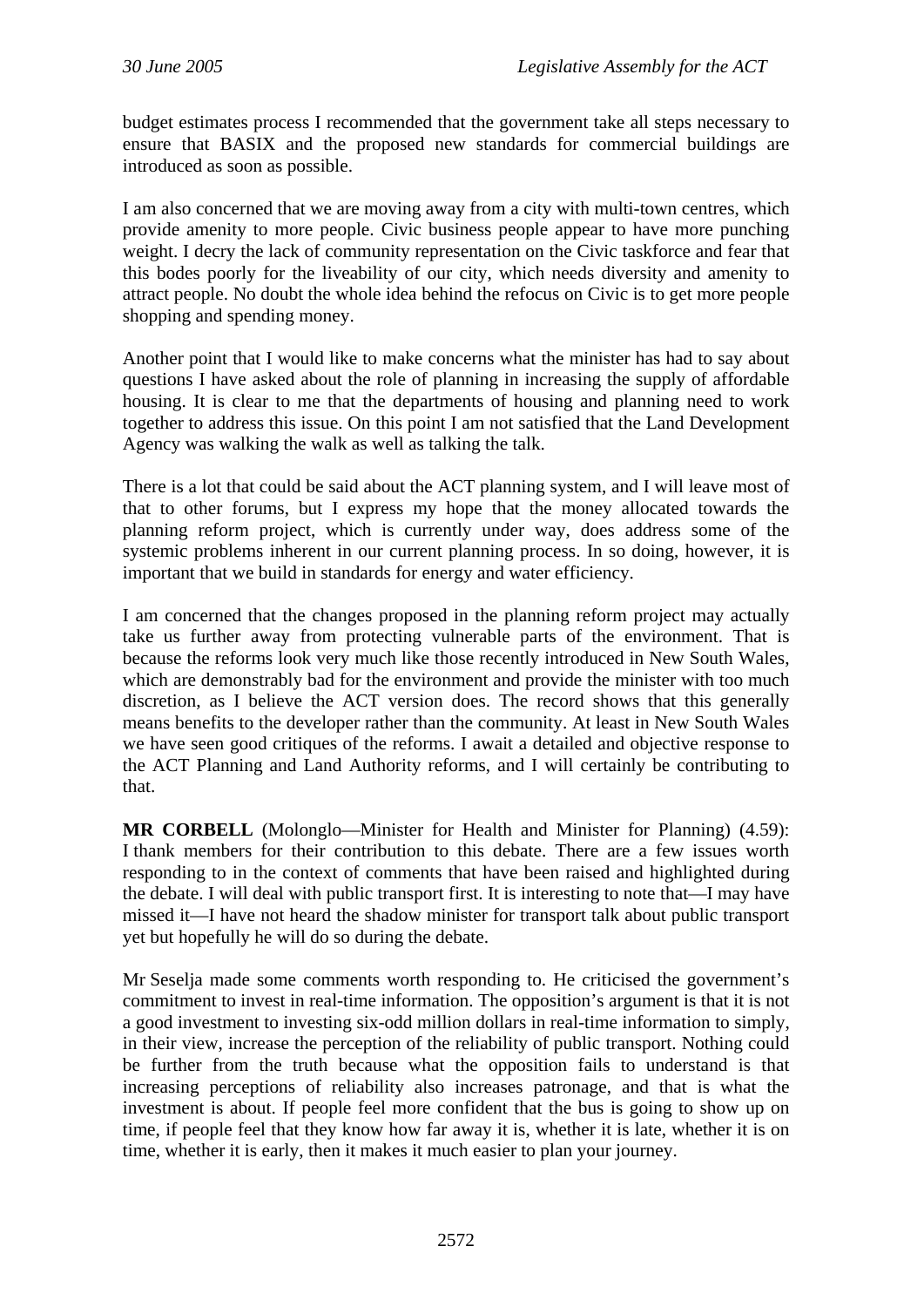And what does that mean? That increases patronage. Indeed, experience around the country and around the world—

**Mrs Dunne**: It only increases patronage if you have a decent service to patronise.

**MR CORBELL:** I know you have been caught out on this. But I am very sorry: they should have thought about it before they made such a silly comment. The reality is that investing in real-time information can increase patronage on routes that have real-time information by between three and 10 per cent. That is a significant increase in patronage. For example, in the past year we have seen an eight per cent increase in adult passenger boardings. So under this government, more people—

### *Opposition members interjecting—*

**MR CORBELL**: Mr Speaker, it is interesting to hear the criticism from the opposition because more people are catching public transport than ever before. Indeed, from 2003-04 to 2004-05 we have seen an increase of 50,000 in the number of adult passenger boardings. Patronage is going up. I would have thought members would welcome that. Indeed, I thank Dr Foskey for her gracious acknowledgment of the government's preparedness to invest in public transport. That is not something that you get from the alternative government in this place, even though they claim to be interested in improving public transport in Canberra.

That leads me, of course, to the next criticism that we heard from the Liberal Party, and that was that if I had the courage of my convictions I would invest in light rail. Of course, the question should be asked, and I will ask it: where was the Liberal Party's courage of their convictions in the last election campaign? Did they promise to build a light rail network? Did they put on the table money that they said they would be prepared to spend as a government to build a light rail network? If they think that is the answer, where was it? Where was the election commitment? Where was the courage of Mrs Dunne's convictions? There was not any. To use her own gauge, she showed no courage, she showed no courage of her convictions. All she promised was a study a study that has already been done. But she promised to do it again. What a waste of money that would have been if they had been elected to government.

This government is showing the courage of its convictions. We are prepared to spend more money on public transport and we are getting the results. We are getting increased public patronage, we are getting improved reliability and we are lifting the standard of public transport.

Of course, as members would know, the budget provides for a continuation of our bus fleet replacement program. An additional 11 new compressed natural gas buses will be added to the fleet in the coming year, increasing to over 50 the total number of new environmentally friendly, wheelchair accessible buses in the ACTION fleet that we have purchased since being in office. We have also increased funding for our bus maintenance and obviously we have increased funding to deal with the increased cost of diesel fuel. Of course, our commitment to public transport is an ongoing one. The budget continues funding for the feasibility and detailed design of the Belconnen to city busway, and this work will inform future government consideration of that project.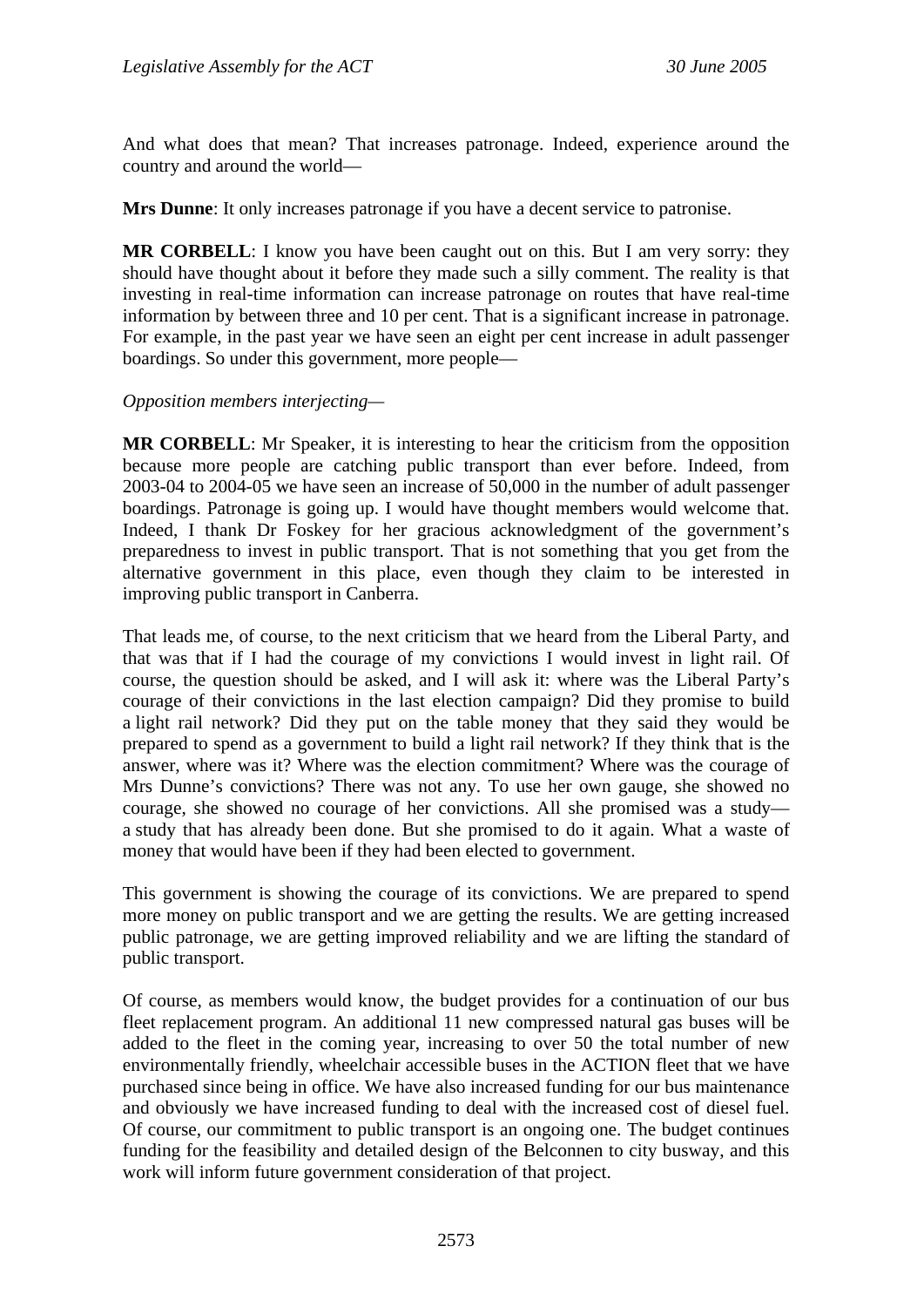Let me talk about Mrs Dunne's critique of the KBR study, the public transport futures feasibility study. She said that that study recommended light rail and that I ignored it. Mr Speaker, I do not know which report she was reading but the report that I read said very clearly that in the longer term light rail is the appropriate transport mode for rapid transit between our town centres but it cannot be justified at this time. It cannot be justified on cost grounds or on grounds of total population and population density along public transport routes.

So what did the KBR study recommend? The KBR study recommended that we sequentially establish the framework that will ultimately lead to light rail, and the first stage that it recommended was the establishment of dedicated busways between our town centres. And what are we doing, Mr Speaker? We are investing as a government in the feasibility and forward design for the first of our busways, and that feasibility and forward design will inform the government's decisions on the future of that project. That is what we are doing.

In relation to planning itself, Dr Foskey raised the issue of the BASIX system. I was very pleased to get a commitment from the government to fund the evaluation of BASIX as a potential tool to assess and, indeed, reduce water and energy consumption in new homes. BASIX is a system that has been demonstrated to be rigorous in its assessment process and in its science, and I am hopeful that we will be in a position to introduce BASIX as a mandatory tool to measure the energy and water efficiency of new homes in the coming year.

Of course, the Liberal Party also criticised, as is their wont, the issue of the planning system reform process. In particular, Mrs Dunne and Mr Seselja argued that nothing was happening with planning system reform. Well, I am really pleased as minister—

**Mr Seselja**: Sorry, when? Who said that? Sorry, I didn't say that.

**MR CORBELL**: No, maybe you did not say it, Mr Seselja, but the shadow minister did. Mr Speaker, in that regard I am really pleased, as Minister for Planning, to have indicated what the government's convictions are, and they are to improve our planning system. I outlined a very comprehensive set of proposals, which I released for public comment about a month ago. That was a very extensive system of reform—the most significant reform proposed since self-government, since the land act was passed. This government is the first government to attempt such a reform and I am proud as minister to be the person given the responsibility to do that.

No other government has done it. No other government has proposed comprehensive reform of the nature this government is proposing. This reform will lead to a complete rewriting of the land act. It will significantly, if implemented as proposed, streamline the development assessment process. For example, if you are building a new home in a new suburb and you meet the relevant guidelines, no development assessment will be required for your home. A building assessment will be required. A building application through the privatised certified system will be required but not the development application itself. This is just one example of our willingness to improve the system. It is something that we will continue to pursue, and the budget funds this very important initiative.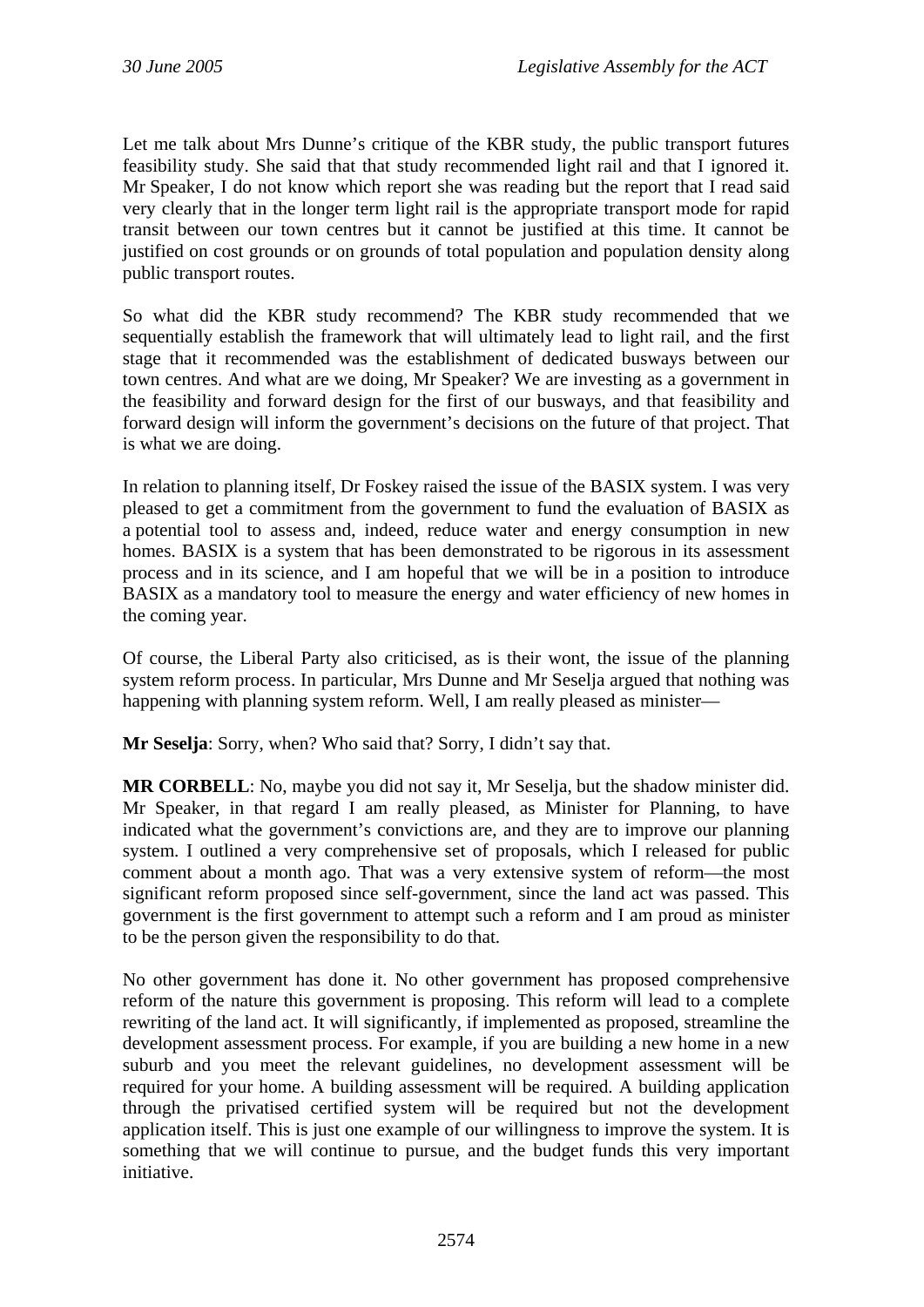**MR SESELJA** (Molonglo) (5.09): Mr Speaker, I would like to respond to a couple of matters that Mr Corbell raised. Firstly, I refer to planning system reform. I certainly welcome the planning system reform process. As anyone in the community or industry who has dealt with planning will tell you, it is a long overdue reform. I said at the time, and I will continue to say so, that much within the announcement is positive. What will be important, though, is how the reform is implemented. The promise is one thing: the implementation is another. So I look forward to seeing that.

I make the point that this is the system that this minister has been in control of for going on four years. This minister needs to take some of the responsibility for the state that this massive planning system reform process is in at the moment. It is all well and good to say, "I'm going to reform it now" but he has been there for four years. I note that in the last Assembly Mr Corbell voted against a couple of motions that proposed significant reform of the planning system. He was so committed to reforming the planning system that he voted against such reform! As I said, I welcome his belated conversion to planning system reform. It remains to be seen how well this will be done, and we will be watching very closely.

I also have to say that there was nothing in Mr Corbell's response—and hopefully when he gets up again he can address this issue—about his broken election promise in relation to A10 guidelines or in relation to the other broken election promise on cycle lanes. The broken election promise in relation to the guidelines is an important one. As I recall, this was a significant issue during the last election, particularly in the inner south and the inner north. Mr Corbell's press release and his subsequent direction, his toothless direction, to ACTPLA, which was backed up by no funds, was designed to appease growing unrest in certain parts of Canberra over development in A10 areas.

I want to hear from Mr Corbell when he next gets up as to why he has broken that promise and when he expects that he will provide the money for the development of those guidelines. He made this promise on, I think, 9 September—at some time in September at the height of the election campaign when this was a significant issue. However, in budget deliberations straight after the election he threw it out the door. I want to hear Mr Corbell respond to that and the other broken election promise that I identified.

I certainly welcome increased patronage of ACTION but it has to be said that one of the reasons that more people are hopping on a bus is because it is pretty hard to find a park in Civic these days. It is nice for members of the Assembly to have reserved car parks but if you are coming into Civic at the moment it is not very easy to find a car park. So no doubt that is in part driving people on to buses. This is where we have this debate and this battle between taking regressive steps against motorists by getting rid of all the car parks and taking positive measures that make people want to catch the bus or whatever other public transport is available. This is a tension that has not been resolved. I think Mr Corbell needs to tell us why there are fewer car parks and whether this is a big part of why there has been an increase in patronage.

I would like to emphasise a point that I was not able to make earlier in relation to planning system reform. During the estimates process we heard from a number of industry groups that planning delays were the most significant problem in respect of the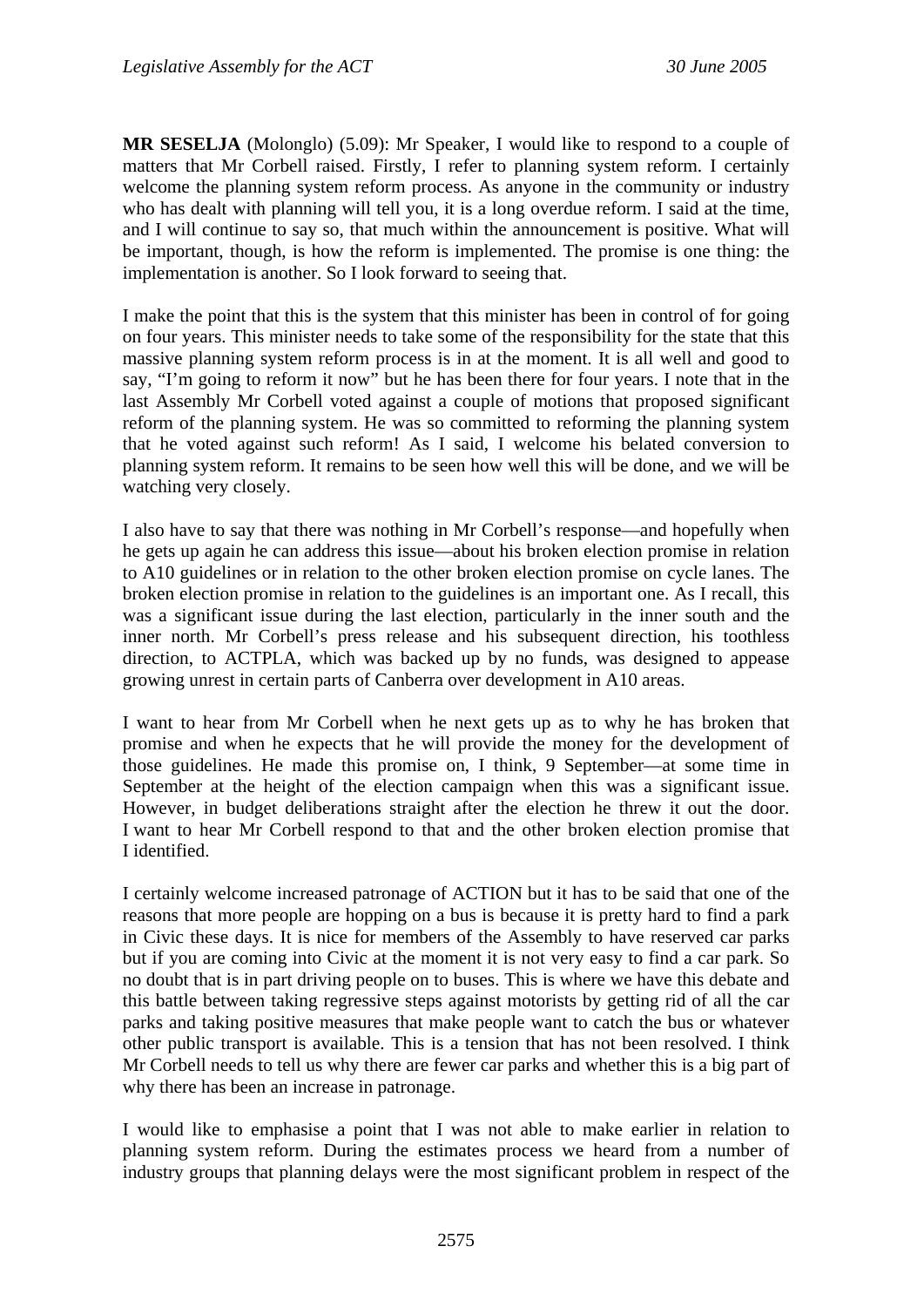ACT economy moving forward. We have certainly heard people like George Wasson and Jim Soorley say that the planning system in the ACT is the worst in the country.

Mr Corbell came into estimates and said, "Well, you know, wherever you go they always say that. You go to Sydney and they say New South Wales has the worst planning system." That dismissive approach was unfortunate. The planning system reform process shows that the minister acknowledges that the system is in trouble and that the system needs fixing. An Auditor-General's report presented some time ago indicated that there are significant issues in relation to delays in the planning system that need to be fixed. As I said earlier, this situation has in part come about under this minister, and he needs to take some of the responsibility for where things are at the moment.

Another area of discussion in estimates was the tender process for Forde. Concerns were raised about Mr Corbell's public comments during the tender process that, "We'd like to see interstate developers get the job because they'll do a better job." I think that intervention from Mr Corbell was unfortunate. The successful tenderer, CIC, said that they chose to partner Lend Lease not because they thought a local builder could not do the job but because they thought that is what the government wanted. So there is no doubt that Mr Corbell's public statements, through the *Canberra Times*, influenced that process. That is unfortunate and that was one of the things I raised with Mr Corbell.

We also had discussion about the extent of the LDA's activities. Whenever I asked a question about that, the response was, "Well, we have had this debate. There is an ideological debate as to whether you have an LDA or not." But the real question was whether or not the LDA is monitoring the market to determine the appropriateness of its level of activity within that market, and that was a question that Mr Corbell refused to answer.

The last thing I would like to talk about is the loss of jobs within ACTPLA. I commend Mr Corbell for being candid and honest and telling us the exact number when we asked a question about it some time ago. It was hard to get out of some ministers the exact number of job losses in their portfolios, so I commend Mr Corbell for telling us that there would be between nine and 11 jobs lost in ACTPLA. When I said to Mr Corbell that jobs had been slashed, he said, "Slashed? It is not slashed." Well, it is a matter of debate but it is still four per cent of the workforce and no doubt those who are losing their jobs would feel that it is a problem.

I would just make the point that these job losses—and this is also the case with the 240-plus job losses that we are seeing across the ACT public service—are a direct result of mismanagement by this government. You expand the public service quickly and then suddenly you have got to cut it back by 240 and say, "We take no responsibility for these jobs that are being lost." This government needs to take responsibility because it has been in office now for four years and it has been expanding the public service. Suddenly a lot of the people they gave jobs to are going to be losing their jobs and that is not a good way to manage the economy and move forward. The people who are suffering will be those within ACTPLA and within other agencies who are about to lose their jobs or who have already lost their jobs. I think I will leave it there. I look forward to Mr Corbell's response in particular to the broken election promises.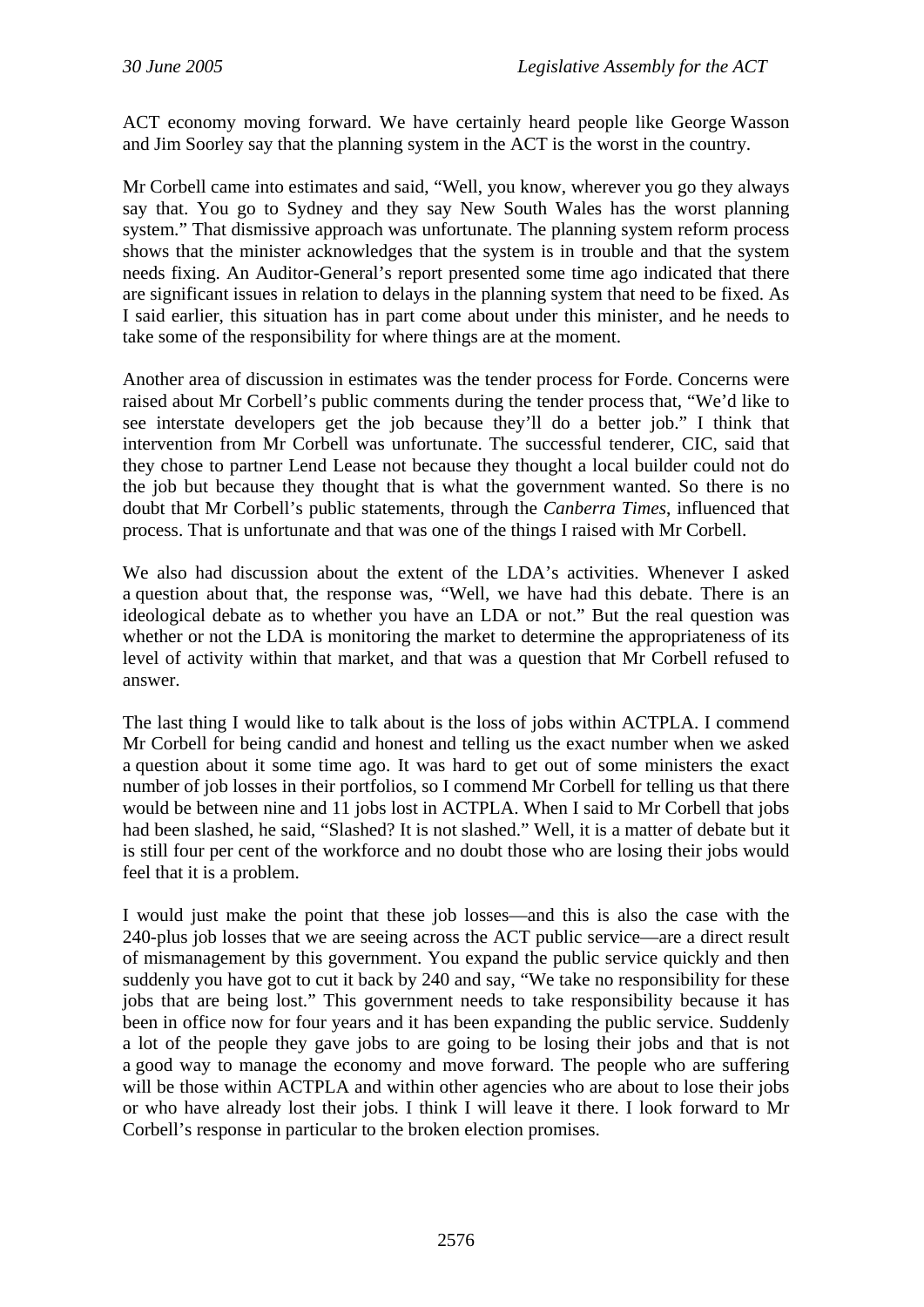**MR CORBELL** (Molonglo—Minister for Health and Minister for Planning) (5.17): Mr Speaker, a few issues are worth highlighting again. I was interested to hear Mr Seselja's grudging acknowledgement that there has been an increase in ACTION patronage. However, he said that this was because we are building on car parks. That is a very silly suggestion and you only have to look at some statistics to see that. For example, at the moment there are about 12,000 to 13,000 car parks in the central city area.

**Mr Seselja**: They are just not close to the shops.

**MR CORBELL**: At any one time—

**Mr Seselja**: They are all there at the back of the Assembly.

**MR SPEAKER**: Order, Mr Seselja!

**MR CORBELL:** At any one time only about 73 per cent of those car parks are utilised. So there is actually a surplus of car parking space in the city compared to utilisation.

**Mr Seselja**: Just not in the good areas, Simon.

**MR SPEAKER**: Order, Mr Seselja!

**MR CORBELL**: I acknowledge that the distribution of those car parks is not uniform across the city and that obviously creates issues. But when you look at the overall provision of car parking in the city you see that it is surplus to peak requirements. So that is something that is worth members keeping in mind. Fundamentally we have to ask ourselves as a city and a community what sort of built form do we want in our city? Do we want a city dominated by surface car parking or do we want a more urban environment? That is the question that we have to address as a community.

Perhaps it is worth highlighting that what is actually increasing patronage is increased frequency of service. In fact, 50 per cent of the eight per cent increase in patronage that we have seen from last year to this year is entirely on our new Xpresso commuter services. So the money that the government has invested in increased frequency during peak times is what is attracting increased patronage. Ms Dunne criticises the government for not focusing on frequency. There it is, Ms Dunne—50 per cent of the increased patronage is down solely to increases in frequency during peak times. It speaks for itself.

Mr Seselja raised the issue of funding for cycleways. During its term in office the government has invested considerably in on-road and off-road cycle paths. We have a strong record in that area and we continue in this budget to increase that funding significantly.

I would like to refer briefly to the funding that is made available in the budget for the ongoing implementation of the Canberra central program. This government put on the table about 2½ years ago the need to establish a framework to drive city revitalisation. The Canberra central taskforce was the outcome of that. I am really pleased that as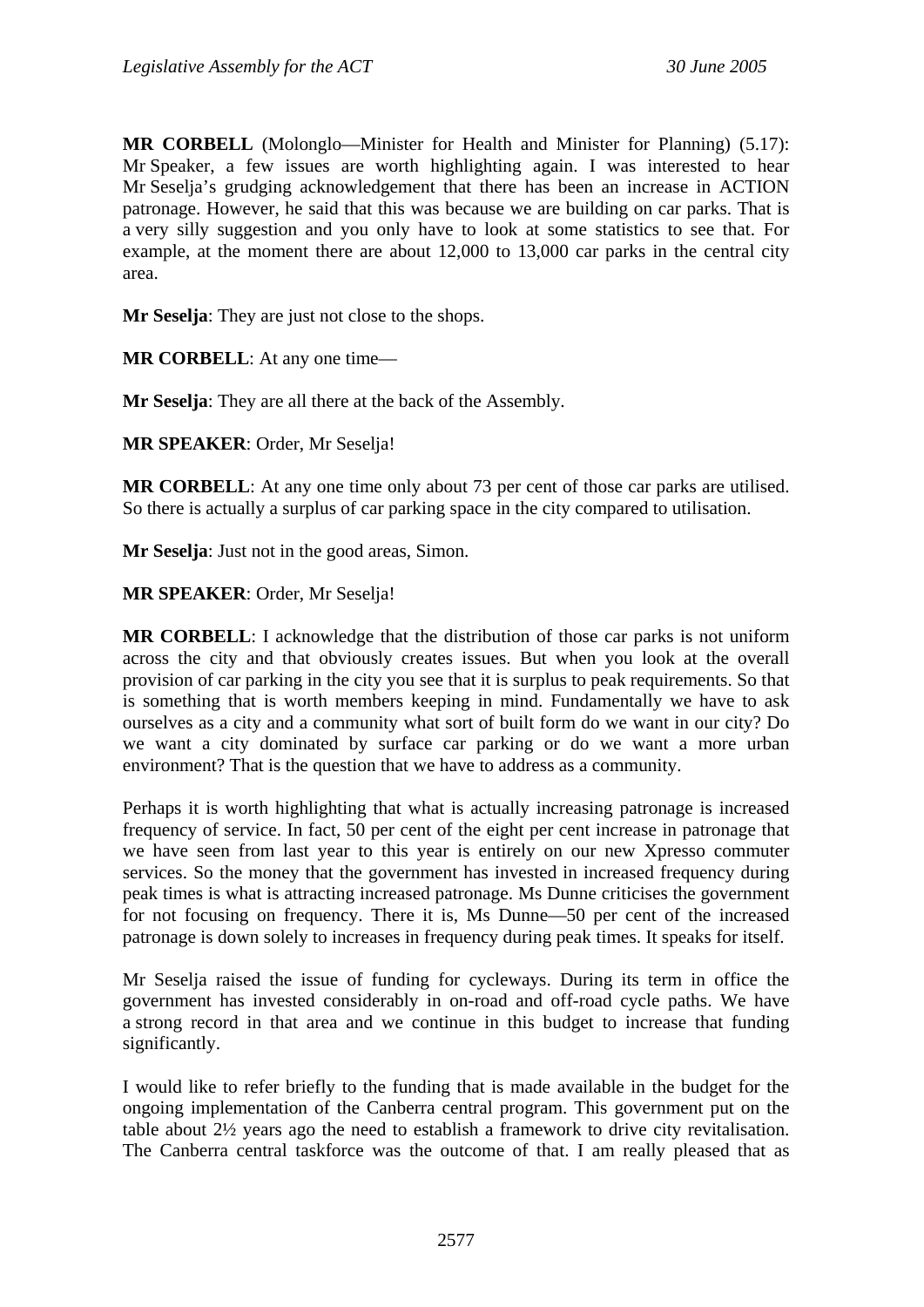a community we are now having the debate about the future form and future outcomes that we want to see for the city centre.

I want to reject the assertion that the government's focus on the city is to the detriment of town centres. Indeed, you only have to look at the level of development activity occurring in the Gungahlin, Belconnen and Woden town centres in particular to see that that assertion, which I think was made by Dr Foskey, is just blatantly not true. Go and look at the new residential development and the new commercial development that are either under way or proposed in those town centres. What that shows is that a strong Civic centre leads to strong town centres and vice versa. My view is that Civic is and has always been recognised as the first among equals. It is the city's premier cultural, commercial and administrative centre. But this does not diminish the important roles that our town centres play and you only have to look at the level of investment in those town centres to see that development is not solely concentrated in Civic.

The planning budget continues the government's reforms of the planning system. Mr Seselja said I have been responsible for the planning system for four years and that I must take some responsibility for the state it is in. The planning system that we have now in terms of development assessment and so on has been unchanged really since the land act was passed in the early 1990s after over 100 amendments had been dealt with on the floor of the Assembly. The land act we have now is a legacy of minority government—there is no doubt about that—and in particular it is a legacy of the undue power and influence of the independents and minor parties in this place.

What we now have is an opportunity to establish a contemporary land act, a land act more in keeping with broad community expectations. That is the government's objective. The government went to the last election promising a reform of development assessment and we are delivering. We have set out the reform agenda. In our first term, and prior to our first term, the government's commitment was to reform the government's arrangements—the planning authority, a chief planner, a land development agency. We delivered that, too. So we have a strong record of delivering what we promise and we will continue in that vein.

Proposed expenditure agreed to.

Proposed expenditure—Part 1.15—ACT Forests, \$193,000 (net cost of outputs), totalling \$193,000.

**MRS DUNNE** (Ginninderra) (5.24): I could not convince Mr Seselja that he should talk about ACT Forests. ACT Forests is an organisation that has been under enormous pressure, especially since 2001. The enormous pressure that it has experienced since successive bushfires in two seasons has highlighted the frailty of the system. ACT Forests was inherited from the commonwealth at self-government and it was seriously underfunded and in many ways in a depleted state.

Forests have had a fairly inglorious history in many ways and successive governments since self-government have attempted to make ACT Forests a viable organisation, with limited success. The work of the previous government probably was just beginning to bear fruit before the 2001 fires. It is ironic that the first time that ACT Forests had ever turned a profit, I think, was after the 2001 fires and, if you read the books, the positive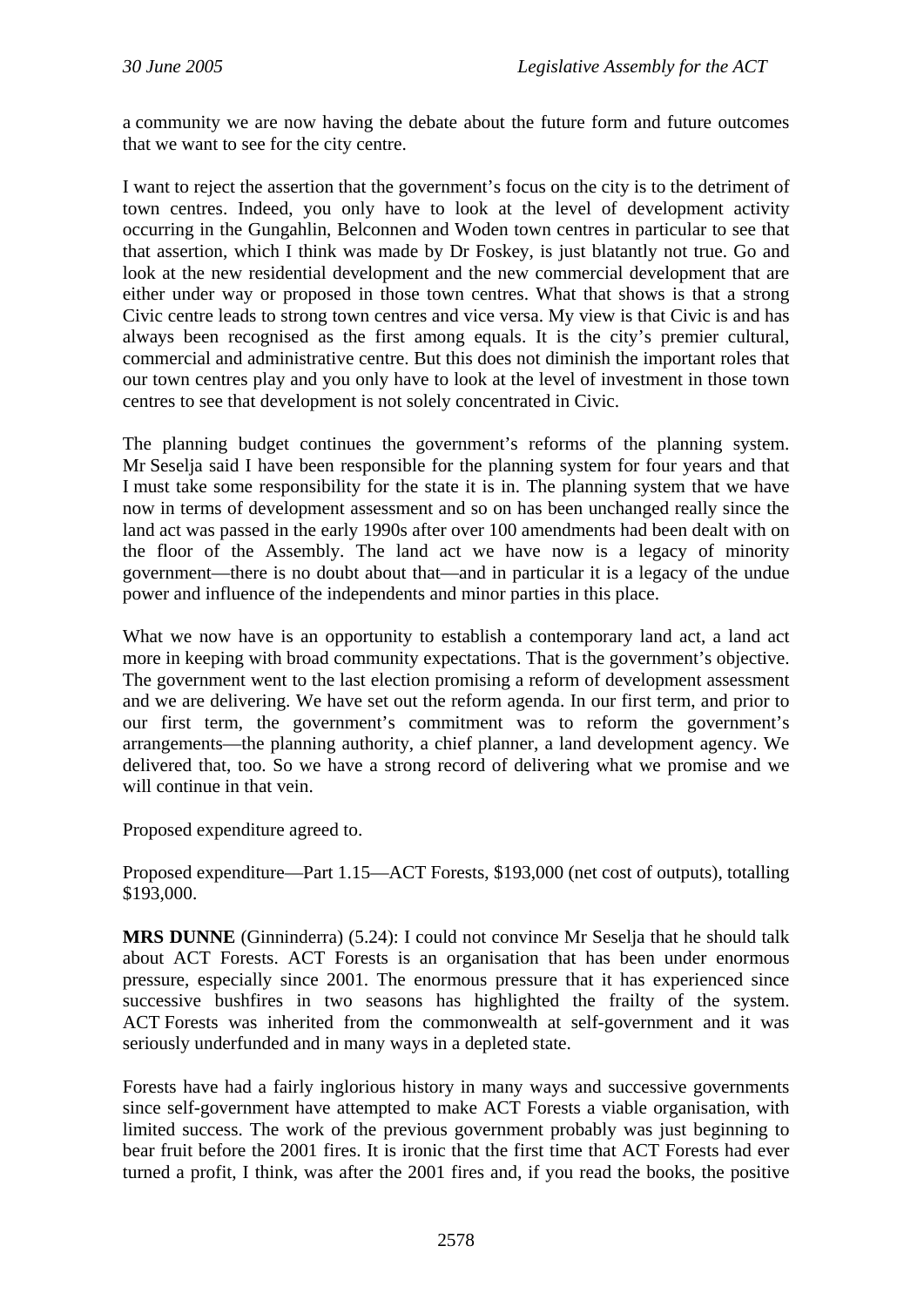outcome was solely as a result of the insurance payment for the devastation of the 2001 fires. The same thing happened again the next year.

We have now a fairly depleted industry and the land that ACT Forests manages is very unstable and requires a lot of work to restore it to a state where we could do anything useful and productive on it in the future. The lower Cotter catchment, which has been discussed at length in this place on a number of occasions, is a real problem for ACT Forests. The many ad hoc decisions made by the government to replant pinus radiata without giving very much consideration to the environmental as well as the economic benefits for the community have been unfortunate.

The rumours around the community in relation to the urban services reconfigurations indicate that there may be some changes afoot for ACT Forests' responsibility for land management. I hope that whatever happens, whatever Mr Hargreaves sees fit to do in relation to the restructuring of urban services, will take into account the problems in ACT Forests.

I have been critical in the past couple of years of the propensity of this government to build monuments. One of the first acts of ACT Forests after the fires was to go out and build a new headquarters, even before we had decided whether we would continue to have ACT Forests. I hope that that money has not been misspent and that, as a result of the reorganisation of urban services, we will not end up doing away with ACT Forests, because then we will have headquarters that probably should not have been built where and when they were and that will be headquarters for nothing in particular.

Mr Hargreaves needs to do a lot of work to bring ACT Forests up to scratch. This is not a criticism of the staff themselves, who have had four or five absolutely hideous years, but some hard decisions have to be made at the policy end, at the in-principle end, at the visionary end, about how we administer our land and then we need to spend some money and give some resources to people to manage land in an appropriate way.

As Mr Seselja, Mr Mulcahy and I have said on a number of occasions, the \$14.2 million that is being frittered away on icon building, vanity projects like the international arboretum probably would be better spent by having organisations like ACT Forests, urban services and parks and conservation managing the land, especially the land devastated by fire, for the benefit of the whole community. I hope that Mr Hargreaves is applying his mind to how best to manage all that land, those many thousands of hectares of land, under the administration of ACT Forests not only economically but also for the benefit of the environment.

**DR FOSKEY** (Molonglo) (5.29): Mr Speaker, I have already discussed under the budget line for the Chief Minister's Department my thoughts on the government's priorities, the lack of funding for the environment and work on the Cotter catchment.

**Mr Quinlan**: Do it again!

**DR FOSKEY:** Am I the only person who says things a couple of times, Mr Quinlan?

**Mr Quinlan**: No, I said, "Do it again." They repeat themselves.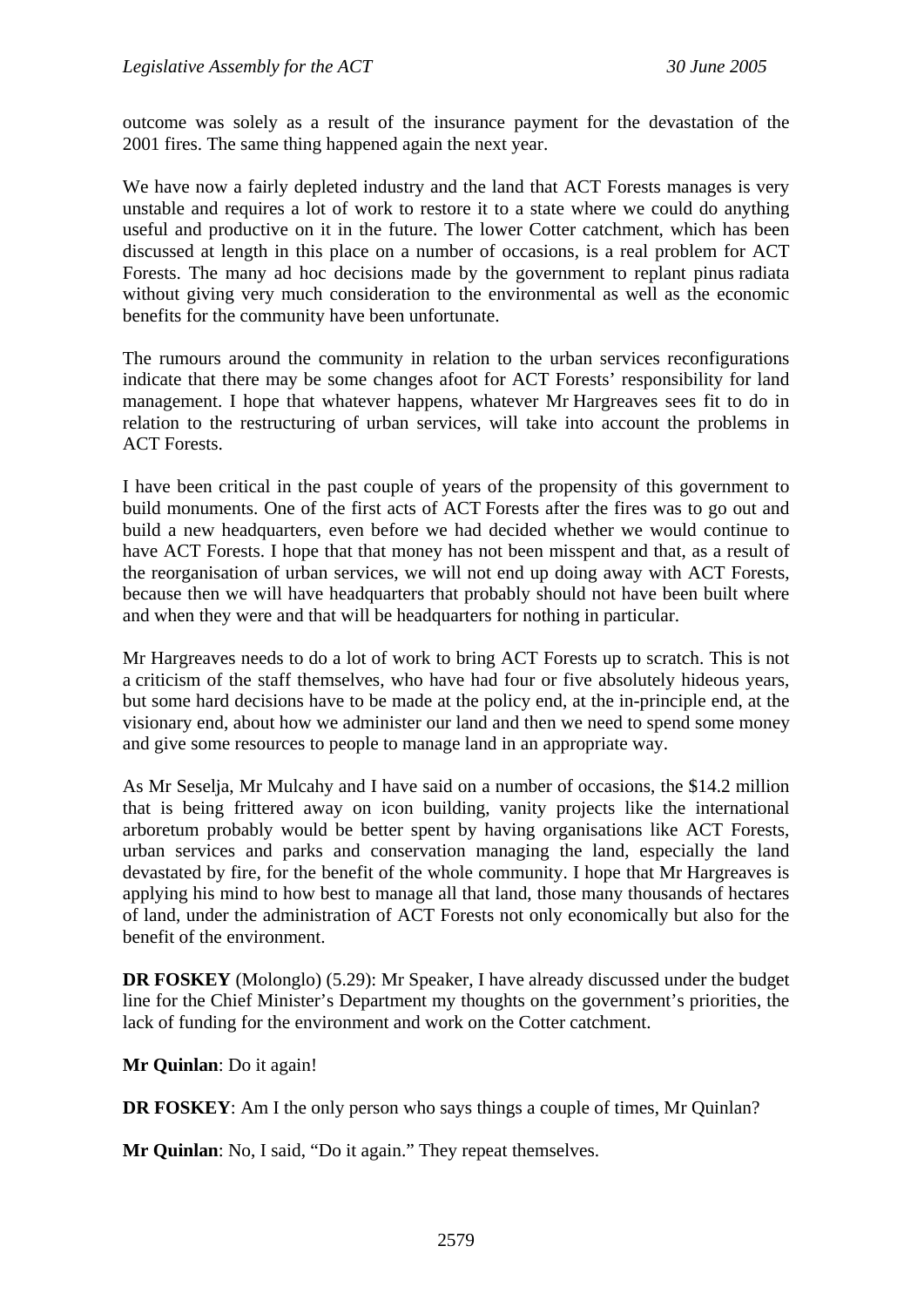**DR FOSKEY**: Good. Encore, encore! To recapitulate, the rehabilitation of the Cotter catchment—

**Mr Quinlan**: It was with irony, though.

**DR FOSKEY**: Who has the floor here? To recapitulate, the rehabilitation of the Cotter catchment is a significant job. It is no surprise that the Greens believe that planting pines there again will compromise the core objective of maintaining water quality and quantity. I was pleased to see the estimates committee report note the need for the progress and means of the rehabilitation to be reviewed by the end of 2005, including the scope for public and scientific input.

I ask the government to take heed of that, particularly the need to continually engage with the scientific community on this matter. I am also aware that a catchment working group is revisiting whether to plant pines in the catchment, but its recommendations to the minister are not yet public. I look forward to seeing those recommendations and I hope that the community's concerns have been taken into consideration.

Another matter of significance is the restructure proposed for ACT Forests. It will now fall under the Chief Minister's Department, more specifically Environment ACT. I understand that the nature of this restructure is yet to be determined. I will be watching the restructure with interest because I do think that it has the potential to be a positive move.

The restructure will allow the conservation principles of Environment ACT to have an impact on ACT Forests, perhaps pushing it from the old approach of forest harvesting to more positive land management practices. I suggest that the decision was made—though very quietly, without any fanfare—because the government has shifted its priorities for the management of that land to catchment over production forestry.

If such a move were to take place, ACT Forests would not have to pretend that it was a profit-making enterprise. It is well known, as Mrs Dunne has just reiterated, that the only time ACT Forests made a profit in its life was when forests burnt down and were not there any more. I must add that any income that it might make would pale when offset against the cost of planting, maintaining and harvesting as well as the cost of maintaining roads and fences and then, ultimately, replacing pines that are lost in what I suppose we have now come to expect as a 40 to 50-year cycle of major fires. Of course, that is not even taking into account the impact of the management of plantations on catchment values, which is not calculated as a cost in our budget. I will be happy to support this funding.

Proposed expenditure agreed to.

Proposed expenditure—Part 1.16—Department of Disability, Housing and Community Services, \$92,399,000 (net cost of outputs), \$12,401,000 (capital injection) and \$26,117,000 (payments on behalf of the territory), totalling \$130,917,000.

**MR SESELJA** (Molonglo) (5.34): No doubt my colleague Mrs Burke will have much more to say on this expenditure, but I have a few observations to make about the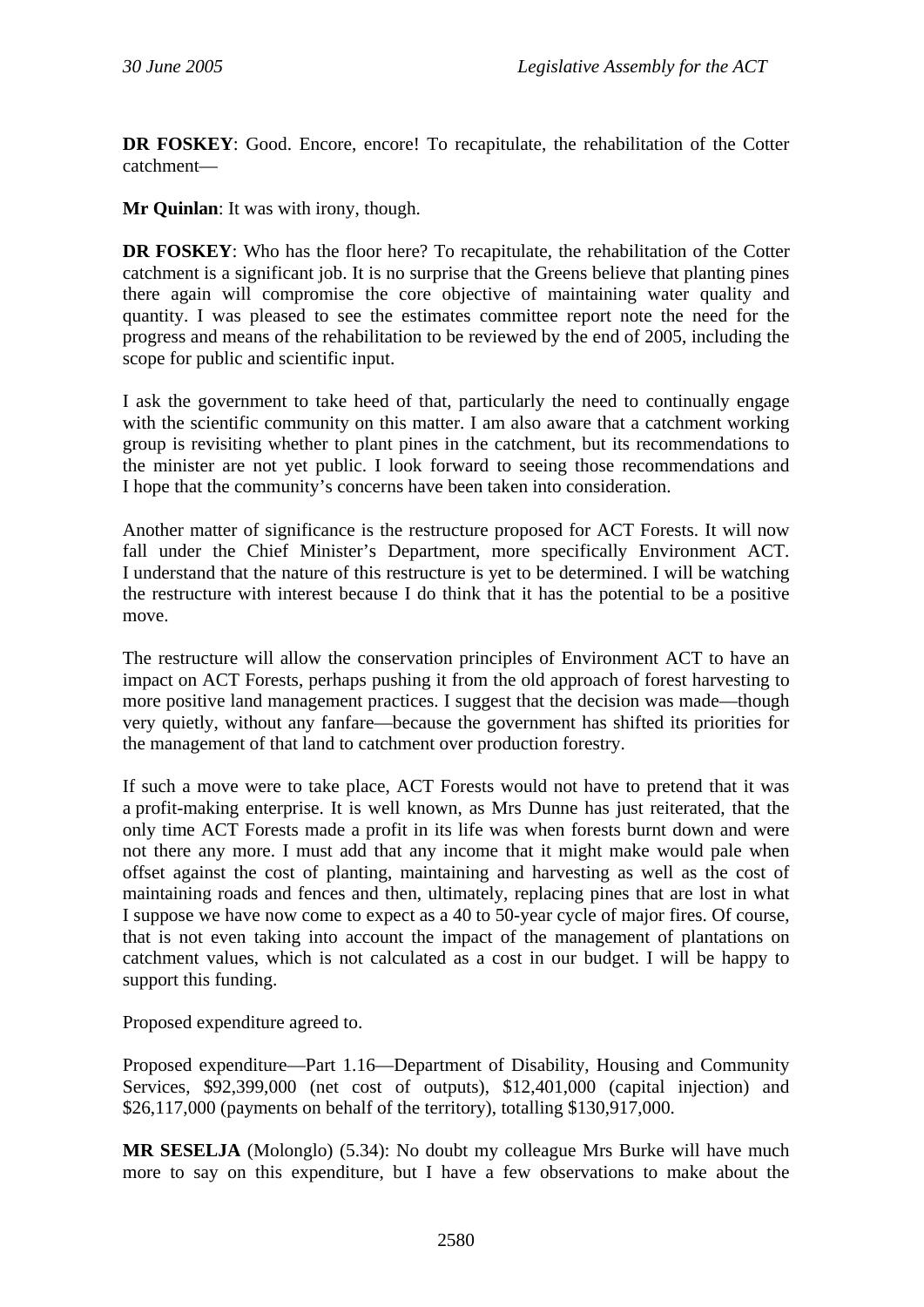estimates process and some of what came out of it. Obviously, there was discussion about the \$10 million broken promise for housing, but we will get onto that later under another line of expenditure.

One of the things that came out was that members of the community sector appeared to be critical of some government plans for spending. There was criticism of the \$1.6 million for an intensive care and treatment facility. ADACAS, the ACT Disability, Aged and Carer Advocacy Service, said about people with a disability:

… we know, virtually without exception, this group is not going to benefit significantly from such a facility. Why spend all this money?

So there was concern, certainly from ADACAS, that perhaps it could have been spent in different areas. There was criticism by the MHCC, which stated that it was "greatly disappointed with the lack of sufficient funding to support the ACT mental health strategy and action plan". I am sure members on both sides would acknowledge the crucial importance of mental health funding. Obviously, it is tricky for government to get the right amount there, but one of the community groups certainly was telling us that in its opinion there was not enough. Obviously, there are priorities. I think that mental health is one of the really important areas of government spending.

Concerns were raised in relation to some of the administration costs of the taxi subsidy. The administration of a number of areas of DHCS was also questioned in the estimates process; in particular, as I said, the taxi voucher system, which costs in the order of \$200,000 in administration for a system worth \$750,000 in subsidies, that is, an administration cost of about 27c for every dollar that is paid in subsidy. That does seem particularly high. I think that is an area in which the government does need to look for some efficiency gains, perhaps by the use of cards or some other system that would bring down those fairly high costs. I think it would be acknowledged generally that the administration costs are pretty high. I think that that is an area in which the government should look at reining in some of its spending and finding some efficiencies so that more money can go to subsidising disabled users of taxis rather than administration.

I do have to raise the issue of Mr Hargreaves's performance in this area, in particular some of his offensive comments. Mr Hargreaves made reference to people with disabilities in the first 10 minutes of his estimates committee appearance. He continued to be offensive and inappropriate. In his opening statement he said:

In regimes prior to the Stanhope government, people were stuck in a cupboard. We are not going to do that.

I think that members generally, not just opposition members of the committee, found some of Mr Hargreaves's performance during this hearing and some of the others inappropriate and certainly unhelpful for the committee in trying to do its job. I know that the chair found it difficult at times to control Mr Hargreaves, and that was disappointing. I will have a little more to say on that in a second.

I welcome the increases in individual support packages. I was pleased to see more money added for this initiative. Much was made earlier in the year of individual support packages. There was heavy criticism in the *Canberra Times*, with stories of young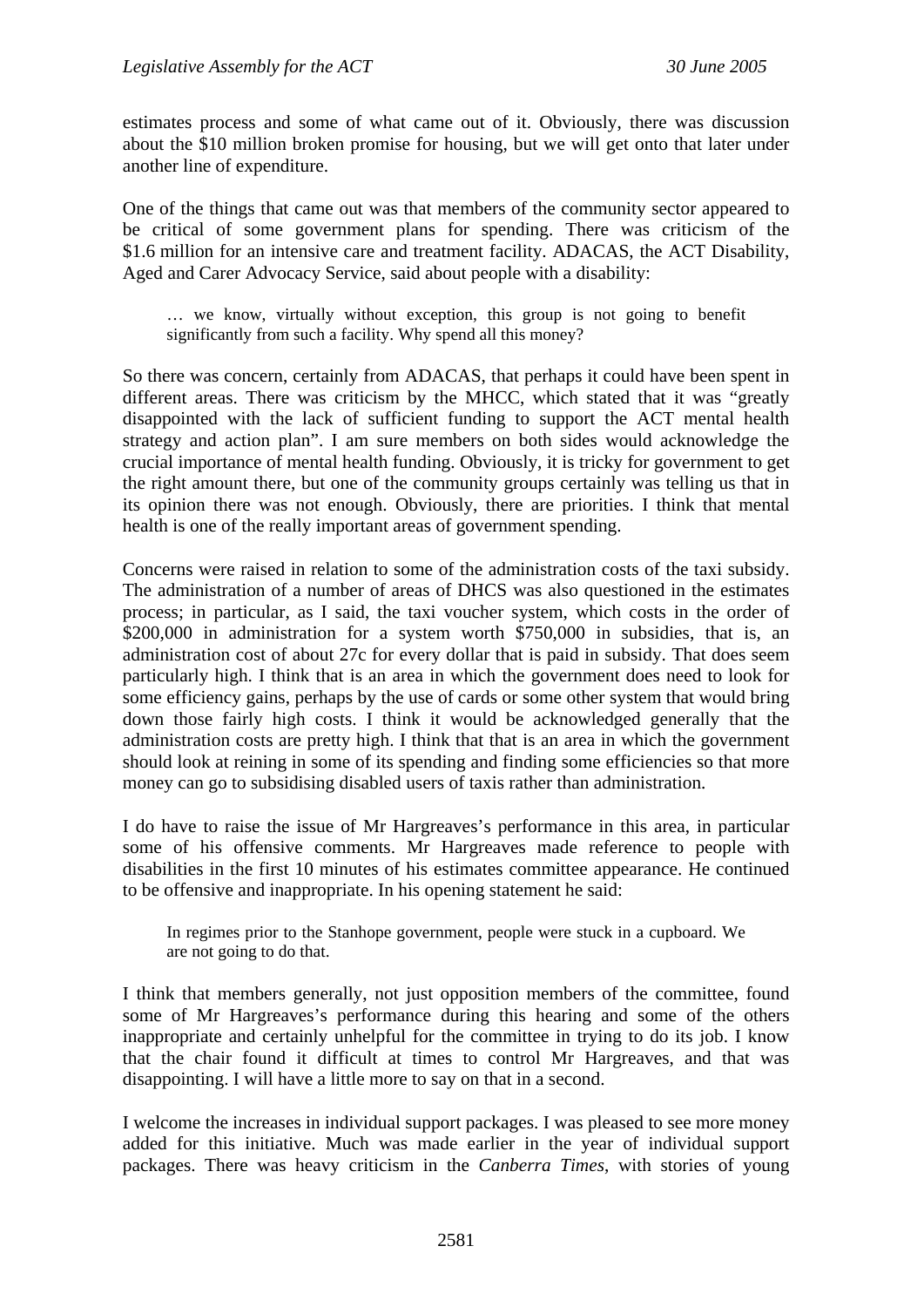people left in nursing homes without support funding. As I said, I welcome the individual support packages. There is still, however, the potential for families with disabled children or persons with other disabilities to compete for funding with each other. Obviously, it is a question of priorities, but a reallocation of priorities would see more money for things that are needed, such as ISPs, and perhaps less for some of the more grandiose schemes we have seen in the budget. The arboretum would be one area where we have seen a bit of a misallocation of resources.

The consideration of multicultural affairs was one of the more unseemly moments in the estimates process and was disappointing. In response to questioning by Mr Pratt, Mr Hargreaves said:

If you want to go in there and politically interfere with its management, feel free. I suggest that you should be very careful about what you say or, otherwise, publish a picture of your house in the *Canberra Times*. That's how much you'll be paying if you keep going down this track.

I have pages of *Hansard* of the exchanges that went on. I repeat that I certainly found it unhelpful, I know that my colleague Mr Mulcahy did, and I do not think that view was limited to opposition in some of these hearings. There were times when we had great discussions with Mr Hargreaves and he gave us some good information, but I would highlight for the Assembly that there were particular times when there was, in my opinion, inappropriate behaviour by the minister and it was not helpful for a proper scrutiny of these budget areas.

**MRS BURKE** (Molonglo) (5.40): In many respects, I see the 2005 budget as a budget of missed opportunities and misplaced priorities and one demonstrating in some areas poor financial management. That was evident no more so than within the area of disability services, particularly in relation to the injection of more funds into valuable programs that support those in the community who, let us not forget, are in greatest need of government support, people who otherwise just would not be able to access any form of support.

Ongoing certainty of funding for community-based organisations to deliver valuable community services in addition to work conducted by the disability, housing and community services portfolio is crucial. They make an invaluable contribution to supporting people in the community who are reliant on care options that the government cannot always supply.

There have been many reports, reviews and inquiries into specific areas of service delivery in the area of disability services over the last 3½ years and, no doubt, they have once again supplied government with a very rich vein of information and advice as to how to find a way forward with the delivery of improved services and support in areas such as the disability sector. Now is the time to translate that information into action, something this government seems to wrestle with on a daily basis. I acknowledge that the minister has put forward some good efforts, but he knows himself that the pressure is on him. I will get on to that in a moment.

During the estimates process, the committee highlighted the need for greater focus on a breakdown of how funding has been allocated to improving areas of need since the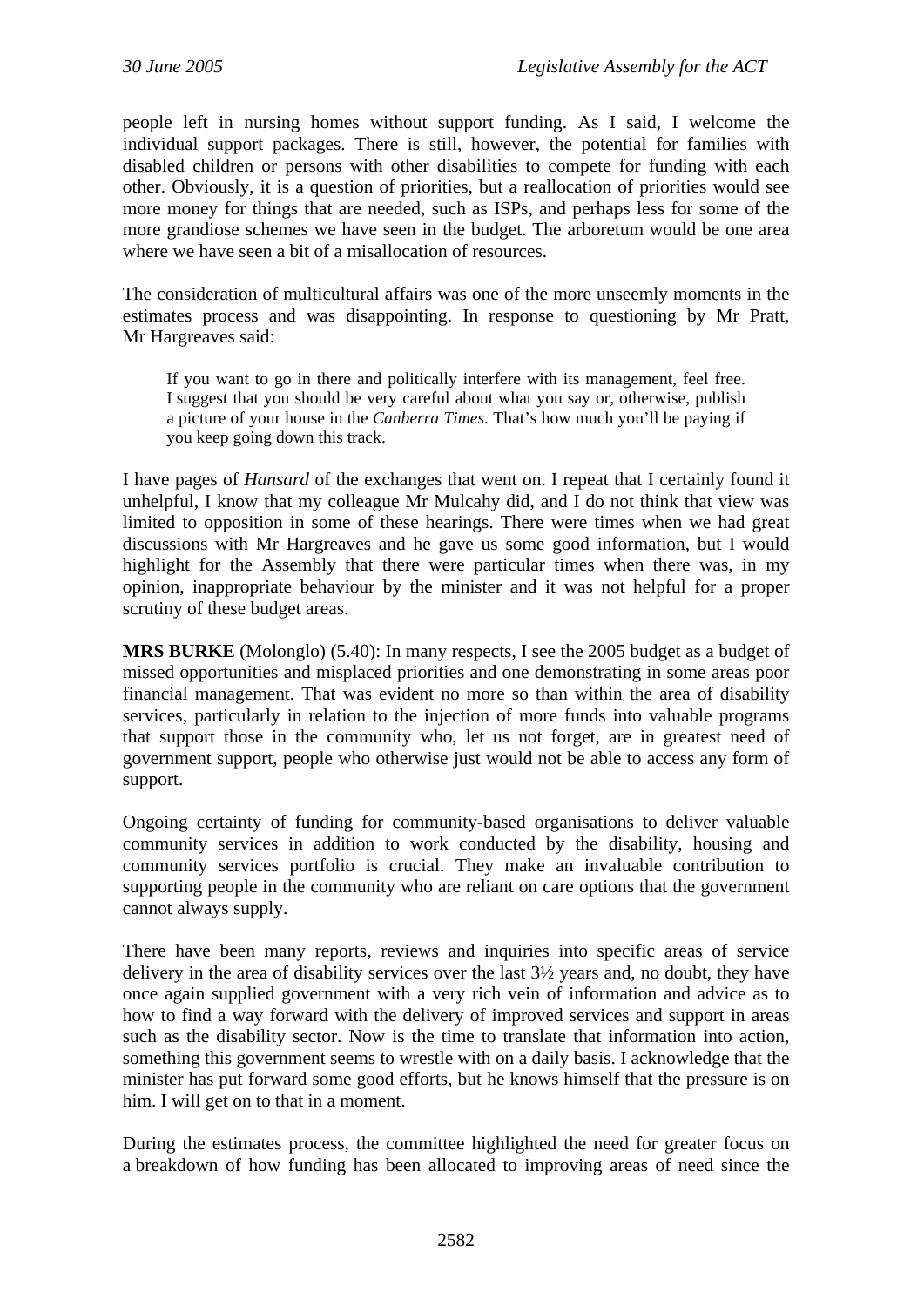delivery of reports that have highlighted some deficiencies; for example, the Gallop report on disability services. I note—and this is in no particular order, but I want to highlight them—recommendations 14, 15 and 16. I am very pleased to see those, I have to say, in the report on the estimates hearings.

Although the government sought to provide a breakdown of evidence on how funding was being matched to areas of unmet need and service delivery improvement, it appears that, as always, more can be done, with apparently little progress being made in areas such as the auditing of government services in order to monitor whether there is room for more improvement. Staffing is another issue. It has been of concern to many in the sector that, for example, the government is taking longer than expected not only to implement programs that will improve the quality of training of people, but also to target funds through recruitment programs that will significantly impact upon the actual services that can be delivered.

It is difficult to understand why, therefore, the minister would seek to have funds transferred from a recruitment program in Therapy ACT to have more professionally trained staff working in their chosen field, helping people in the community, to a capital works program within a facility which, I have no doubt, also needs funding. Surely capital works should be a separate funding stream from funding for delivering upon government outputs, that is, funding real services that will assist people in need. It may well be the case—I think the minister alluded to it himself—that both the capital works improvements and staffing levels in the disability sector require the same level of focus and attention, but one surely should not come at the cost of the other.

The estimates committee asked the government to reassess how it allocates funding in relation to an inquiry reporting process and ensures that it can demonstrate a distinct link between how funds are allocated, with justification, to address any specific recommendations. I allude particularly to recommendation 14. That would appear to be a logical solution to clarifying, not only for the Assembly but also for people within the community, how funding is to be allocated to programs that will directly impact upon them. The public would expect and, more to the point, deserve to have clarity and transparency, and a very firm commitment to backing up rhetoric with the funding, in order to address areas of community or disability services to those most in need of further financial assistance.

There is a political reality to be faced, I am sure, by the minister when charged with finding particularly funding solutions to complex issues and having to find a balance in appeasing certain sectors of the community. At the same time, I realise that the minister also faces the extreme disappointment and frustration of not securing further desperately needed funds for his portfolio area, one that should be given greater status by this government. It would seem that this sector misses out at the expense of the Chief Minister's pet projects. He appears to be much more concerned with posturing and grandstanding by pursuing projects such as the arboretum and the Human Rights Act.

**Mr Quinlan**: You don't like our arboretum, do you?

**MRS BURKE**: The Treasurer is nodding. I am glad he is agreeing. During the delivery of the budget, I welcomed some new initiatives that would assist in sustaining areas in the disability sector that must have ongoing funding and I commended the government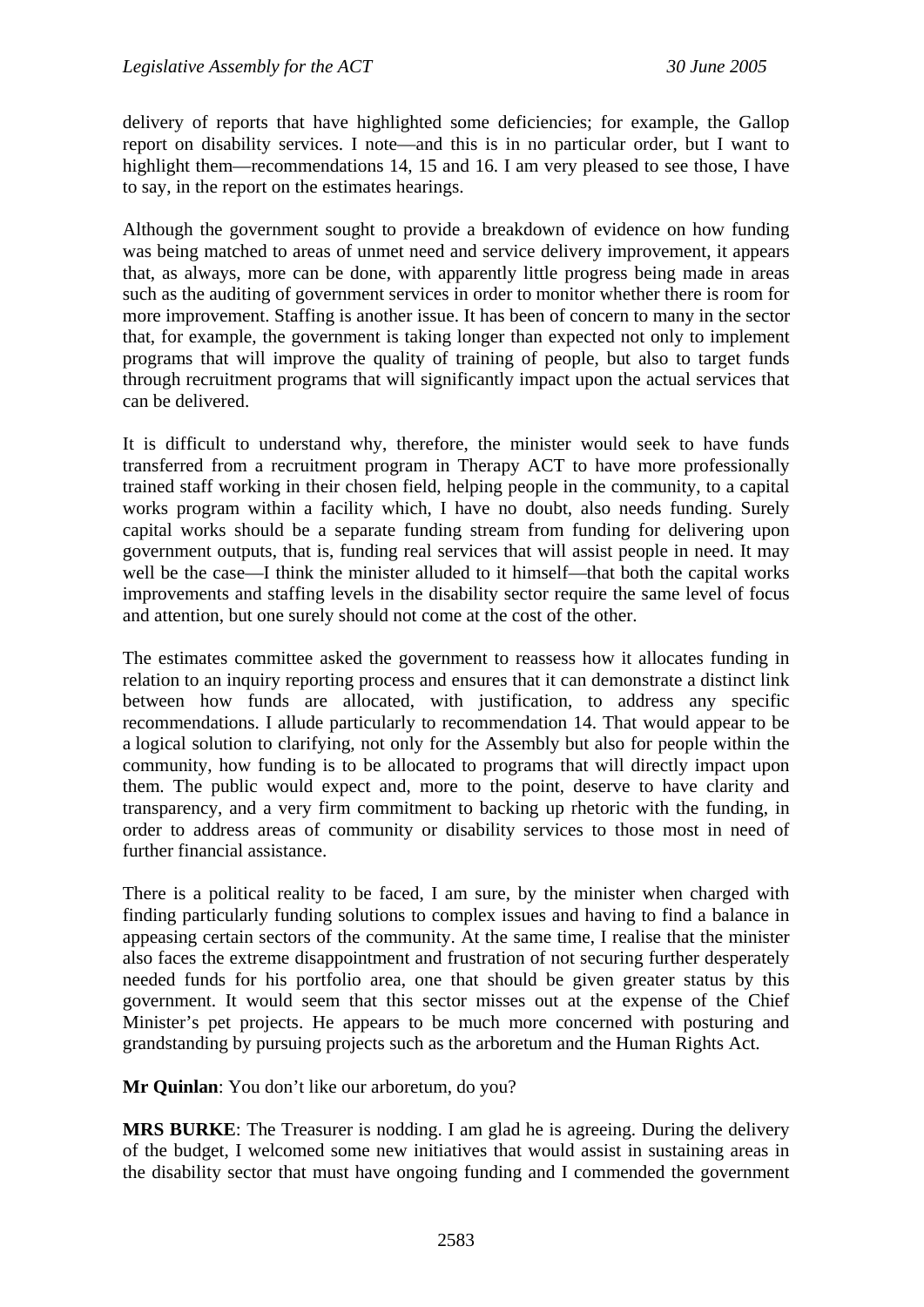for doing so. It is a reality with programs such as the individual support services and ultimately the packages that the minister was only able to deliver funding to address some of the backlog. In reality, the apparent new program of the 2005-06 budget to increase the number of people receiving an individual support package from approximately 165 to around 175 is simply allocating funding to the applicants who are severely disabled and who missed out in the previous funding round. As my colleague Mr Seselja said, we welcome that, minister—it is great—but there is a need to do more. I know that the minister is going to talk about that in a moment.

Whilst it will obviously always remain difficult to appropriate further funding for unmet need in this sector, I believe that the government has underestimated and not addressed the issues early enough—given, as I have previously mentioned, that it has known about the many areas of unmet need for over three years—in order to be in a position to prioritise funding and then deliver crucial services that the tax paying community would expect. As a shining example, the provision of individual support packages is an area that the government unequivocally should provide for, to ensure that it is aiding and improving the quality of life of people with a disability in the ACT.

I note and welcome that the minister is accepting some of the major reforms highlighted in the Gallop report in relation to offering individual support arrangements for people with a disability. I am concerned that with more focus being placed on the need for funding, which will be difficult to find in the coming lean budgetary years, the families applying for funding packages will still continue to be forced to compete with each other to receive vital ongoing support. As this government will be faced with some lean budgetary years ahead, I will continue to observe, with interest, how the minister for disability services will manage to convince his ministerial colleagues of the value of a sustained funding commitment to the sector, a sector which ultimately relies quite heavily on government support and which quite rightly deserves greater assistance.

In closing, I believe that the budget really fails overall to hit the mark sufficiently in addressing issues such as individual support packages, assistance for ageing parents caring for a child with a disability and wheelchair accessible taxis, to name but three. Disability, housing and community services is a portfolio on which I believe the Stanhope government needs to place far more emphasis and greater focus in terms of front-end funding, not simply bandaid solutions.

**DR FOSKEY** (Molonglo) (5.48): I am going to begin by talking about housing because it is the area of greatest failure in this budget. Despite repeatedly acknowledging that there is a crisis in affordable housing, and expressing a commitment to address this situation, the government has failed to deliver on a number of key election promises, including additional capital injections for public housing of in the order of \$10 million a year for three years, funding in the order of \$4 million to retrofit some public housing for energy efficiency, and new and expanded programs to assist people to enter and maintain private and public tenancies.

When presenting the budget, the Treasurer made the statement that a number of indicators support the view that housing affordability in the ACT has been improving since the middle of last year. In the estimates committee hearings we established that he was referring to one key indicator, the AMP and Real Estate Institute of Australia home loan affordability measure. I should point out that the Treasurer indicated to the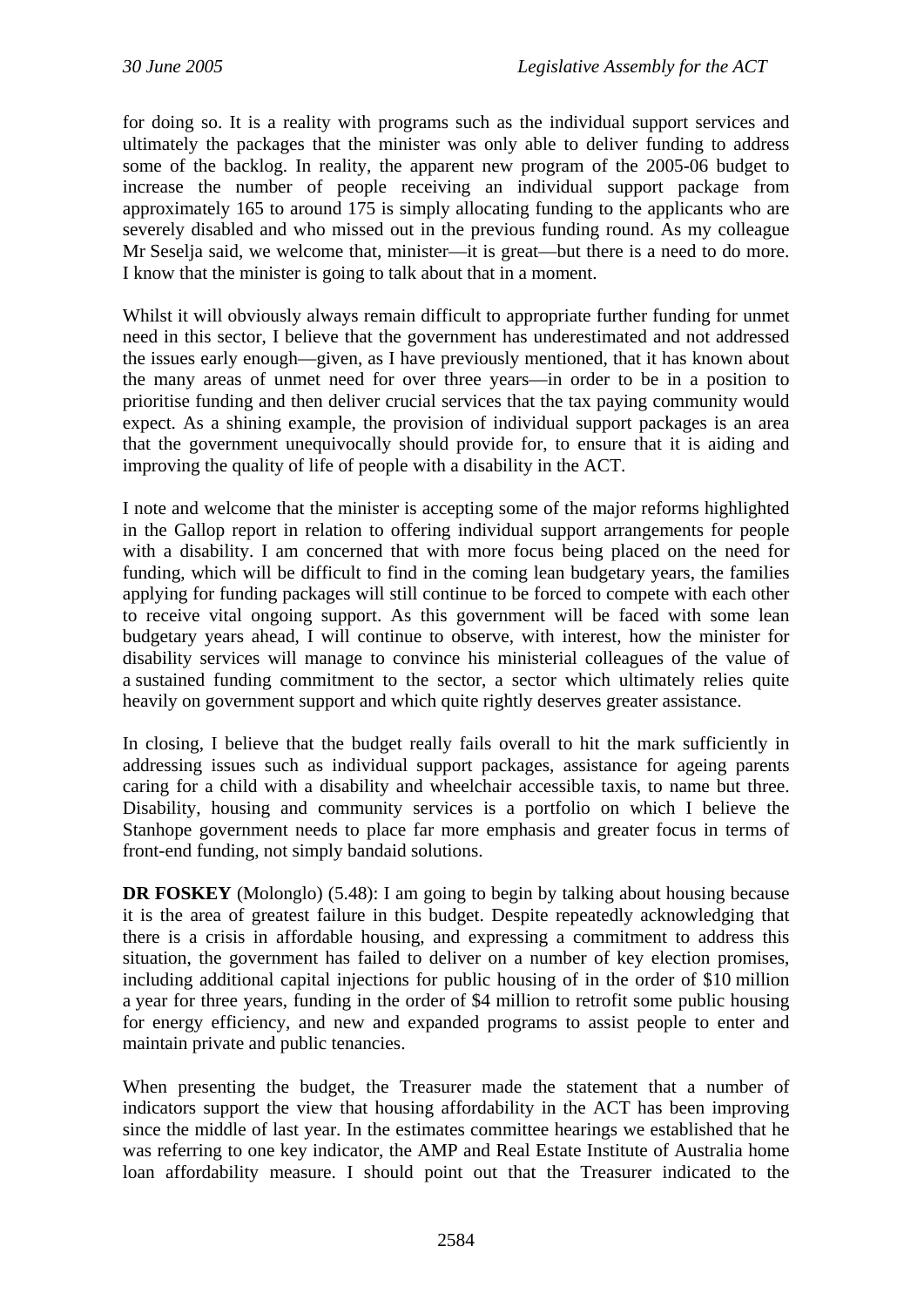committee that housing affordability in those terms of ownership had improved over the past 12 months. The Treasurer wrote to the committee a couple of days later to correct the record and confirm that housing ownership affordability had, in fact, deteriorated over that time.

A spokesperson from Treasury acknowledged that this indicator says nothing about the affordability of privately rented housing. In fact, there has been no decrease in median rents in the ACT and rental costs here are relatively high compared to the rest of Australia—the highest of the capital cities of Australia for housing and the second highest for units—because demand has been very close to supply, leading to a low vacancy rate. There is no evidence that the rental market is easing or that there has been any reduction in the number of people seeking urgent placements in public housing.

If I were a cynical person, I could interpret this to mean that the Treasurer and more broadly the ACT government think of home affordability only as it relates to the cost of buying property. This is a view that would be supported by the fact the Treasurer highlights the first home buyer concession scheme as a major, perhaps the only, measure in this year's budget to increase housing affordability. Perhaps then we should not be surprised to find that cabinet did not even consider providing additional funding for public housing, despite the election commitment to spend an additional \$33 million.

Perhaps it is a lack of concern over housing. Perhaps it is simply a reflection of the priorities of the minister, who "didn't particularly feel like asking for \$62½ million". He went on to say that he wanted to ask for funding for other initiatives. So, instead of putting forward all the needs recognised within his portfolio, he selected preferred projects and left the rest out. This has resulted in a broken election promise and the prospect of little or no improvement in public housing waiting lists over the next 12 months. Indeed, I note from the budget documents that there will be a net decrease of around 100 in the number of properties managed by ACT Housing over the next 12 months.

Canberra does not have a large number of private or non-government housing suppliers with a focus on affordable housing. The estimates committee hearing heard testimony from community groups, including ACT Shelter, ACTCOSS and the Mental Health Community Coalition, that there is a very serious undersupply of affordable housing in Canberra. This has resulted in long waiting lists for early allocations of public housing and a bottleneck in crisis accommodation services.

The failure to invest in housing perpetuates a range of other social and economic difficulties for people who are experiencing homelessness or housing stress. To quote ACT Shelter's Kerrie Tucker from the estimates hearing of this year:

… housing is more than just a roof. A secure, affordable and appropriate home is essential for you to deal with all your other issues, and you're not going to be able to do that if you don't have secure housing. So you have to see the lack of affordable housing in the broader context.

By the way, I have heard similar comments from members of this government, so Kerrie Tucker is in good company when she makes this comment.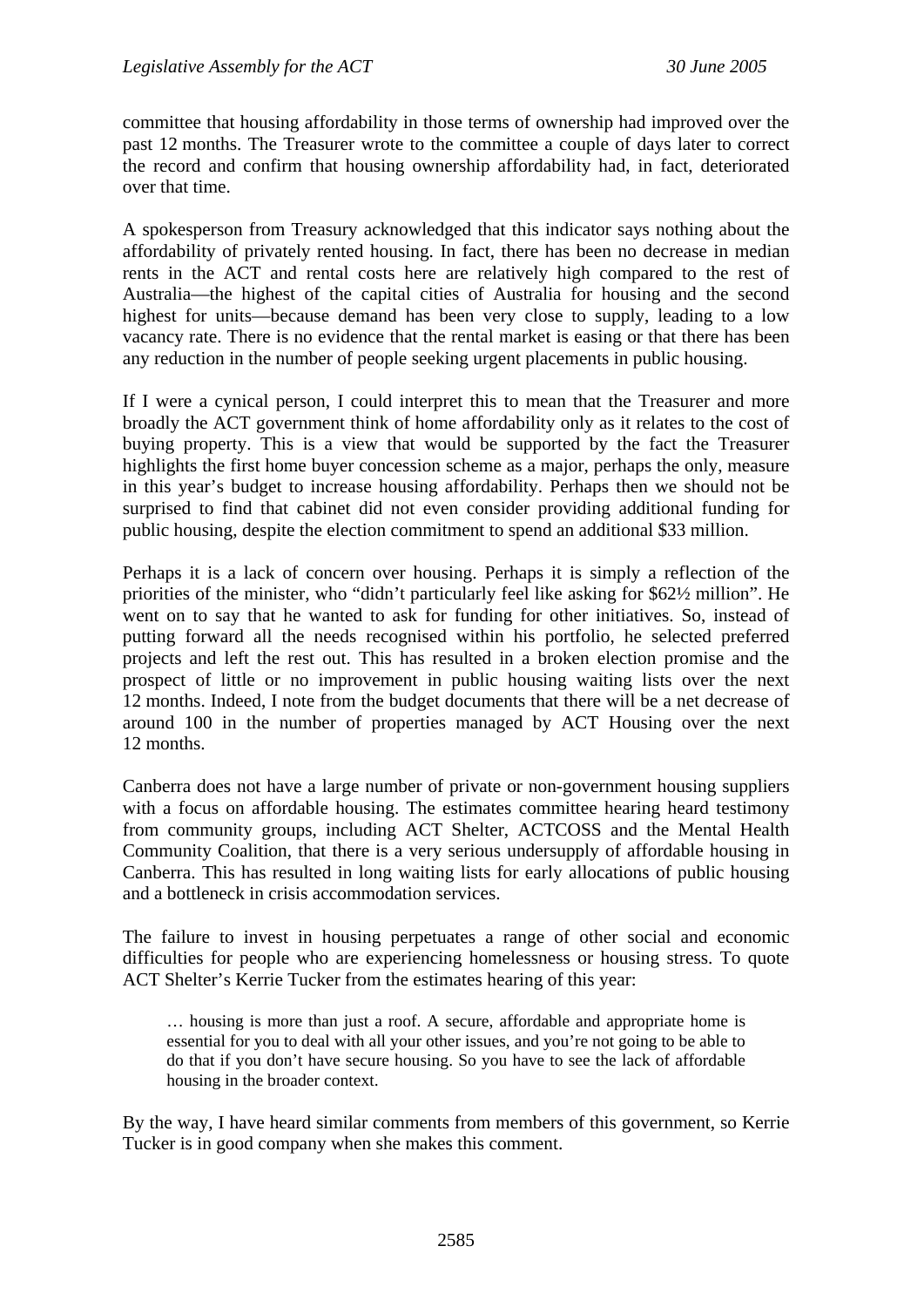I welcome the report tabled today by the minister as a very useful compilation of the measures that this government has taken towards improving housing affordability. I will read it with great interest and respond to it in the fullness of time. I will talk further on public housing under the Housing ACT line of this bill, but I would like to move on to disability services.

As I said in my speech in reply to the budget, I welcome the positive initiatives in this budget for children with a disability and their families, including the caring for kids at home program, the additional therapy support and the additional resources for children with intensive needs. The new northside community-based service for young adults with a disability is also an important initiative, although I think that it should be matched with community-based support for young people who do not want to attend the centre-based service but face barriers to accessing further education or training and a very lengthy wait for employment assistance.

I am, however, disappointed with the amount of funding allocated to assist adults with a disability and family carers who have provided long-term support. While some funding is certainly better than none, the recurrent funding of in the order of \$800,000 per year for community support and crisis intervention will assist just 15 people with high unmet need, leaving all the other families that sought funding in the ISP round last year without hope for another year.

The minister suggested during the estimates committee hearings that his interest in providing additional funding to people with high and complex needs was part of his motivation for not asking cabinet to consider meeting the government's election promise of an additional \$10 million per year for public housing. I do not understand why both of these areas of need could not have gone to cabinet. I think that they should both have been given priority over recreational projects such as the dragway and the arboretum. I also think that the minister should not skite about securing less than a \$1 million a year for disability by giving up \$10 million a year on housing. The question is: why didn't he ask for both?

There are families in the ACT who are in crisis. They have been caring for a relative with a disability with minimal support for as long as they can handle, sometimes longer than they can handle. I have seen people who are very close to breaking point. They need help now. The arboretum could wait a year or two, or three, without anyone being too upset, whereas there are families at breaking point that cannot wait a year. More should have been done in this budget to respond to these needs.

I also share the concerns raised by ADACAS in the estimates committee hearings in relation to the intensive care and treatment facility which received funding in the last budget for a feasibility study and is now to be implemented. A substantial amount of the funding for this program is going to be spent on building and operating a facility that is intended as a transitional service but could well turn into a longer-term place to house people with challenging behaviour who are not easy to accommodate. It is not as though this has not happened before in disability services.

Contemporary research suggests, and ADACAS provided a summary of it, that people with intensive support needs as a result of challenging behaviour can find ways to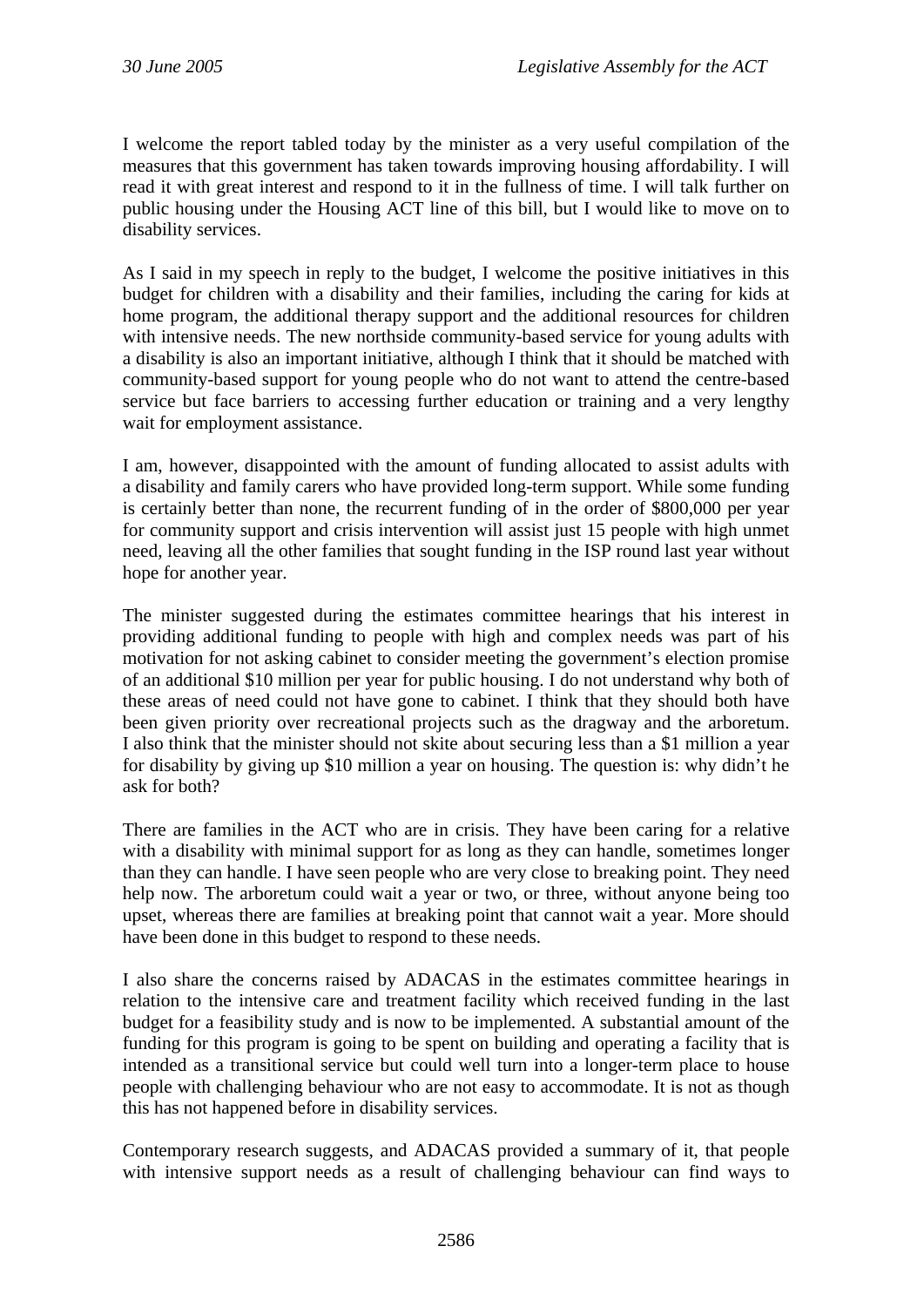modify that behaviour if they get the right sort of compassionate, informed guidance from people who are highly skilled and adequately resourced to spend time with them and work with them in their environment. This is expensive in the short term perhaps but it can pay dividends over the longer term.

Finally, on the issue of disability support services, I have stated previously and I will say it again that I do not accept the government's estimate of how much it has spent on responding to the Gallop report. The breakdown of the estimated funding that was tabled with the estimates committee included funding spent on therapy services and transport, none of which were matters canvassed in the recommendations of the Gallop inquiry. I do not believe that the government has adequately responded to the Gallop report recommendations. There is more to be done and including spending on other areas of disability services is misleading.

**MR SPEAKER**: Order! The member's time has expired. Would you like to proceed for another ten minutes?

**DR FOSKEY**: Yes. With regard to the community services portfolio, the new approach to community sector funding indexation, which will replace CPI indexation with an 80:20 wage cost/CPI indexation method that more accurately reflects real costs, is a step in the right direction, but it is an affront to the sector that this measure is being delayed for 12 months. The delay will cause considerable hardship for community organisations that have been waiting three to four years for this change in formula and are currently treading water.

I will also repeat my disappointment that the government has missed an opportunity to strengthen the viability of the community sector by responding to the community sector viability task force's deliberations and failed to invest in the community sector's infrastructure, including community facilities and information and communications technology.

I would like to talk a little bit about concessions. The government has provided additional funding in this budget for the concessions program. The minister told the estimates committee that concessions on, for example, energy, water and sewerage, and motor registration greatly assist lower income families and pensioners to make ends meet.

*At 6.00 pm, in accordance with standing order 34, the debate was interrupted. The adjournment of the Assembly having been put and negatived, the debate was resumed.* 

**DR FOSKEY**: I agree with that, but I have long been of the view that limiting concessions to people who are income-support recipients through eligibility requirements based on pension cards contributes to poverty traps and fails to recognise that people living on comparable levels of low income but income that is derived from earnings or superannuation would equally benefit from access to concessions. The government has reviewed the concessions program but it has refused to release the report and does not appear to be willing to grapple with this issue, which would be an important step towards poverty alleviation.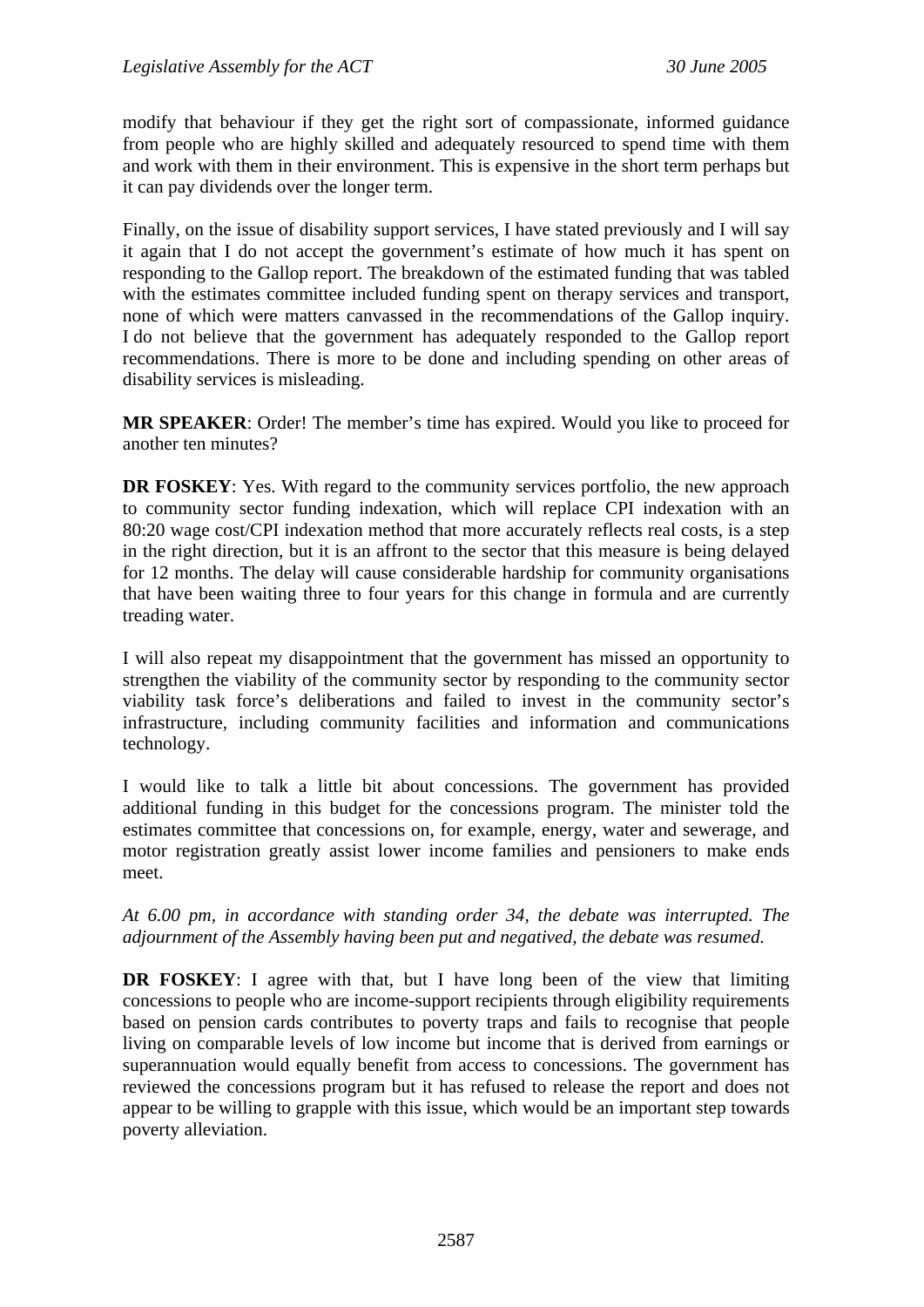I am disappointed that the budget does not include initiatives in relation to emergency relief and an expansion of concessions programs. The St Vincent de Paul Society told the estimates committee that it is seeing a deterioration in the situation of people who are disadvantaged and experiencing poverty. I do not blame the ACT government for that, because I am sure that federal policies have an awful lot to do with it. It is true that emergency relief received a small injection last year, but not enough to meet the increase in need experienced by welfare services in the ACT.

I have said before that this budget is not a green budget. By that I mean that it makes little investment in environment sustainability. But the same can be said for social sustainability, which is also a core concern of the Greens. But, as a core concern of much of the Labor Party's own constituency, I would have to say that it is not a pink budget either.

**MR HARGREAVES** (Brindabella—Minister for Disability, Housing and Community Services, Minister for Urban Services and Minister for Police and Emergency Services) (6.02): I think we have canvassed most of the comments that the opposition and Dr Foskey have made in the context of questions without notice in the last few days. I do not know how many times I have addressed the \$10 million housing issue. I do not know how many times I have had to respond to questions from Mrs Burke on independent support packages.

But I have to say that I observe these things: it was, in fact, this government that put money into the Gallop inquiry. I do not recall much money being put in by the previous government. Had the previous government properly resourced the second and first phases, maybe those issues to do with Gallop would never have arisen and we would not have had to put all those tens of millions of dollars into it.

I do not recall those opposite coming up with anything about affordable housing or addressing homelessness particularly well, as I articulated when discussing the report today. What I do observe, however, is the way in which I am accused of certain behaviour in the estimates committee. My recollection of it is that the behaviour of two members of the committee was so appalling that I could not contain myself, for which I apologise. I think they really ought to examine themselves today because I think you will find that there is nothing to be gained by all that sort of stuff; it was just nonsense. Maybe Mr Seselja ought to think about it in a strategic sense. There might be a lesson in there.

I have to say I am particularly proud to be able to have got that extra \$800,000 for ISPs because it is a very tight year. This is a very responsible budget in a very tight time. I think you will find that Disability, Housing and Community Services is able to provide services to those most in need reasonably well. I am confident that the level of resourcing available to us will enable us to continue to provide services to these people in a far superior sense than the opposition could ever dream of.

I do not believe in an either/or situation. These folks opposite talk about maybe the arboretum would be a good idea to go. It is a bit like the prison: let us put the prison off and we will put the capital money for the prison into the hospital recurrent funding. That was good, wasn't it? That was great. We will have \$110 million of capital out of the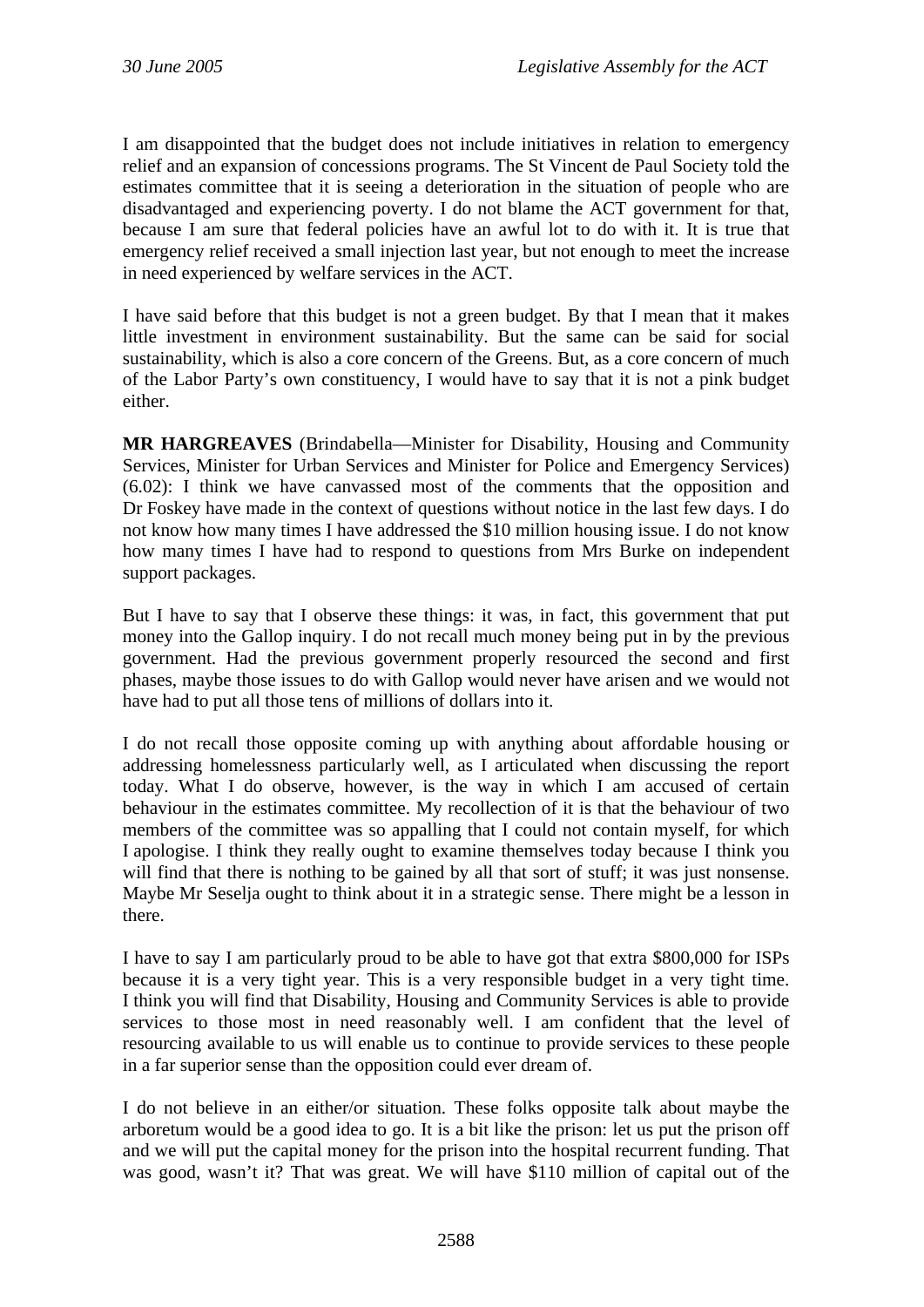prison and we will put it into the recurrent hospital funding. Of course, after the first year: woof, you are gone. Where, I ask, were they going to find the \$110 million recurrent from year two onwards? No answer to that; no answer there. The same thing applies to their solutions now. In fact, it is a raging joke.

I am particularly proud of the budget for disability services that I have been able to wangle out of the Treasurer and out of the cabinet. I urge the Assembly to pass the Treasurer's budget with acclamation.

Proposed expenditure agreed to.

Proposed expenditure—Part 1.17—Office for Children, Youth and Family Support, \$70,935,000 (net cost of outputs) and \$12,950,000 (capital injection), totalling \$83,885,000.

**MR SESELJA** (Molonglo) (6.06): I would like to raise a number of issues in relation to this budget area, a number of which were discussed yesterday, in fact. I will try not to go over too much of what was said yesterday or repeat too much of that, but I will emphasise some of the points.

Obviously, one of the things that came out, as has been highlighted in this place since, was the breaches of the Human Rights Act at Quamby, in particular subsection 19 (2) of the Human Rights Act. What that deals with is mixing remandees with prisoners or detainees who have been convicted of offences. The reason that it is a good idea not to mix those is the obvious dangers. Obviously someone who is a remandee may not be guilty of the crime that they have been charged with and to be mixing them in the general population, including people who in some cases have been convicted of fairly serious offences, is a concern. That is why we raised it during the estimates process and that is why we have highlighted it. I note the minister's response that something was going to be done about it. I personally welcome that.

The other issue of concern in that area is mixing adults with children. It has been pointed out that these adults are only 18, but when the youngest detainees in Quamby can be as young as about 12—I think we heard that during the estimates process—that is obviously a bit of a concern in terms of safety issues for those very young detainees. Likewise, mixing male and female detainees is an issue of concern, I think, to all Canberrans. I think the sooner that some of the issues at Quamby are addressed, the better.

In discussions yesterday Minister Gallagher said that by criticising her on some of these issues I am suggesting that nothing is being done on Quamby. That is not true at all. In fact, I have never said anything of the sort. It is our role as the opposition to find areas where the government is not doing its job properly, areas of concern, areas of administration that are not being done properly. That is not to say that nothing is being done in this area. We acknowledge that some good work is occurring. We welcome that, but I think it was quite wrong for the minister to suggest that that is what I said. I challenge her to point to a release or a statement in public where I have said that.

To restate some of the concerns that we had coming out of the estimates committee: apart from the breaches to the Humans Rights Act, some of it was to do with the response to the standing committee and the recommendation of the setting up of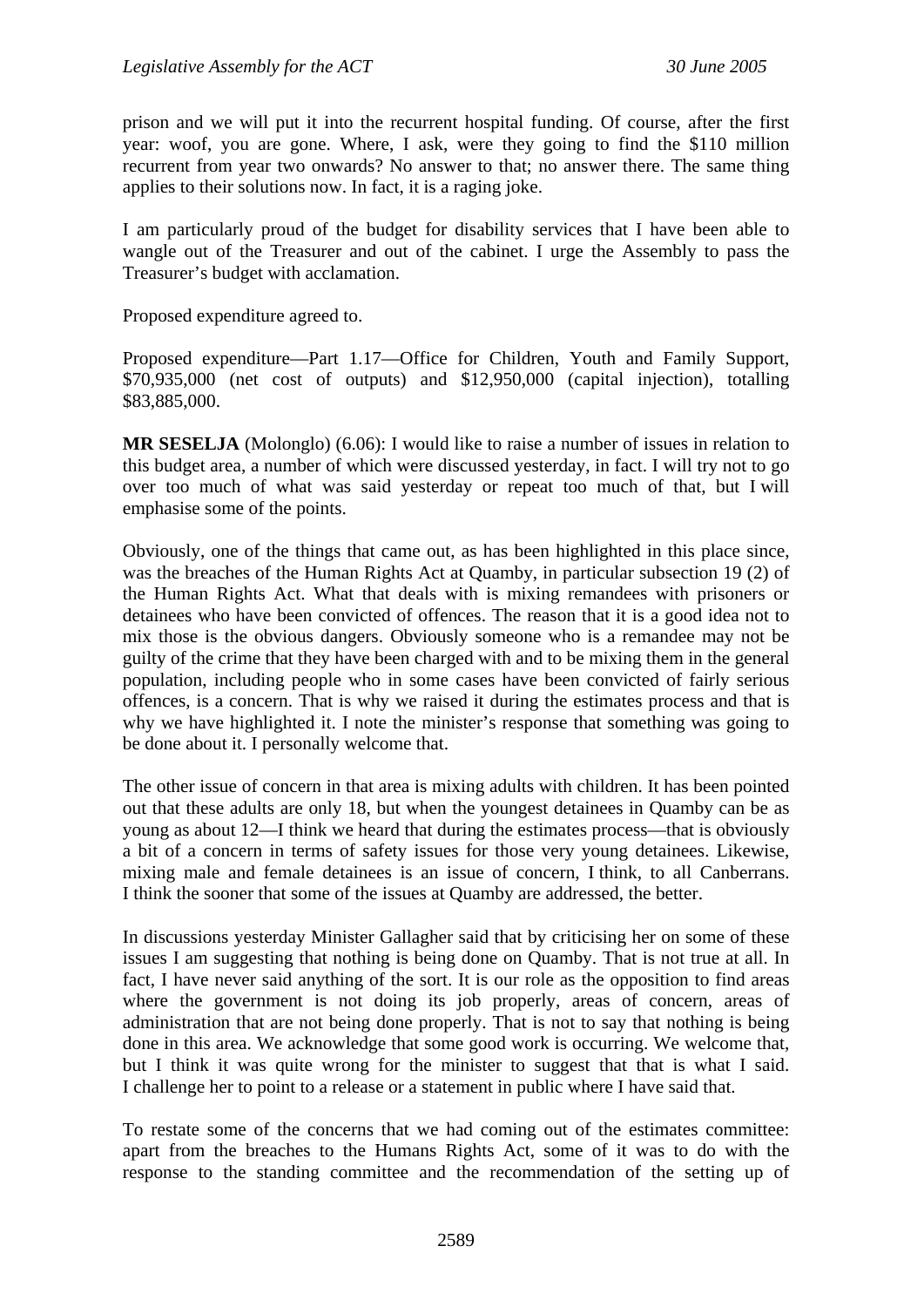a working group. As I said, I covered a fair bit of this yesterday. But the concern was that nine months after the recommendation, on 31 May, no-one knew—no-one in the department who was present and the minister did not know—whether it had been established. It does seem a little odd.

I am not going to go into the issue that was discussed yesterday because I am sure I will get shut down if I use certain words, but it certainly seems a little odd that the day after it was highlighted in estimates the working group was established. You cannot have it both ways. Either the working group is really important, in which case it probably should have been established well before, or it is not important at all, in which case why do you turn around and run away and in haste go and form it in one day? Restating that point: as I have said, I have spoken at length about that. But it certainly seems a bit odd. The minister's explanation on this issue has been less than adequate.

We also saw that, obviously, earlier this year. There was a walls of shame headline in the *Canberra Times* and the next day there was a big announcement from Ms Gallagher about funding for Quamby. It seems that there is a bit of a pattern as to how the minister works. When there is a bit of public scrutiny, suddenly there is an announcement or a change in the way things are done.

In particular, there was a budget announcement regarding money for an increase in security staff. Apparently that was reducing the risk of young people reoffending, by providing a secure environment for young people in the facility. I guess the first concern that comes to mind is how extra security staff will stop people reoffending. I would have thought that they would, hopefully, stop people from escaping. But it does not seem like that is a comprehensive way of preventing young people reoffending, when they come out. It seems like an odd assertion.

Another issue raised during the estimates process that is of concern to me—and I welcome this part of the budget—is funding for the Gungahlin child and family centre. I have certainly been out to speak to a lot of the young mothers there. There is no doubt that a lot of young single mothers who are at the Gungahlin youth centre are receiving support. They certainly welcome that funding. It is a good thing. In a growing area like Gungahlin, with a lot of young families, it is something to be welcomed.

But there is a concern—and I raise this with the minister and hopefully this will be addressed—in relation to parking issues there, especially during the construction phase. There is not much parking at the moment in front of the youth centre. When the child and family centre is constructed, there will be an impact on parking. That is a concern for disabled access and, obviously, for young mothers with young children, having to come from the other side of the centre. That is something that the minister promised to address. I certainly hope that that will be done.

In general, we support most of this funding. I restate my concern with the processes, some of the answers to questions, the lack of knowledge on the working group, the establishment of the working group the next day and, obviously, the continued breaches of the Human Rights Act at Quamby. Hopefully, these will be addressed soon.

But this is obviously something that the opposition needs to keep highlighting, because what we have seen from this minister—and it is disappointing that she is not here—is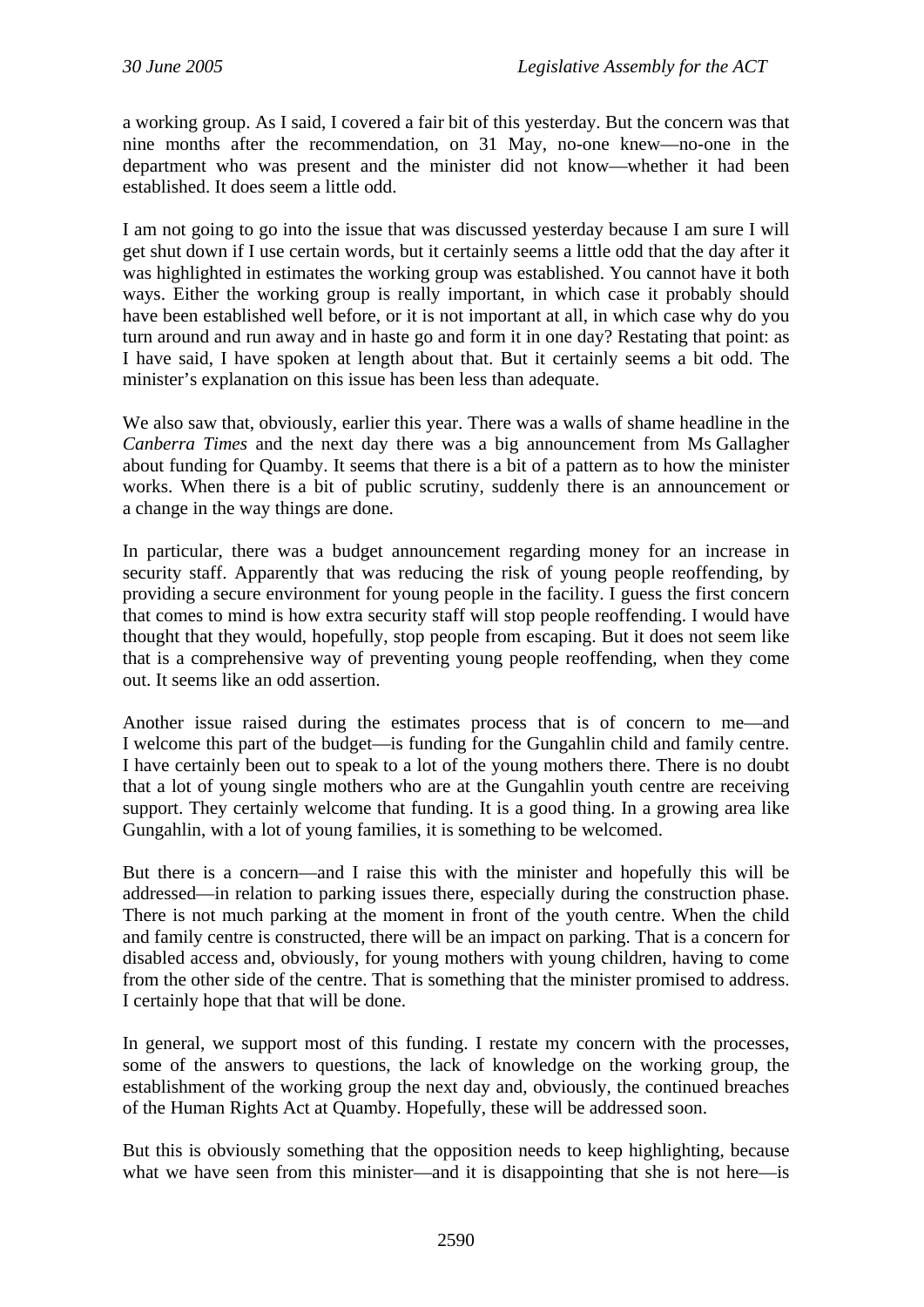that sometimes it is only when we ask questions or when things get raised in public that things happen. We will certainly continue to do that and continue to hold her accountable, despite how the minister might resent our holding her to account.

**MRS DUNNE** (Ginninderra) (6.15): Mr Speaker, the Office for Children, Youth and Family Support has been under a lot of scrutiny over, say, the last 18 months or so. I feel that, while many changes have been made, that scrutiny will be necessary on an ongoing basis. The work done by the Office for Children, Youth and Family Support is important work. No-one can overstate just how arduous, difficult and draining it is for the people who carry out that work. They do probably amongst the hardest jobs in the ACT, looking after children in need of protection, children in distress, children at risk. From my experience in dealing with people who deal with the system, it must be enormously harrowing.

The difficulties that some families and some children find themselves in are often beyond the imagination of people in comfortable, middle-class Canberra. It is often a bit of a shock to the system to realise that, in comfortable middle-class Canberra, there are people who are doing it really tough. The people who deal with the people who are doing it really tough are often the people in the Office for Children, Youth and Family Support. Because their client base is centred on children, it must be a very harrowing experience for them. We need to be very careful, when we talk about the shortcomings that are there and that have been apparent over the years, that we are not overly critical of the people who are doing it because often they are doing great work under very trying circumstances.

But there have been failures of process that have been ongoing. As you know, Mr Deputy Speaker, tomorrow we will be passing a piece of legislation which is a fix-up of years of a collection of small oversights. But there are larger oversights. We have had a series of failings and the government's response to that. I know that it is a bit like being opposed to motherhood, but I do have some concern about the quantum of money that is being thrown at the problem.

Again, the solution of this minister is, as it is with most ministers in this government: if there is a problem we will find some money and throw it at it. If you throw enough money at it you will be able to paper over the problems.

**Mr Hargreaves**: Like health.

**MRS DUNNE**: Like health, yes, that is right. What we are seeing here is an organisation, the Office for Children, Youth and Family Support, which is coming out of a very black period. I do not want to be too critical of the pace at which it is coming out because some of what it is doing is showing considerable improvement and a vast change in the way things are done.

I have to compliment the minister. About two or three months ago my office and other members received briefings, through the government's education and training unit, on the operation of the office and how they might deal with children at risk and how we, as members, might approach families who come to us with concerns and considerations. I have to say it was an enormously valuable experience and that the quality and professionalism of people that I dealt with, particularly on that occasion, was very high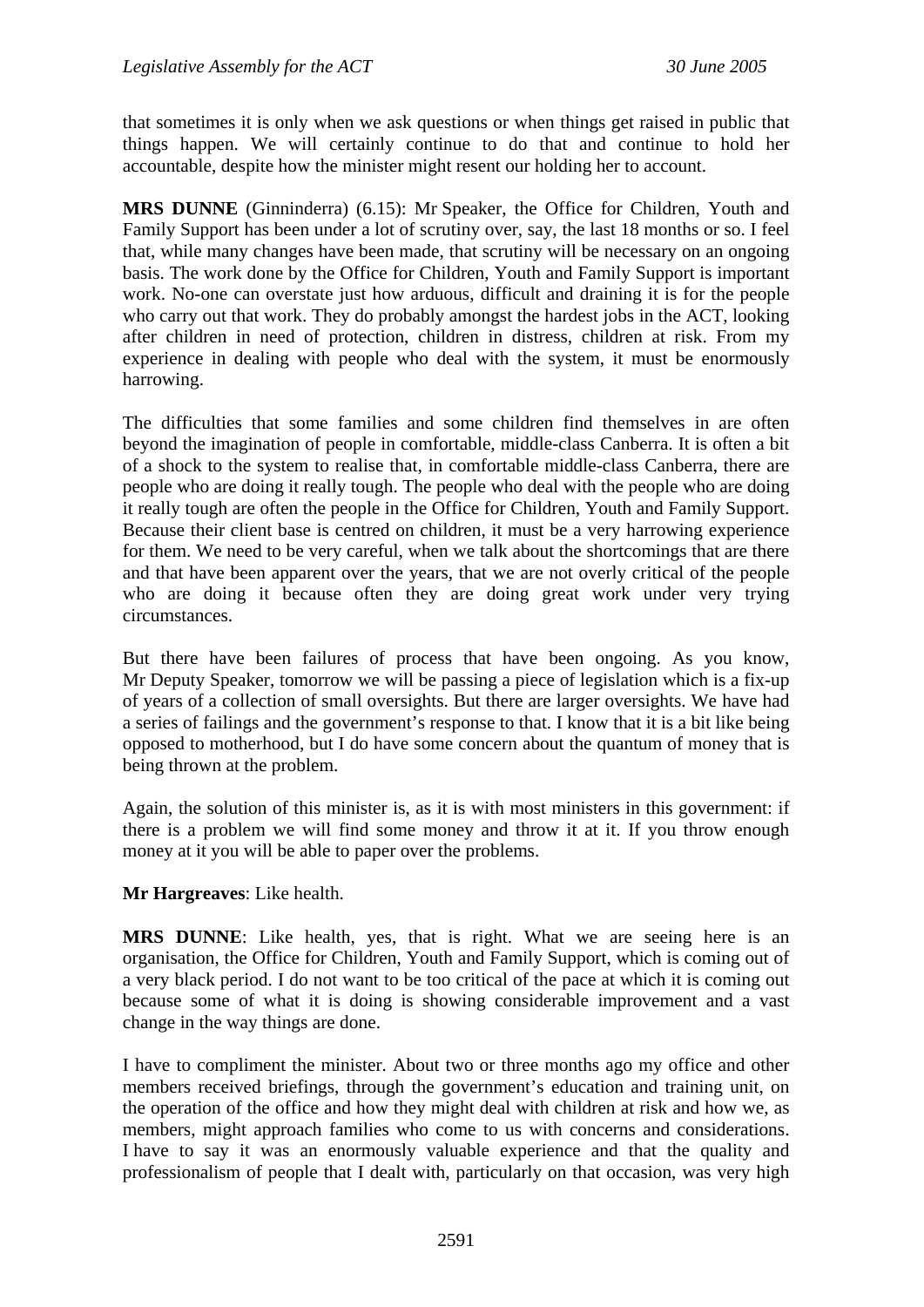and the service that they have offered me has made my life and, I suspect, the life of other members very much easier. It showed an openness and a willingness to talk that I had not hitherto experienced in dealing with the Office for Children, Youth and Family Support. I commend the minister for that and I hope that we will see a significant growth in that across the area.

At the same time, whilst being very high in my praise of the service that I have received from the office, there are considerable concerns. I think that level of generosity is not always extended to the client base. I am still dealing with people who have substantial concerns about their treatment, and I am concerned about their treatment. There are a lot of people who come through members' doors and who have a tale of woe about their dealings with areas of the bureaucracy. When I am dealing with children, I am very circumspect. I know that I am never told the whole story by a constituent. There is always a bit more to be found out.

But when you look at that, letter after letter and exchange of correspondence this way and that, sometimes there is still a very cavalier and high-handed approach. There is a bit of "We are from the government; we are here to help you; and we know better than you." I know that the office's first priority is the safety and wellbeing of children, but I think that sometimes they could come up with a better way of expressing that and dealing with those issues.

I think that there is a lot to be said—and I am very mindful of the concerns of the Community Advocate—in relation to dealing with children and involving children in the decision making about their placement and care. It is often a difficult thing to do. Knowing when and how much to involve children, depending on their age and their maturity, I think, is an area which is still lacking in the Office for Children, Youth and Family Support, and I encourage the minister to encourage her staff to be more mindful of incorporating the desires of children and taking that into consideration when dealing with some of the really troublesome and troubling cases that they have to deal with.

There has been, as I have said, considerable improvement there, and the minister likes to trumpet just how successful she has been with gaining money for, say, Quamby. As she listed yesterday, it was \$6 million, then it was \$8 million, it became \$20 million and then it became \$40 million. It is, on the surface of it, testimony to a tenacious minister, but I am wondering just how wisely that money is being spent. In addition to that \$40 million, there is, I think, \$4 million for immediate upgrades to Quamby to make it minimally compliant because of those problems that Mr Seselja, the *Canberra Times*, and other people have pointed out.

I was very alarmed, in the course of perusing what was said in estimates about the Office for Children Youth and Family Support and Quamby, at the question that Mr Stefaniak asked yesterday about the demountable building. Two or three people said to me in the course of the last day, "Are they seriously going to spend \$50,000 a truck to truck to Canberra a building that was slated for demolition?" \$1.5 million, 30 trucks, that is \$50,000 a truck to transport bits of a building from Brisbane.

The minister stood here and said, "There is no cheaper way of doing it." I think that we really need to revisit this. I hope that the government has not inextricably committed itself to this expenditure, because \$1.5 million to transport a temporary building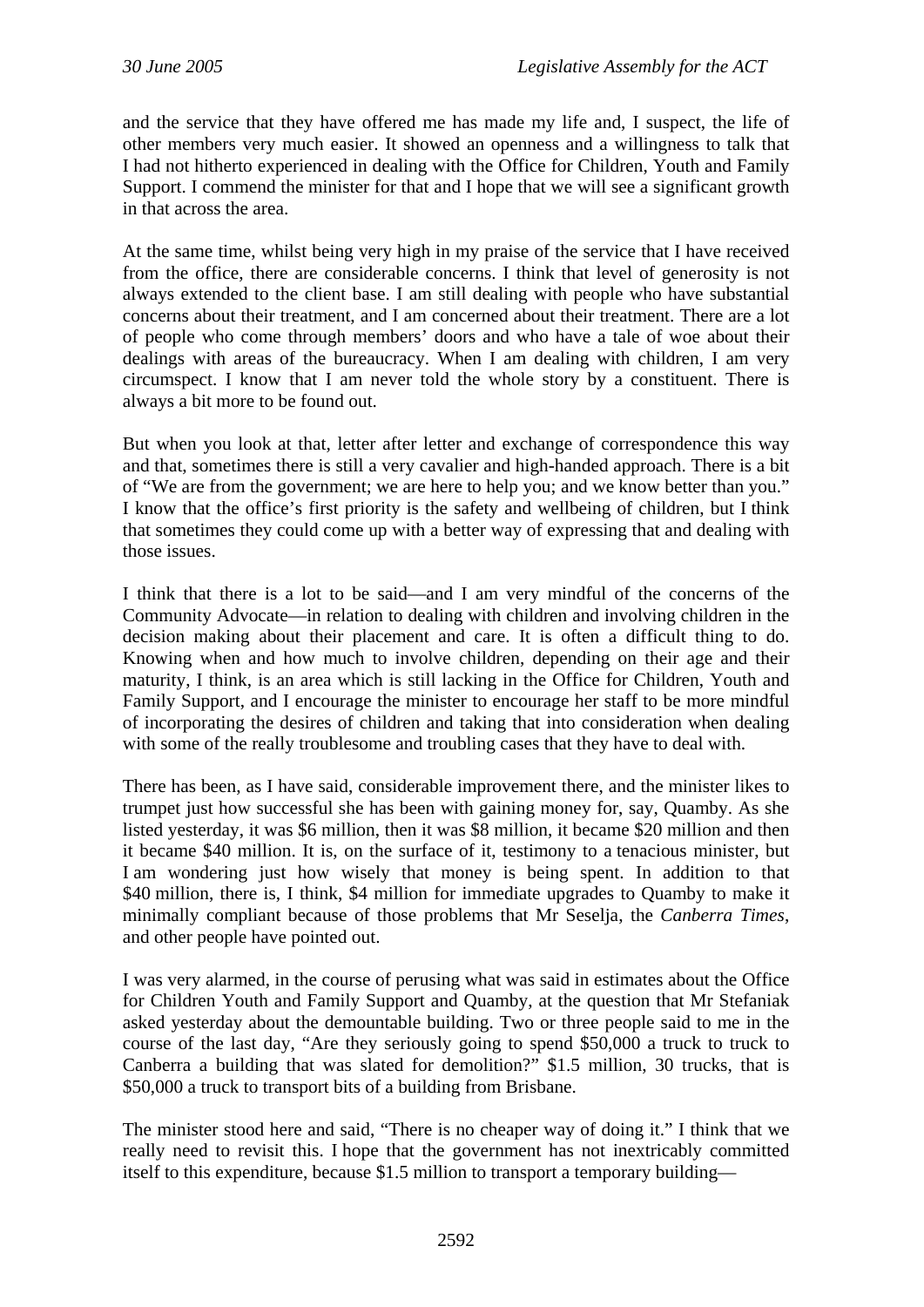**Ms Gallagher**: Transport and relocate.

**MRS DUNNE**: Transport and relocate. There is a difference! We have got a \$90,000 building, which was slated for demolition by the Queensland government. I question whether they needed to pay \$90,000 for a building that the Queensland government was going to pull down anyhow. Then they are going to spend \$1.5 million to transport it, relocate it, put it up again and put the services in. I still think that that is a profligate use of money. I think that the minister should be revisiting it with a big red pen, and we should be coming up with something much more cost effective.

We promised to spend \$4 million to get Quamby up to absolute minimum standards. There is no recreation area; there are still a lot of ongoing problems. Most of that money is going to be blown on a transport company. Some transport company in this country is going to do very well out of the young people at Quamby. I think that the minister should be revisiting it. I would rather the ACT building industry see some of that \$1.5 million. I am sure that, if it were put together properly, with some rigour, we would see a much better outcome.

**DR FOSKEY** (Molonglo) (6.24): I welcome the majority of the initiatives funded through the Office for Children, Youth and Family Support, including the additional funding for individual support packages, the Aboriginal and Torres Strait Islander Unit, the Aboriginal and Torres Strait Islander youth supported accommodation and the additional care and protection staff. I also support the initiative to establish a child and family centre in Tuggeranong.

However, I have raised concerns, which I reiterate now, about the amount of money being spent on office accommodation and business support costs for the office and the spurious claim that these are necessary measures in response to the Vardon report. I know that the Vardon report recommended the office consolidate its accommodation, but I do not think that this necessarily justifies spending roughly \$4.8 million, on top of whatever the office was previously spending, on accommodation. I believe that much of the cost is associated with locating the office in Civic. Although I am promised that a cost-benefit study would be undertaken, it was not presented to the estimates committee; so I cannot be sure what alternatives were considered. Then there is the \$10 million for business support costs that is not fully explained in the budget.

I think there is a trend in this budget for the government to justify any spending in the areas of family services, disability services or emergency services by claiming it as a response to one inquiry or another, without demonstrating how the spending links back to recommendations and what alternatives were considered.

I also feel that the government has failed to match the funding being spent on child protection with adequate funding for preventative family support. In the estimates committee process I asked for a breakdown of the funding allocated to family support and was disappointed to be told that it cannot be estimated. In budget paper 4, funding for family support is combined with the cost of licensing childcare services and other work of the office, which precludes clarity.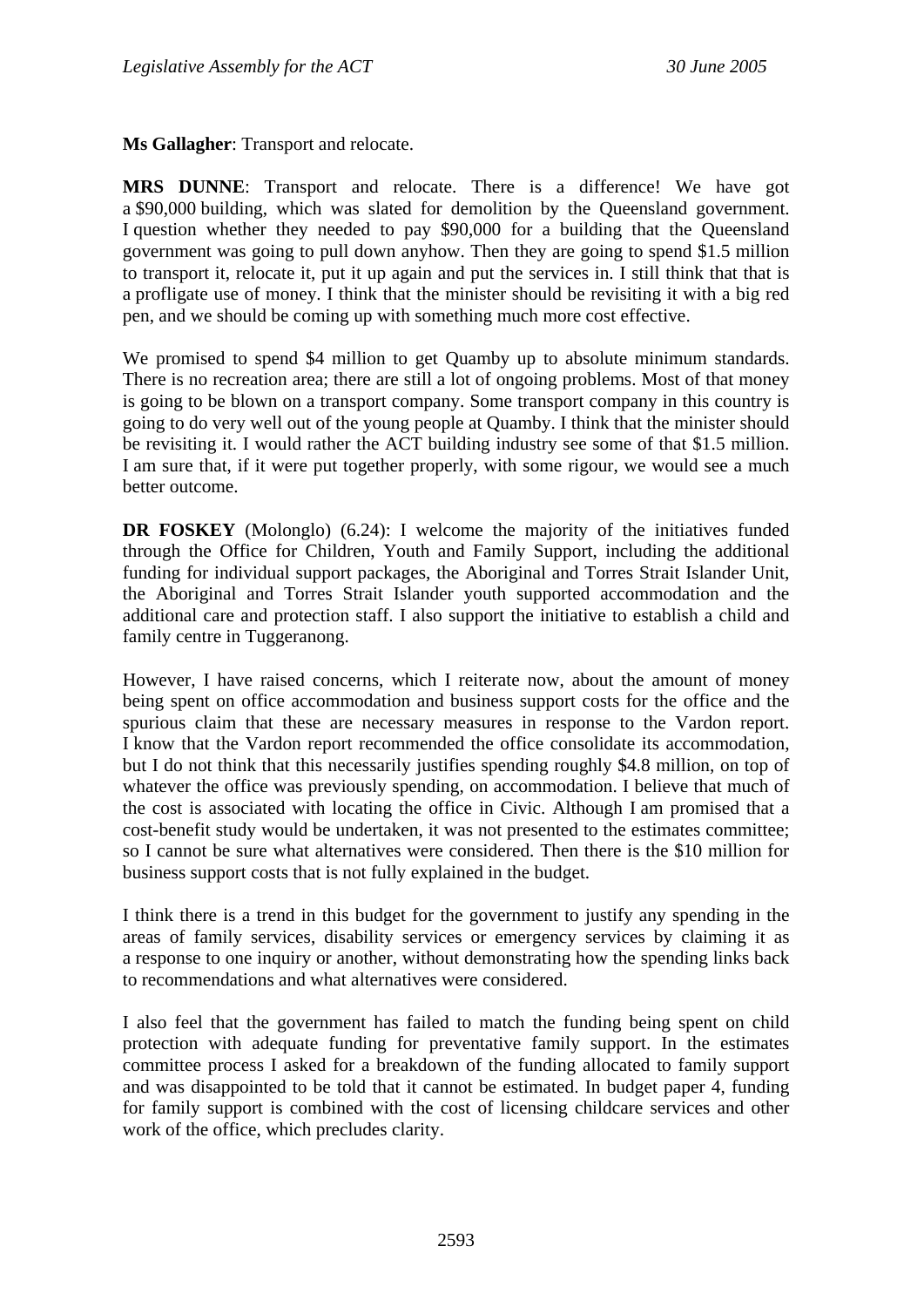If there is a lesson that the government should learn from the various inquiries that have necessitated significant additional funding to address harm, it is that an ounce of prevention is worth a pound of cure. I believe that if we invest more in supporting families and parents we will ultimately see a decrease in demand for child protection and out-of-home placements. Other jurisdictions, notably New South Wales and Victoria, have recognised this and have invested heavily in family support programs in recent budgets. The ACT does not appear to be following suit.

On the topic of youth: I fully support the Youth Coalition's comments that the 2005-06 budget has neglected the needs of young people from culturally and linguistically diverse backgrounds, homeless young people and young people with mental health and drug issues. The government's lack of support for young people with mental health issues is appalling, given the growing number of young people contacting services such as Lifeline, who reported an increased incidence of young people who self-harm. In the past month, two young men in my daughter's circle have committed suicide. That is just in my little bit of the world.

The Youth Coalition is disappointed that no new funding has been allocated to alcohol and other drug initiatives in this year's budget, despite plenty of research, including recent ACT-specific research, linking substance misuse to homelessness, poor mental health outcomes and child abuse and neglect. The impact of intergenerational drug use desperately needs to be readdressed, especially considering recent findings that demonstrate a link between parental drug use and homelessness in the ACT. Investment in prevention and early intervention is critical to reducing drug-related harm and is consistent with the alcohol, tobacco and other drug strategy 2004 to 2008.

On a more positive note: I welcome the additional funding for upgrading community facilities and the undertaking from the minister that this will be spent largely on upgrading youth centres and childcare centres.

# **Sitting suspended from 6.29 to 8.00 pm.**

**DR FOSKEY**: I now move to the turnaround program. The youth coalition has commented that for indigenous young people, and for young people with alcohol and other drug issues, the incarceration rates continue to be unacceptably high and that this year's budget has ignored them. The coalition is also concerned about the number of young people with disabilities and mental health issues who are involved in the juvenile justice system and who are homeless. As such, I was concerned to hear through estimates that the turnaround program was only provided to 15 of its targeted number of 30 juveniles as a result of difficulties in recruiting suitably skilled and experienced staff to undertake the complex case management required. I hope the government can solve this problem swiftly to ensure that much-needed support is provided to young offenders. I would also like to see successful programs for adult offenders and their victims—such as reducing property crime and circle sentencing—studied and analysed for their ability to be applied to young offenders, as has been suggested by the Youth Coalition.

Finally, with respect to Quamby, the non-compliance with the Human Rights Act 2004 is of course of concern to all parties, especially when there are children as young as 11 involved. I look forward to reading the human rights commissioner's audit of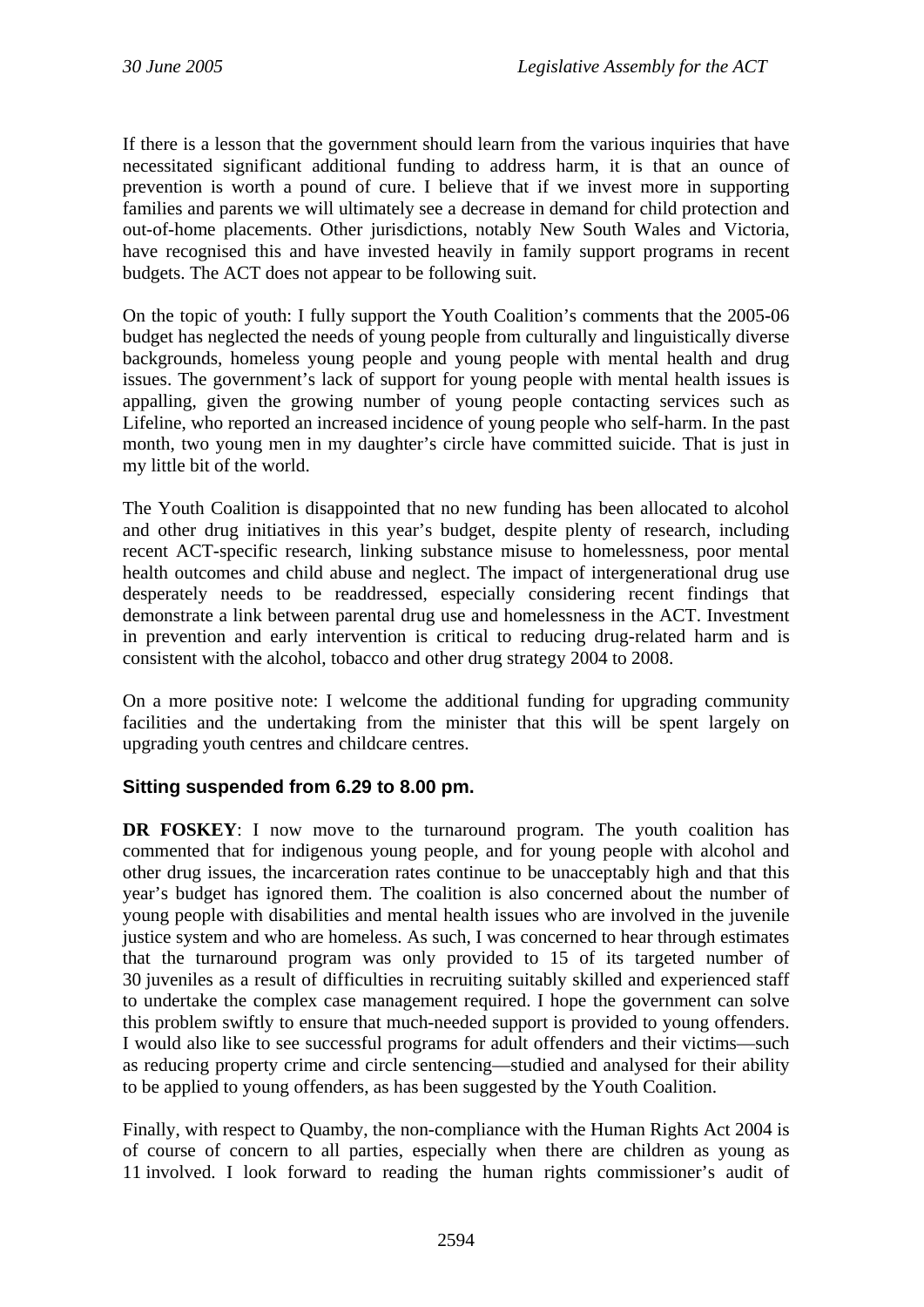Quamby, and the minister's response to the review of standing orders, and hope that these steps will lead to vast improvements for the young people involved.

Proposed expenditure agreed to.

Proposed expenditure—Part 1.18—Housing ACT, \$30,035,000 (net cost of outputs) and \$5,580,000 (capital injection), totalling \$35,615,000.

**DR FOSKEY** (Molonglo) (8.03): As everyone is aware, I have been the subject of a massive political and media attack for still living in government housing eight months after being elected. I believe this campaign exploited general ignorance amongst the community of housing policy in the ACT, with no intention to increase understanding on this topic. Indeed, I believe it was intended to add grist to a very active rumour mill that was fuelled by some media people. While it has been a hideous time for my daughter and me, there has been a positive impact, and that is the way it made housing the standout issue of this budget.

The Liberal Party, with the property owner's lobby and a small number of media commentators, has generally ignored the lack of funding for public housing in the budget and instead focused on attacking me for still living in my ACT housing home. Since the election I have been paying full market rent for the home that my daughter and I have lived in for eight years. I am wrongly accused of living in subsidised housing. I do not receive any subsidy. I pay full market rent and this contributes to the overall viability of public housing. I am very happy to support public housing through both my taxes and my rent. It is very clear that this is part of an attack on the security of tenure for all public housing residents in the ACT, and I am well aware that many long-term tenants, including those paying market rent, are now feeling uneasy and insecure in the face of it. I should say that I am highly gratified by the unsolicited support I received from many quarters in the community and I acknowledge the government's support of its own policy and, incidentally, my position, which is one that the Greens support, and that is regardless of my living situation.

I would remind the Assembly that the department's own review of housing ACT market renters found that market renters play an important role in the viability and sustainability of housing ACT, and a policy to reject market-rent paying tenants would not deliver a better social housing outcome for this city. The 13 per cent of tenants now paying full market rent contribute \$19 million to housing ACT. If they all moved into the private market and paid their rent to private investors and developers, the ACT government would need to increase taxpayer funding by at least \$12 million a year or sell off some houses to meet the shortfall thus providing fewer homes for people in need.

This takes us to the broader question, which has been somewhat hidden by the nasty personal attacks on me, of the role of public housing in the ACT. One of the positive aspects of life in this city is the mix of people in public and private housing in most suburbs, allowing rich and poor kids to grow up next to each other and go to the same schools and shops—something that is good for democracy and community development, I would have thought. When I first came to live in Yarralumla, I joined the Yarralumla Residents Association. This was at a time when there was a big campaign, perhaps it has changed its style lately, to reduce the level of government housing in Yarralumla, which, at that stage, was quite high at about 13 per cent—because, of course, Yarralumla, in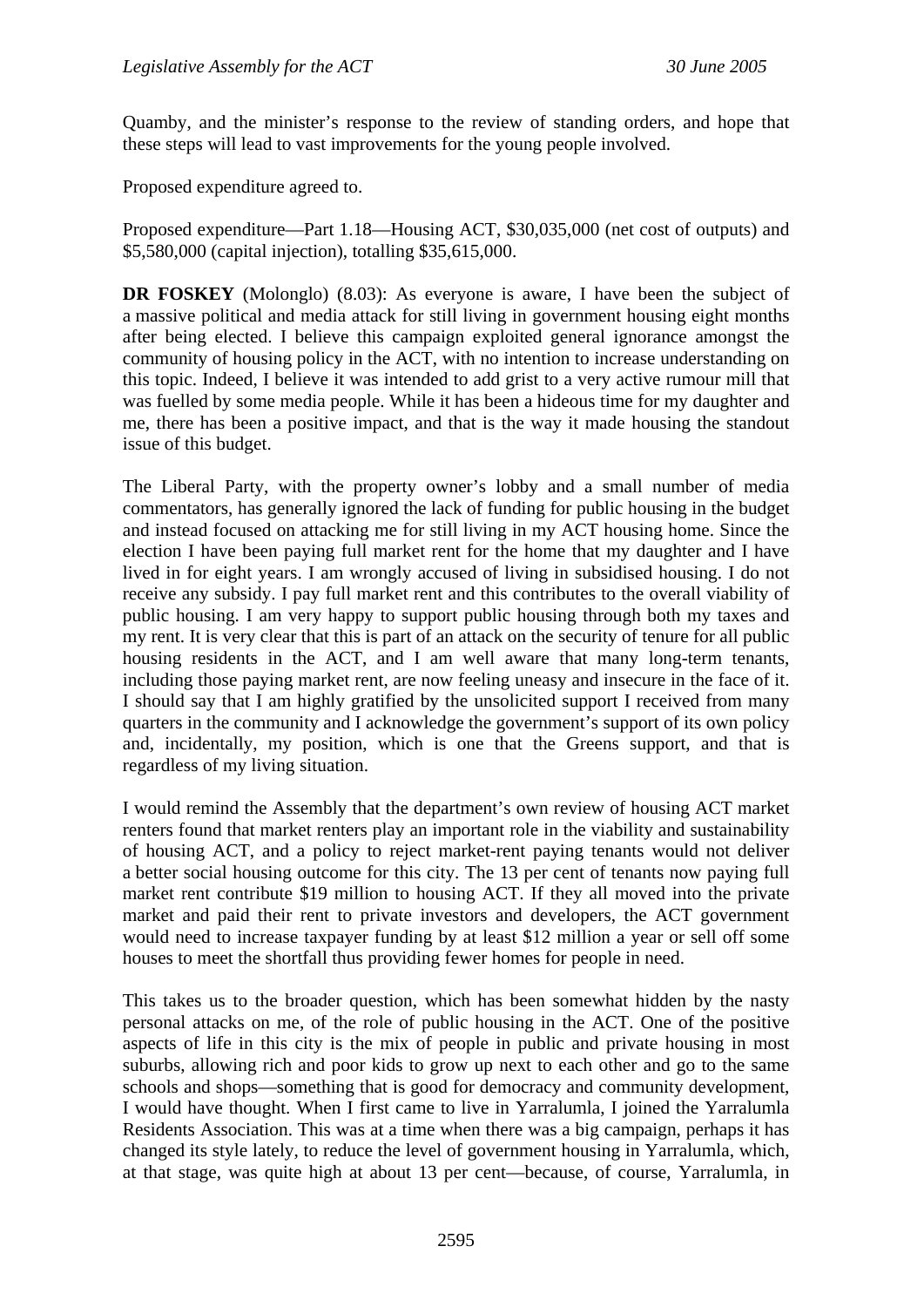earlier days, was a working-class suburb. That campaign was driven by real estate agents to see those houses go on the market.

I would have thought it is good for democracy and community development where all kinds of kids go to the same school, same after school care, join the same scouts group and so on. By the same token, experience across the developed world has shown that a targeted welfare policy, with pockets of public housing in cheaper and inevitably poorly serviced suburbs limited to people in demonstrable financial need, leads to social exclusion, conflict and entrenched poverty. It also leads to a shift away from public ownership and to increased government subsidy of private investment property. It is certainly consistent with an ideological view that public education, public housing and public health should be at the bottom of a two-tier system and that the private sector is, by definition, of a higher quality in value. We are seeing that ideological agenda being pursued across Australia at a national level where, instead of a fair society, the federal government aims only to provide a holey safety net.

In this context, I am disappointed that the Liberal Party has not chosen to put more pressure on the ACT government to postpone its pet projects, such as the arboretum and dragway, in order to keep its public house promise.

**Mr Quinlan**: You don't like our arboretum, either?

**Mr Seselja**: She wouldn't support us in estimates though—she was too close to you people!

**DR FOSKEY**: Let's vote on the arboretum. I have heard the Liberal opposition make quite a few noises about the arboretum but they have not actually suggested that the funding for it should be allocated to public housing. Perhaps the scent of blood saw them follow a path attacking me, and that simply let Labor off the hook—

**Mr Hargreaves**: I defended you. How about letting me off the hook?

**DR FOSKEY**: No, no, you were not here for that bit, Mr Hargreaves, you will have to read the transcript. The Canberra community is the loser on the housing issue.

# **Speaker's ruling**

**MR SPEAKER**: Before we move on, earlier today Mr Seselja raised a point of order in relation to Mr Corbell saying that Mr Smyth was misleading the Assembly. I did not think I heard that and that was not exactly what Mr Corbell had said. But later on, Mrs Dunne, in support of your point of order, hit the nail on the head when she recalled the exact wording. I must say that I misread the context of the discussions so I would ask Mr Corbell to withdraw the word misleading so that we can remain pure on the use of this word.

**Mr Corbell**: I withdraw, Mr Speaker.

**MR SESELJA** (Molonglo) (8.10): Thank you, Mr Speaker, and I thank you for keeping the Assembly pure. Dr Foskey has raised a number of housing issues, none of which I think were discussed in the estimates process but I will respond to those later. Of most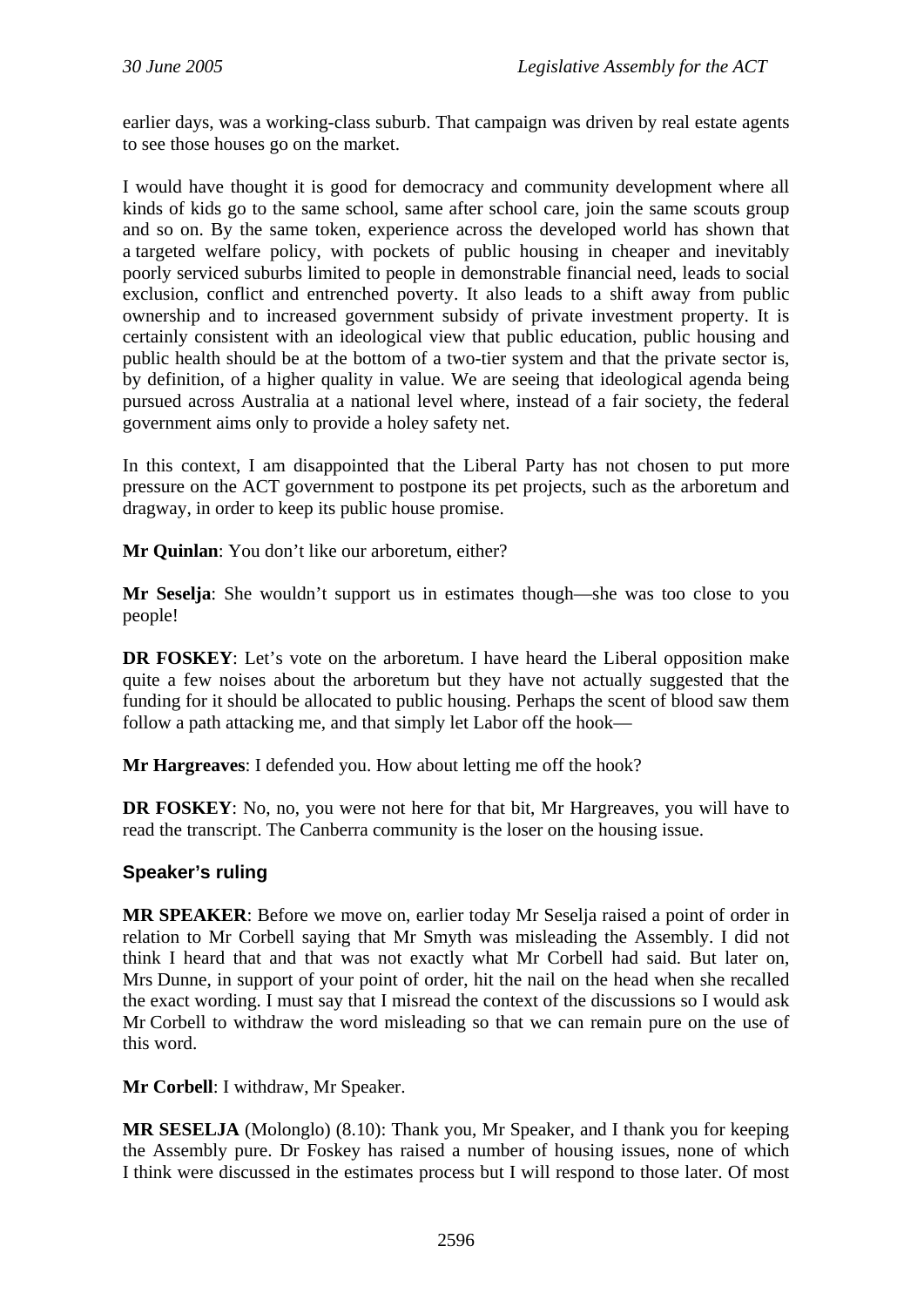concern and the most glaring omission or biggest issue that came out of this was the \$10 million per annum broken promise, which was admitted to by Mr Hargreaves—the minister who could not deliver. Mr Hargreaves, prior to the election, felt the need to promise the extra funds for housing, which was thought important by many people, and no doubt he was appealing to a particular audience. He now he says:

I considered that Housing ACT, with its rather superior business-like approach to providing accommodation to those who really need it, could exist on that \$52 million. I didn't particularly feel—and remember these are cabinet decisions so I'm part of a collective—like asking for \$62½ million. If that meant I couldn't going to happen.

That looks a bit odd but it is a direct quote from the transcript. I assume it is a misprint in the transcription.

No, it is not there; however, I can tell you that next year, as the Treasurer has indicated in the outyears, won't be anywhere near as austere as this. The year after that won't be even as austere as that one.

So, before the election, an extra \$10 million was needed and now, because of the "superior business-like approach", it is no longer needed. The minister said that he did not feel like asking for it—I am not quite sure why that is. Is that how he approaches the issue of public housing when he goes to cabinet—that he doesn't feel like asking for it? I do not know why Mr Hargreaves "did not feel like asking for it." He was obviously not concerned enough in cabinet to stick up for those people that he said he would stick up for. Perhaps he did not want to question the other wrong priorities of the government, such as the arboretum, instead of fighting for people who are going without housing.

It is interesting that Mr Hargreaves has so much confidence in the ability of his left faction cabinet colleagues to deliver on budget commitments, when we've highlighted the inability of his colleagues to contain themselves. Mr Hargreaves has also agreed with the opposition on the subject of election promises.

**Mr Hargreaves**: I have never agreed with you on anything about election promises.

**MR SESELJA**: Oh, you did! I put it to him that he might want to qualify all his election promises next time and say that it is subject to any changes of direction that we might have in budget deliberations next time. He agreed with that. I look forward at the next election to Mr Hargreaves and his cabinet colleagues qualifying all of their election commitments.

There was also discussion about full market renters, and it was interesting to see Mr Hargreaves's response. I think Mr Hargreaves just said a moment ago to Dr Foskey that he was protecting her or defending her because he did attempt during the estimates process to defend her. When we asked him about market rents and why it is only \$270 in Yarralumla when it seems that that is not what it would be in the open market, Mr Hargreaves said the reason was those "greedy" landlords. That was what he said the "obscene" rents were due to "greedy" landlords. Mr Hargreaves was corrected by his officials who said it was because the quality of the houses being rented at that higher rate in the same area was higher, and that that was the difference. It smacked of class politics on the part of Mr Hargreaves. It really was disappointing.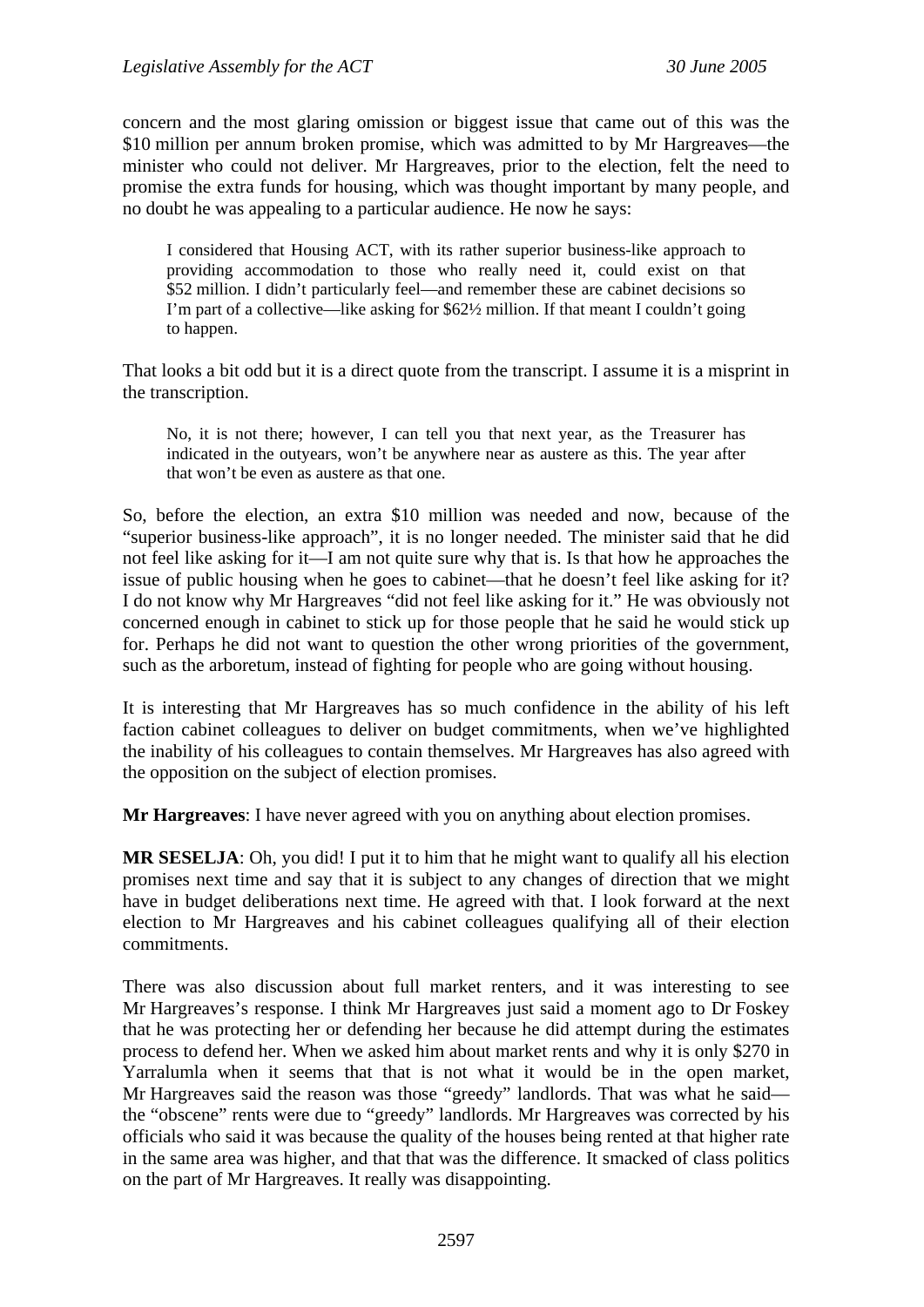He was saying it was the greedy landlords who, you know, are so terrible for owning a property and renting it out to someone. Not only is it class politics but also it is quite stupid economics. I mean, the idea there is that landlords can just charge whatever they want, people will pay it and there are no market forces. That was of course reinforced by his own official who said, "We base our market rent on what goes on in the market." If the landlords are greedy—if that is the problem—and Mr Hargreaves bases his rental on what is being charged in the market; who is greedy? It is just a ridiculous argument. It smacks of stupid, old class politics and it makes no economic sense whatsoever. It was quite a ridiculous moment during the estimates period. I am sure Mr Hargreaves will get up and say something else but I would like to see him address that exact issue of market rent and what he said in that hearing.

I was not going to talk about Dr Foskey in particular but she seems to keep raising the issue that the Liberal Party is out to get her and all this sort of stuff. That is absolutely not true. There is absolutely no evidence of it.

**Mr Hargreaves**: Yes, it is.

**MR SESELJA**: There is absolutely no evidence of it.

**Mr Hargreaves**: Yes, it is.

**MR SESELJA**: Mr Speaker, if I could just be heard. We saw no discussion in the estimates process of Dr Foskey. We did see discussion about market renters, about full market renters and about the idea of security of tenure. These are legitimate policy debates to be having. No-one in the opposition asked about Dr Foskey. However, I feel the need just to address some of what Dr Foskey said. She said that she is subsidising other people. There is no taking into account the capital asset that someone like Dr Foskey is sitting on. We are talking about a place in Yarralumla. I do not know what that would be worth but, I would think, conservatively, it is \$600,000 to \$700,000. The idea that paying a couple of hundred dollars a week rent somehow fully compensates for that cost is just ludicrous. We still have thousands of people on the waiting list for public housing—people who, on a night like this, are probably sleeping rough. The suggestion that, because people are paying this idea of market rent, somehow it is making up for the asset they are sitting on, and that that justifies keeping people in genuine need on low incomes or no incomes out of public housing is mixed up economics. It is mixed up policy and there seems no logical justification for this claim.

**Mr Hargreaves**: Bit personal then—bit personal.

**MR SESELJA**: Mr Hargreaves says I am getting personal but Dr Foskey keeps saying, "the Liberal Party this", "the Liberal Party that." She is having a go at all of us, and Dr Foskey can stand on her own two feet and justify her position all she likes but I am not going to sit here and allow her to spout that we are against people in public housing. In fact, we actually support those people who are in genuine need of public housing. That is what we are about. It is not about people on a \$100,000-plus salary living in public housing. This is the fundamental debate. If you had this debate out in the community, Mr Hargreaves, I guarantee you would lose. The public is not with you on this one. They are not with you. It is a ridiculous argument and what we are going see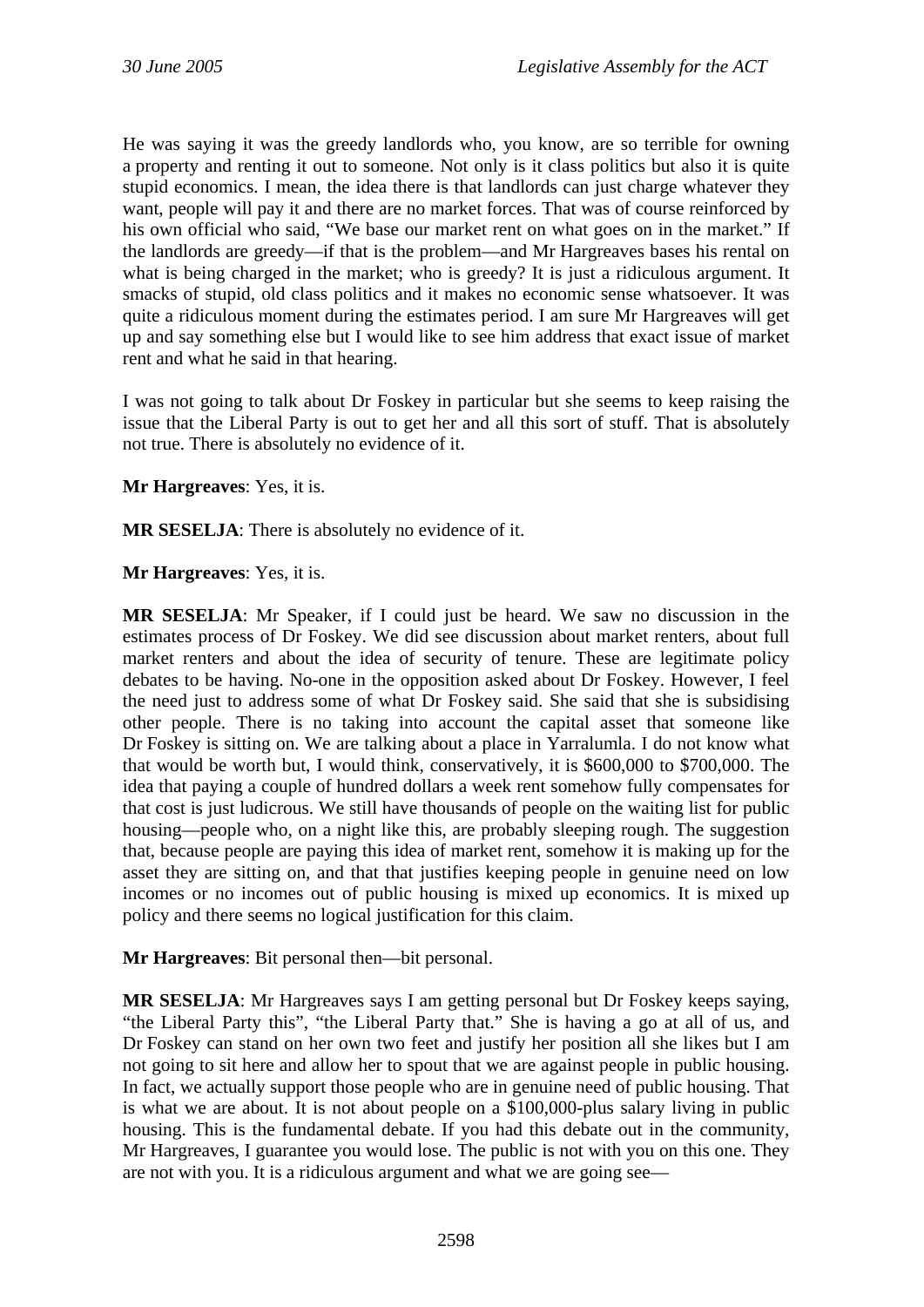**Mr Hargreaves**: Last October, we didn't lose.

**MR SESELJA**: Yes, well, you promised all sorts of things last October, which you have not delivered on. But, as people see the true colours, we will see people turning against Mr Hargreaves and his cabinet colleagues. He can put up this argument up all he likes but it is a silly argument and the public will see through him and they will see exactly what it is about.

**MRS DUNNE** (Ginninderra) (8.19): I was actually stunned today when Mr Seselja told me about Mr Hargreaves in estimates saying, "Look, I couldn't bring myself to go and ask for more money for housing."

### **Mr Hargreaves**: Why would I?

**MRS DUNNE**: I can tell you one reason why he would. On two or three occasions, I came into this place and raised the issue of a Chinese refugee family that I have worked with for many years. I asked Mr Hargreaves questions about them. There was a monumental breakdown in communication—a monumental stuff-up—for this family that we had brought into our community. The elderly mother still lives with one of her children in a house which is entirely unsuitable for her, because it has stairs all over the place, and she cannot get around the house. For two or maybe three months one of the sons of the family, along with his wife, was living with his sister, and their children were living with another brother two or three suburbs away. This is but one example and at least these people had a roof over their head. They had family who could jump into the breach.

These people had been in the private rental market, and their brother and sister had been supporting them in the private rental market for quite some time, but they could not afford to do it any longer so, after months and months—years—of haggling and begging housing ACT to come up with housing they were eventually put in the situation where they lived in one house and their children lived in another house. Is this how housing ACT keeps families together? People who are supposedly paying full market rent for properties worth \$500,000 or \$600,000 or \$700,000 in Yarralumla are sucking up the resources that should be given to people who are genuinely in need. These are refugees who are currently living rough and, as Mr Seselja said, probably sleeping in an underpass because it's bucketing down with rain. But these people do not particularly care. Is he going to say there are no homeless people? Perhaps Mr Hargreaves might like to go and talk to the chap who lives—

## *Members interjecting—*

**MR SPEAKER**: Order! Mrs Dunne, resume your seat for a moment, please. Interjections are bad enough when you are sitting in your seat but, Mr Seselja, you are wandering around the chamber interjecting.

**Mr Seselja**: I apologise, Mr Speaker.

**MRS DUNNE**: Thank you, Mr Speaker. If Mr Hargreaves thinks there are no homeless people perhaps he might like to wander over to the thicket there behind the Canberra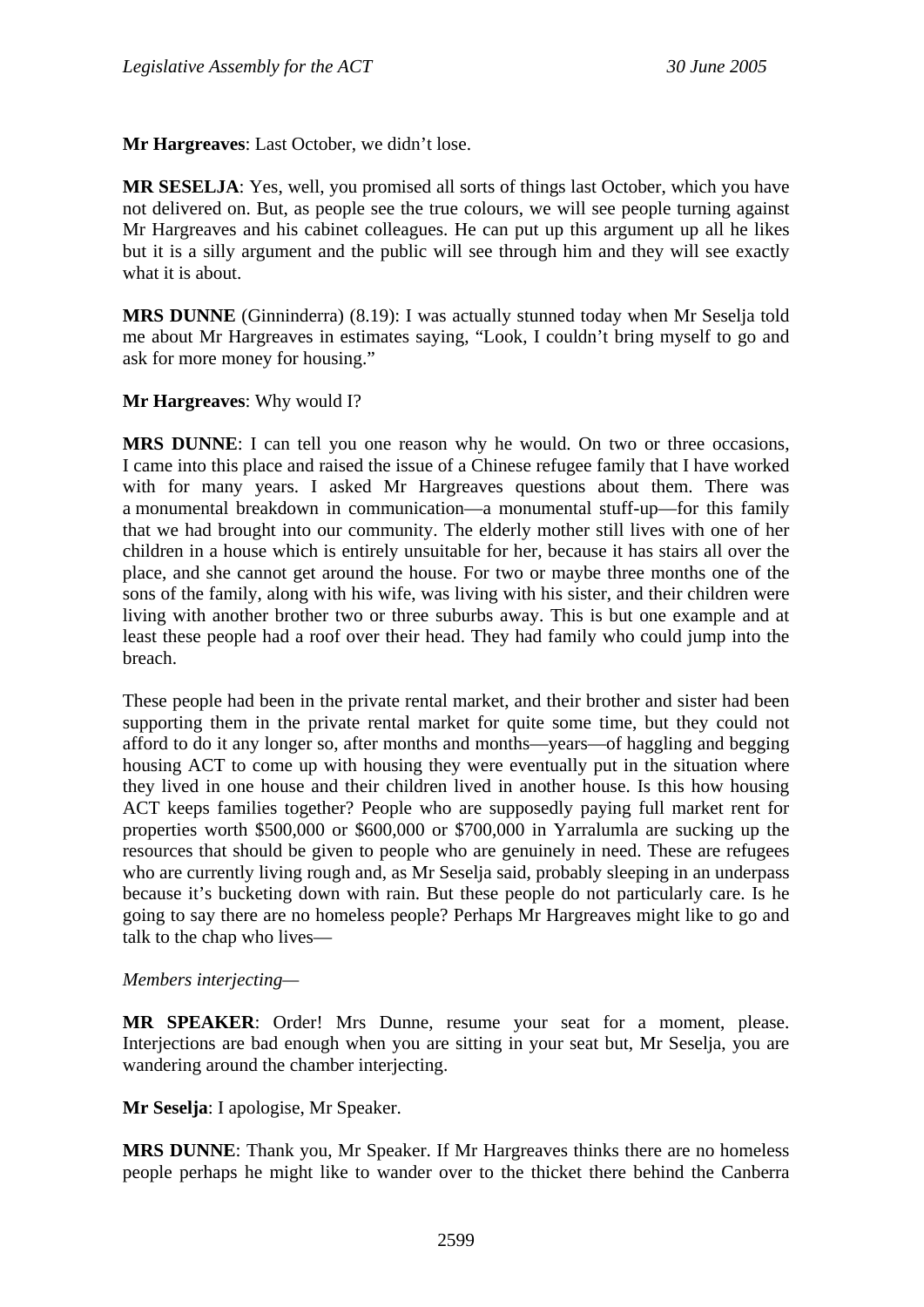Theatre and talk to the chap who sleeps right there. There are plenty of people sleeping rough while other people are soaking up the assets of ACT housing. Families, like the family I worked with, have to live in absolutely and utterly undesirable—they were not poverty stricken and they were not living rough—circumstances. In that situation the parents were in one house and the young children in another house, with no proper contact with their parents for three months at a time. That is not suitable and it is not acceptable in this day and age. We are all here saying how wonderful we are, how good we are at dealing with refugees and how generous we are to refugees—it was Mr Stanhope yesterday and Mr Hargreaves last week—but this is a refugee family. This family came here as refugees and this how they were treated by housing.

**MRS BURKE** (Molonglo) (8.22): Mr Speaker, unfortunately, Dr Foskey leaves me no option but to respond to her comments as well. It is quite sad that she keeps raising this in debate in this place. The first issue is that of her using this particular debate this evening as a platform for a personal explanation and attack on the Liberal Party, the Liberal opposition. Indeed, as my colleague Mr Seselja has indicated, Dr Foskey raised issues not discussed in detail in the estimates process. As Dr Foskey has raised the matter, I must make it clear that the Greens and the Labor government, come to that, are scare-mongering with regard to the Liberal Party's position on security of tenure.

Let me state it again: the Liberal opposition believes in the provision of public housing for as long as people are genuinely in need but that, once their circumstances significantly change, and that is the key, the property should be given over to someone in greater need. Now you can huff and puff all you want but that is my position. Dr Foskey chooses to believe this is a personal attack on her but it is not. Unfortunately, she is the collateral fallout of a Liberal Party position that is quite fair and reasonable. We will leave that there. My colleagues and I will not support someone who can well afford to give up that property and be in the private market.

I have to also bring up the issue of Mr Hargreaves's comments in the estimates hearings, where he talks about landlords charging obscene rents. I do not think the minister has thought this through. Those comments are outstanding. The Treasurer has placed private domestic landlords in an absolutely atrocious position. Mr Hargreaves would know that private landlords often pay back to the government up to as much as 60 per cent in fees, taxes and charges. Your government, this Labor government, has made such an awful hash of allowing people to invest in the private domestic market in Canberra. Let us not forget that many of these people are funding their own retirement and will therefore not become an impost on future commonwealth governments or a drain on the public purse.

Mr Hargreaves seems to think there is some sort of capitalist activity going on. These are ordinary people trying to secure their future. I think it is quite short-sighted that he continues to bag the private landlords in this town. It is quite despicable. So, what do they do? They give up. They say, "Forget it. I'm not going to invest any more in Canberra: it's too hard, too expensive, and not economically viable." So what do those private domestic landlords do? They sell up, and then what happens? Because they do not want to buy—certain people do not want to buy their home—they then move from that market on to the public housing waiting list. We have got rid of a housing option for people. We then get a ballooning out in the waiting list. It just makes commonsense, but not all that common to this government, I see. I think it is time the minister stopped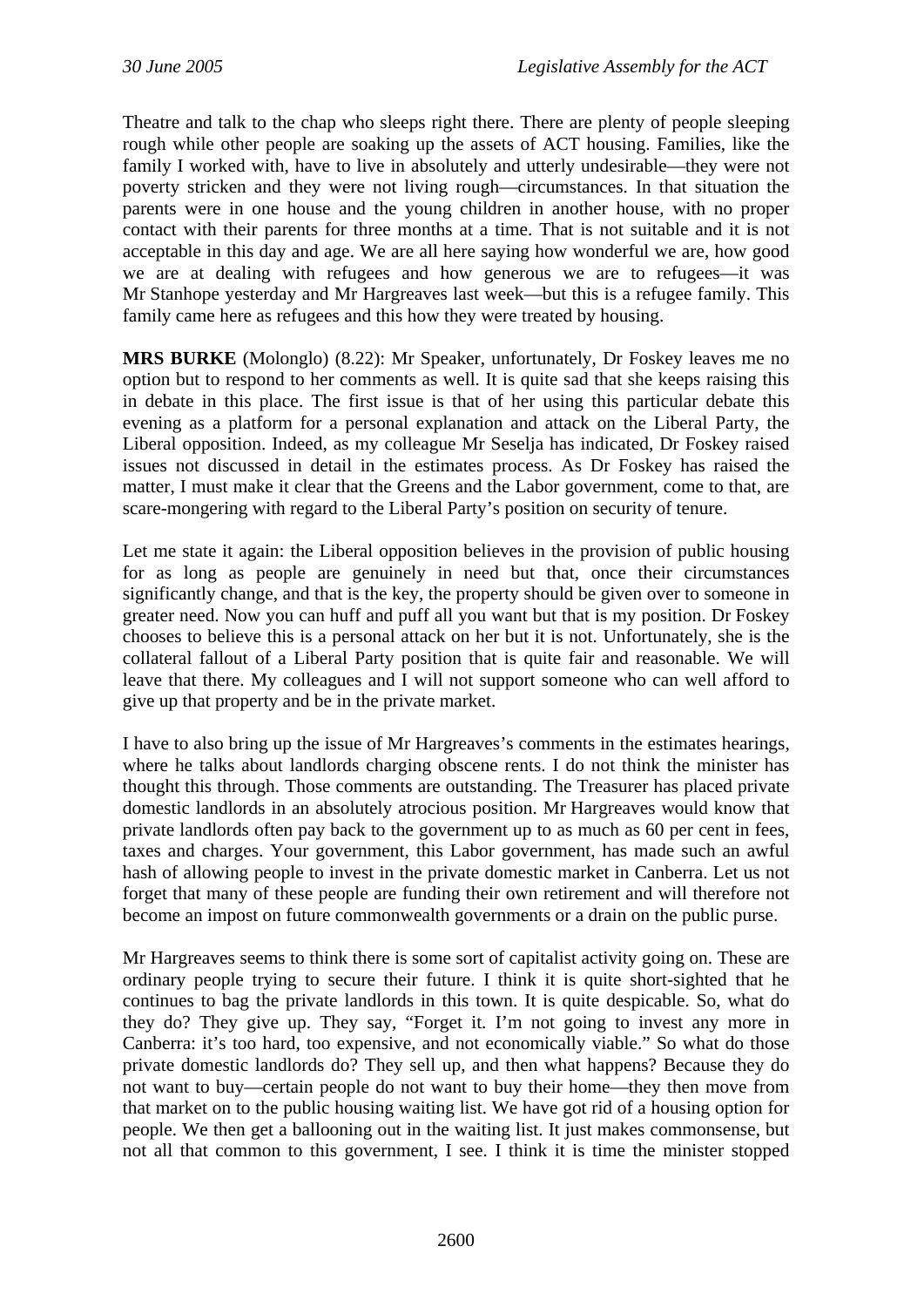talking about the private market in that way. They are more and more, day by day, leaving the sector and thereby removing a valuable housing alternative for people.

When politicians seek to be re-elected, primary focus is placed on convincing their constituency, through their party, that they will seek to deliver on promises made when government is formed. Commitments are taken to the decision-making table to be delivered on. This government clearly displays that it had not thought through some of its major election announcements. One of those is the \$10 million each year for three years to inject funds into capital works for public housing. This government would have the Assembly and, more disturbingly, the people of Canberra believe that they had that election commitment of \$30 million over three years independently costed before making such an announcement leading everyone into a false sense of security that, miraculously, they had found a pot of gold for capital injection into housing.

The minister indicated during the estimates hearing process that the issue—the \$10 million for public housing—is "open for revisiting in every financial year thereafter". The minister was unable to convince his colleagues that the \$10 million for capital injection into public housing stock was needed, even though the ALP went to the last election on this promise. What a furphy! You sucked a lot of people in, didn't you? And they all voted for you. I am sure the people of the ACT took this commitment as a sign of good faith. How atrocious—"Here we go, let's dangle the \$10 million carrot." "Oh, look, aren't we good: we have a good social conscience." That is disgraceful.

Indeed, some community organisations took this commitment as a sign that the ALP was able to find the necessary funds to invest in public housing. It was a good notion and people believed it; people were sucked in by it. It was the intention of the Liberal Party—keeping in mind the lean fiscal years ahead, possibly—to sustain the current levels of public housing stock, with a view to improving the management and administration of the properties and tenancies and ensuring that the asset base best met current demands from applicants and tenants. I have taken the time to consider why this election commitment was not delivered. The minister has enlightened the Assembly to the fact that during each fiscal year he can take requests to the table with his ministerial colleagues and seek to have them fulfilled but that in some years he will simply not be able to convince his colleagues of the importance of the need for funding increases—in this case, a housing system in real need of improvement in management practices. Mr Hargreaves would have us believe that everything is hunky-dory within his department, that morale among his staff is wonderful. I do not know whom he has talked to lately, but I constantly get calls about the morale in disability—

**Mr Quinlan**: Oh, "I get calls"—here we go! Legions! Piles of letters this high. Bring them down here.

**Mr Seselja**: It's like those letters Mr Corbell gets.

## **MR SPEAKER**: Order!

**MRS BURKE**: This is Mr Quinlan's favourite. Mr Quinlan obviously does not get calls, because he gets very jealous when anyone in of the opposition stands up and says that they have had calls. It is very sad for you—perhaps your mind is on retirement, I do not know. We have a housing system in real need of improvement in management practices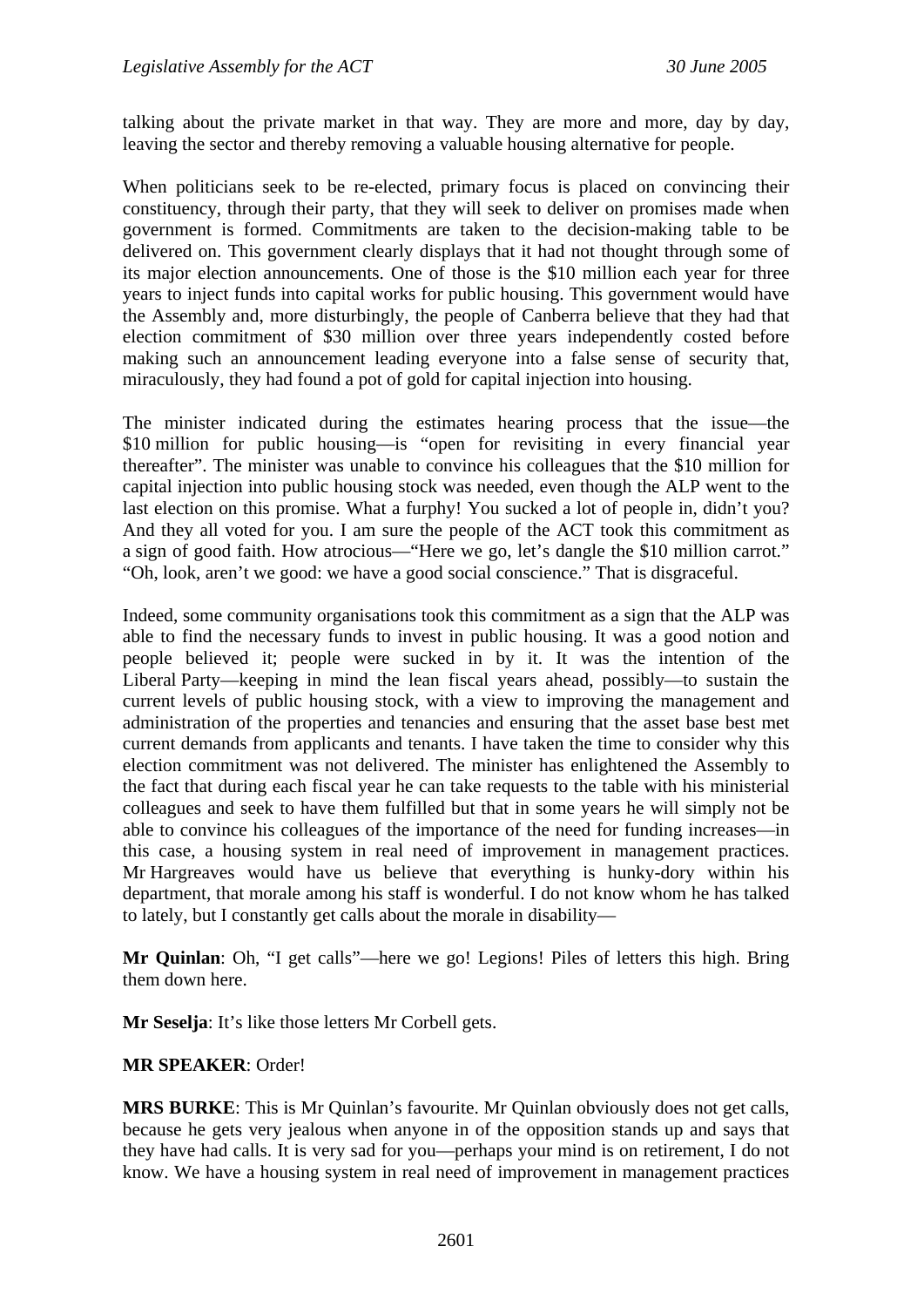and service delivery—there's a good one—and further empowering staff to perform in their respective roles. Given the likelihood of another three budgets being quite tight, and the minister indicating that due to price escalations for other capital works projects currently under way, the blow-out in construction costs of the Gungahlin Drive extension and subsequent legal action that is due to injunctions to halt further works on the road, it would seem unlikely that within the Sixth Assembly the Stanhope government will be fiscally capable of delivering on one of its major 2004 election commitments of \$10 million per year for three years for capital injection into housing stock.

Contrary to any answer given in relation to internally sourced revenue to fund capital works for housing, the allocation has fallen by over \$26 million from last year's allocation of nonappropriated new works of just over \$62 million. This must surely leave the portfolio area in the untenable position of being incapable of meeting some of the government's objectives in relation to asset management of public housing, particularly in the areas of the adequate refurbishment and replenishment of the public housing stock in the ACT.

This minister and this government can crow all they want about public housing: it is deteriorating day by day and this minister is sitting on his hands doing absolutely nothing about it. He is tickling around the edges. We have Burnie Court lying vacant for four years. What has he done about the fantastic APUs there? There is also Fraser Court, the Currong apartments—what a state—and the Northbourne flats still not refurbished. There are 200 to 300 properties waiting off-line to be refurbished. That money would have come in handy. What did this minister do? He obviously did not push his Treasurer hard enough, and he could not care either. It is a crime, a shame. This government's commitment to public housing simply is not there.

**MR HARGREAVES** (Brindabella—Minister for Disability, Housing and Community Services, Minister for Urban Services and Minister for Police and Emergency Services) (8.31): Mr Speaker, I want to address a couple of issues that have been raised, somewhat hysterically, by those opposite. Dr Foskey was right when she was talking about the Liberal Party's policy statement that they would empty the stock of market renters, and she was right when she said that they put \$18 million or \$19 million back into the system. If we asked all of the market renters to leave, we would have to come up with \$12 million to go back into the sector—so she was right in that sense. It seems to me that, if they are paying \$19 million into the system and we would have to come up with \$12 million, we are \$7 million in front.

**Mrs Burke**: Yes, but you are going to lose your full market renters. You said it yourself.

**MR SPEAKER**: Mrs Burke, some of your colleagues will not be able to hear the minister.

**Mrs Burke**: You will never let me forget that, Mr Speaker. Thank you for reminding me.

**MR HARGREAVES**: It seems to me that we are \$7 million in front. And again we hear the hoary old argument that if we did not have the arboretum—and I have to say, Treasurer, I do not think they like the arboretum.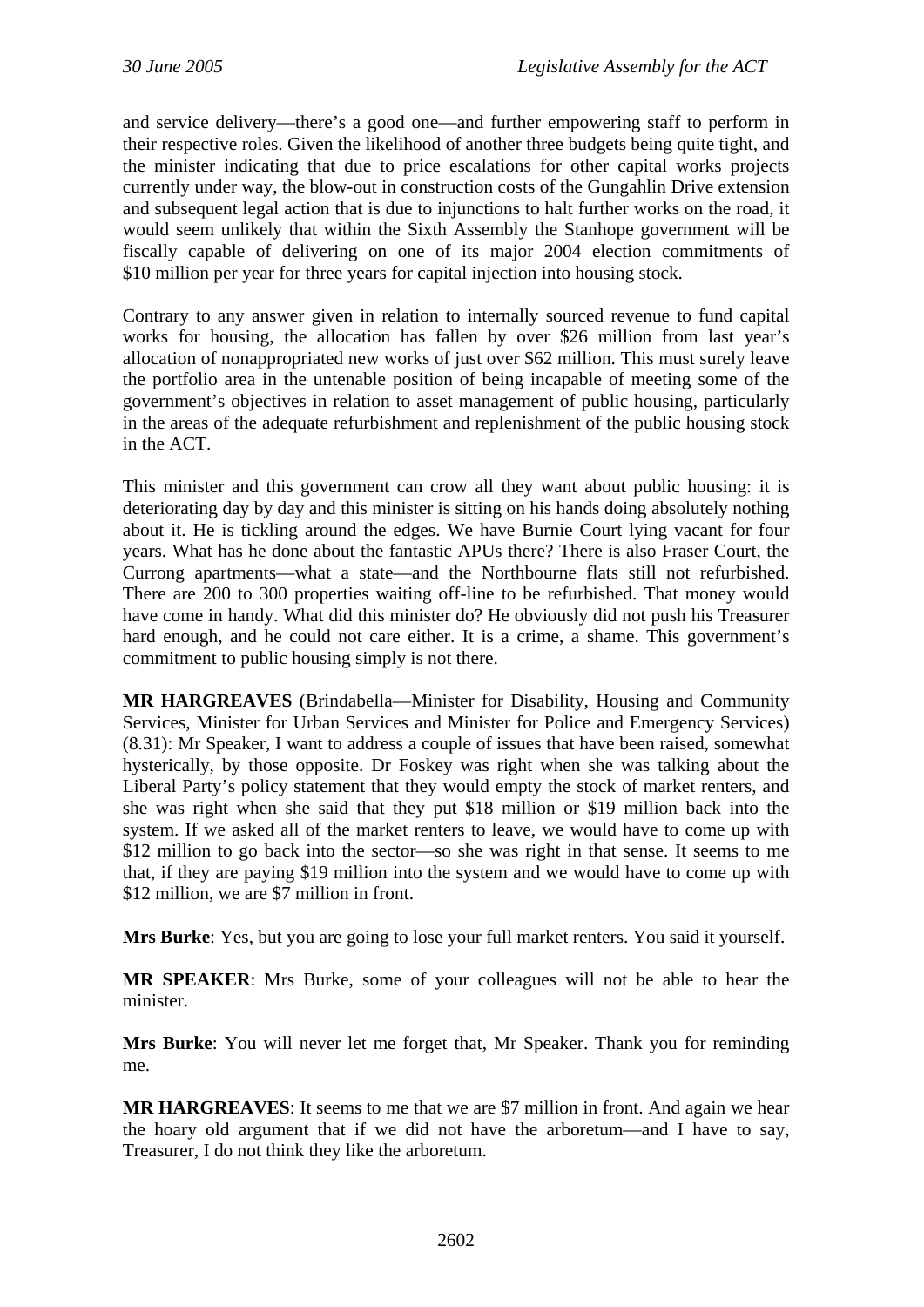**Mr Pratt**: I hate gardening!

**MR HARGREAVES**: Steve hates gardening, and in fact this man is the only man I know that refuses to eat his greens. He refuses to eat his greens because they come out of somebody's garden. Mr Seselja puts forward the furphy, which is perpetuated by Mrs Burke thrashing around like a goldfish out of the bowl, that I promised \$10 million. She says, "You rotten thing. You didn't deliver; you broke your promise." Funny about that because—and this is just an aside—I do not recall the Liberal Party actually promising \$10 million. I do not remember hearing that so I wonder whether there is not a bit of hypocrisy floating in the air—maybe there is not.

Let me just read the exact words out of the policy platform that was published during the ACT election campaign with regard to the \$10 million. No doubt our learned colleagues across the chamber can look up on the web to see whether I am telling the truth but if they want me to table it I will. It says:

Labor will expand the stock of public housing by accessing capital funds at a cost of \$10 million a year for three years.

The last time I looked we were elected for four years. Where does it say that in here? It does not say that in here. You have got it wrong again, typical, absolutely typical. Where was your promise to do anything about housing? Absolutely nowhere. Where were you prior to us putting forward the affordable housing task force? You were nowhere to be seen—hiding under the lettuce that Mr Pratt so despises.

I have been attacked vehemently for saying that the private sector ought to carry its weight a bit more. Mrs Burke went to some pains to say there were these poor people out there with these rental properties for their superannuation. Those are not the people with whom I have issue. I have issue with people who have a number of properties, because there is no need, and I will tell you why. What is happening is that there are people out there saying, "I've got this house worth \$450,000 and I've got to pay this mortgage of \$500 a week on it therefore I need to have the rent at a certain level to pay the mortgage off because I'm saving the capital value for my super." Now that sounds good at first pass but then we find out that they bought the property for \$200,000 or \$250,000 so they do not have a mortgage of that size. They have a mortgage of \$250,000 and they charge \$300 a week. Why do they do it? They do it because they can.

What I am saying—and I have said this publicly and I will say it again—is that the housing issue in the ACT is a community problem and we need a community solution. It is not up to the government solely to solve these things. They have to carry their weight as well and I will pursue them until they do carry their own weight. I think it was Mr Seselja who said that the argument about market renters does not hold a cup full of cold water, or words to that affect. When we work out how much we are charging for premises, say, in Yarralumla, we take the market level. But you say we are hypocritical in saying that we are charging that figure and that we are actually helping the market go up. But where are we in this? Let me tell you, Mr Seselja, that we have rebates— 87 per cent of people in our housing stock are on rebates and the cost to the taxpayer of that rebate is driven by the actual market rent. So, if the market rent were less, there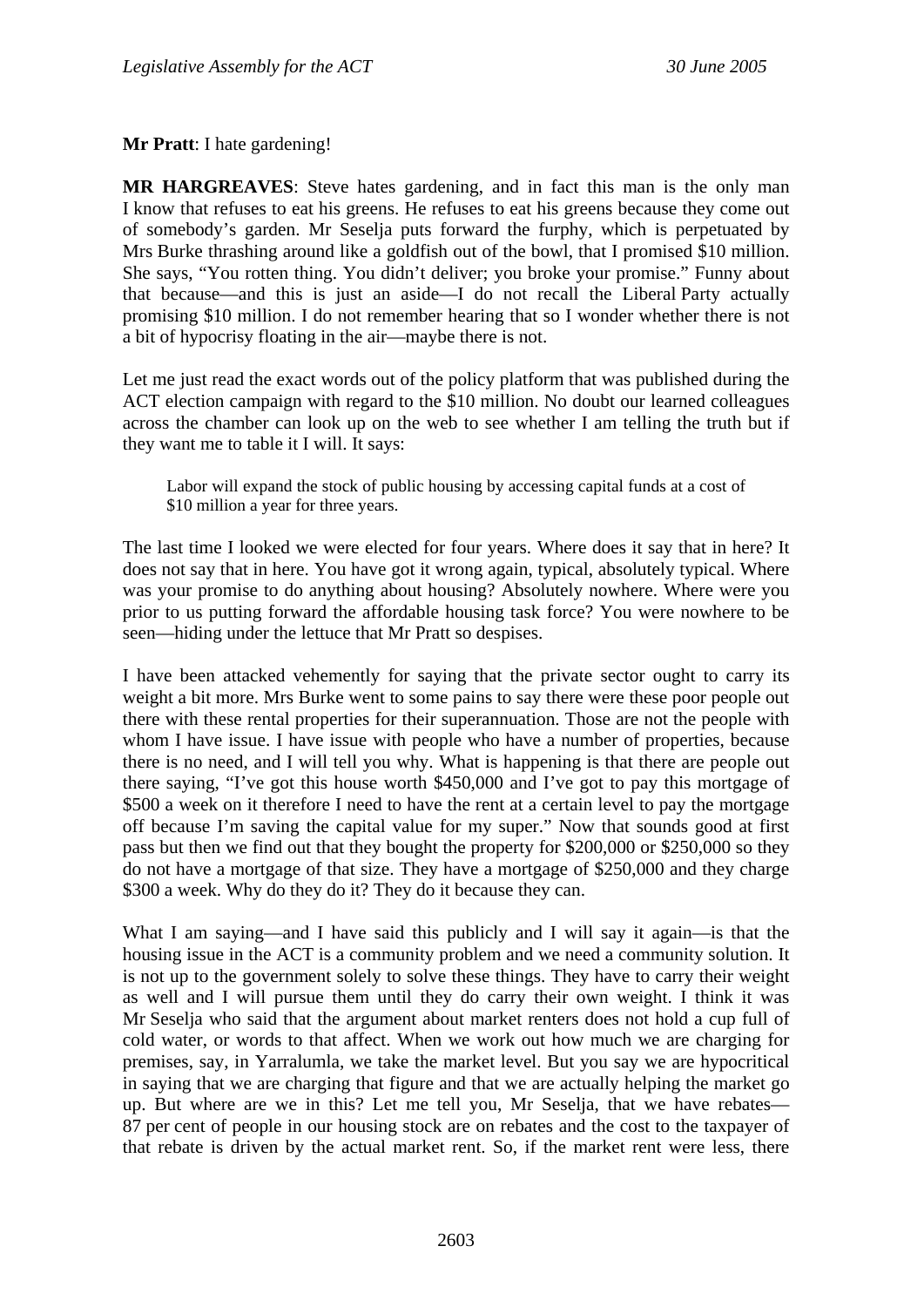would be less drain on the public purse through those rebates. That is simple arithmetic. Once again, Mr Seselja should have done a bit of arithmetic before he opened his gob.

The unbridled attack on Dr Foskey is nothing short of scandalous. Those people over there say they did not introduce it into the estimates process. That is true, Mr Speaker, but who was it that introduced it into the media, into the community, in the first place? You know full well who it was and, if you can sleep at night, good on you. People who are in our tenancies are given a home. They raise their children in those homes. Sometimes there are people in there paying market rent and they are a bit elderly. Some elderly people have a four-bedroom home that they have lived in for 20-odd years. They have raised their children in that home, their partner has died, their support is in that neighbourhood but this lot would have us take them out of that home. Shame on you lot. There is no way in the wide world that we are doing that. I am very proud that it was this government that reversed the draconian policy that you people had. It is just not on. We give people homes; we do not give people tents to stay in until they have got on their feet.

Mrs Burke says that all of these people who have got these private properties are leaving the market place, and that they are leaving in droves. I do not see that reflected in the real estate pages. What I see revealed in there is a vacancy rate that is the highest it has been for a long, long time. It is sitting up at five per cent, which is just incredible.

Mrs Burke talks about morale in the department of housing. She would not know what the word morale meant. I do not think she knows how to spell it let alone know what it means. I speak to my staff regularly and their morale is at an all-time high, because they are delivering to the people in Canberra. Mrs Burke tries to frighten the staff of housing in the same way she tried to frighten those child protection workers when she so savagely attacked them in the last Assembly. She is a mistress of the art of scaremongering, and I do not know how she can do this. I really do not.

She also shows a lack of understanding when she talks about the appropriation figures being here and there and all that sort of stuff. She has to understand that Housing ACT is actually a trading enterprise. How do we acquire properties? We buy properties because we have got money from selling properties. The capital injection is to increase that capability. It is not a simple case of saying, "Oh, dear, there is something missing from the appropriation." That is not the case. Mrs Burke is the epitome of simplicity and babes in the wood when it comes to this sort of general accounting process. This is the government that did the affordable housing task force. This is the government that addressed homelessness. Mrs Dunne gets up and so eloquently talks about the guy living up the road here—well, we know where he is and we can stick him in accommodation, just like that, in the blink of an eye.

We have arrangements—the emergency accommodation service, backpackers hostels and caravan parks. We have got other supports through TAS Housing and a whole range of other things. Mrs Burke well knows that and so too should Mrs Dunne, if she had bothered to check it out. Nobody lives homeless in this town unless they absolutely have to. The government's record on tackling affordable housing in this town, in terms of developing options for people to get into their own home, in assisting people through rental to sustain their tenancies and to attack homelessness, is to be envied. We are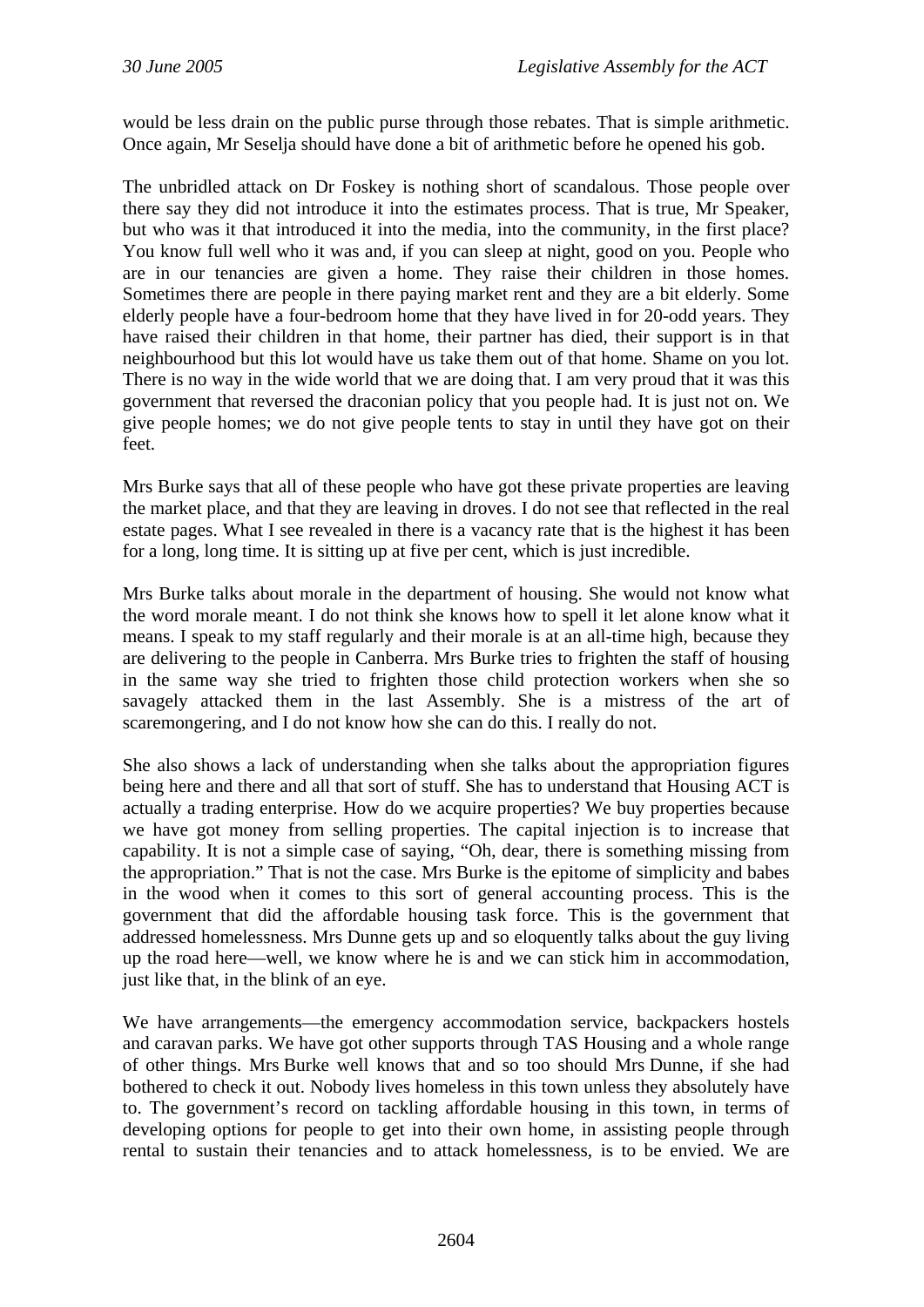leaders around the country in so many facets of our housing policy. This just beggars belief. I ask that the house support the budget as listed by the Treasurer.

**MR SESELJA** (Molonglo) (8.42): I feel moved to respond to some of what Mr Hargreaves had to say. Mr Hargreaves tried to gloss over this matter when he just spoke. The exact words that he used, I am sure, on more than one occasion were "the greedy landlords". That is what he was saying. It does not matter how he tries to spin it now; he talked about "these greedy, private sector landlords".

Another thing came through in his diatribe just then. He seemed to be suggesting that those who own one property for their superannuation are good; those who own any more are bad. So it is: one house, good; two houses, bad. I do not quite know how he comes to that conclusion, but it is quite a ridiculous assertion that they are greedy if they have a few properties; if they have got one they are good, good on them, they are good blokes.

The other thing I think that comes out is the fact that, under Mr Hargreaves's policy, some of these so-called greedy landlords are able to access public housing. We know that there are a few millionaires in public housing. Where does that come from? We know there are. Well, deny it. Put it on the public record that there are not any, and that will be fine.

Mr Hargreaves is happy for some of the so-called greedy private sector landlords to stay in their own public house. So he is quite conflicted in his class politics. He is not quite sure what he wants to do with it. He knows that they are greedy and are bad if they have got more than one. But he does not quite know what he should do with them. If they are convicted criminals, that is fine, too. They can stay. If they are serving a life sentence, that is fine.

The other interesting thing that came through, apart from the contradictions about his understanding of market rent, was that Mr Hargreaves got up at the beginning of his speech and said that if you took out the full-market renters you would have a budget blow-out. But then I said, "What are you doing about it?"

**Mr Hargreaves**: I did not say that.

**MR SESELJA**: You did.

**Mr Hargreaves**: No, I did not.

**MR SESELJA**: You said you were going to be losing \$12 million or something.

**Mr Hargreaves**: Check *Hansard*. I did not say it.

**MR SESELJA**: Anyway, he says, "You would be worse off if you kicked them out." What he said in estimates was that they are encouraging them out. I said to him, "Why? Why are you encouraging them out? Isn't it good that they stay in their home and contribute to the overall rental income?" He said, "No. It is still a good idea for them to get out." There seems to be no rhyme or reason for this minister's policy.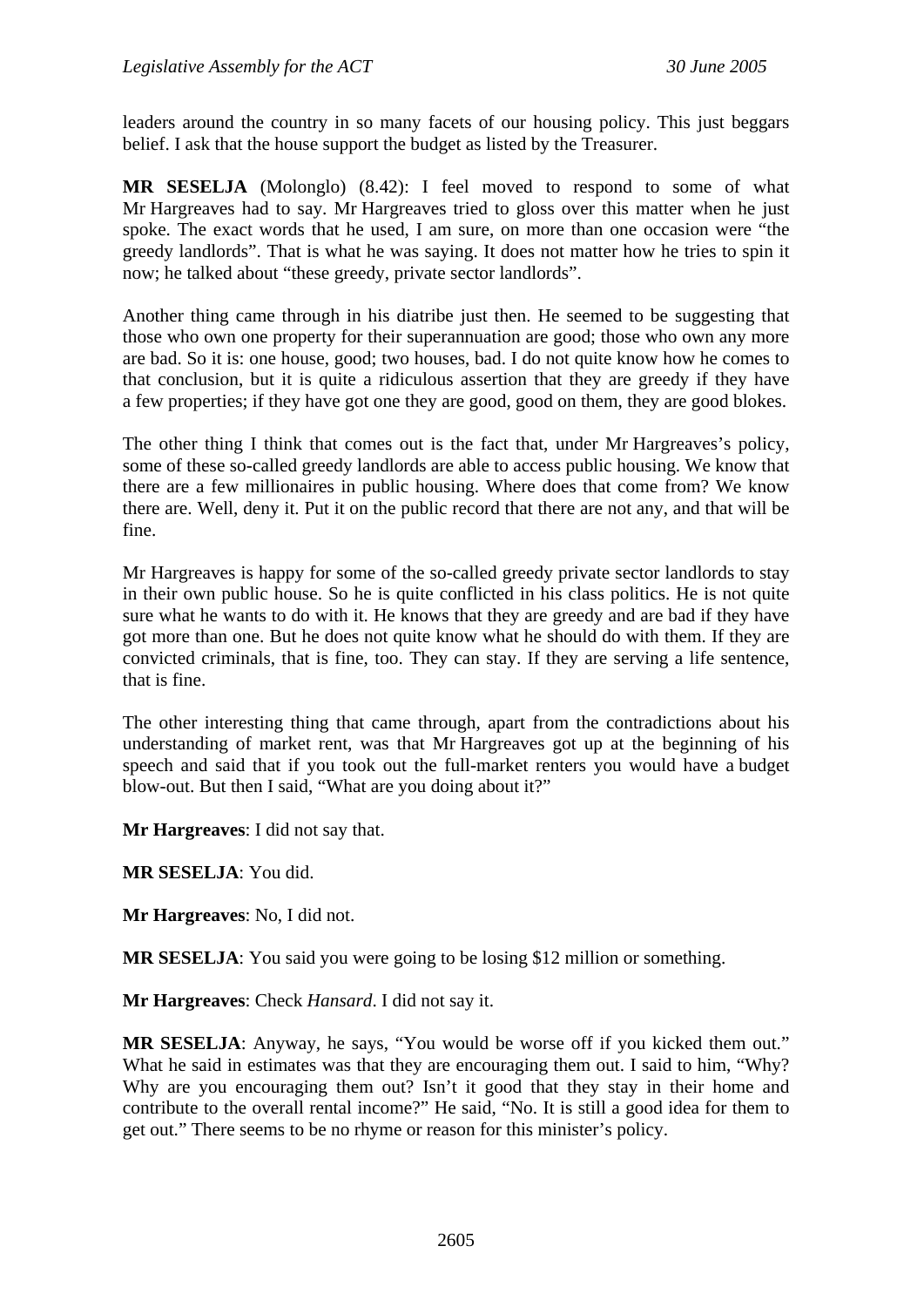I think that part of it is that he is quite conflicted about this policy. He does not agree with it, but of course, in public, he has to; and he has to support it and he has to support this flawed policy that has been rejected around the country and rejected recently by his New South Wales colleagues. Permanent security of tenure has been taken away by the New South Wales government. Mr Hargreaves is becoming increasingly isolated, and I think he knows it. We are seeing that through his ridiculous bluster, not only in the estimates process but also here tonight.

He talks about the greedy market renters, but then he allows them to have a public house. He talks about greedy market renters, but then he bases what he charges public housing tenants on the market that he claims is infested with greedy landlords. It is just ridiculous. As I said, the policy that Mr Hargreaves is defending is getting harder and harder to defend. And it is becoming very evident to everyone that he is all over the place on this issue. I think, over time, we are going to see that come out more and more and we will see the divisions in the Labor Party on this issue more clearly in the public light.

**DR FOSKEY** (Molonglo) (8.46): I want to respond to a couple of things that were said earlier. It is interesting to hear the Liberals say that I keep raising this issue. I am raising it here in the Assembly tonight to put it on the record. I do not think it is okay that we shove under the carpet the yuckiness that has been this media campaign. I think it has to be owned right here in the Assembly. We need to have—and I do not think tonight is the time to do it, but we can anticipate it—the proper policy debate about this issue.

That is the only good thing that we can retrieve out of what has been going on. It has to be acknowledged that I do not think any of you would have liked to have been me lately. I do not want to talk about it particularly. I have not talked about it. I am talking about it tonight. That is it.

I have been told, by someone to whom I believe the Liberals are close—and I believe that I hear them utter some of the things that he said to me—that the property owners and developers will not be happy until they get rid of the policy of security of tenure. I would anticipate that the Labor Party can expect to be hammered over the next term on this issue, and I can see that you, the Liberals, are doing your job—I acknowledge that because you see your job as representing that section of the community. I believe I heard it here tonight.

**Mr Sesejla**: No. We represent the whole community, not just five per cent.

**DR FOSKEY:** Okay, that is my perception. I believe that the government should be prepared and should be aware that that is the nature of what is going on here.

I want to address some of the things that were said, because I do think they show an incredible lack of understanding regarding housing and housing viability. Words were said that people living in public housing paying full market rent are soaking up public assets. I love the language, guys! But the public house, that house, remains the property of ACT Housing. The house is an appreciating asset. It can be borrowed against or can be kept for future reallocation for sale. It is the property of the government; it is an appreciating asset. Anyone who knows anything about property knows that.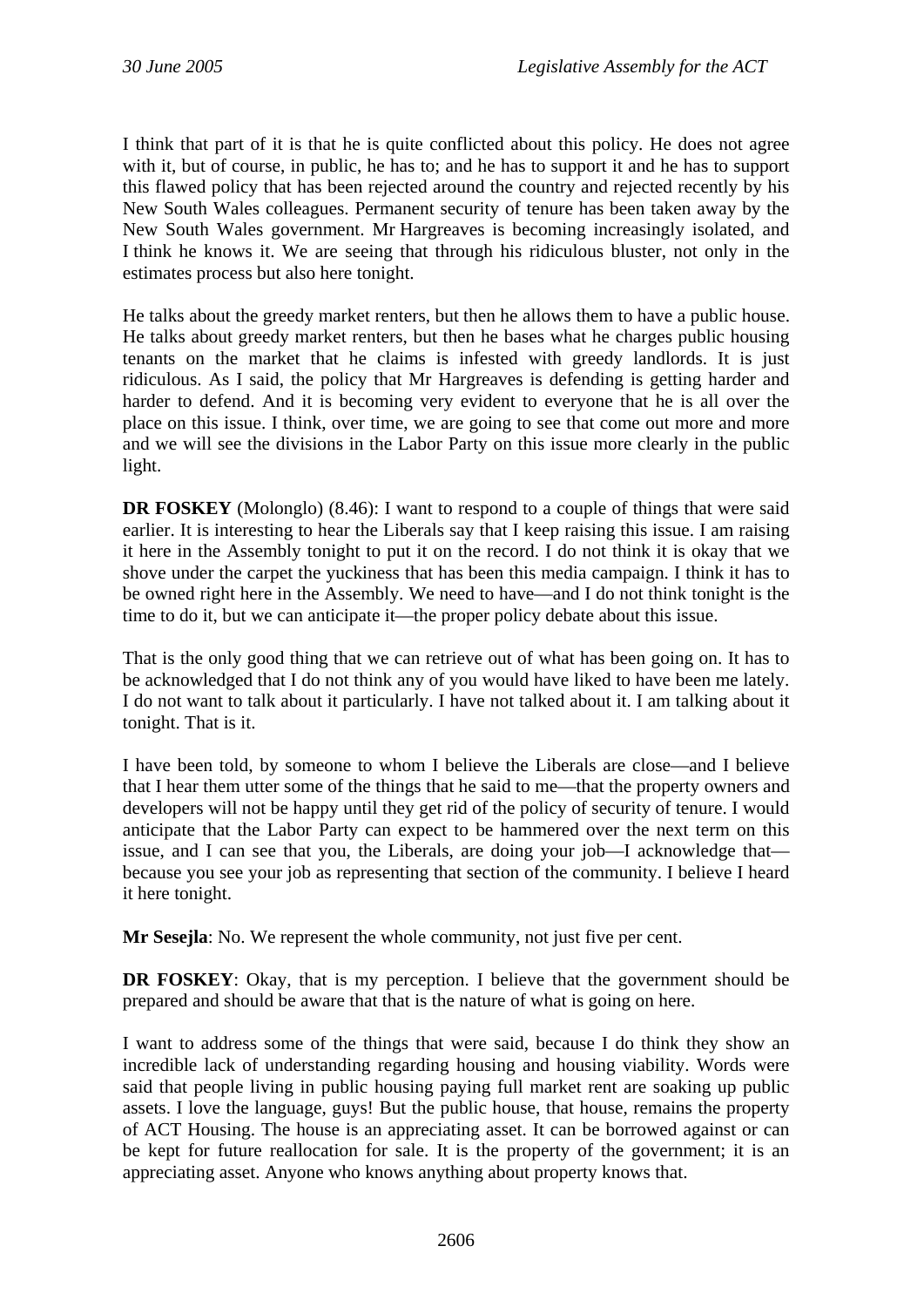There seems to be a particular resonance that that house is in Yarralumla. Hey, don't poor people have a right to live there? Do we get rid of every house in Yarralumla that is a public house, taking out market renters? It is interesting that quite a number of houses possibly in this category—we do not know and I certainly do not know—are in the inner suburbs. I do not know about that; it is just a suspicion. I guess if you know how many millionaires are in public housing, then you probably know the answer to that.

Taking out market renters and selling all houses within a 10-kilometre radius of Civic is not going to result in better access to housing for people who are homeless. It is going to shrink the public housing stock and force the few people in public housing to live on the outskirts of Canberra, where access to jobs, transport and other amenities is much harder.

In this, I have not even addressed the issues about public housing being a home and all the other good social reasons why Canberra has this policy. There is so much stuff that you people could read. You could learn something. Instead of sticking to a particular ideological position, you could go out and read things and inform yourselves. So that is what I suggest you do.

**Mr Pratt**: You cannot justify your own position. Why are you asking—

**DR FOSKEY**: I am not justifying my position, Mr Pratt.

**Mr Pratt**: It sounds like you are. You are far too defensive.

**DR FOSKEY**: Mr Pratt, I am speaking about it tonight, for the first time.

**MR SPEAKER**: Direct your comments through the chair, please, Dr Foskey.

**DR FOSKEY**: Thank you. That is all that I really need to say in this second speech. I felt it was very important to address some of the misconceptions that have been promulgated from that side of the house.

**MRS BURKE** (Molonglo) (8.51): It is unfortunate that Dr Foskey did raise this tonight. We cannot move from this place until we get a few things straight, as Dr Foskey herself says. I start with Mr Hargreaves who would wish that I was, as he had suggested—and I won't even use the words "quite childish and puerile"—not as diligent in my work as a shadow minister, I expect. I have to point out to members in this place that I am doing his work for him—that is okay—like I did for Mr Wood before him.

*Members interjecting—* 

### **MR SPEAKER**: Order!

**MRS BURKE**: Thank you, Mr Speaker. Through you: let us take our minds back, in fact, to the time when the revelation, so-called was made—and it was not by me, and I will talk about it in a moment—of Dr Foskey living in public housing. I wish to put it on the record in this place that it was introduced to the media by a concerned member of the public, I recall, on ABC talkback radio with the Chief Minister on Friday morning something like 13 May. Also, I will put it on the record in this place—and members will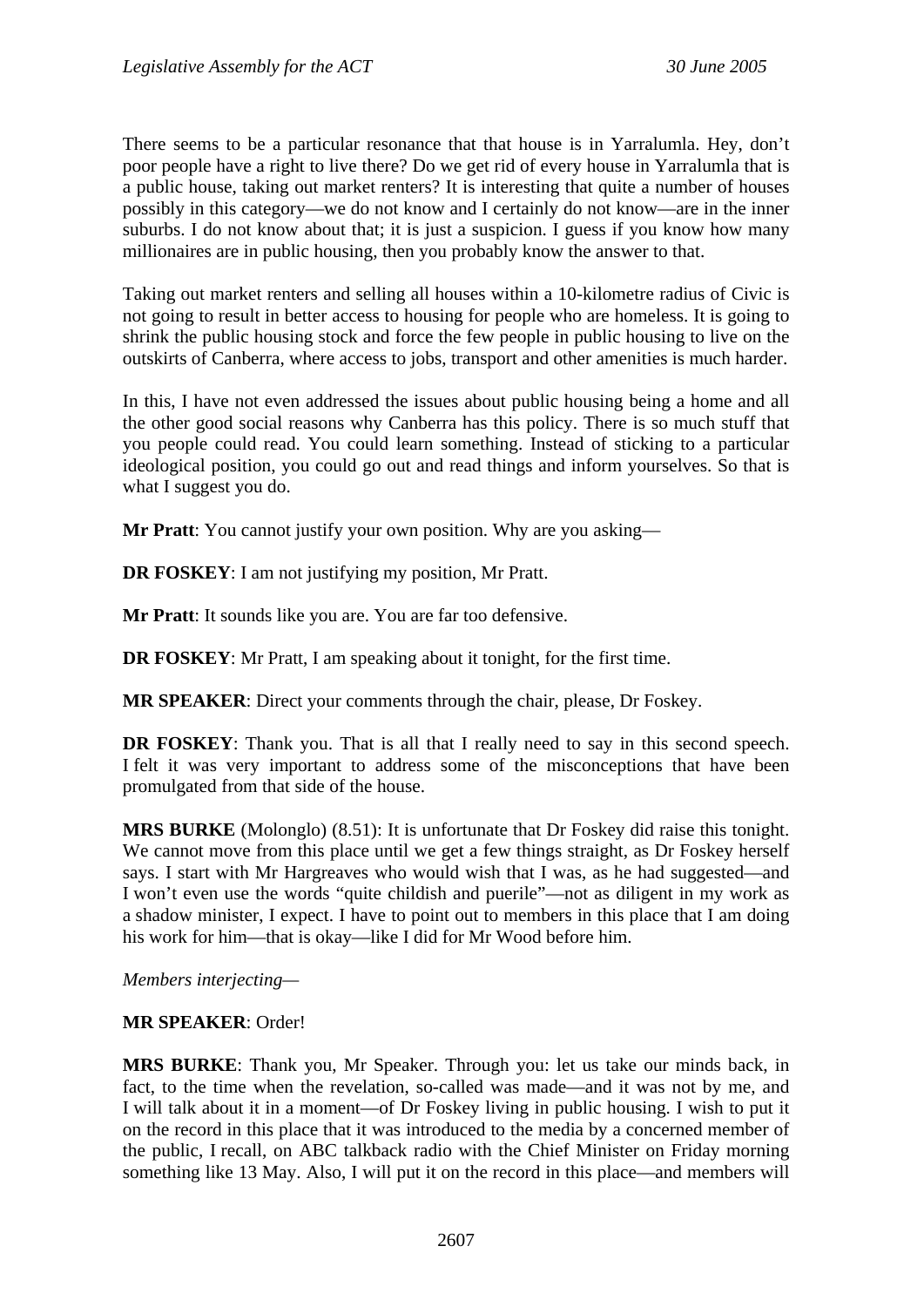be very interested to know—that it was indeed a Labor member of this house who advised me that Dr Foskey was living in public housing. I need to say this because I am not going to sit here and take this any longer. I have talked to Dr Foskey about the issue. Unfortunately, she knows my position.

**Dr Foskey**: Don't be so condescending, Mrs Burke.

**MRS BURKE**: I listened to you, Dr Foskey. I knew many months prior to any of the above that Dr Foskey lived in public housing. If I had chosen or wanted to be as vindictive and malicious as the Labor Party and launch a personal political attack on Dr Foskey, I could have done so; but I did not.

Mr Hargreaves needs to see the value of the policy his New South Wales counterparts are adopting. He needs to wake up and he needs to know that things have to change sooner rather than later.

**MR QUINLAN** (Molonglo—Treasurer, Minister for Economic Development and Business, Minister for Tourism, Minister for Sport and Recreation, and Minister for Racing and Gaming) (8.53): Very briefly, I would personally like to dissociate myself from this unholy imbroglio that has taken place and advise Dr Foskey that I do believe in the philosophy that I read somewhere—and she said, "People ought read."—that radicals read radical literature and conservatives do not read at all. I think you have been wasting your time.

Proposed expenditure agreed to.

Proposed expenditure—Part 1.19—Department of Justice and Community Safety, \$84,381,000 (net cost of outputs), \$54,539,000 (capital injection) and \$104,194,000 (payments on behalf of the territory), totalling \$243,114,000.

**MR STEFANIAK** (Ginninderra) (8.55): Mr Speaker, this government, the Stanhope government, has not managed this budget well at all. Indeed, over the past few years it has spent more than it has budgeted for. Now I think the people of the ACT are starting to see what happens when a government is undisciplined. The planned operating loss of \$91 million is not to be believed. I think we are the only state or territory which does not have a surplus budget.

On its track record of the last few years, there has been an average blow-out of \$172 million per year every year. We now have to face up to less revenue, after the heady days of skyrocketing stamp duty, land taxes, rates and GST. We find the government has not put aside the money for the inevitable decline in the fortunes of the economy.

In the justice portfolio we see both the folly of the government's inability to manage money and its ideologically driven policies and programs which privilege some sectors and individuals over others who are equally deserving. Let us have a look at the consequences of the Stanhope government's inability to manage the way it administers justice. The government's priorities are illuminating. The courts and tribunals are receiving a cut of around five per cent in the forthcoming year. This is on top of the \$900,000 which was ripped out of the Magistrates Court last year and which saw the loss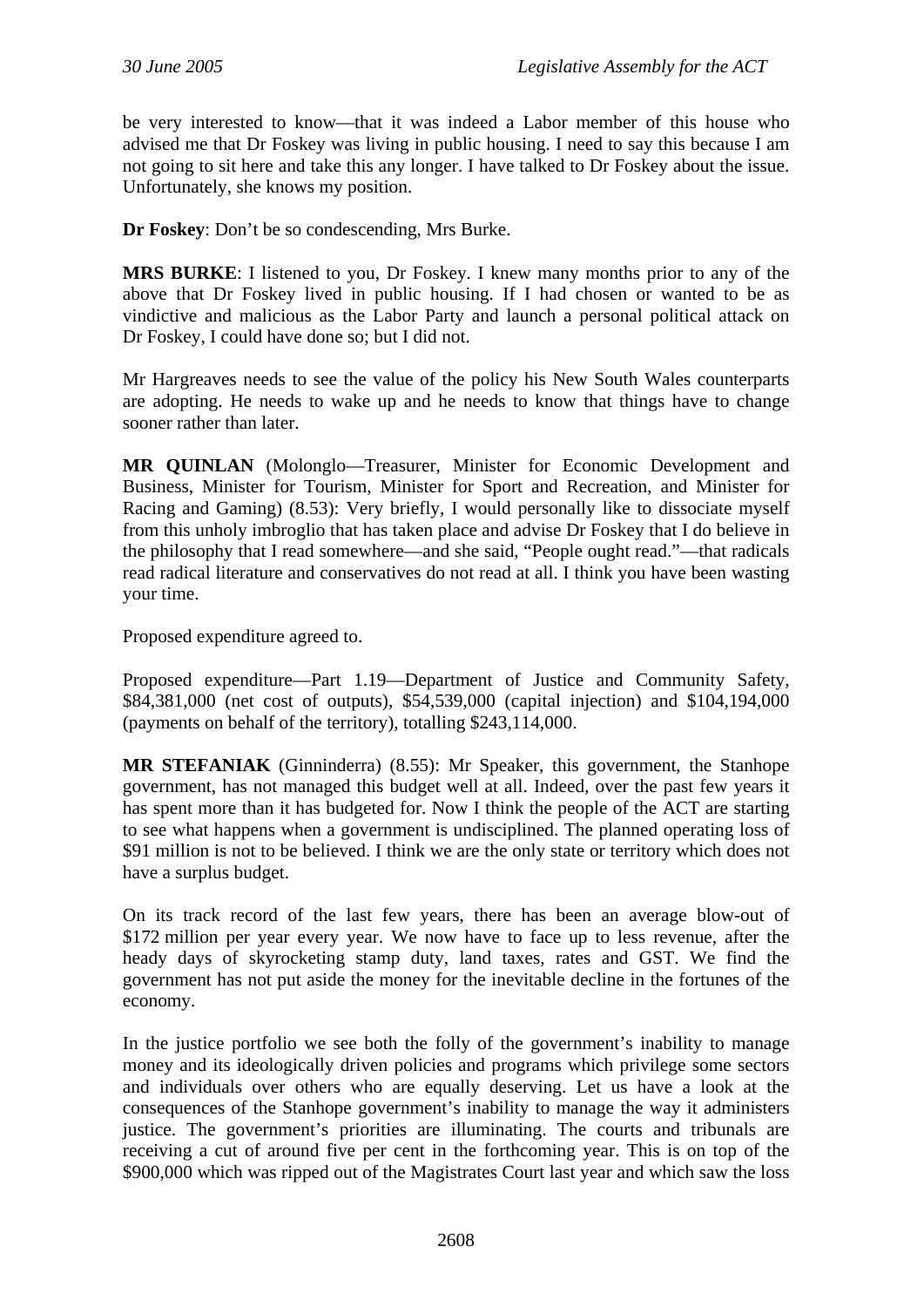of some 13 staffing positions. I suspect this year, from estimates, that the Magistrates Court will probably bear the brunt of that again.

The office of the Director of Public Prosecutions is being cut by around 12 per cent, or \$742,000, as a result of cuts in the budget. The DPP, it should be remembered, is responsible for bringing all the prosecutions in the Magistrates Court and the Supreme Court in the ACT, and its smooth operation is critical to the administration of justice in the ACT. These cuts have slashed a small budget, despite there being increasing demands on the DPP.

I do not think it is good enough to say, as the Chief Minister said in estimates, that last year we had some extra costs in relation to, I think it was, Eastman and a coronial inquiry. I do not think the Eastman case is necessarily going away. You are always going to have those additional demands. Of course there is an increasing complexity in the criminal justice system, particularly in the prosecution of criminal offences. Prosecutors, moreover, are under increasing pressure to master scientific, technological and human rights issues as well as increasingly being obliged to assist courts, such as in sentencing proceedings. So-called reforms are adding to the pressures on the DPP. Staff are also being involved in work relating to the government's appeal against Coroner Doogan that takes them away from other duties.

The annual report of the DPP notes that the realistic increase in the number of total charges before the Magistrates Court from July 2003 to July 2004 is around eight per cent. Within the particular offence categories, the most significant increase was in serious offences against the person. The DPP reported:

With each year the scope of core business expected from prosecution agencies grows. It is no longer the business of the prosecutor to simply appear in court and prosecute a brief of evidence (if it ever were so restrictive).

That is at page 16 of their annual report.

While I am sure there is much to be said for circle sentencing, which gets around \$400,000 over four years in the budget, the reality is that what would have previously taken a prosecutor 15 minutes in court and preparation now takes up three hours of court time and several hours of work on the matter either side of the court appearance and resources to capture the relevant efforts to prosecute the various outcomes in order to measure and analyse that method of sentencing; yet the DPP has had its funding significantly reduced while having to do significantly more. That, I think, is going to be a significant problem.

Also, the way in which the ideological bent of this government impacts on the ACT's bottom line and the emptiness of the rhetoric are nowhere near as apparent as in the case of \$1.29 million being put up for the establishment of a commission for human rights to be presided over by a president who will coordinate the existing four commissioners, including a human rights commissioner, as well as a new deputy commissioner and a commissioner for children and young people. It should be remembered that such bastions of freedom as the former Soviet Union also had a bill of rights. Of course the problem with bills of rights is that by, prescribing freedom, they tend to limit and, as in the former Soviet Union, do not amount to anything other than a very deceptive brand of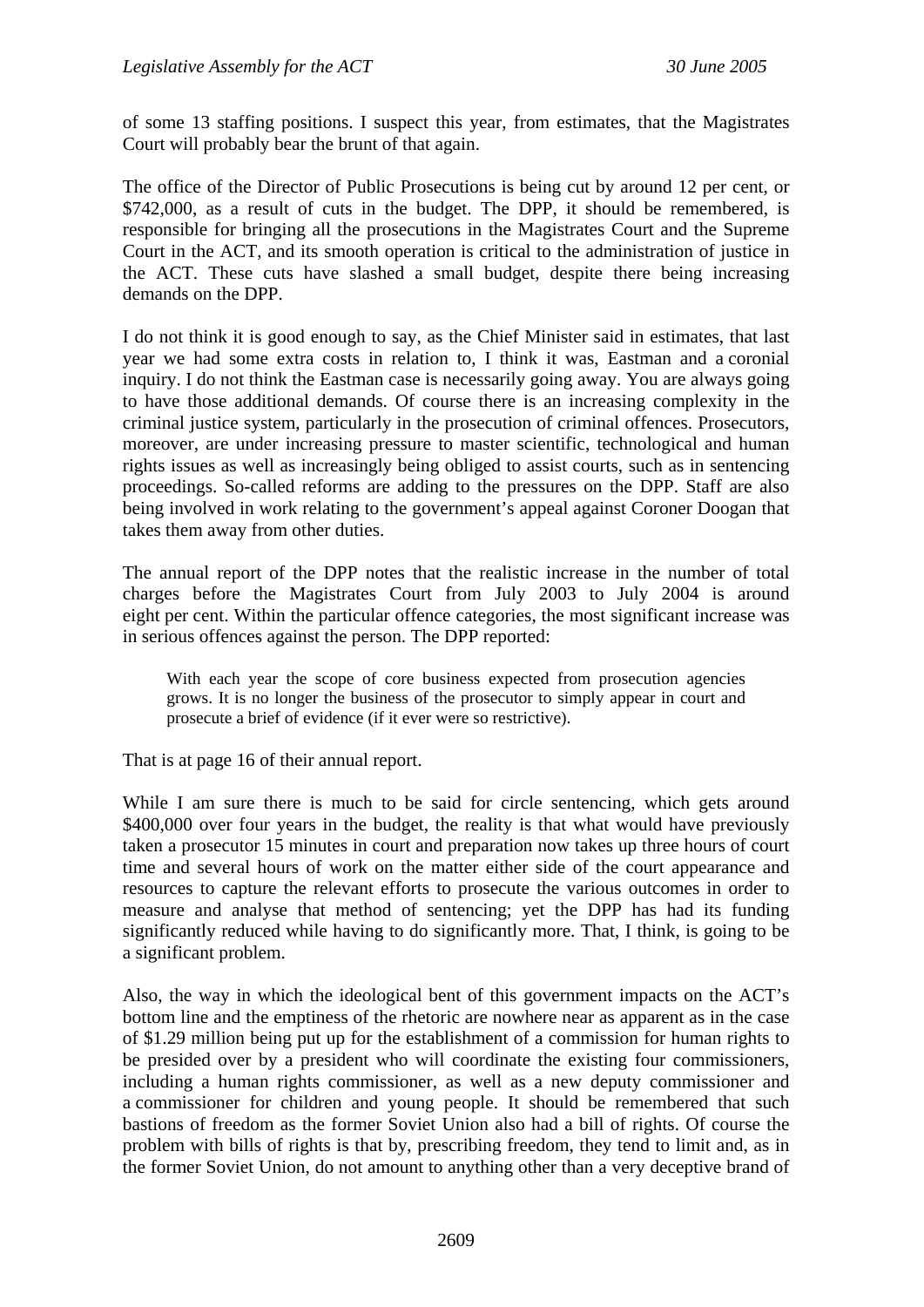advertising. The cost of a human rights edifice is mounting by the year, for no discernable benefit.

The papers refer vaguely to 6,500 occasions of service in the year. The government has not been able to say what exactly an occasion of service constitutes. The cost of each occasion of service is \$131. One can assume that it may well be a phone call. There could be wrong numbers or calls directed to other departments or community services, for all we know.

What the estimates inquiry also revealed was that the government does not collect information on how much the cost of compliance with the Human Rights Act is for government departments. Dr Foskey, today in question time, rightly raised the matter of lack of transparency about how it is determined that a piece of legislation complies with the Human Rights Act.

One thing I would agree with the Chief Minister to date on is that we have not yet seen a flood of matters before the court. He has mentioned there were four matters before the court in the 12 months where the Human Rights Act has been invoked. In one matter there is a worrying trend. That was a bail matter before a justice of the Supreme Court where normally that person would have been remanded in custody. But the Human Rights Act was invoked and that person was allowed bail. One criticism of Bob Carr and other critics of the Human Rights Act, indeed of our act, is that there is an overemphasis on the rights of criminals as against a lack of emphasis on the rights of victims and society.

One thing that concerns me—and I note that there have been 6,500 contacts with the office—is that I have yet to see an instance in the half dozen or so matters I have referred to that office where ordinary citizens' concerns are being addressed. I had a couple of instances. I got a letter back recently from the office saying they could not assist a fellow who had, wrongfully, some speeding convictions on his record which he didn't incur. I think it was Mr Hargreaves's department that expunged those convictions when the error was brought to their attention. But the human rights office was not able to do that.

Another person had a problem in relation to an ACTPLA matter and seemed to get the run-around from the office. Another person had their rights restricted in terms of what they could do within a club because of their employment—an issue that seemed right up the alley of the human rights office. Again, that did not seem to come within the category of what human rights are about.

We are forgetting that it is early days yet. We do seem to be getting a fairly selective interpretation of what things that office is going to do to assist rights and what rights are not really going to be assisted. If we get into economic rights—we are getting into the review period now—God knows how much that is going to cost.

I mentioned earlier the lack of knowledge, lack of detail, on just how much the cost of government departments complying with act is going to be. That, in itself, might add another layer of bureaucracy. I think we will see significant additional costs associated with that act and the compliance required under that act, for no discernable good for the average citizen of the ACT.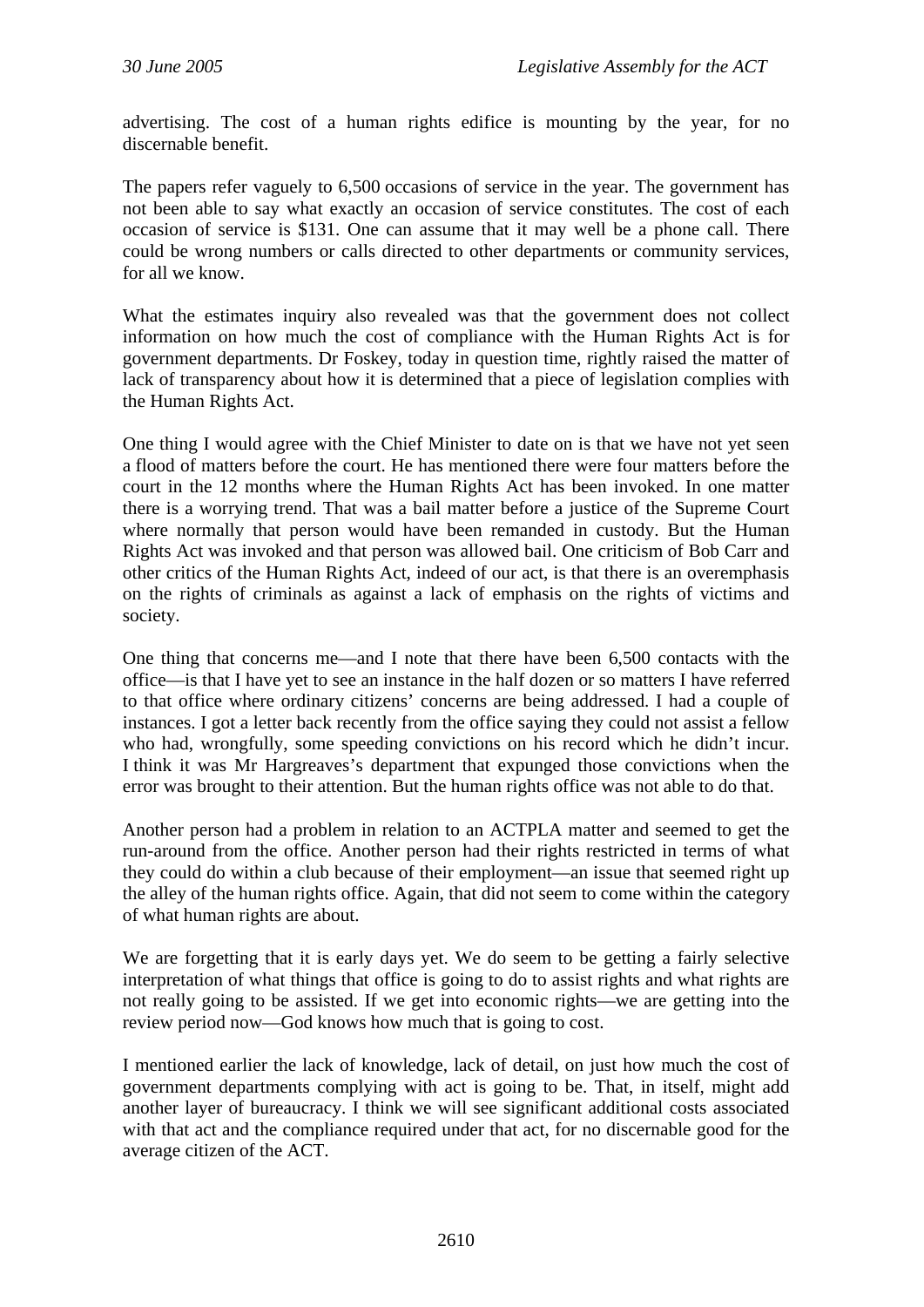I am not going to talk about Quamby. Mr Seselja did that in relation to the Office for Children, Youth and Family Support. There is an example there, and the government readily admits it, of breaching its own act. I think we are going to see a lot more of that. There are some significant problems there.

The contradiction between what the government expects to be standing up for and what they do in terms of rights is glaring, too. In fact, only this week they refused to back an opposition private members bill to affirm the rights of animals to humane treatment. The same day the Chief Minister was making a media statement in relation to the International Whaling Commission and being against Japan killing whales commercially. I would certainly agree with him on that. Yet his government's failure to show the same care for local animals certainly was not lost on animal lovers in the ACT.

The proportion of money spent on administration of the victims services scheme is also a concern. Around \$200,000, or 20 per cent of the total budget of \$1.2 million for the victims services scheme, is spent on admin by JACS alone. The Victims of Crime Assistance League, commonly known as VOCAL, which provides three-quarters of all victims services, gets only \$144,000 per year to deliver the only 24-hour response service. Victims and their family can ring up any time of the day and night, including on weekends, to get support. There is also no time limit on this, as there is for the government's departmental service through ACT Health, which is limited to 12 hours. Yet between 2001 and 2004 the percentage of the budget for victims services being consumed by paid professional services climbed from \$173,484, or 26 percent, to \$114,309, or 43 per cent, last year.

Judging by the attorney's answers at the estimates inquiry, the government has a totally erroneous belief in the superiority of professional counsellors over the volunteers at VOCAL. The attorney stated in estimates recently that there is a difference between the two services, as though a volunteer service must, ipso facto, be an inferior one. I will take my next 10 minutes now, if I may.

As I understand it, many of the volunteers at VOCAL are very qualified. Some have masters or even PhD degrees and qualifications in psychology and social work. They have provided a magnificent service since its inception in about 1989 to so many victims in society. I think it is terribly important for this government to look at what it is spending and where it can really get value for money and ensure that the bureaucracy does not take over and shut down, which appears to be the case, a very good volunteer service that has provided excellent 24-hour, 7-day a week support to so many needy people in our community.

The government does not seem to be able to comprehend that a volunteer organisation can provide that emotional support, guidance and practical help, such as finding emergency accommodation when it is most needed outside office hours or on weekends. Moreover, professional counselling is often not appropriate for people who need to move house, deal with practical difficulties and financial costs. Being settled and capable of introspection is required to benefit from counselling and is usually not what victims of crime need, certainly at the outset.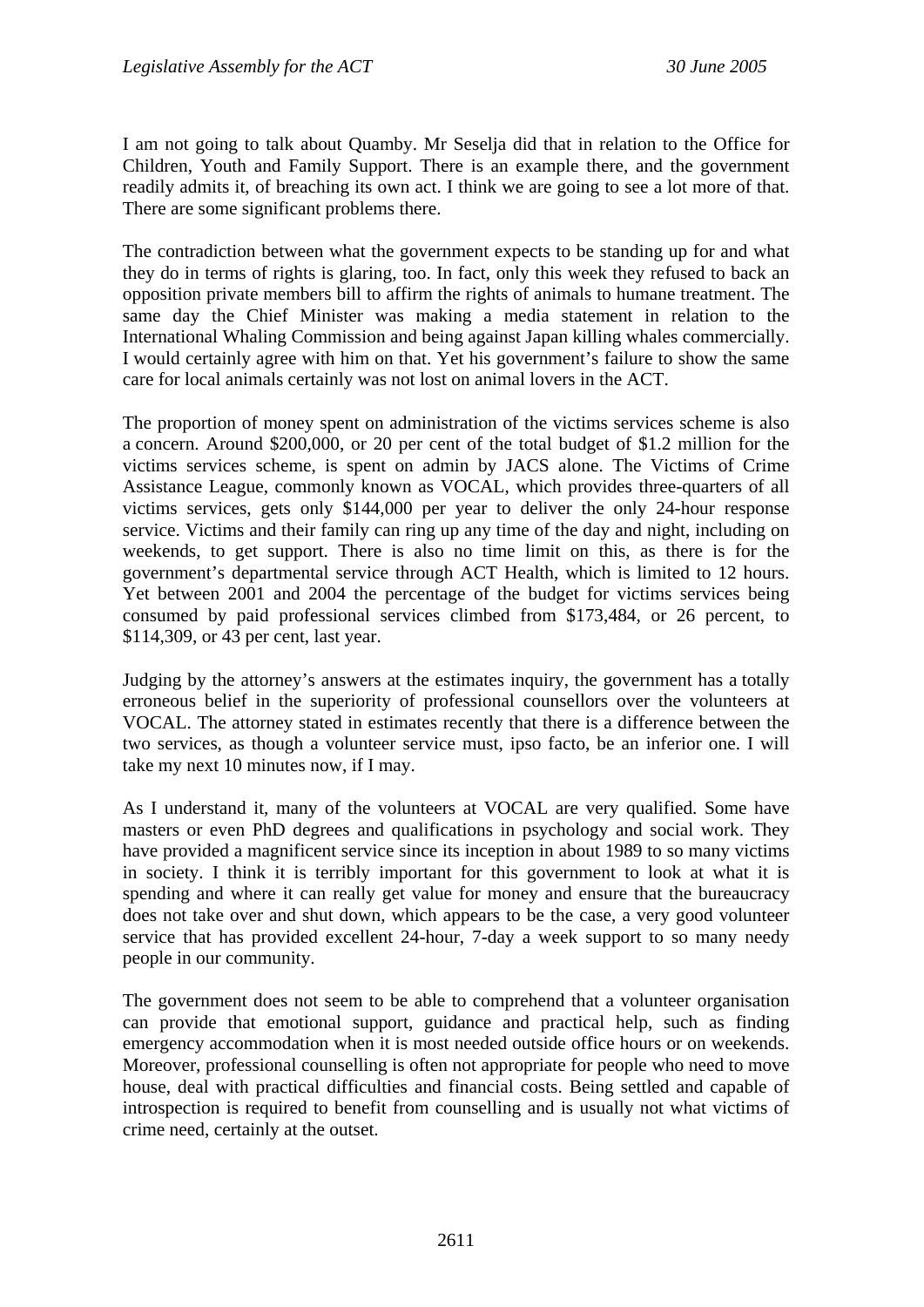The research literature shows that counselling is not the most important need for victims of crime, but that is what the government is increasingly spending the victims services scheme budget on. The point is how well taxpayers' funds are being utilised to provide services to victims of crime. The government is giving preference to referring victims of crime to professional services, contracted out at \$150 hour, when VOCAL offers both assistance and counselling for nothing. ACT Health advertises in a promotional brochure its own service as a 24-hour service. But all it amounts to is a duty of just answering the phone and telling victims they will hear from someone during working hours.

While VOCAL is receiving more requests for help due to the automated support link system used well by police and doctors, there are in fact victims of crime who do not find out about the support offered by VOCAL until well down the track, after they have endured much emotional trauma, including having to face perpetrators in court appearances, because they have not been informed by ACT Health or other government agencies about VOCAL and the assistance VOCAL can provide them. I was concerned to hear that there were only one or two people in a 12-month period referred by the professional services to VOCAL, bearing out that point I earlier made about perhaps the bureaucrats trying to shut out the volunteer service.

It seems the taxpayer is not getting value for money, with so much money being spent needlessly on professional service providers who are motivated to spend as much time as they can on patients simply because they do that at an hourly rate. I was told that in one case a victim of crime was given 48 hours of such counselling, which is 36 hours more than is allowed under the scheme for professional services. That person then went to VOCAL for assistance. They apparently had mental health problems that predated the crime. In that instance, the bill was, I think, \$8,100 for what turned out to be inappropriate and unnecessary counselling. For some people, the support they need is to be able to repeat their story ad infinitum.

We come now to the prison. This year's budget finally acknowledged what we have been saying for some time now: the government's fully funded, new ACT prison project has blown out beyond the \$110 million allocated in 2001. As late as the end of last year, the JACS incoming-government brief still put the figure at \$110 million. The government maintains that there has been no blow-out and that the \$18.7 million allocated in the last budget to cover the increase in construction costs in the last couple of years is the normal escalator. I think what they failed to explain is why the project has been so delayed. The \$18.7 million, in any case, goes nowhere near plugging the hole created by the delays and, obviously, the construction costs, which have risen by some 40 per cent since 2001, according to the Master Builders Association. Really, as a result of this budget, we are none the wiser in terms of the real operating costs of the prison.

In the Treasury briefing on budget day the Treasury officials indicated that the operating costs for the prison, including staff costs, would come out of the general government sector. Territory unencumbered cash was mentioned as a source. That was the excuse for why there was no provision in the outyears for the increase in recurrent costs. Unencumbered cash has come down from \$800 million seven years ago, to \$83 million in 2004-2005, to a projected \$24 million in 2006-2007 when most of this money will be needed. There may well not be enough cash, especially with the way this government is running budgets, for the increased running costs of the prison.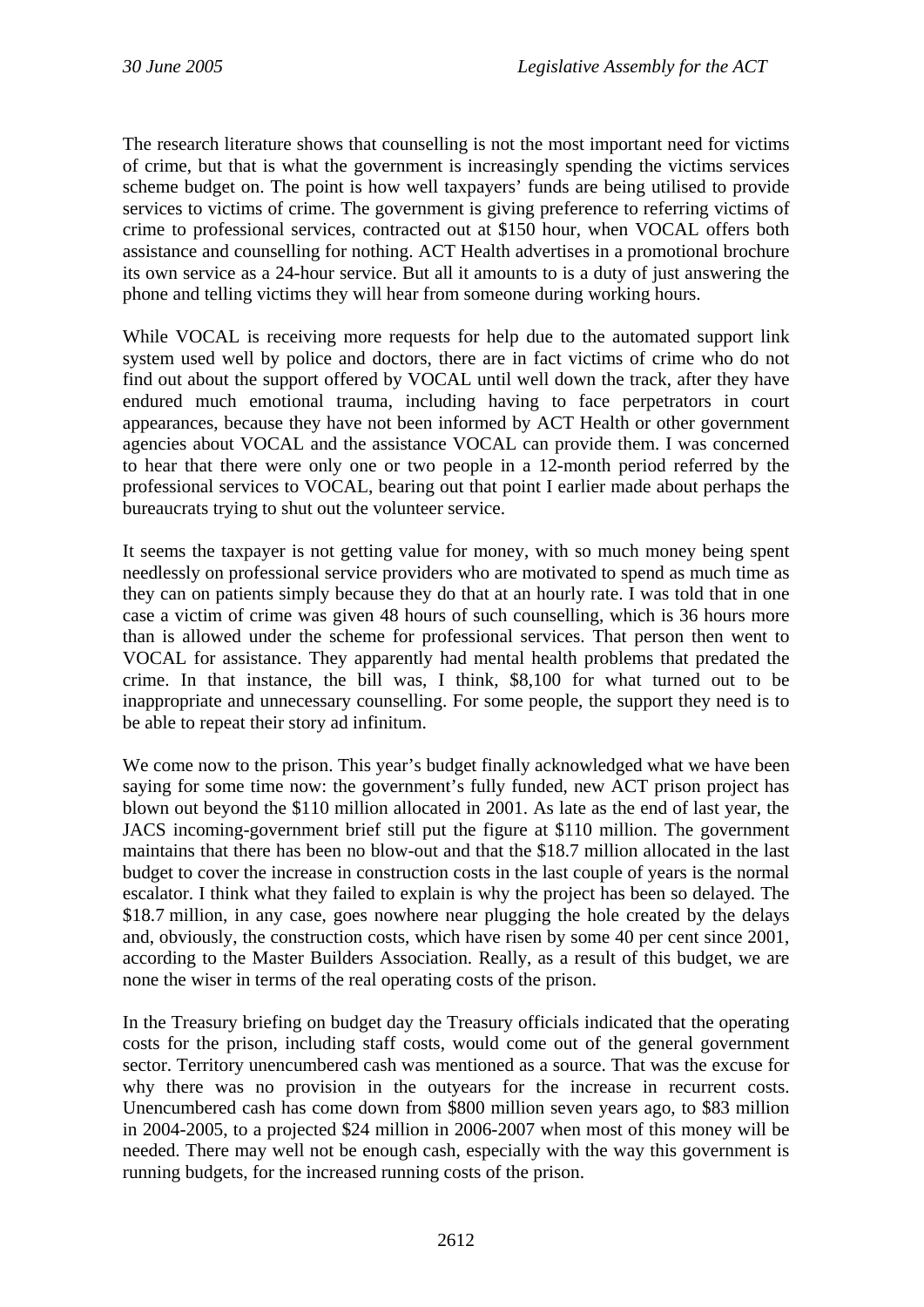In another hearing, related to annual reports, we were told we will have some 200 people in corrections once the prison is up and running, but that number looks like increasing by around 100. That would mean probably an extra \$10 million or so for those extra 100 people. One has to ask: where is that money coming from? There are no proper answers given in the budget. I do not think one can accept the assurance from the Treasury officials that the unencumbered cash will cover it, given the huge chunks of unencumbered cash that have been taken out in recent budgets.

The downward slide has begun. I think we are in for a very bumpy ride due to this feckless, ideologically driven government. This budget is just one example of that.

**DR FOSKEY** (Molonglo) (9.10): Just briefly: I commend the government for providing funding for human rights in the coming year, for the purpose of the human rights commission's operating costs, ACT government evaluation of the act and a separate evaluation by the ANU. Whether it is enough dollars or not—and I do not suppose there are many areas of government that feel that they have been funded as much as they would like—I do think that, since the human rights office has a statutory obligation to assess the compatibility of legislation with the Human Rights Act, it would seem a simple and inexpensive matter to provide this analysis to the Assembly, at least through the scrutiny of bills committee.

An area of concern when we are talking about law and people's access to it is the underresourcing of the Legal Aid Office. While I am not sheeting the blame for that home to the ACT government—I believe that the funding cuts began with the federal government—we need to acknowledge the impact that this has on the ACT community and the ability for everyone to seek justice in the courts.

Finally, in reference to ACT Policing: one of the major themes of the estimates committee process has been the number of police officers available in the ACT. Far be it for me to rave on about that, but I am waiting to see the policing for the future report before making further comments in the area. I am concerned that the minister for police said last week in the Assembly that I will never get to see this report. Of course it makes me wonder what the minister for police does not want us to know.

I have got the greatest respect for the officers of the AFP who provide service in the ACT. I am concerned that there should be enough of them to perform their job, including community policing, in a manner that serves this city without stress to individual officers.

On the whole, I think that a lot of the work done in the Department of Justice and Community Safety is excellent and useful work. Those are just a couple of my concerns.

**MR SESELJA** (Molonglo) (9.13): Mr Speaker, one of the things that Dr Foskey just touched on was one of the important things that came through in this area, and that was, as we have stated earlier in this place, we finally got out of not the minister but the government officials the police numbers, the current number of sworn police officers in the ACT. It has been some time coming, I have got to say, and it has been quite difficult to get the figures out of this minister. Every time we have asked him a question in this place he has dismissed it and has said, "I am not going to have this debate with you; I am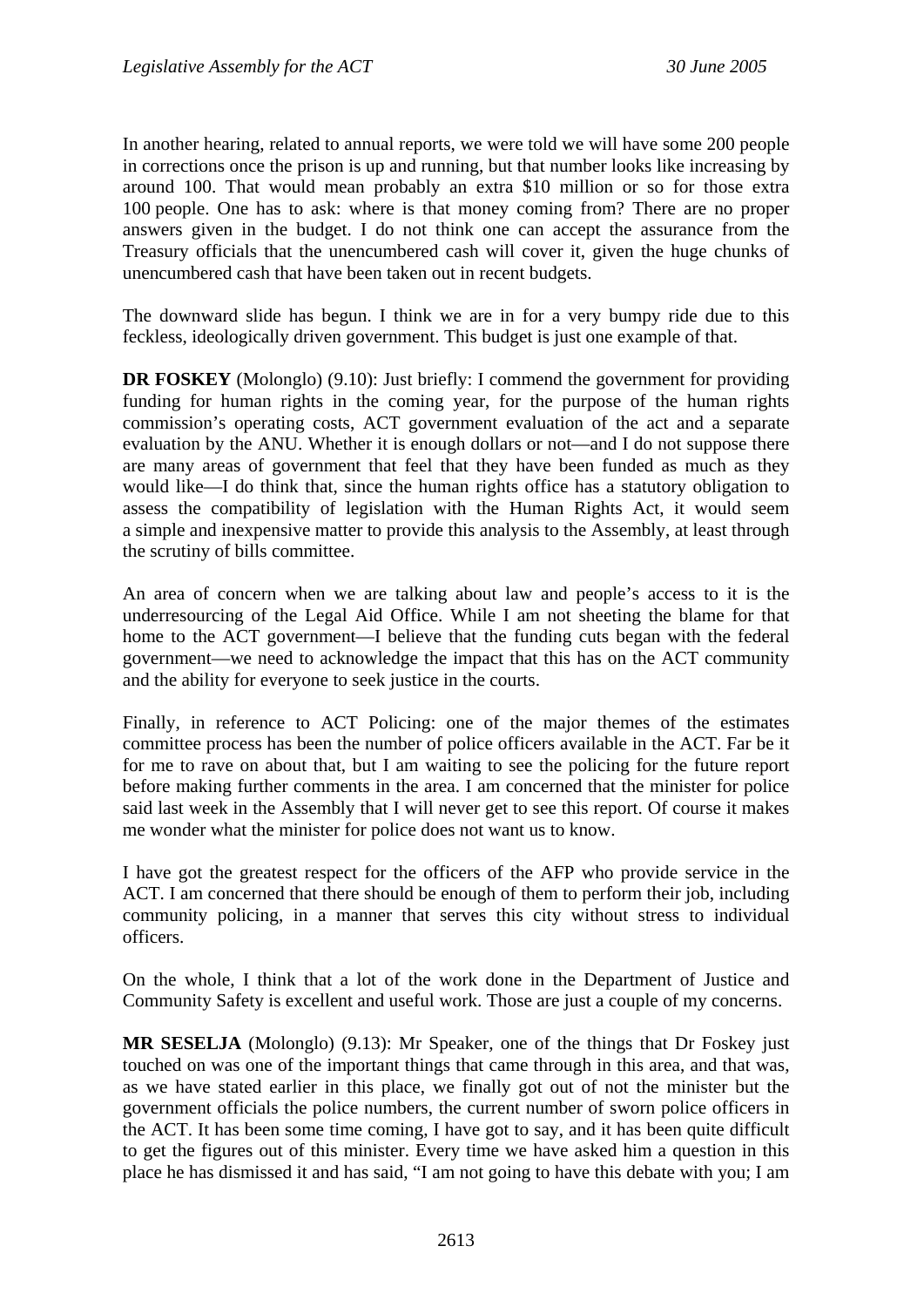not going to answer your trick questions." But then he has gone on to say, "We have got more police than you ever had," and all this sort of thing.

But of course what came out—and the figures show—is that that is not true. What we have now—and this is what the senior police officer confirmed—is 583 sworn police officers in the ACT. We see that, in 2000-01, it was 597. So that assertion by the minister, which he has been making for a long time now, is untrue. There are not more police now than there were in 2000-01. In fact, there are fewer in both real and absolute terms. What has been happening is that it has gone backwards under this minister.

We had this argument the other day when he talked about a policeman at every letterbox and in every driveway. He is the only person who has ever said that. I have never heard anyone else but the minister say that. It must be his invention. It seems like, under this minister, a police car for every district is more like it. It is going backwards. It was edifying, though, to find out the true number so that we now can have a reasoned debate about this very serious issue of police numbers.

No matter how much this minister wants to dismiss it, it is an issue of concern to people in the community. Every time we raise it, he says, "You are just making this up. There is no concern. You are scaremongering." Every time Mr Pratt raises a question in the Assembly, he says, "You are scaring the people out there." Big, bad, scary Mr Pratt, every time he asks a question of the minister, is somehow putting fear into the hearts of Canberrans.

This ridiculous argument should now be put to bed. We have real figures. Hopefully on other issues we will not have this kind of ridiculous answer for long. But what we have is real figures that show that, in real terms, in absolute terms, the numbers have gone down under this government. What we want to see is the government honouring their promise to increase police numbers. We look forward to the funding for that coming, obviously not in this budget but some time in the next budget.

The other thing that came out of this area of note was—and Mr Stefaniak has touched on it—that it was put to the Attorney-General that the Human Rights Act was being breached at Quamby and that the Education Act was not being complied with. When we put that to the Attorney-General he said, "I don't believe the Education Act is; it's your word." It is true; it came out in the estimates process; it was undisputed. There is a clear obligation on the minister under subsection 76 (1) of the Education Act to consult with the non-government schools council before the budget, and that was not done. It was a breach of the law. No matter what the Attorney-General wanted to say about it, it was.

Of course he has admitted, and his minister has admitted, the breaches of the Human Rights Act at Quamby and at Belconnen Remand Centre. That is not disputed now, but it is an important point because the Attorney-General tried to dismiss it and say, "It doesn't matter. It was happening before and it is happening now," and all that sort of thing. Before, there was not a Human Rights Act. The Human Rights Act was only passed in 2004. This government champions itself as fighting for human rights.

There was always a question, when the Human Rights Act went through the parliament, put on the other side that it would not do much. There was a concern that it might have some unintended consequences but, in real terms, in terms of protecting people's human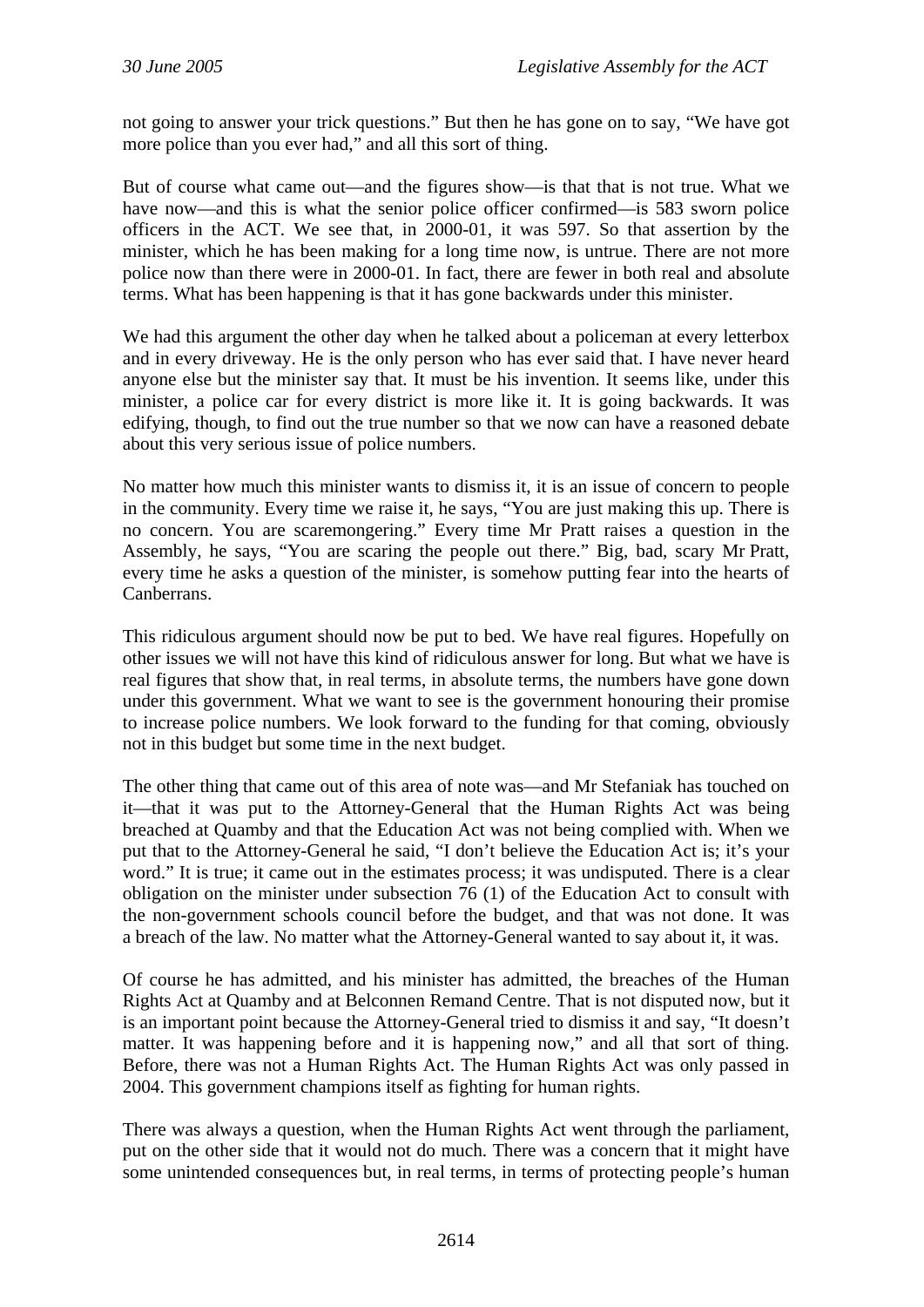rights, it would not do much. What the Attorney-General has done is confirm that. He said, "That is all well and good, but we are not offending a law. There are no penalties there."

The question that then needs to be raised is: what is the point of it? If it is a piece of legislation, the government should be complying with it; it should be complying with its legislation. If it was meant as guidance material, then that should have been said. The Chief Minister and Attorney-General could have put out guidance material for the ACT government in dealing with human rights. Everyone would have said, "What a wonderful thing; human rights guidance material protecting people's human rights." He put it in legislation. Then we put to him that it is not being complied with and he says, "We are not offending a law; there are no penalties." It makes a mockery of what the Human Rights Act is; it is either a law to be complied with or it is not.

This is the concern that we in the opposition have: despite being a champion of human rights, the Attorney-General does not seem too concerned when his own Human Rights Act is not complied with and when other pieces of legislation are not complied with by his ministers and by government agencies. This was one of the real, serious concerns that came out of the estimates process in relation to, certainly, this part of the budget.

I think the only other thing I would add is that not only do citizens have to comply with the law—and the rule of law says citizens and governments have to comply with the law—but governments have an extra responsibility to lead the way in complying with the law. Even if there are no penalties and no-one can be sued or sent to jail for the breach of the law, it still sends a message that you are serious about it; you are serious about your legislation; you are serious about what you say; you are serious about being a champion of human rights. And that is not always seen from this government. We are not seeing leadership; we are seeing lip service on this issue. That was the clearest thing that came out of these parts of the estimates hearings.

**MR PRATT** (Brindabella) (9.20): The 2005-06 budget appropriation for expenses on behalf of the territory to provide an ACT policing service within the JACS portfolio is set at \$94.39 million, according to BP4 at page 341. The total cost of ACT policing in 2005-06 is \$95.781 million in total but only \$94.39 million is actually expended by the territory. I do not have a problem with this appropriation; I am not standing up to deny this line item, but there are some issues that need to be addressed.

This appropriation again reflects an inadequate commitment by the government to policing in general. The Labor government is obviously not concerned about hiding the fact that it is soft on crime. Quoting from page 341 of the budget, it states that this payment "covers the protection of persons and property, crime prevention and detection, and maintaining peace and good order and the enforcement of ACT laws". Clearly this payment only partially covers the aforesaid areas.

The reality is that ACT police numbers are still worryingly below the national average and the police force are therefore unable to carry out the full functions of their duties as described in the quote above. This is of serious concern to the community, the opposition and the police themselves, who are stretched to the limit. The police minister recently made a bold announcement that the 2005-06 budget provided for an additional 40 police officers over five years. The minister even had the gall to boast that this increase in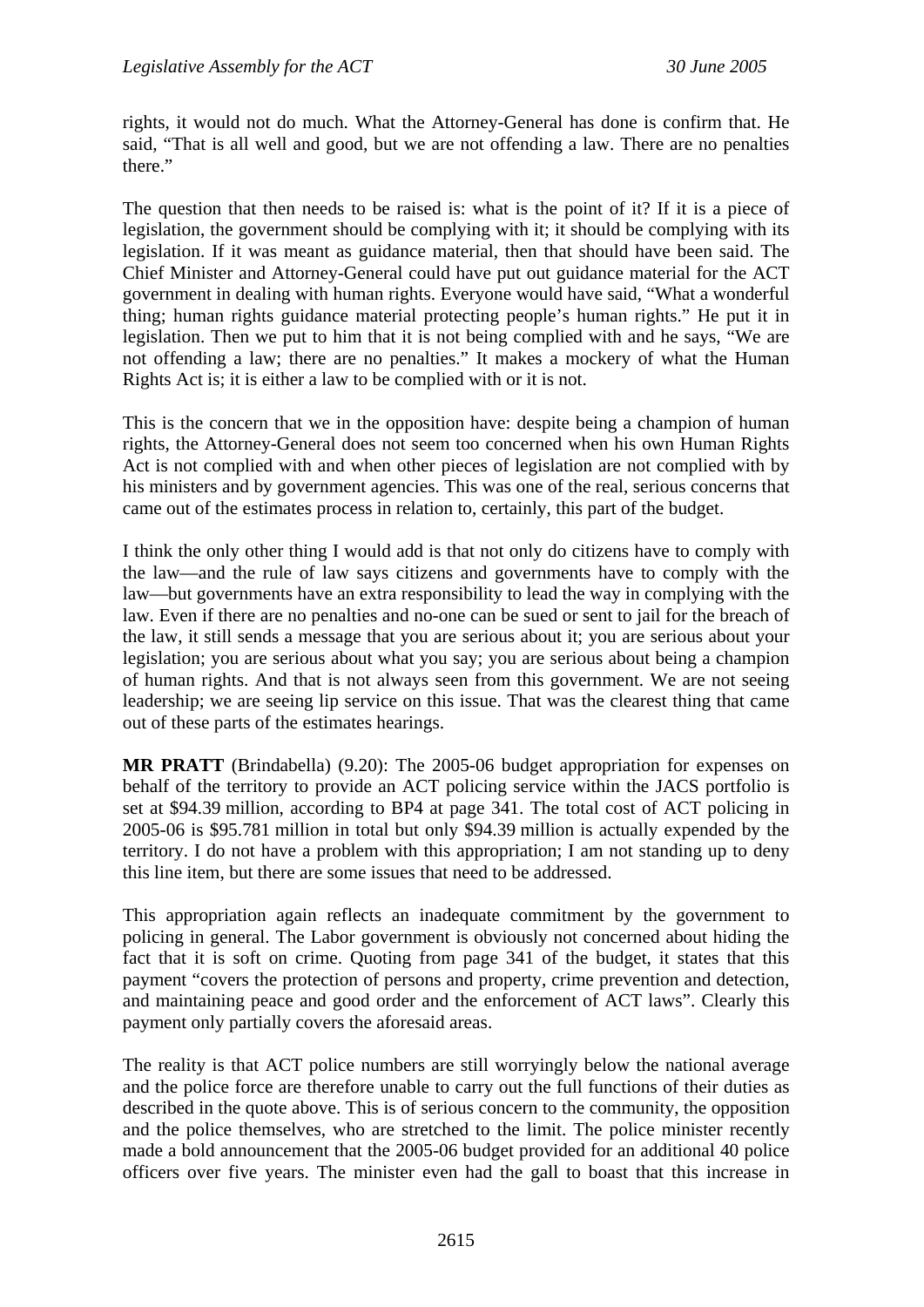numbers would provide for two new patrols; one for the north district from July 2007 and one for the south district from July 2008.

There will be an additional 20 officers brought on line as a result of the 2004-05 budget. However, the provision of 20 new police officers at a cost of \$2.2 million, provided by the government to make up two extra patrols that will not come into effect for two to three years, is in fact an insult to the needs of the community. The minister said in his press release of 3 May that the overall increase of 40 additional police would occur between 2004-05 and 2008-09. This is just too far short of the mark. This will not even cater for the loss of manpower, given this government's lack of retention policies. This is an absolute abrogation of this government's responsibility to the ACT community when we need at least 100 to 120 officers now to bring the ACT into line with the national average and to ensure that we have enough police on the front line.

When the Stanhope government campaigned for government in 2001 it stated in its election promise that it would increase police numbers in line with the national average. The Stanhope government has fallen well below the mark on this count. In fact, we have fallen so far below the mark that we now have the lowest number of sworn police officers in four years, as Mr Seselja pointed out. I will not go into the detail of that but the bottom line is that sworn, effective police numbers have actually fallen in four years and not increased, as continually claimed by the government.

I take this opportunity to welcome the government's expenditure of a total of \$7.83 million on capital works for the new Woden police station. I look forward to seeing this police station operational, as it has been a long time coming. However, I do wonder where we will get the police to man the station in its new increased capacity. Let us face it: we have had too many incidents where police stations have had to close, or have been unable to respond to callouts, due to a severe lack of manpower. The new Woden police station will, of course, have a larger capacity than the present station but where we will get the police from to man it is a matter of concern.

My office receives complaints on a regular basis from constituents who have been told by police, when they have reported crimes in progress, that there are either no police or no cars available for police to attend the incident. Members of the community are constantly telling me that we do not have enough police to respond to callouts. That signals to me that there is a serious problem, despite the police minister's claims that I am simply scaremongering, to quote the minister himself and as Mr Seselja pointed out. The minister also claims that the ACT now has an intelligence-based policing model and that therefore people should simply ring police to report incidents so the police can gather intelligence. Intelligence-based policing, in the truest sense of that definition, means a community policing presence where there is a relationship between the police and the community to gather intelligence on a face-to-face basis. If the police do not have the manpower to attend an incident, then of course we do not have a preventative policing capability in place.

It was apparent to all who heard the police portfolio session in estimates that the police minister and the chair of the committee caused blatant and significant interference to the questioning process, a process that is meant to allow for the scrutiny and accountability of the government to the community to be upheld. The chair in any parliament is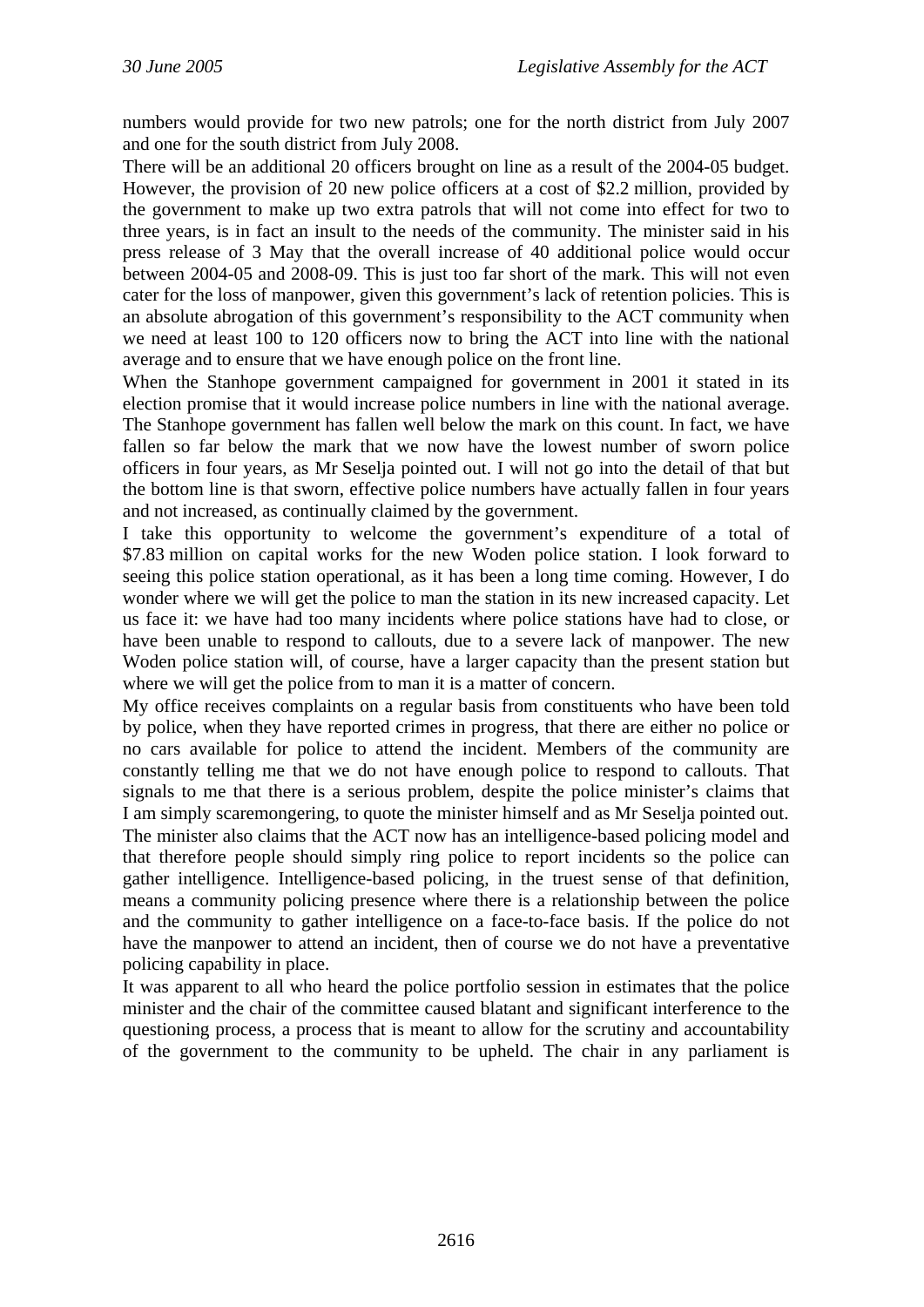naturally expected to favour his or her own party colleagues. We understand the spirit of that but the chair was supposed to be running an inquiry or committee process that has an inquiring, collective mind.

The chair's interference in this case was blatant during the estimates hearings. Her decision to deny visiting MLAs the opportunity to ask core formal questions was hardly discreet. I refer to the *Hansard* of the estimates hearings on 26 May. That shows that it was 40 minutes before I, as shadow police minister, was allowed to ask the first formal question on policing matters. That convention has been exercised in this place for the last four years. Even when I was afforded the opportunity to finally ask questions I was then subject to Mr Hargreaves's normal barrage of insults and, of course, all the evasive filibustering that we have come to see in this minister in the chamber as well as in committee rooms from time to time. He is hypersensitive about being questioned because clearly he has something to hide.

It needs to be stated for the record that Mr Hargreaves's belligerent attitude was the standout negative performance of all performances in estimates. His behaviour tragically reflected on the democratic process and indeed undermined democracy in the ACT. His behaviour reflected very poorly on this place. In 21 out of 58 questions that we had to put to estimates—there were so many questions that had to be put because they could not be asked as questions on notice to estimates—only 21 have been answered. We are looking forward to now seeing some of those questions being answered. If time permits we want to see all of those issues accounted for. The questions we were asking go to the heart of ACT Policing's capabilities and the minister's management of policing matters in this territory. They were blatantly avoided during estimates and have clearly been avoided during the questions on notice process.

It is convention in this place that ministers and their departments are scrutinised in estimates committee hearings. That clearly has not been allowed to happen. I have no bone to pick with our police; they are hardworking servants of the community who do the best they possibly can; and whilst dedicated and resourceful, they are overworked and have too many overtime shifts.

While a policeman should have the opportunity to do overtime if he or she is fit and rested, the rostering system to meet minimum police station shifts should not have to rely on overtime to work. Sadly this would seem to be the case here in the ACT. This is why a significant expansion of numbers is needed quickly to reduce the strain on the force. The real problem here lies with this government's lack of commitment, clearly apparent in the 2005-06 budget, to increase ACT Policing numbers to ensure an adequate policing presence throughout our community. A token gesture of 40 new police over four years which will not even meet attrition simply does not make the grade.

Proposed expenditure agreed to.

Proposed expenditure—Part 1.20—Emergency Services Authority, \$53,495,000 (net costs of outputs) and \$13,514,000 (capital injection), totalling \$67,009,000.

**MR SESELJA** (Molonglo) (9.31): One of the significant issues that came out in relation to emergency services was the commitment to the McLeod report, so to speak. We saw a failure to deliver on a number of recommendations. One of the key recommendations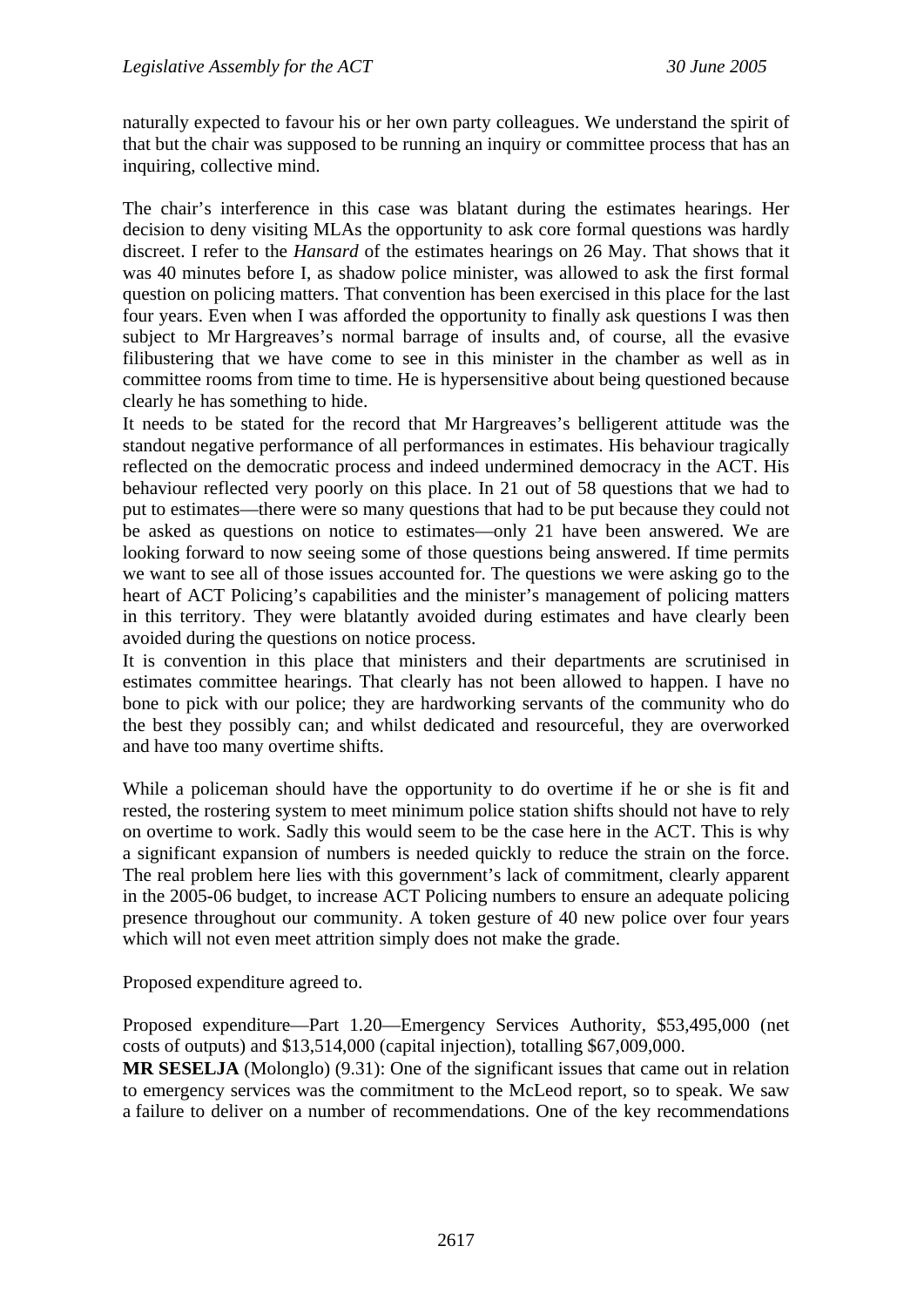of the McLeod report was new emergency services headquarters. When the report was handed down the government's response was that it will implement all of the recommendations. Other priorities, such as the arboretum, are obviously now taking precedence.

**Mr Hargreaves**: Don't you like it?

**MR SESELJA**: I had to mention it, John; I know it is one of your favourites. All sorts of other priorities, a number of which we have identified in our dissenting report, have taken precedence and the question is now when this promise will ever be delivered. In January we had a communications blackout during a quite severe storm and Mr Hargreaves's response was that it was because of scheduled testing. It is clear that the current headquarters are not up to scratch, but there do not appear to be new headquarters on the horizon.

Another issue of concern was in relation to community fire units. Having promised 80, I think only 28 have been delivered to date. This was another priority which has been pushed back. There is no doubt—and I do not think there is anyone here who would suggest otherwise—that the community fire units are a significant priority. We see spending on things, some of which, as we have said, are good things in themselves; but when we see priority being given to things like the real-time information service ahead of things to protect vulnerable bushfire affected suburbs, there is concern in the community. Mr Pratt has raised this issue a number of times and it continues to be a concern.

Issues around FireLink also emerged from the estimates process. There were some questions asked but nothing was established. It is unfortunate that this, like many other issues, was shut down by both the chair and, I think, the minister. That is disappointing. We saw that on many issues. That is another example of where the committee was not able to dig as much as it should have been able to to get to the truth of matters.

The constant refrain that, "You can put your questions on notice" is really no answer at all when we know that we could bypass the whole estimates process and not put any questions to ministers; we could put them all on notice and save ourselves the trouble. Of course, as anyone who has been involved in the process knows, it sometimes takes a few questions and a few pearls of wisdom from someone like Mr Hargreaves to really enlighten an issue and display areas of government mismanagement. Unfortunately on many occasions that was shut down. One of the things we have seen is that Mr Hargreaves likes to trot himself out in front of a fire tanker, helicopter or some sort of equipment. We know that ministers love doing that, and they love turning the first sod.

### **Mr Hargreaves**: I haven't turned a sod!

**MR SESELJA**: It would be helpful if this minister focused on some of the real issues of concern in the emergency services area. You continue to enjoy yourself, Mr Hargreaves, but make sure you are delivering for the people of Canberra the kinds of services in the emergency services area that are needed, especially in light of the 2003 bushfires. I would like to restate that the issues of real concern were the failure to respond to the McLeod report and the failure to provide the CFUs as promised. We look forward to the government picking up its act in the next budget and delivering on some of the promises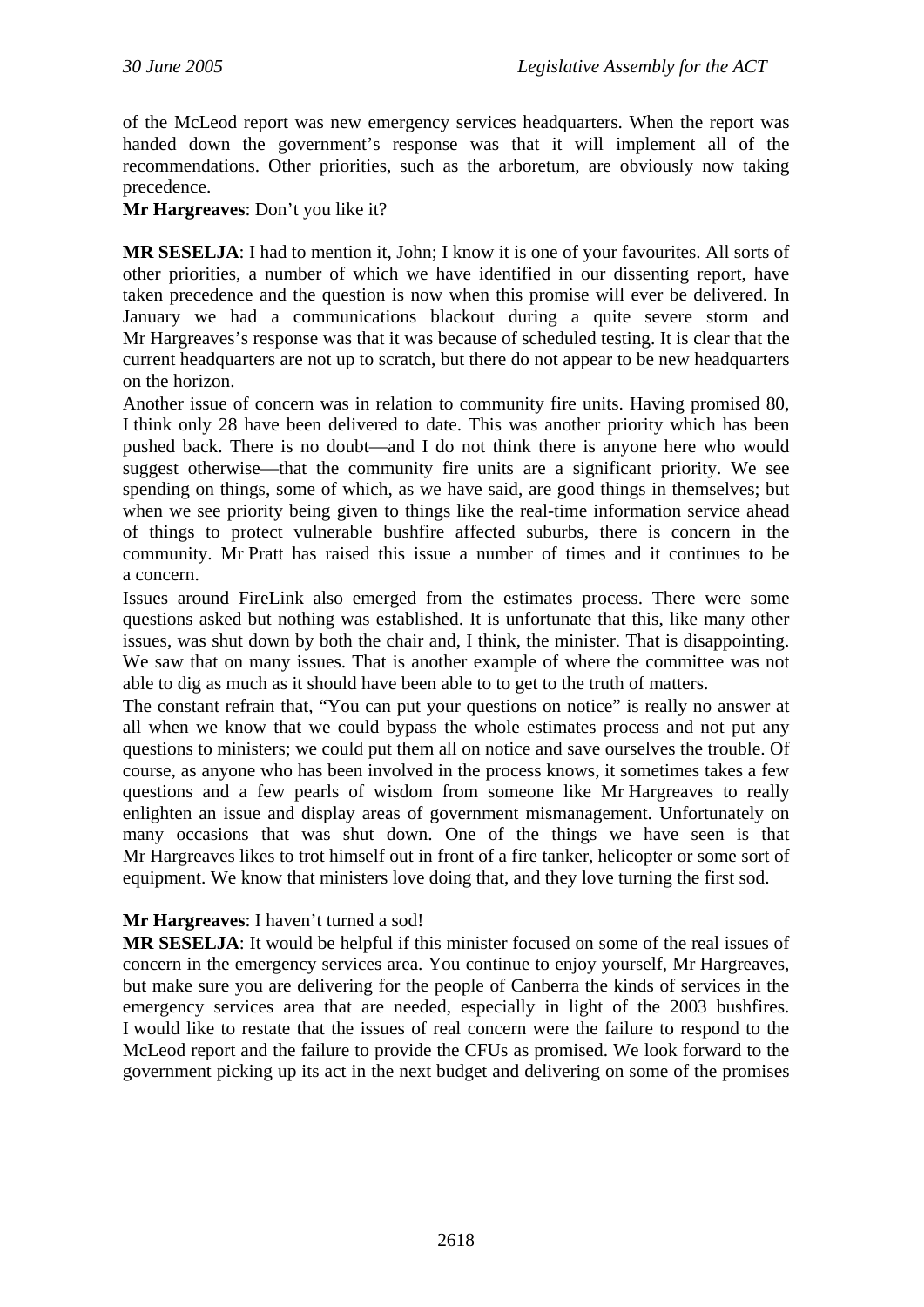it gave well before the election and just before the election. We will continue to read the fine print of some of this minister's promises.

**MR PRATT** (Brindabella) (9.35): In the 2005-06 budget the ACT government has appropriated \$67.009 million for the ACT Emergency Services Authority's operations for the year. In the 2004-05 budget an initial amount of \$66.2 million was appropriated, with an additional second appropriation of \$1.974 million for increased wages. On top of that we have recently seen additional funds totalling \$5.4 million issued in 2004-05 in the form of a number of Treasurer's advances for so-called unforeseen expenditure. This brings a total ESA expenditure for 2004-05 that we know about—so far anyway—to \$73.623 million. That is a whopping 10 per cent budget blow-out for so-called unforeseen expenditure on general insurance, additional security measures at the headquarters in Curtin and overtime for fire brigade staff.

The opposition's concern is that this budget blow-out may be a breach of the Financial Management Act, given that the ESA's expenditure has clearly exceeded its budget appropriation for the 2004-05 financial year. It also means that the \$67.009 million appropriated in the 2005-06 budget is \$6.614 million less than that appropriated in 2004-05. Does this mean we will see another budget blow-out in 2005-06, given that the funds appropriated are less than in the previous year? Will we therefore see more Treasurer's advances required next year to cover the shortfall?

Those are interesting questions. Not only is the money appropriated in 2005-06 less than in the previous year but we also see the loss of some key projects in the portfolio. Almost \$10 million has been withdrawn from the emergency services budget for the construction of joint emergency services centres in Belconnen and West Belconnen. Those projects have disappeared. Funnily enough, by the way, this is suspiciously close to the original \$10 million in funding the Chief Minister requires to build his arboretum.

### **Mr Hargreaves**: Don't you like that?

**MR PRATT**: While it is not my intention to defeat the appropriation line in the budget, there are major concerns that I wish to bring to the government's attention and place on the public record. I love the arboretum! I will now look at those concerns in more detail. The latest budget blow-out comes on top of a raft of failings to the emergency services portfolio that are major components of the McLeod inquiry, which the Stanhope government promised to implement after the January 2003 bushfire disaster.

Those failures include the failure to increase funding to ensure the continued rollout of community fire units; the lack of commitment to ensure the continuation of the fire management unit in urban services; the clamp on rural fire services drivers undertaking urgent driver duty; the sidelining of funding for the new ESA headquarters, or at least and we would favour this option—the provision of a modest amount of refurbishment funding for the existing ESA headquarters at Curtin; and, finally, the reversal of the \$10 million for the joint headquarters centre.

The bushfire threat should not be ignored just because the government has become complacent. It is looking suspiciously as if Jon Stanhope is hoping that the community's memories about the fires and their suspicions that his emergency management regime failed, letting the community down, have faded. Let us have a look at the CFUs. The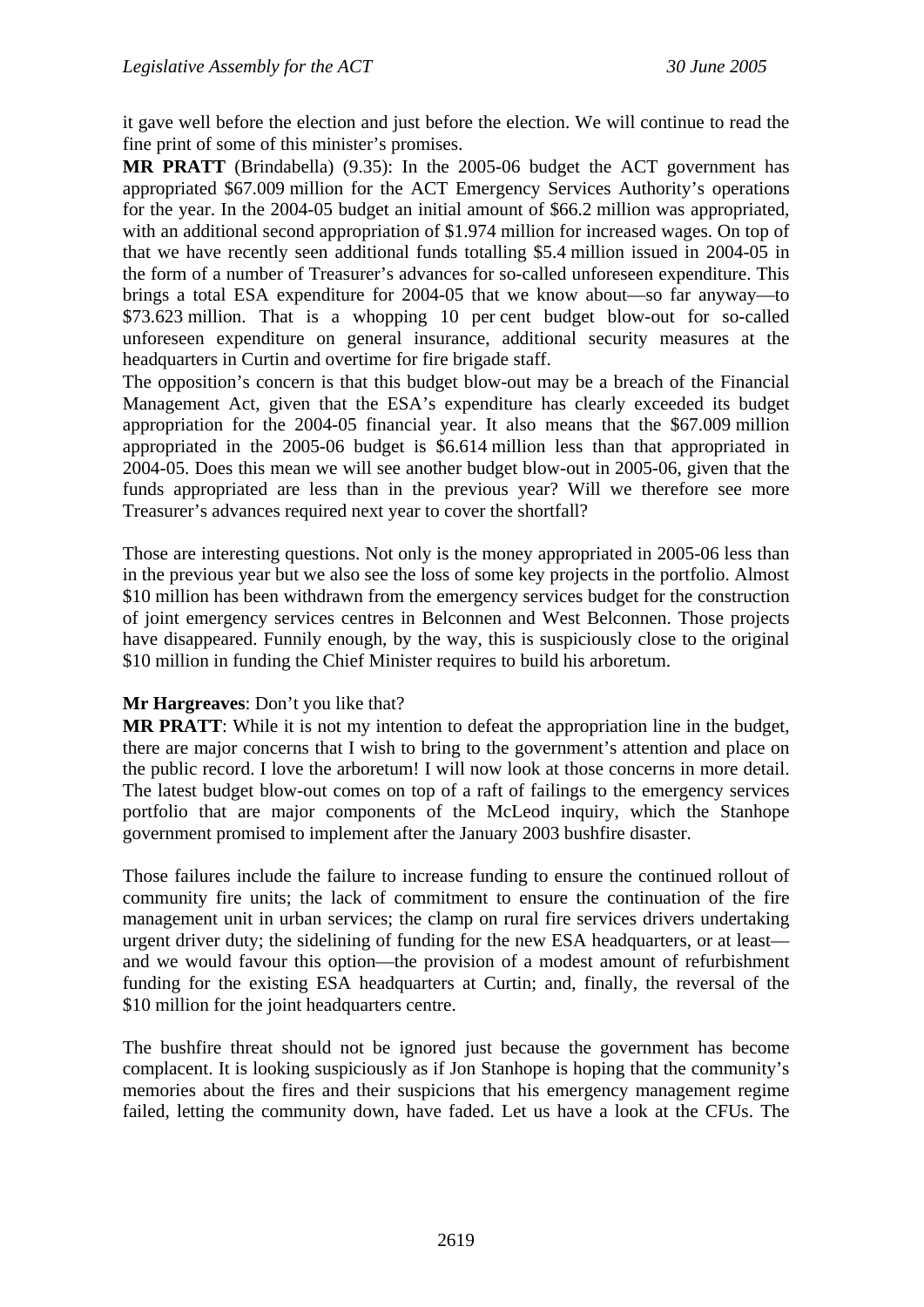stalled program was supposed to ensure a significant increase in the current number of 28 units—that they be raised, trained, equipped and fielded before the next bushfire season.

In budget estimates the minister failed to justify, when questioned, the rationale for the decision to drop the program. When asked as to what had changed in the bushfire risk analysis that justified not continuing the momentum of this vital program, the minister chose not to answer. We have already talked tonight about filibustering and evasion. That was another example of where a committee of inquiry was not able to ask a logical question and get a truthful answer.

As to whether the ACT can afford to reverse or postpone bushfire risk programs, although a good deal of the long-neglected forest and bushland fuel hazard was eradicated in the January 2003 fires, there is still a considerable hazard around and through the ACT. I would remind members that the bushfire drought index measure is still extremely high, regardless of the rain and everything else. The minister has also demonstrated his disinterest in emergency management by indicating that any delay in bringing on line the remainder of the CFUs simply presents no concern at all. That is an astounding statement for a minister to make, given the recent history in the ACT.

I turn now to the ESA headquarters. There is a blatant omission in the 2005-06 budget either for the funding of these headquarters or for at least a significant upgrade. As I say, we would certainly support, as the better of two options, the upgrading of the existing facilities. One of McLeod's major recommendations was as follows:

The ACT Government should take urgent steps to upgrade the Emergency Services Bureau's operational command and control facilities—either by carrying out a major refurbishment of the existing facility at Curtin or, preferably, by locating to a more suitable alternative site …

A major upgrade with a better command and control system and better facilities, so that all of the agencies operating there can operate in cohesion, is what is required. All the feedback is that we are still short of the benchmark. The government has so far failed to either upgrade the existing headquarters or to construct new headquarters. We are hoping the government will revisit this issue.

There are a number of unanswered questions that we have now had to put to estimates. Again, these questions were not answered in estimates at all and answers have still not been received. We are going to give them back to the minister and get those questions answered one way or the other. We had to put about 61 questions because we were simply blocked from having those issues discussed in the estimates process. Given the 2003 bushfire disaster, the Canberra community deserves answers to those questions. They are definitely not getting answers from the Stanhope government in the normal way they govern, which is in a rather arrogant fashion.

It is not our business and it is not the community's business to make sure that these capabilities are working properly, particularly those recommended by McLeod. I do not have a great deal of support for the McLeod inquiry—I am on record as having said that—but at least the McLeod inquiry, soft as it was, made some rather useful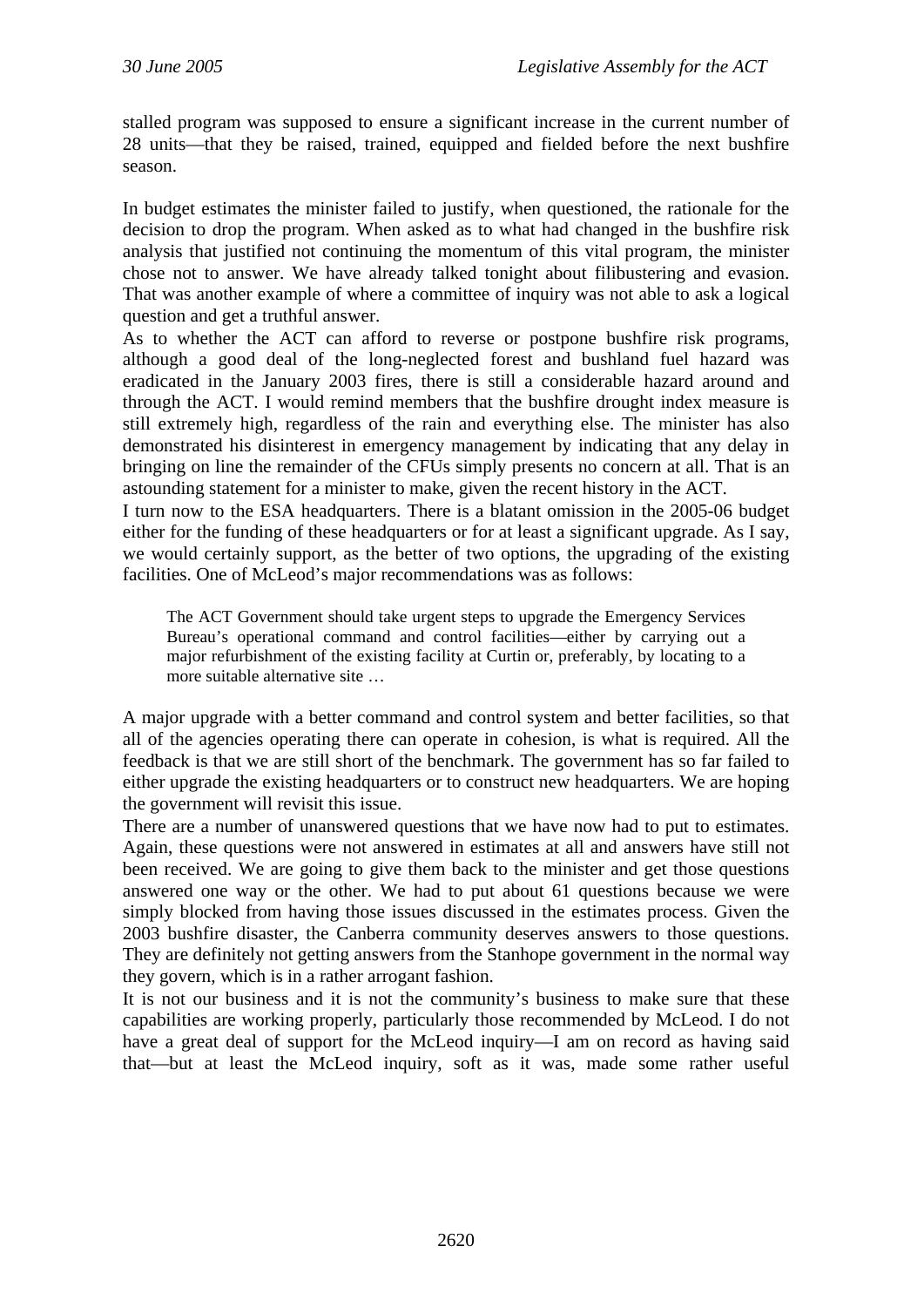observations and recommendations. Those identified for which money was appropriated were certainly worth persevering with.

The questions for which we do not yet have answers are those going to the heart of crucial issues like the communications system. Communication failures were instrumental in contributing to the poor response to the 2003 bushfire disasters and were one of the serious failings identified by McLeod. The government has stated in annual reports and estimates that communications are working okay in general terms, yet we constantly get feedback from the people in the field units that the implementation of the various communication systems—TRN, FireLink, communications vehicles, datalink and the Plumtree software programs—is being fielded in a haphazard fashion with mixed success.

Major questions remain over the reach of the new radio network. The continuing use of the old primary network has never been transparently explained. Why is this? It is because that is still required to piggyback the new TRN system. This issue alone begs very deep questions about the efficacy of the system and about why so much money appropriated in the last 2½ years has not delivered efficient and reliable communication systems on time and with the urgency they deserve. When I examined the original communication system's operational requirement—which was designed in accordance with the McLeod recommendations—I, and indeed many others, had major questions about where the funding went and what we got for it. In estimates the minister evaded those questions.

Let me identify the breakdown of the communication system's operational requirements, which I have no confidence that this budget any longer supports or respects. The program to implement the communications plan was spread out over four years at a cost of \$26 million, which was then downgraded, understandably, to about \$23.6 million. It included a new trunk—basic network—system of \$15.4 million, a mobile and portable system worth \$4.2 million, a portable manpower system worth \$3.8 million, a radio relay vehicles program worth \$0.6 million, an RF-based wide area network worth \$1.2 million and a project management program worth \$1.6 million. That was the benchmark designed 2½ years ago, for which appropriations were made, but there are questions over whether those capabilities have been properly delivered. We cannot find out, even though there is a deep amount of concern.

The last point I want to make is in relation to the information management communication command and control section, or IMCCC as it is called—the group that now operates within the ESA headquarters alongside of the operations section. I have major questions and deep concerns that the operations section itself and the IMCCC, which is part of that inside the ESA headquarters, has become a bloated, costly and inefficient organisation responsible for a very large blow-out in the order of \$5 million, which I understand has had to be departmentally investigated.

The department has had to come into the ESA and question why that amount of money has been blown beyond budget. We have asked about that but we do not have the answers. We will continue to get to the bottom of that, and why a group which is responsible for communications and technical support now has in the region of at least 18 staff when, in the previous regime, the communications support section was staffed by six. We want to see what we are getting for our dollar. We want to know how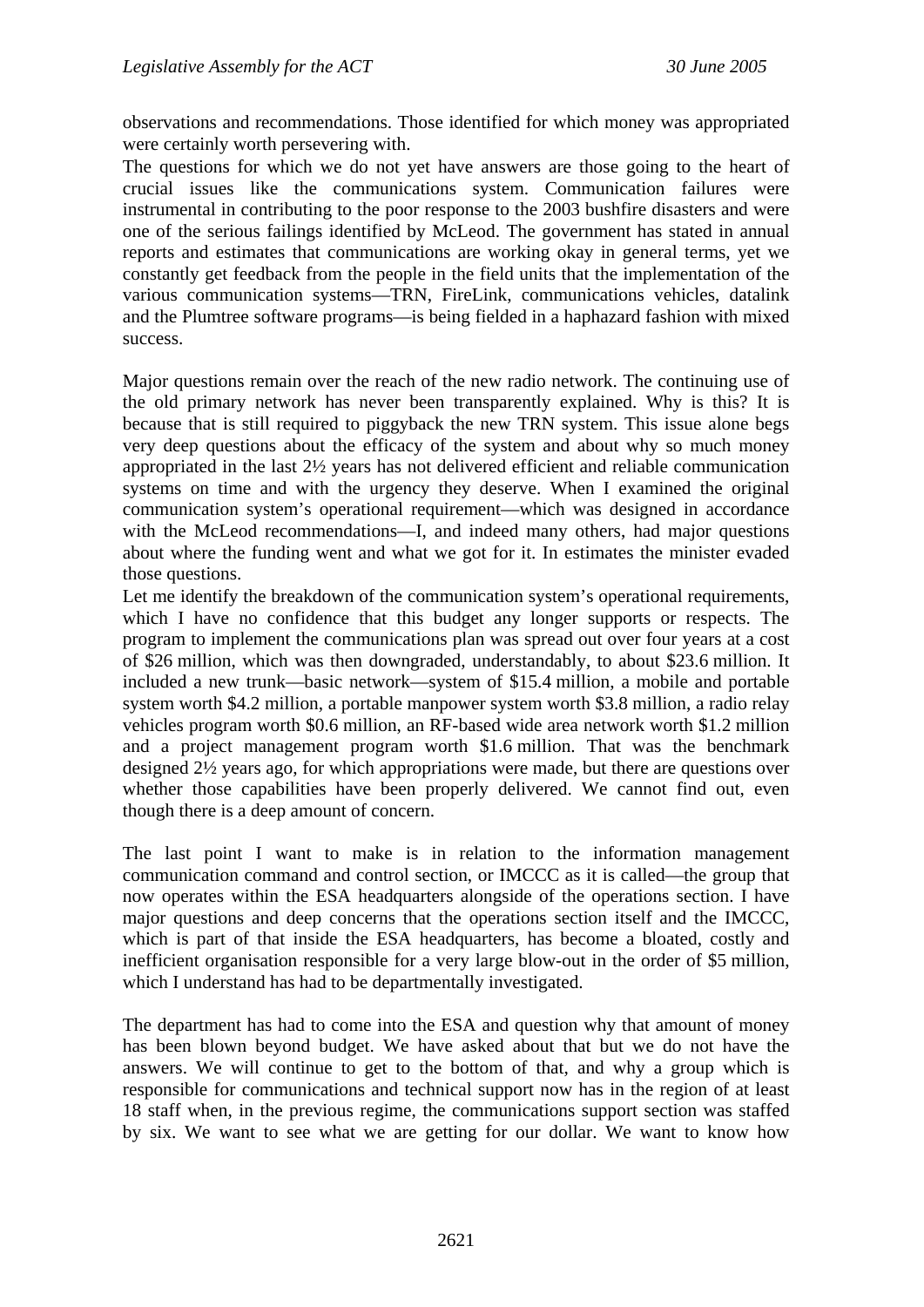massively improved the communications system is to justify an organisation of that size. We still await the answers, even though we have been asking in estimates and in questions on notice. The community deserves to know that the emergency management system and the emergency services capabilities backing that up are well funded and quite capable.

Proposed expenditure agreed to.

Proposed expenditure—Part 1.21—Department of Education and Training, \$452,142,000 (net cost of outputs), \$27,099,000 (capital injection) and \$157,687,000 (payments on behalf of the territory), totalling \$636,928,000.

**MR SESELJA** (Molonglo) (9.48): The Treasurer made a comment earlier this morning when trying to read something into the fact that Mr Mulcahy was leading off when it was not his portfolio area. I am leading off here. It is not my portfolio area, but I assure you, Treasurer, that you do not need to read anything into that. A number of important issues came out in the estimates hearings, one of which was bullying. That has been the subject of a lot of discussion. It was clear, in my opinion, that there was a seriousness among officials in dealing with this very serious issue. From what came out in the hearings one concern was that there was no specific funding or funding strategy when it came to dealing with bullying, and that there did not seem to be any real way of gathering statistics. There was a little bit of a concern there. No doubt that will inform community debate somewhat in the coming years, which will be welcome, and allow the community to understand how widespread the significant issue of bullying is.

Another issue of concern was voluntary fees. This seems to be a bit of an issue for the government as far as its funding is concerned. Something like \$3 million a year is collected in voluntary contributions from parents. We saw that drop when it was highlighted that these contributions are voluntary and it was made clear to schools that they had to tell parents that they are voluntary. Obviously that is something the minister addressed to some degree, but it is a concern. I took the minister's assurances that no child who is struggling will miss out on excursions and the like. No doubt Mrs Dunne will continue to watch that issue closely and ensure that that is indeed the case.

Another issue of concern was with regard to school ovals. We had quite an animated discussion about that. There were some claims of kids walking eight kilometres. I do not know that it was actually eight kilometres, but there was a distance for some students to walk, at schools where their ovals had died, due to both the drought and the water restrictions. I want to put on record that I think that, generally in respect of ovals, it seems like an odd use of resources for schools or other bodies to let a certain number of ovals die, especially in areas like Gungahlin where there is a high rate of usage and the local soccer clubs and others are crying out for them and, later on, lots of money has to be spent to rehabilitate those ovals. The savings in water could probably be found somewhere else. Mr Pratt has certainly had something to say about that.

Disability funding for non-government schools was a big issue during the election campaign. There did not seem to be much additional funding for students with disabilities at non-government schools. This remains a significant concern. Obviously there is no data to suggest that disabled students in non-government schools are any less needy; and there does not seem to be any real reason for having any less funding for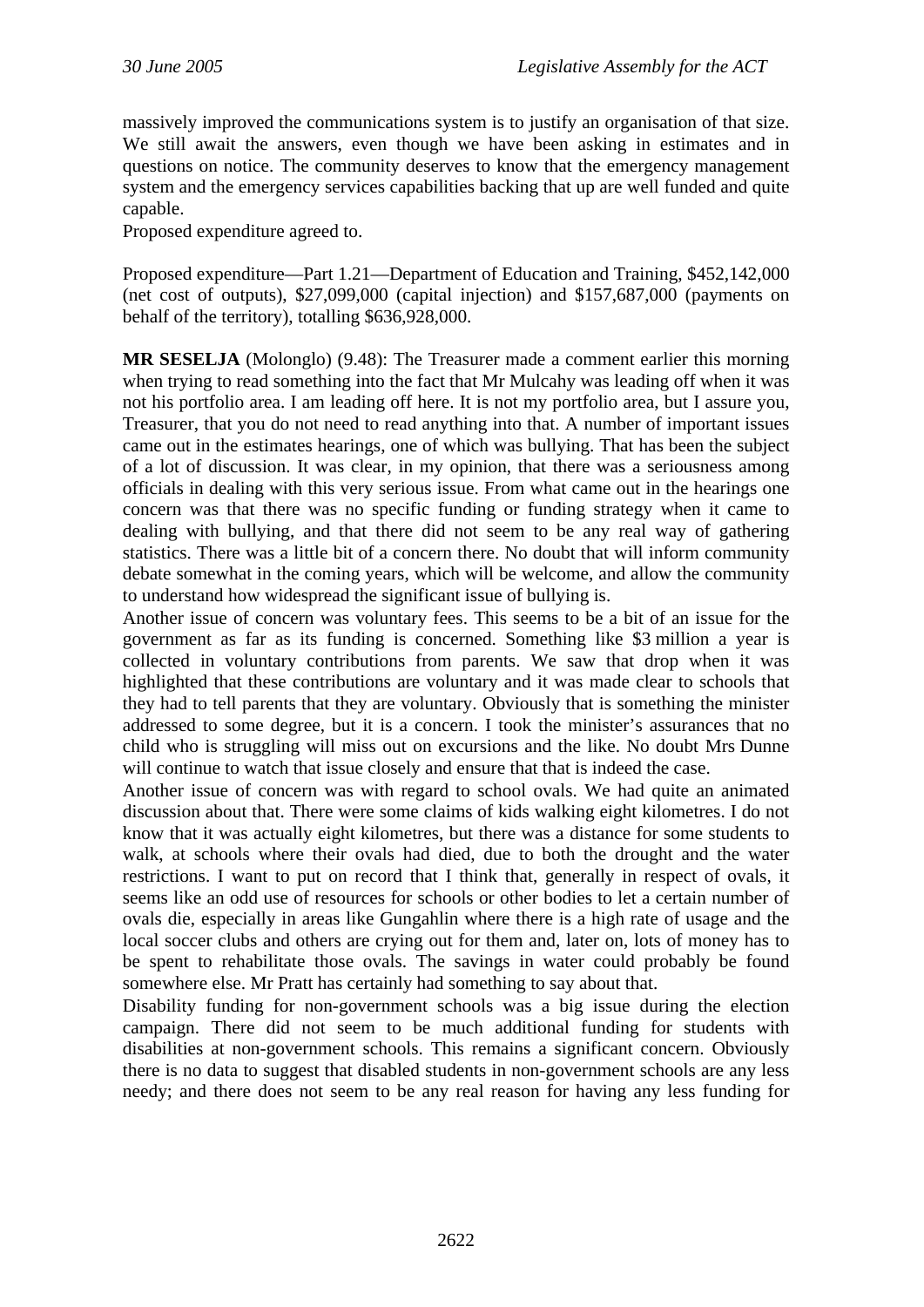those students in non-government schools than there is in relation to those in government schools.

The overall funding mix for non-government schools versus government schools I think has stayed about the same, which is around the 17 per cent mark. I am not referring to disability funding here. We are on record as saying that we think that is too low; that that is the wrong mix; and that some non-government schools are suffering as a result. I am thinking in particular of a lot of the systemic Catholic schools, which struggle. They are certainly not the preserve of the wealthy; they do not have lavish facilities; and they struggle at times for funding. I think it is legitimate that they continue to seek additional funding in coming budgets.

We saw that section 76 of the Education Act requires the minister to consult with non-government schools and with the education council, I guess partly for that reason; so that the overall mix of funding for different schools is right. We saw that that was not done ahead of this budget and that that section of the Education Act was breached. That was disappointing for a number of reasons. I have gone into the legal issues but this one is really about getting that funding mix right.

Of course the minister could have disregarded whatever the council said but it would be good if, hopefully, for next year's budget they were listened to. Hopefully what they say will be taken into account in determining the funding mix for both government and non-government schools. That is a bit of a summary for the opposition. No doubt Mrs Dunne will talk more as the relevant shadow, but the failure to comply with section 76 and the lack of much additional funding for disabled students in non-government schools continues to be of concern to me.

**MRS DUNNE** (Ginninderra) (9.54): Mr Speaker, there are many issues in such a large portfolio that one could touch on when commenting on the budget. Last night I spent some time at a P&C meeting at one of our local high schools. No matter where you go, the list of requirements and the list of things that people would like to see in their schools is almost the same. They want more male teachers, they want better counselling services, they are concerned about the maintenance and the look of the school, and they are really concerned about the continuity of teachers and getting the right teachers for the right classes. Parents and teachers come together in organisations like the P&Cs to work hard for their schools.

The big message that has come to me since the budget is the complete abandonment, it would seem, of ACT government high schools by this government. There is a very large level of discontent in the community because the high schools are seen as the poor cousins in everything. Over successive governments lots of money quite rightly has gone into the early childhood years, the early years of primary school. We have cut down class sizes there. There is always lots of money for the jewel in the crown, which is the ACT college system. In the middle there are the high schools that, for the most part, feel that they have missed out.

The big message that I receive when I visit high schools and talk to the P&Cs is that they feel their schools are missing out. Most importantly, the big message that I am getting is that there are not enough resources for pastoral care and for counselling. I was at Melrose high school recently and they have a counsellor for three days a week. That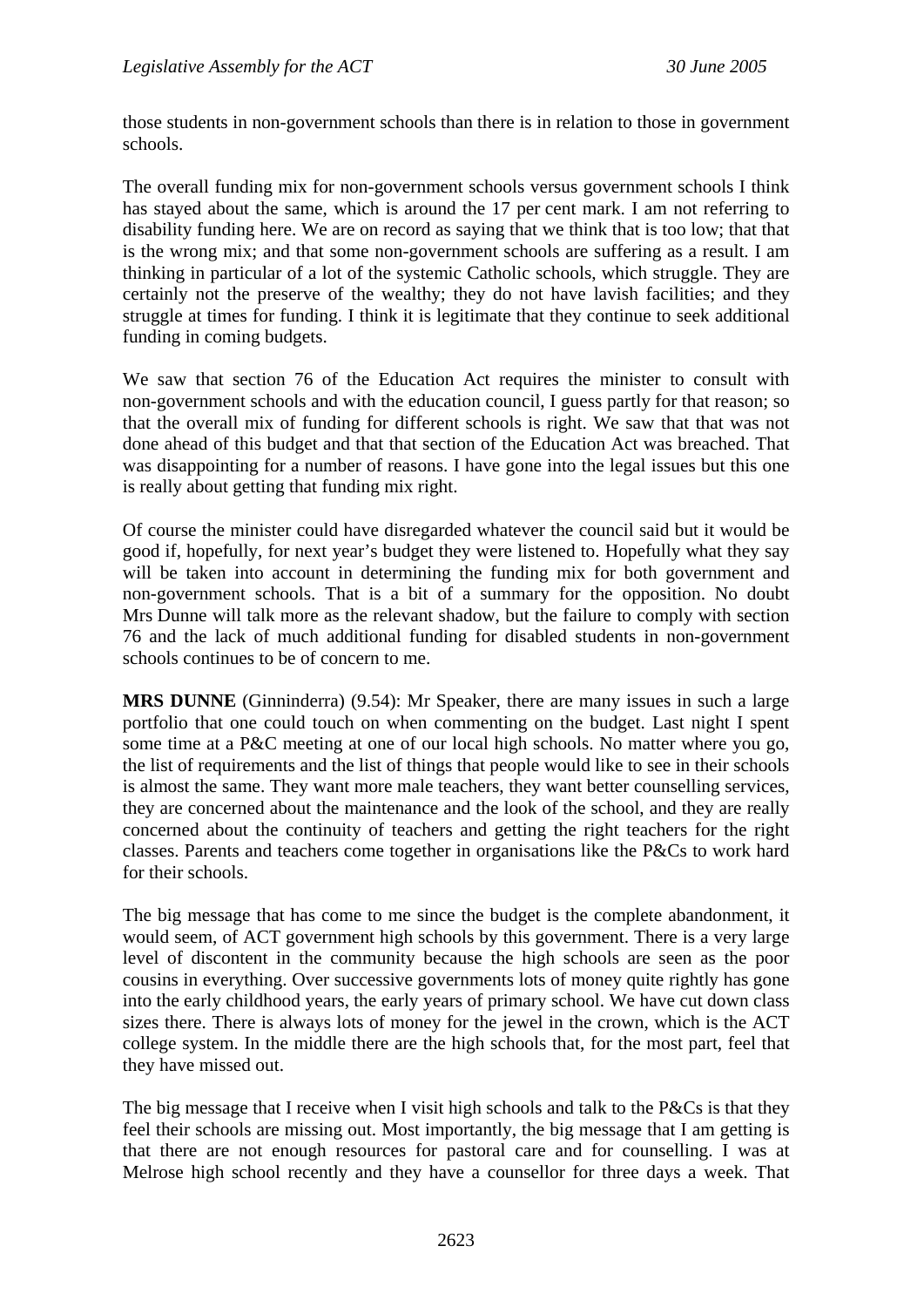counsellor, who works in another school on the other two days a week, is concerned that she is not able to make the impact that she could if she were there five days a week. The school cannot cobble together some more staff money to get the counsellor five days a week. There is a problem with finding people who have the appropriate qualifications both as a teacher and a counsellor to act as a counsellor in the schools and as a result they feel that the children in their community who are at risk are missing out.

The government talks a lot about doing more for pastoral care and for the care of students in the high school system, and there was a promise of some money in the last budget. The minister could not remember the government's promises, and I was entertained when reviewing the *Hansard* to come across this little exchange:

**DR FOSKEY**: Correct me if I am wrong but I thought the government promised a great deal more for these student support funds. Would I be right? \$12 million?

**Ms Gallagher**: No, I don't have my election policy here, but it was certainly nowhere near \$12 million.

The conversation goes on backwards and forwards and Ms Gallagher ends up by saying:

I am just trying to recall the election document. I think it was half a million a year, \$2 million over four years.

So I think we need to go back to the Australian Labor Party policy at the last election. Under the heading "High schools at the centre of our approach" the policy document states:

Labor knows that high school presents many challenges for students. High schools must be a place where students learn and develop in a safe and supportive environment. In a major investment in high school teaching resources and care, Labor will provide in excess of an additional—

What was the figure, Mr Speaker? Not \$2 million but \$12 million. Dr Foskey was right. Go to the top of the class, Dr Foskey—

… in funding for increased focus on pastoral care, student support and student welfare.

But this money is not forthcoming and the people in the high schools are not seeing it. Probably one of the reasons they are not seeing it is that the minister has forgotten what their commitment was, and a little later I will talk about curriculum. From what we have seen, there probably needs to be some money in next year's budget for remedial studies for the minister, both in education policy, as expounded by the Labor Party, and in statutory obligations, as has been outlined by Mr Seselja.

Mr Seselja also touched on voluntary contributions. He said that there were assurances from the minister that no-one would miss out on excursions. The trouble is that people are missing out every day in schools because of the funding arrangement whereby voluntary contributions actually contribute to mainstream courses. I have used the example of art supplies purchased through voluntary contributions. Another example that was recently brought to my attention by a parent is that the voluntary contributions and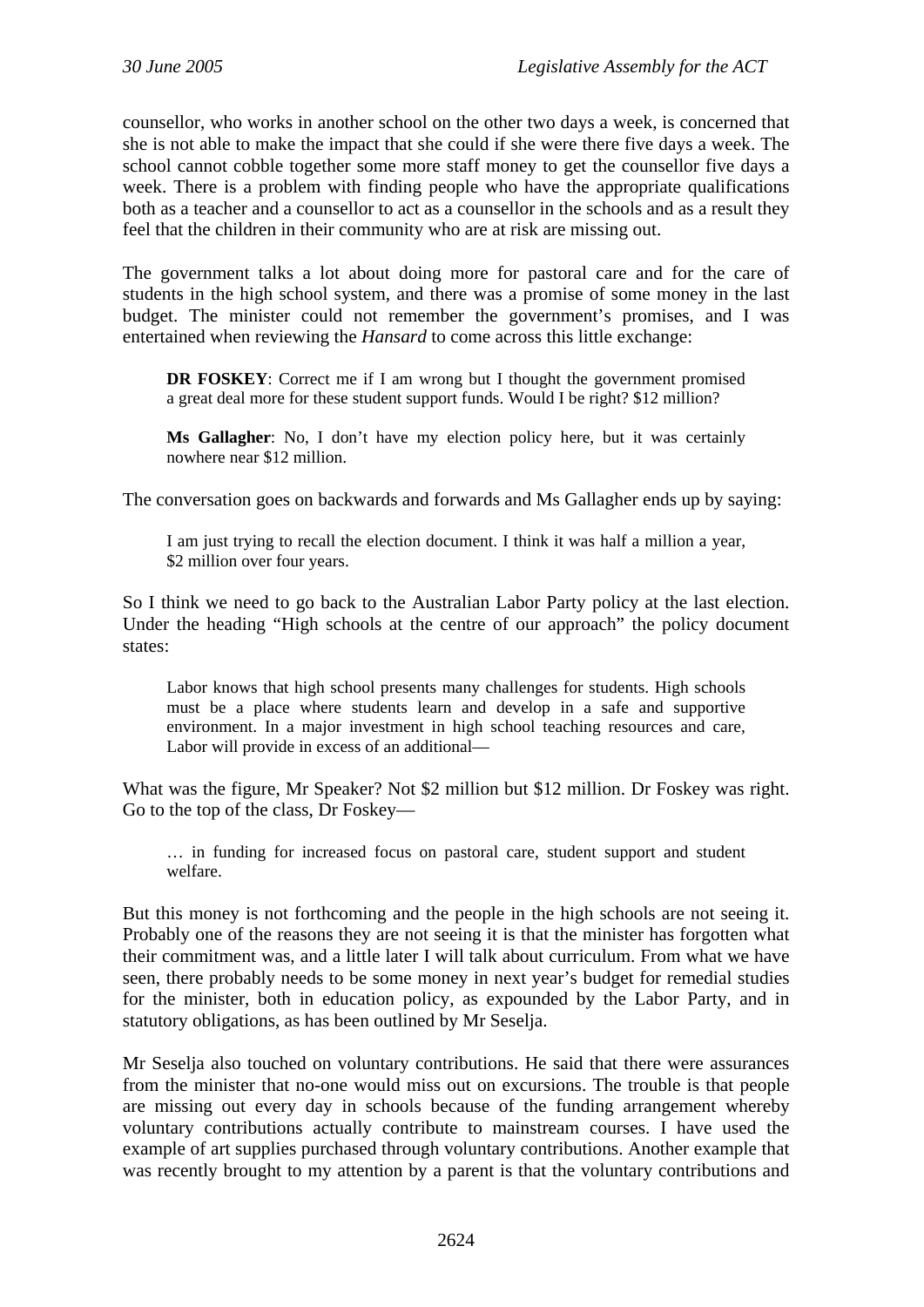whatever put together for cooking classes mean that a teacher of home economics has the princely sum of \$2.50 per student per class to spend on ingredients. Mr Speaker, apart from learning how to boil an egg and make a cup of tea, there is not very much that you could do in home economics on \$2.50 per student per class. This situation arises because the government does not fund the course appropriately and relies upon voluntary contributions from parents to top things up.

It is not just about excursions. It is about basic materials to do basic work in the classroom. It is about ingredients for home economics, it is about art supplies, it is about metal and metalwork—it is about all of these sorts of things which are not available to students and students are not getting the full advantage of their curriculum because the government does not fund these activities.

One of the things that have really concerned many parents in the government school system is the decline in maintenance. When I first came to this job and I talked to my colleagues interstate about the issues that they thought were important, they kept talking to me about school maintenance. I was surprised because I really did not think that school maintenance would be such an issue in the ACT, which has a relatively new infrastructure. But school maintenance is becoming an increasing problem and it is one that parents are particularly concerned about. They are concerned about the impression that their school makes. Schools which have open days in order to encourage students to enrol find it very difficult to make a good impression if their school looks down at heel and a bit ratty around the edges and if paintwork needs to be done. We find that this is a problem everywhere.

We would be better off spending our money on maintenance and topping up curriculum areas such as home economics and art than on some of the things that I have called vanity projects such as interactive whiteboards. Interactive whiteboards are about the medium and not what is taught. I think there are considerable failings in what is taught in ACT government schools.

Mr Seselja touched on the issue of the failure of this government to address the issue of children with disabilities in non-government schools. He also asked questions in estimates relating to numeracy indicators and the comparison with other countries, particularly Singapore.

**Ms Gallagher**: We come fourth in the world.

**MRS DUNNE**: It was particularly interesting to look at where we come in the world. However, the minister gets all hoity-toity when we mention Singapore. She said that she wanted to go to Singapore and find out what they were doing—why they were achieving so much better than we were. I think it is very important that she do that because she might learn something about the way we teach.

In the latest survey Australian year 8 students achieved a mathematics scores in TIMSS—the trends in international mathematics and science study—of 505. The ACT does very well with 538, and the international average is 467. But all of these figures are well below Singapore at 605 points. In addition to that, there is a higher percentage of children in Singapore reaching advanced levels in their mathematics studies. The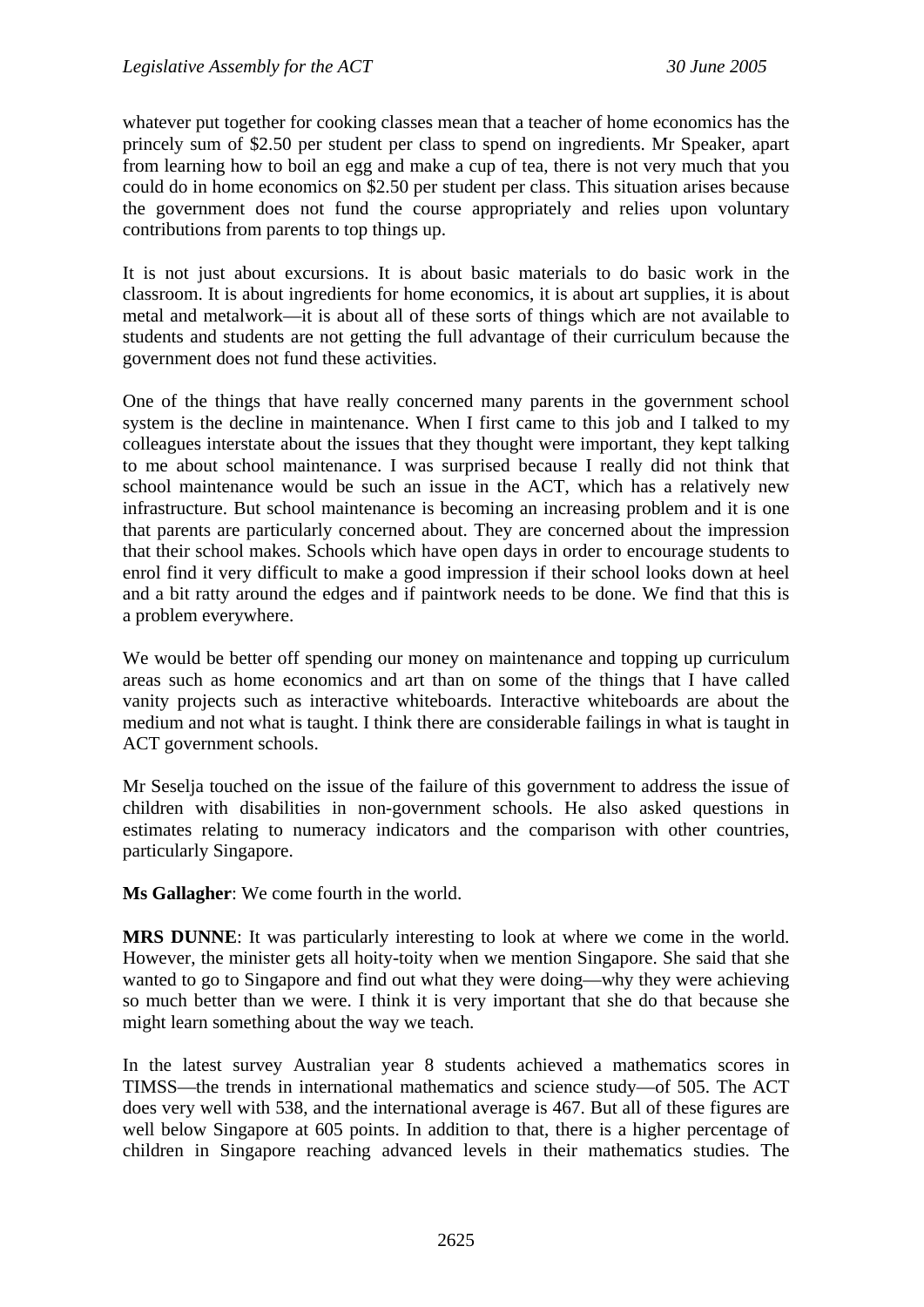benchmark in Singapore is 43 per cent. In Australia only seven per cent of students study high level maths.

In estimates, Ms Gallagher and her bureaucrats defended the current trend on the grounds that in Australia we have a more cooperative and team-based approach, and that this is not conducive to mathematical training.

**MR SPEAKER**: Order! The member's time has expired.

**MRS DUNNE**: Mr Speaker, I will take my second allotment of time. Advisers at estimates told us that Singaporeans place much more emphasis on content and less on a cooperative team-based approach, as we do in Australia, where there are a variety of approaches being used—a combination of rote and cooperative learning. According to Ms Gallagher, the ACT curriculum is as relevant as possible to the world in which the kids live. It is as relevant as possible but they do not know their tables. I know that my children do not know their tables and I do something about it to ensure that they do.

Ms Gallagher says that we are trying to promote and foster a whole range of skills through the delivery of a comprehensive curriculum. I would like to talk about the curriculum. We have this wonderful document. I have been criticised for being ignorant and not knowing anything about curriculum because, as Ms Gallagher said, I was not a teacher. Perhaps she should read my CV from time to time before she makes such statements.

**Mr Hargreaves**: Can you say your seven-times table?

**MRS DUNNE**: Yes I can do my seven-times table, and I really love it. We were told wonderful meaningless things. We were told that students understand and apply numbers. After a bit of burble we were then told that they calculate by choosing and using a variety of strategies and tools, including written and calculator methods when numbers are beyond their mental scope. That is usually when you get to 13 times 13, Mr Speaker.

What we have here in the ACT is a complete failure to really address the falling decline in a whole range of our curriculum areas, particularly numeracy. Society increasingly depends on mathematical competence at all levels but standards are actually falling. And do not believe me; believe the experts—the people who have been teaching for longer than I did.

As indicated in submissions to the House of Representatives committee on teacher training, there is a huge drop-out rate among maths students in years 11 and 12. Also, there is a serious and worsening shortage of qualified mathematics teachers and most of those undertaking teacher training in mathematics have no formal qualifications in mathematics at the beginning of their training. Data from the Australian Mathematical Sciences Foundation on students entering mathematics teacher training courses show that only four of 31 universities require year 12 mathematics of any type; so you could leave school tomorrow, go to university and become a maths teacher and not have done year 12 maths. Another eight indicate that they require only year 11 maths. The remaining 19 do not have any requirements for maths as an entry to become a maths teacher.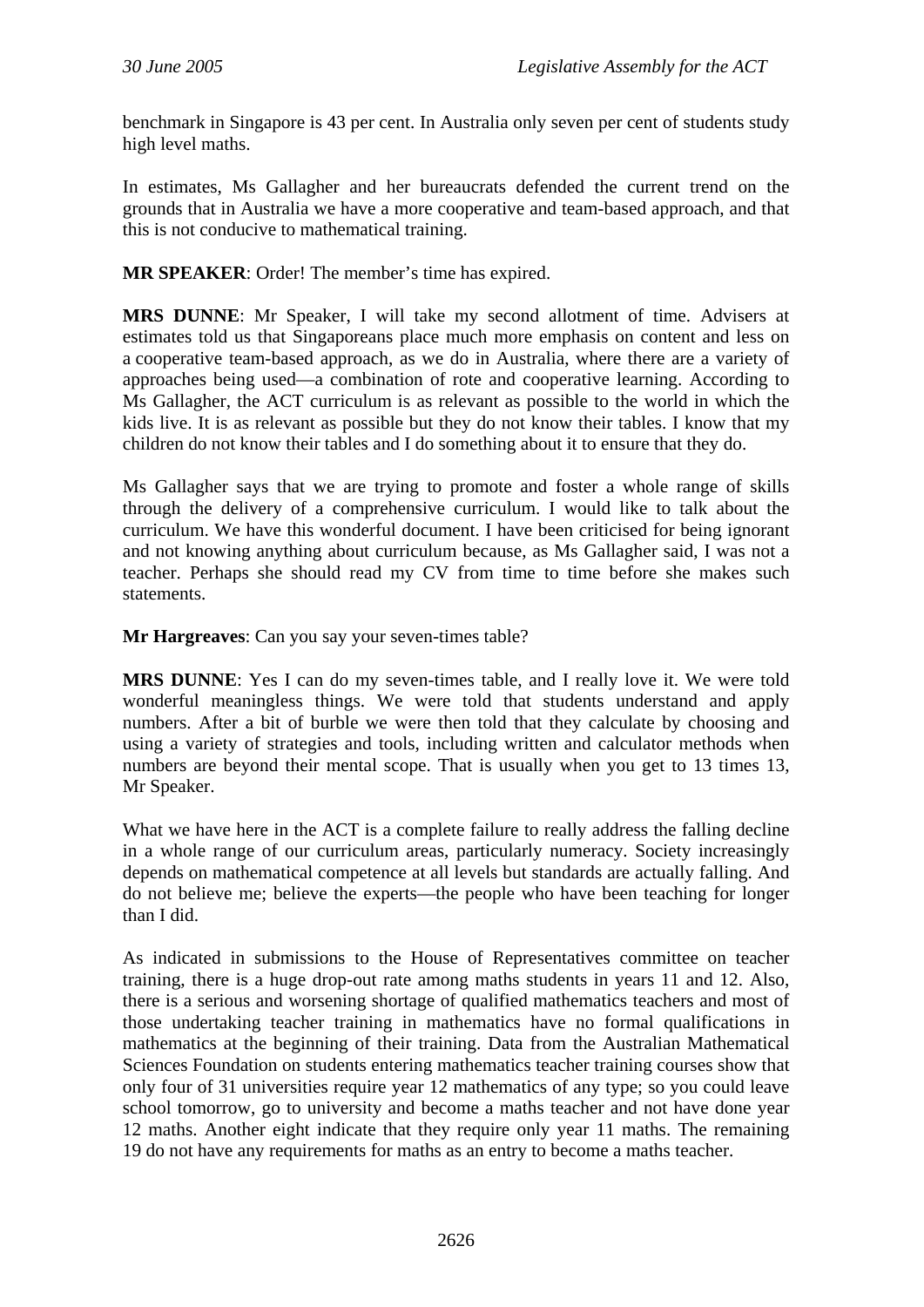The House of Representatives committee was also told that teacher training in maths has little or, in some cases, nothing to do with maths itself but rather various forms of halfbaked sociology, such as learning to sort and classify, and deciding what needs to be measured and what appropriate tools are needed to do this. This is so prevalent that the Australian Mathematical Sciences Foundation felt it necessary to state in one of its recommendations to the House of Representatives committee that diploma of education courses for prospective teachers of mathematics should have a clear focus on the teaching of mathematics. This does not sound like rocket science. It seems pretty obvious that if we are not teaching our teachers mathematics, how can they teach the children mathematics?

This is a cause of grave concern. One result, according to the Australian Secondary Principals Association, is that while 25 years ago there were 100,000 students doing pure maths and logic at university, today there are fewer than 16,000. An item in last week's *Australian* pointed out that states are in disarray when it comes to the teaching of maths. To quote from the article:

Maths students in some states are missing out on learning core skills while others are being taught those skills too late, a leading maths education body has warned.

The article goes on to tell us what is wrong with the teaching of maths in schools. And maths is only one example.

To see where this is leading, we might look at a report this week by leading mathematicians on the condition of maths teaching and training in the UK—admittedly this is the UK and we are not as bad as they are at the moment. These leading maths teachers found that national test results are "grossly inflated"; the students with top grades are "increasingly innumerate and even uneducable"; the shortage of qualified teachers is reaching "dangerous levels"—and we are getting to that position because we do not require maths qualifications for those going into teaching; and most postgraduates with a PhD in maths from a British university are now "largely unemployable" as mathematicians. The maths teachers are saying that this is all because over the past 15 years the subject has become fragmented and reduced to a collection of simply onestep routines that have undermined its integrity. In other words, it has become subject to student-centred as opposed to content-centred learning—that is, they can do what they like and not learn their tables.

While we are not yet in the parlous situation that exists in Britain, we are on the slippery slope and we can see that there is no hope if we adopt our curriculum guidelines. It is crucial that we stop pandering to this fashionable nonsense. The only effect of this will be to provide students and teachers with a substandard education. At the moment the ACT is performing relatively well but the government threatens to undermine past achievements by extending the very education philosophy and practices that have caused havoc elsewhere and have been lampooned across the world—in Britain and in Australia, through the submissions to the House of Representatives inquiry into teacher education.

The crisis in mathematics exemplifies a broader problem—the impact of student-centred learning as an underlying educational philosophy and the reliance on gimmicks like electronic whiteboards to make up for the increasingly obvious shortfalls of the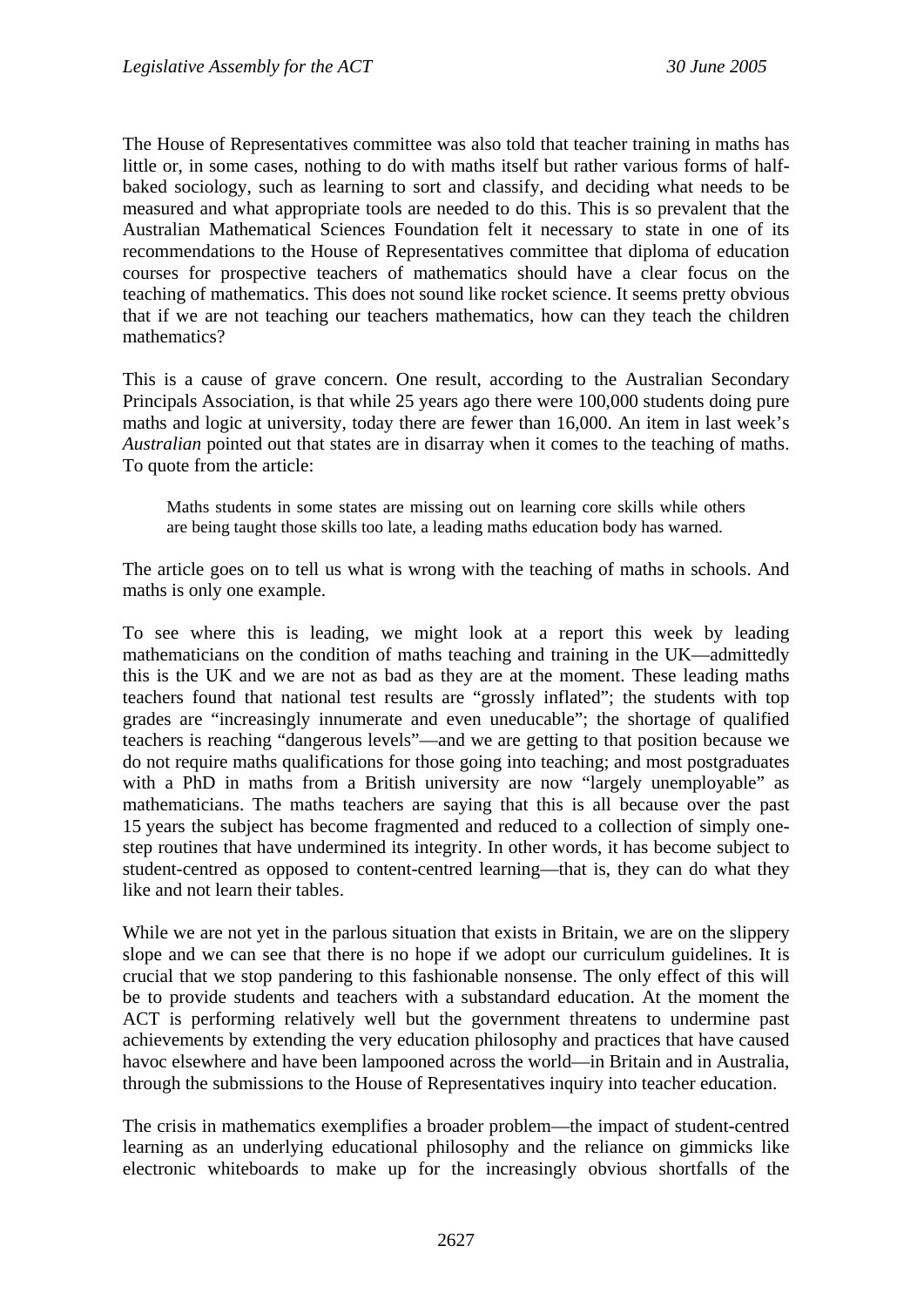education system. This is also exemplified in the budget's misplaced priorities interactive whiteboards and other supposed technological panaceas, which really mean quick fixes and throwing money at the problem, endless consultative bodies and task forces, instead of a focus on elementary learning and adequate teacher appointments and conditions. We can only hope that Ms Gallagher and her zealots do not do too much damage before the next election.

**DR FOSKEY** (Molonglo) (10.11): Mr Speaker, I will start off with pre-schools. Initially I welcomed the increased funding of just under \$8 million over four years to increase pre-school hours to 12 hours per week per child, although I have heard constituents say they are concerned about the way that is going to be implemented. Since then we have learned that the 12 hours will be implemented in a flexible way that allows parents to choose the most appropriate format of participation for their child.

However, since the announcement of this funding I have heard concerns from nongovernment pre-schools that there is a looming early childhood staffing crisis in the ACT and that this initiative is likely to exacerbate the problem; and, furthermore, that non-government services, which include a number of community schools around the ACT, are disadvantaged. I think it is a shame that the initiative is driving a wedge between public and private early childhood services. Perhaps more consultation and consideration would have found a win-win solution here, and perhaps it still could. So I urge the minister to give this some attention.

In regard to schools, in my first speech on the budget I also welcomed the allocation of additional funding to SCAN—funding to support the access and participation needs of students with a disability—to meet the needs of increasing numbers of students with a disability. I stand by the need for additional funding to assist students with a disability but some important concerns have been raised with me about this program. Examples of these concerns, which I raised at the estimates committee, include the following: the process can be demeaning for students and families since it focuses on deficits rather than strengths. The funds are capped and are often insufficient to fully address individual needs. This has led to failure in some cases, which contributes to the perception that intergrading students with a disability does not work. Funds are used at the discretion of principals, which works well in some schools but not in others. Increasingly, students with a disability, especially students with particular needs such as autism, are being forced into specialist units and therefore there is decreasing participation in mainstream settings for them. I urge the minister to consult with families and undertake a full evaluation of this program to measure the extend to which it is enabling students to participate in mainstream education rather than segregated settings and the extent to which it is empowering rather than frustrating families.

I support the allocation of student support funds that will provide funding to government schools to enable children and young people to have the opportunity to access and participate in school activities regardless of economic circumstances. I am disappointed that there are not more student support initiatives. The Greens would have liked to have seen an increase in the school counselling and the schools as communities programs, and were hoping to see some expansion of student support programs to preschools.

Lastly, the review of colleges is a reasonable initiative but it is our understanding—and I think we have heard it here again tonight—that there is considerable concern in the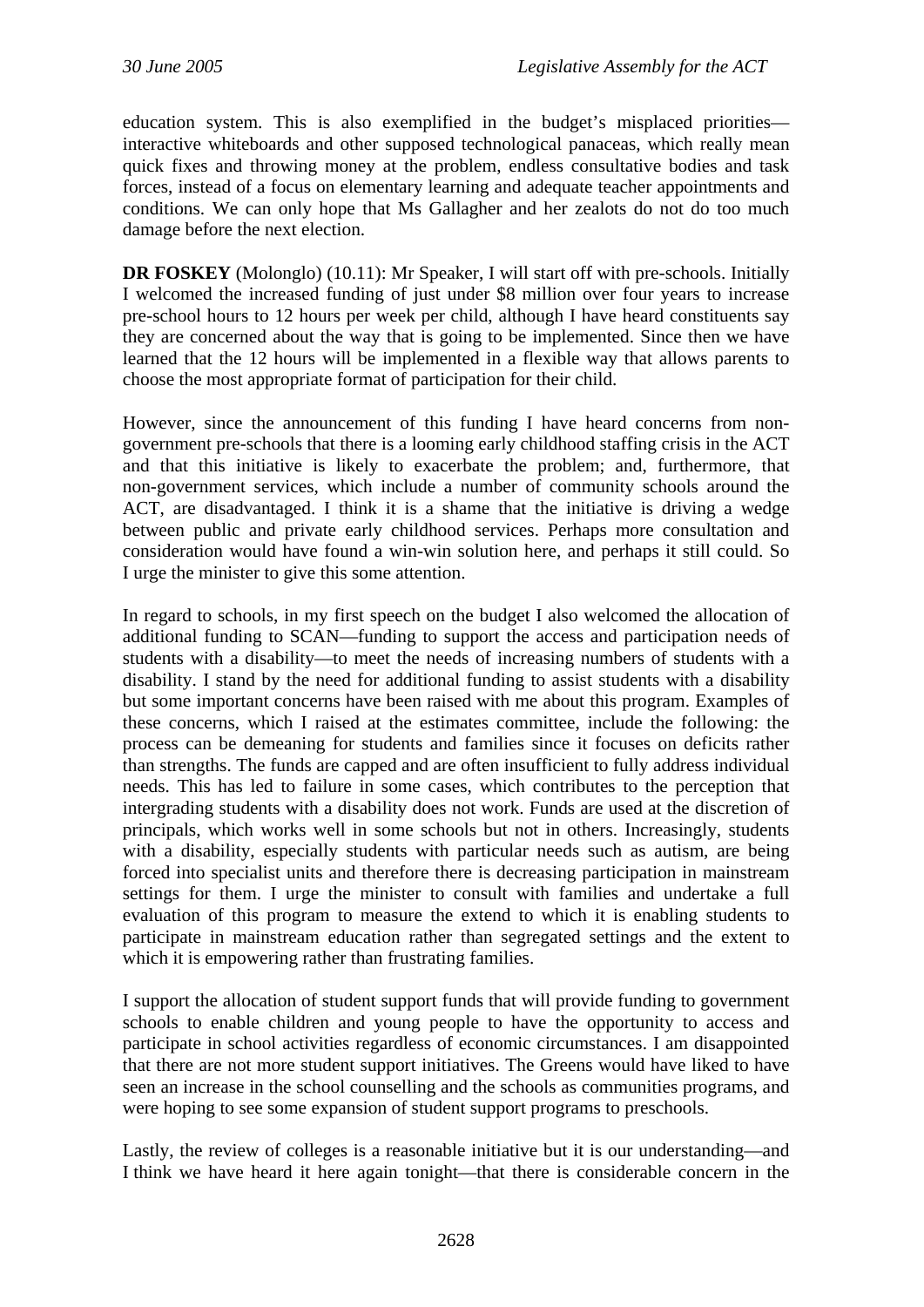community regarding ACT government high schools, with research indicating that there is a substantial gap between students achieving high and low outcomes as well as a significant level of dissatisfaction and disengagement of students at high school. I know that both the P&C and the AEU have called on the government to address issues with high schools in this budget. I had hoped that this budget would indicate a commitment to examining these issues and addressing them accordingly.

Mr Speaker, high schools are the most difficult area to teach in. I certainly know that from my own experience as a teacher. I think the physical surroundings of a school that is allowed to run down a bit influence the way that children or young people experience their school and then treat their school. It is very difficult as a teacher to be trying to teach art, for instance, when you run out of materials half way through the second semester and you have got to entertain students in some way, let alone teach them.

I think high school is the area where we win or we loose students. It is the area where vulnerable students fall through the cracks, and I have seen it happen time and time again. Primary schools have a pastoral care approach that enables all students, whether they are failing or succeeding academically, to feel part of the place. But at high school students start being labelled and labelling themselves. I am not saying this happens everywhere but students do it to themselves irrespective of what schools do. Students are learning many other things in their lives and some of those things are much more interesting than education. So I think a greater effort needs to be made at high school to keep those kids engaged in the system because if they are going to drop out, that is when they are going to do so, and this happens way to often.

I will now turn to vocational education and training. It is very disappointing that the budget does not expand measures to provide fee relief, bursary support or access to fee exempt courses in CIT for disadvantaged members of the community such as the unemployed, young people at risk, women wanting to return to the work force, people with little education, those with very poor literacy and language skills, people with a disability and people from low income families who wish to increase their education in order to improve their life situation. CIT offers the opportunity for the students we loose in the high schools and colleges to re-engage with education, and it is good at doing that. Students can go back and do their year 12 certificate at CIT and they are back on the road again. CIT is really important.

Before the election the government promised to introduce a bursary scheme for disadvantaged students but this was another casualty of the tight fiscal position that allows us to spend scarce resources on—

**Mrs Dunne**: Electronic whiteboards.

**DR FOSKEY**: an arboretum—I am not going to get into electronic whiteboards; I am leaving that one to you—and a dragway but not help disadvantaged students gain the skills that they need to access the work force.

Also missing from this budget is the \$2 million of additional funding promised to CIT. I acknowledge the minister's assurance that CIT has been quarantined from cuts to achieve savings measures but I remain disappointed at this government's priorities. It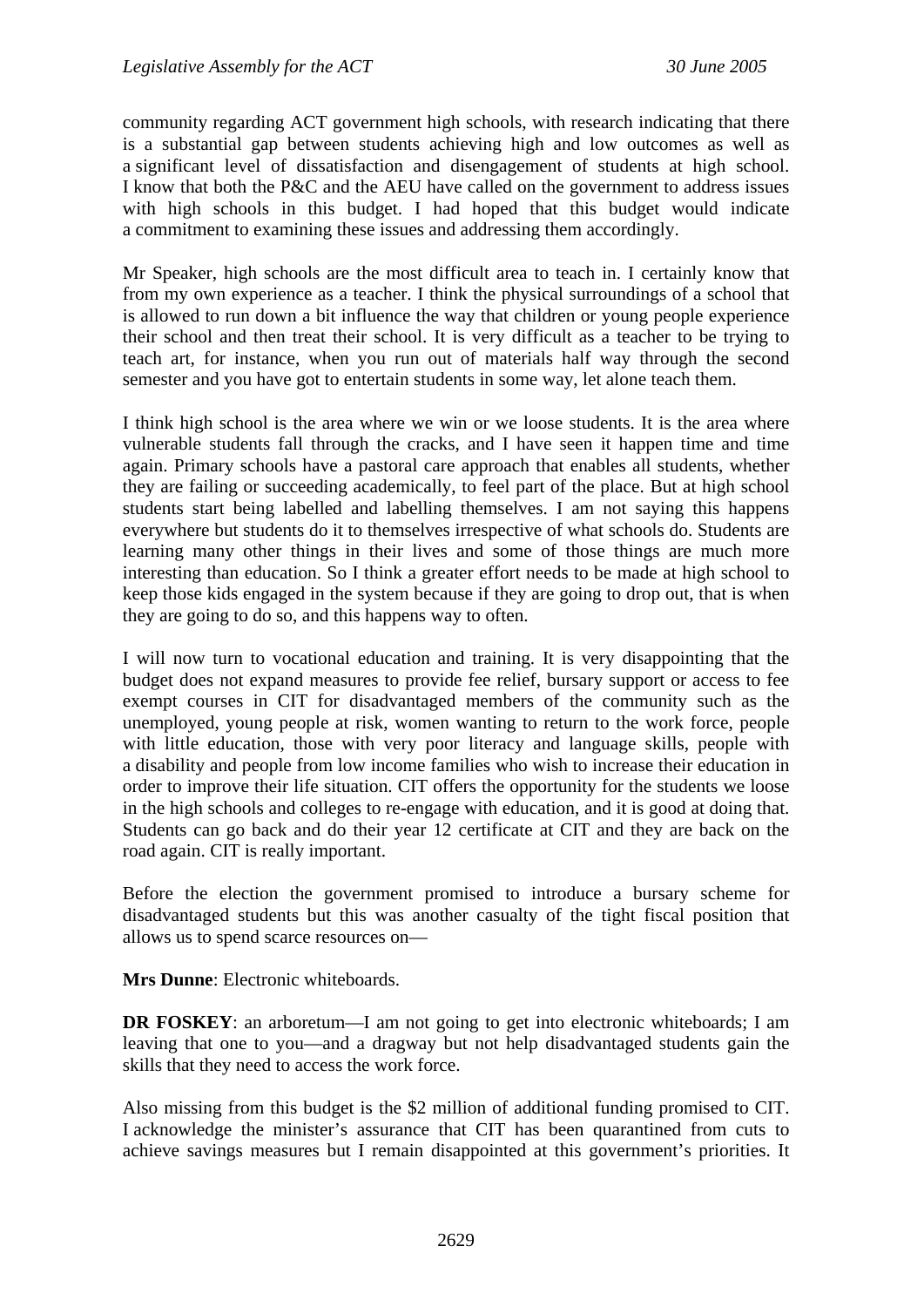seems that new and non-urgent projects take precedence over election promises and core areas of government responsibility.

I believe that the ACT government could do much more to address skills shortages in the ACT and to assist disadvantaged students. I hope the next budget will see a more substantial demonstration of commitment in this area, but I am worried the government will still be propping up the arboretum and the dragway instead of education, disability and public housing.

**MS GALLAGHER** (Molonglo—Minister for Education and Training, Minister for Children, Youth and Family Support, Minister for Women and Minister for Industrial Relations) (10.21): I would like to make a few comments on this line and, for the large part, thank members for their contribution to the discussion on education and training. I think it is an area where there is a lot of agreement across the Assembly around priorities, need, what is good and what is going on in our schools, and that has come out tonight in the debate.

People have spoken on some issues that came up through estimates. There are issues around priorities of delivery in respect of the commitments made by the Labor Party, and we did go to the election with a strong commitment around education. Of course, like other ministers, I would have liked to have been able to do a bit more in this budget. But I think education did very well. We have got our commitment to pre-schools, extra money for students with a disability, extra money for VET growth, some money for the student support funds, the college review, additional money in the second appropriation to non-government schools for early childhood initiatives, a school building renewal fund and, of course, the very popular—coming, I think, second the arboretum interactive whiteboards. This budget is a very responsible one in terms of what it delivered for education. It addressed core areas of need. In particular, it addressed the huge peak in training over the last two years, which was outside of our decision-making process.

I will touch on some issues that were raised. School maintenance is an issue that we face here in the ACT. We have 97 schools, of which the average age is 33 years—many of them are above 33 years—and we have significantly ageing schooling stock. It gets harder each year to ensure that those facilities remain as good as they can be so that parents are happy to send their kids to them. The stakeholders and I have constant discussion around how do we make our schools look nice so that public education can be promoted through them. For some reason school buildings are given a life span of 30 years. I do not know why that is but that is the advice I have been given. I do not know why you would not build them for longer than that, but our ageing stock is, of course, a real issue for us. There is an additional \$2 million in this year's budget which is in addition to the around \$11 million that will go into the capital works upgrade program to deal with more and more work in schools across the ACT.

I would like to touch on some of the comments that were made around the curriculum. Mrs Dunne would have us believe that there is a crisis in curriculum of enormous proportions when, in fact, our students do very well. They do very well nationally and they do very well internationally. They do very well in areas of numeracy particularly. I have concerns around writing and we have seen in the benchmark reports of last year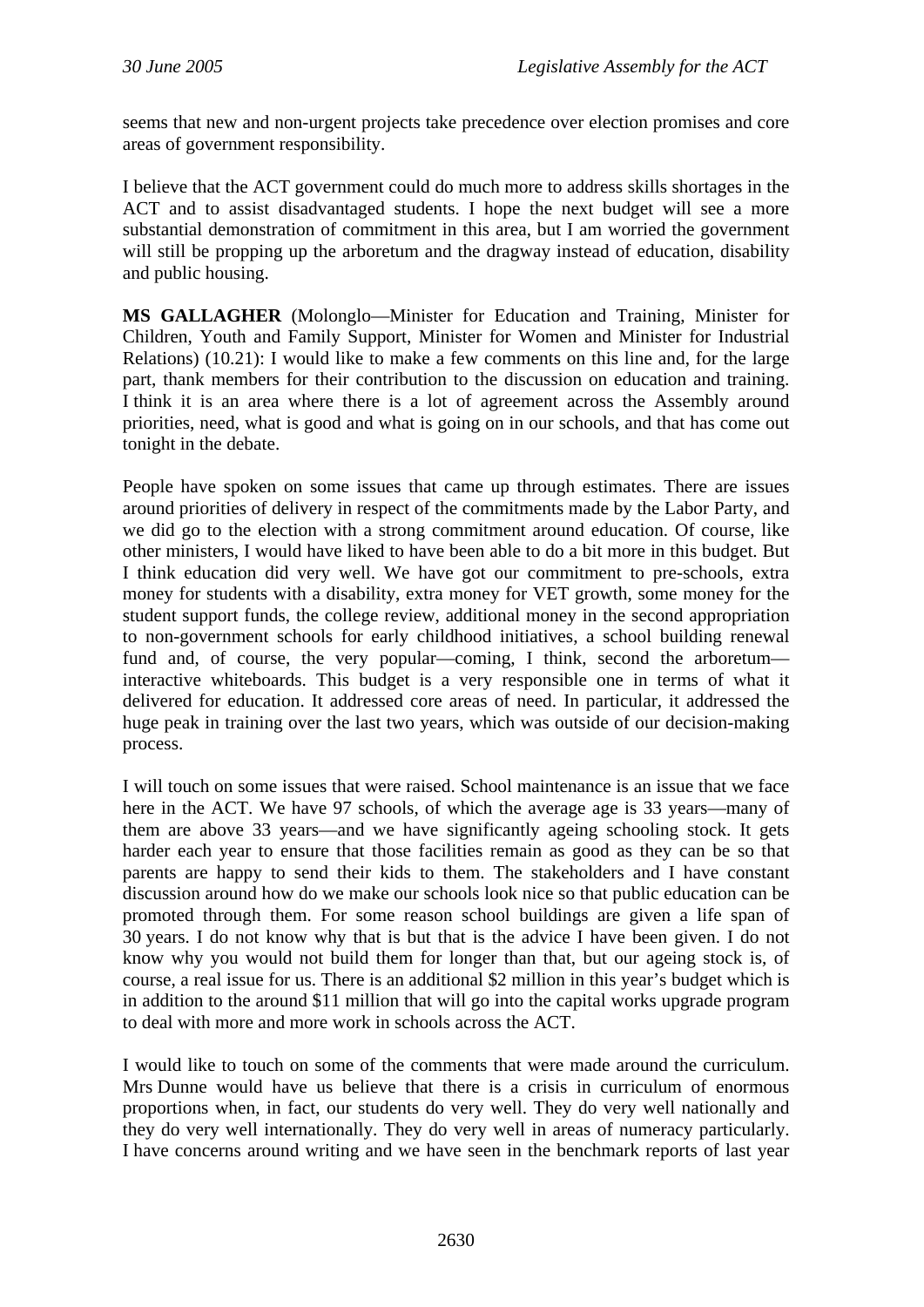that we are not doing as well as we should in areas such as year 5 writing. But I do not think there is a crisis in numeracy to the extent that Mrs Dunne would have us believe.

Students in Singapore do do very well in maths and science. The *Hansard* report of the estimates committee shows that I was trying to make the point that schools in Singapore are very different from schools in the ACT. I am told that they use very different techniques in their teaching. I have not visited Singapore yet. I was due to go there on 4 July but I have had to cancel that trip for personal reasons. My understanding is that the way in which students are taught, their freedom within the school and their freedom to make decisions about their education are not as flexible as they are here. Mrs Dunne may think that is a better way to teach but what I was trying to say is that we are teaching children in Australia who live in Australia. They do not live in Singapore, which I am advised is culturally a very different environment. Part of the reason I wanted to go over there was to check that.

Part of the difference in the curriculum approach is that in the ACT, in Australia and across the UK and America, for example, we are teaching our students to be critical thinkers. Again, this is the advice that I have been given. I am not a teacher. Mrs Dunne, I apologise if I said you are not a teacher and you are one. But my advice is that students are taught to be critical thinkers. No longer do you just read and accept what the teacher says. There is a different relationship. That is not the method of teaching in Singapore. My advice is that the tables turn if you measure Singaporean students against some areas other than maths and science. That will be part of my investigations in Singapore, which I will head off to when I can.

In relation to the essential learning achievements that Mrs Dunne talked about, there was a unanimous approach to the curriculum renewal process. Every single stakeholder who worked in curriculum across the ACT was involved in that. I have never seen a more positive approach to agreement to a single document in education than I saw to that curriculum document. This included people like Di Kerr, Geoff Joy, who headed up the Catholic Education Office, the chief executive of the Department of Education and Training, numerous curriculum experts and teachers, and representative of the AEU and the P&C. Everybody was involved in that document and everyone has been very excited about how that is being implemented in the schools. So I would certainly argue strongly against the idea that there is some crisis in curriculum and crisis in learning in our schools.

We are a couple of steps ahead of the Liberals on maths retraining. A couple of years ago we introduced a retraining program for primary school teachers wanting to teach in high schools. We paid for the training at the University of Canberra to upgrade their qualifications to become maths teachers. We are dealing with a national shortage of maths teachers. So for a couple of years we have been dealing with this and encouraging the retraining of maths teachers.

I do not think the issue of voluntary contributions is going to go away. We have put in place very strict measures around advice as to what schools can ask for and how they ask for those contributions. Members say that there is not enough funding within schools to offer courses but I should point out that school boards make decisions about school budgets. They have a school budget. School-based management payments are given to the school. The school board then determines how those payments are to be allocated.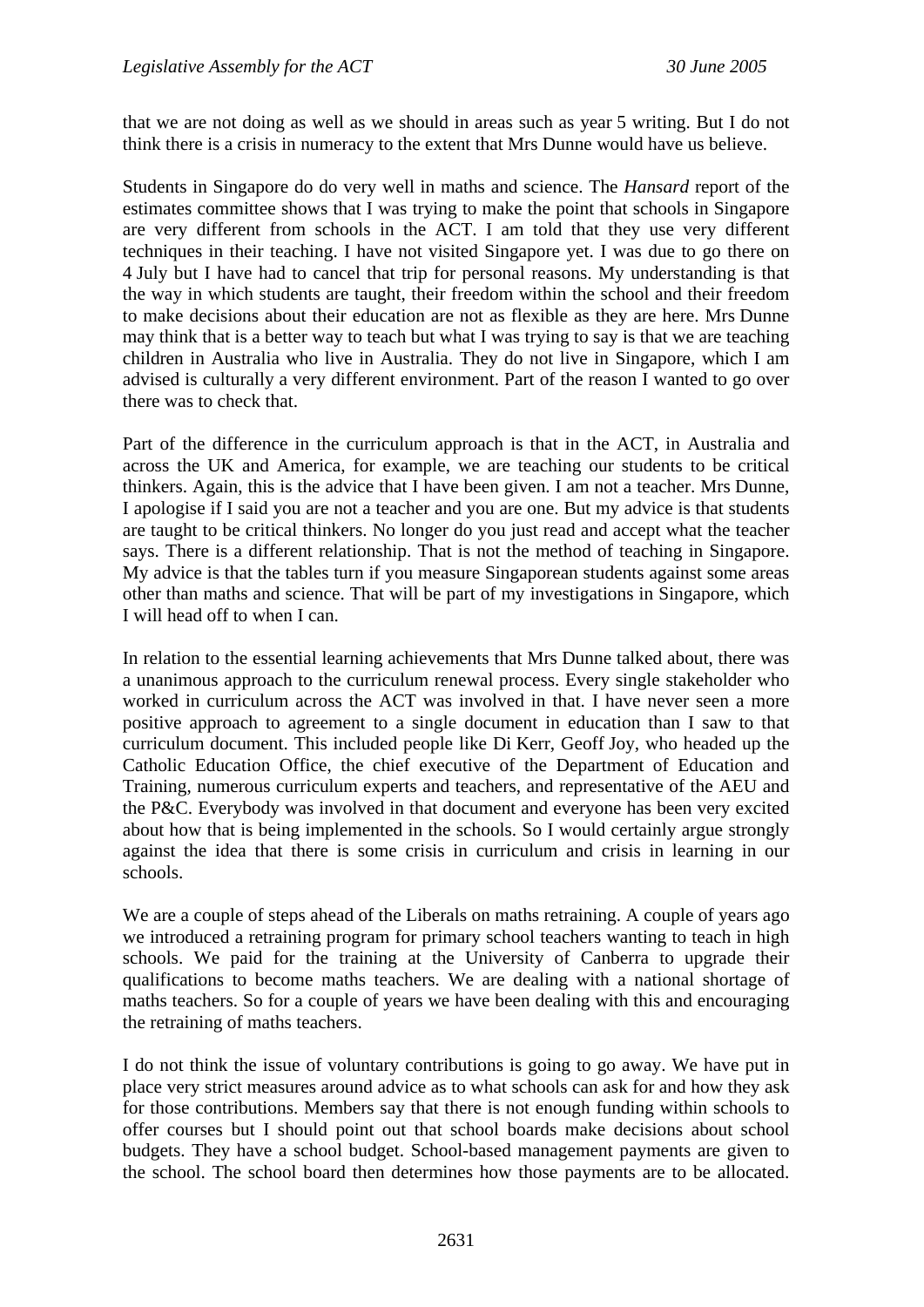We know how much money is in school bank balances. We know that there is around \$16 million in school bank balances and that schools have some discretionary component—not all of that is discretionary. I reject the argument that schools cannot afford to teach certain courses.

We have introduced student support funds, and this is what Mrs Dunne got mixed up with in her speech when she said I did not understand my own election policy. Dr Foskey asked me about student support funds, which was an initiative of \$2 million. The high school students support teams initiative was an election commitment of \$12 million. We delivered on the student support funds in this budget. High school students support teams will have to wait for another year. But we have introduced the student support funds and they are in place.

Every school has on average an additional \$5,000 to deal with excursions and other costs for students that cannot afford it. And that is on top of the \$300,000 that goes into the school equity funds across 16 different schools—\$300,000, divided up, goes into those schools where we know there are populations of young people who cannot afford materials for school or excursions. So that money is there in addition to the school-based management payments that have a component of money.

Mrs Dunne calls interactive whiteboards a gimmick. Again, this is the way children learn today. They learn through ICT. If you do not have good ICT in your schools for children to learn then they are going to be behind everybody else in the world. Members opposite can laugh at that but they should go and take some time and see how children learn today. They learn through computers and the interactive whiteboard is a big computer screen. I do not think Mrs Dunne heard me say this but the other day I was at a learning support unit where a child who had significant communication difficulties was interacting with the whiteboard. He was communicating in a way that he would not have been able to do had he not had that technology in his classroom.

**MR SPEAKER**: Order! The minister's time has expired.

**MS GALLAGHER**: Mr Speaker, I will take my second 10 minutes, even though I said I would not do so. This is a classic example of how fantastic this technology is. People visiting from other places around Australia say, "I wish we could do what you are doing here. Because you have got a small system and you can make a commitment like this and deliver, your children are in a much better position than ours". All around the country people want to put in place these interactive whiteboards for students. We have promised to buy one for every one a school buys, up to the limit of the initiative, which is just over \$1 million.

This is a fantastic resource for schools and they will get two whiteboards instead of the one they can afford. We have some schools where every classroom has an interactive whiteboard. We have other schools that have maybe one and I think there are probably schools which have none. This is about trying to create a standard, setting a level where children have access to this fantastic technology so that they are in a position to compete with their peers in the community. It is a great initiative and it should not be talked down by Mrs Dunne and the Liberal Party.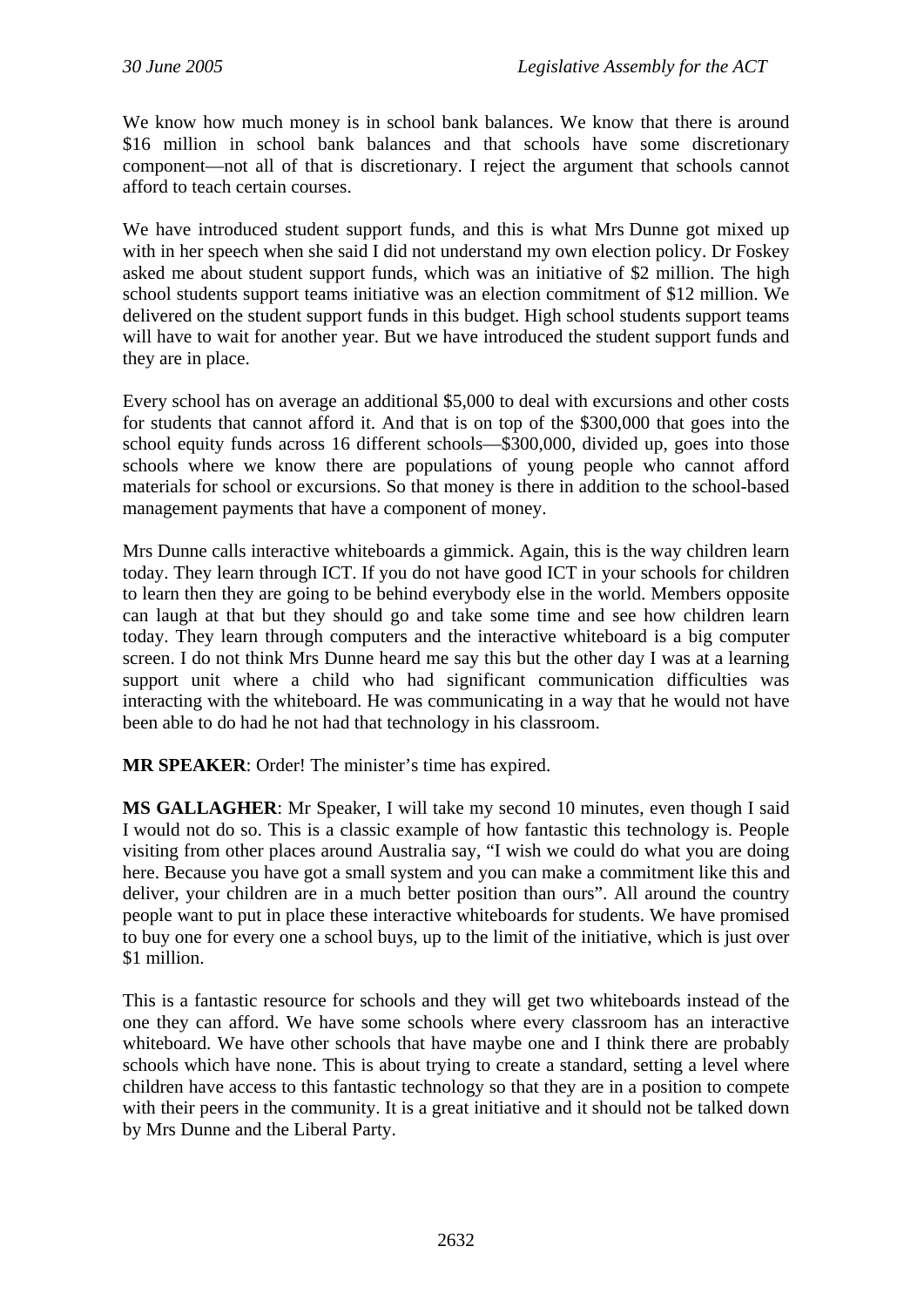The Stanhope government has made an enormous commitment to training to deal with skills shortages. We have seen significant growth in training in areas of skills shortages over the last year—in automotive and transport, 46 per cent; building and construction, 90 per cent; community services and health, 87 per cent; tourism and hospitality, 14 per cent. That is not to say that this will address the skills shortages we see in the territory but I do not think you can criticise the government for not addressing this area.

If I could just finish on the issue of the section 76 non-government schools education council. I accept the criticism from the Liberal opposition around the requirements of the act and how they were not met this year. I thought I explained myself in estimates. It was largely a timing issue. It was unfortunate that the establishment of that council was not done in time for the budget. It will not happen again. I can assure you that everyone on that non-government schools education council provided the government with a submission on the budget. The Independent Schools Association and the Catholic Education Office provided the government with a submission. So it was not that we did not get advice from them. I accept the criticism. As I said, it was a timing issue and it will not happen again. It was a problem with the implementation of that part of the act. But advice was given by the Catholic Education Office and the Independent Schools Association.

I thank members for their comments. I think this has been a positive year for education where a number of the commitments in the election were delivered on.

Proposed expenditure agreed to.

Proposed expenditure—total appropriated to departments, \$1,732,880,000 (net cost of outputs), \$466,568,000 (capital injection) and \$379,644,000 (payments on behalf of the territory), totalling \$2,579,092,000, agreed to.

Proposed expenditure—Part 1.22—Treasurer's advance, \$25,700,000.

**MR MULCAHY** (Molonglo) (10.35): I wish to make a few comments in relation to this item. One gains the impression with the Treasurer's advance that near the end of the year it is seen by agencies as a pot of \$25.7 million to be raided and departmental heads and ministers become very inventive when it comes to describing their additional expenditure proposals as unforeseen and urgent.

Regrettably, at the end of 2001-02, prior to my election to the Assembly, the Treasurer set a rather bad example when he spent what he saw as spare cash in the Treasurer's advance by transferring \$10 million to housing, even though documents obtained under FOI showed that there was no unforeseeable expenditure and no urgent need for the funds. At least the Treasurer subsequently conceded that he would never try that one again.

The emergency services commissioner, who has not, obviously, been able to operate within his budget and does not appear to be under the same restraints or pressure as others, has seen some spare cash in the Treasurer's advance and has been able to acquire significant quantities of it. We have seen a number of presentations in recent weeks outlining his claims on the Treasurer's advance as it applies to the year that is ending.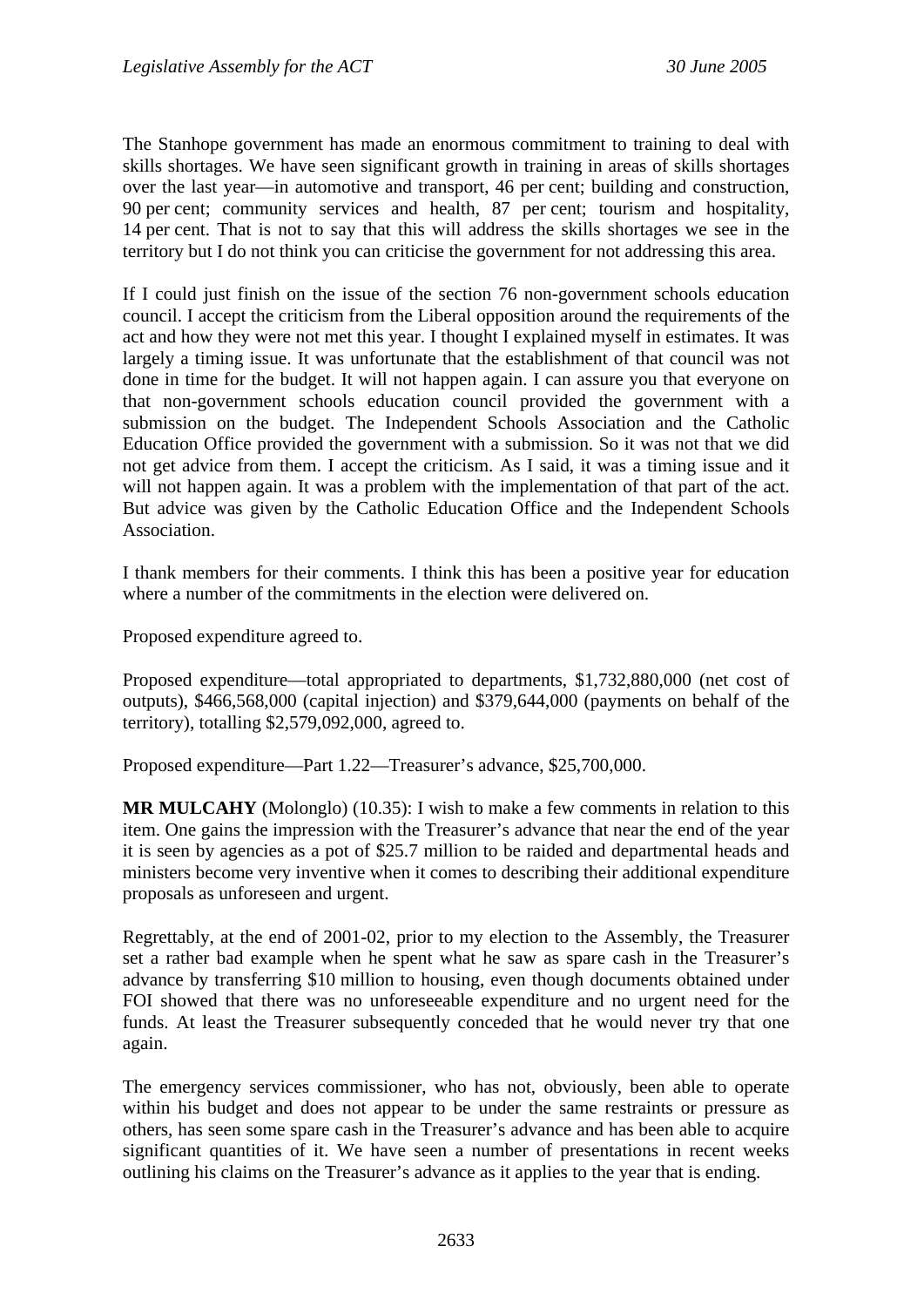I would hope and the opposition would hope also that the Treasurer will be much more rigorous in the coming fiscal year in ensuring that requests by agencies to spend money from the Treasurer's advance are put through the unforeseen and urgent test and that their reasons in more detail are disclosed to the Assembly. I think there would be a lot more comfort if the reasons were expanded beyond the rather trite explanations that we see in the documents that have been tabled, particularly of late.

Mr Speaker, we will be supporting this line item, but those are some of the concerns that have existed and we hope that they will be taken into account in the future.

Proposed expenditure agreed to.

Proposed expenditure—total appropriations, \$1,732,880,000 (net cost of outputs), \$466,568,000 (capital injection) and \$379,644,000 (payments on behalf of the territory), totalling \$2,604,792,000, agreed to.

Clause 1 agreed to.

Clause 2.

**MR QUINLAN** (Molonglo—Treasurer, Minister for Economic Development and Business, Minister for Tourism, Minister for Sport and Recreation, and Minister for Racing and Gaming) (10.39): I move the amendment circulated in my name *[see schedule 1 at page 2647]*.

The amendment allows for the fact that there is not time to complete the legal niceties this evening and the words need to be changed a little to make sure that the budget operates immediately from midnight tonight.

Amendment agreed to.

Clause 2, as amended, agreed to.

Clauses 3 to 13, by leave, taken together and agreed to.

Schedule 2 agreed to.

Title agreed to.

Schedule 1, Part 1.12—Department of Urban Services—reconsideration.

Motion (by **Mr Mulcahy**) agreed to:

That Schedule 1, Part 1.12 be reconsidered.

Proposed expenditure—Part 1.12—Department of Urban Services, \$214.611,000 (net cost of outputs) and \$74,999,000 (capital injection), totalling \$289,610,000.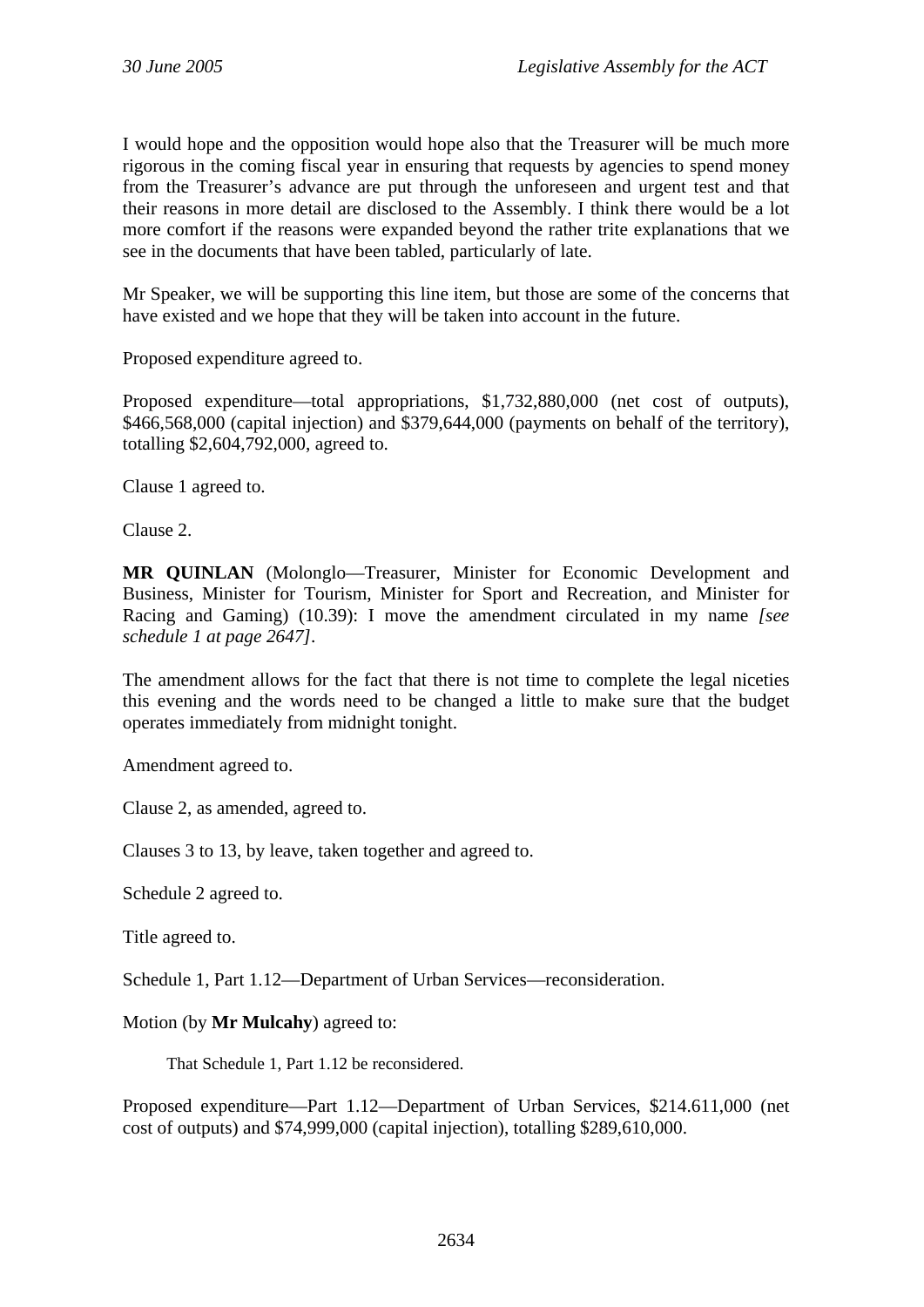**MR SESELJA** (Molonglo) (10.41): For the benefit of members, I will try to limit my comments on the arboretum as much as possible.

**Mr Quinlan**: Why don't you call it the magic pudding and be done with?

**MR SESELJA**: I could call it the big tree park, if you like. Mr Speaker, in addressing the budget with regard to the Department of Urban Services, it seems that the recurring theme of increased rates, taxes and charges and the recurring theme of job losses might best be seen here. This portfolio seems to be a particular example of the inability of the government to find the savings it claims will be made in this financial year.

It is interesting to see the response of the minister for this area when he is questioned on staff losses. He throws the accusations left and right and he blusters and bluffs, as we have seen. To paraphrase Shakespeare, methinks he doth protest too much. Whenever someone asks Mr Hargreaves a question about where he will find these savings, he returns to the old form, the bluff and bluster, and often he wants an apology from all and sundry.

He wants Mr Pratt to apologise to people who fear that they might lose their jobs. It is his government that has identified 80 jobs that will have to go from DUS. He confirmed that on Tuesday and he clarified it again in question time. I do commend Mr Hargreaves for being honest about it. We found it very difficult in the estimates process to get from various ministers an answer on the number of jobs that were going to be lost but, to Mr Corbell's and Mr Hargreaves's credit, they did come out with one, although Mr Hargreaves has seemed to want to backtrack from it and exactly what it means since then. But the loss of 80 jobs, make no mistake, is a result of this government's economic mismanagement. Those people are suffering the direct consequences of a government that has not been able to manage its budget and they are paying with their jobs.

Mr Hargreaves can protest all he likes about Mr Pratt being a scary bad man and say that every time he raises something he is scaring the people, but Mr Hargreaves is the one who is sacking them. He is the one who is going to get rid of 80 staff. That is the truth and the people who are going to lose their jobs need to know that it is a result of his and his government's mismanagement of the territory's finances. The government expanded the public service and now people are losing their jobs because it cannot sustain the situation. No doubt, we will see that continue in coming years.

It seems to me that perhaps Mr Hargreaves is uncomfortable with the fact that he has to reduce his department so drastically. He does seem to be uncomfortable about taking on some of his factional opponents in cabinet and in the party room on this issue, particularly as he is now responsible for the loss of jobs of former staff of Totalcare whom the Chief Minister had promised would all be looked after. In his first year of responsibility for the ministry he has to take the axe to the department.

Perhaps, in providing unsolicited advice to Mr Gentleman on his political education, as we saw in the paper, Mr Hargreaves is upset that Mr Gentleman went to learn from one of his more experienced colleagues, Mr Berry. He might have wanted to pass on the lessons he had learned as some sort of Yoda-like character. But Mr Gentleman, wisely or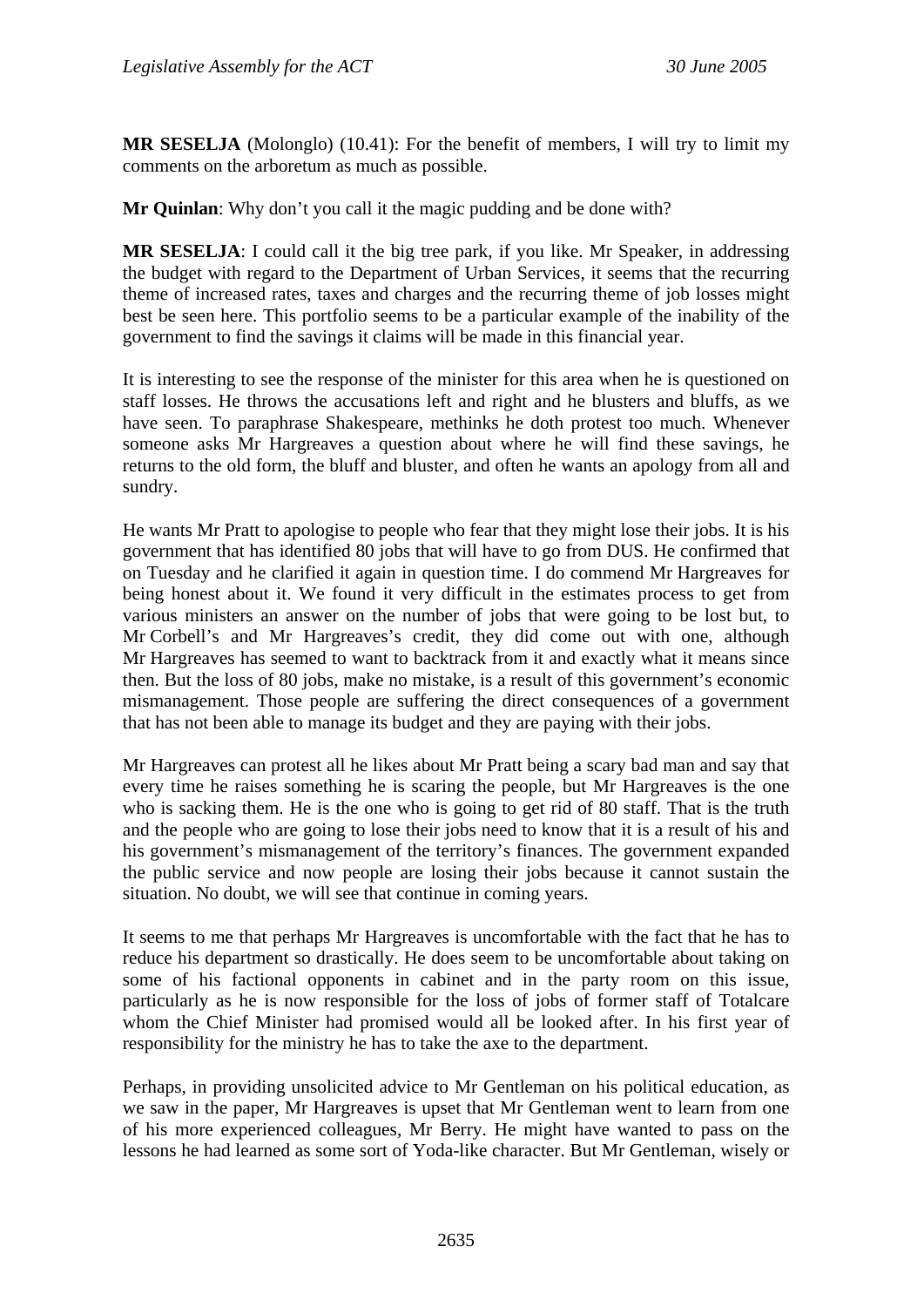otherwise, seems to have chosen a different path—slightly to the left, but a different path nonetheless.

I do have to mention the arboretum, the big tree park. There are a number of aspects of the urban services budget that are of concern. My colleagues have spoken of the problems they see with the inability of the ACT government to adequately fund the arboretum. The Chief Minister has spoken at length on the wonderful legacy he believes that the tree park will be. There is no doubt that this area of the budget will blow out. We have had reference to \$20 million and \$12 million—the government does not really know—and to having to charge people 20 bucks and getting 600,000 people coming through. The figures are all over the place. Mark my words: in the coming years the cost will not be \$12 million; it will be significantly more. The people of Canberra will be paying for this thing for a long time.

I am aware that the National Botanic Gardens in Canberra has an annual operating budget in the order of \$8.2 million. The proposed arboretum supposedly will be one of the foremost gardens of the world, according to the Chief Minister, and there is to be only \$800,000 for operating costs. One has to wonder about the ability of this government to deliver this arboretum on time, within budget and to anything like the standard that they seem to be suggesting it will reach.

I turn to the issue of parking enforcement and some of the other initiatives in urban services. There is \$140,000 for additional parking compliance. I recall Mrs Dunne speaking at length earlier in the year about issues with the current parking system in the ACT, with a voucher system that currently penalises those who get caught in a queue in the bank or perhaps a queue in a Canberra Connect shopfront, one area in which Mr Hargreaves might seek to wield the axe when he has to get rid of those 80 jobs.

Hiring additional parking officers seems to be an attempt by this government to fine and tax the people of Canberra in order to balance the budget. It seems to me that they are trying to pinch an extra \$68 out of our pockets a couple of extra times every year in order to make up for the fact that they are \$91 million in the red this year. It also troubles me, and I am sure many Canberrans, to see that the government is ramping up its fines and the number of fines that it hands out for parking infringements at the same time as Mr Corbell is reducing the amount of car parking available, especially in the city area. That is a constant complaint I receive from members of the community, yet we have Mr Hargreaves fining everyone in sight and Mr Corbell getting rid of car spaces at an alarming rate.

Another issue with urban services had to do with ovals around the ACT being allowed to die, the shortage of ovals in Gungahlin and the lack of planning. Apparently Mr Hargreaves has been rolled in relation to ovals in Harrison. As opposed to what he did in the housing area, Mr Hargreaves actually asked for the money but was rolled on it. That is disappointing because, as I have said before, Gungahlin is an area bursting at the seams with young people. It is an area that does not have a lot of private open space. It is an area that does not have as much public open space as the rest of Canberra. So it seems to be a terrible use of resources not only to let some ovals die but also not to adequately fund the provision of extra open space and extra ovals in expanding areas of Gungahlin. I know that junior soccer teams are reporting that home games are being played in Belconnen as there are too many teams in Gungahlin compared to the ovals available.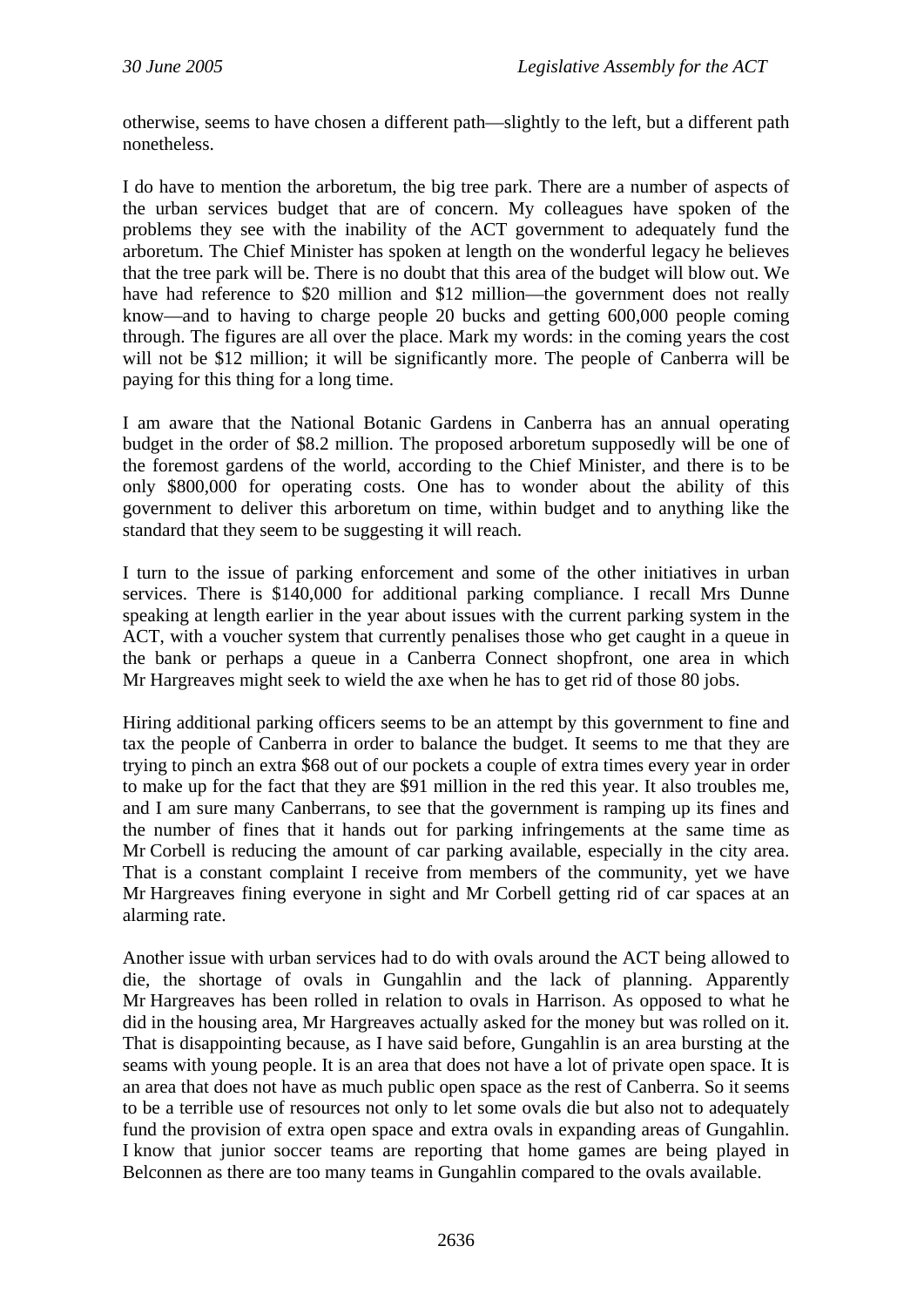Another issue raised was the delay with the Gungahlin Drive extension. Completion is now to cost an extra \$16 million, but we will be still getting only one lane each way. A fundamental problem with this project is that, by the time it is finally finished, we will have a two-lane road that needs to be upgraded to four lanes. With a bit of foresight, the government could have come to that conclusion a long time ago, but failed to do so. The people of Gungahlin continue to wait in traffic and they will continue to do so for a long time. In fact, with one lane each way with the extension, as I think one official put it, it will be a great road for 22 hours a day and it will be a car park for the rest of the time. So we do look forward to duplication of the Gungahlin Drive extension starting at some time in the near future.

## **Standing order 76—suspension**

Motion by (**Mr Corbell**) agreed to, with the concurrence of an absolute majority:

That standing order 76 be suspended for the remainder of the sitting.

**MR PRATT** (Brindabella) (10.50): Mr Speaker, the 2005-06 appropriation for urban services, \$289.61 million, is not as large as it sounds as it needs to accommodate all of the ongoing projects, responsibilities and capital works that are undertaken across a range of agencies within the department. There are areas of funding in the budget for urban service that are indeed welcome. I am sure that the government will highlight these areas and I guess that we will analyse just where those programs intend to be going.

It is good to see that the government has continued with the programs that it has decided to fund in 2005-06. However, what I will do today in this speech is highlight those areas of concern to me and my colleagues that arise from examination of the urban services department's appropriation for 2005-06. The fact is that this territory is spreading geographically and increasing its public infrastructure, which all needs proper, ongoing maintenance, yet the funding by this government has not risen in proportion to the growing community's urban management needs and it does not appear to have risen with the CPI either.

More and more land is being released, which is good, but where will the money come from to guarantee the maintenance and upkeep of all of that? Given that the urban services department has to find an additional \$10 million in savings in future years, there will have to be significant restructuring. That means that the 80 jobs forecast to be lost from the department could be simply the start in relation to future job losses in order that the department can ensure that it does save \$10 million per year in the outyears. The urban services minister cannot seriously believe that funding cuts of this size will not impact on the front line operations of the department and workers in the field.

Mr Speaker, you will recall that in question time this week the minister said in relation to the restructuring of the department and the advertising of two new SES positions, "It is about rationalising. It is about taking 13 or so SES positions down to 4 or 5." That is patently ridiculous. There is already a chief executive. That is one SES position. There will be two new divisions to replace Mr Hargreaves's silos and each will have a director, which will take the number up to three SES officers. Finally, on Saturday, two SES positions were advertised, which will take the total to five. Congratulations, minister: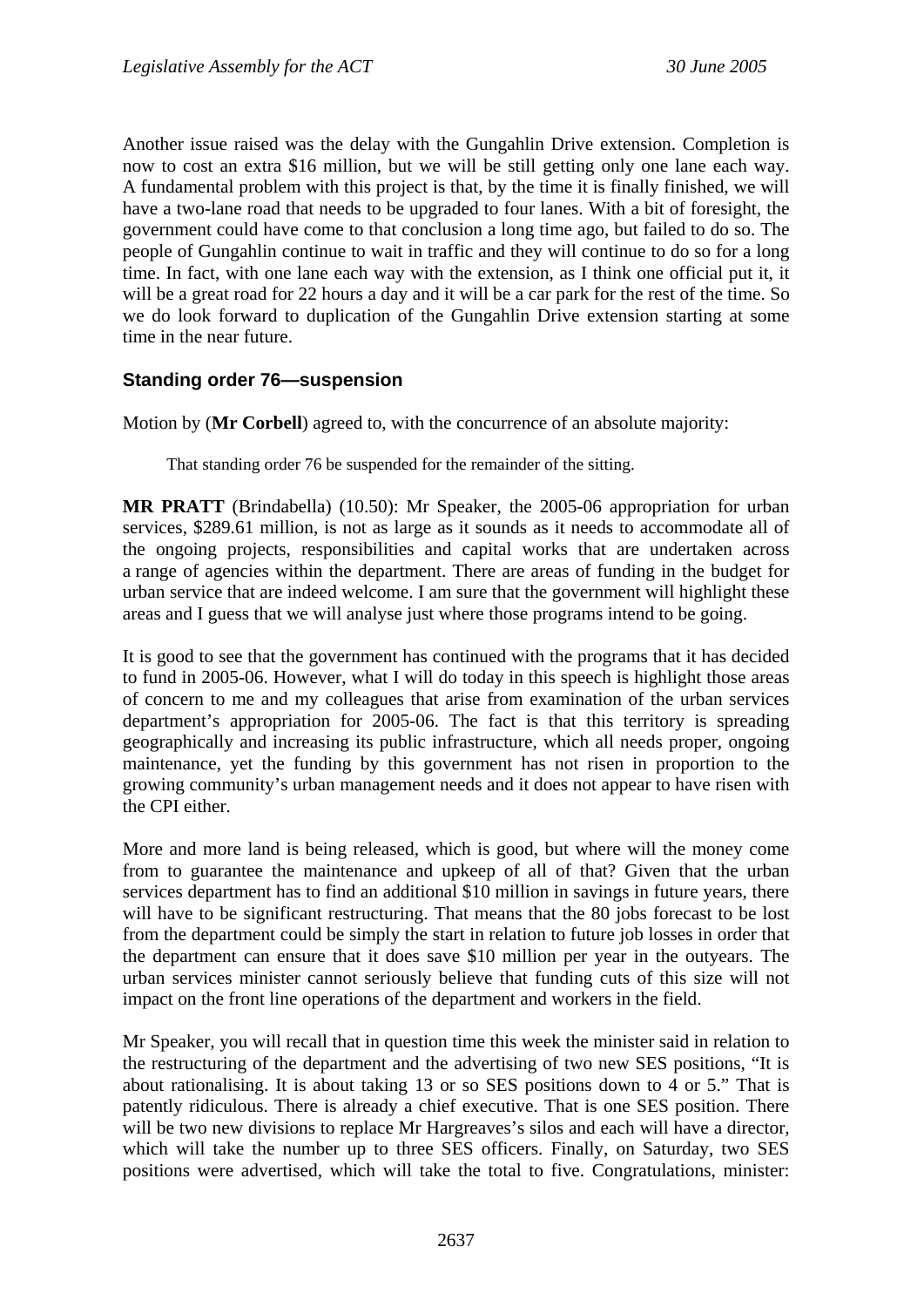you have already reached your target and you have not even started restructuring! The minister obviously has been taking lessons from Lewis Carroll's Humpty Dumpty that a word means whatever you want it to mean.

It is no wonder jobs will have to go if the government has reduced the department's funding to such a great extent, \$10 million a year. Clearly, it will not have the funding to put into providing key services to the community; so, clearly, it will not need the workers to do the tasks.

I do not give credence to the minister's claims that the government is simply streamlining operations to ensure more service provision at the front line and that to do that jobs have to go. The minister cannot even guarantee that Canberra Connect shopfront workers will not lose their jobs. What does that say for the level of service delivery we can expect from this government in the future? If the department is subject to cost savings and positions are being made redundant, there will be no provision for transferring that funding or those resources to the front line and the provision of services. Therefore, services will suffer as a result.

We have not seen any statements detailing the shifting of staff positions from administration and support to the front line of service delivery. We have asked for them and we have had no response. There has been no clear statement about how all of it is going to work and make the delivery of municipal services that much more effective. If anything, I fear that Canberrans could see an even further reduction in service under the latest budget round.

Let us look at capital works. The total for new capital works in 2005-06 is \$31.7 million, down from the \$37.922 million allocated to new capital works in the 2004-05 budget, a decrease of 17 per cent. It is also down on the 2003-04 budget, which allocated \$34.6 million to new capital works. Clearly, the government's commitment to upgrading urban infrastructure is waning, as the lowest amount of capital works funding in three years illustrates.

One area where this government's commitment is lacking is with shopping centres. There are no new shopping centre upgrades in the 2005-06 budget, despite the concerns of the community about the state of many older, rundown suburban centres which this government has clearly ignored in favour of other projects, such as arboretums and the like. This government is not concerned about the look of our older suburban shopping centres, but it is concerned about providing ostentatious memorials to this Chief Minister's reign that have the potential to be clearly viewed by satellite. Perhaps the arboretum will be designed in the shape of "Prince" Jon's initials and enable him to be the first political leader to be identified from space.

The point is that key areas such as health, urban services, education and police are all suffering, yet the government continues to waste money on grand emperor-like projects in order to buy votes, buy popularity and pander to lobbies. The community is not imagining that the place is deteriorating. It has become a reality under the Stanhope government, a government that is not only soft on crime, but soft on presentation as well.

I will now run through a couple of other areas of major concern. I spoke last Thursday in the discussion of an MPI about how distressing it is to see our city looking in such a poor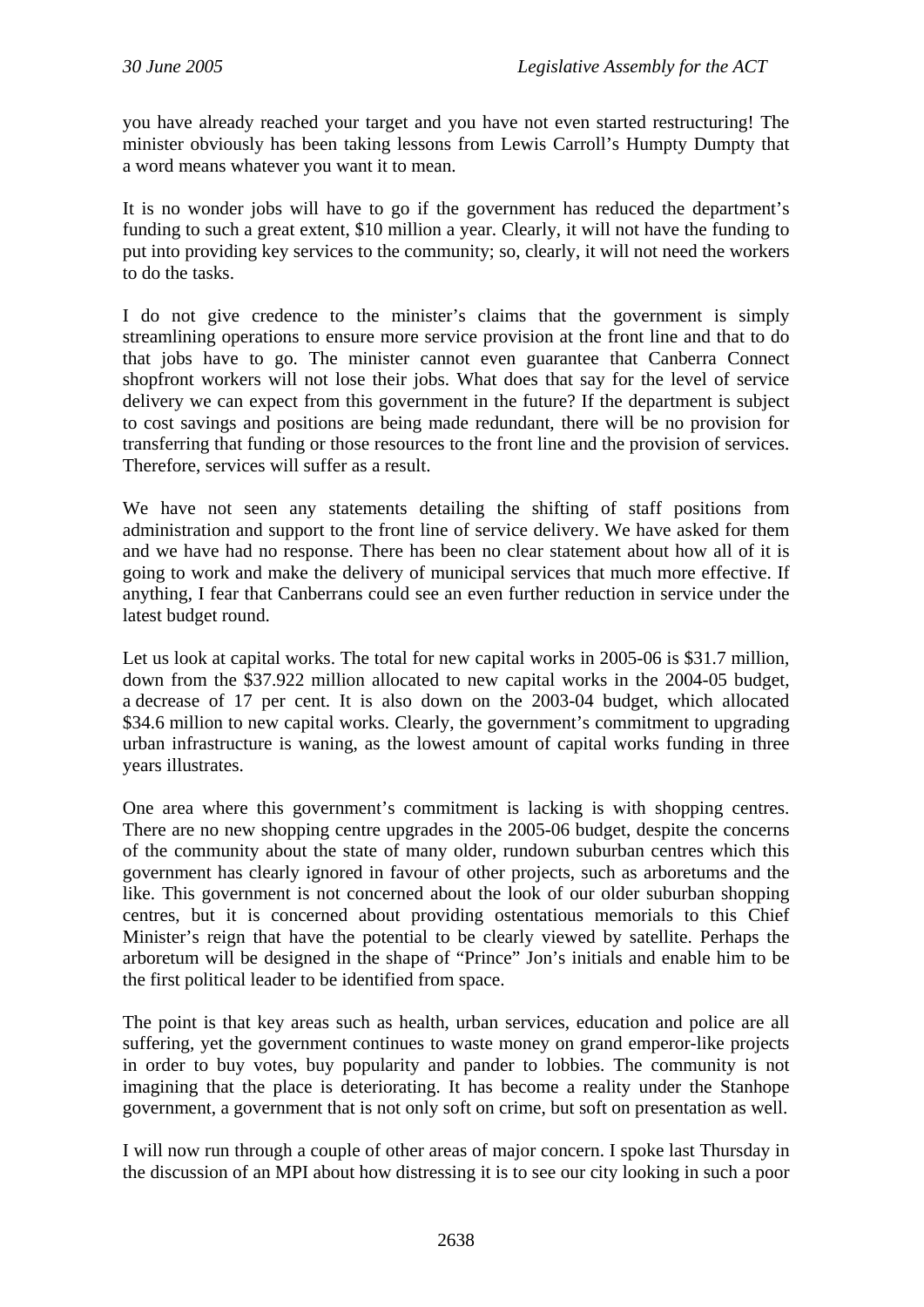condition. At a time when the government is talking of cutting positions in urban services, we have a clear failure to deliver the essential services needed to see the city kept clean. I remind you, Mr Speaker, of the points I made about essential services in my contribution to the MPI.

I really do think that the Chief Minister and many of his MLAs are simply too self-absorbed in putting their minds and their precious Assembly time and resources to tilting at national and international windmills, rather than ensuring that the essential debates about the Canberra community and the focus on the delivery of ACT services do occur. What we do see, which can be directly tied back to the shortcomings of this budget, is laziness about municipal services.

There is no clear-cut commitment in this budget for an effective tackling of the graffiti problem. As I said last Thursday, we know that graffiti vandalism is too widespread in this city. I have talked about the unacceptable situation in which the shopkeepers at Calwell found themselves and the work that they had to do to clean off graffiti.

**Mr Hargreaves**: Good on you, Supercleaner!

**MR PRATT**: That was really clever, John! It does not take too much brain power to work out that if you multiply the example for Calwell—where Techni-Clean, your contractor, also had to get involved, spending up to \$400—and the money spent by the Calwell shopkeepers by the dozens of graffiti reports and add to that the estimate of \$1 million spent on cleaning up government assets, you will find that the true cost of graffiti vandalism to the community is enormous, many millions of dollars I would have thought, yet there is no significant commitment in the funding for graffiti removal.

There is pathetically little in this budget for tackling the graffiti problem effectively, with most of the government's focus on the subject being on so-called graffiti art programs. The minister's proud boast that the creation of graffiti art walls is an effective strategy is just plain wrong-headed. That, of course, is the soft approach. The territory will continue to suffer because the government has not got the bottle to run no-nonsense preventive programs.

My colleague talked about ovals being in rundown circumstances. There is no strategy in place to save precious water and to save the assets. There is no strategy in place to head off what is otherwise going to be a \$15,000 per hectare cost to save and recover ovals across the ACT.

In conclusion, Mr Speaker, the minister has yet to guarantee that the 80 job losses will not include front line essential service positions. Essential municipal services are of paramount importance in ensuring that the ACT looks good to the community and is a place for us to be proud of . However, that will not be possible if services are cut. One must conclude therefore that the government is so wrapped up in its ideological pursuit of pet projects that it is increasingly neglecting the fundamental delivery of services to the ACT.

Proposed expenditure agreed to.

Bill, as amended, agreed to.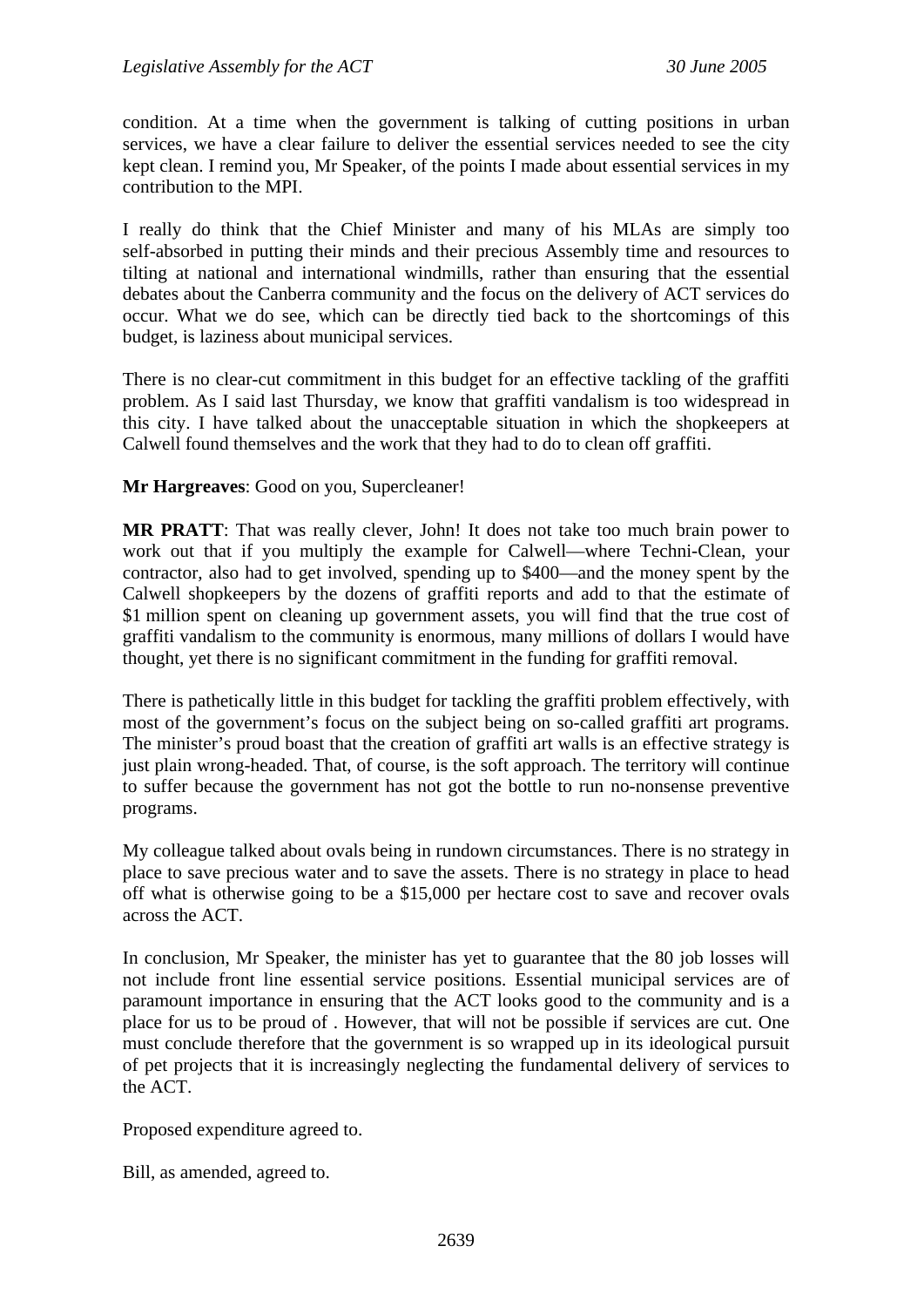# **Estimates 2005-2006—Select Committee Report**

Debate resumed.

**MR QUINLAN** (Molonglo—Treasurer, Minister for Economic Development and Business, Minister for Tourism, Minister for Sport and Recreation, and Minister for Racing and Gaming) (11.00): Mr Speaker, there is a tradition to be played out here. Every year since I have been in the place, at least, the Treasurer has risen to say that that year's estimates report was the worst ever, but I cannot say that of this year's report because it was not the function of a hostile estimates committee. But let me say that the dissenting report has got to be, the 82 pages of it.

What is most disturbing, I guess, about the dissenting report is that within the first page and a half it goes back to saying, "You've had a deficit over four years of \$688 million," even though I tabled with the estimates committee a schedule to show that there was not that overexpenditure, that there were a whole lot of accounting entries in it. So it is clear that we have an opposition that wants to perpetuate misinformation. It is not right to say that we have overspent; it does not wash.

In relation to the debate on the estimates report I have to say that, for all of the time that we spent on it on Tuesday and Thursday, if you go back over *Hansard—*if you have nothing to do with your life other than to go over *Hansard*—of the two days that we have spent on this budget and distil out of it what the opposition has found wrong with this budget, you will not come up with a whole lot. You will come up with a whole raft of repetition. Although we made joke of it, with the arboretum becoming the magic pudding, that arboretum was probably spent 20 or 30 times.

The reason it was spent 20 or 30 times is that we have an opposition that is totally bereft of ideas and, therefore, just had to keep falling back on it. It was said that we should have done this and we should have done that, but at the end of the day what we did have was an opposition that just had no positive suggestion to make. We have got three and a bit years to go of this Assembly. We can hold hope, but we have had pretty well the same team here for 3½ years and we have not had a sensible, positive suggestion put forward.

I would just finish by saying that it was a bit disturbing to hear two grown men whingeing in this place about being beaten up in a committee room by a poor little Jewish lass. That says something as to the strength of our officers.

Question resolved in the affirmative.

## **Estimates 2005-2006—Select Committee Report—government response**

Debate resumed.

Question resolved in the affirmative.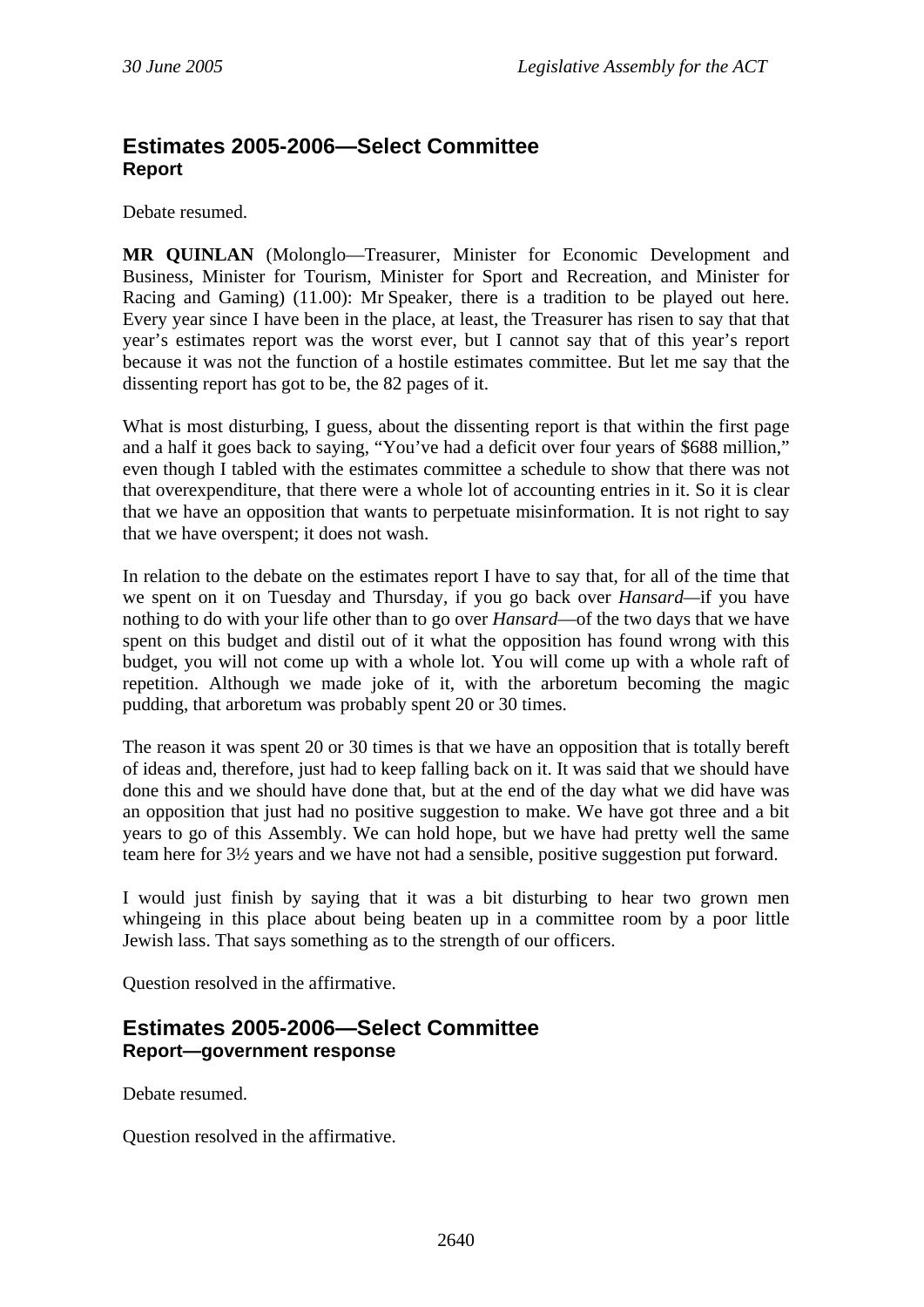# **Adjournment**

# Motion (by **Mr Corbell**) agreed to:

That the Assembly do now adjourn.

# **The Assembly adjourned at 11.05 pm.**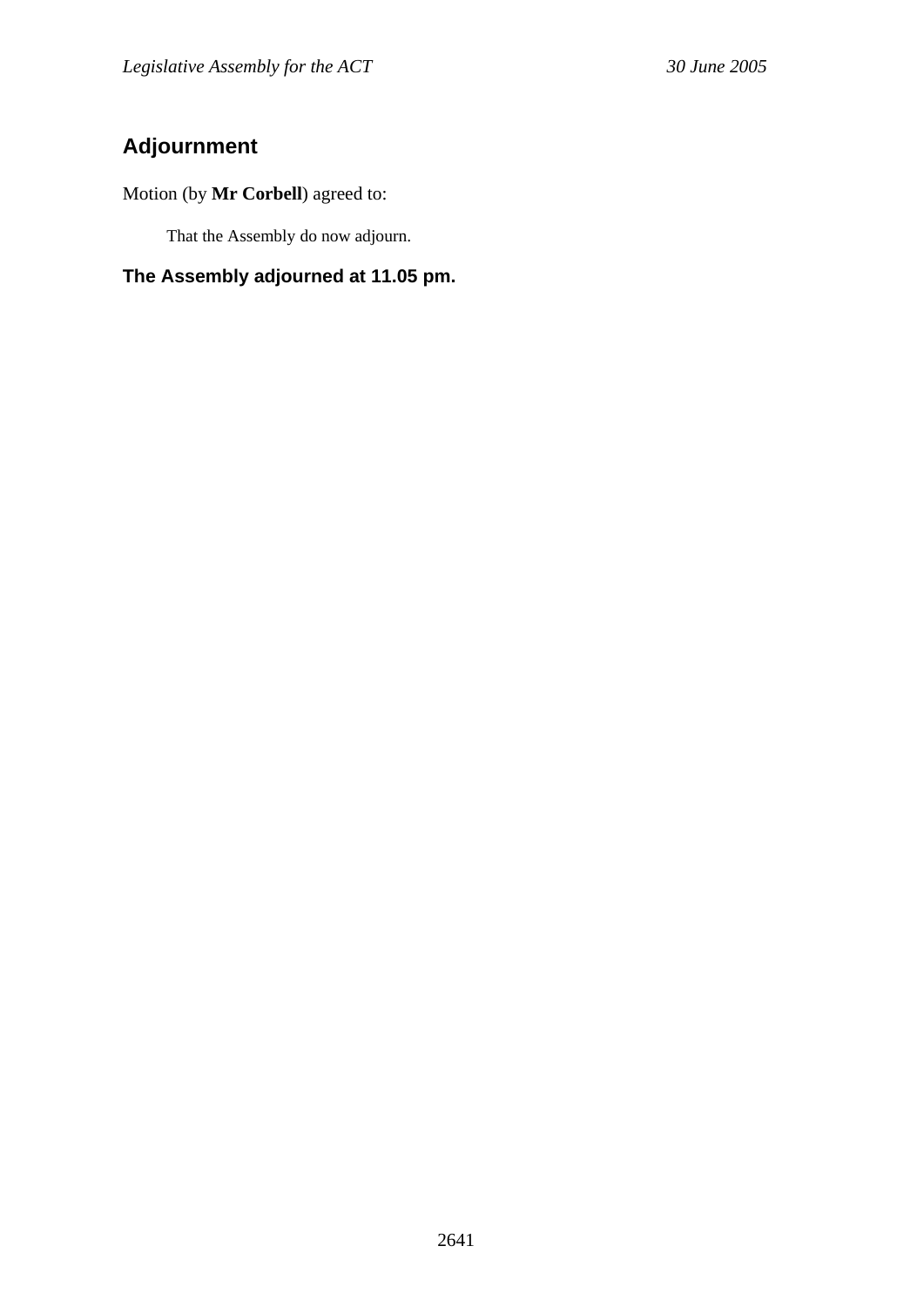# **Incorporated documents**

#### **Attachment 1 Document incorporated by the Chief Minister**

Mr Speaker, the Justice and Community Safety Legislation Amendment Bill 2005 (No. 2) is the thirteenth bill in a series of bills dealing with legislation within the justice and community safety portfolio.

The Bill makes a number of minor and technical amendments to portfolio legislation. The amendments are as follows.

Administrative Appeals Tribunal Act 1989

Amendments to the *Land (Planning and Environment) Act 1991* and the commencement of the *Heritage Act 2004* have had the effect of removing provisions relating to appeals to the Administrative Appeals Tribunal in heritage cases from the *Land (Planning and Environment) Act 1991* to the *Heritage Act 2004*. A consequence of these amendments is that the *Administrative Appeals Tribunal Act 1989* appears on its face to require heritage cases to be dealt with in the General Division of the Tribunal, instead of the Land and Planning Division. To clarify that heritage cases should not be heard in the General Division, the Bill amends section 19(1) of the *Administrative Appeals Tribunal Act 1989* to explicitly include proceedings arising from the *Heritage Act 2004* as those which shall be dealt with by the Land and Planning Division*.*

*Civil Law (Wrongs) Act 2002* and Civil Law Wrongs Regulation 2003

The provisions in section 51 of the Act currently provide time limits for a claimant to undertake pre-court procedures for personal injury claims. The penalties for not meeting the set time limits do not arise if the claimant has a reasonable excuse for non-compliance. For example, if the claimant is delayed due to undertaking conciliation of the related health complaint, the courts would not seek to penalise the claimant for engaging in an alternative dispute resolution process. However, the specific circumstances that would be considered 'reasonable' are not articulated in the Act.

To ensure that claimants are not deterred from undertaking conciliation processes before initiating proceedings for personal injury claims, the Act is amended to prescribe by regulation a list of specific 'reasonable excuses' for not meeting the section 51 timeframe, and the Regulation clarifies that the undertaking of conciliation for a health complaint is a reasonable excuse for delay.

In addition, the ACT Law Society has expressed concern over the timeframe in section 51 of the Act, that states that the first step of the pre-court procedures for a personal injury claim must be met 'one month after the date the claimant instructs a lawyer'. It has recommended that a more appropriate timeframe is four months rather than one month. The Bill has been amended to reflect this change.

Section 50 of the *Civil Law (Wrongs) Act 2002* deals with the application of precourt procedure provisions in Chapter 5 of the Act. The procedures do not apply to matters under the *Workers Compensation Act 1951*. Concern has been raised that the procedures may still apply to common law workers' compensation matters where a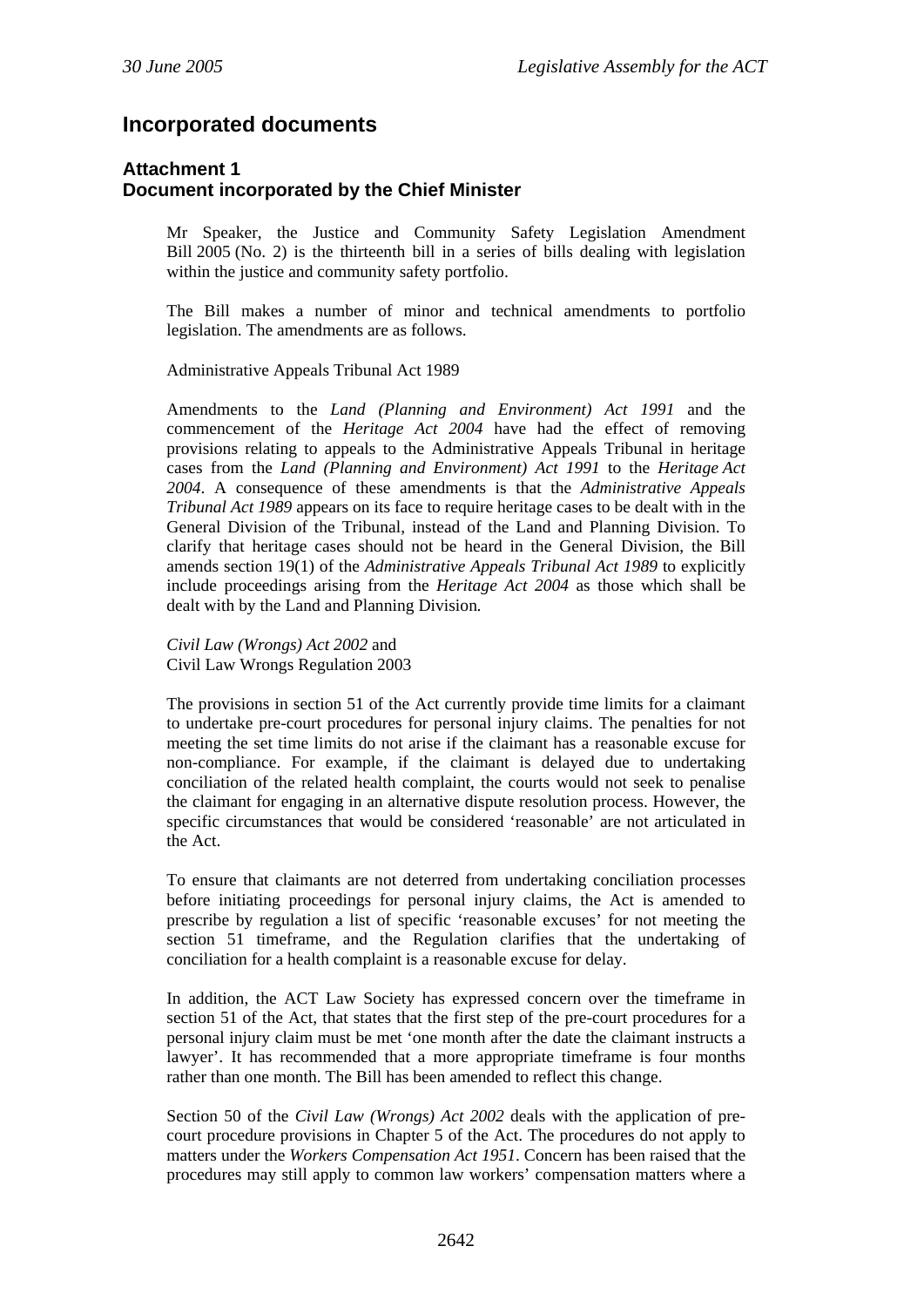claim for workers compensation was originally made under the Workers Compensation Act. To ensure that claimants do not re-lodge notice or duplicate notice procedures, an amendment to section 50 of the *Civil Law (Wrongs) Act 2002* states that the pre-court procedures need not be complied with if a claim for compensation has been made under the *Workers Compensation Act 1951*.

# Corrections Reform Amendment Act 2004

The *Corrections Reform Amendment Act 2004* contains a rudimentary form of combination sentences and sets some criteria for sentencing courts to apply. Due to an automatic commencement provision in section  $2(2)$ , the Act is due to commence on 6 September 2005.

Since the passing of the Act, the Government has formulated a more comprehensive sentencing policy which will consolidate all sentencing legislation into three bills. Part of the sentencing policy is to repeal the *Corrections Reform Amendment Act 2004* as part of a consequential amendments bill. However, the consequential amendments bill will not commence before the *Corrections Reform Amendment Act 2004* is due to automatically commence.

To avoid unnecessary complication of ACT sentencing laws, the amendment to section 2(2) of the *Corrections Reform Amendment Act 2004* extends the commencement date of that Act to 6 September 2006.

# *Domestic Relationships Act 1994*

Section 33 of the *Domestic Relationships Act 1994* deals with domestic relationship agreements. In particular, under section  $33(1)(d)$  the court must be satisfied that the parties sought independent advice from a solicitor before signing such agreements dealing with factors such as the effect of the agreement, the financial advantages, whether it was prudent to enter the agreement, and whether the agreement was fair and reasonable in light of reasonably foreseeable circumstances.

As a matter of principle, solicitors should only provide advice on matters about which they have expertise. Solicitors are not generally equipped to provide financial advice. The onus on solicitors to provide advice on whether a matter is prudent or fair and reasonable is also inappropriate, as it requires a solicitor to provide subjective advice that looks to the future. Accordingly, the amendment to section 33 removes these factors from the independent advice given under the section.

#### *Partnership Act 1963*

In 2004, the Commonwealth made a series of amendments to the *Bankruptcy Act 1966* (Cwlth). In particular, it repealed three types of administrations (deeds of assignment, deeds of arrangement, and compositions), replacing them with a single 'personal insolvency agreement'. Consequently, the amendment to the *Partnership Act 1963* replaces references to the repealed administrations with references to 'personal insolvency agreement'.

#### Powers of Attorney Act 1956

There is currently no provision in the ACT for the recognition of enduring powers of attorney made in other Australian jurisdictions. This is causing difficulties for some people from New South Wales ending up in ACT hospitals who have made valid arrangements for substitute decision-making, yet they cannot be used in the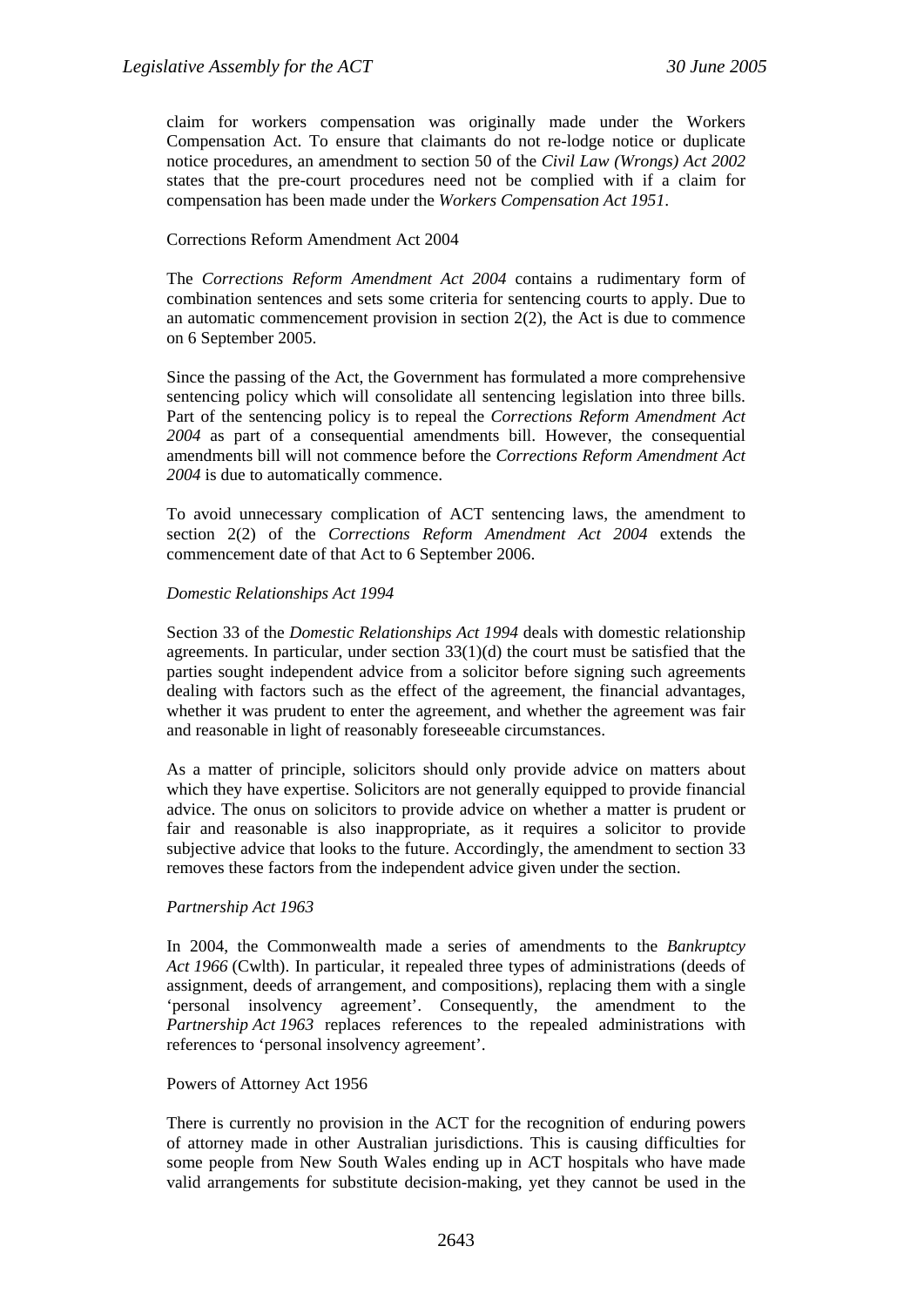ACT. In such cases, the Community Advocate is forced to seek guardianship orders so that they can make necessary decisions, causing unnecessary strain on resources.

While this department is undertaking a review of the *Powers of Attorney Act 1956*, legislative changes arising from the review are expected to be prepared in late 2005. In the meantime, there is a pressing need to recognise enduring powers of attorney made in other Australian jurisdictions. The Bill contains an amendment to the *Powers of Attorney Act 1956* to recognise interstate enduring powers of attorney.

### Residential Tenancies Act 1997

Changes in 2004 to the *Residential Tenancies Act 1997* led to the short-term occupancy market formalising occupancy agreements. This presented the opportunity whereby bond collected under such occupancy agreements could be managed in the same way as similar rental agreements, by the Office of Rental Bonds, on a fully funded basis. The amendment to the Act permits (but does not compel) the Office of Rental Bonds to accept bonds from occupiers.

In addition, an amendment has also been drafted to section 51 of the Act to clarify that only a lessor can make an application to a tribunal for a termination and possession order.

# *Standard Time and Summer Time Act 1972*

Last year, all Australian States and Territories agreed to implement the National Time Commission's recommendation to replace references to Greenwich Mean Time (GMT) in legislation with Co-ordinated Universal Time (UTC). GMT and UTC are approximately equivalent. The difference between the two time scales is minute, but is important for computer programs that use high speed data transfers and in universal synchronization applications. UTC is also the recognised legal standard for time under the Commonwealth's *National Measurement Act 1960* and is the only time scale supported by a technical infrastructure. The National Time Commission predicts that UTC will replace GMT as the international time standard. The amendments to the *Standard Time and Summer Time Act 1972* give recognition to UTC as the standard time in the ACT, to commence on 1 September 2005.

#### *Supreme Court Act 1933*

Under section 37J of the *Supreme Court Act 1933,* the Appeals Court can be constituted by a single judge when dealing with certain matters, such as applications for leave to appeal, extensions of time to appeal and leave to amend the grounds relied upon. To improve efficiency, the amendment to the *Supreme Court Act 1933*  permits the Court of Appeal to be constituted by a single judge (rather than three) with authority to strike out an appeal for want of prosecution or failure to comply with procedure requirements or for appeals that are scandalous, vexatious or unintelligible. The amendment to section 37J broadens the range of matters that can heard by a single judge in the Court of Appeal.

In addition, section 37U of the *Supreme Court Act 1933* does not make provision for pension or long service leave entitlements for any incoming judge following the current Chief Justice's retirement. An amendment to section 37U permits any new judges following the departure of the Chief Justice to receive the same entitlements as the remainder of the ACT judges.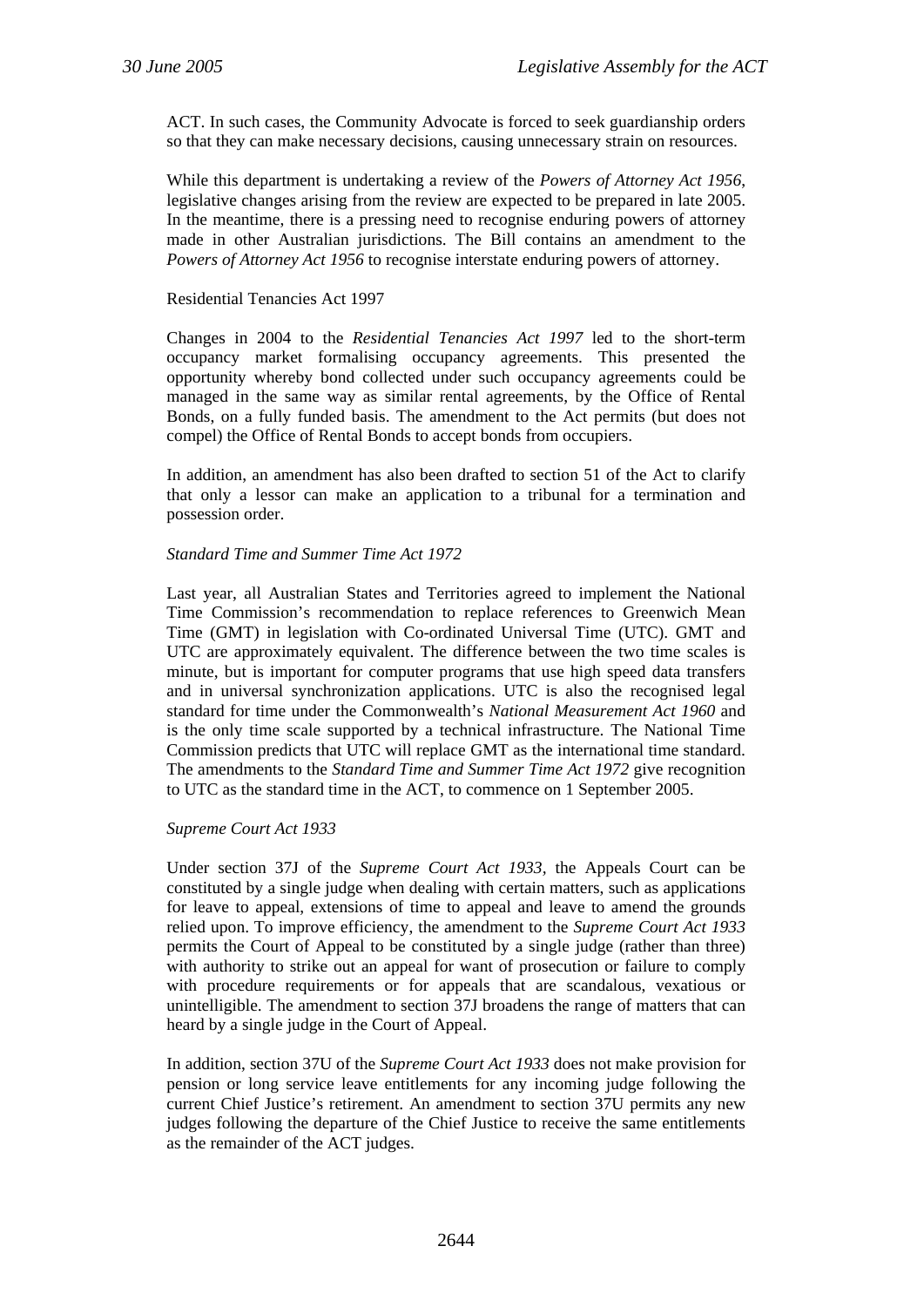A technical reading of section 37U of the *Supreme Court Act 1933* suggests that neither the Chief Justice nor the President of the Court of Appeal are entitled to pension entitlements based on their higher level of remuneration. The amendments to section 37U make it clear that the entitlements are based on total remuneration, as is the case with other superannuation beneficiaries.

The Bill also makes amendments to the *Supreme Court Act 1933* and the *Remuneration Tribunal Act 1995* and repeals the Supreme Court (Remuneration) Regulation 1995 to allow for the Remuneration Tribunal to determine the remuneration and allowances for acting judges.

# *Trustee Companies Act 1947*

The references in section 10 of the *Trustee Companies Act 1947* regarding administration bonds have become redundant. Administration bonds are no longer required for trustee companies under the Supreme Court Rules 1937. The Bill therefore amends section 10 to remove references to administration bonds. In addition, the Bill makes a number of technical amendments to the Act to remove unnecessary references to Supreme Court procedures.

The Bill also amends the *Conveyancing Act 1919*, the *Legal Practitioners Act 1970,*  and the *Trustee Act 1925* to update the references and definitions to 'trustee company'.

Trading Stamps Act 1972

The *Trading Stamps Act 1972* prohibits the distribution of trading stamps in retail trade as a form of loyalty scheme. This Act is now redundant, as the market conditions that existed at the time the Act was introduced, and the prohibited schemes that the legislation sought to counteract, no longer prevail in the ACT. Accordingly, the Bill repeals the *Trading Stamps Act 1972*.

Mr Speaker, I commend the Justice and Community Safety Legislation Amendment Bill 2005 (No. 2) to the Legislative Assembly.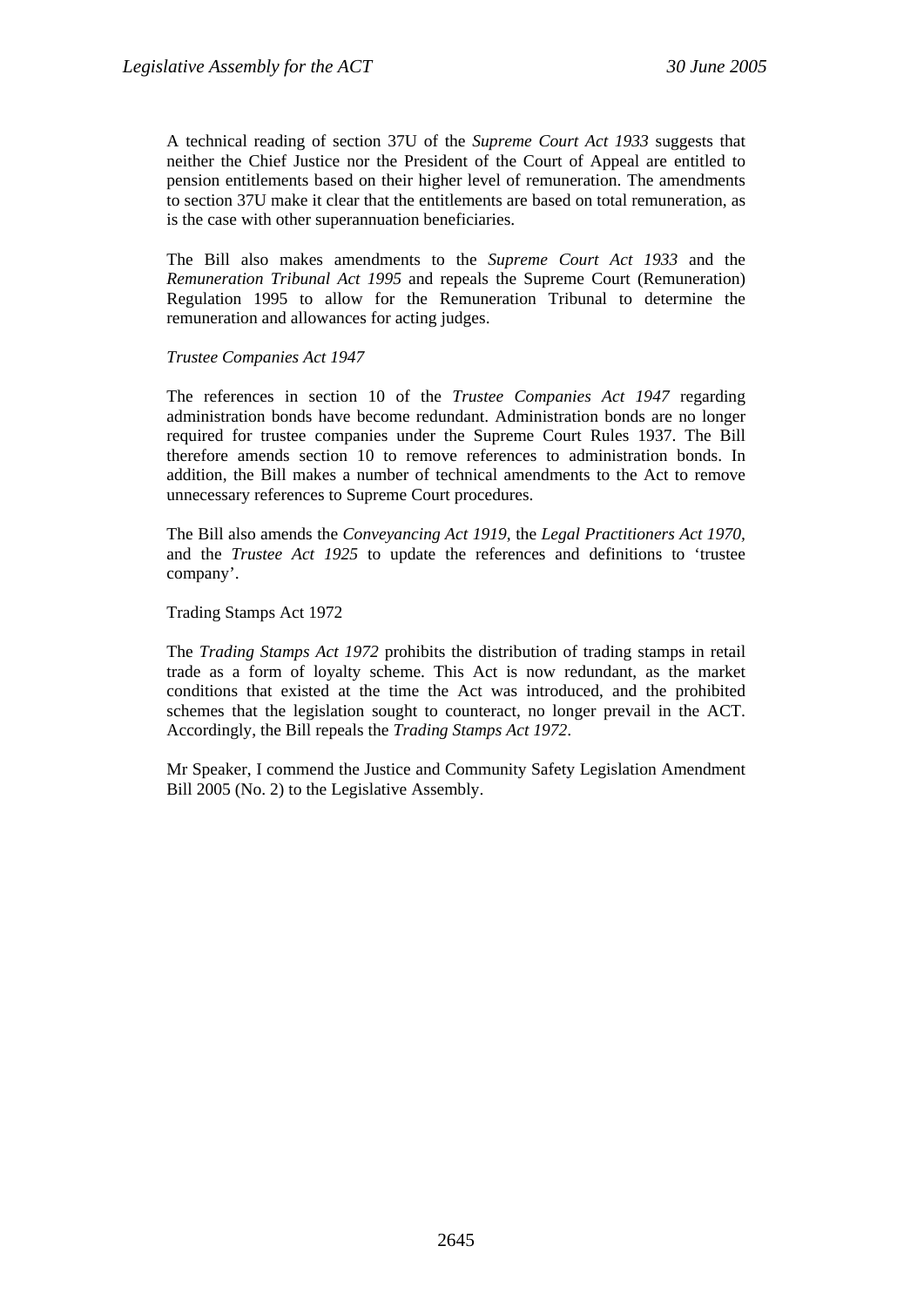# **Attachment 2 Document incorporated by the Minister for Urban Services**

I present the Litter Amendment Bill 2005.

The Bill amends the Litter Act 2004 to empower an authorised person to require a person found committing an offence or believed to have recently committed an offence against the Litter Act to state his or her name and address. This information may be used to issue an infringement notice or a warning letter.

It is a regrettable fact that some in our community persist in disposing all manner of items anywhere they want with little regard for the safety of others or amenity of public open space. Leaving items around charitable collection bins or along the side of a road is not acceptable. It makes the city unsightly and can be potentially dangerous. The government spends more than \$1.6m a year on cleaning up illegally dumped items, while charities are forced to divert time and money away from helping the disadvantaged in our community while they clean up rubbish dumped around their charity bins.

I am pleased to report that a recent blitz on illegal dumping around charity bins has proved very successful, with charities reporting reductions of up to 90% in the amount of dumping around their bins. Fourteen \$200 on-the-spot fines have also been issued so far for people caught illegally dumping. Quite clearly, it is important we do all we can to assist City Rangers and other authorised people to enforce the Litter Act.

The current Litter Act only necessitates that people who are 'occupiers of premises' need provide their name and address should they be suspected of littering. Upon identifying this omission, my department has worked quickly to develop the Bill before the Assembly today to ensure that *any* person suspected of littering must provide their name and address to City Rangers and other authorised people should they fail to volunteer this information.

The Rangers will continue to target illegal dumpers and are patrolling trouble areas on the weekends and during the evenings. The Bill will support them in this work.

I commend this Bill to the Assembly.